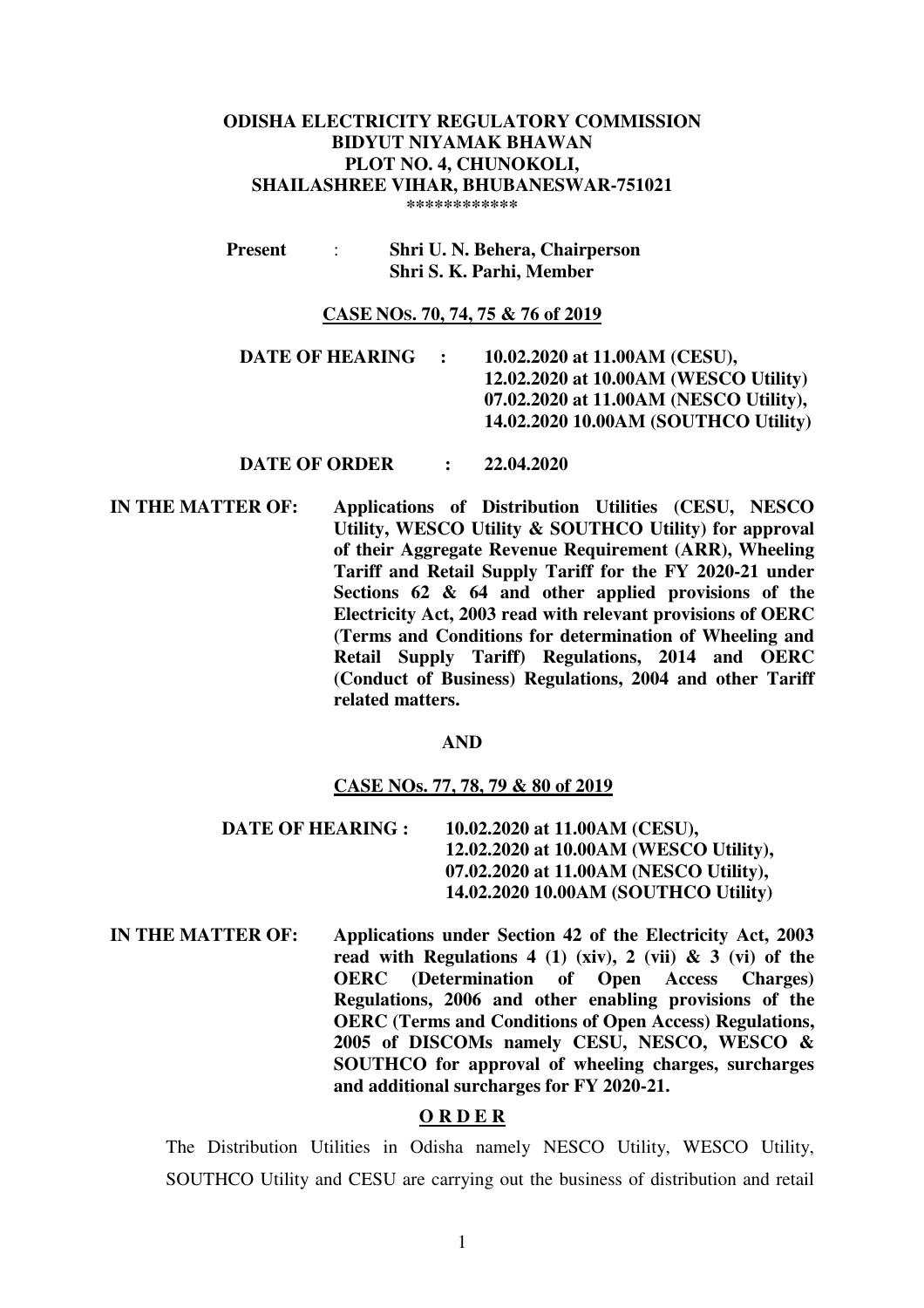|     | Table – T           |                                                           |                 |  |  |  |  |  |  |
|-----|---------------------|-----------------------------------------------------------|-----------------|--|--|--|--|--|--|
| Sl. | Name of             | <b>Licensed Areas (Districts)</b>                         | $%$ age area of |  |  |  |  |  |  |
| No. | <b>DISCOMS</b>      |                                                           | the State       |  |  |  |  |  |  |
| 1.  | <b>NESCO</b>        | Mayurbhanj, Keonjhar, Bhadrak, Balasore and major part    | 18.0            |  |  |  |  |  |  |
|     | <b>Utility</b>      | of Jajpur.                                                |                 |  |  |  |  |  |  |
| 2.  | WESCO               | Sambalpur, Sundargarh, Bolangir, Bargarh, Deogarh,        | 32.3            |  |  |  |  |  |  |
|     | <b>Utility</b>      | Nuapara, Kalahandi, Sonepur and Jharsuguda.               |                 |  |  |  |  |  |  |
| 3.  | <b>SOUTHCO</b>      | Ganjam, Gajapati, Kandhamal, Boudh, Rayagada,             | 30.8            |  |  |  |  |  |  |
|     | <b>Utility</b>      | Koraput, Nawarangpur and Malkanagiri.                     |                 |  |  |  |  |  |  |
| 4.  | <b>CESU</b>         | Puri, Khurda, Nayagarh, Cuttack, Denkanal,                | 18.9            |  |  |  |  |  |  |
|     |                     | Jagatsinghpur, Angul, Kendrapara and some part of Jajpur. |                 |  |  |  |  |  |  |
|     | <b>Odisha Total</b> |                                                           | 100.0           |  |  |  |  |  |  |

**Table – 1** 

supply of electricity in their licensed areas as detailed below:

The Commission initiated proceedings on the filing of Aggregate Revenue Requirement (ARR), Wheeling Tariff and Retail Supply Tariff Applications (RST) for FY 2020-21 of these Distribution Utilities under relevant provisions of the Electricity Act, 2003. By this common Order, the Commission considers aforesaid Aggregate Revenue Requirement (ARR), Wheeling Tariff and RST applications of the above mentioned Distribution Utilities and other related tariff matters.

## **PROCEDURAL HISTORY (PARA 2 TO 18)**

- 2. The Commission vide order dated 04.03.2015 in Suo Motu proceeding Case No. 55/2013 have revoked the licenses granted to NESCO, WESCO & SOUTHCO u/Sec. 19 of the Electricity Act, 2003 due to failure in meeting license requirements and have appointed the CMD, GRIDCO Limited as the Administrator under Section 20 (d) of the said Act, 2003 and vests the management and control of NESCO, WESCO  $\&$ SOUTHCO Utilities along with their assets, interests and rights with the Chairmancum-Managing Director, GRIDCO Limited in order to ensure the maintenance of continued supply of electricity in the Northern, Western and Southern Zone in the interest of consumers. Presently another DISCOM CESU is being managed through a Scheme as per Section 22 (1) of the Electricity Act, 2003 due to exit of AES.
- 3. As per OERC (Conduct of Business) Regulations, 2004 and OERC (Terms and Conditions for determination of Wheeling and Retail Supply Tariff) Regulations, 2014 the Distribution Utilities i.e. NESCO Utility, WESCO Utility , SOUTHCO Utility and CESU have filed their Aggregate Revenue Requirement (ARR), Wheeling Tariff and Retail Supply Tariff Application (RST) for FY 2020-21 on or before  $30<sup>th</sup>$  November, 2019.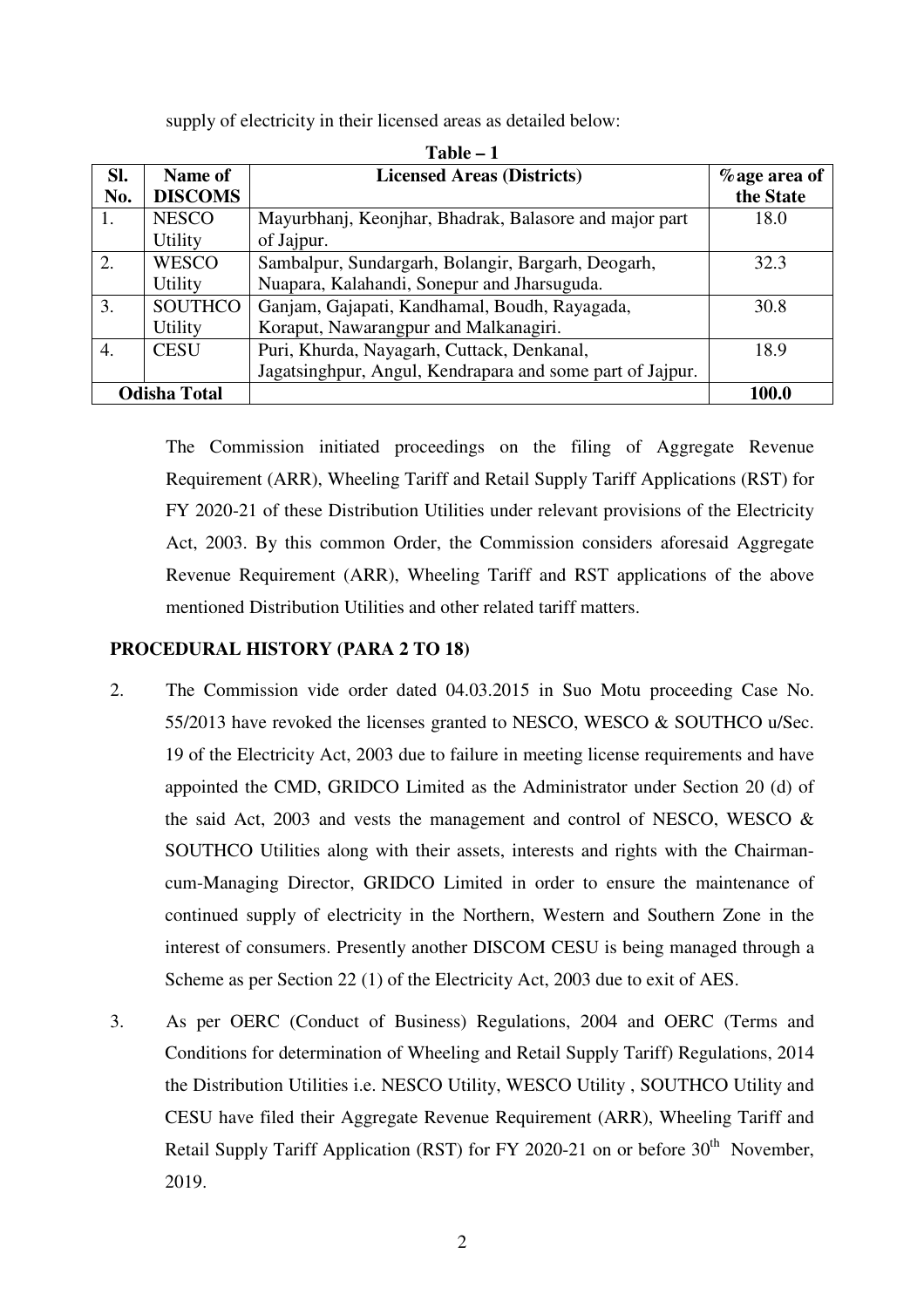- 4. The said Aggregate Revenue Requirement (ARR), Wheeling Tariff & Retail Supply Tariff applications were duly scrutinized and registered as Case Nos.70/2019 (CESU), 74/2019 (WESCO Utility), 75//2019 (NESCO Utility), and 76/2019 (SOUTHCO Utility) respectively.
- 5. As per the direction of the Commission, applicants have published the Aggregate Revenue Requirement (ARR), Wheeling & RST tariff Applications in the prescribed formats in the leading and widely circulated Odia and English newspaper in their area of supply in order to invite objections/suggestions from the general public and also posted in the Commission's website www.orierc.org including the website of the Distribution Utilities respectively. *As the proceedings were held in the supply area of the utilities, the Commission had also directed the applicants to made further publications of Public Notice mentioning date, time and the place of hearing to facilitate the consumers of those who have not submit their views earlier for spot registration at the hearing venue and to participate in the tariff proceedings of the distribution utilities for FY 2020-21.* The Commission had also directed the applicants to file their respective rejoinder to the objections filed by the all the objectors.
- 6. In response to the said public notices, the Commission received objections/ suggestions from the following persons/ associations/ institutions/ organizations as mentioned below against each of the respective distribution licensees:

## **On CESU's application:**

7. (1) Shri Akshya Kumar Sahani, Retd. Electrical Inspector, GoO, B/L-108, VSS Nagar, Bhubaneswar, (2) Shri Ramesh Ch. Satpathy, Secretary, National Institute of Indian Labour & President, Upobhokta Mahasangha,, Plot No.302(B), Beherasahi, Nayapalli, Bhubaneswar-751012, (3) Shri Santosh Kumar agarwal,A/17, Ashok Nagar, Market Building, Bhubaneswar-751009, (4) Principal Chief Electrical Engineer, East Coast Railway Rail Sadan, Chandrasekharpur, Bhubaneswar-751017, (5) M/s. Utkal Chamber of Commerce & Industry Ltd., N-6, IRC Village, Nayapalli, Bhubaneswar-751015, (6) Shri R. P. Mahapatra, Retd. Chief Engineer & Member (GEN), OSEB, Plot No. 775(Pt.), Lane-3, Jayadev Vihar, BBSR-13,(7) M/s. Grinity Power Tech Pvt. Ltd., At-K-8/82,Kalinga Nagar, Ghatikia, Bhubaneswar-751029, (8) M/s. ATC Telecom Infrastructure (P) Ltd., 4<sup>th</sup> Floor, Module-A, Fortune Tower, Chandrasekharpur, Bhubaneswar-23, (9) Shri Prabhakar Dora, Advocate, Vidya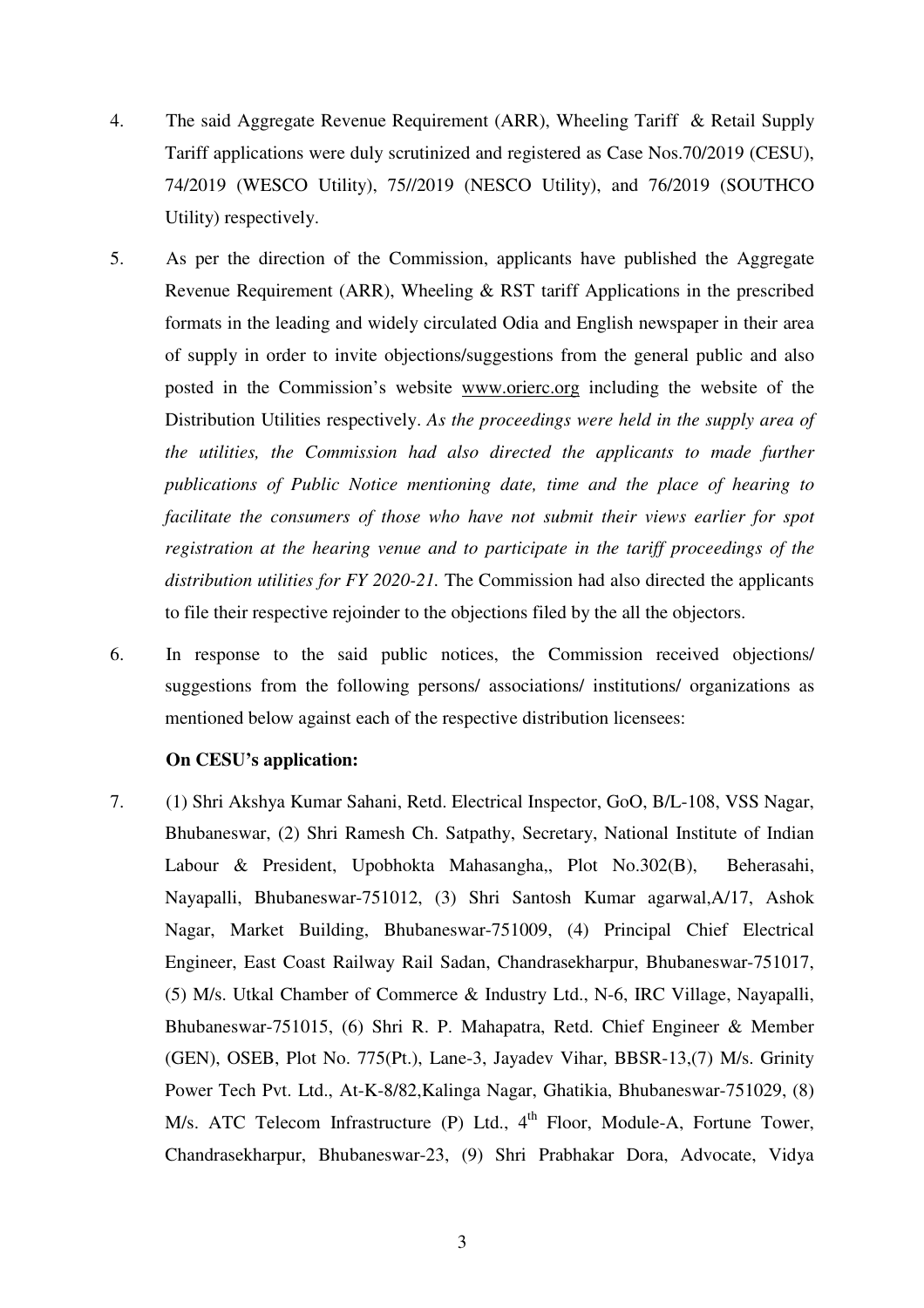Nagar, 3rd Line, Co-Operative Colony, Rayagada, Dist. Rayagada-765001,(10) Secretary, PRAYAS, Energy Group, Amrita Clinic, Athawale Corner, Carve Road, Pune-411004, India (Consumer Counsel). (11) Secretary, Confederation of Citizen Association, 12/A, Forest Park, Bhubaneswar-751009 (Consumer Counsel).

 All the above named objectors had filed their objections/suggestions and out of the above the following objector Nos. 7, 9, 10 and both the Consumer Counsels namely Confederation of Citizen Association, 12/A, Forest Park, Bhubaneswar-751009 and PRAYAS, Energy Group, Amrita Clinic, Athawale Corner, Carve Road, Pune-411004, India were absent during hearing and also had not submitted their written note of submissions for consideration by the Commission. The Commission heard the applicant, the Objectors, Consumer Councils and the representative of Government of Odisha, Department of Energy, Bhubaneswar.

### **On NESCO Utility's application: -**

8. (1) M/s. Ferro Alloys Corporation Limited, GD-02/10, Chandrasekharpur, Bhubaneswar-751023, (2) Er.(Dr) Prasanta Kumar Pradhan, Duplex-244, Monorama Estate, Rasulgarh, Bhubaneswar-751010 (3) Shri Akshya Kumar Sahani, Retd. Electrical Inspector, GoO, B/L-108, VSS Nagar, Bhubaneswa7, (4) Shri Ramesh Ch. Satpathy, Secretary, National Institute of Indian Labour & President, Upobhokta Mahasangha, Plot No.302(B), Beherasahi, Nayapalli, Bhubaneswar-751012,(5) Principal Chief Electrical Engineer, East Coast Railway Rail Sadan, Chandrasekharpur, Bhubaneswar-751017, (6) M/s. Balasore Alloys Limited, Balgopalpur, Balasore-756020, (7) M/s. Utkal Chamber of Commerce & Industry Ltd.,N-6, IRC Village, Nayapalli, Bhubaneswar-751015, (8) M/s. Grinity Power Tech Pvt. Ltd., At-K-8/82, Kalinga Nagar, Ghatikia, Bhubaneswar-751029, (9) M/s. Tata Steel Ltd., Kalinga Nagar Industrial Complex, Duburi, JK Road, Dist.-Jajpur-755026, (10) M/s. North Odisha Chamber of Commerce and Industry (NOCCI), Ganeswarapur Industrial Estate, Januganj, Balasore-756019, (11) M/s. ATC Telcom Infrastructure(P) Ltd., 4<sup>th</sup> Floor, Module-A, Fortune Tower, Chandrasekharpur, Bhubaneswar-23, (12) Shri Prabhakar Dora, Advocate, Vidya Nagar, 3rd Line, Co-Operative Colony, Rayagada, Dist. Rayagada-765001, (13) M/s. Orissa Consumer Association, Balasore Chapter (Consumer Counsel), At/Po- Rudhunga, Via/Ps-Simulia, Dist-Balasore-756126, (14) Secretary, PRAYAS, Energy Group (Consumer Counsel), Amrita Clinic, Athawale Corner, Carve Road, Pune-411004, India, (15) Secretary, PRAYAS, Energy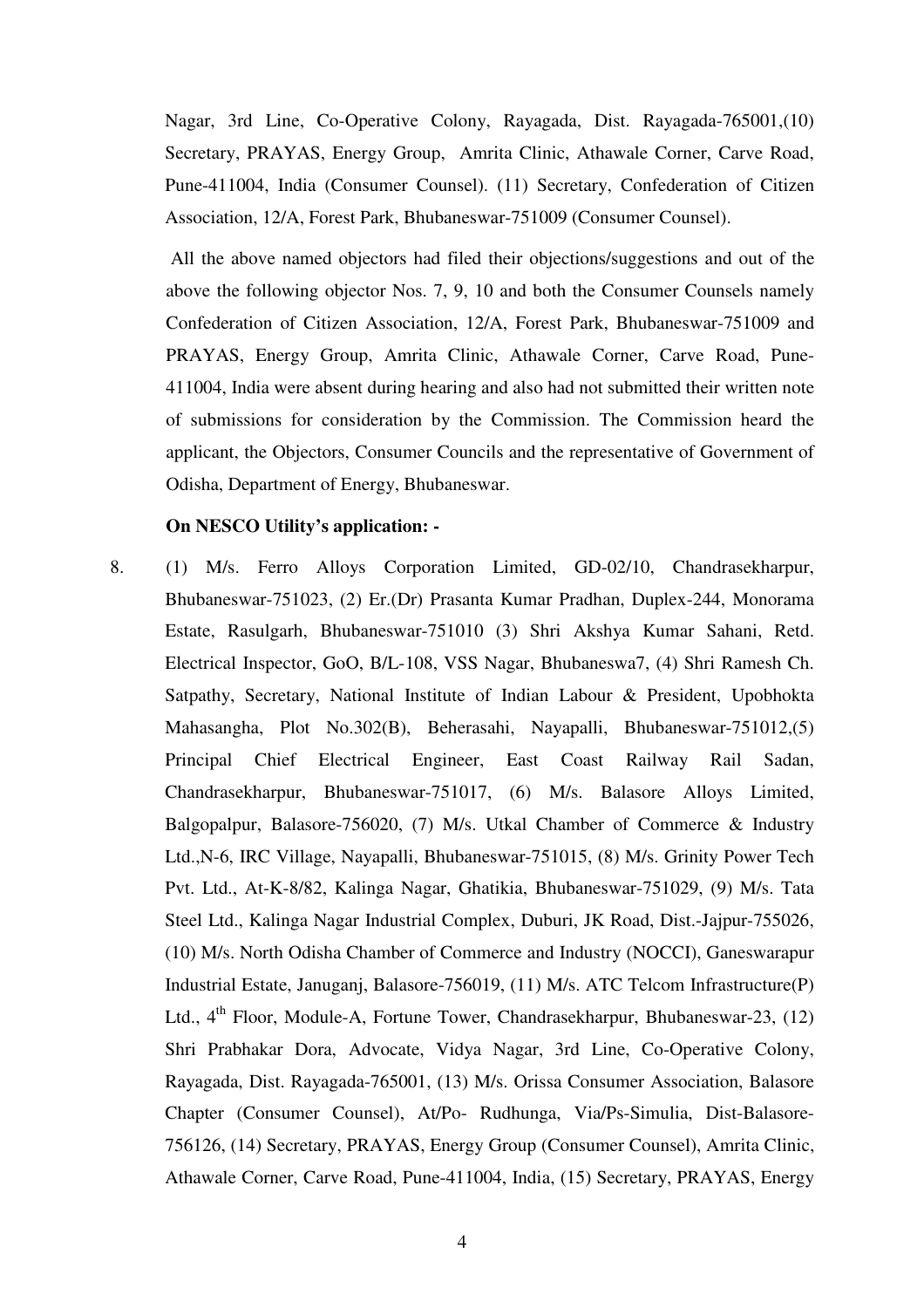Group, Amrita Clinic, Athawale Corner, Carve Road, Pune-411004, India (Consumer Counsel), (16) Shri Ramakanta Rout, Bhogarai, Balasore, At/Po-Rudhunga, Via/Ps-Simulia, Dist- Balasore and (17) M/s. Rohit Ferro Tech, Balasore.

All the above named objectors had filed their objections/suggestions and out of the above Objectors, Objector Nos. 4, 5, 13 & both the Consumer Council- PRAYAS, Energy Group, Amrita Clinic, Athawale Corner, Carve Road, Pune-411004, India and the representative of Government of Odisha, Department of Energy, Bhubaneswar were not present during tariff hearing. All the written submissions filed by the objectors were taken on record and also considered by the Commission. The Commission heard the applicant, the Objectors, Consumer Council, Balasore Chapter and those who were present during hearing.

#### **On WESCO Utility's application: -**

9. (1) Er.(Dr) Prasanta Kumar Pradhan, Duplex-244, Monorama Estate, Rasulgarh, Bhubaneswar-751010, (2) Shri Akshya Kumar Sahani, Retd. Electrical Inspector, GoO, B/L-108, VSS Nagar, Bhubaneswar, (3) Shri Ramesh Ch. Satpathy, Secretary, National Institute of Indian Labour & President, Upobhokta Mahasangha, Plot No.302(B), Beherasahi, Nayapalli, Bhubaneswar-751012,(4) Principal Chief Electrical Engineer, East Coast Railway Rail Sadan, Chandrasekharpur, Bhubaneswar-751017, (5) M/s. Utkal Chamber of Commerce & Industry Ltd.,N-6, IRC Village, Nayapalli, Bhubaneswar-751015, (6) M/s. D. D. Iron & Steel (P) Limited, H-4/5, Civil Township, Rourkela-769004, Dist- Sundargarh, (7) M/s. Shri Jagannath Alloys Private Ltd., At-Plot No.QQQ-14, Civil Township, Rourkela, Sundargarh-769004, (8) M/s. Ritika Ispat Private Ltd., Plot No.490, Balanda, Kalunga, Sundargarh-770031,(9) M/s. Shri Radha Krishna Ispat(P) Ltd., Plot No.19, Goi Bhanga, Kalunga, Sundargarh-770031, (10) M/s. Top Tech Steels(P) Ltd., Regd. Office at Hatibari Road, Kuamunda, Vedvyas, Rourkela-770039, (11) M/s. Subh Ispat Private Ltd., At-Jiabahal,Kalunga, Sundargarh-770031, (12) M/s. Maa Girija Ispat (P) Ltd., Regd. Off-BB-2, Ground Floor, Civil Township, Rourkela-4, Dist-Sundargarh, (13) M/s. Shree Salasar Castings Pvt. Ltd., Regd. Office-Balanda, Po-Kalunga, Dist-Sundargarh-770031,(14) M/s. Grinity Power Tech Pvt. Ltd., At-K-8/82, Kalinga Nagar, Ghatikia, Bhubaneswar-751029,(15) M/s. Dalmia Cement(Bharat) Ltd., At/P.O: Rajgangpur, Sundargarh-770017, (16) M/s. ATC Telcom Infrastructure(P) Ltd.,  $4<sup>th</sup>$  Floor, Module-A, Fortune Tower, Chandrasekharpur, Bhubaneswar-23, (17) Shri Prabhakar Dora, Advocate,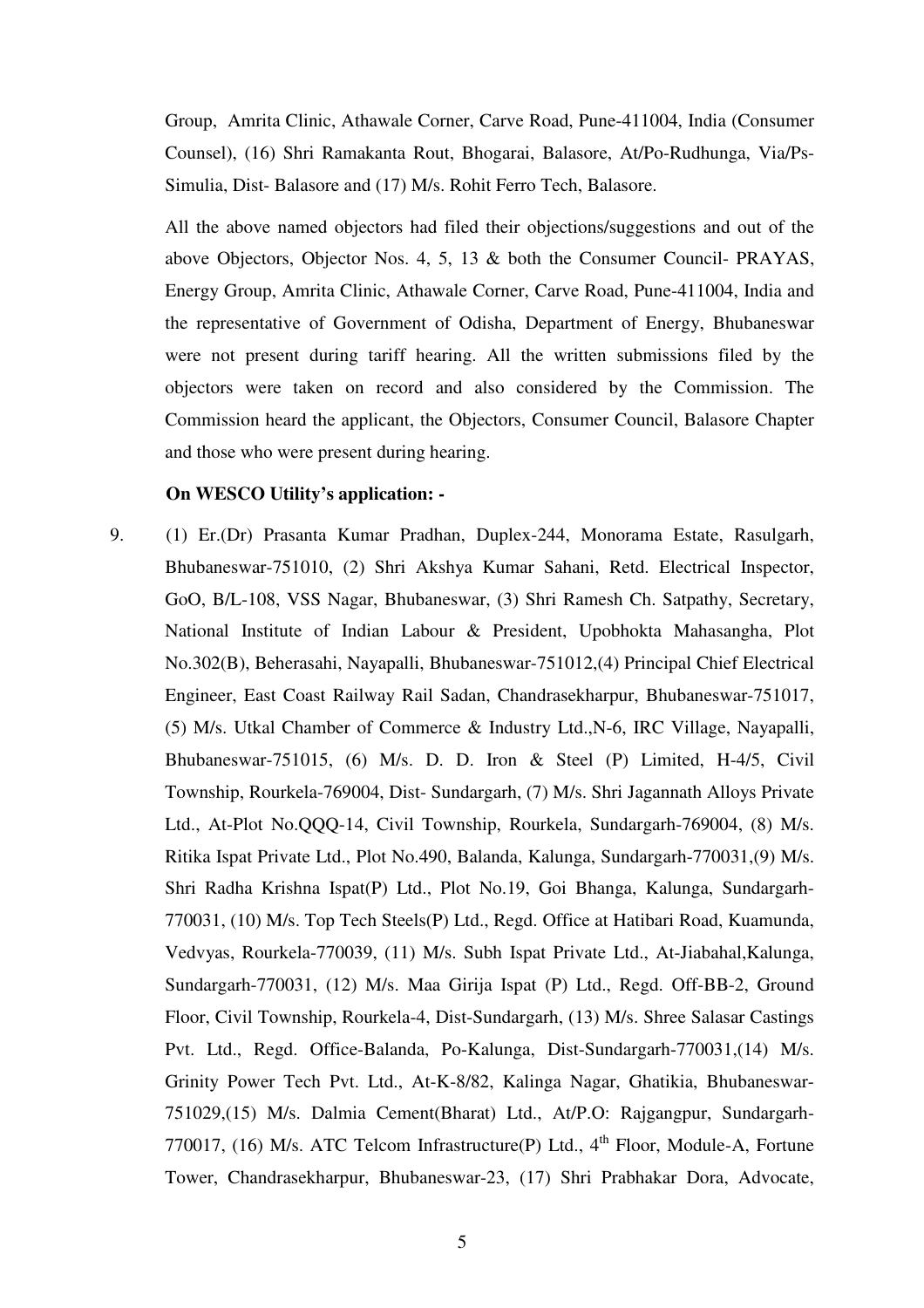Vidya Nagar, 3rd Line, Co-Operative Colony, Rayagada, Dist. Rayagada-765001,(18) Sambalpur District Consumers Federation, Balaji Mandir Bhavan, Kheterajpur, Sambalpur-678003 (Consumer Counsel), (19) Sundargarh District Employee Association, AL-1, Basanti Nagar, Rourkela.- 769012(Consumer Counsel), (20) Secretary, PRAYAS, Energy Group, Amrita Clinic, Athawale Corner, Carve Road, Pune-411004, India (Consumer Counsel), (21) Shri Vinay Goyal, M/s. Scan Steels Ltd.

All the above named objectors had filed their objections/suggestions and out of the above Objectors, Objector Nos.3,4,5,14, 20,21& 23 and the Sambalpur District Consumers Federation, Balaji Mandir Bhavan, Kheterajpur, Sambalpur-678003, Sundargarh District Employee Association, AL-1, Basanti Nagar, Rourkela.- 769012 and PRAYAS, Energy Group, Amrita Clinic, Athawale Corner, Carve Road, Pune-411004, India were not present during tariff hearing. All the written submissions filed by the objectors were taken on record and also considered by the Commission. The Commission heard the applicant, the Objectors, Consumer Counsels and the representative of Government of Odisha, Department of Energy, Bhubaneswar.

## **On SOUTHCO Utility's application***:*

10. (1) Shri Ramesh Ch. Satpathy, Secretary, National Institute of Indian Labour & President, Upobhokta Mahasangha, Plot No.302(B), Beherasahi, Nayapalli, Bhubaneswar-751012, (2) Shri Akshya Kumar Sahani, Retd. Electrical Inspector, GoO, B/L-108, VSS Nagar, Bhubaneswar, (3) Principal Chief Electrical Engineer, East Coast Railway Rail Sadan, Chandrasekharpur, Bhubaneswar-751017, (4) All India Weavers Welfare and Charitable Trust, Om Sai Marga, Manik Nagar-5,P.O: Hinjilikatu, Ganjam-761102,(5) M/s. Utkal Chamber of Commerce & Industry Ltd.,N-6, IRC Village, Nayapalli, Bhubaneswar-751015,(6) M/s. Grinity Power Tech Pvt. Ltd., At-K-8/82,Kalinga Nagar, Ghatikia, Bhubaneswar-751029, (7) M/s. ATC Telcom Infrastructure(P) Ltd.,  $4^{th}$  Floor, Module-A, Fortune Tower, Chandrasekharpur, Bhubaneswar-23, (8) Shri Prabhakar Dora, Advocate, Vidya Nagar, 3rd Line, Co-Operative Colony, Rayagada, Dist. Rayagada-765001, (9) Grahak Panchayat, Friends Colony, Paralakhemundi, Dist-Gajapati-761200(Consumer Counsel), (10) Secretary, PRAYAS, Energy Group, Amrita Clinic, Athawale Corner, Carve Road, Pune-411004, India(Consumer Counsel ). A*s the proceeding was held at Sandhya Functional Hall, Jeypore, Koraput in the supply area of the utility, the*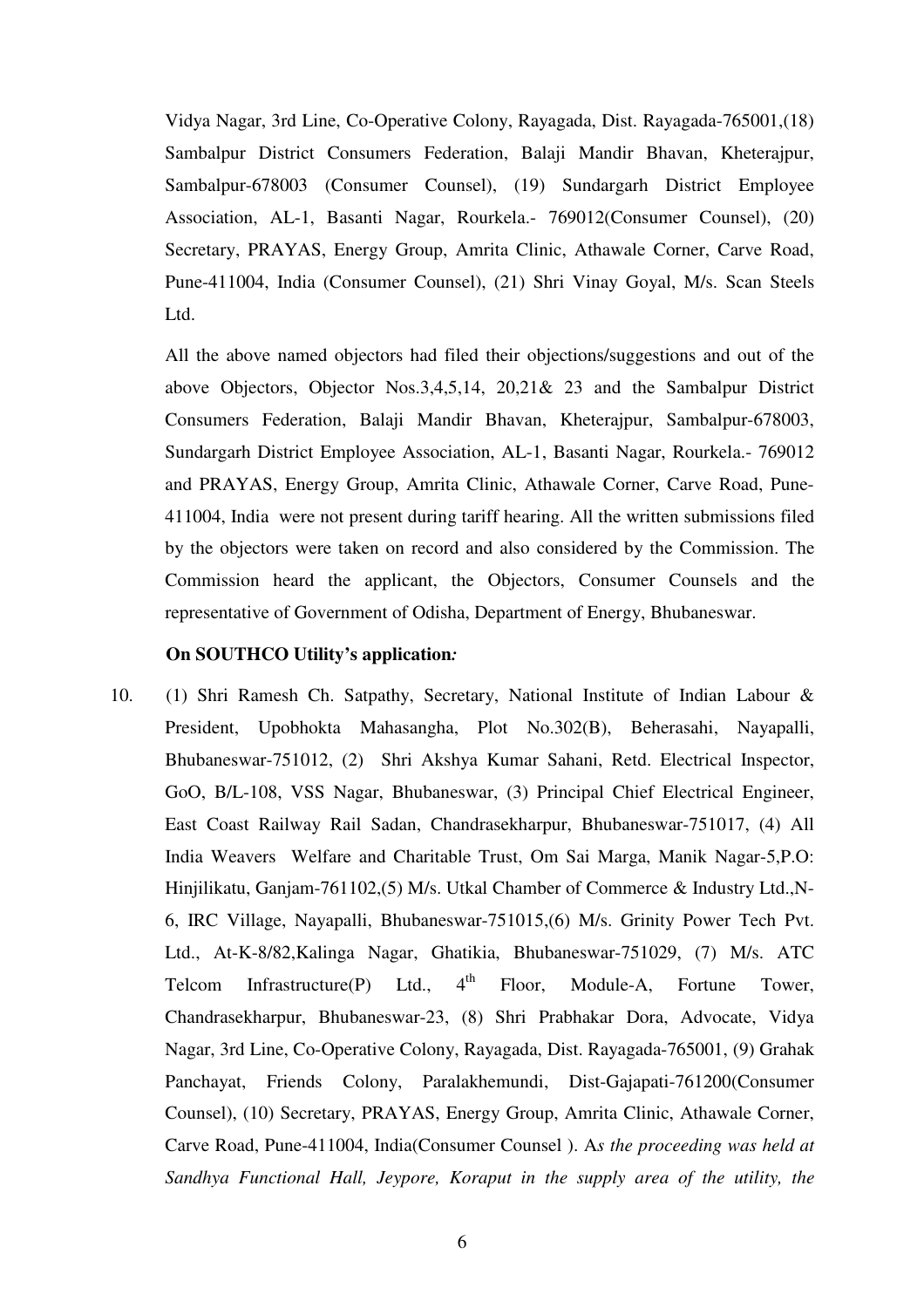*Commission had also directed the applicants to made further publications of Public Notice mentioning date, time and the place of hearing to facilitate the consumers of those who have not submit their views earlier for spot registration at the hearing venue and to participate in the tariff proceedings of the distribution utilities for FY 2020-21. Accordingly, the following persons/ organizations had registered their names on the date of hearing and participate in the proceedings on that date and time*  (1) Shri Prasanta Kumar Bishoyi, Senior Journalist, Jeypore Vikash Manch, Jeypore, Koraput, (2) Shri Bijay Kumar Jenadeo, (3) Dr. Indira Nanda, the representative of Biju Janata Dal, Jeypore, Koraput, (4) Shri Hara Prasad Mishra, (5) Shri Saroj Kumar Das, (6) Shri V.Prabhakar, Secretary Jeypore Chamber of Commerce, (7) Shri Bhikari Charan Behera, (8) Shri Rabindranath Sahu, (9) Shri Akshaya Kumar Sahu, (11) Shri Mahendra Adhikari, (12) Madhumita Adhikari, (13) Shri Madhaba Chandra Mahakud, (14) Shri Siva Sai, (15) Shri Srinivas, (16) Sarita Mishra, (17) Padman Harijan, (18) Shri Pramod Kumar Majhi, (19) Shri Ashutosh Santrapatra, (20) Shri Susanta Kumar Patnaik, (21) Tapaswini Pattanaik, (21) Shri A. Srinibas Rao, (22) Shri Rajendra Gouda, (23) Shri Bishnu Patra, (24) Shri Sahadev Nayak, (25) Shri Rama Nath Mishra, (26) Shri Sashidhar Patnaik, (27) Shri Bijoy Kumar Rao, (28) Shri Ramesh Chandra Nayak, (29) B. Tulasi, President, P.R. Peta, (30) Shri Debasis Hota, (31) Shri Bikram Biswas ray, (32) Shri Santa Kumar Parhi, (33) Shri K. L. Bhat, (34) Sripati Gantayat, (35) Shri Pramod Kumar majhi, (36) Shri Munna Bagh, (37) Shri Gouri Charan das, (38) Shri Santosh kumar Pati, (39) Shri Santosh kumar mahakuda, (40) Shri Simanchal Bisoi, (41)Shri Akshya ku. Patra, (42) Shri santosh Kumar Nayak, (43)Muna Khora, (44) Nalin Patra, (45) Arati Patnaik, (46) Manoj Patnaik, (47) A.Sunil Rao, (48) Manoj KumarSeth, (49) Binit Raj Satman, (50) P.Khora, (51) Lucky Saida, (52) Rasa Padhi, (53) Raj Kumar sahu, (54) P. Shiva Prasad,(SP), Koraput, (55) Padmashree Reddy,(56) Sarita Mishra, (57) Tapaswini Patnaik, (58) G. Bharati, (59) Meenakshi Nayak, (60) Babita Dash and (61) Saroj Kumar Dash, (62) Shri Akshya Kumar Sahu, President of AIWWACT and others .

All the above named objectors were filed their objections/suggestions and both the Consumer Councils were absent during hearing and also had not submitted their written note of submissions for consideration by the Commission. The Commission heard the applicant, the Objectors those have filed their objections and also those have registered their names on the spot at Sandhya Functional Hall, Jeypore, Koraput on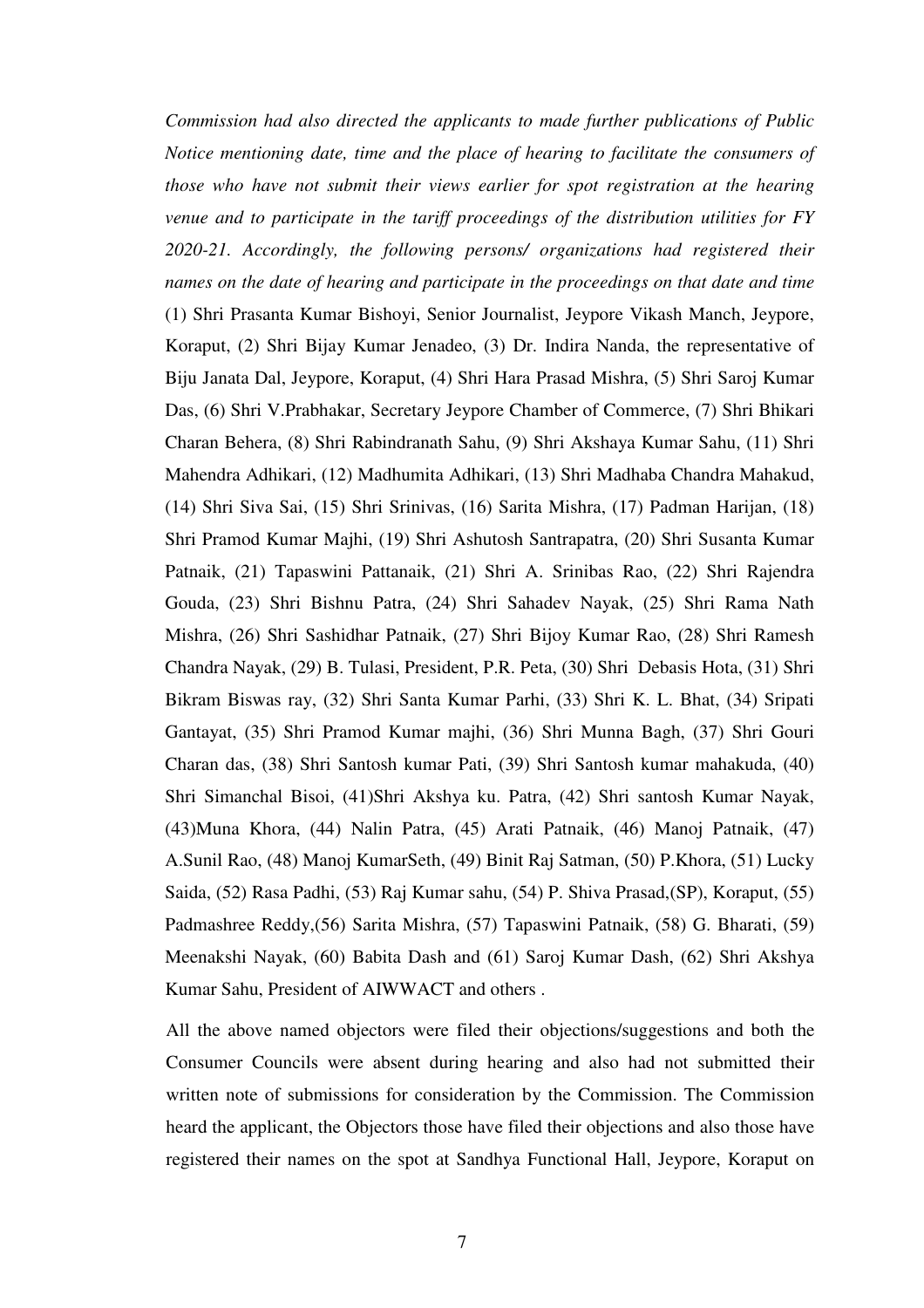14.02.2020 along with WISE, the Consumer Council appointed by the Commission for tariff proceedings.

|                | TUNIC                                                                                    |                                                                                                   |
|----------------|------------------------------------------------------------------------------------------|---------------------------------------------------------------------------------------------------|
| SI.<br>No.     | Name of the Organisations/persons with address                                           | <b>Name of the Distribution Utility</b><br>from where the Consumer<br><b>Counsel to represent</b> |
| Ι.             | Consumers'<br>Association,<br>Balasore<br>Orissa<br>Chapter,<br><b>Balasore</b>          | <b>NESCO Utility</b>                                                                              |
| $\overline{2}$ | Sambalpur District Consumers' Federation, Balaji Mandir<br>Bhavan, Khetrajpur, Sambalpur | <b>WESCO Utility</b>                                                                              |
| 3              | Sundargarh District Employee Association, AL-1, Basanti<br>Nagar, Rourkela               | <b>WESCO Utility</b>                                                                              |
| $\overline{4}$ | Grahak Panchayat, Friends Colony, Parlakhemundi, Dist:<br>Gajapati                       | <b>SOUTHCO Utility</b>                                                                            |
| 5              | Secretary, Confederation of Citizen Association, 12/A,<br>Forest Park, BBSR-9.           | <b>CESU</b>                                                                                       |
| 6              | The Secretary, PRAYAS Energy Group, Pune                                                 | CESU, NESCO Utility, WESCO<br>Utility, SOUTHCO Utility                                            |

**Table – 2** 

- 11. The dates for hearing were fixed and it was duly notified in the leading English and Odia daily newspaper mentioning the date, place and time of hearing along with the names of the objectors. The Commission issued notice to the Government of Odisha represented by the Department of Energy to send their authorized representative to take part in the hearing of the ensuing tariff proceedings. A*s the proceedings were held in the supply area of the utilities, the Commission had also directed the applicants to made further publications of Public Notice mentioning date, time and the place of hearing to facilitate the consumers of those who have not submit their views earlier for spot registration at the hearing venue and to participate in the tariff proceedings of the distribution utilities for FY 2020-21.*
- 12. In its consultative process, the Commission conducted public hearings in its Premises at Plot No.4, Chunokoli, Shailashree Vihar, Chandrasekharpur, Bhubaneswar-21 for CESU, on 10.02.2020 at 11.00AM, on 07.02. 2020 at 11.00AM for NESCO Utility at DRDA Conference Hall, Fandi Chhak, Balasore, on 12.02.2020 at 10.00AM for WESCO Utility at MCL Auditorium, Jagruti Vihar, Burla and on 14.02.2020 at 10.00AM for SOUTHCO Utility at Sandhya Functional Hall, Jeypore, Koraput. The Commission during hearing heard the Applicants, Consumer Counsel, World Institute of Sustainable Energy, Pune and the persons/institutions/ organizations who had filed their written views and participated in the hearing, the Objectors present during hearing and the representative of the DoE, Government of Odisha at length. Parties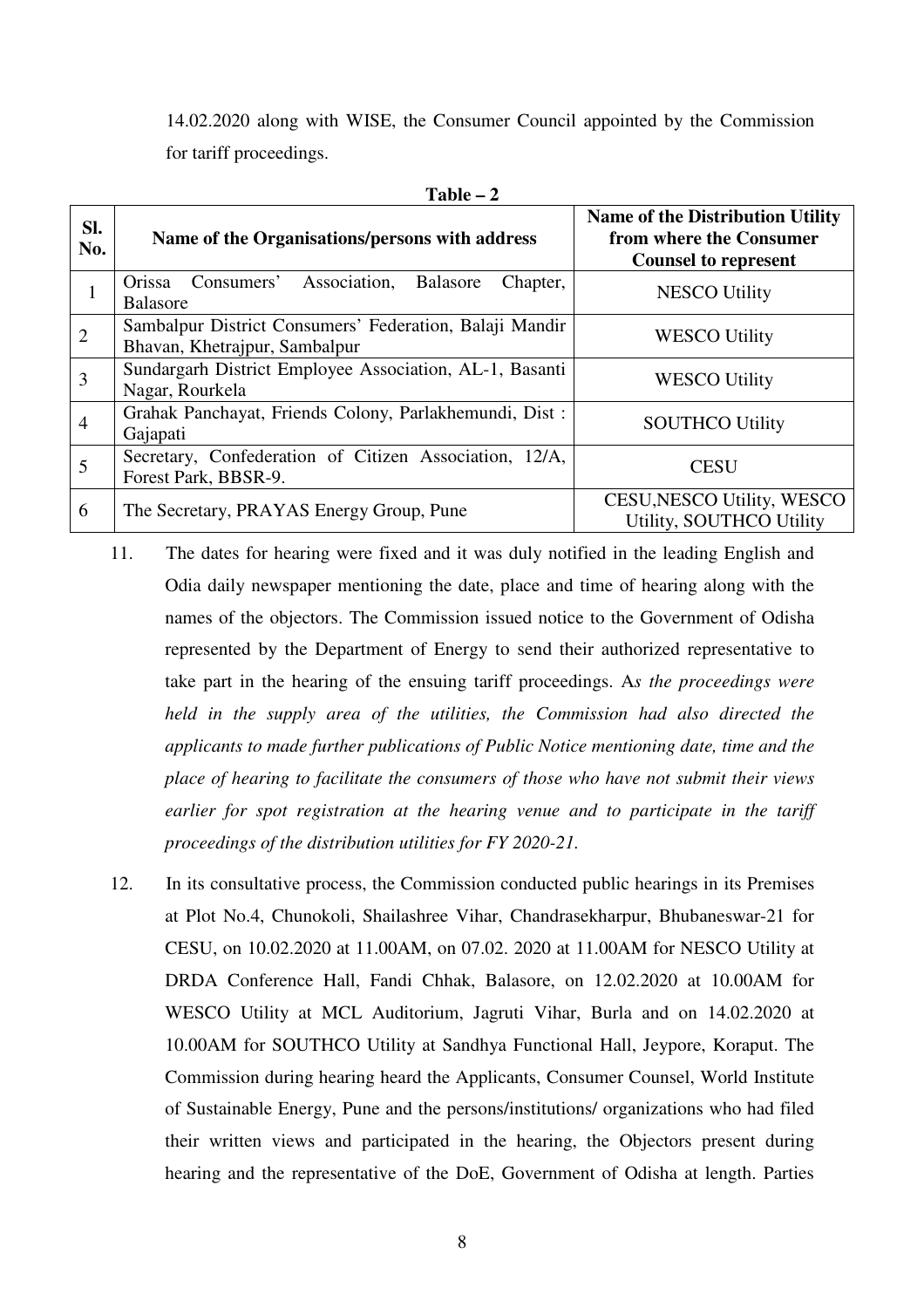were directed to file their written note of submission within seven days.

- 13. Distribution Utilities of Odisha had filed their application for wheeling charges, surcharges and additional surcharges for financial year 2020-21 under Section 42 of the Electricity Act, 2003 read with Regulations  $4(1)(\dot{x}iv)$ ,  $4(2)(\dot{v}i) \& 4(3)(\dot{v}i)$  of the OERC (Determination of Open Access Charges) Regulation 2006 and OERC (Terms and Conditions of Open Access) Regulation 2005 which were registered as Case Nos. 77, 78, 79 & 80/2019. The Commission had directed the DISCOMs to publish the Public Notice regarding their application in widely circulated Odia and English newspaper inviting views/ suggestion of the public. The Commission had also posted a copy of their applications in its website. The following persons have filed their views / objections in response to such public notice.
- 14. Shri R.P. Mahapatra, Retd. Chief Engineer & Member (GEN), OSEB, Plot No. 775(Pt.), Lane-3, Jayadev Vihar, BBSR-13, Er.(Dr) Prasanta Kumar Pradhan, Duplex-244, Monorama Estate, Rasulgarh, Bhubaneswar-751010, M/s. Indian Energy Exchange Ltd., 4<sup>th</sup> Floor, TDI Centre, Plot No.-7, Jasola District Centre, New Delhi-110025, M/s. Confederation of Captive Power Plant, N-3-160, IRC Village, Nayapalli, Bhubaneswar-15, M/s. Visa Steel Ltd., Kalinga Nagar Industrial Complex, At/P.O: Jakhapura-755026, M/s. Vedanta Ltd., 1<sup>st</sup> Floor, Fortune Towers, Chandrasekharpur, Bhubaneswar-23. The said filings are also taken on record and duly considered by the Commission.
- 15. The Commission taken up Case Nos. 77, 78, 79 & 80 /2019 together with the applications of the Distribution Utilities for determination of ARR, Wheeling Tariff & Retail Supply Tariff for FY 2020-21 for analogues hearing as the matter is inter related to fixation of tariff of the utilities and posted the matters for hearing in the Hearing Hall of its premises at Bhubaneswar on 10.02.2020 at 11.00AM for CESU at Plot No.4, Chunokoli, Shailashree Vihar, Chandrasekharpur, Bhubaneswar-21, on 07.02. 2020 at 11.00AM for NESCO Utility at DRDA Conference Hall, Fandi Chhak, Balasore, on 12.02.2020 at 10.00AM for WESCO Utility at MCL Auditorium, Jagruti Vihar, Burla and on 14.02.2020 at 10.00AM for SOUTHCO Utility at Sandhya Functional Hall, Jeypore, Koraput with due notice to the applicants and the objectors.
- 16. During hearing on Open Access Charges the following persons were present on behalf of applicants and the objectors: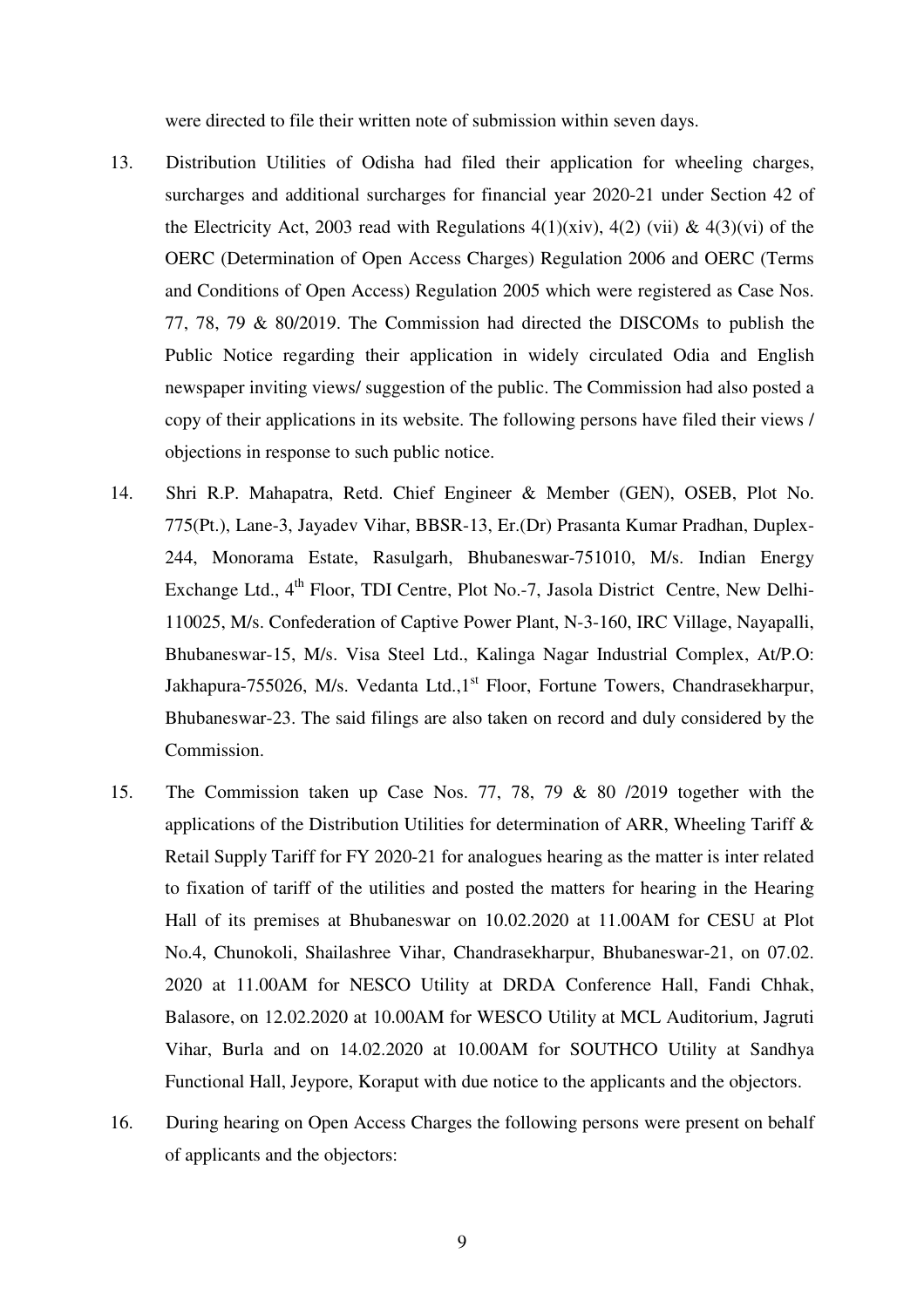The representatives of CESU, NESCO Utility, WESCO Utility and SOUTHCO Utility, OPTCL*,* Shri R.P. Mahapatra, Retd. Chief Engineer & Member (GEN), OSEB, Plot No. 775(Pt.), Lane-3, Jayadev Vihar, BBSR-13, Er.(Dr) Prasanta Kumar Pradhan, Duplex-244, Monorama Estate, Rasulgarh, Bhubaneswar-751010, M/s. Indian Energy Exchange Ltd.,  $4<sup>th</sup>$  Floor,TDI Centre, Plot No.-7, Jasola District Centre, New Delhi-110025, M/s. Confederation of Captive Power Plant, N-3-160, IRC Village, Nayapalli, Bhubaneswar-15, M/s. Visa Steel Ltd., Kalinga Nagar Industrial Complex, At/P.O: Jakhapura-755026, M/s. Ms. Vedant Ltd.,1<sup>st</sup> Floor, Fortune Towers, Chandrasekharpur, Bhubaneswar-23.The filings made by the parties were taken on record and also considered by the Commission.

- 17. The Commission heard the applicants, objectors and the representative of the DoE, Government of Odisha at length. Parties were directed to file their written note of submission within seven days.
- 18. The Commission convened the State Advisory Committee (SAC) meeting on 26.02.2020 at 10.30 AM at its premises to discuss about the Aggregate Revenue Requirement, Wheeling Tariff and Retail Supply Tariff application proposals of the Distribution Utilities. The Members of SAC, Special Invitees, the Representative of DoE, Government of Odisha actively participated in the discussion and offered their valuable suggestions and views on the matter for consideration of the Commission.

## **ARR & RETAIL SUPPLY TARIFF PROPOSAL FOR 2020-21(PARA 19 TO 55)**

#### **Energy Sales and Purchase**

19. A statement of Energy Purchase and Sales by the DISCOM utilities from FY 2018-19 to 2020-21 as submitted by the DISCOMs of Odisha namely Central Electricity Supply Utility of Odisha (CESU), North Eastern Electricity Supply Company of Odisha Ltd.(NESCO), Western Electricity Supply Company of Odisha Ltd. (WESCO) and Southern Electricity Supply Company of Odisha Ltd. (SOUTHCO) are given below:

|             | <b>Energy Sales and Purchase</b> |           |           |          |              |  |  |  |  |  |  |
|-------------|----------------------------------|-----------|-----------|----------|--------------|--|--|--|--|--|--|
|             |                                  | EHT       | <b>HT</b> | LT       | <b>TOTAL</b> |  |  |  |  |  |  |
| <b>CESU</b> | Actual Sales during 2018-19      | 1,245.70  | 1,394.92  | 3,670.30 | 6,310.92     |  |  |  |  |  |  |
|             | Approved Sales for FY 2019-20    | 1,171.12  | 1,529.83  | 4,798.85 | 7,499.80     |  |  |  |  |  |  |
|             | Estimated Sales for FY 2019-20   | 974.59    | 1,462.02  | 4,221.56 | 6,658.17     |  |  |  |  |  |  |
|             | Proposed Sales for FY 2020-21    | 937.83    | 1,559.96  | 4,713.66 | 7,211.45     |  |  |  |  |  |  |
|             | Proposed rise over FY 2019-20    | $-3.77\%$ | 6.70%     | 11.66%   | 8.31%        |  |  |  |  |  |  |

|  | Table - 3 |                        |
|--|-----------|------------------------|
|  |           | ergy Sales and Purchas |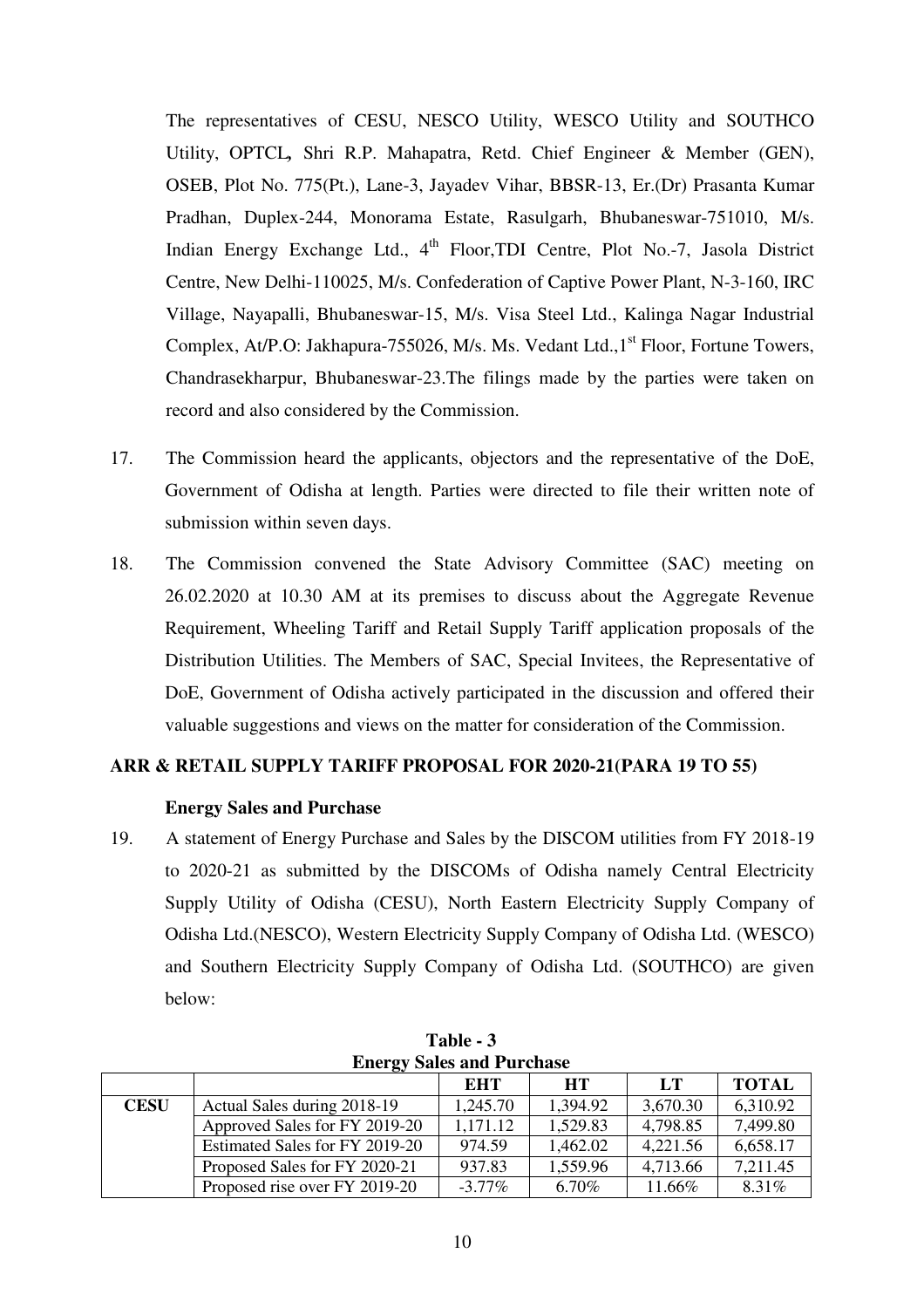|                |                                | <b>EHT</b> | <b>HT</b> | <b>LT</b> | <b>TOTAL</b> |
|----------------|--------------------------------|------------|-----------|-----------|--------------|
| <b>NESCO</b>   | Actual Sales during 2018-19    | 2,179.03   | 431.34    | 1,920.55  | 4,530.92     |
| <b>Utility</b> | Approved Sales for FY 2019-20  | 2,134.36   | 428.35    | 2,589.41  | 5,152.12     |
|                | Estimated Sales for FY 2019-20 | 2,121.77   | 436.27    | 2,369.44  | 4,927.48     |
|                | Proposed Sales for FY 2020-21  | 2,191.44   | 439.28    | 2,714.85  | 5,345.57     |
|                | Proposed rise over FY 2019-20  | 3.28%      | $0.69\%$  | 14.58%    | 8.48%        |
| <b>WESCO</b>   | Actual Sales during 2018-19    | 1,556.92   | 1,808.75  | 2,606.64  | 5,972.31     |
| <b>Utility</b> | Approved Sales for FY 2019-20  | 1,300.00   | 1,756.31  | 3,174.69  | 6,231.00     |
|                | Estimated Sales for FY 2019-20 | 1,400.00   | 1,756.00  | 2,804.00  | 5,960.00     |
|                | Proposed Sales for FY 2020-21  | 1,360.00   | 1,800.00  | 3,140.00  | 6,300.00     |
|                | Proposed rise over FY 2019-20  | $-2.86\%$  | 2.51%     | 11.98%    | 5.70%        |
| <b>SOUTH</b>   | Actual Sales during 2018-19    | 456.116    | 327.644   | 1772.12   | 2555.88      |
| $\bf CO$       | Approved Sales for FY 2019-20  | 406.25     | 312.62    | 2290.93   | 3009.8       |
| <b>Utility</b> | Estimated Sales for FY 2019-20 | 459        | 318.501   | 1997.66   | 2775.16      |
|                | Proposed Sales for FY 2020-21  | 463.888    | 333.383   | 2240.43   | 3037.7       |
|                | Proposed rise over FY 2019-20  | 1.06%      | 4.67%     | 12.15%    | 9.46%        |
| <b>TOTAL</b>   | Actual Sales during 2018-19    | 5,437.77   | 3,962.65  | 9,969.61  | 19,370.03    |
|                | Approved Sales for FY 2019-20  | 5,011.73   | 4,027.11  | 12,853.88 | 21,892.72    |
|                | Estimated Sales for FY 2019-20 | 4,955.36   | 3,972.79  | 11,392.66 | 20,320.81    |
|                | Proposed Sales for FY 2020-21  | 4,953.16   | 4,132.62  | 12,808.94 | 21,894.72    |
|                | Proposed rise over FY 2019-20  | $-0.04%$   | 4.02%     | 12.43%    | 7.75%        |
| <b>PURCH</b>   | Actual Purchase 2018-19        |            |           |           | 25,669.75    |
| <b>ASE</b>     | Estimated purchase 2019-20     |            |           |           | 26,847.18    |
|                | Proposed Purchase 2020-21      |            |           |           | 28,167.37    |

## **Sales analysis for FY 2020-21**

20. For projecting the energy sale to different consumer categories, the Licensee had analysed the past trends of consumption pattern for last seventeen years i.e. FY 2001- 2002 to FY 2018-19.In addition, the Licensee has relied on the audited accounts for FY 2018-19 and actual sales data for the first six months of FY 2019-20. With this, the four distribution utilities have forecasted their sales figures for the year 2020-21 as detailed below with reasons for sales growth.

|                | <b>Sales Forecast</b>                                                             |                      |                                                                                                                     |          |                                                                                                                                                 |               |                    |  |  |  |  |
|----------------|-----------------------------------------------------------------------------------|----------------------|---------------------------------------------------------------------------------------------------------------------|----------|-------------------------------------------------------------------------------------------------------------------------------------------------|---------------|--------------------|--|--|--|--|
| Licensee/      |                                                                                   | LT Sales for 2020-21 | <b>HT Sales for 2020-21</b>                                                                                         |          | EHT Sales for 2020-21                                                                                                                           |               | <b>Total Sales</b> |  |  |  |  |
| <b>Utility</b> |                                                                                   | (Est.)               | (Est.)                                                                                                              |          | (Est.)                                                                                                                                          |               |                    |  |  |  |  |
|                | (MU)                                                                              | $\%$ Rise            | (MU)                                                                                                                | $%$ Rise | (MU)                                                                                                                                            | $%$ Rise      | MU                 |  |  |  |  |
|                |                                                                                   | over                 |                                                                                                                     | over     |                                                                                                                                                 | over          |                    |  |  |  |  |
|                |                                                                                   | <b>FY 19-20</b>      |                                                                                                                     | FY 19-   |                                                                                                                                                 | <b>FY 19-</b> |                    |  |  |  |  |
|                |                                                                                   |                      |                                                                                                                     | 20       |                                                                                                                                                 | 20            |                    |  |  |  |  |
| <b>CESU</b>    | 4713.66                                                                           | 11.66                | 1559.96                                                                                                             | 6.70     | 937.83                                                                                                                                          | $-3.77$       | 7211.45            |  |  |  |  |
| <b>Remarks</b> | Substantial increase in<br>kutir jyoti, domestic<br>and irrigation<br>consumption |                      | Substantial increase in<br>domestic bulk,<br>Irrigation and Allied<br>Agriculture and agro-<br>industrial activity. |          | Decrease mainly in<br>heavy industry and<br>energy supply to CPP.<br>Also include energy<br>demand by railway<br>traction $(372.45 \text{ MU})$ |               |                    |  |  |  |  |
| <b>NESCO</b>   | 2714.849                                                                          | 14.57%               | 439.281                                                                                                             | $0.69\%$ | 2191.439                                                                                                                                        | 3.28%         | 5345.569           |  |  |  |  |
| <b>UTILITY</b> |                                                                                   |                      |                                                                                                                     |          |                                                                                                                                                 |               |                    |  |  |  |  |

**Table - 4**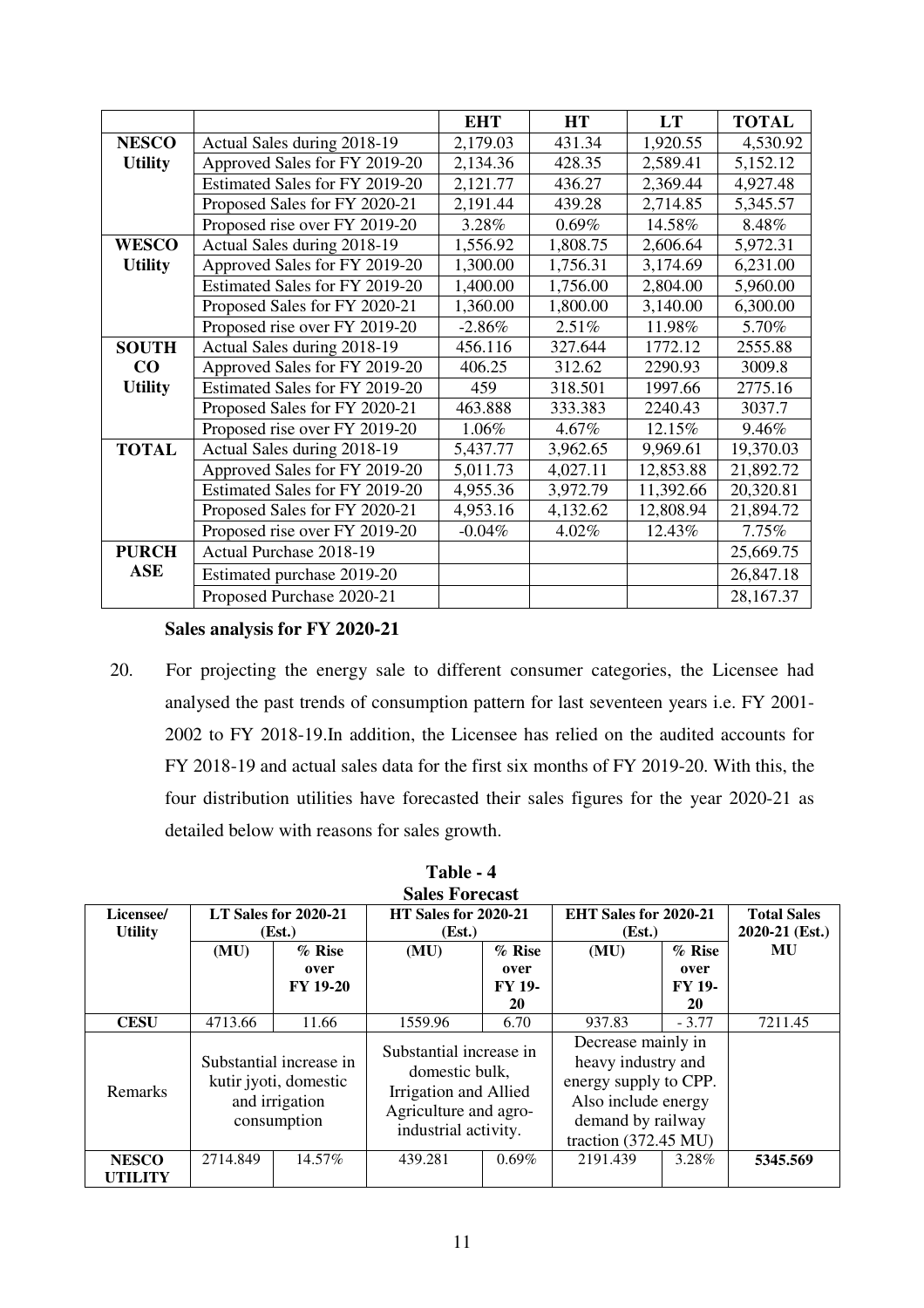| Licensee/                        | <b>LT Sales for 2020-21</b> |                         | <b>HT Sales for 2020-21</b>          |                | EHT Sales for 2020-21                        |                | <b>Total Sales</b> |
|----------------------------------|-----------------------------|-------------------------|--------------------------------------|----------------|----------------------------------------------|----------------|--------------------|
| <b>Utility</b>                   |                             | (Est.)                  | (Est.)                               |                | (Est.)                                       |                | 2020-21 (Est.)     |
|                                  | (MU)                        | % Rise                  | (MU)                                 | % Rise<br>over | (MU)                                         | % Rise         | MU                 |
|                                  |                             | over<br>FY 19-20        |                                      | FY 19-         |                                              | over<br>FY 19- |                    |
|                                  |                             |                         |                                      | 20             |                                              | 20             |                    |
|                                  |                             |                         | Due to recession in steel            |                |                                              |                |                    |
|                                  |                             |                         | and mining there is no               |                | Even though there is                         |                |                    |
|                                  |                             |                         | increase in load. Further            |                | industry growth and                          |                |                    |
|                                  |                             |                         | consumption from one                 |                | upcoming industries,                         |                |                    |
|                                  |                             | Increase in demand is   | HT consumer has been                 |                | utility has taken                            |                |                    |
|                                  |                             | due to electrification  | reduced drastically due              |                | conservative approach                        |                |                    |
|                                  |                             | under DDUGJY,           | to raw material problem              |                | as Industries suffering                      |                |                    |
| Remarks                          |                             | RGGVY, BSVY &           | and is about to close.               |                | from raw Material                            |                |                    |
|                                  |                             | BGJY and growth in      | HT sales projection is               |                | crisis and                                   |                |                    |
|                                  |                             | domestic category       | kept at par with 2019-20             |                | disconnection. This                          |                |                    |
|                                  |                             | consumers               | HT sales due to some                 |                | also includes railway                        |                |                    |
|                                  |                             |                         | upcoming industries and              |                | traction demand -                            |                |                    |
|                                  |                             |                         | increasing trend of other            |                | 413.323 MU                                   |                |                    |
|                                  |                             |                         | category of consumer                 |                |                                              |                |                    |
| <b>WESCO</b>                     | 3140.00                     | 11.98%                  | 1800.00                              | 2.5%           | 1360                                         | $-2.85%$       | 6300.00            |
| <b>UTILITY</b>                   |                             |                         |                                      |                |                                              |                |                    |
|                                  |                             | Impact of               |                                      |                | Reduction in EHT                             |                |                    |
|                                  |                             | electrification of new  | HT Industries who                    |                | sales because                                |                |                    |
|                                  |                             | villages under          | regularly opted to draw              |                | industries are setting                       |                |                    |
|                                  |                             | DDUGJY &                | power under Open                     |                | their own CPP and                            |                |                    |
| Remarks                          |                             | SAUBHAGYA,              | Access in the past has               |                | purchasing through                           |                |                    |
|                                  |                             | growth in domestic      | preferred WESCO<br>power due to high |                | open access. EHT                             |                |                    |
|                                  |                             | category and irrigation |                                      |                | sales forecast also                          |                |                    |
|                                  |                             | consumption             | prices in IEX.                       |                | includes 354.00 MU                           |                |                    |
|                                  |                             |                         |                                      |                | for railway traction                         |                |                    |
| <b>SOUTHCO</b><br><b>UTILITY</b> | 2240.426                    | 12.15%                  | 333.383                              | 4.67%          | 463.888                                      | 1.06%          | 3037.697           |
|                                  |                             |                         |                                      |                |                                              |                |                    |
|                                  |                             |                         |                                      |                | Marginal increase as<br>there is neither any |                |                    |
|                                  |                             |                         |                                      |                |                                              |                |                    |
|                                  |                             |                         |                                      |                | proposal of<br>enhancement of load           |                |                    |
|                                  |                             |                         |                                      |                | from existing                                |                |                    |
|                                  |                             | Impact of               |                                      |                | consumers nor any                            |                |                    |
|                                  |                             | electrification of new  |                                      |                | new industry is                              |                |                    |
|                                  |                             | villages under          |                                      |                | materialised. The                            |                |                    |
|                                  |                             | RGGVY, BSVY,            | Nominal addition in                  |                | consumption growth                           |                |                    |
|                                  |                             | BGJY &                  | consumption considered               |                | during 2018-19 was                           |                |                    |
| Remarks                          |                             | <b>SAUBHAGYA</b>        | due drawl of power by                |                | higher due to increased                      |                |                    |
|                                  |                             | Schemes. Around         | <b>TATA STEEL</b>                    |                | consumption by M/S                           |                |                    |
|                                  |                             | 23000 nos of BPL &      | <b>GOPALPUR Project.</b>             |                | Grasim Industries at                         |                |                    |
|                                  |                             | 176000 nos of APL to    |                                      |                | Ganjam due to non-                           |                |                    |
|                                  |                             | be added by March       |                                      |                | availability of power                        |                |                    |
|                                  |                             | 2020.                   |                                      |                | from open access                             |                |                    |
|                                  |                             |                         |                                      |                | sources. Consumption                         |                |                    |
|                                  |                             |                         |                                      |                | may decrease if EHT                          |                |                    |
|                                  |                             |                         |                                      |                | consumer draws power                         |                |                    |
|                                  |                             |                         |                                      |                | from open access.                            |                |                    |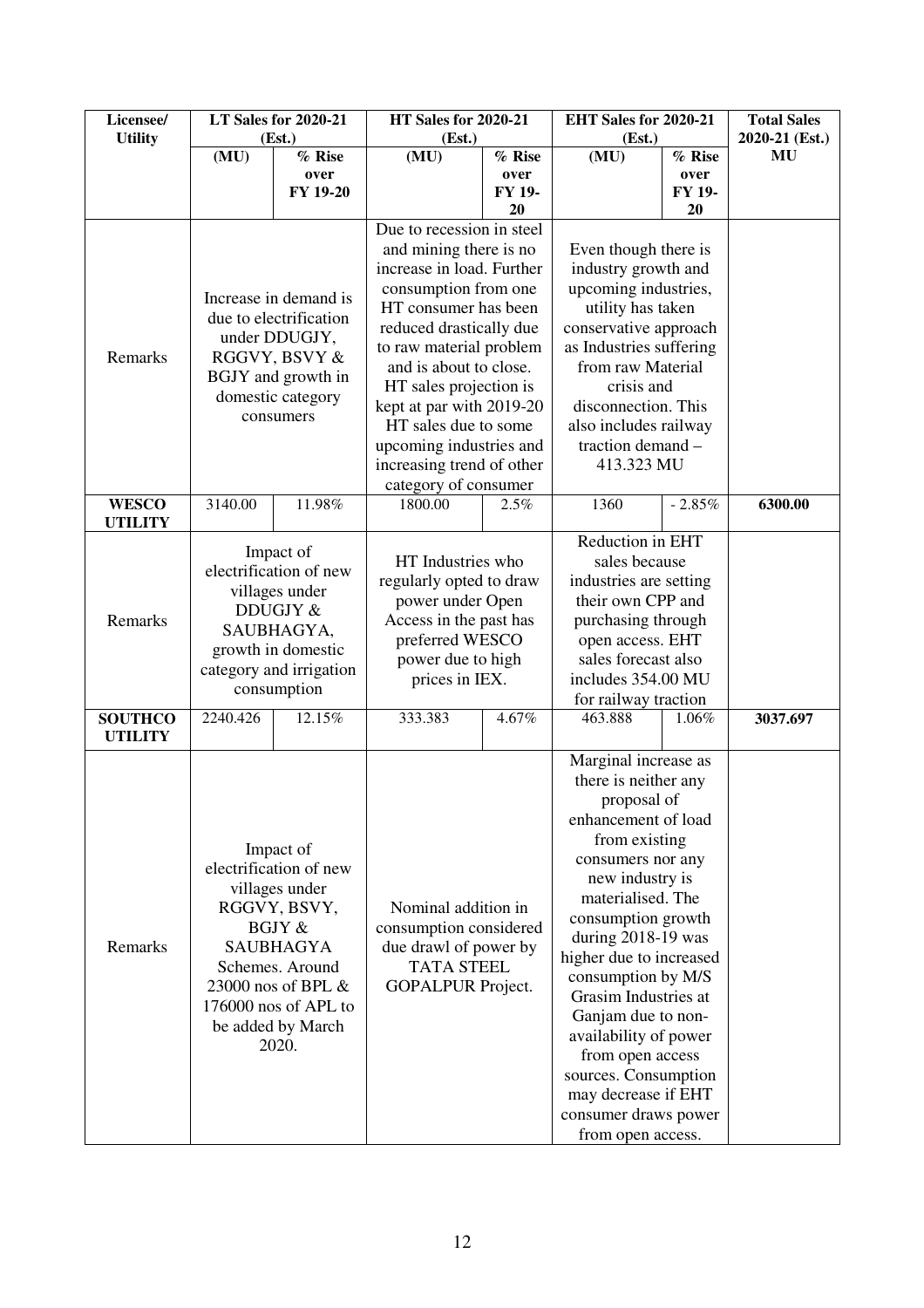## **Rise of BPL Consumers in the State**

21. During the past years Odisha has seen a substantial rise in BPL consumers which in turn is affecting the revenue of DISCOMs as submitted by them while filing their ARR for FY 2020-21. The trend observed during last year is as given bellow:

|                        |                                                 | <b>CESU</b>       |                                                          | <b>NESCO</b>                            |                   |                                                          |                                                 | <b>WESCO</b>             |                                                          | <b>SOUTHCO</b>                                  |                          |                                                          |
|------------------------|-------------------------------------------------|-------------------|----------------------------------------------------------|-----------------------------------------|-------------------|----------------------------------------------------------|-------------------------------------------------|--------------------------|----------------------------------------------------------|-------------------------------------------------|--------------------------|----------------------------------------------------------|
| Year                   | No of<br><b>Consumers</b><br>as on 1st<br>April | Consumption<br>MU | Consumption<br>per<br>consumer<br>per Month<br>(in Unit) | No of<br>Consumer<br>as on 1st<br>April | Consumption<br>MU | Consumption<br>per<br>consumer<br>per Month<br>(in Unit) | No of<br><b>Consumers</b><br>as on 1st<br>April | Consumption<br><b>MU</b> | Consumption<br>per<br>consumer<br>per Month<br>(in Unit) | No of<br><b>Consumers</b><br>as on 1st<br>April | Consumption<br><b>MU</b> | Consumption<br>per<br>consumer<br>per Month<br>(in Unit) |
| 2011-12<br>(Actual)    | 42,483                                          | 18.58             | 36.45                                                    | 1,07,593                                | 18.05             | 13.98                                                    | 68,418                                          | 37.86                    | 46.12                                                    | 65,104                                          | 40.38                    | 51.69                                                    |
| 2012-13<br>(Actual)    | 1,01,041                                        | 45.88             | 37.84                                                    | 1,69,264                                | 38.94             | 19.17                                                    | 1,43,740                                        | 53.78                    | 31.18                                                    | 1,50,767                                        | 99.34                    | 54.91                                                    |
| 2013-14<br>(Actual)    | 1,64,864                                        | 53.19             | 26.89                                                    | 1,69,264                                | 124.31            | 61.2                                                     | 2,10,608                                        | 62.3                     | 24.65                                                    | 2,63,345                                        | 136.65                   | 43.24                                                    |
| 2014-15<br>(Actual)    | 1,52,862                                        | 62.14             | 33.88                                                    | 2,15,528                                | 106.91            | 41.34                                                    | 3,18,026                                        | 128.45                   | 33.66                                                    | 3,07,803                                        | 186                      | 50.32                                                    |
| 2015-16<br>(Actual)    | 175671                                          | 60.81             | 28.85                                                    | 2,09,651                                | 85.07             | 33.81                                                    | 2,87,211                                        | 143.21                   | 41.55                                                    | 3,69,028                                        | 228                      | 51.46                                                    |
| 2016-17<br>(Actual)    | 1,80,309                                        | 6236              | 28.91                                                    | 1,79,336                                | 77.68             | 36.1                                                     | 1,73,966                                        | 66                       | 32.03                                                    | 4,04,454                                        | 208                      | 43.05                                                    |
| 2017-18<br>(Actual)    | 152918                                          | 48.09             | 29.81                                                    | 158,571                                 | 48.592            | 25.54                                                    | 189,853                                         | 59.808                   | 26.25                                                    | 363,322                                         | 140.58                   | 32.24                                                    |
| 2018-19<br>(Actual)    | 1,15,978                                        | 53.41             | 38.38                                                    | 1,47,423                                | 46.02             | 26.01                                                    | 2,55,369                                        | 62.53                    | 20.41                                                    | 3,26,639                                        | 151                      | 38.52                                                    |
| 2019-20<br>(Estimated) | 1,03,782                                        | 58.39             | 46.89                                                    | 1,43,215                                | 48.78             | 28.38                                                    | 2,41,157                                        | 80                       | 27.64                                                    | 3,99,506                                        | 169                      | 35.25                                                    |
| 2020-21<br>(Projected) | 2,04,419                                        | 67.15             | 27.37                                                    | 1,46,644                                | 48.55             | 27.59                                                    | 4,00,478                                        | 140                      | 29.13                                                    | 4,40,162                                        | 199                      | 37.68                                                    |

**Table - 5 Trend of BPL Consumer and their consumption pattern**

## **Losses**

22. The Distribution Loss, Collection Efficiency and AT&C Loss as fixed by OERC and actual attained by the licensees by the four DISCOM Utilities since FY 2013-14 onwards along with their proposal for the ensuing year are given hereunder

**Table - 6 Loss Statement of the DISCOMs (in %)** 

|                                  | 2013-14<br>(Actual) | 2014-15<br>(Actual) | 2015-16<br>(Actual) | 2016-17<br>(Actual) | 2017-18<br>(Actual) | 2018-19<br>(Actual) | 2019-20<br>(Approved) | 2019-20<br>(Estd.by the<br>Licensees) | 2020-21<br>(Proposed<br>by the<br>Licensees) |  |  |
|----------------------------------|---------------------|---------------------|---------------------|---------------------|---------------------|---------------------|-----------------------|---------------------------------------|----------------------------------------------|--|--|
| <b>DISTRIBUTION LOSS (%)</b>     |                     |                     |                     |                     |                     |                     |                       |                                       |                                              |  |  |
| <b>CESU</b>                      | 34.63%              | 33.90%              | 33.42%              | 32.57%              | 31.72%              | 28.15%              | 23.00%                | 25.99%                                | 24.49%                                       |  |  |
| <b>NESCO</b>                     | 33.84%              | 31.10%              | 26.73%              | 23.50%              | 22.28%              | 18.74%              | 18.35%                | 18.70%                                | 18.60%                                       |  |  |
| <b>WESCO</b>                     | 36.68%              | 35.46%              | 33.76%              | 31.22%              | 25.81%              | 21.32%              | 19.60%                | 23.10%                                | 21.25%                                       |  |  |
| <b>SOUTHCO</b>                   | 40.99%              | 39.00%              | 36.70%              | 34.59%              | 32.70%              | 29.76%              | 25.50%                | 25.50%                                | 25.00%                                       |  |  |
| ALL<br><b>ODISHA</b>             | 35.88%              | 34.46%              | $32.51\%$           | 39.39%              | 28.03%              | $24.25\%$           | 21.36%                |                                       |                                              |  |  |
| <b>COLLECTION EFFICIENCY (%)</b> |                     |                     |                     |                     |                     |                     |                       |                                       |                                              |  |  |
| <b>CESU</b>                      | 92.56%              | 94.30%              | 94.26%              | 96.56%              | 96.60%              | 96.75%              | 99.00%                | 99.00%                                | 99.00%                                       |  |  |
| <b>NESCO</b>                     | 96.85%              | 96.96%              | 95.72%              | 96.25%              | 93.38%              | 94.10%              | 99.00%                | 96.00%                                | 97.00%                                       |  |  |
| <b>WESCO</b>                     | 93.75%              | 95.37%              | 93.45%              | 88.00%              | 87.87%              | 86.87%              | 99.00%                | 94.00%                                | 96.00%                                       |  |  |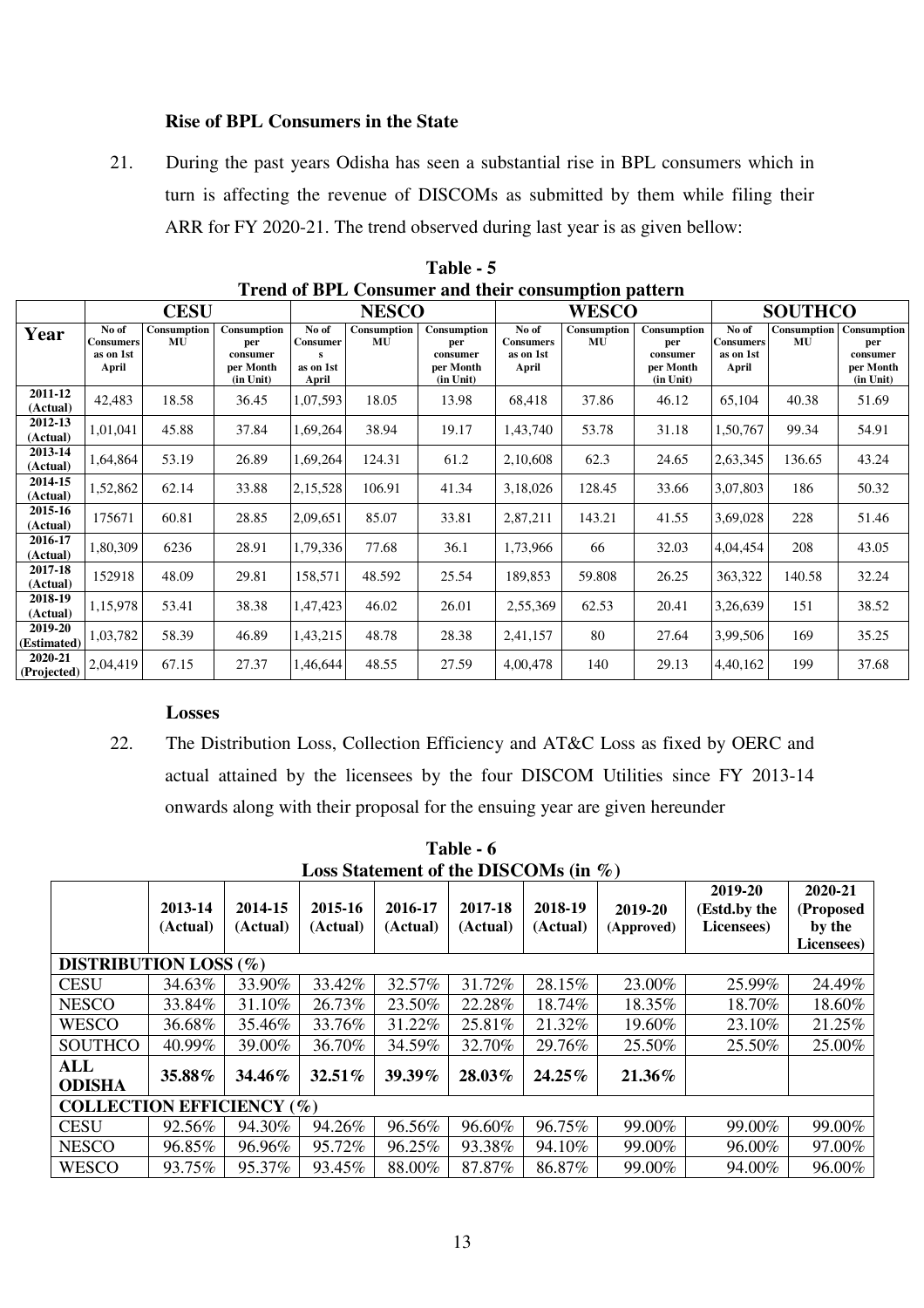| <b>SOUTHCO</b>              | 90.85%    | 90.75% | 88.60% | 89.90%    | 91.44% | 86.95%    | 99.00%    | 91.00% | 96.00% |  |
|-----------------------------|-----------|--------|--------|-----------|--------|-----------|-----------|--------|--------|--|
| <b>ALL</b><br><b>ODISHA</b> | 94.02%    | 94.02% | 93.80% | $92.91\%$ | 93.15% | $91.67\%$ | 99.00%    |        |        |  |
| AT & C LOSS $(\%)$          |           |        |        |           |        |           |           |        |        |  |
| <b>CESU</b>                 | 39.50%    | 37.67% | 37.25% | 34.89%    | 34.04% | 30.49%    | 23.77%    | 26.73% | 25.25% |  |
| <b>NESCO</b>                | 35.93%    | 33.19% | 29.87% | 26.37%    | 27.43% | 23.53%    | 19.17%    | 21.95% | 21.04% |  |
| <b>WESCO</b>                | 40.64%    | 38.45% | 38.10% | 39.38%    | 34.80% | 31.64%    | 20.40%    | 27.71% | 24.40% |  |
| <b>SOUTHCO</b>              | 46.39%    | 44.64% | 43.92% | 41.20%    | 38.46% | 38.93%    | 20.40%    | 32.20% | 28.00% |  |
| <b>ALL</b><br><b>ODISHA</b> | $36.52\%$ | 38.38% | 36.70% | $35.33\%$ | 32.96% | $30.57\%$ | $22.15\%$ |        |        |  |

# **Revenue Gap Proposed by the DISCOMs**

23. The Revenue requirement trend in Odisha DISCOMs as observed since FY2018-19is as given bellow:

|                |                                  | <b>EHT</b>           | <b>HT</b> | <b>LT</b> | <b>TOTAL</b> |
|----------------|----------------------------------|----------------------|-----------|-----------|--------------|
|                | Actual revenue during 2018-19    | 788.52               | 1066.95   | 1440.64   | 3296.11      |
|                | Approved revenue for FY 2019-20  | 681.57               | 893.98    | 2023.19   | 3598.74      |
| <b>CESU</b>    | Estimated revenue for FY 2019-20 | $\overline{605}$ .44 | 890.38    | 1893.56   | 3389.38      |
|                | Proposed revenue for FY 2020-21  | 589.55               | 936.58    | 2069.36   | 3595.48      |
|                | Proposed ARR for FY 2020-21      |                      |           |           | 4,313.92     |
|                | Proposed gap during FY 2020-21   |                      |           |           | 718.44       |
|                | Actual revenue during 2018-19    | 1293.23              | 258.07    | 740.45    | 2291.76      |
|                | Approved revenue for FY 2019-20  | 1227.93              | 246.19    | 1029.78   | 2503.90      |
| <b>NESCO</b>   | Estimated revenue for FY 2019-20 | 1248.17              | 256.83    | 948.24    | 2453.25      |
|                | Proposed revenue for FY 2020-21  | 1275.50              | 259.54    | 1088.13   | 2623.17      |
|                | Proposed ARR for FY 2020-21      |                      |           |           | 2860.45      |
|                | Proposed gap during FY 2020-21   |                      |           |           | 237.27       |
|                | Actual revenue during 2018-19    | 1089.98              | 1043.19   | 905.36    | 3038.53      |
|                | Approved revenue for FY 2019-20  | 748.63               | 1011.35   | 1260.70   | 3020.68      |
| <b>WESCO</b>   | Estimated revenue for FY 2019-20 | 903.36               | 989.11    | 1168.74   | 3061.20      |
|                | Proposed revenue for FY 2020-21  | 883.82               | 1014.08   | 1251.08   | 3148.97      |
|                | Proposed ARR for FY 2020-21      |                      |           |           | 3326.83      |
|                | Proposed gap during FY 2020-21   |                      |           |           | 177.86       |
|                | Actual revenue during 2018-19    | 211.48               | 108.71    | 862.95    | 1183.14      |
|                | Approved revenue for FY 2019-20  | 234.67               | 181.69    | 907.72    | 1324.08      |
| <b>SOUTHCO</b> | Estimated revenue for FY 2019-20 | 267.87               | 210.64    | 817.91    | 1296.42      |
|                | Proposed revenue for FY 2020-21  | 274.09               | 221.24    | 896.57    | 1391.90      |
|                | Proposed ARR for FY 2020-21      |                      |           |           | 1539.59      |
|                | Proposed gap during FY 2020-21   |                      |           |           | 147.69       |
|                | Actual revenue during 2018-19    | 3383.21              | 2476.92   | 3949.40   | 9809.53      |
|                | Approved revenue for FY 2019-20  | 2892.8               | 2333.21   | 5221.39   | 10447.4      |
| <b>TOTAL</b>   | Estimated revenue for FY 2019-20 | 3024.85              | 2346.96   | 4828.45   | 10200.25     |
|                | Proposed revenue for FY 2020-21  | 3022.95              | 2431.43   | 5305.14   | 10759.53     |
|                | Proposed ARR for FY 2020-21      |                      |           |           | 12040.89     |
|                | Proposed gap during FY 2020-21   |                      |           |           | 1281.26      |

**Table - 7 Possible Revenue Requirement**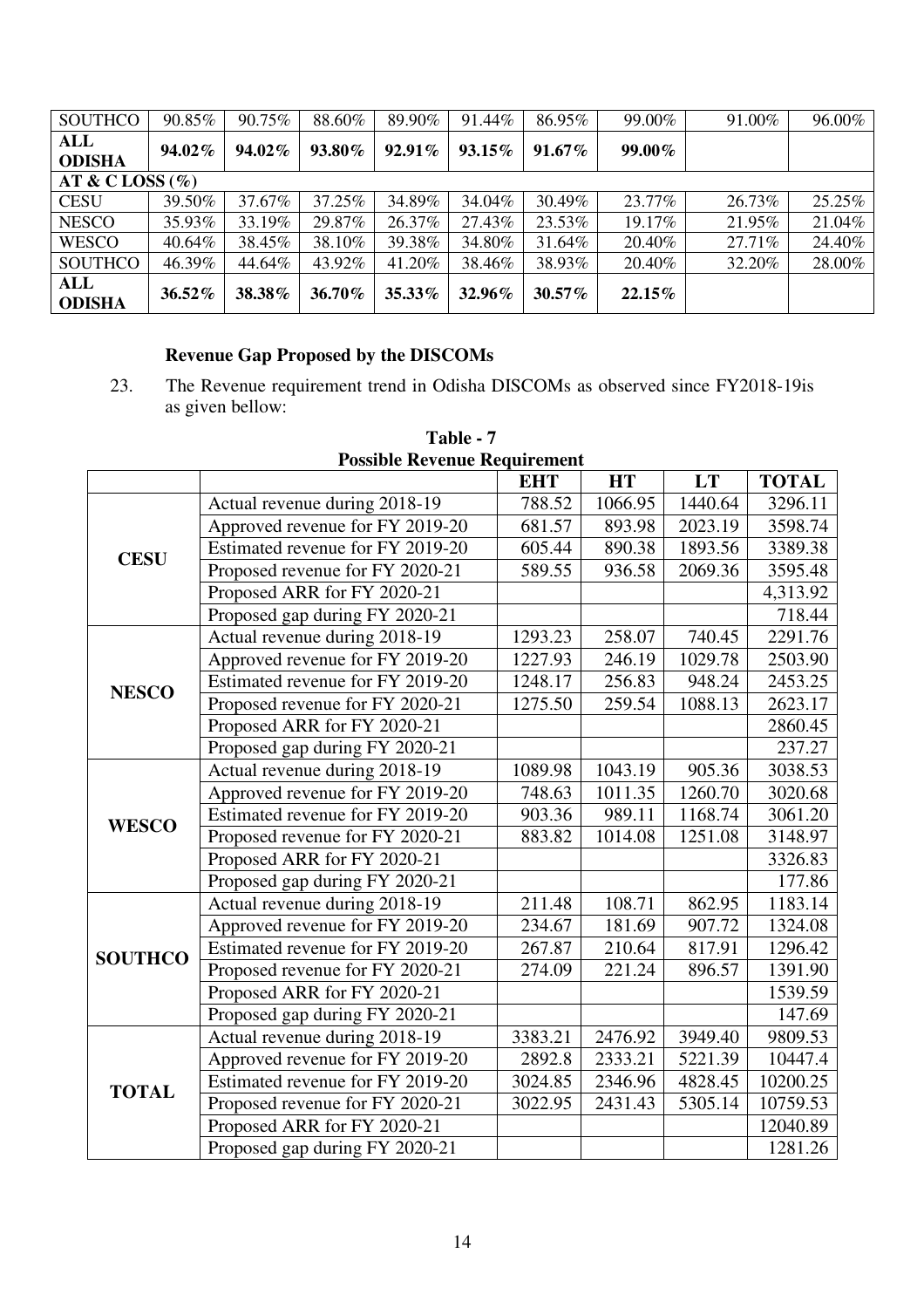#### 24. **Proposed Inputs in Revenue Requirement for FY 2020-21**

#### i) **Power Purchase Expenses**

The Licensees have proposed the power purchase costs based on their current BSP, transmission charges and SLDC charges. They have also projected their SMD considering the actual SMD during FY 2019-20 and additional coming in the FY 2020-21 which is as shown in table given below.

| Proposed SMD and Power Purchase Cost for FY 2020-21 |                 |                                                        |                   |                |                                 |            |  |  |  |  |  |
|-----------------------------------------------------|-----------------|--------------------------------------------------------|-------------------|----------------|---------------------------------|------------|--|--|--|--|--|
| <b>DISCOMs</b>                                      | Est.            | <b>Estimate</b>                                        | <b>Distributi</b> | <b>Current</b> | <b>Estimated Power Purchase</b> | <b>SMD</b> |  |  |  |  |  |
|                                                     | <b>Power</b>    | d Sales                                                | on Loss           | <b>BSP</b>     | $Cost$ (Rs in Cr.)              | proposed   |  |  |  |  |  |
|                                                     | <b>Purchase</b> | (Including Transmission and<br>(P/U)<br>(MU)<br>$(\%)$ |                   | (MVA)          |                                 |            |  |  |  |  |  |
|                                                     | in $(MU)$       |                                                        |                   |                | <b>SLDC</b> Charges)            |            |  |  |  |  |  |
| <b>CESU</b>                                         | 9550.33         | 7211.45                                                | 24.49%            | 286.02         | 2731.54                         | 1957       |  |  |  |  |  |
| <b>NESCO Utility</b>                                | 6567.039        | 5345.569                                               | 18.60%            | 298            | 2122.13                         | 1150       |  |  |  |  |  |
| <b>WESCO Utility</b>                                | 8000.00         | 6300.00                                                | 21.25%            | 304            | 2629.52                         | 1400       |  |  |  |  |  |
| <b>SOUTHCO Utility</b>                              | 4050.00         | 3037.697                                               | 25.00%            | 186            | 786.61                          | 690        |  |  |  |  |  |

**Table - 8 Proposed SMD and Power Purchase Cost for FY 2020-21** 

#### ii) **Employees Expenses**

CESU, NESCO, WESCO and SOUTHCO have projected the employee expenses of Rs 915.40 Cr, Rs 392.51 Cr, Rs 432.27 Cr and Rs 398.68 Cr respectively for FY 2020-21. Out of these proposed employee expenses, Rs 402.98 Cr, Rs. 153.81 Cr, Rs 155.74 Cr and Rs 144.66 Cr respectively are proposed for employee terminal benefit trust requirement for FY 2020-21. The above cost has been projected considering the effect of 60 % of 7th Pay commission which is due from 1st January 2016 for Executives and from 1st Apr-2015 for Non-Executives. To arrive at the basic salary for the FY 2020-21, 3% increment over existing basic for the FY 2019-20 has been considered. Similarly, DA has been considered as 17% increment over FY 2019-20 by considering 5% increase from 1st Jan-20 and 1st July-20 respectively. CESU has considered the basic pay on the basis of 3% hike from the Last Year (FY 2019-20) basic pay. Similarly, DA, HRA & MA has been considered @ 22%, 20% & 5% respectively. Also, CESU has considered arrear salary of Rs 135 Cr, considering balance 60% of 7th Pay arrear for regular employees (Rs.84.90 Crore) and balance differential gratuity, differential commutated pension & differential unutilized leave of the retired employees (Rs.50.10 Crores).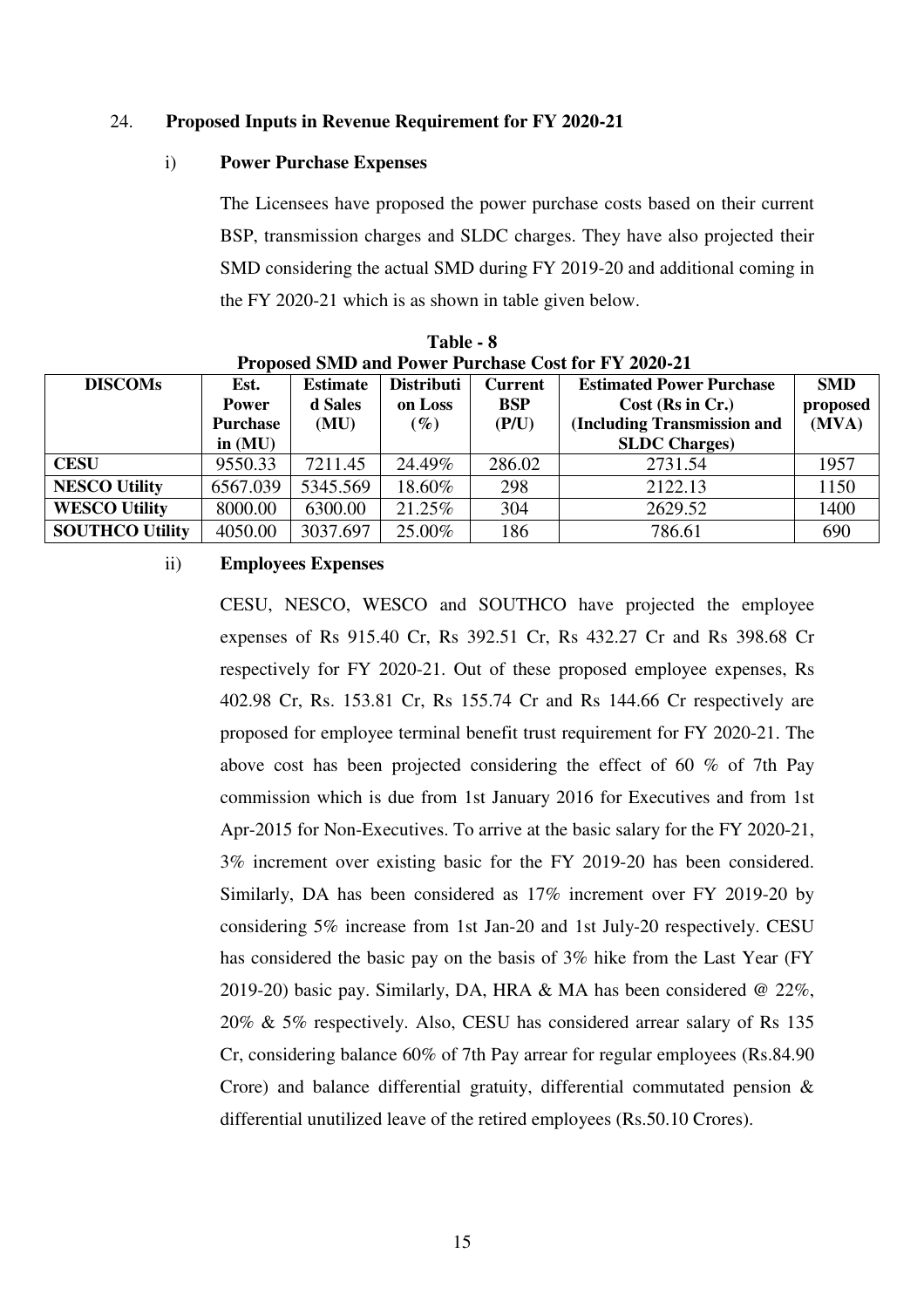#### iii) **Administrative and General Expenses**

CESU, NESCO, WESCO and SOUTHCO have estimated the A&G expenses of Rs 283.15 Cr, Rs 50.10 Cr, Rs 88.75 Cr and Rs 85.22 Cr respectively based on actual expenses till September 2019. The 7% increase is taken on account of inflation and increase in the growth of consumer and exponential growth of customer service activity on the normal A&G expenses. Apart from this, all the licensees have proposed additional A&G expenses for some of the activities as customer care / call centre, energy audit, IT related expenses / expenditure on SCADA & STPI, compensation for accidents, rooftop solar, DSM & PAT cycle activities etc. CESU has proposed to include distribution franchisees sharing under BOT model. As Franchisees are operating in 10 divisions of CESU Area, so a huge amount of Rs. 157.34 cr. is to be incurred by CESU towards Franchisees expenses for the FY 2020-21. Additional A&G expenses projected by licensees are CESU - Rs. 179.15 Cr., NESCO Utility – Rs. 8.29 Cr., WESCO Utility – Rs. 22.44 Cr., SOUTHCO Utility – Rs. 55.41 Cr.

#### iv) **Repair and Maintenance (R&M) expenses**

All the DISCOMs have calculated R&M expenses as 5.4% of GFA including the RGGVY, BGJY assets and future assets to be created under SAUBHAGYA scheme at the beginning of the year. With regard to the R&M of the assets created through funding of the RGGVY and BGJY schemes, Commission in Para 350 the RST order for FY 2019-20 had allowed an additional sum of Rs. 5.00 Cr to each of the DISCOMs on a provisional basis which is not enough given the area over which the RGGVY assets have been spread out. Licensees have also prayed to allow the R&M on the RGGVY & BGJY assets so that they can maintain the assets. The details of proposal under R&M expenses for ensuing financial year FY 2020-21 are given below:

| <b>R&amp;M</b> Costs (Rs in Cr) |                                                                     |                                                                                                                   |       |                                                         |  |
|---------------------------------|---------------------------------------------------------------------|-------------------------------------------------------------------------------------------------------------------|-------|---------------------------------------------------------|--|
| <b>DISCOMs</b>                  | GFA as at $1st$ April of<br><b>Ensuing FY2020-21</b><br>(Rs. Crore) | R&M (5.4%<br><b>Additional R&amp;M</b><br>of GFA)<br><b>Requested for RGGVY</b><br>and BGJY assets<br>(Rs. Crore) |       | <b>Total R&amp;M</b><br><b>Requested</b><br>(Rs. Crore) |  |
| <b>CESU</b>                     | 2467.14                                                             | 133.23                                                                                                            | 10.00 | 143.23                                                  |  |
| <b>NESCO</b>                    | 2573.30                                                             | 138.96                                                                                                            | —*    | 138.96                                                  |  |
| <b>WESCO</b>                    | 1886.25                                                             | 101.86                                                                                                            | –_*   | 101.86                                                  |  |
| <b>SOUTHCO</b>                  | 1210.28                                                             | 66.38                                                                                                             | 18.63 | 85.01                                                   |  |

| Table - 9 |                                                        |  |  |  |  |  |  |
|-----------|--------------------------------------------------------|--|--|--|--|--|--|
|           | $\mathbf{M} \cap \mathbf{M}$ . The set of $\mathbf{M}$ |  |  |  |  |  |  |

(R&M for RGGVY and BGJY assets is included in R&M (5.4% of GFA))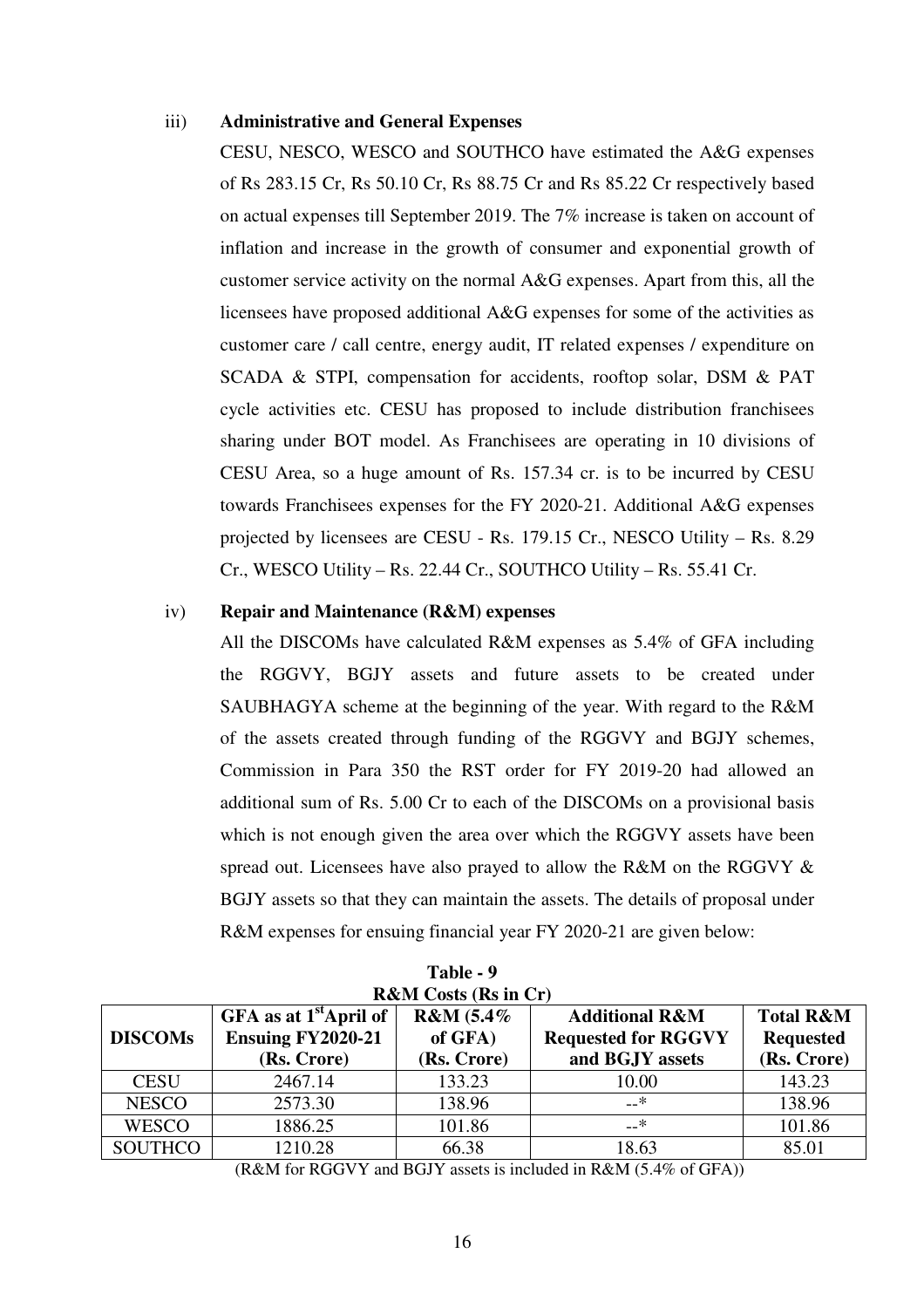## v) **Provision for Bad and Doubtful Debts**

CESU has considered 1% each of LT and HT billing of FY 2020-21 as provision against bad and doubtful debts. While NESCO, WESCO and SOUTHCO stated that, it is difficult for them to arrange working capital finance due to continuance of huge accumulated regulatory gaps to bridge the gap of collection in efficiency, therefore they have considered the amount equivalent to the collection inefficiency as bad and doubtful debts while estimating the ARR for FY 2020-21. NESCO, WESCO and SOUTHCO has requested the Commission to consider the mentioned amounts to enable the petitioner to recover its entire costs after duly considering the performance levels.

**Table - 10 Provision for Bad and Doubtful Debt** 

| <b>DISCOMS</b>         | Collection Efficiency $(\% )$ | Proposed Bad Debts (Rs in Cr.) |  |  |  |  |
|------------------------|-------------------------------|--------------------------------|--|--|--|--|
| CESU                   | 99 $\%$                       | 30.06                          |  |  |  |  |
| <b>NESCO Utility</b>   | $97\%$                        | 39.35                          |  |  |  |  |
| <b>WESCO Utility</b>   | 96%                           | 83.97                          |  |  |  |  |
| <b>SOUTHCO Utility</b> | 96%                           | 27.84                          |  |  |  |  |

#### vi) **Depreciation**

All the DISCOMs except CESU, have adopted straight-line method for computation of depreciation at pre-92 rate. CESU has considered the rate of depreciation as per Companies Act. No depreciation has been provided for the asset creation during ensuing year. Depreciation for FY 2020-21 is projected at Rs 138.26 Cr for CESU, Rs 92.82 Cr for NESCO Utility, Rs 67.77 Cr for WESCO Utility and Rs 39.60 Cr for SOUTHCO Utility.

### vii) **Interest Expenses including Interest on Security Deposit**

CESU, NESCO Utility, WESCO Utility & SOUTHCO Utility have submitted the interest expenses and the interest income for the FY 2020-21. The net total interest expenses proposed by these licensees are Rs 101.68 Cr, Rs 83.23 Cr, Rs 89.13 Cr and Rs 55.19 Cr respectively. The major components of the interest expenses of these licensees are as follows:

#### viii) **GRIDCO Loan**

The Commission in its Order dated 29.03.2012 and 30.03.2012 resolved the dispute on the Power Bond and the amount arrived after the settlement adjustments issued as New Loan to three DISCOMs. SOUTHCO Utility and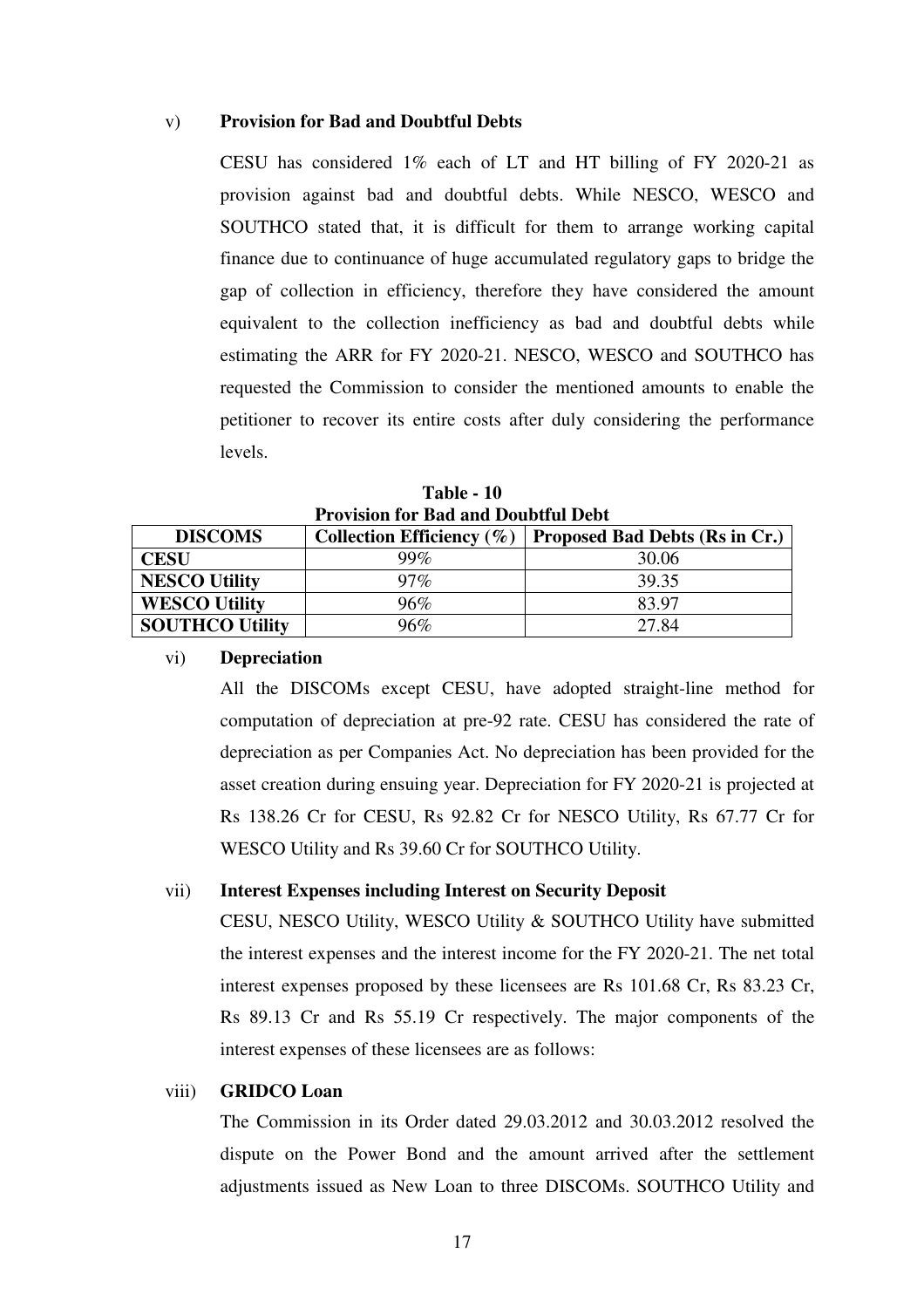WESCO Utility do not have any outstanding payable to GRIDCO towards New Loan with regard to NTPC power bond while NESCO Utility has liability of Rs. 48.91 Cr payable to GRIDCO. For CESU, no interest has been calculated on Rs.174 Cr cash support provided by GRIDCO.

#### ix) **World Bank Loan Liabilities**

The Distribution licensees NESCO Utility, WESCO Utility & SOUTHCO Utility have calculated the interest liability of Rs 11.87 Cr, Rs 11.82 Cr and Rs 9.44 Cr respectively against the loan amount at an interest rate of 13% and repayment liability of Rs 9.10 Cr and Rs 7.26 Cr respectively for WESCO Utility & SOUTHCO Utility.

## x) **World Bank (IBRD) Loan**

CESU has submitted that the interest on World Bank Loan has been calculated as Rs 26.59 Cr @ 13% as per the subsidiary loan & project implementation agreement with Government of Odisha.

#### xi) **Interest on CAPEX Loan from Government of Odisha**

WESCO Utility & SOUTHCO Utility have estimated the interest at the rate of 4% p.a. on the Capex loan issued by the Government of Odisha which amounts to Rs 2.70 Cr and Rs 1.92 Cr respectively for the ensuring year. NESCO Utility has also estimated amount of Rs. 1.73 Cr towards interest on Government of Odisha capex plan loan.

CESU has submitted after introduction of IPDS & DDUGJY Scheme by Government Of India, the proposed scopes under CAPEX Ph-II, has already been incorporated in IPDS & DDUGJY schemes. CESU has not proposed any interest expenses in this regard for FY 2020-21, as interest expense projected to be capitalized.

## xii) **Interest on APDRP Loan Assistance**

CESU has submitted that they have availed APDRP assistance of Rs 37.09 Cr from GOI through Govt of Odisha and borrowed counterpart funding from PFC for an amount of Rs. 35.52cr. The loan component of the APDRP fund received from Government of Odisha carried an interest rate of 12 % per annum. The 50% of the entire amount received from Government of Odisha is yet to be converted to grant. At current rate of interest applicable to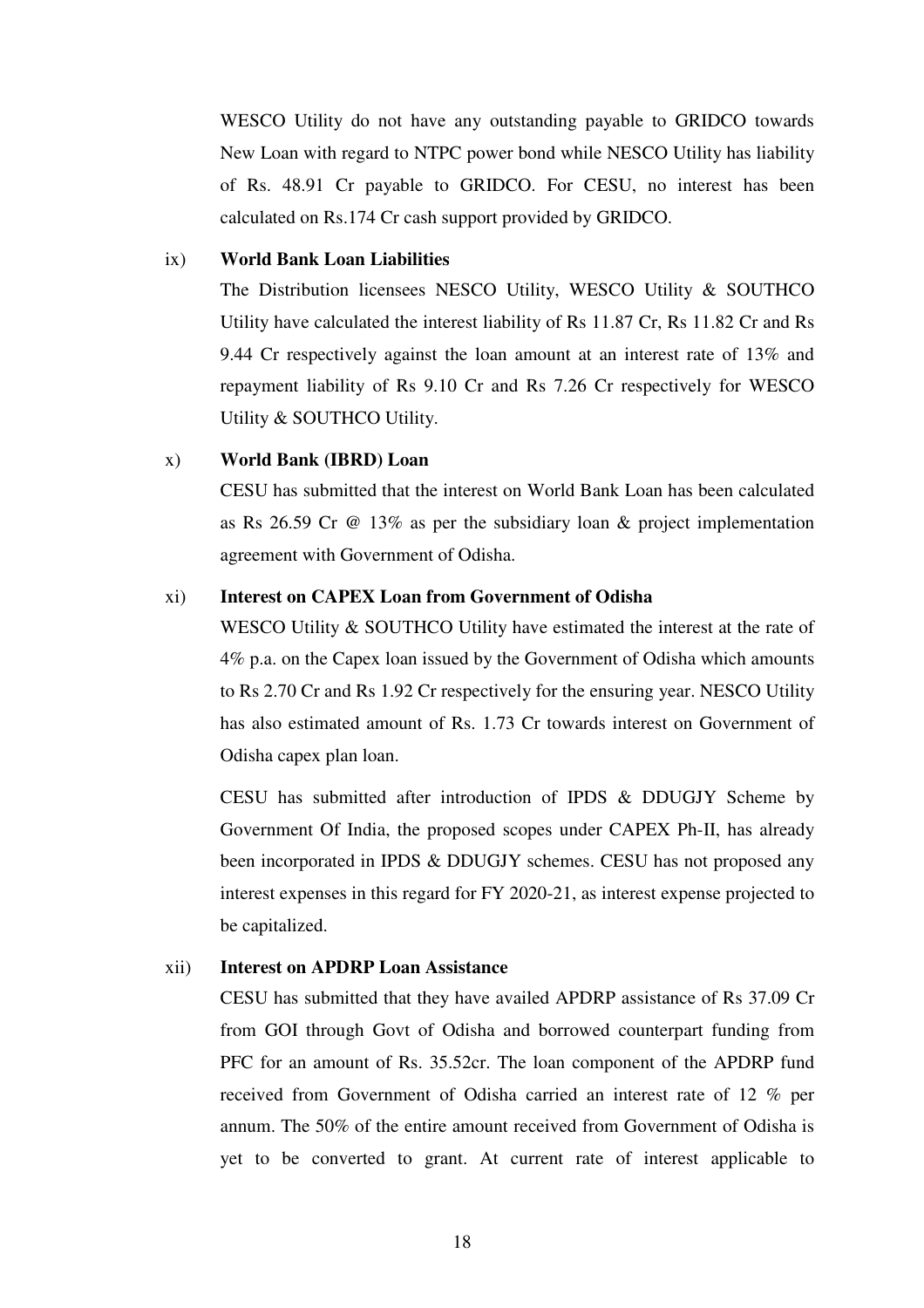Government of Odisha loan of 13%, the interest component is projected as Rs 4.89 Cr.

In the ensuing year, NESCO Utility, WESCO Utility & SOUTHCO Utility have estimated nothing to be expended under APDRP scheme. For the assistance already availed by the licensees previously interest @ 12% per annum has been considered for the ensuing year on the existing loan. NESCO Utility, WESCO Utility and SOUTHCO Utility have estimated an interest of Rs 0.76 Cr, Rs 0.66 Cr and Rs 0.76 Cr, respectively on this account.

#### xiii) **Interest on R-APDRP Loan**

The sanctioned project cost under R-APDRP for CESU was Rs 133.17 Cr for Part-A IT, Rs 26.57 Cr for Part-A SCADA and Rs 248.12 Cr for Part B. CESU projected the interest on the R-APDRP loan as Rs 49.78 Cr for FY 2020-21, which is not considered as part of ARR, as same is projected to be capitalised.

xiv) **Interest on SI scheme Counterpart funding from REC for GoO CAPEX**  SOUTHCO Utility has existing balance of loan of Rs 7.83 Cr taken from REC for system improvement and counterpart funding against APDRP and the interest on such loan for FY 2020-21 is estimated as Rs 0.86 Cr.

## xv) **Interest on Security Deposit**

CESU, NESCO Utility, WESCO Utility and SOUTHCO Utility have submitted that the interest on security deposits for FY 2020-21 have been worked out at 6.50% on the closing balance for FY2019-20 based on the existing approval of the Commission for FY2019-20. This interest on security deposit proposed as Rs.51.89 Cr, Rs.39.10 Cr, Rs.47.14 Cr and Rs.18.48 Cr respectively. However, due to fall in Bank Rate SOUTHCO Utility has proposed to reduce the rate of interest of security deposit as per prevailing Bank rate declared by RBI for FY 2020-21.

## 25. **Revenue and Truing up of ARR**

## **i) Non-Tariff Income**

NESCO Utility, WESCO Utility and SOUTHCO Utility have proposed nontariff income for FY 2020-21 to the tune of Rs 78.85 Cr, Rs 181.29 Cr and Rs 17.69 Cr respectively. However, NESCO Utility and WESCO Utility have proposed to exclude the income from meter rent as the same is intended to be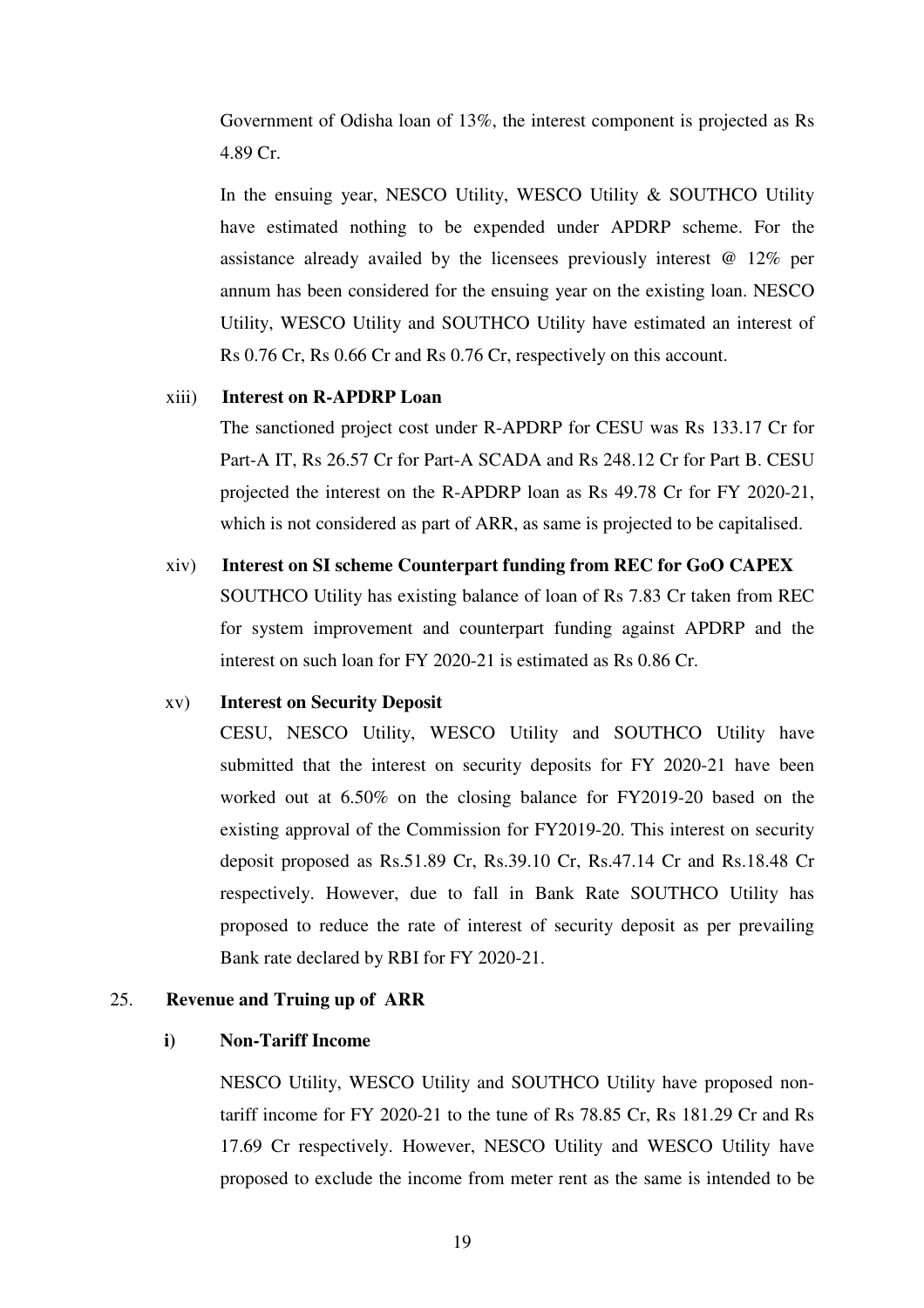used towards replacement of the meters. CESU has proposed miscellaneous income of Rs.118.66 crore.

## **ii) Provision for contingency Reserve**

NESCO Utility, WESCO Utility and SOUTHCO Utility have proposed provision for contingency at 0.375% of Gross Fixed Assets at the beginning of the year for FY 2020-21. The exposure towards contingency provisions is to the tune of Rs 9.65 Cr, Rs 7.07 Cr and Rs 4.55 Cr respectively.

#### **iii) Return on Equity/Reasonable Return**

CESU has claimed Rs 11.64 Cr as ROE calculated @16% on equity capital. Rest of three Licensees submitted that due to negative returns (Gaps) in the ARR and carry forward of huge Regulatory Assets in previous years, they could not avail the ROE over the years, which otherwise would have been invested in the company for improvement of the infrastructure. As it is followed by various Commissions, the Licensees submit that the ROE to be allowed on the amount of the equity and the accrued ROE for the previous year. This would increase the availability of more funds for the consumer services. Therefore, NESCO Utility, WESCO Utility, SOUTHCO Utility have assumed reasonable return amounting to Rs. 10.54 Cr, Rs. 7.78 Cr and Rs. 6.03 Cr as calculated @16% on equity capital including the accrued ROE as per the earlier Orders of the Commission.

## **iv) Truing Up for FY 2018-19**

Based on the actual sales, revenue and expenses for the first half of the current year 2019-20 and based on estimates for next half of current year, the uncovered gap for FY 2019-20 for NESCO Utility, WESCO Utility and SOUTHCO Utility is Rs. 86.87 Cr, Rs. 131.63 Cr and Rs. 112.84 Cr as against the approved surplus of Rs. 0.12 Cr, Rs 0.87 Cr and Rs 0.51 Cr respectively.

## **v) Revenue at Existing Tariff**

The Licensees have estimated the revenue from sale of power by considering the sales projected for FY 2020-21 and by applying various components of existing tariffs. The total revenue based on the existing tariffs applicable for the projected sales is estimated at Rs 3595.48 Cr Rs 2623.17 Cr, Rs 3148.97 Cr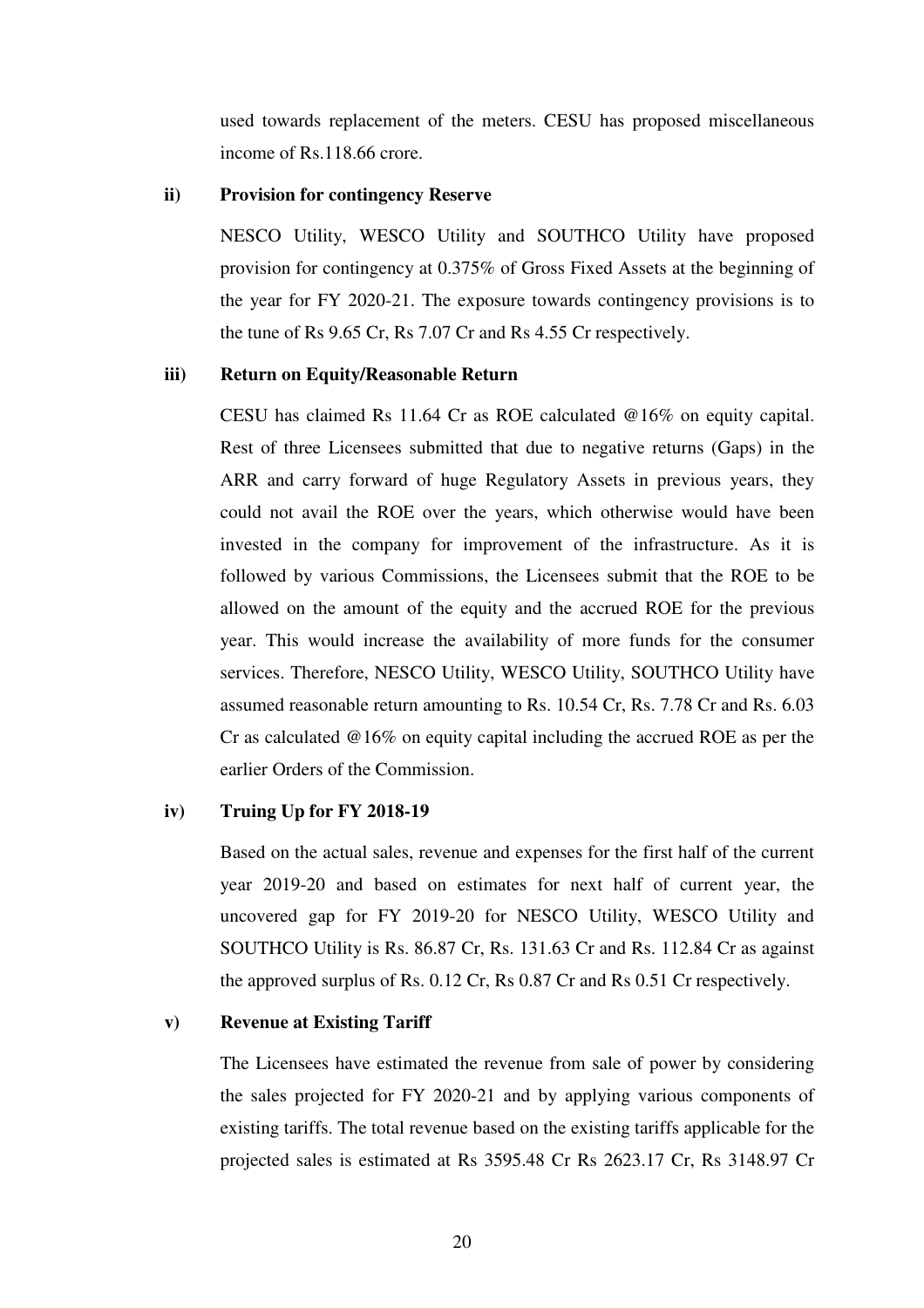and Rs 1391.90 Cr by CESU, NESCO Utility, WESCO Utility and SOUTHCO Utility respectively.

## **Summary of Annual Revenue Requirement and Revenue Gap**

26. The proposed revenue requirement of DISCOMs with and without railway have been summarised below:

| Proposed Revenue Requirement of DISCOMs (with railways) for the FY 2020-21 (Rs in Cr) |             |                |                |                |                |  |
|---------------------------------------------------------------------------------------|-------------|----------------|----------------|----------------|----------------|--|
|                                                                                       | <b>CESU</b> | <b>NESCO</b>   | <b>WESCO</b>   | <b>SOUTHCO</b> | <b>Total</b>   |  |
|                                                                                       |             | <b>UTILITY</b> | <b>UTILITY</b> | <b>UTILITY</b> | <b>DISCOMs</b> |  |
| <b>Total Power Purchase,</b>                                                          | 2731.54     | 2122.13        | 2629.52        | 855.18         | 8338.37        |  |
| Transmission & SLDC                                                                   |             |                |                |                |                |  |
| Total Operation & Maintenance                                                         | 1689.40     | 796.97         | 863.75         | 691.53         | 4041.65        |  |
| and Other Cost                                                                        |             |                |                |                |                |  |
| Return on Equity                                                                      | 11.64       | 10.54          | 7.78           | 6.03           | 35.99          |  |
| Total Cost (A)                                                                        | 4432.58     | 2929.65        | 3501.05        | 1552.73        | 12416.01       |  |
| Total Special Appropriation (B)                                                       | $\theta$    | 9.65           | 7.07           | 4.55           | 21.27          |  |
| <b>Total expenditure including</b>                                                    | 4432.58     | 2939.30        | 3508.12        | 1557.28        | 12437.28       |  |
| special appropriation $(A+B)$                                                         |             |                |                |                |                |  |
| Less: Miscellaneous Receipt                                                           | 118.66      | 78.85          | 181.29         | 17.69          | 396.49         |  |
| <b>Total Revenue Requirement</b>                                                      | 4313.92     | 2860.45        | 3326.83        | 1539.59        | 12040.79       |  |
| Expected Revenue(Full year)                                                           | 3595.48     | 2623.18        | 3148.97        | 1391.90        | 10759.53       |  |
| GAP at existing $(+/-)$                                                               | (718.44)    | (237.27)       | (177.86)       | (147.69)       | (1281.26)      |  |

**Table – 11** 

## **Table – 12**

## **Proposed Revenue Requirement of DISCOMs (without railways) for the FY 2020-21 (Rs in Cr)**

|                                                                      | <b>CESU</b> | <b>NESCO</b><br><b>UTILITY</b> | <b>WESCO</b><br><b>UTILITY</b> | <b>SOUTHCO</b><br><b>UTILITY</b> |
|----------------------------------------------------------------------|-------------|--------------------------------|--------------------------------|----------------------------------|
|                                                                      |             |                                |                                |                                  |
| Present traction contract demand                                     | 120600      | 142000                         | 126500                         | 86330                            |
| (kVA)                                                                |             |                                |                                |                                  |
| Projected railway traction energy<br>consumption for FY 2020-21 (MU) | 372.45      | 413.323                        | 354.000                        | 168.670                          |
| <b>Expenditure including Special</b>                                 |             |                                |                                |                                  |
| Appropriation                                                        | 4314.41     | 2795.25                        | 3365.33                        | 1521.85                          |
| Reasonable return                                                    | 11.64       | 10.55                          | 7.78                           | 6.03                             |
| <b>Sub Total</b>                                                     | 4326.05     | 2805.80                        | 3373.11                        | 1527.87                          |
| Revenue from sale of power at                                        |             |                                |                                |                                  |
| existing tariffs                                                     | 3369.18     | 2372.57                        | 2901.08                        | 1280.52                          |
| Non-Tariff Income                                                    | 118.66      | 78.85                          | 181.29                         | 17.69                            |
| Total revenue gap without railway                                    | (838.22)    | (354.38)                       | (290.74)                       | (229.66)                         |

## **Tariff Proposal**

27. CESU has proposed the change in distribution wheeling tariff from 67.97 Paisa/Unit to 110.47 Paisa/Unit to meet the wheeling business revenue gap of Rs 366.10 Cr. Apart from this CESU has made some proposals on retail tariff. NESCO Utility, WESCO Utility and SOUTHCO Utility have proposed to reduce the revenue gap through revision in Retail Tariff and/or Government Subsidy as the Commission may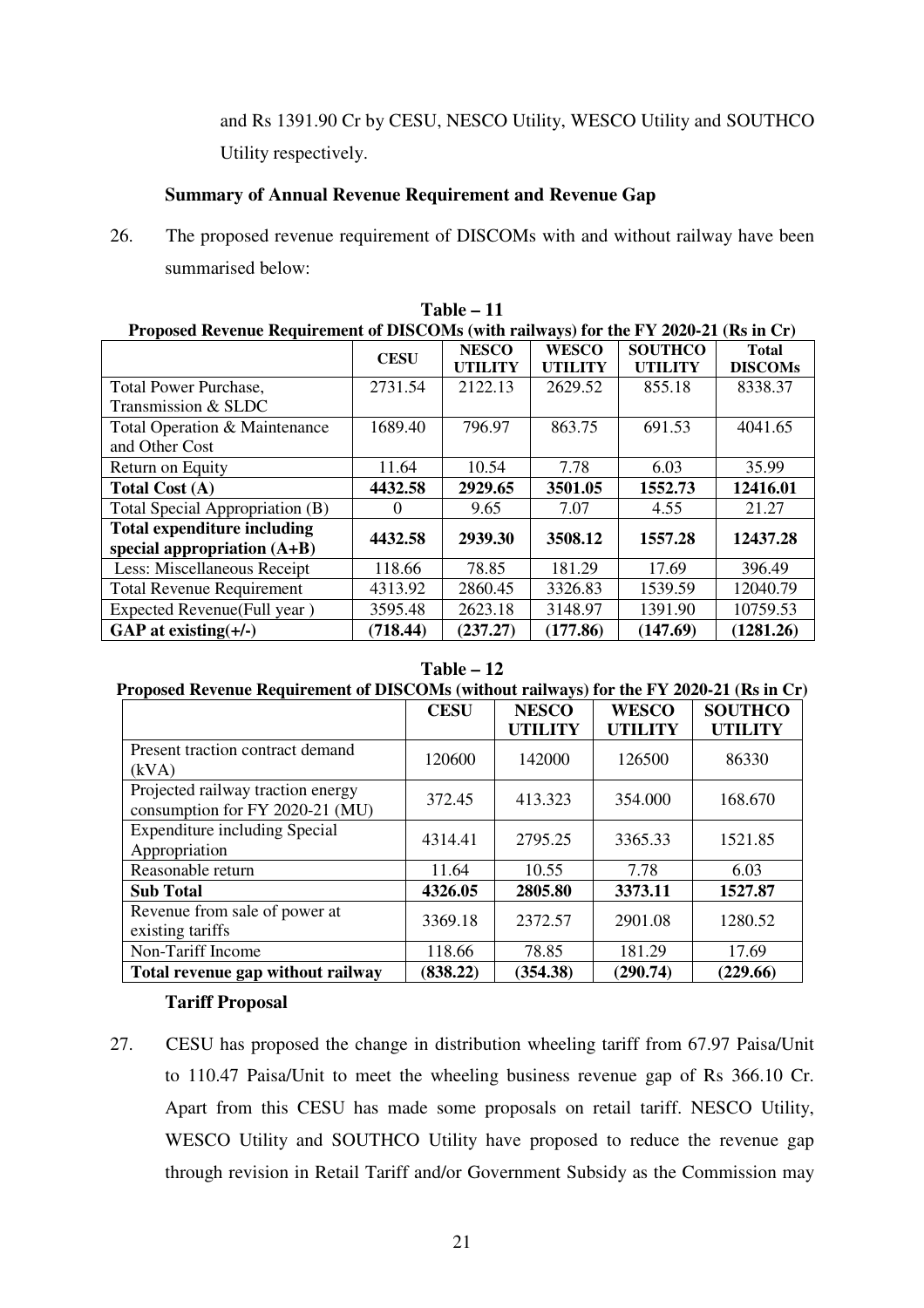deem fit or combination of all above as the commission may deem fit to the extent as given below.

| Revenue Gap for Ensuing Year 2020-21 (Rs in Cr) |             |                |                |                |  |
|-------------------------------------------------|-------------|----------------|----------------|----------------|--|
|                                                 |             | <b>NESCO</b>   | <b>WESCO</b>   | SOUTHCO        |  |
|                                                 | <b>CESU</b> | <b>UTH JTY</b> | <b>UTILITY</b> | <b>UTILITY</b> |  |
| Revenue Gap with existing Tariff                | 718.44      | 237.27         | 177.86         | 147.69         |  |
| <b>Excess Revenue with Proposed Tariff</b>      |             |                |                |                |  |
| Proposed Revenue Gap                            | 718.44      | 237.27         | 177.86         | 147.69         |  |

**Table - 13 Revenue Gap for Ensuing Year 2020-21 (Rs in Cr)** 

## **Allocation of Wheeling and Retail Supply Cost**

28. All the licensees have submitted the allocation of wheeling and retail supply cost of their total ARR based on the Commissions Regulations on bifurcation of Wheeling and Retail Supply Business.

# **Tariff Rationalization Measures proposed by Licensees:**

# **a. Proposal by CESU**

CESU proposed the tariff rationalization measures as per the following proposals:

# **Revenue Collection through Android based Mobile**

29. CESU has developed software for CESU collection system (CCS) for collection of revenue through android based mobile in order to replace the present manual money receipt system. For its implementation, CESU has proposed to procure Android based Mobile and Printer and requests to the Commission to approve an amount of Rs. 4.187 crore in this regard.

# **Capacity Building Programs of WSHGs/SHG Federation**

30. As per the Government of Odisha Guidelines vide No. 8642 dated 23/10/2019 for "Selection and Functioning of WSHGs/SHG Federation for Electricity Billing and Collection of Electricity Charges under Distribution Companies" CESU is planning to engage around 1000 nos. of GPLFs/ WSHGs during FY2020-21. Hence, CESU has proposed to allow expenditures of Rs. 8 Crore towards training expenses for 1000 WSHGs who will be engaged during 2020-21 and Rs. 1.5 Crore towards procurement of mobile-phones and printer for use of billing and collection activities.

## **Special Rebate Pre-Paid Meter**

31. As per Para-273 of RST 2014-15 the Commission allowed a special incentive in the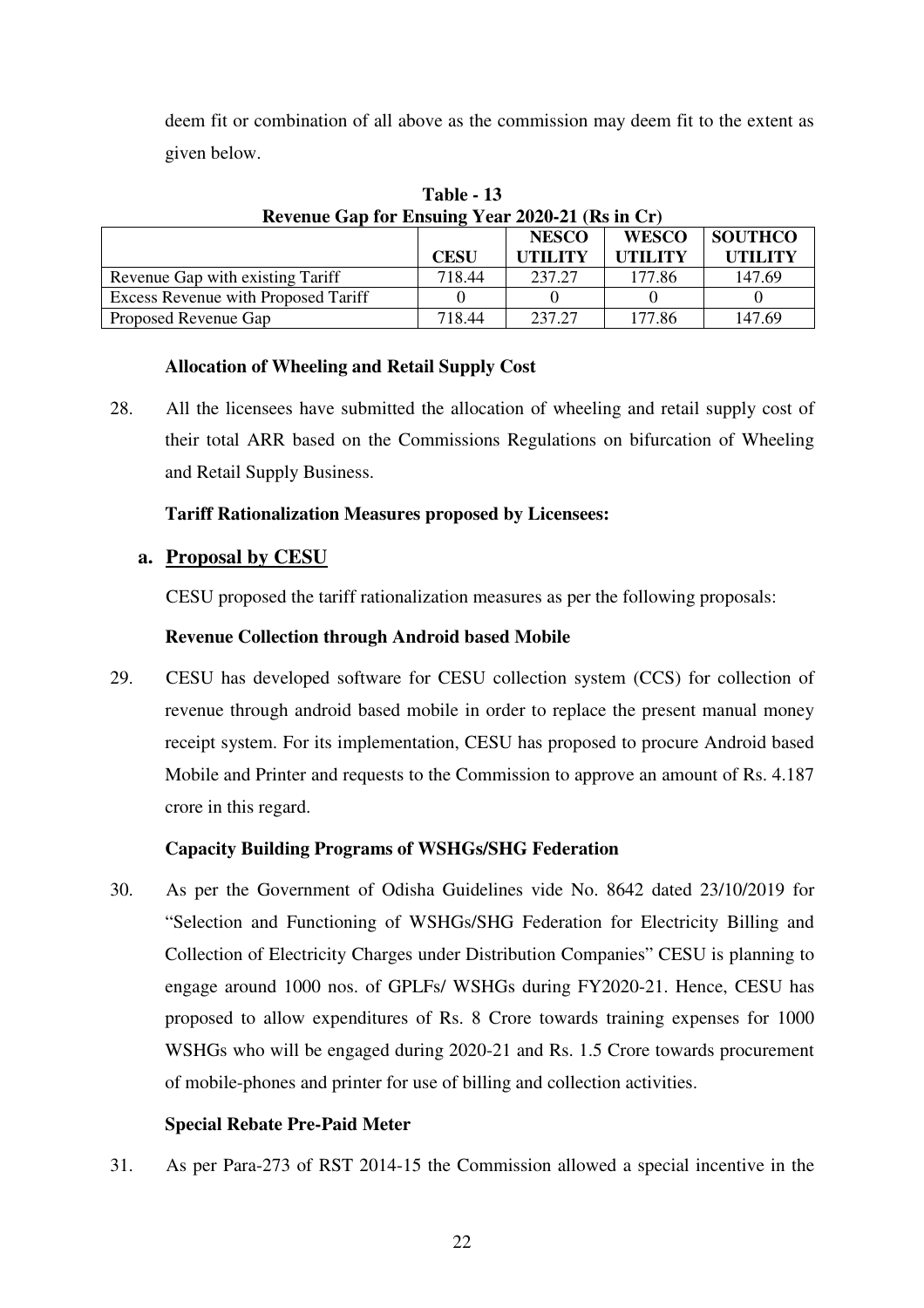form of the two times of rebate of the applicable category to those consumers who opted for pre-paid meter. CESU has proposed to allow a special rebate of @5% in the proposed tariff of FY 2020-21 to encouraging the LT consumer on installation of prepaid meters in their premises.

## **Tariff for Supply of Electricity to Electric Vehicles Public Charging Stations**

32. As para XXV of Annexure-B of RST 2019-20 the Commission fixed the tariff of the charging of electric vehicles as GPS category if vehicle charged is owned by the concerned consumer. CESU has proposed to allow a special rebate to the Electric Vehicle Public Charging stations in the proposed tariff for FY 2020-21. Further, it is proposed before the Commission to fix domestic tariff for domestic consumer charging their own electric vehicle at their own premises.

### **Creation of Corpus Fund for Victims of Electrical Accidents**

33. On analysis of electrical accidents occurred to Public for the periods from the year 2010 to October 2019, 374 nos. of public have got electrocuted to death. In the year 2018, out of 44 no's electrocution cases (fatal & non-fatal) 29 nos. of victims have been electrocuted due to unauthorized interference with CESU's network and violation of safety provisions. As observed the NOKs of victims are taking shelter before Hon'ble NHRC, OHRC and Civil Courts claiming compensation to them for which CESU bears financial loss for the same. It has been therefore decided in the 5Ts meeting held on 26.10.2019 under the Chairmanship of Commissioner-cum-Secretary, Dept. of Energy, Government of Odisha to form a Corpus Fund in all DISCOMS for giving compensation to victims of electrical accidents. In order to meet such expenses, it has been proposed to collect Rs.1/- from the consumers by claiming in their monthly bills. Hence, it is proposed to include Rs.1/- in the tariff per month per consumer. The above corpus fund shall meet the compensation amount to the victims (public) of electrical accident. The Commission may approve the above proposal.

## **Perform Achieve and Trade (PAT) Cycle-II**

34. Clauses (i) and (k) of Section 14 of the Energy Conservation Act, 2001 stipulates that every designated consumer (DCs) shall get energy audit conducted by an accredited energy auditor and furnish the same to the concerned designated agency including the details of information on energy consumed and details of the action taken on the recommendation of accredited energy auditor.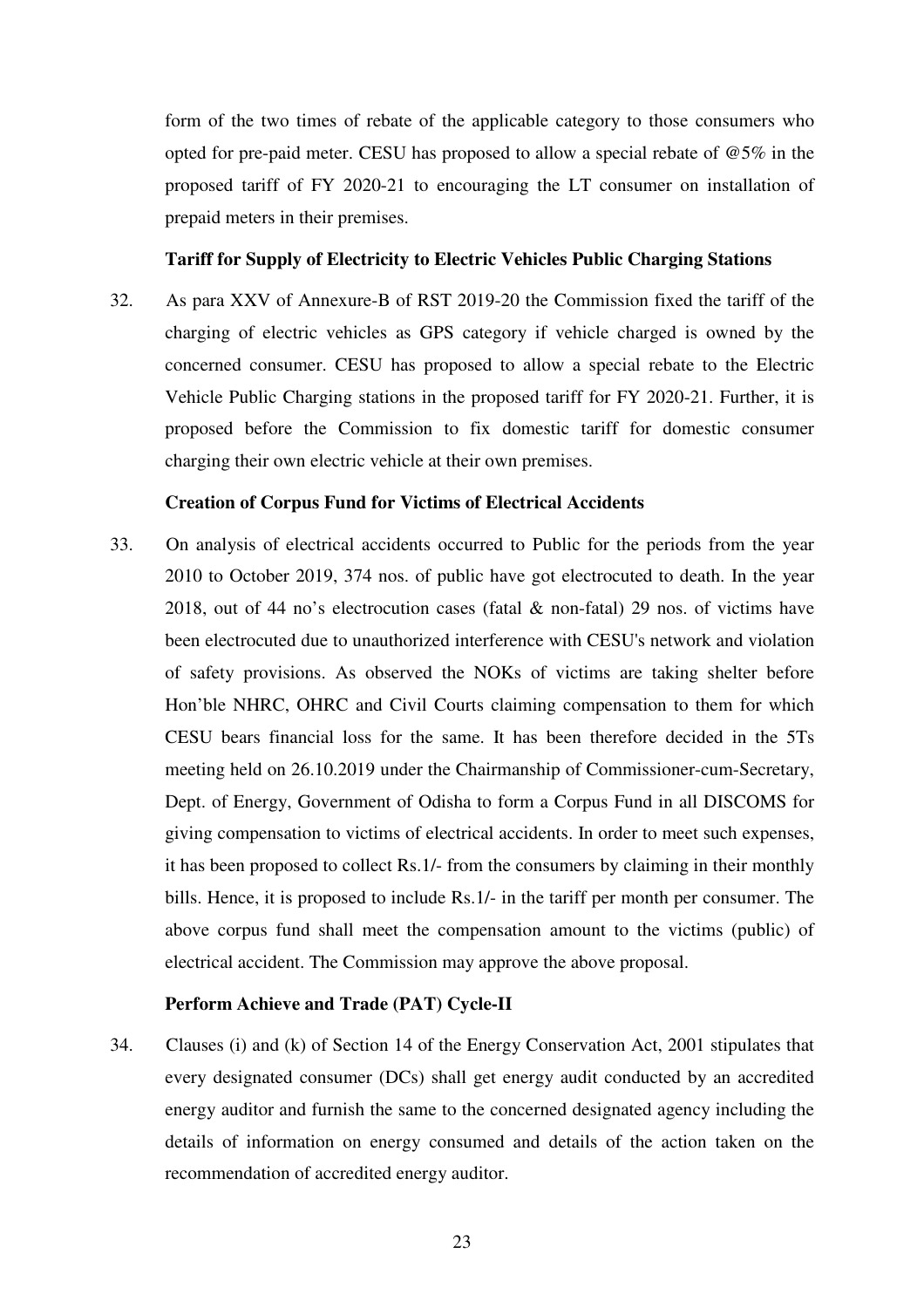- 35. CESU being a Designated Consumer(DC) under PAT Cycle -II vide S. O. No. 1264(E) dated 31/03/2016, the base line Distribution loss has been fixed as 33.78  $\%$ for the FY 2014-15 and the target for reduction of distribution loss is fixed as 30.91% by March'19. But, CESU has submitted the confirmation of base line Distribution loss as 33.90% to BEE, GoI. The Revised Distribution Loss Target of CESU issued by BEE vide its letter No. 625-68 dated 02.05.2018 and Gazette of India Vide SO 5045 (E) dated 1.10.2018 is 25.99% for 2018-19. CESU has requested BEE not to reduce T&D Loss target and stick to earlier T&D loss target of 30.91% for 2018-19 vide letter dated 16/05/2016, 07/06/2018, 21/02/2019 and 20/09/2019, as the time given to achieve the revised target vide MoP Notification S.O. No. 5045 dated 01/10/2018 is only for 05 months before the completion of PAT cycle-II, which is of 3-year duration.
- 36. The T&D loss achieved by CESU is 28.16 % for FY 2018-19. As per the M&V audit done by BEE Empanelled Accredited Energy Auditor (EmAEA), if earlier target will be considered by BEE (i.e. 30.91%) then CESU has achieved the target T&D loss in PAT cycle-II and is eligible for 19622 nos. of Energy Saving Certificates (ESCerts). And, if revised target (i.e. 25.99%) will be considered then CESU may be required to purchase around 15484 nos. of EScerts from Power Exchange.

#### **Distribution Franchisees BOT sharing of Model**

37. The Clause No-7.25 of Odisha Electricity Regulatory Commission (Terms and Condition for Determination of Wheeling Tariff and Retail Supply Tariff) Regulation, 2014 stipulates that, while finalizing the employee cost, the commission shall take into consideration the distribution franchisee expenses. The major share of A & G expenses is contributed to Distribution Franchisees Sharing under BOT model. As Franchisees are operating in 10 divisions of CESU Area, CESU projected the franchisee expenses under A&G expenses for FY 2020-21 as Rs 157.34 Cr. Hence, CESU request to the Commission for consideration of distribution franchisee expenses as additional A&G expenditure and same may be considered for fixation of tariff.

# **b. Proposal by NESCO Utility, WESCO Utility and SOUTHCO Utility Withdrawal of power factor incentives**

38. Presently all the machines used by the industries are BSI or ISO certified, similarly pumps or motors used are energy efficient along with capacitor banks, which are the contributor of higher power factor. Hence, licensees submitted that present scenario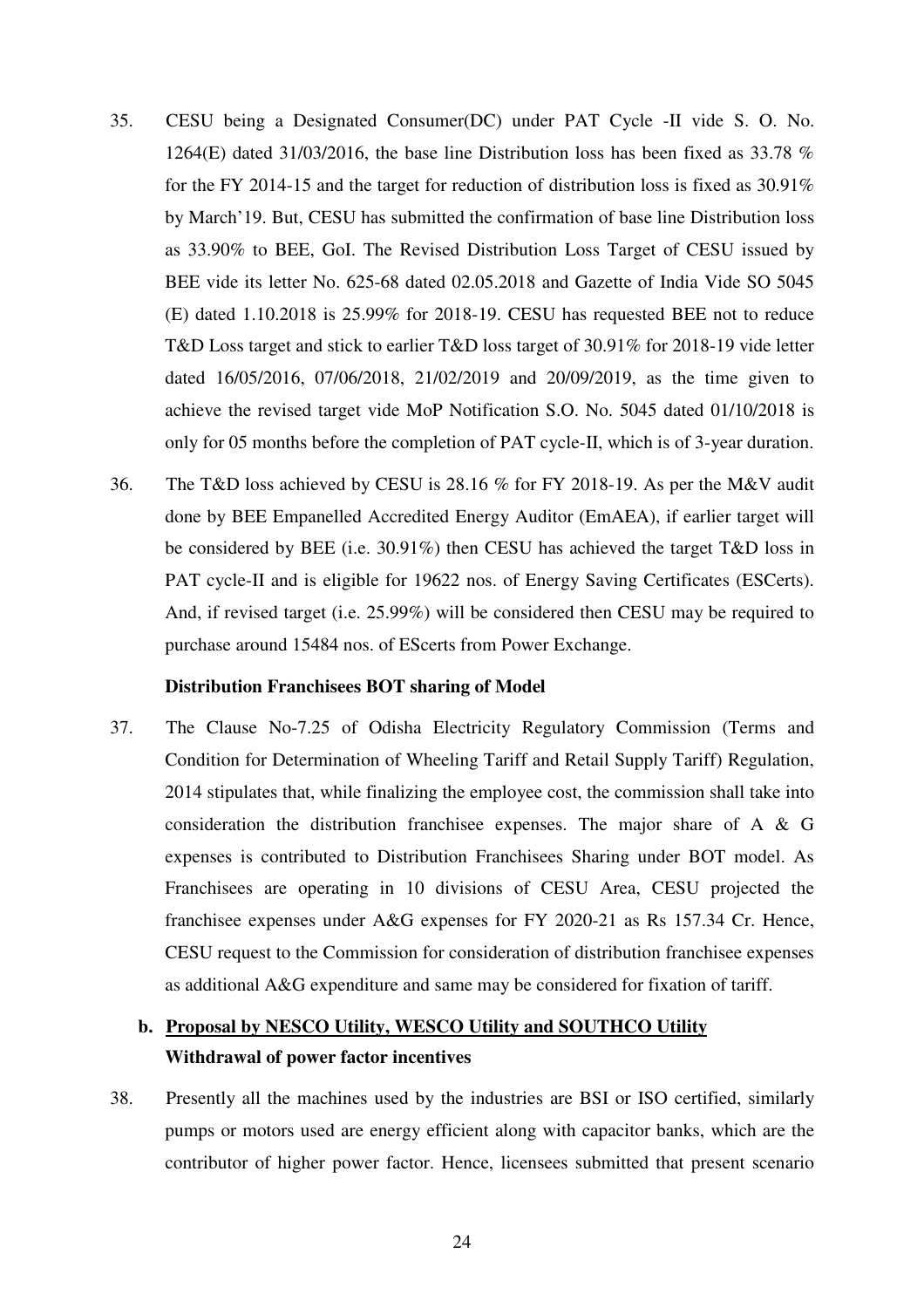continuance of PF incentives is no longer necessary and may kindly be abolished.

#### **Withdrawal of TOD benefits (SOUTHCO Utility)**

- 39. As per RST order TOD benefit is being extended to Three phase consumers except public lighting and Emergency Supply category of consumers having own CGP for the consumption during off peak hour. Off peak hour for this purpose is from night 12.00 PM to morning 6 AM of next day. Now with the introduction of frequency based tariff significance of Off peak hour (TOD) consumption has been lost.
- 40. Consumers are reaping the benefit of frequency based tariff and intends to use accordingly as a result the load curve of most of the industries are almost flat. In such scenario continuance of TOD benefit is no more required. If continuance of TOD benefit is being permitted to the consumers, similarly the Utility's BSP may also be permitted to reduce for TOD consumption during off peak hour. Further, consumers having contract demand more than 110Kva and above are also availing off peak hour benefit towards drawl to the extent of 120% of their contract demand without levy of penalty. So, further continuance of TOD benefit would be a double benefit for the same cause hence licensees have requested to withdraw TOD benefits.

#### **Demand charges to HT medium category consumers**

41. Due to wide gap in the demand charges, consumers under HT medium category just below 110kVA are always trying to avail demand benefit even though their load is more than 110 kVA. To curb such disparity NESCO Utility, WESCO Utility and SOUTHCO UTILITY have submitted to fix demand charges for HT medium consumer category @Rs. 250 per kVA.

#### **MMFC for LT category of consumers (NESCO Utility)**

42. In case of Domestic, General purpose, Specified Public Purpose & PWWS the rate is same as for 1st kW as well as additional Kw. However, in case of other category the rate for additional Kw and part thereof is very much lower for which the revenue of the utility is highly affected as well as creating discrimination among LT category of consumers. In this view, Licensees have submitted to rationalized LT consumers with single rate for 1st kW or part thereof as well as additional kw or part thereof

#### **Billing to Irrigation and Agriculture Category of Consumers (NESCO Utility)**

43. Presently due to difficulty in putting meters in case of irrigation category of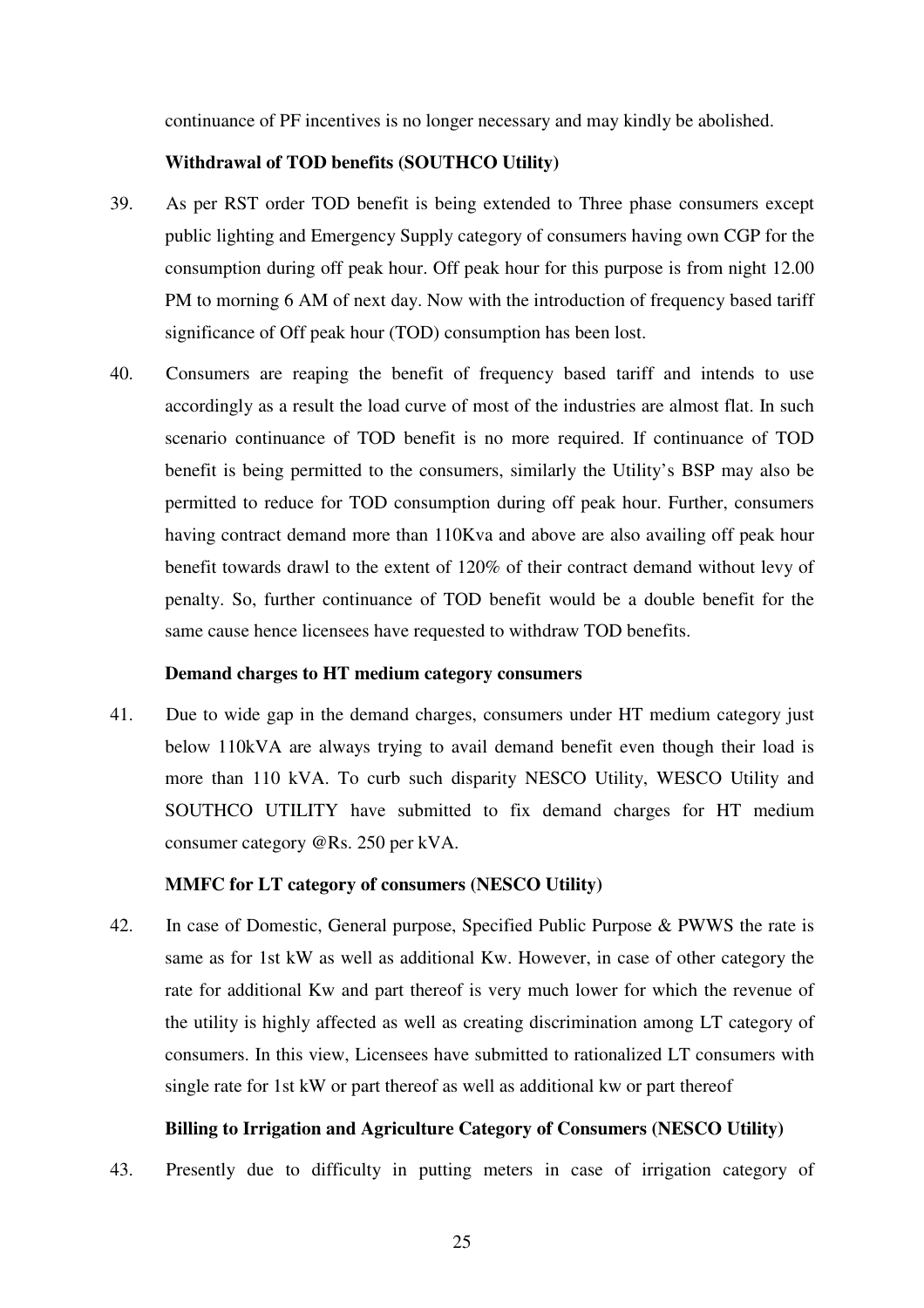consumers billing is not possible in most of the cases. Replacement of defective meters is also not possible due to inaccessibility. In view of the same, the licensee NESCO Utility and WESCO Utility requested permission to bill such category of consumers on L.F. basis with L.F. of 30% considering their pump capacity.

#### **Levy of Demand Charges (NESCO Utility)**

44. Consumers with contract demand 110 kVA and above are billed on two-part tariff on the basis of actual demand and energy consumed. The Demand Charge reflects the recovery of fixed cost payable by the consumers for the reservation of the capacity made by the licensee for them. Presently the recovery of fixed cost of the Utility with 80% of CD is inadequate. In view of the same the licensee has proposed to recover the monthly demand charges on the basis of 85% of the CD or MD whichever is higher instead of 80%.

# **Additional Rebate of 2% to LT category of Consumers (NESCO Utility AND WESCO Utility)**

45. The Commission has allowed rebate of 2% additional rebate towards digital payment for LT category of consumers. The intention was to promote cash less transaction to avoid pressure on currency notes which is also saving the time of the consumers for depositing cash in various cash collection centres. So, the licensee is intended to continue with the same for the ensuing year. Therefore, the additional rebate of 2% in addition to normal rebate as applicable may be considered for LT Domestic & Kutir jyoti category of consumers who shall make payment through digital mode only. WESCO Utility has suggested for additional 2% instead of presently applicable rebate of 2% in addition to the normal rebate as applicable may be considered by the Commission for LT Domestic & Kutir jyoti category of consumers who shall make payment through digital mode only.

## **Introduction of kVAh Billing**

46. The Commission in its RST Order dtd. 22.03.2014 for FY-2014-2015 had given the directions to the DISCOMs vide Para-246. As per this para the implementation of kVAh billing was declined due no non readiness of the licensees to implement the kVAh based meter readings. Further, the licensees have submitted that all the 3-phase meters, especially those installed for consumers having Contract Demand 20kW and above are enabled with all the energy parameters and storing dump record of 35 days.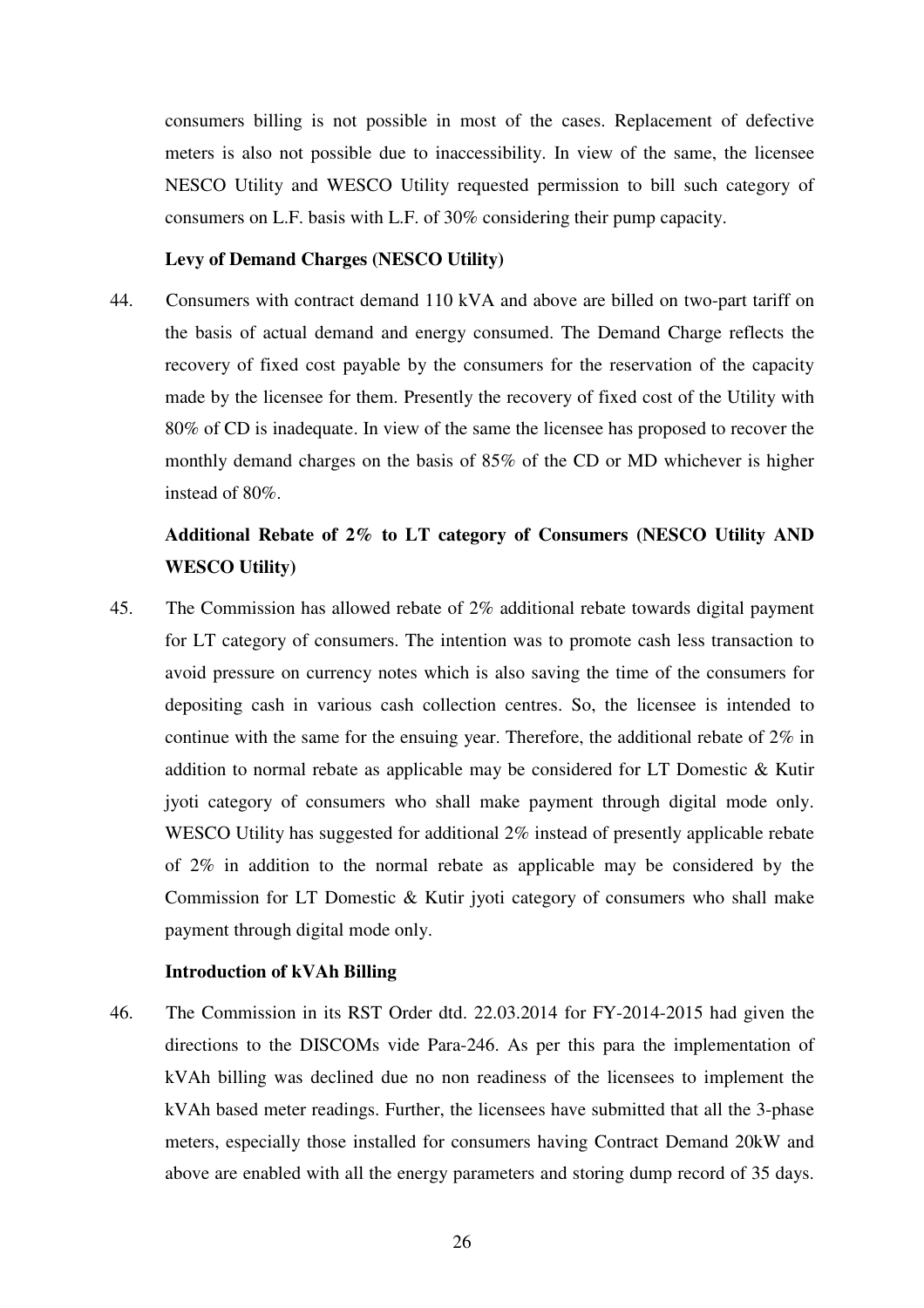All such meters show instantaneous Power Factor and monthly average Power Factor can be computed as ratio of active power and apparent power drawn by consumers like in case of existing large and Medium Industries Consumers presently being billed. Hence DISCOMs are fully equipped to implement kVAh billing in respect of all those consumers in place of existing kWh Billing. Hence licensees requested to allow kVAh billing from ensuing year.

## **Applicability of Power Factor Penalty**

47. Licensees submitted that if the kVAh based billing proposal is not accepted by the Commission by any reason, then the licensees have requested continuance of power factor penalty as RST order of 2018-19 for Large Industries, Public Water Works (110 KVA and Above), Railway Traction, Power Intensive Industries, Heavy Industries, General Purpose Supply, Specific Public Purpose (110 KVA and above), Mini Steel Plant, Emergency Power Supply to CGP.

Till such time KVAH billing approach is adopted the Utility proposes for applicability of Power Factor Penalty for the following category of Consumers in order to bring more efficiency in Power System Operation.

- **LT Category:** LT industries Medium Supply, Public Water Works and Sewerage Pumping > 22 KVA
- **HT Category:** Specified Public Purpose, General Purpose < 110 KVA, HT Industries (M) Supply.

## **MMFC/Demand charges to be in kVA only instead of kVA/kW (NESCO Utility)**

48. The HT consumers and LT 3 Phase consumers are paying their demand charges/MMFC in kW and some consumers in other category in kVA. The Regulation also specifies for entering into agreement in kVA. Further, it is the responsibility of the consumers to maintain the power factor. The regulation also provides for levy of power factor penalty to these category of consumers or alternatively to bill the consumers at kVA demand. In view of this, the licensee (SOUTHCO Utility) have submitted that they may be allowed to bill the demand charges on the basis of kVA for all the three phase consumers with static meters to avoid disparity among the consumers.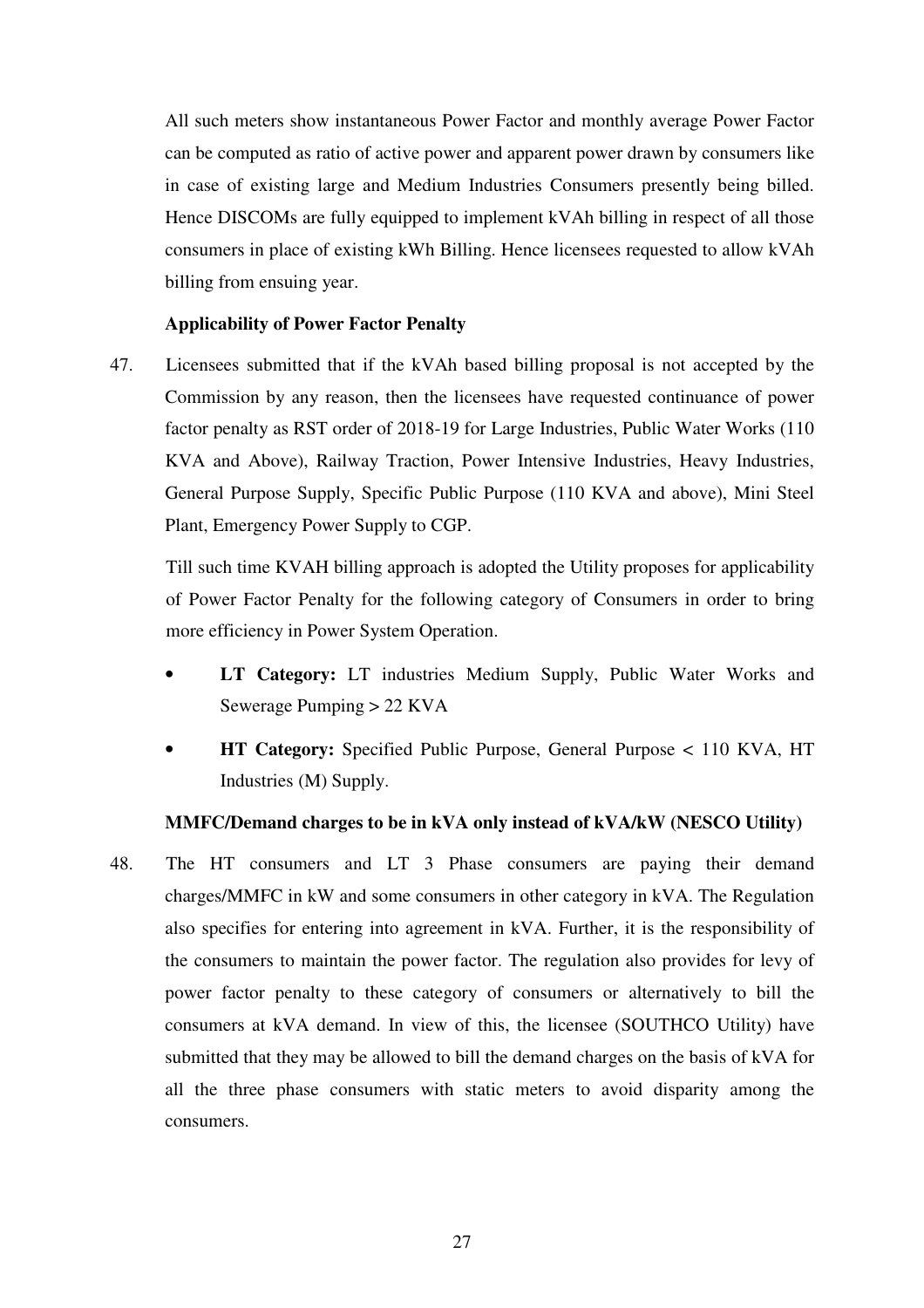#### **Demand Charges and Monthly Minimum Fixed Charges**

49. The Licensees have submitted that 90% of the distribution costs is fixed cost in nature. The distribution cost of the License which is a fixed cost has increased many folds during the recent years, the said cost normally required to be recovered from the Demand Charges. The fixed cost of the power procurement by way of payment towards capacity charges has also increased during last few years. In view of this, the Licensees proposed to recover the full fixed distribution costs by suitably revising the Demand charges and monthly minimum fixed charges as proposed in earlier section, as applicable to the respectively category during the ensuing year.

# **Introduction of Amnesty Arrear Clearance Scheme for LT Non Industrial category of consumers.**

50. The utilities are having huge outstanding under LT non industrial category consumers. Most of the consumers, after accumulation of huge outstanding are trying to get another connection and putting the other one under Permanently Disconnected Consumers (PDC). The utility is also suffering from huge financial loss on account of low collection efficiency and coverage in Domestic and Commercial category of consumers. With this the licensees requested the commission to approve an arrear collection scheme for LT non industrial category of consumers in line with OTS scheme earlier approved for FY 2011-12. Depending upon the outstanding and paying ability of the consumer's 6 to 12 monthly instalments may be fixed to clear the outstanding and avail benefit of withdrawal of DPS and certain percentage of waiver on outstanding amount.

#### **Rebate on prompt payment**

51. In the BSP Order for the financial year 2018-19, the Commission directed that the Utility is entitled to avail a rebate of 2% for prompt payment of BST bill on payment of current BST in full within two working days of presentation of BST Bills and 1% is paid within 30 days. Further, the Commission had directed to pay the rebate to all consumers except domestic, general purpose, irrigation and small industry category, if payment is made within three days of presentation of bill and fifteen days in case of others.

Considering the above, it is prayed before the Commission to approve the rebate of 2% to the Utility for prompt payment towards BST bills including part payments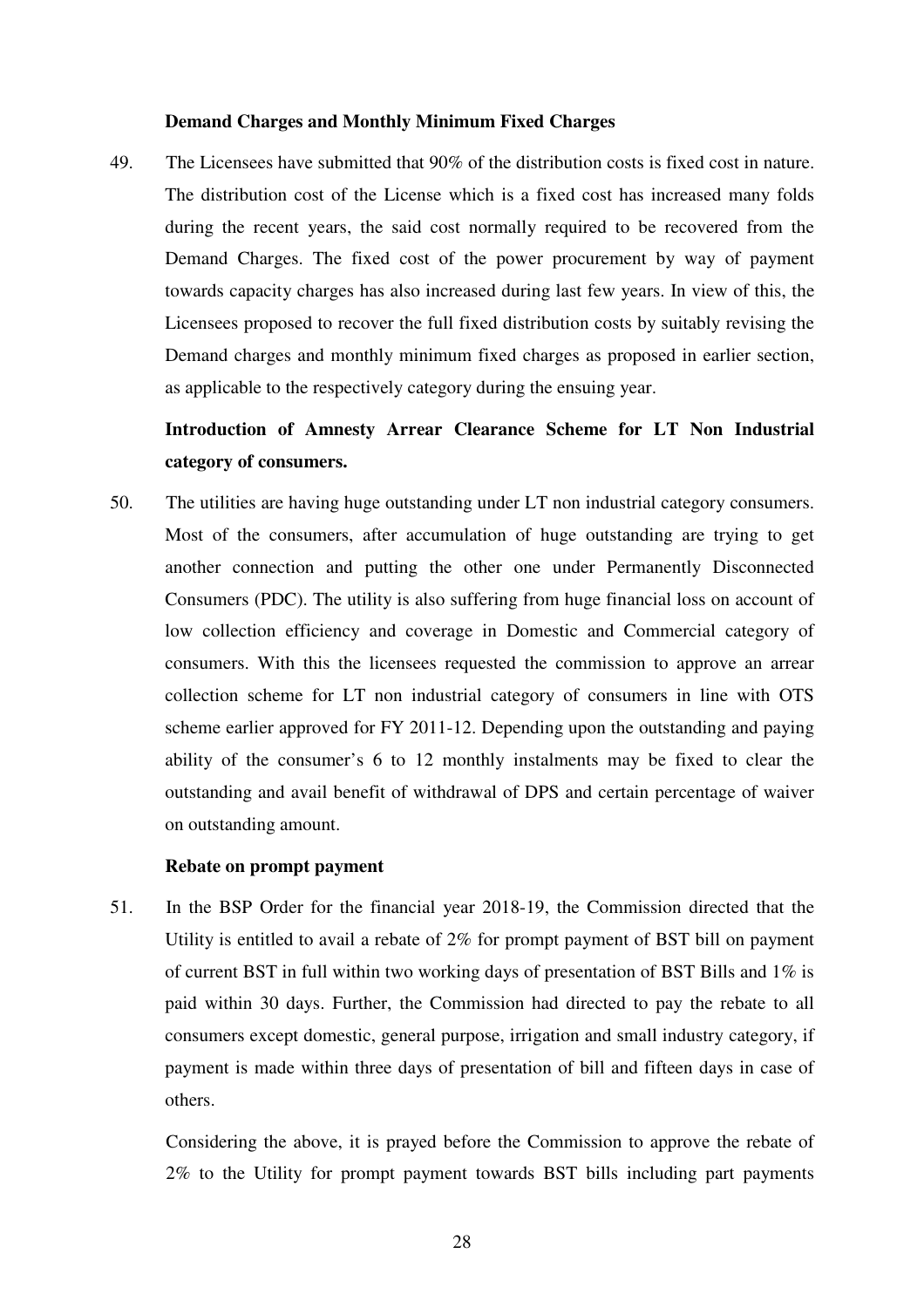within 3 (three) working days from the date of presentation of the BST bill and in case the BST bill is paid after 3 (three) days the rebate should be proportionately allowed to the extent of payment made within 30th day @1% akin to Rebate Policy on Rebate is provided to GRIDCO by NTPC.

Licensees have further submitted that the above rebate may kindly be also permitted in case of part payment so that cash flow of the Bulk Supplier will improve and at the same time the utility would be tempted to remit the amount collected to GRIDCO to avail such benefit.

# **Over drawal beyond contract demand and charges thereof (NESCO Utility AND WESO Utility)**

52. The Utilities (NESCO Utility & WESCO Utility) in its ARR for the FY-2016-2017, had placed proposal for approval of its action initiated against those consumers indulging in over drawal of energy in excess of their contracted load and also sought clarification with regards to such assessment in addition to payment of over drawal charges by such consumers in terms of the RST Orders of the Commission for FY 2015-16 vide para 335. The Commission had advised the DISCOMs to exercise due diligence while using penal provision like use of Section 126 or Section 135 of the Act. Subsequent to aforesaid observation of the Commission, the Utilities have initiated such assessment proceeding in strict adherence to the parameter set by the Commission.

However, these things are creating complicacy in revenue collection. The Utilities have submitted that, many consumers are penalized under Section 126 or 135 due to their over drawal beyond Contract demand for which rather than paying the penalty they used to approach higher forums. For non-clearance of their arrear their application for enhancement of Contract Demand remains pending before the Utility. However, with direction from appellate authority the utilities are forced to enhance the Contract demand even with pending arrear. Utilities submitted that in case Commission allows over drawal penalty both on Fixed Charges and on Energy Charges by suitable direction in the tariff order they would not be prompted to apply Section 126 and 135 on such consumers for a smaller period of over drawal which will also ease the collection of revenue.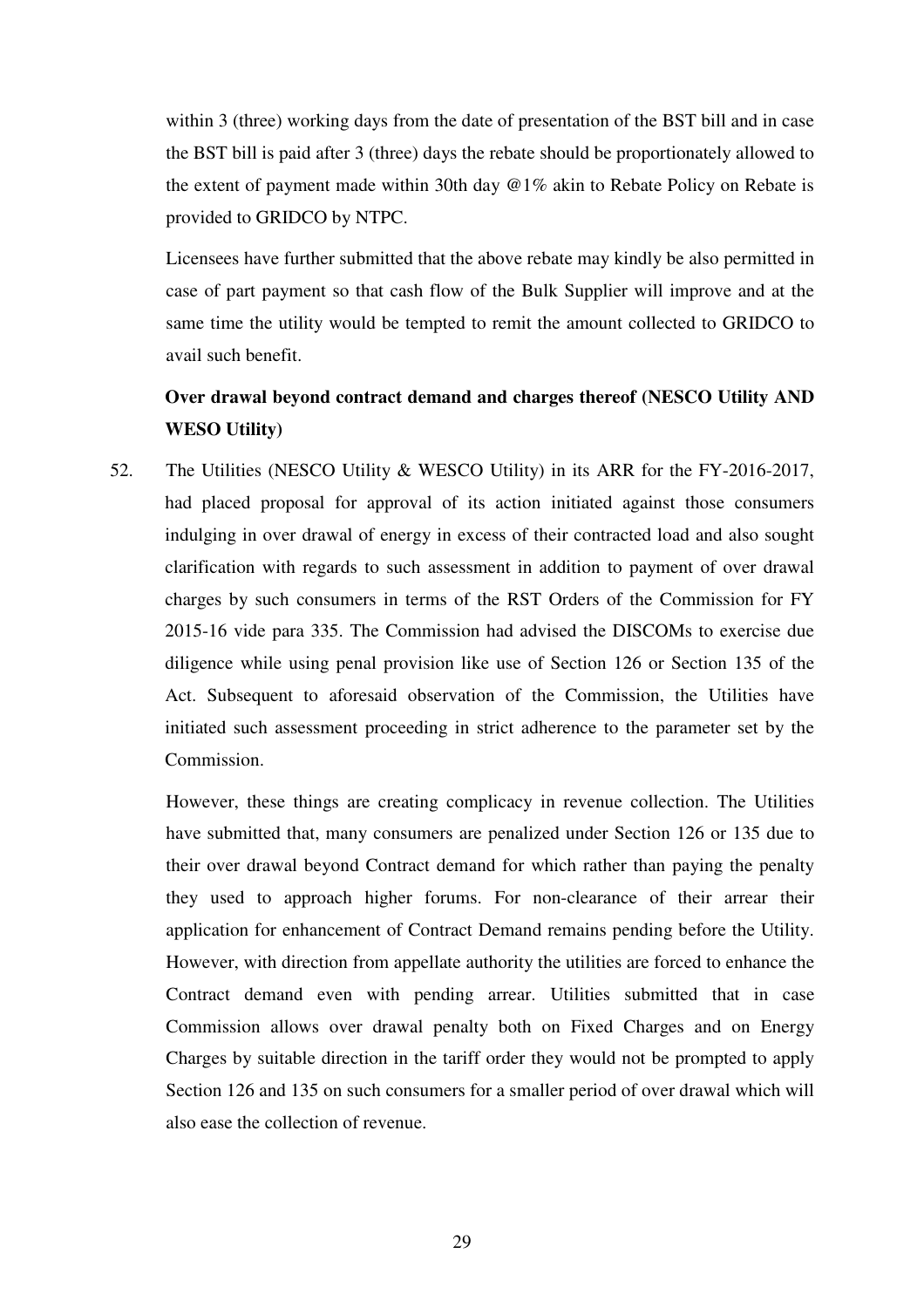#### **Recovery of Cost of the Meter (SOUTHCO Utility and WESCO Utility)**

53. Commission has approved recovery of Monthly Meter Rent from various categories of consumers in different rates on the basis of types of meter. Recovery of the same is permitted for a period of 60 months i.e. till the cost of the meter is recovered. Statutory levy required to be collected in addition to meter rent. Statutory levy indicates collection of GST. Now, consumers are being billed on monthly basis along with meter rent, statutory dues i.e. GST also due on the basis of monthly/bi monthly billing.

#### **Creation of Accidental Corpus Fund (SOUTHCO Utility AND WESCO Utility)**

54. Sometimes lives of human as well as animal are being lost for electrical accidents. In many cases, the family members of the deceased person are suffering. To protect such unforeseen happening Government of Odisha dept. of energy also suggest for creation of Accidental reserve fund, out of which compensation may be extended to the families of deceased person. It has been discussed on 26th Oct-19 under chairmanship of Commissioner Cum Secretary department of energy under 5 T program. It has been directed that DISCOM should appeal before OERC in tariff for recovery of Re 1 on monthly basis. In view of the above it is humbly submitted before the Commission to approve the same in the RST order.

## **Negative Cash Flow (WESCO Utility)**

55. The Utility is also facing financial crisis in the current year & unless substantial relief is being extended the cash flow position will not improve for the ensuing year.

## **OBJECTIONS & QUERIES RAISED DURING THE HEARING (PARA 56 TO 146)**

- 56. Public hearing on ARR and Tariff application of all the DISCOMs for the FY 2020- 21was initiated with a Power Point Presentation followed by presentation by World Institute of Sustainable Energy, Pune who was the consumer counsel appointed by the Commission. The consumer counsel presented the summary of the submissions made by the licensee, analysis of the ARR with observations.
- 57. Consumer associations, individuals in their written submission had raised issues contesting the proposal of the DISCOMs. The Commission has considered all the issues raised by the participants in their written as well as oral submissions made in the public hearing. Many objections were found common in nature. These are summarized and addressed as follows: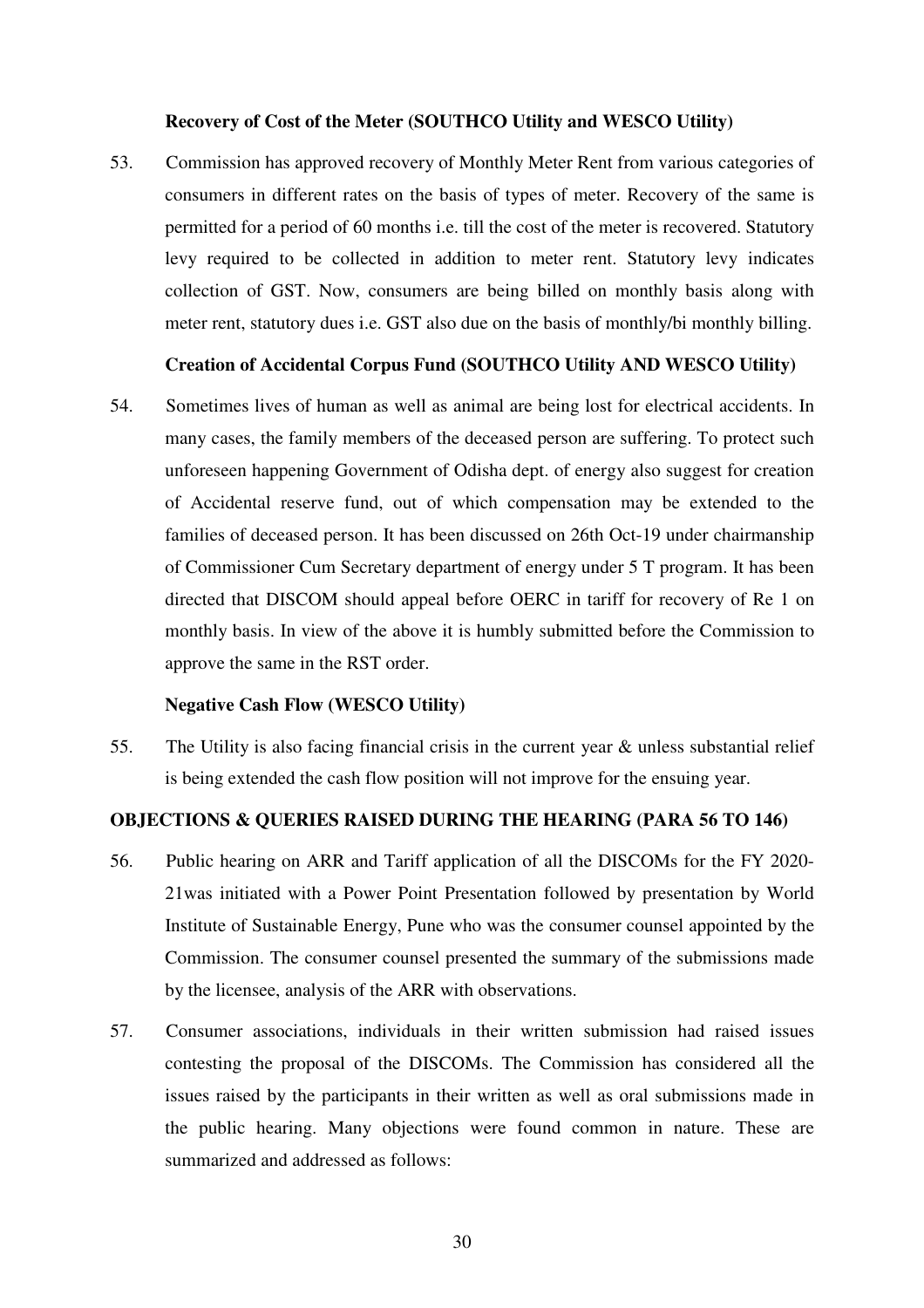#### **Performance Related Issues**

#### **AT&C Loss and Collection Efficiency**

- 58. Some of the objectors have submitted that, in spite of AT&C loss targets fixed by the OERC, DISCOMs have not reduced the same and projecting fictitious loss figures at the beginning of a financial year and ending up with increased losses year after year. Further, some of the objectors submitted that the figures related to AT&C losses are fabricated and not realistic as all the feeders and substations are not metered. DISCOMs are not taking action for AT&C loss reduction and its prayer for bridging the revenue gap through increase in RST, decrease in BST, and by truing up exercise may be rejected.
- 59. Some of the objectors submitted that to show the collection efficiency, the DISCOMs are forcing the consumers to make payments on faulty bills and in some cases the licensee is disconnecting the power supply without giving any notice to the consumers for such faulty bills which is not in line with the provision of law.
- 60. Some of the objectors submitted that in the absence of actual energy audit, technical and commercial losses cannot be segregated and DISCOMs have failed to achieve the targets set by Hon. Commission and it is the deliberate action of DISCOMs to overstate distribution loss to obtain higher tariff.
- 61. Some of the objectors submitted that the collection efficiency includes the collection of past arrears. However, the licensee should submit the data related to the collection of past arrears.
- 62. Some of the objectors submitted that the AT&C loss trajectory set by Hon. Commission is constant since past few years and the same needs to be reduced to a lower level compared to previous years' approval.

#### **Energy Audit and Metering**

63. Several objectors submitted that none of the licensees have been able to conduct proper Energy Audit. The DISCOMs have claimed that they have taken serious effort for metering of HT and LT feeders as per direction of the Commission in 2003. However, the data submitted by the DISCOMs suggests that there is substantial absence of metering to carry out "Energy Audit". The Energy Audit data has not been submitted by DISCOMS along with the application for approval of ARR. They further submitted that the DISCOMs should carry out third party verification of energy audits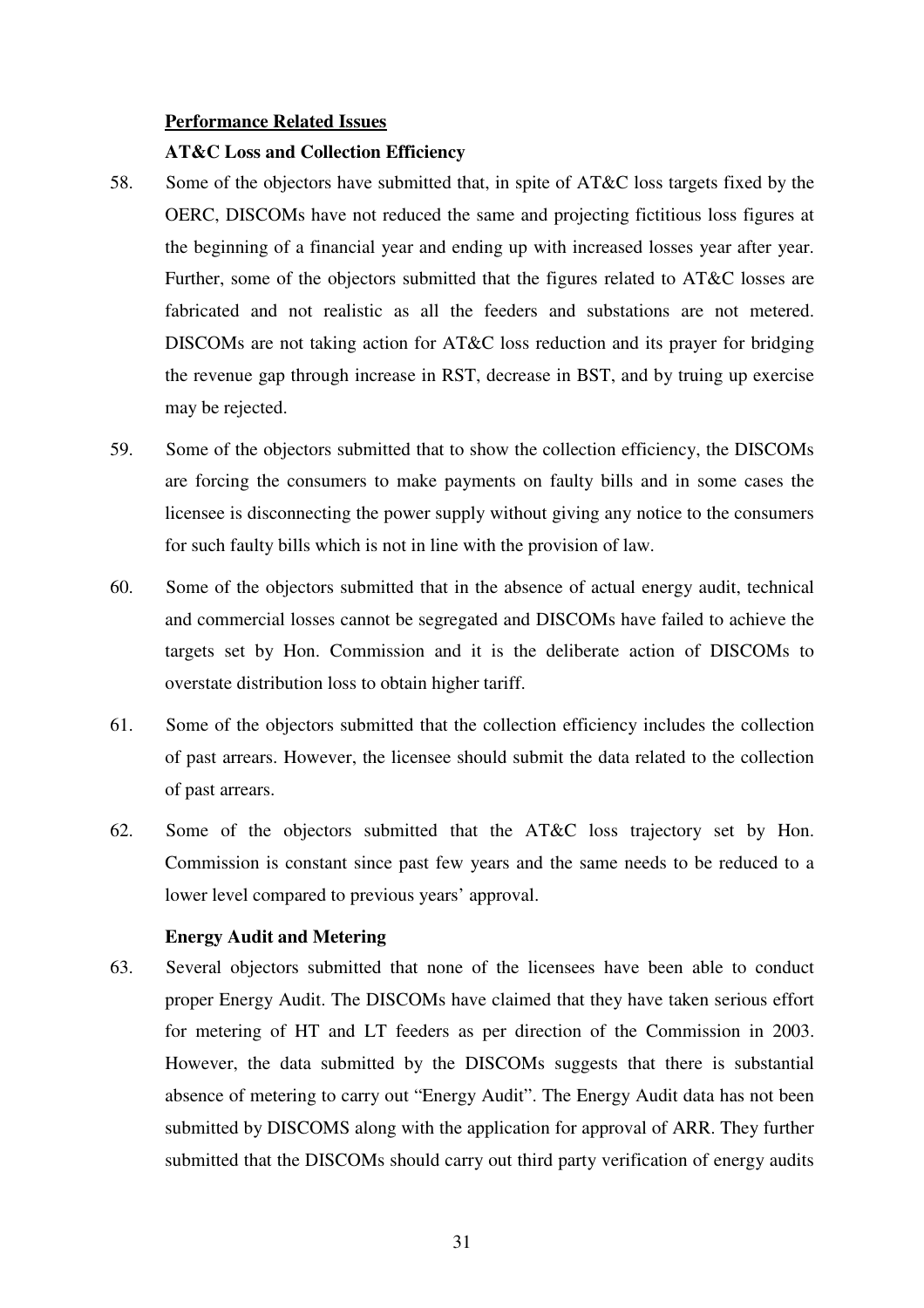through the accredited energy auditors.

- 64. Some of the objectors submitted that all the DTRs are not having energy meters and in such case the energy audit activity will not yield desired results. The Energy audit activity should be carried out only after the implementation of 100% DTR metering.
- 65. At the hearing, several objectors have pointed out that if Energy Audit is done under a specified time period, then the DISCOM may be levied a penalty by BEE for the delay.
- 66. Some of the objector raised discrepancy that, under flagship program of APDRP all DTRs are metered however present filings by utilities have shown very less numbers of operative meters.
- 67. Some of the objectors submitted that there should be third party audit of SOP, verification Audit as per PAT cycle II, audit by BEE accredited energy auditor and detail performance audit
- 68. One of the objectors submitted that there is need of ABT complainant solar meter

#### **Employees' expenses**

- 69. Most objectors have requested for prudent check of employee costs for all DISCOMs. They pointed that, major activities like billing and collection are being outsourced and hence the employee cost should come down. The licensees may be directed to submit the audited statement for O&M expenses including the employee cost.
- 70. Some of the objectors have objected on the proposed manpower recruitment plan of the DISCOMs. As many activities of DSCOM are outsourced or executed through franchisees hence the proposed increased manpower requirement through recruitment is not justified.

#### **Administrative &General expenses**

- 71. Some of the objectors submitted that prudent check of A&G cost is required and submitted that the additional A&G expenses may not be approved as the Licensees have failed to reduce losses and improve the collection efficiency.
- 72. Some of the objectors submitted that Intra State ABT and Energy Audit activities are carried out with existing employees and no third party has been engaged by licensees, hence these costs are included in employee costs and should not be allowed under A&G expenses.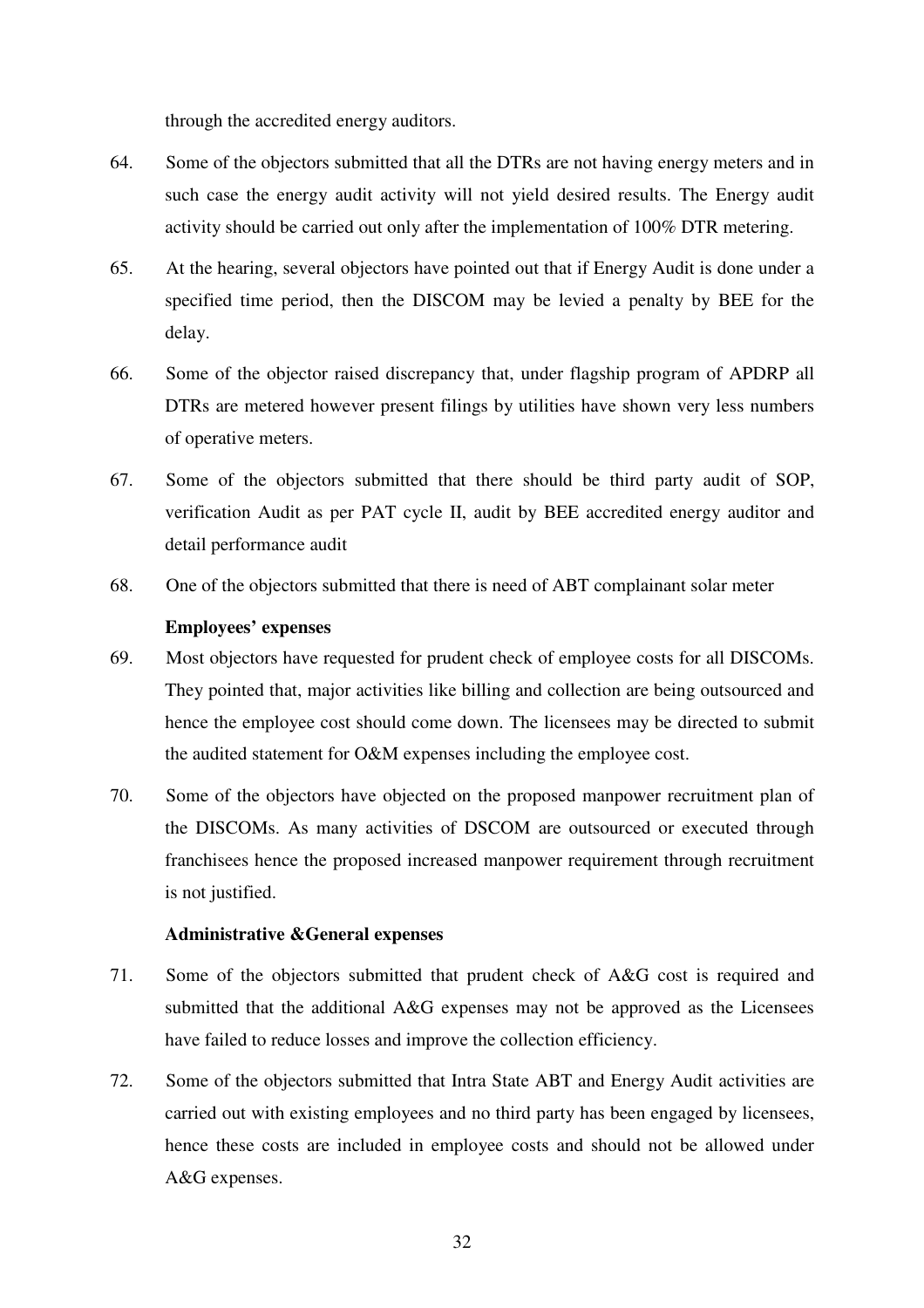73. Some of the objectors submitted that Petitions proposal on A&G cost estimation for the FY 2020-21 is unjustified.

## **Depreciation cost**

- 74. Objectors submitted that depreciation should not be allowed on assets funded by consumer contribution and capital subsidy/grants.
- 75. Objectors submitted that petition's depreciation cost estimation for the FY2020-21 is high.

#### **Repair and Maintenance expenses**

- 76. Objectors submitted that DISCOMs should furnish details of plan and budget for periodic maintenance of distribution network including emergency repairs and restoration work under each division. Further, DISCOMs should furnish the details of work and expenditure incurred for undertaking critical activities towards loss reduction, energy audit. Also furnish the detailed breakup of gross fixed assets and detailed lists of RGGVY, BGGY assets taken over by the DISCOM.
- 77. Some of the objectors submitted that since details of RGGVY, BGJY assets taken over by DISCOMs are not furnished, no additional R&M expenses on these assets may be allowed.
- 78. Some of the objectors submitted that the licensee has failed to execute the proper R&M of distribution infrastructure. Despite of approval of R&M expenses the licensees are not able to spend the budget under the R&M and most of the R&M expenses are incurred in the last six months of the financial year. In such scenario the additional R&M requirement by DISCOMs is unjustified.
- 79. One of the Objectors also suggested that the Commission may enforce necessary actions and directions over the DISCOMs for development of strong and robust distribution system with proper safety measures considering the changes in weather and climate pattern of the planet and dangers of cyclones and hurricanes with Odisha facing severe climatic issues over the past couple of years.

## **Provision for Bad and Doubtful Debts**

80. Some of the objectors objected on the higher provision for bad and doubtful debts and submitted that it should not be allowed more than 1% of the LT and HT revenue realisation. They further submitted that Hon. Commission may direct the license to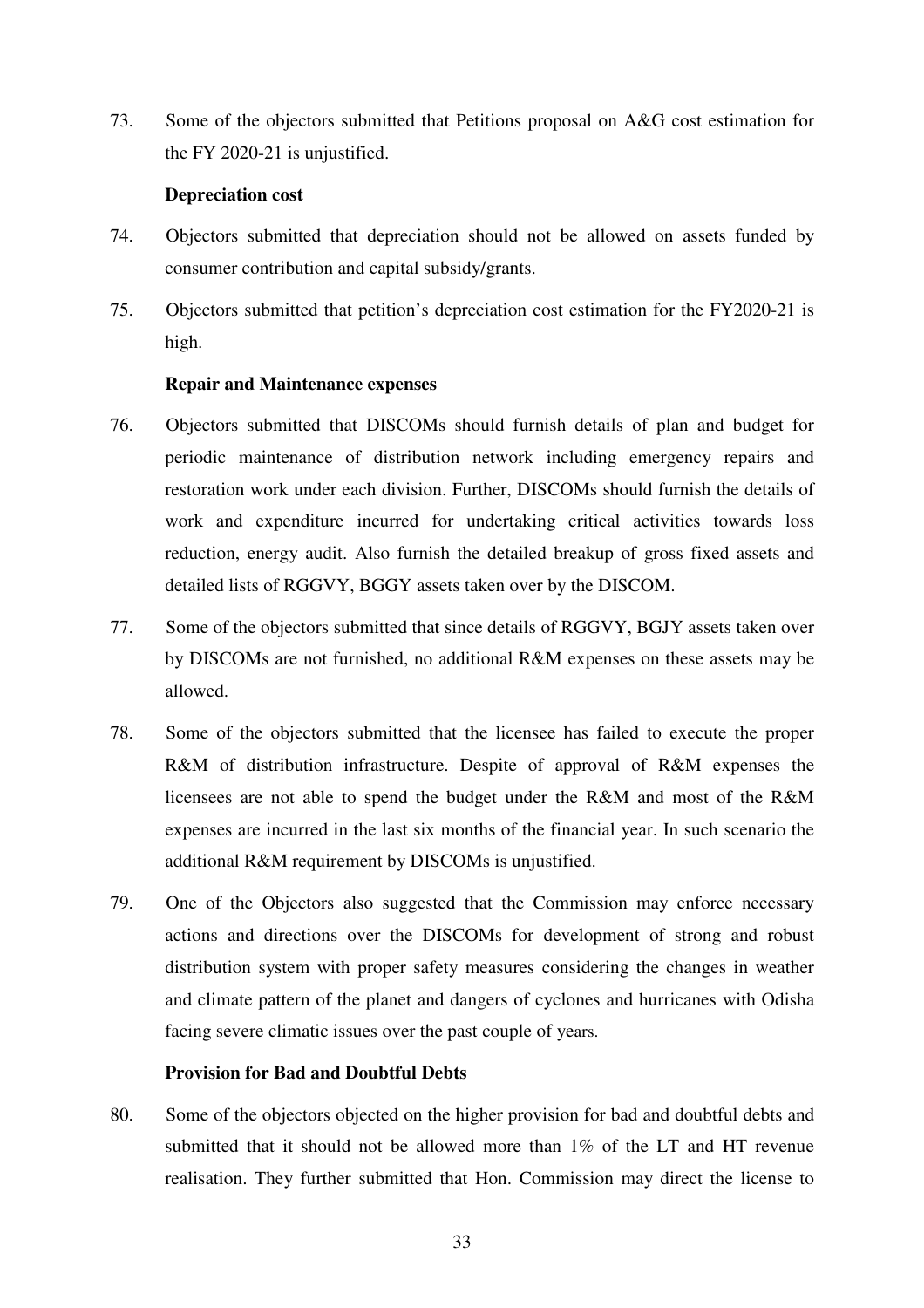meet its working capital requirement by recovering the outstanding receivables.

#### **Issues Related to HT / EHT Consumers**

## **Demand Charges for GP > 70 KVA < 110 KVA and HT Industrial (M) Supply**

- 81. Objectors submitted that proposal of DISCOMs for consumers having contract demand more than 70KVA but less than 110KVA to bill based on contract demand or maximum whichever is higher irrespective of connected load is without ant rationale and should not be accepted.
- 82. Some Objectors submitted that for the bulk supply bill it was noticed that they are not paying towards demand charges as SMD is below the permitted SMD by OERC even though HT & EHT Consumers are paying over drawl penalty. Hence present tariff on MMFC/Demand Charges should continue.

## **Over Drawl by Existing HT/EHT Category Consumers**

83. Objectors submitted that Commission may reject the submission of DISCOMs for penal demand charges for over drawl beyond contract demand. The objector requested the Commission to determine a period of continuous overdrawal (Beyond 120% of contract demand) which shall be treated as guide line to take action against evading the enhancement of contract demand.

## **Take or Pay Benefit**

- 84. Some objector requested to reintroduce the take or pay benefit scheme or special tariff for energy intensive industries /consumers having contact demand of 110 kVA and more and industries should guarantee in writing to pay for minimum load factor of 70%.
- 85. Some of the consumers proposed to allow special rebate of 50 paise per unit under this scheme.

## **Withdrawal of Reliability Surcharge on all HT/EHT consumers**

- 86. Most of the objectors raised issue of reliability surcharge @ 10 paise per unit for all HT & EHT category of consumers and prayed for its withdrawal.
- 87. Objectors submitted that in obedience to the tariff order of the Commission none of the DISCOMs are providing reliability index calculation as well as voltage variation report along with energy bill in case reliability surcharge is to be assessed and claimed.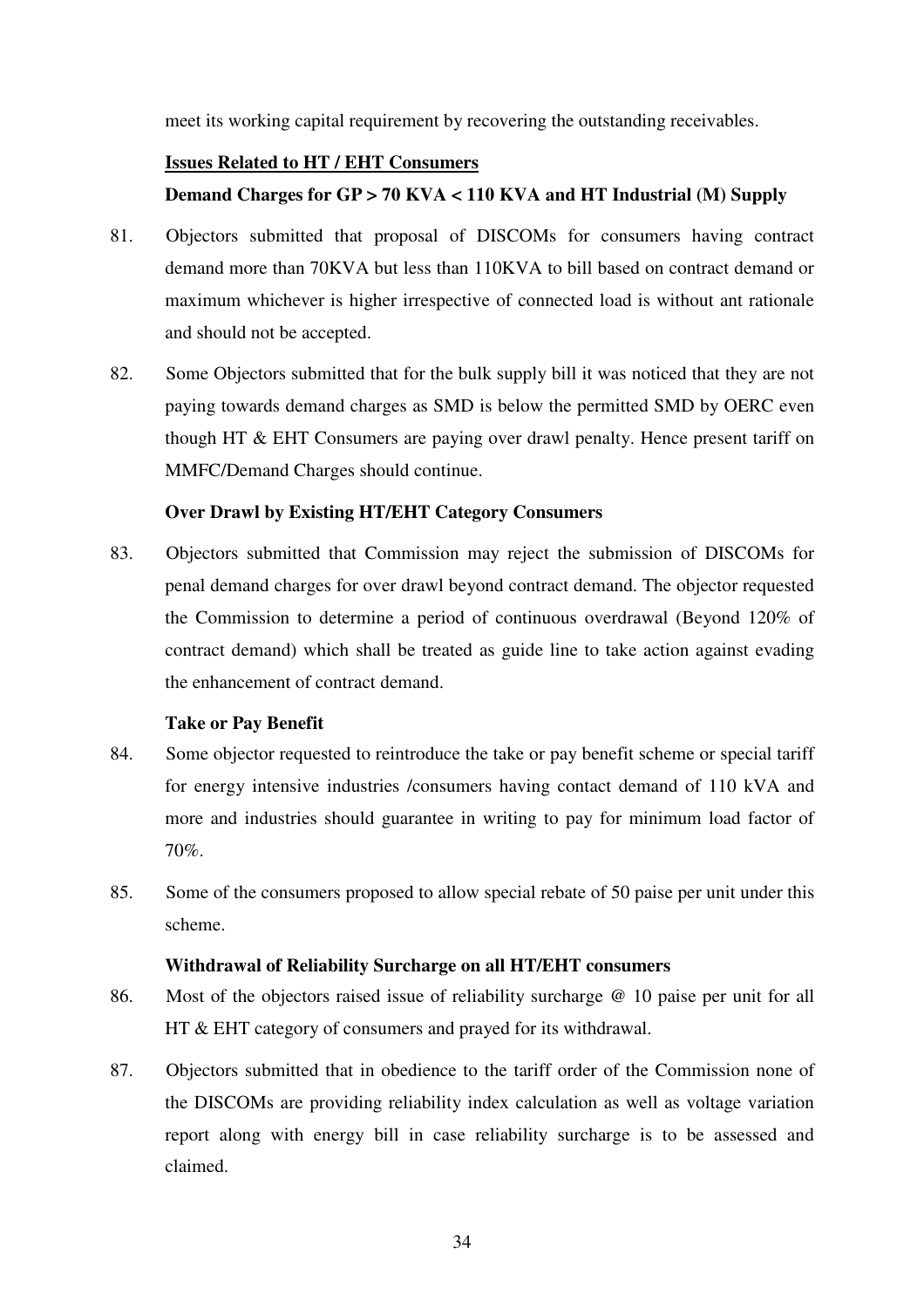- 88. One of the objector submitted that the reliability surcharge may be deleted. Availability of EHT lines and corresponding voltage of supply is related to performance of Transmission Licensee. Therefore, a second incentive and that too to DISCOM on same parameters is not justifiable.
- 89. Further, some of the consumers submitted that when reliability surcharge is payable by a consumer to the licensee for achieving a certain level of performance on "availability" and "voltage of supply", a penalty should also have been imposed for not achieving these standards as per OERC SoP Regulations 2004 and CEA Grid Standards Regulations, 2010.

# **Introduction of KVAH Billing (OR) PF Penalty for Three-phase Consumers having CD<110 KVA**

- 90. One of the objectors submitted that kVAh billing may require huge investment and may not be implemented immediately. Similarly, there is no justification on imposition of PF penalty for HT and LT consumers with CD above 20 kW and less than 110 kVA.
- 91. One of the objector submitted that if KVAH billing is adopted, the SI, MI & other consumers who are not under PF folder in present tariff system will be affected badly which is not desired for the common ignorant consumers.
- 92. The objector further submitted that demand for Power Factor penalty itself is absurd when the licensees are insisting for implementation of KVAH billing for consumers.
- 93. One of the industrial consumer submitted that kVAh billing shouldn't be implemented as there are chances of leading power factor, high voltages and system instability.

#### **Slab Restructuring for HT & EHT consumers**

- 94. Some objectors have requested to reintroduce the three slab based graded incentive tariff for HT/EHT as it promotes higher consumption industries. Reintroducing this incentive will have the effect of reduction in tariff for all HT and EHT consumers for higher consumption and in turn will help the licensee.
- 95. One of the objector has proposed to re-introduce 3 slabs based graded incentive tariff i.e. upto 40% load factor, above 40% and below 50 % load factor, and above 50% load factor. This may help the Industries run and not to be tempted for procuring power from third party through open access.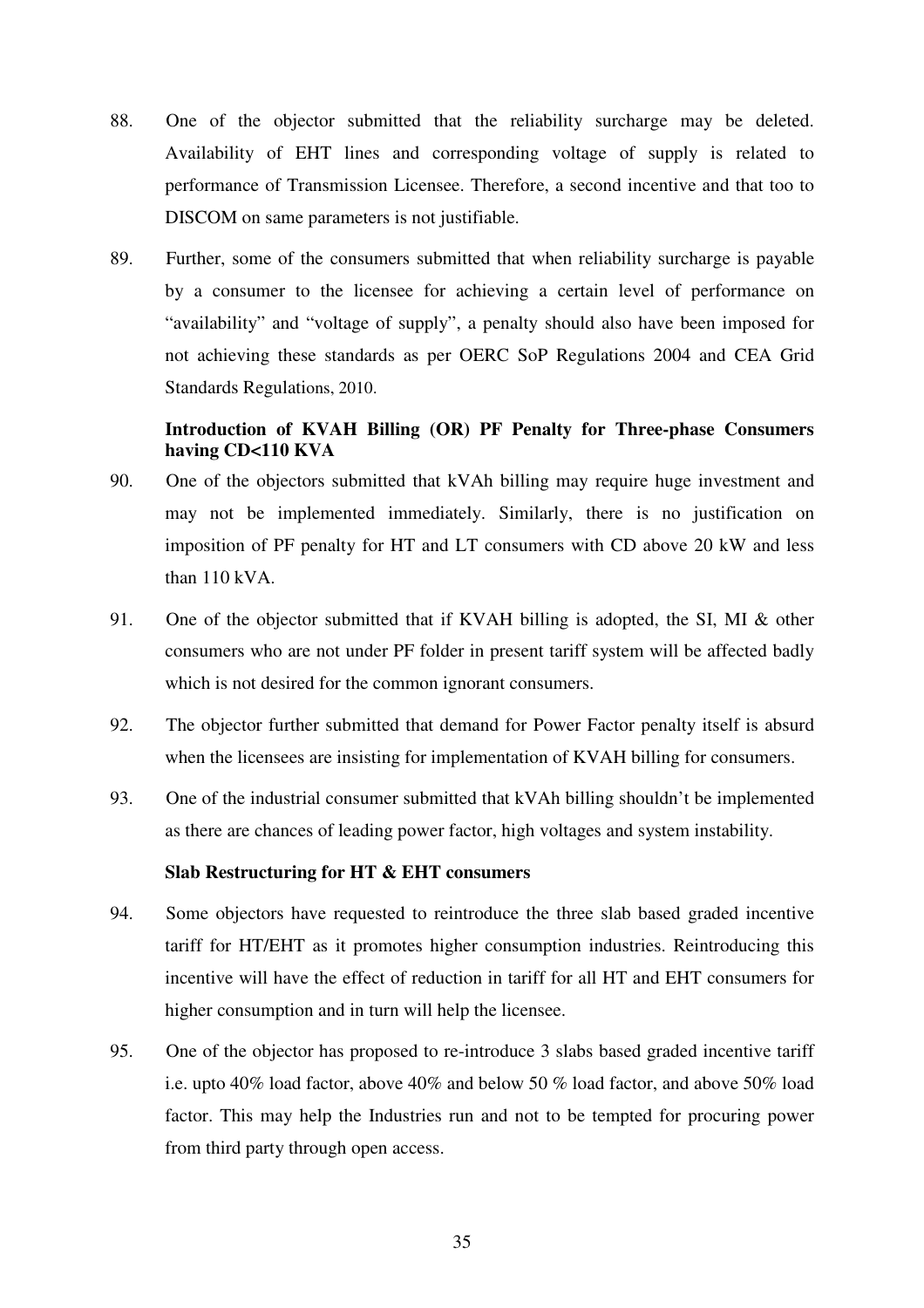96. One of the objectors submitted that, mega steel plants are contributing substantially to the revenue and employment generation. Hence objector has petitioned for a separate consumer category for 'Mega Steel Plant' as per the provisions of Regulation 80 of the OERC Distribution (conditions of supply) code, 2004, with tariff slabs of load factor consumption as <40%, 40-50%, 50-60%, 60-70% and >70%.

## **Interest on Security Deposit and acceptance of Bank Guarantee**

- 97. The Objectors has stated that The Commission in earlier RST Order of FY 2017-18 and FY 2018-19 had directed the licensees to have a comprehensive audit of the SD and get the figures reconciled and get the SD recouped through enhanced collection and submit the action plan for the same. The DISCOMs has failed to do the same. Other State Electricity Regulatory Commission like Goa, Jharkhand, Karnataka, Kerala, Madhya Pradesh, West Bengal provide SD through Bank Guarantee which is acceptable and that the SD paid in cash may be adjusted against the monthly electricity bills of the consumers.
- 98. One of the objectors asked details about the month wise receipts of Escrow Escrow Relaxation: payment of E.D

## **Applicability of MMFC and Fixed Charges in the Tariff design**

- 99. One of the objectors has suggested that the MMFC for entire load should be Rs. 35/kW for the 1st kW.
- 100. One of the objectors submitted that MMFC and demand charges are without any basis and should not be taken into consideration. Also, in case of MMFC for Consumers with CD<110kVA & Demand Charges for GP>70 kVA and <110kVA and HT Industrial (M) Supply, the licensee should first revise the bills of such consumers in line with Tariff Orders with regards to MMFC.

## **Meter Rent**

- 101. The Objectors has specifically stated that the Meter cost of 1-phase static meters can never exceed Rs.1600/-. DISCOMs are allowed to charge Rs.2400/- as meter rent against Rs.1600/- investment, which is unjust. So is the case of 3-phase meters. The Commission may kindly review their order and allow DISCOMs to collect meter rent till it recovers its costs.
- 102. As per the Objector, a consumer is paying fixed charges and never ending meter rent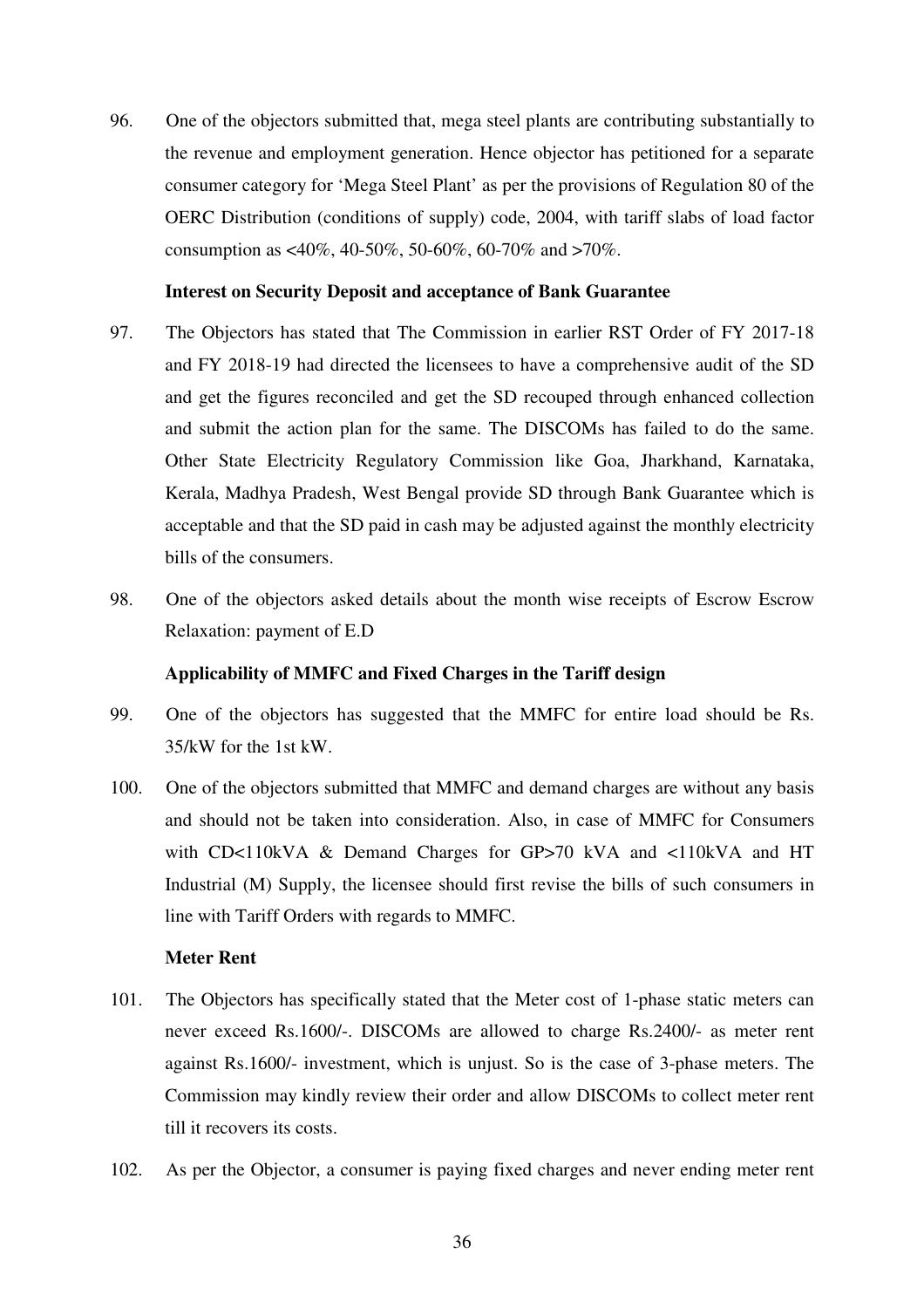which adds to per unit charges of almost Rs 5.00 per unit for small consumer, which Is very high when compared to neighbouring states of country.

- 103. It is further submitted that the commission may direct the DISCOMs to submit the data related to meter rent collected and may reduce the same thereafter conducting detailed scrutiny.
- 104. Many objectors asked about the prepaid and smart meter status.

# **Supply to Captive Power Plants (CPPs)**

105. One of the objector submitted that the CPPs are paying at higher rate than the other category of consumers. CPPs do not avail power regularly & they should not be burdened with paying the demand charge throughout the month. Further Hon. Commission has done detailed examination of the provision in the supply code and tariff structure and the present single part tariff is taking care of the demand charges and energy charges for this category of consumers.

# **Calculation of Load Factor**

- 106. One objector submitted that load factor should be calculated based on the actual period of availability of unrestricted power supply during the month and that the demand charges be calculated be calculated on prorate basis if the total period of shutdown of the plant due to interruptions and planned shutdowns exceed 30 hours in a month instead of 60 hrs a month.
- 107. One of the objector submitted that there should be special Tariff for EHT Consumers with High load factor

## **Power Factor Incentive**

- 108. The Objector has stated that The Power Factor Incentive introduced by the Commission for FY 2015-16 @ 50% of incentive provided prior to FY 2013-14. This results in an incentive of 0.5% for every 1% increase in PF above 97% (allowable PF of 92%) and penalty for fall in PF from 92% to 70% is @0.5% for 1% fall in PF. Thereafter, upto 30% penalty is @1% for every 1% fall in PF. This incentive should be provided @1% for every 1% increase in PF above 97% and 0.5% for every 1% increase in PF above 92%.
- 109. Some objectors has stated that the Power Factor Incentive and Penalty Scheme is necessary to promote system efficiency and may be continued.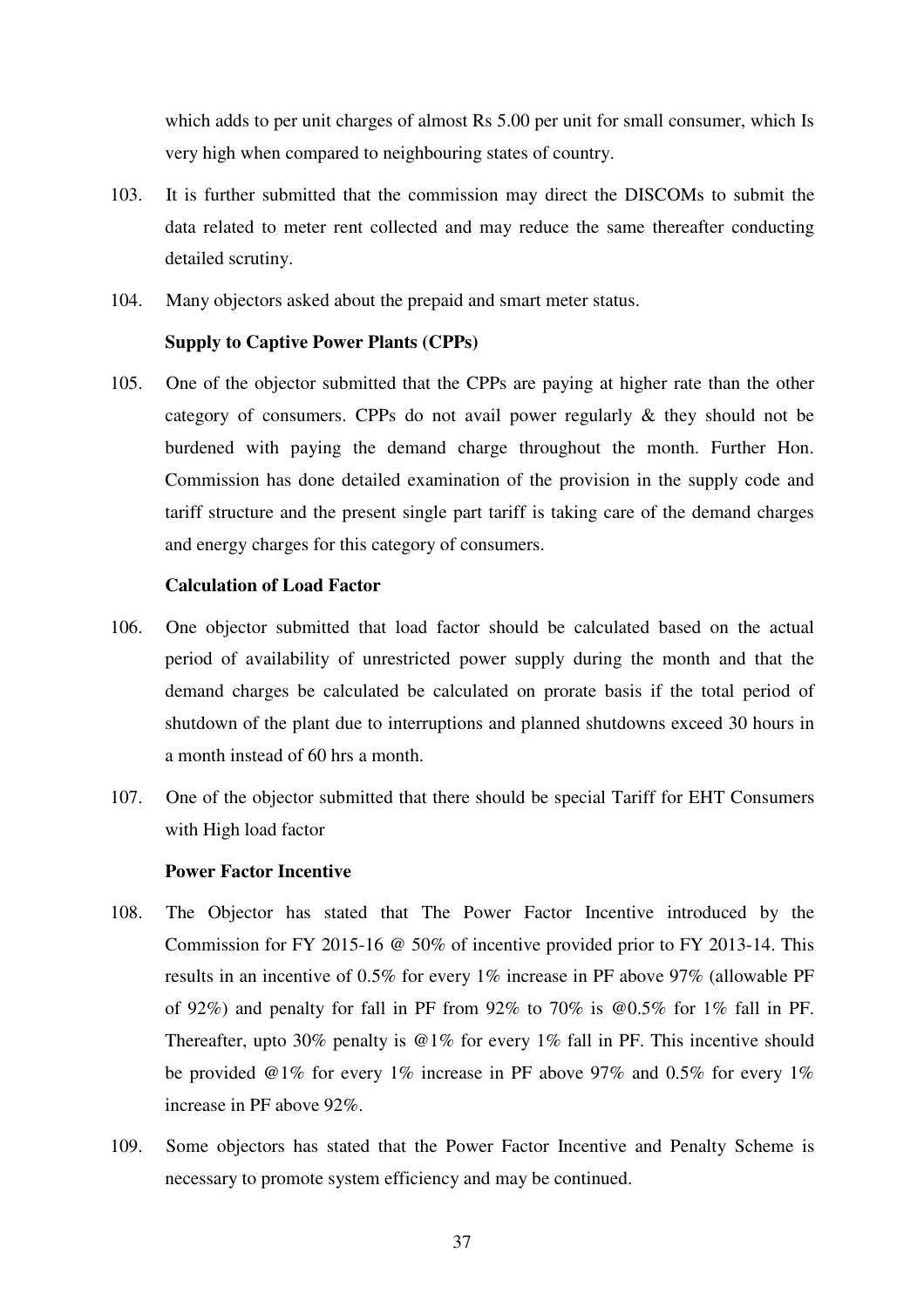# **ToD Benefit**

- 110. One of the objectors submitted that, Present TOD benefit, Demand Charges for HT medium Category consumers MMFC on LT consumers and Levy on demand Charges Should Continue.
- 111. One of the objectors is of the opinion that the TOD benefit should be extended for day off-peak hours i.e. from 1200 Hours to 1700 Hours to encourage consumers to consume more power from DISCOM instead of procuring power from power exchange through Open Access.
- 112. The Objector has stated that NESCO has not allowed TOD Benefits on power drawn during the period 12:00am to 6:00am (Off-peak Hours). The commission make look into this and provides necessary directions.
- 113. Some consumers have also suggested that a differential Tariff for Peak & off Peak hours is necessary to Promote DSM hence the Commission may encourage DISCOM to move toward separate Peak/ off Peak Tariff and ToD benefit should be increased significantly from 20 paisa per unit to 50 Paisa per Unit.

## **Cross Subsidy**

- 114. Some objectors submitted that the cross subsidy of EHT and HT category are very high and needs reduction at a faster rate in view of the provisions of Electricity Act 2003.
- 115. Many objectors submitted that Cross subsidy surcharge is very high and it should be within 20% of the tariff applicable. Additional Surcharge should not be levied when the open access consumer is availing power supply through dedicated transmission line constructed at its own cost. If adequate network is available there should not be any ground limit to the quantum of open access power. There is higher CSS  $\&$ wheeling in Odisha. Review cross subsidy surcharge during peak & off-peak Hours.
- 116. Many objectors submitted that there is issue regarding determination of CSS extent of 'C' & 'L" component for calculation of CSS, Cross Subsidy Surcharge on Renewable energy, Cross Subsidy Surcharge during power restriction, to subsidise or nonsubsidise particular category, Levy on wheeling charges on carry own power from CGP, Restriction of open access up to contract demand, Levy on wheeling charges on carry own power from CGP.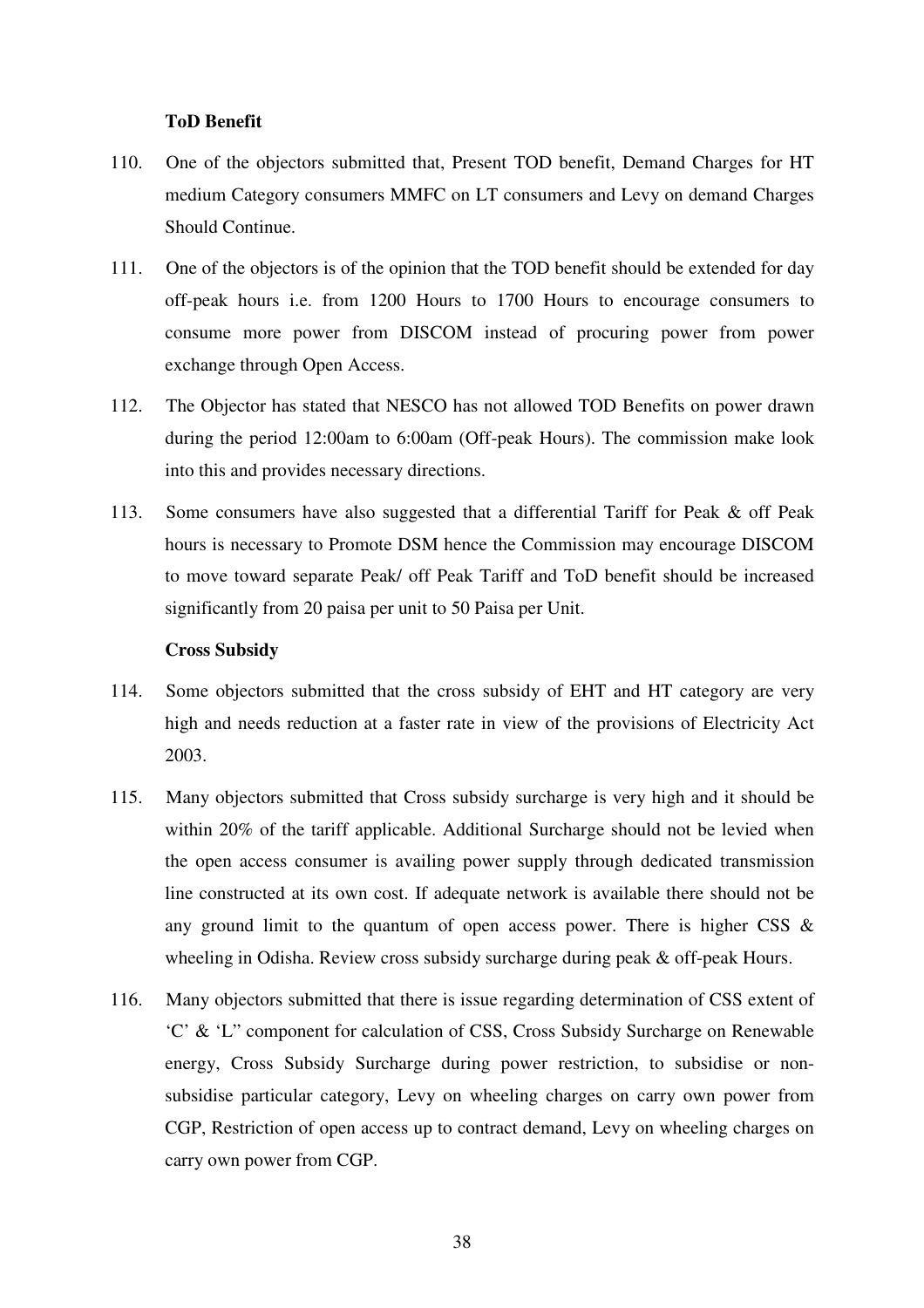- 117. The objector further proposed that the cross subsidy may be reduced @ 5% per year and the tariff for a particular consumer may be determined based on the cost to serve the consumer and not based on the "average cost of supply". Globally, the EHT tariff is the lowest and the LT tariff is the highest, based on cost to serve a consumer of that category.
- 118. Some of the HT consumers submitted that DISCOMs do project higher purchase and sales of energy intentionally for LT category which ultimately leads to more cross subsidy to be paid by HT / EHT consumers.
- 119. One of the industrial consumer submitted that Commission may determine a separate tariff for EHT industries assuming 15% cross subsidy or lower and also consider a separate Tariff for the Industry considering the "purpose for which power supply is required".

# **General Issues related to Retail Supply Tariff of DISCOMs**

# **Energy Sales Forecast**

- 120. Many objectors submitted that the sales projections made by the licensees are not realistic and are overestimated; The trend of LT sales, LT sales approved and the power purchase data shows that the LT sales are never been achieved and the same are projected only to procure more power.
- 121. Many objectors has stated that the DISCOMs has not submitted its Business Plan for the full Control Period with details of Sales/Demand Forecast for each consumer category and sub-category for each year of Business Plan, Distribution Loss Trajectory and collection efficiency trajectory
- 122. The objectors further submitted that the present practice by DISCOMs of keeping power purchase proposal same and raising LT sales to match it, increases burden of cross subsidy on HT and EHT consumers. A prudent check of projections for LT Sales for FY 19-20 is required to justify the higher figures for LT sales as projected by DISCOMs. The utility needs to provide adequate justification for LT sales with actual sales pattern for last 6 years
- 123. One of the objectors submitted that detail of the Capex work done should be made available.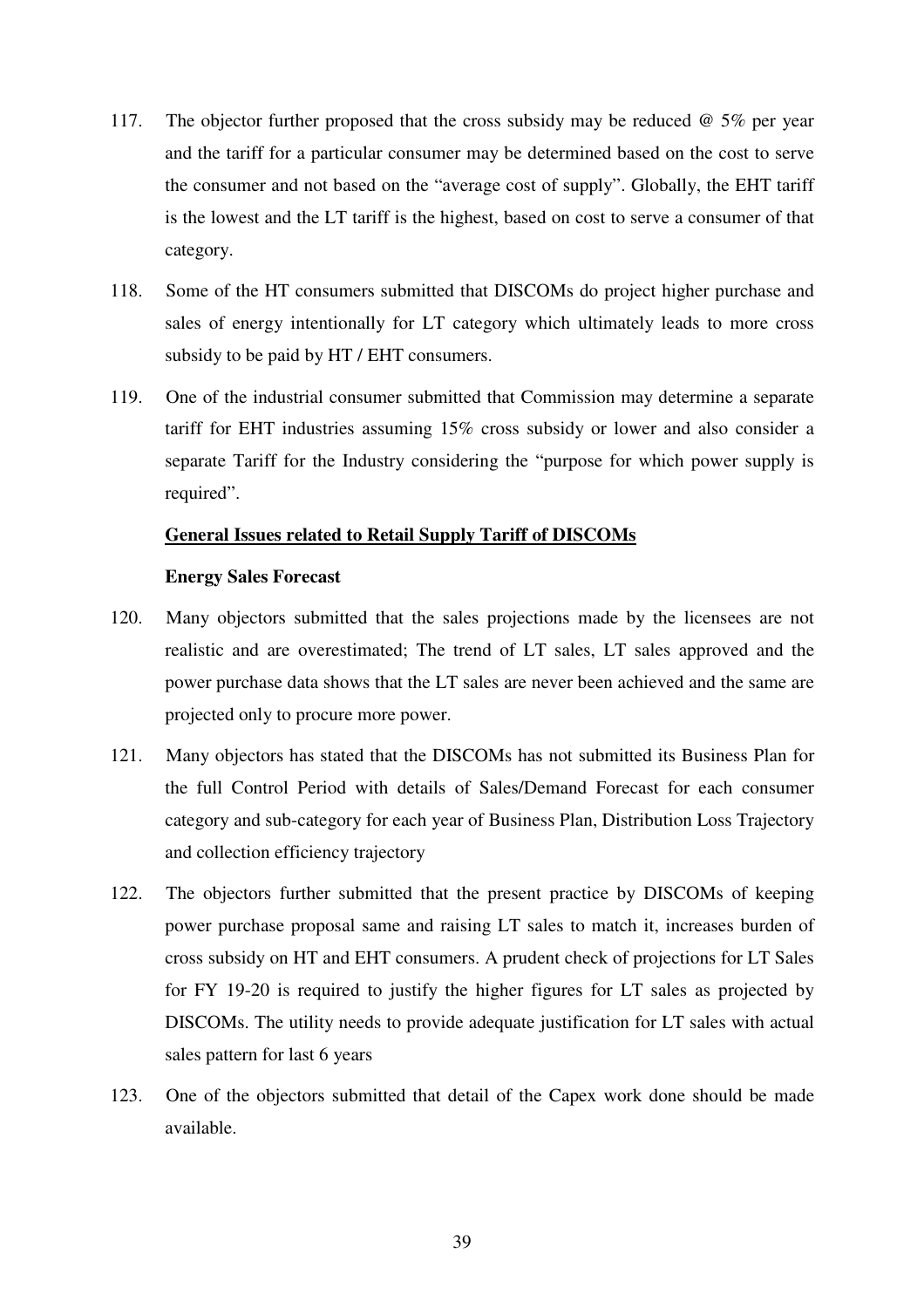## **Review of Inefficient Operations and Quality of Power Supply**

- 124. The Objector states that the tariff hike in the past few years was based in improvement of power quality, service and operational efficiency. The efforts for curbing thefts are not effective and have led to inconvenience to consumers.
- 125. One of the objectors requested the Hon. Commission to redress the issues of inefficiencies, corruptions, irregularities' and maladministration of licensees and initiate necessary action as per rules of law so as to decrease the RST.
- 126. Many objectors have raised the issue where utilities consistently fail to meet the Standard of Performance as per regulation and could not satisfy the consumers.
- 127. Most of the objectors raised the issue that DISCOMs are delivering false statements that reason for power cuts is because of power scarcity.
- 128. One of the objector submitted that licensees need to undertake meter ceiling and inspection activities. Further, he submitted that licensees need to maintain meter replacement history.

## **Demand Side Management**

- 129. Many objectors submitted that NESCO Utility, WESCO Utility, SOUTHCO Utility should submit detailed action taken for implementation of DSM regulations in its area.
- 130. The Objectors were of the opinion that a differential Tariff for Peak & off Peak hours is necessary to Promote DSM hence the Commission may encourage DISCOM to move toward separate Peak/ off Peak Tariff.

# **Audit of Books of Accounts**

- 131. Many objectors submitted that, DISCOMs have not submitted the audited account for previous years has requested that he the Commission may direct the DISCOMs to submit Audited balance sheets, Profit and Loss account, Cash Flow Statement along with Auditor Report at the earliest with a copy to respondent(s).
- 132. Many objectors submitted that, there is failure to separation of wheeling cost and retail cost in the books of accounts.

# **Consumer Awareness and Consumer Grievances**

133. Some Objectors have stated that NESCO has not complied with OERC SoP Regulations 2004 on Guaranteed Standards of Performance and maintaining correct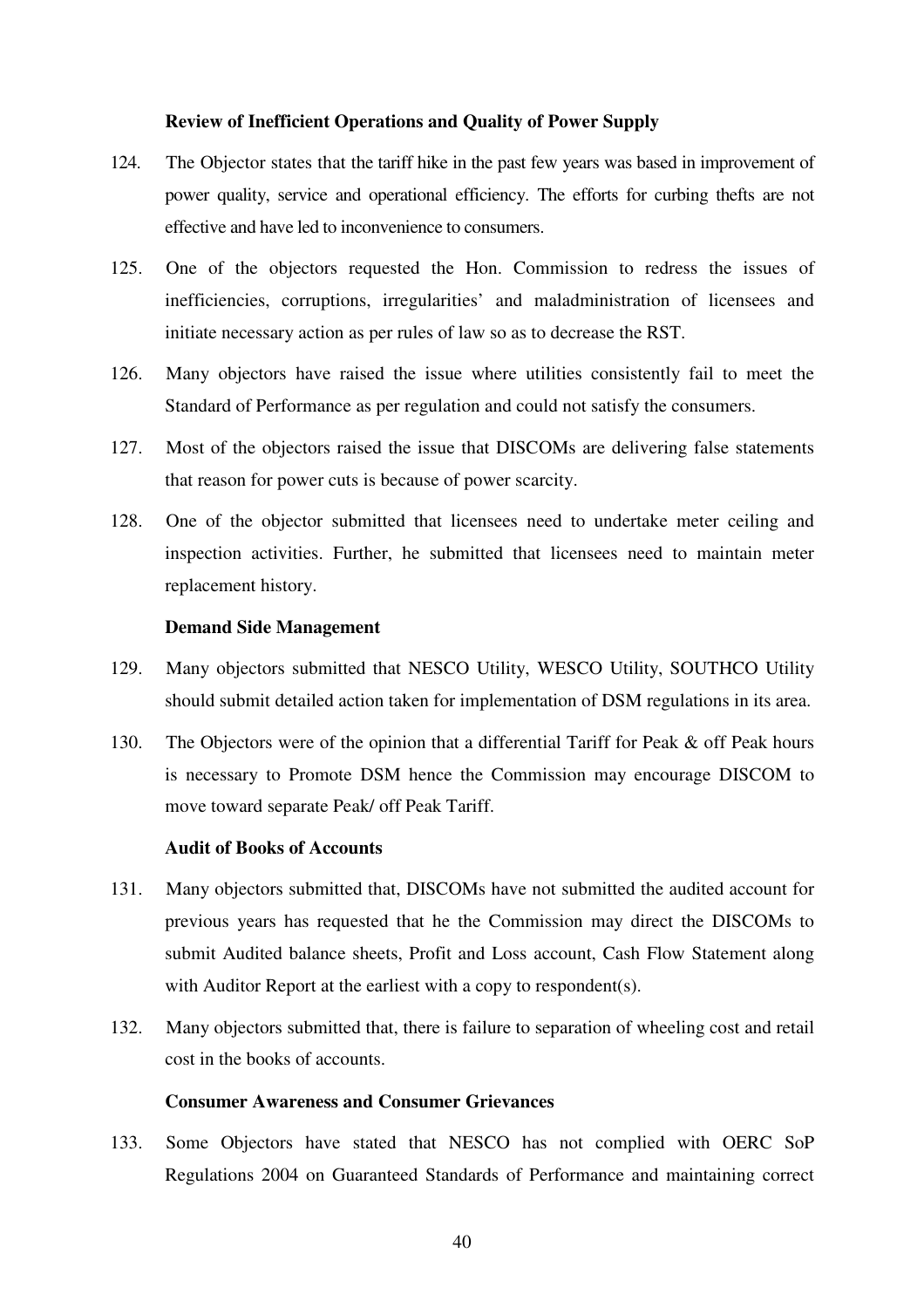standards and reasoning by GRF. They have also failed to provide transparency relating to performance and providing compensation. The Objectors have also stated that The Licensee/Petitioner has turned a deaf ear to the complaints through e-Abhijoga (e.g. farmer tortured, misuse an abuse of power, mobile threatening of SDO NESCO Mko, SoP NESCO, illegality of GRF Balasore).

- 134. Some the objector suggested creation of 'Consumer Awareness Fund' in line with other government acts, where amount collected as penalty or in excess of due to DISCOM should be deposited for the awareness of consumers towards energy conservation and their duties and rights.
- 135. One of the objectors agreed the adjudication of the cases under section 126 and 135 of the Electricity Act 2003, by GRF and Ombudsman. At the same time he desires that the GRF and Ombudsman such case so that the innocent consumers cannot be harassed taking the plea of provisions of section 126 of the act 2003

## **Other Issues**

# **Electrical Accidents, Death of Animals and Human beings**

- 136. Some of the objectors submitted that licensee has to produce the division wise details of death of human beings and animals due to electric shock and compensation paid to them since 2001.
- 137. Some of the objectors submitted review proposal to be made on creation of corpus funds for victims of Electrical Accidents.
- 138. One of the objectors asked to produce the status report on the NGT report regarding the issue of death of elephants near Dhenkanal district.
- 139. Some objector have stated that the introduction of Amnesty arrear clearance scheme for LT non industrial category of consumer is a welcome proposal as the uncollected arrears would appear in the books of accounts and is to be met from future earnings of the Licensee.
- 140. The Objector has stated that No separate dedicated Pisciculture feeder exists. Also there is no billing for irrigation consumers (as per tariff application). Instead agriculture farmers are converted into commercial consumers.

#### **Regarding effectiveness of tariff exercise design by the Commission**

141. As per the EA 2003, the Commission should gradually move towards rationalized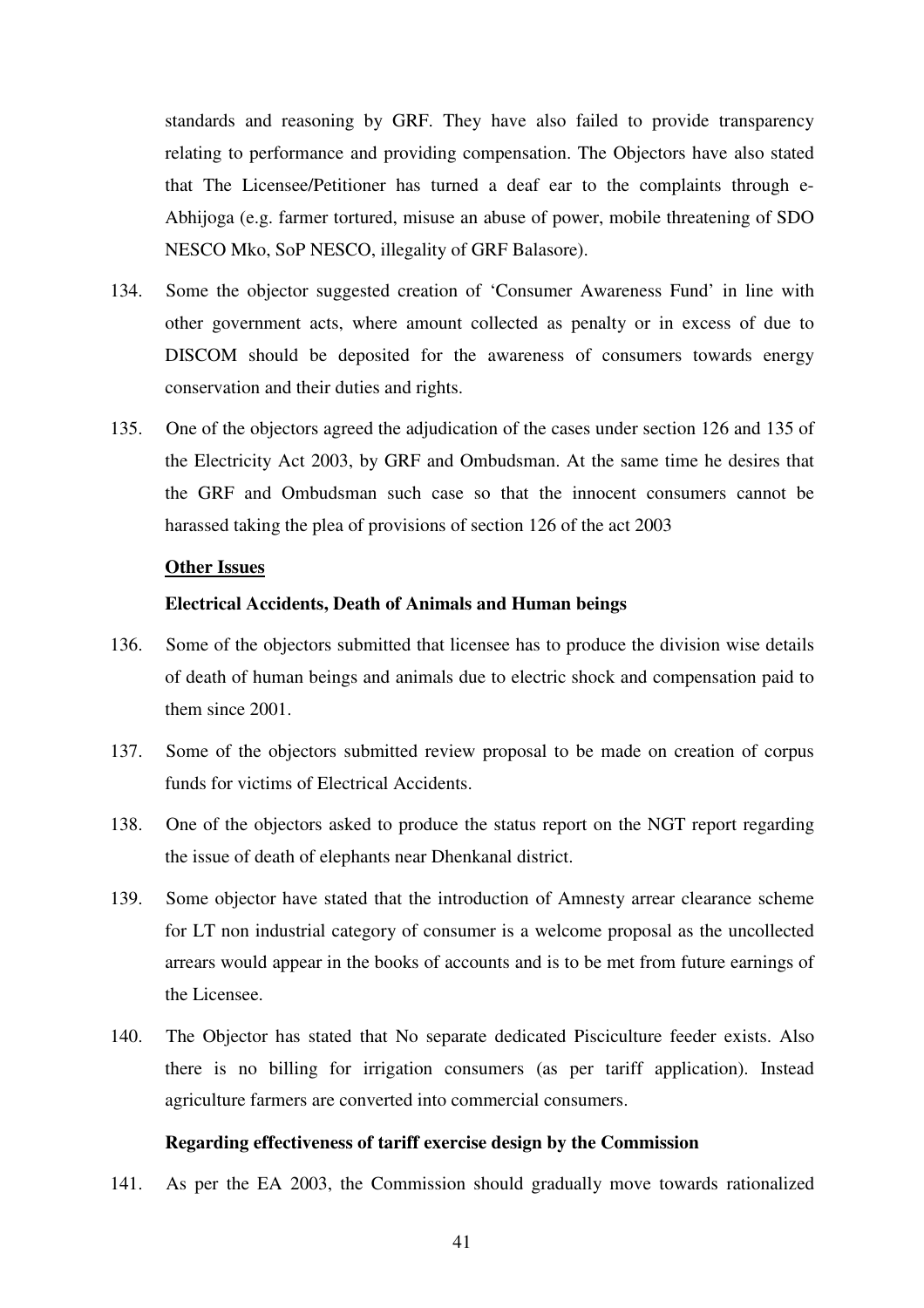tariff and the tariff should actually reflect the cost of supply. The Commission should consider a special tariff for Allied Agro Industrial activities and cold storages.

- 142. The retail electricity tariff of various categories of consumers of Odisha is much higher than that of the other states. Therefore, reasonable, rational, competitive and affordable tariff concepts have not been taken in to consideration during determination of RST.
- 143. As per these provisions the Commission should make an effort for rationalization of tariff based on voltage level, load factor, power factor, voltage, total consumption from 2019-20.

# **Franchisee Operation**

- 144. One of the objectors submitted that the operation of Franchisees in CESU area is inefficient for which T&D and AT&C losses have increased in the franchisee operated zones. Operation of these franchisees is not satisfactory and they are only focusing on collection of revenue and consumers are forced to pay illegal bills for avoiding disconnection.
- 145. One of the objectors had objected on the poor performance of franchisees in some of the divisions in terms of collection efficiency and proposed to revoke the mandate issued to them. In the case of SUPL and RUPL, the before and after losses clearly shows non-performance. Other franchisees has reduced the losses from benchmark level but have failed to achieve target.

# **Electricity Billing and Payment**

146. There are many complaints related to energy bills. One of the objector requested the information related to bills issues, no of discrepancy of bills complaints received, no of complaints still not complied and pending with reasons etc.

# **REJOINDER BY DISCOMS TOWARDS PERFORMANCE RELATED ISSUES (PARA 147 TO 286)**

## **Business Plan and maintainability of ARR**

147. The comparison made by objectors between RST of EHT & BST of WESCO is not at all relevant. The EHT industries are not witnessing RST increase since last 05 years for which they should be happy. The ARR of the Utility is being approved factoring revenue generated from EHT, HT & LT category of consumers and cost of supply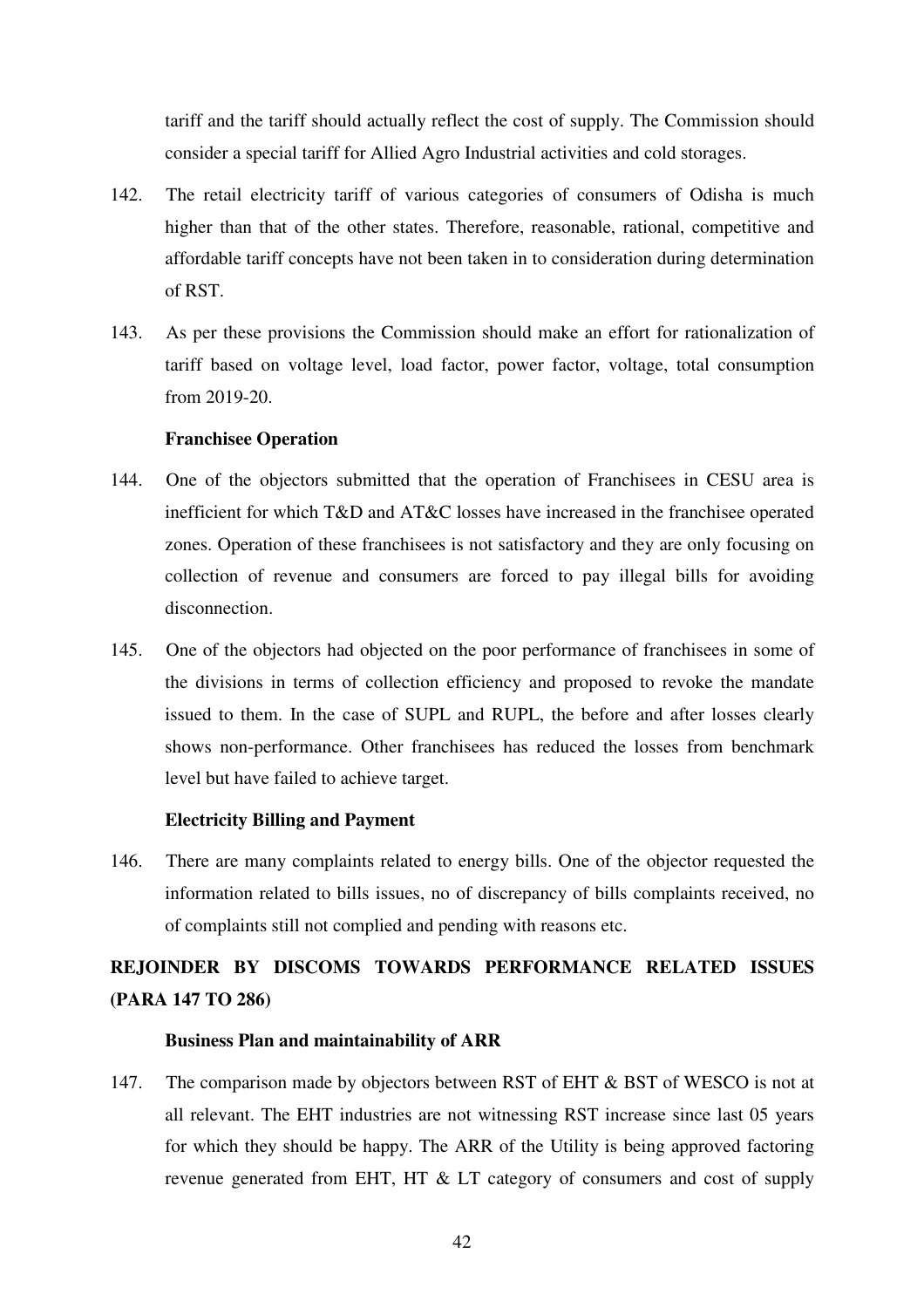including power purchase cost, Transmission charges, Employee cost, A&G, R&M, Interest, Depreciation etc. So comparison of only EHT tariff in isolation with BST is not correct.

The sales projection in different category has been made on the basis of past trend, actual till Sep-19 along with proposed addition and deletion of load. The sales projection in LT for the ensuing year has been projected in higher side as the consumer strength and billing would be increased due to addition of consumers under SAUBHAGYA Scheme. As regards to submission of Business Plan it is to state that the same will be submitted separately. It is under preparation.

As explained in earlier paragraphs the entire power i.e. input (excluding EHT) of the Utility moving through HT system. The Utility's distribution cost like employee cost, A&G, R&M, Interest etc are also not being incurred/spent voltage wise. Hence, the proposal of consideration of HT cost is not acceptable.

- 148. NESCO has submitted that the Utility analyses and relied on the past trends of consumption pattern for last twelve years i.e. FY 2006-2007 to FY 2018-19 and actual sales data for the first six months of FY 2019-20, the impact of electrification of new villages under the DDUGJY, RGGVY, Biju Saharanchal Vidyut Yojana and Biju Grama Jyoti Yojana, SAUBHAGYA, actual addition/reduction of loads and other factors such as global recession, drawl of power through open access along with temporary closure of consumers in HT/EHT Category (steel & mining industries). Expected consumer growth under irrigation category has been envisaged during ensuing year as per Deep bore well scheme of Government of Odisha. Business Plan for the 4th Control period FY 2019-20 upto 2023-24 is under finalisation and will be submitted before the Commission. The audited accounts of the utility for the FY 2018- 19 has been submitted before the Commission
- 149. SOUTHCO Utility submitted that the Business Plan will be submitted separately which is under process. The detail Balance sheet, P/L Account Cash Flow statement is available in the 'F' format of the application of the Utility.
- 150. CESU as per ARR submitted for the FY 2020-21, the proposed billing efficiency is 75.51% and collection efficiency is 99%. Though the total arrear stands at Rs. 1926.75Cr. (up to Sep'19) the actual collectable arrear is far behind and which is under the scrutiny of the receivable audit. The process for collection from collectable arrear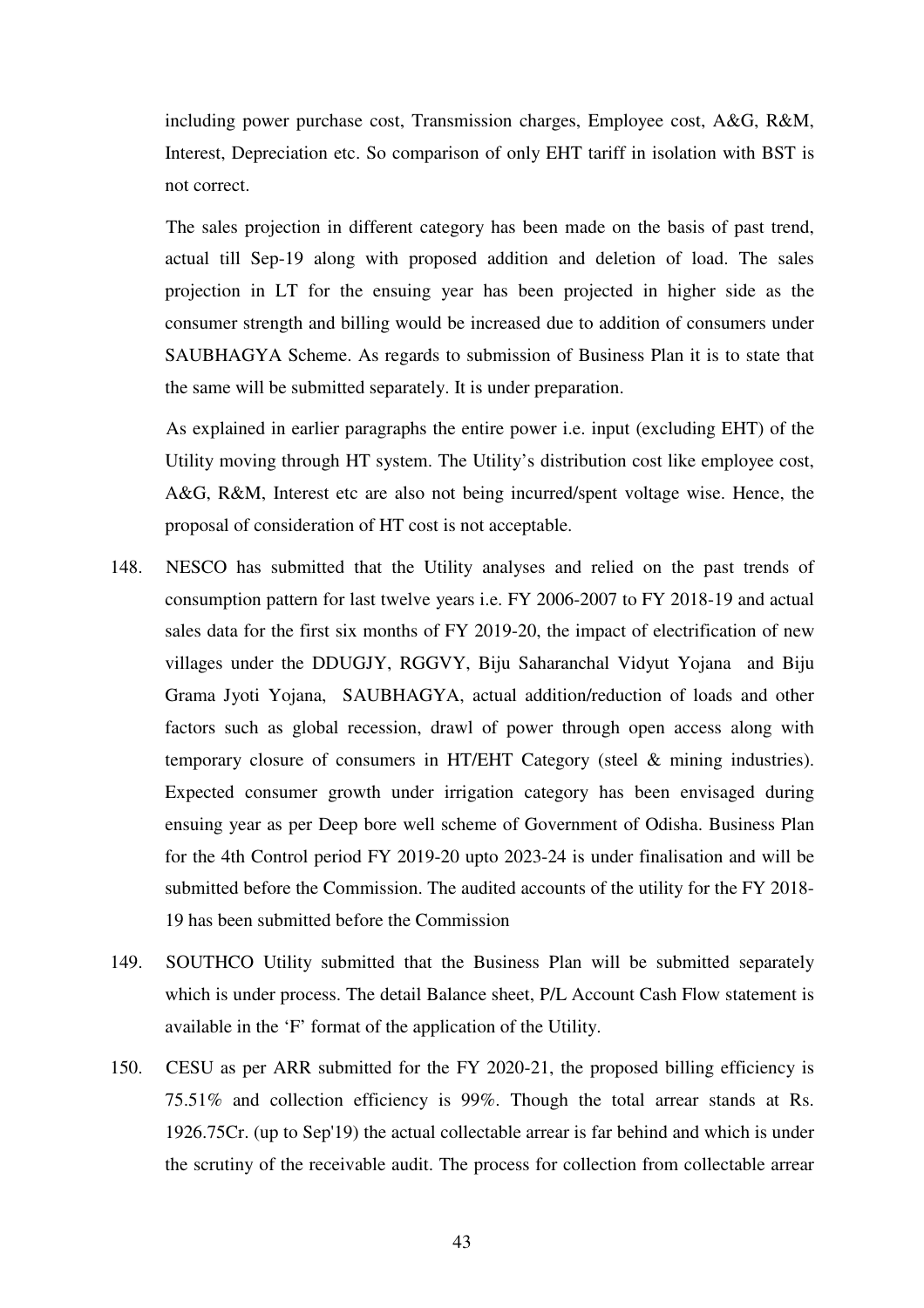have been taken up by the CESU which in turn shall improve financial status to provide better service to the consumer.

# **Availability of Annual Accounts of the utility**

- 151. WESCO has submitted that the latest annual account (for FY 2018-19) of the utility which includes balance sheet, profit  $\&$  loss account, cash flow statement and auditor's report has already been submitted with the Commission. The same has also been uploaded in utility website www.wescoodisha.com.
- 152. CESU has submitted that accounts for Wheeling and Retail basis have not been maintained separately; however as per the decision/guidelines of the OERC, ARR on Wheeling and Retail Business has been submitted considering the same principles which demonstrate its commitment towards a more pragmatic approach towards both the Retail & Wheeling business and supply of power to consumer which is more realistic parameters for accurate and competitive tariff determination in the interest of consumers.
- 153. NESCO submitted that, the Utility has segregated the ARR as per the assumptive percentage taking into account the scope and business activities. The segregation of accounts can only be possible if the entire business is segregated along with the personnel and assets. Also, the accounts for the period 2014-15 upto 2018-19 has been submitted before the Commission for truing up exercise.
- 154. SOUTHCO has submitted that the data for FY 2018-19 is actual and audited data. The auditors of utility are appointed in fair and transparent manner as per provisions of various acts. The same also reviewed by Utility and DISCOM monitoring unit at various level. In addition to it, one internal control cum audit wing is functioning under utility to check the functioning of internal control system in the utility.

# **Regarding tariff rationalization commensurate with cost of supply:**

155. WESCO Utility submitted that, the objector has certain views regarding very lower tariff to Agriculture, Bulk supply domestic, Kutir Jyoti category of consumers as compared to industrial EHT and HT category of consumers in Odisha. It is up to the Commission to consider the suggestion of the respondent considering economy of the state, paying ability of the LT domestic and agricultural category of consumers and launching of various schemes by Governments (both centre and state) for such category of consumers.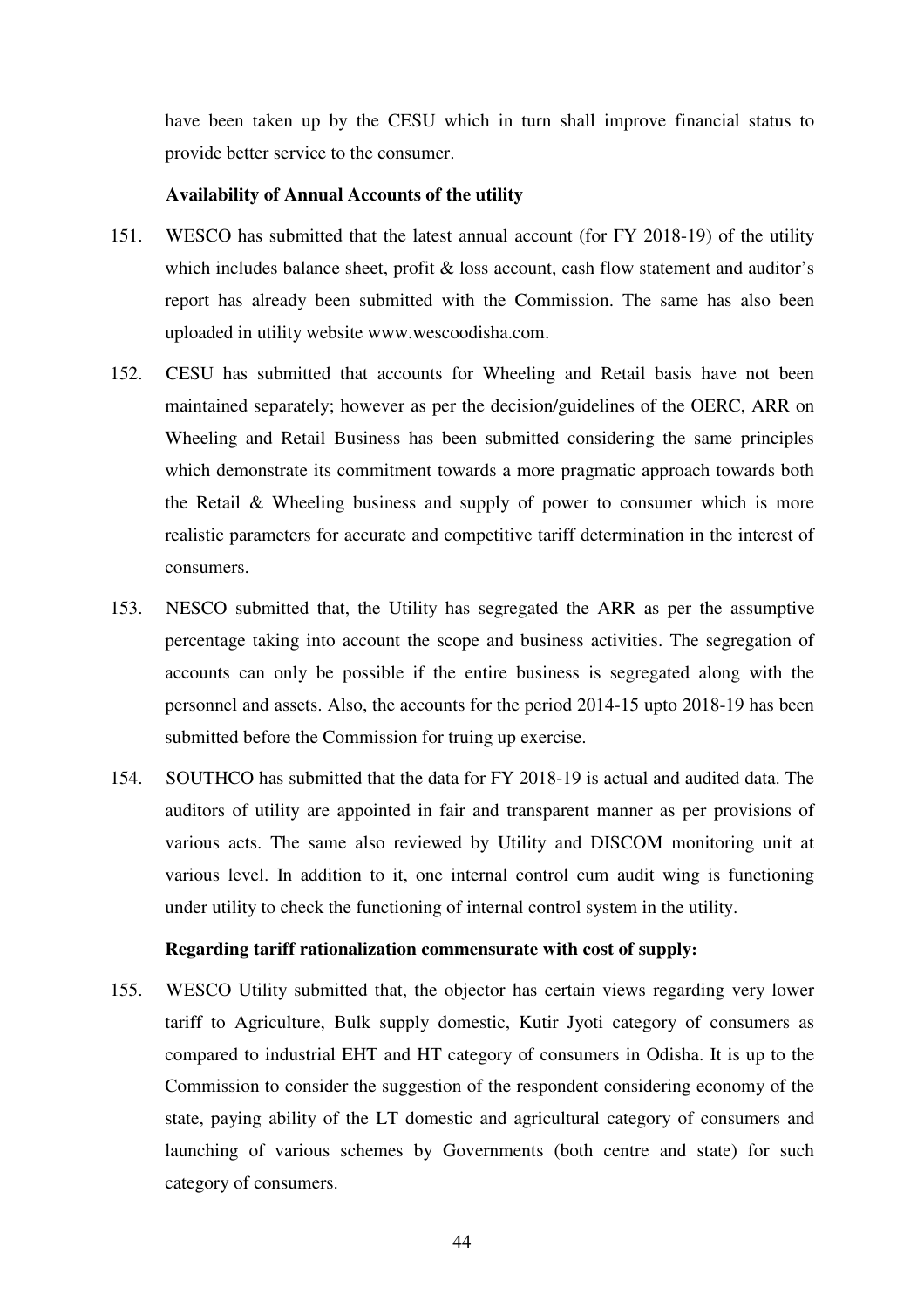- 156. The views of the objector are that industrial consumer are paying higher rate and WESCO proposal of substantial increase in demand and energy charges should be out rightly rejected. WESCO Utility submitted that the Utility has not proposed any hike in RST, rather has suggested certain rationalization measures for the interest of the consumer as well as for the Utility.
- 157. The objector proposed special tariff for Allied Agricultural Industries, cold storage, fisheries etc. In view of the same, WESCO submitted that the present tariff is Rs 1.50 per kWh for irrigation &Rs 1.60 per kWh for allied agro activities which is even less than 50% of the BST cost of the Utility. Similarly, the Allied agro industrial tariff is only Rs 4.20 per kWh which is even less than the average domestic tariff. As regards to SI & MI tariff, the existing is much less as compared to other industrial tariff as well as tariff of neighbouring states.
- 158. SOUTHCO submitted that Utility has already enumerated vividly in support of tariff rationalisation measures at page no. 60 to 66 and not requires further comments in this regard. Further the meter rent is collected as per the direction of the OERC as per its Tariff Order.

# **Performance related issues**

## **AT&C Loss and Collection Efficiency**

- 159. WESCO submitted that the actual AT & C loss for FY 2018-19 was 31.64% not 39.69% as noted by Objector. The proposal for FY 2018-19 was 29.72%. The difference of 2% is due to short payment by an EHT consumer, which has been realized subsequently. Similarly, the Utility projected to achieve 24.40% during ensuring year with collection efficiency of 96%. As per actual till Nov-19 the AT & C loss is 29.04%. So considering balance 5 months' collection of current year which is normally the best for the DISCOM, the targeted AT & C loss may be achieved.
- 160. The AT&C loss of CESU has reduced from 62.4% in FY 1999-00 to 30.49% in FY 2018-19, resulting AT&C reduction of 31.91%. Similarly, AT&C loss has reduced by 13.11% between FY 2009-10 to FY 2018-19 i.e. from 43.60% to 30.49%.CESU has adopted the following measures on revenue improvement to achieve the AT&C loss target set by the Commission:
	- (i) Improving Billing Efficiency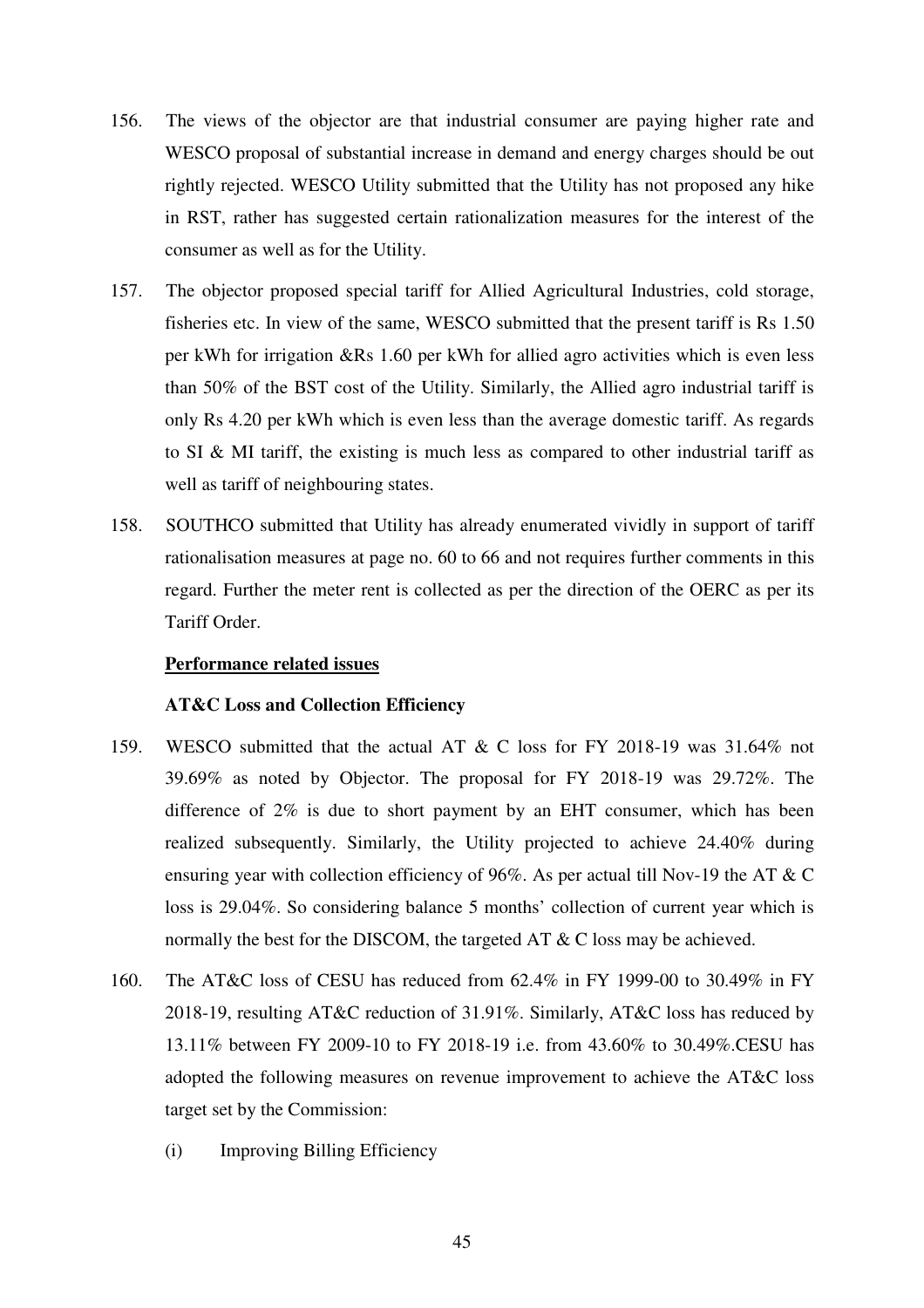- (ii) Reducing Technical loss
- (iii) Improving Collection Efficiency
- 161. CESU has also submitted that the division–wise AT&C loss reduction and performance of Distribution Franchisees against CAPEX, O&M works and Metering activities has been described in details in the ARR application (Page No. 32 to 35). The Distribution Franchisees (DFs) have been engaged for a period of five years as a measure for reducing AT&C loss to a greater level, so that the BST cost is recovered from Franchised Divisions. The Present Franchisee Agreement is extended till 31.03.2020 for franchisees divisions to M/S FEDCO (four divisions) and M/S ENZEN (six divisions) as per CESU Management decision in its 57th Meeting dtd. 28.06.2019. The distribution activities of the four division franchised earlier to M/S RUPL & SUPL is now fully under the control of CESU w.e.f. 01.04.2019 as per the order dated 27.03.2019 of Hon'ble High Court of Orissa in the WP(C) No. 10867 of 2018 & 10868 of 2018.The new franchisee model is yet to be finalized. With regard to other ten Divisions under Distribution Franchisee, the new terms and conditions for the franchisee operations has been formulated and is under active considerations for its implementation.
- 162. CESU has estimated the gap considering AT&C loss level of 25.25% for ensuing year. Retail Tariff during last 10 years was almost static and does not commensurate with increased cost of supply. Tariff for bridging the revenue gap has the impact.
- 163. NESCO has submitted that it is duty bound to reducing the T & D losses over the years and the ground realities, infusion of subsidised consumers by way of Rural Electrification is mainly attributable to contain the  $T \& D$  losses. The utility is taking all possible measures to reduce AT&C loss. Vigilance activities have been strengthened. Checking squads have been deployed to arrest unauthorised abstraction of energy. All the consumers have been covered under GPRS based photo –billing. The utility has also provided online cash collection counters. To improve the reach to the consumers, the utility has engaged various service providers for easy payment options. AMRs have been installed for accessing the meter data remotely. Following steps have been taken for reducing losses:
	- Daily upload of spot billing data on web server to improve online collection through different mode like RCS, MPOs and other different online gateways.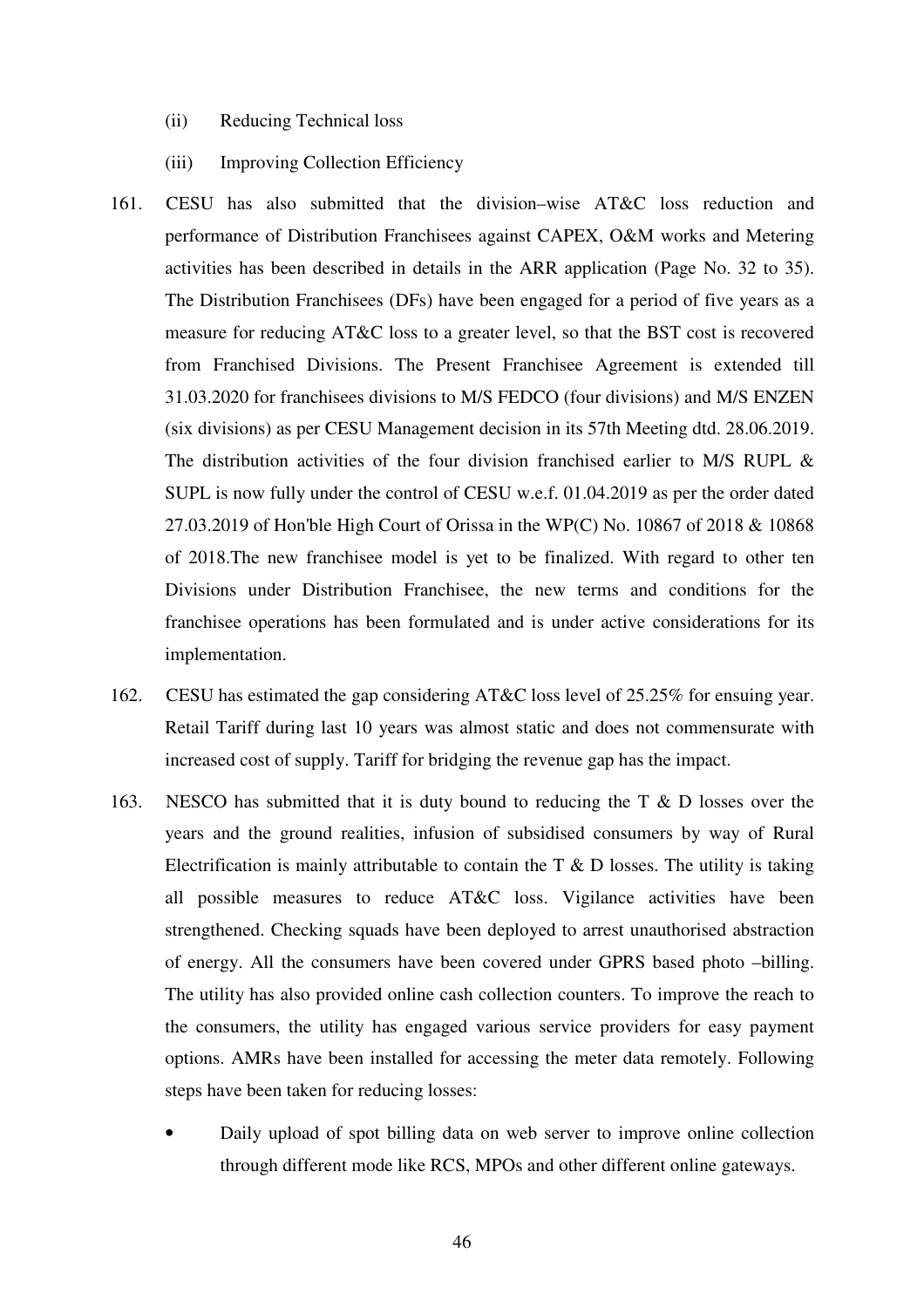- Company operated computerized collection centres have been setup facilitating collection from consumers.
- We have engaged 8 online collection Agencies for collection through debit cards, credit cards, net-banking and through different wallets like ICICI Bank, ATOM, Bill desk, ITZ, OXIGEN, CSC, Paytm, Post Offices and Bharat QR.
- Spot Online Mobile Revenue Collection System has been implemented in all Sub-division. 425 nos. Mobile POS machine of HDFC bank have been provided at Division offices, Sub-division offices, collection counters and to billing agencies for collection of revenue through Debit / Credit Card.
- To encourage digital transaction NESCO has already on boarded on Bharat Bill Payment System (BBPS) through NPCI.
- WSHGs are being encouraged to participate in rural electricity distribution management. 101 nos. WSHGS have been engaged in 03 Divisions for Web based Billing and collection.
- 164. SOUTHCO UTILITY has submitted that it has around 22.21 lakh consumer with around 9.45 lakh are BPL consumers who are billed @ Rs85.00 per month who are located in inaccessible areas of Malakangiri, Koraput, Nawrangpur, Jeypore, Phulbani and Boudh. So, the cost to serve is higher than to the existing consumers in urban pockets. Due to large topographical area with BPL category of consumer the AT&C loss is higher than other utilities. Also, technical loss in SOUTHCO area is around  $8\%$ due to vast network area spreading from hills to plane. How over detail study need to be carried out to access the technical loss as it differs from utility to utility. SOUTHCO has also submitted that the No of disconnection squad has increased at the section level to improve the collection and deployment of additional outsources personnel through the agencies to improve the disconnection activity.

However, the Utility has planned special collection drive to boost collection of revenue. Further following steps has been taken for improvement of revenue as well as reduction of loss:

- i. Installation of AMRs in 3-phase consumers having CD more than 20 KW.
- ii. Key Consumer Business Analytic Cell set up to analyse the dump of the meters of 3-phases for taking action at Corporate and Division level.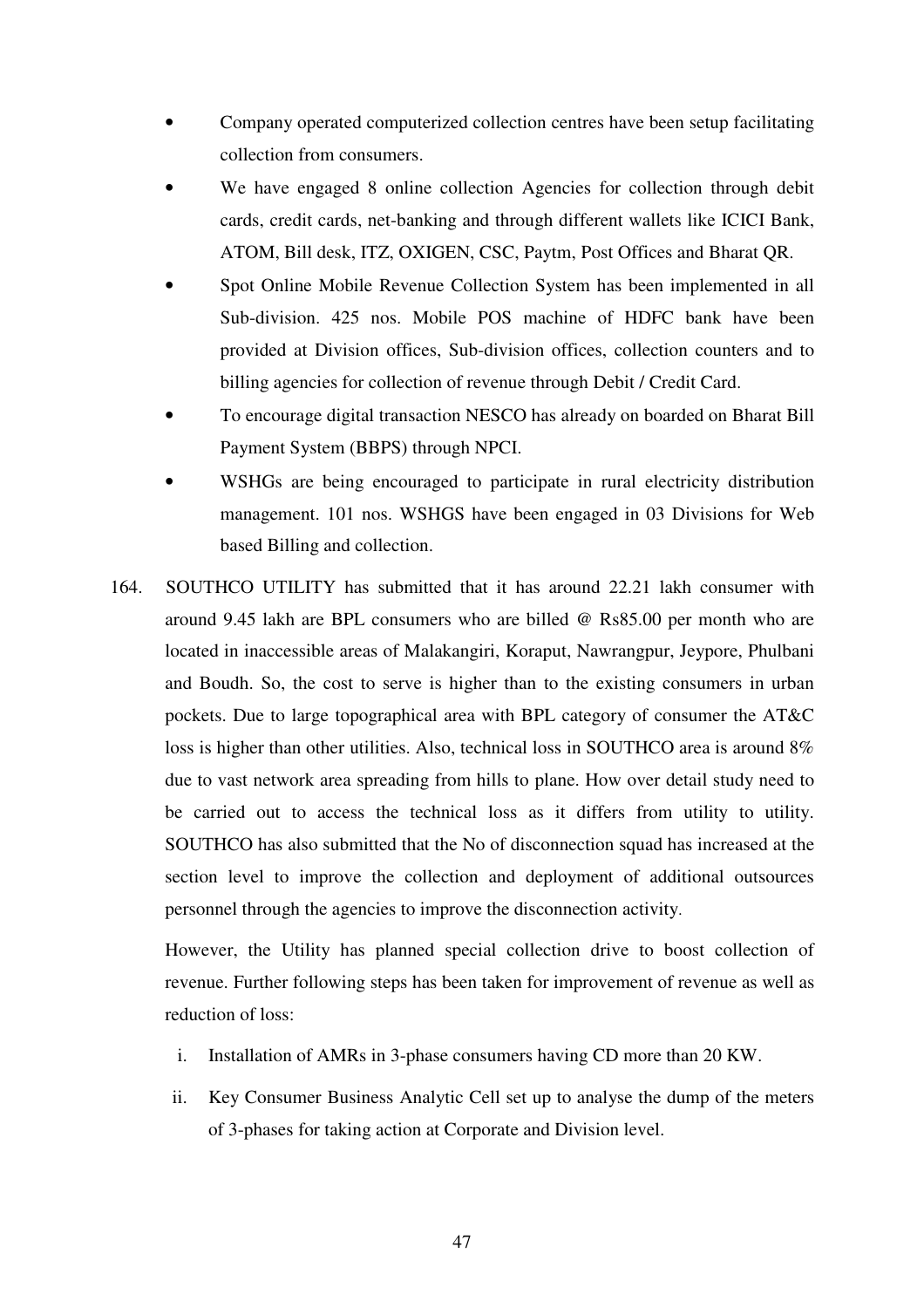- iii. Intensification of Vigilance Activities by creating separate vigilance cell at Circle level. Action is being taken to engage more No's of vigilance gangs at Subdivision level.
- iv. De hooking squad operating at Section level and installation of AB cables in rural and urban areas.
- v. Commencement of installation of Smart meters and prepaid meters.
- vi. Analysis of photo billing is taken at the corporate level to find out the areas of leakages and necessary action has been taken on the report of Photo Billing agencies.
- vii. No of disconnection squad has increased at the section level to improve the collection and deployment of additional outsources personnel through the agencies to improve the disconnection activity.
- viii. This has already submitted before the commission in ARR & RST application
- 165. SOUTHCO has reduced the AT&C loss by 13.21% i.e., from 52.14 % to 38.93% during FY 2011-12 to FY 2018-19. SOUTHCO has projected AT & C loss reduction target 6.72 % for FY 2019-20 and 4.21% FY2020-21. In view of above it is submitted to design the tariff on realistic AT&C loss level rather than loss level proposed by the objector which is impossible to achieve in the present circumstances.
- 166. Regarding AT&C Loss, SOUTHCO has proposed to reduce 6.72% during FY 2019- 20& 4.21% during 2020-21. SOUTHCO has taken various measures such as replacement of 4.5 lakh meters for consumer billed under defective category. Further all household is electrified under Soubhagya Yojana.

# **Distribution Loss Target:**

167. WESCO with many difficulties has reduced the T&D loss almost by 18% and the AT&C loss by 13%.As regards to compliance to Tariff order, the Utility is duty bound to comply and also adhering strictly to the guidelines. In addition to that, if any consumer is still aggrieved with the nature of compliance they are free to take the shelter of GRF, Ombudsman etc. in this regard as the case may be. The status of actual T&D Loss and AT&C Loss since FY 2010-11 of the Utility is appended below: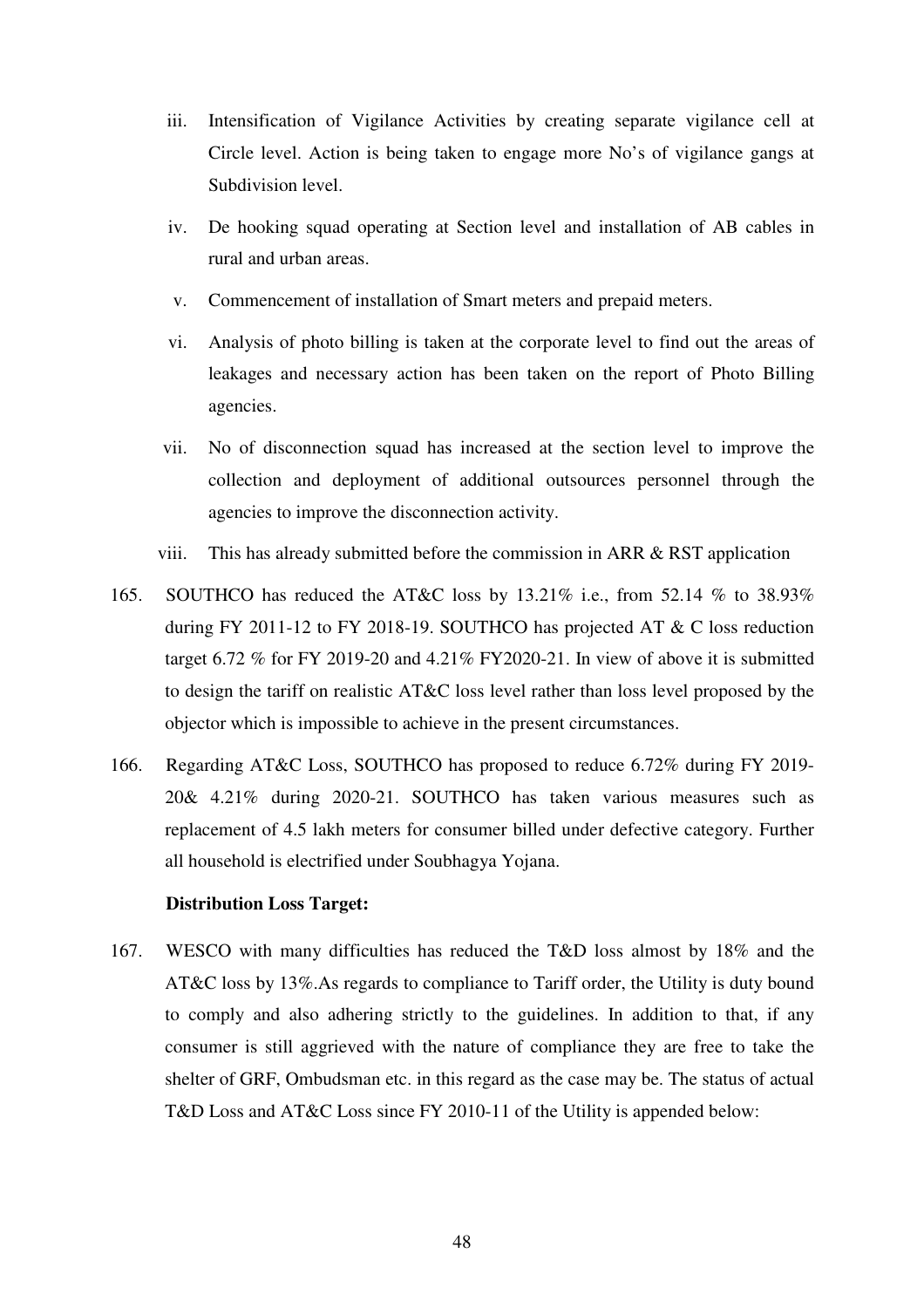| <b>Financial Year</b> | T&D Loss $(\% )$ | $AT&C$ Loss $(\% )$ |
|-----------------------|------------------|---------------------|
| 2010-11               | 38.89            | 44.20               |
| 2011-12               | 38.89            | 42.70               |
| 2012-13               | 38.27            | 42.72               |
| 2013-14               | 36.68            | 40.26               |
| 2014-15               | 35.46            | 38.45               |
| 2015-16               | 33.76            | 37.79               |
| 2016-17               | 31.00            | 38.95               |
| 2017-18               | 25.81            | 34.80               |
| 2018-19               | 21.32            | 31.64               |

**Table - 14** 

WESCO Utility's T&D loss was 38.89% during FY 2010-11 whereas with increase of input & consumer growth as well as non-increase of EHT sale, the T&D loss as on FY 2018-19 is 21.32%. The reduction of almost 18% in T&D loss with limited manpower indicates continuous effort of the DISCOM authorities as well as will power of the employees for improvement of power sector. The loss figure of Rs.60,000 Crore in power sector as submitted by objector has not been defined, Utility wise or state wise for which no comment has been offered.

The Commission is approving normative T&D loss in HT system for deriving HT loss of the Utility. However, while deriving wheeling charges, the entire approved loss should be taken, because the entire power (after EHT sale) is moving through HT system for which distribution cost is incurred. In realty the permitted loss should be around 15% instead of 8%.

168. SOUTHCO Utility submitted that the actual T&D loss has been reduced considerably from 48% in 2010-11 to 32.70% in 2017-18 and has requested for reconsideration of the loss level on the basis of actual loss of previous year. The detail information regarding reduction of AT&C loss of each division is submitted on ARR Query reply. The actual T&D loss of SOUTHCO Utility is given below.

| 1 avie - 15 |                       |                 |               |
|-------------|-----------------------|-----------------|---------------|
| Sl. No.     | <b>Financial Year</b> | <b>Proposed</b> | <b>Actual</b> |
| 1.          | 2010-11               | 42.76%          | 48%           |
| 2.          | 2011-12               | 42.67%          | 46%           |
| 3.          | 2012-13               | 43.72%          | 43%           |
| 4.          | 2013-14               | 40.03%          | 41%           |
| 5.          | 2014-15               | 39.17%          | 39%           |
| 6.          | 2015-16               | 37.74%          | 36.70%        |
|             | 2016-17               | 35.20%          | 34.59%        |
| 8           | 2017-18               | 32.06%          | 32.70%        |
| 9           | 2018-19               | 29.37%          | 29.76%        |
| 10          | 2019-20               | 25.50%          |               |
|             | 2020-21               | 25%             |               |

**Table - 15**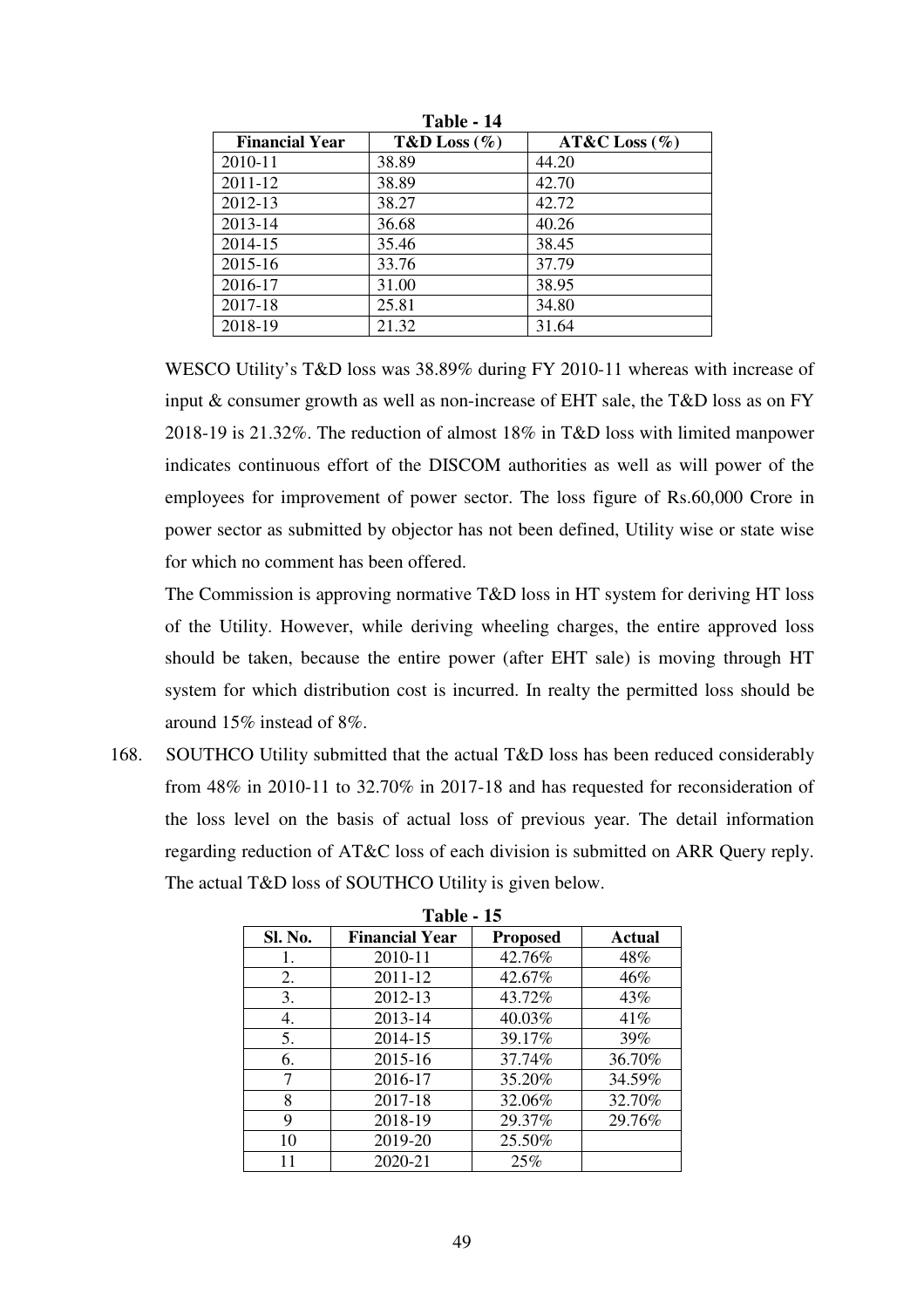169. NESCO has submitted many actions have been taken and distribution loss has been reduced from 32.20% in 2010-11 to 18.74% in 2018-19 and AT&C loss from 36.04% to 23.53% in 2018-19. The utility is taking all steps for achieving the target set by the Commission. The year wise loss levels from 2010-11 to 2018-19 is furnished hereunder.

|            | 1 avit - 10         |             |
|------------|---------------------|-------------|
| Year       | <b>T&amp;D</b> Loss | AT & C Loss |
| FY.2010-11 | 32.20%              | 36.04%      |
| FY.2011-12 | 34.28%              | 33.91%      |
| FY.2012-13 | 34.93%              | 39.47%      |
| FY.2013-14 | 33.84%              | 35.93%      |
| FY.2014-15 | 31.10%              | 33.19%      |
| FY.2015-16 | 26.73%              | 29.87%      |
| FY.2016-17 | 23.50%              | 26.37%      |
| FY.2017-18 | 22.28%              | 27.43%      |
| FY.2018-19 | 18.74%              | 23.53%      |

**Table 16** 

## **Energy Audit**

170. WESCO submitted that the metering position of 33 kV has already been completed  $\&$ metering of 11 kV shall be completed by end of March 2020.As regards to actual expenditure on Energy Audit, the Utility is carrying out the same internally. Presently under IPDS & DDUGY scheme metering and system strengthening is going on. On completion of the same technology based Energy Auditing and consumer indexing activity shall be taken up for which the Utility has estimated Rs. 5 crore to be spent during ensuring year which may kindly be approved. To educate Domestic, BPL & LI consumers, the Utility has already distributed 92lakh nos. of LED bulb under "Mo ghare LED Scheme" for effective use of electricity.

The Utility is also carrying out energy audit internally with limited resources of manpower. Technology based energy audit shall be carried out on implementation of IPDS project. The details report of Energy audit has already been narrated in ARR & tariff Application vide page 24 to 46 which may kindly be referred. As regards to collection efficiency in FY 2018-19 which was 87% is due to realization of substantial amount of a high value consumer in subsequent month of March-19 as a result collection efficiency fall for the year FY 2018-19.

171. CESU has submitted that all the 182 nos. of 33kV Feeders have been metered. However, in case of 11kV feeder meters, 873 out of 974 have been metered. The energy audit report is being generated by CESU on quarterly basis and is being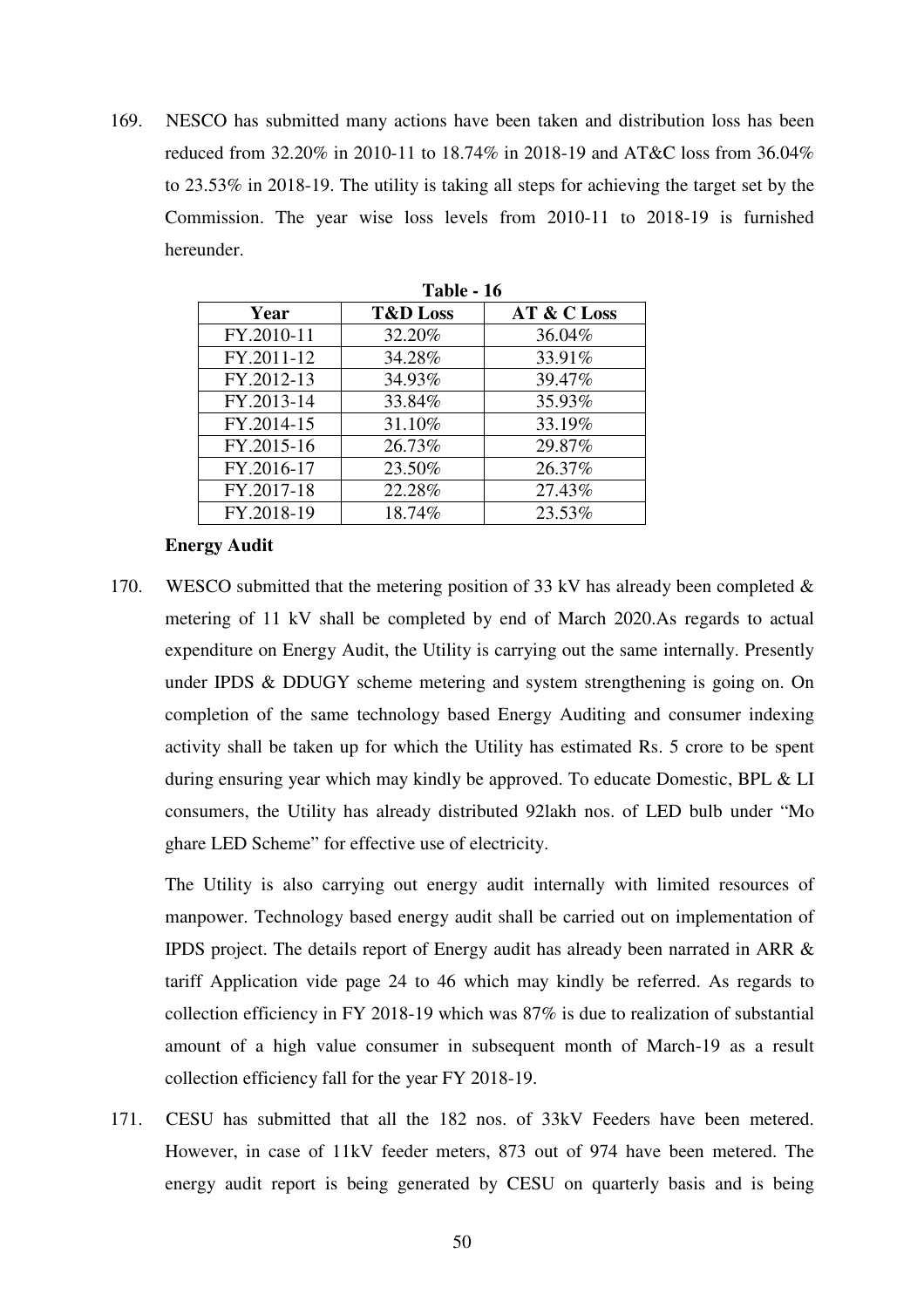submitted to the Commission for their appraisal. Action is being taken to complete 100% metering in case of 11kV Feeders. With regard to PAT, all Divisions have been instructed to achieve the distribution loss target fixed by Bureau of Energy Efficiency (BEE) and the Third Party Auditor engagement is under process. For statutory auditing purpose the auditing firms are being engaged following due procedure. In the process for a financial year auditing activity it starts i the mid of the next financial year and audit report received after the stipulated time for filing of truing up of CESU. For this reason, CESU could not be able to submit the audited figures of previous financial year which has an impact on ARR. However, the Audit & Account has been audited up to FY 2018-19. If the Commission allows to file truing up exercise of Annual Revenue requirement for the past year, the same shall be submitted before due date of the next financial year.

- 172. Also in case of PAT, CESU has submitted that there is no such energy audit work on CAPEX Schemes. Further, energy audit through Third party has been conducted in the project town under R-APDRP programme and currently action is being taken for engagement of Third Party Auditor under PAT Scheme throughout CESU area.
- 173. NESCO submitted that it has given in detail the progress so far in the Energy Audit in the ARR application which may kindly be referred. As pointed out by the objector audit is being carried out in 63 nos. of 33kV feeders and 510 nos. of 11kV feeders and audit started in 10 more 11kV feeders. The consumer tagging in the rest feeders added under ODSSP is under progress. Mandatory Energy Audit and M&V audits have been carried out through Accredited Energy Auditors empanelled by BEE.
- 174. SOUTHCO has submitted that the energy audit is already carried out in 150 no's of 11 kV feeders and submitted before the Commission. During the FY 2018-19, SOUTHCO has meter functioning 170 nos. of 11 kV feeders against total 11 kV feeders of 692 nos. In order to complete metering arrangement at all 33kV feeders, 11kV feeders, Distribution transformers and consumers, an amount of Rs 156.58 Cr &Rs 27.3 Cr has been approved under DDUGJY & IPDS Schemes respectively. The work is being taken up presently under IPDS scheme. The details of EA of 33 kV and 11 kV feeders is enumerated in Para 5.7 of the application. Further as per direction of the Commission the utility has carried energy audit in three loss making feeders of Aska and Nowrangpur Division the detail loss reduced is submitted in Para 5.7 of the application. SOUTHCO Utility has already appointed BEE accredited energy auditor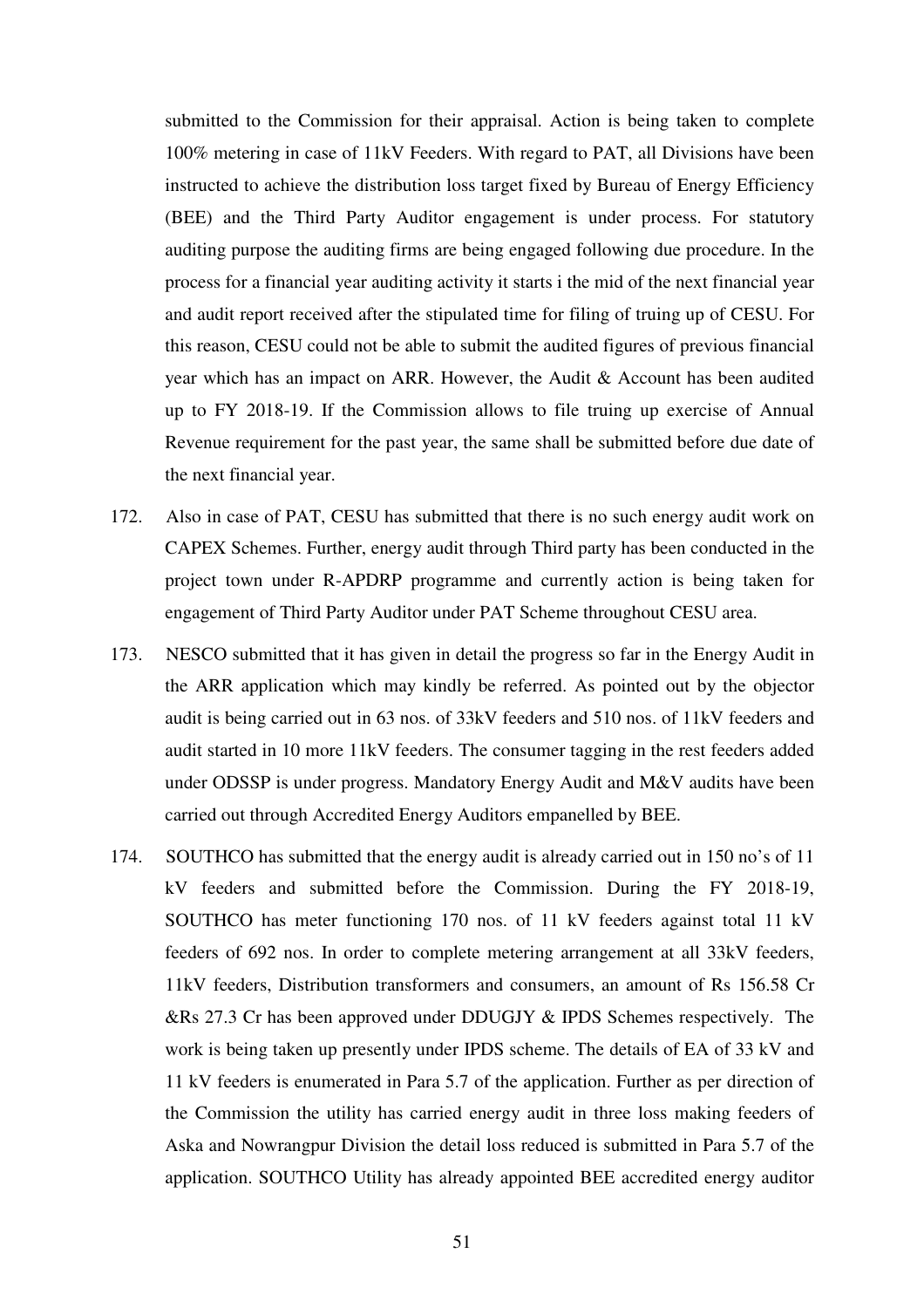M/s Swain & Sons Power Tech Pvt. Ltd for taking up energy audit in the utility. After submission of MEA report, SOUTHCO had been carried out for Monitoring and verification Audit as per PAT cycle II, M/s. Swapan K Dutta PE has carried out the M&V Audit of SOUTHCO Utility. The audit team verified the electricity purchased, sold, distribution among all interface points &circle wise distribution and T&D Loss% data to finalize 'Form 1' & Sector Specified Pro-forma. The Utility has implemented some energy conservation measures which were reviewed for their effectiveness and savings potential. As a result, the Utility has been able to reduce its T&D Loss % over a period of time. The Utility has achieved a T&D Loss of 29.76% (For the FY 2018- 19) against the target of 30.39%. The total energy savings achieved is equivalent to a fuel savings of 1721 MTOE in the assessment year. As the SOUTHCO Utility surpassed the target under PAT Cycle-2, the SOUTHCO Utility qualifies for receiving positive Energy Saving Certificate. The detail performance audit is already conducted in three divisions of utility and Utility is taking different corrective measures to improve its performance.

#### **Employees' expenses**

- 175. WESCO has analysed & concluded that the employee cost is a controllable one and it has to be reduced. Regarding detail break up of O&M expenses as per Regulation 7.17, particularly towards employee cost, R&M expenses, A&G expenses etc has already provided in ARR filing in OERC approved formats F-12 (Employee Cost), F-13 (R&M cost) & F-14 (A&G expenses) respectively. The allocation of cost in pursuance to Regulation 7.20 of RST regulation 2014, it is to state that in absence of segregation accounts of the utility as wheeling and retail supply activity, the same has been done on the basis of the Commission's approved normative allocation statement and made available in page 106 of ARR filing. The reason of higher employee cost is also due to implementation of 7th Therefore, the cost as proposed towards employee for FY 2020-21 is quite justified and needs kind consideration of the Commission for approval.
- 176. CESU has submitted that the projection of employee cost for the FY 2019-20 has been made on the basis of implementation of 7th pay commission which arrived at Rs.865.35. Further an amount of Rs. 123.94 Cr. towards 100% pension as per the 7th pay has been considered in the year 2019-20. So the total amount comes to Rs.865.35 Cr. (i.e. 741.41 Cr. + 123.94 Cr.). For FY 2020-21 the salary comes to Rs. 915.40 Cr.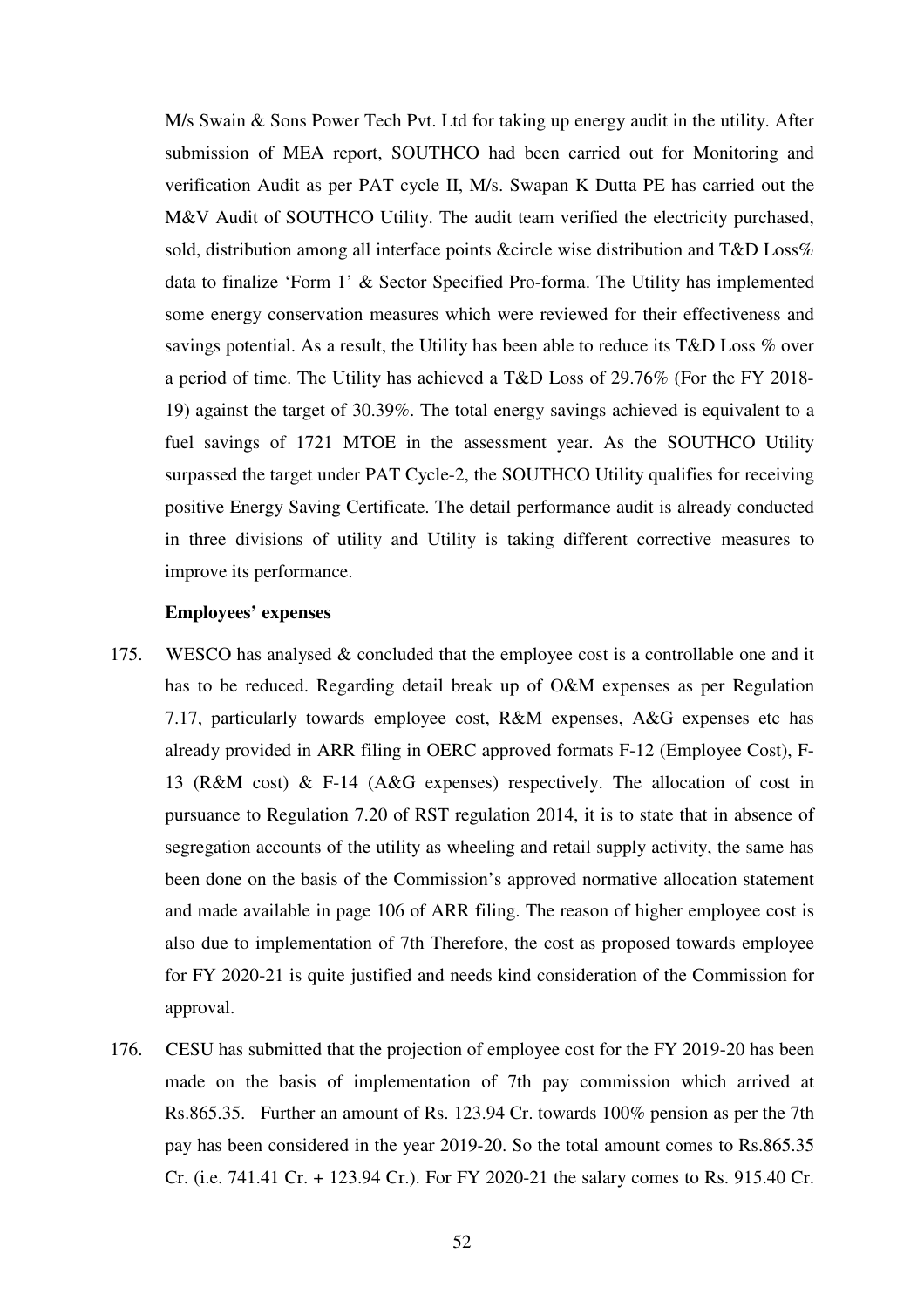(i.e. 775.43 Cr. towards annual salary including terminal benefit  $+60\%$  of arrear salary of Rs. 84.90Crs. towards 7th pay Arrear salary of both executive and nonexecutive employees. The expenditure towards employee cost prior to engagement of franchisee has not decreased substantially in comparison to expenditure towards employee cost after engagement of franchisee as the impact due to retirement of employee (Superannuation) is not at par with the employee cost for increase in Basis Pay(Annual Increment), DA. Rather the impact of the employee cost is more in the ensuing year. Also, it is stated that the employees of franchisee operated division has engaged in maintaining lines and substation for the existing network and the vast networks added due to implementation of different Government funded projects.

- 177. NESCO has submitted that estimated Employee cost to Rs. 392.51 Crs for the FY 2020-21. The man power details along with justifications have been elaborated under para 2.4 of the ARR application, which may please be referred and the utility being duty bound in discharging the employee payments as per the statute and is linked directly with the Central/State Government payment scale viz. implementation of regular increase of DA dose and contribution to the trust for terminal benefits. The contention of the objector being the Employee Cost as controllable doesn't hold good.
- 178. Employee Cost projected by SOUTHCO for FY 2020-21 is based on the actual employee existing as on Sept-19, actual retirement during FY 2018-19 & 2019-20. As per the format of the Commission, the segregation of employee cost under different heads is also projected in Form-F-12. However,  $60\%$  of  $7<sup>th</sup>$  Pay commission is considered for payment during 2019-20 which is Rs.37.13 Cr. SOUTHCO has considered Contractual, Outsourced and other activity outsourced activities for an amount of Rs.57.94 Cr. Presently, SOUTHCO is having 1267 Nos. outsourced man power under different activities and the Cost is about Rs. 22.71 Cr per annum as per new minimum wage rate effective from 1st Nov-18.SOUTHCO has already engaged 8 no's of manpower in each 33/11 kV S/s for operation and maintenance activity against 187 nos. of 33/11 kV S/s during the FY 2019-20 and shall be increased to 245 nos during FY 2020-21. The Total cost for maintaining 33/11 kV S/s comes to Rs.33.24 Cr and the balance of Rs.2.00 Cr is for contractual employees. Further there is requirement of additional manpower for maintenance of 33/11 kV S/s under ODSSP programme. The remuneration benefit is extended to the consumer after submission of bills by the consumer regarding works taken up by the consumer as per Regulation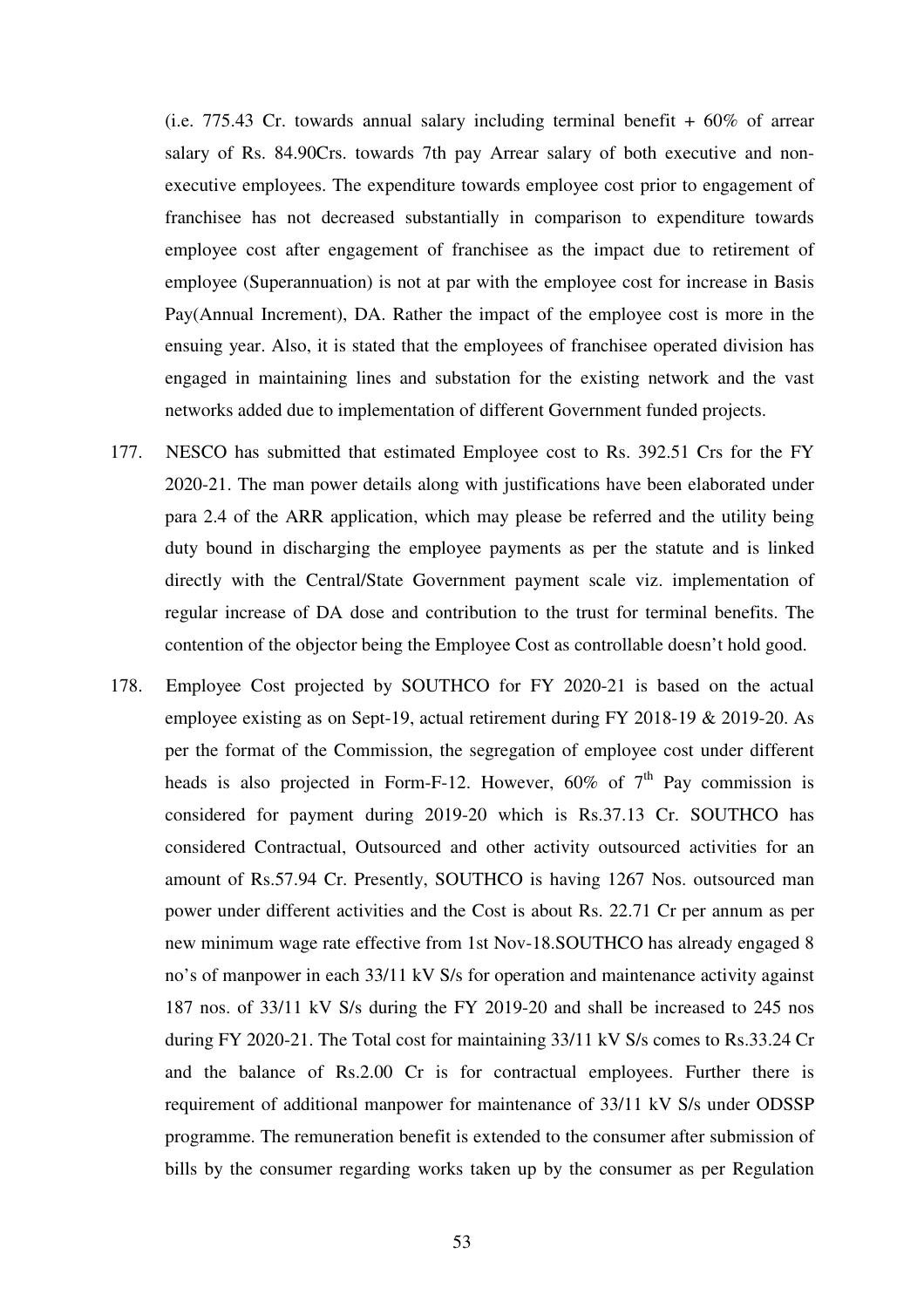13(1) and Appendix-1 of OERC Distribution conditions of supply Code 2004., Further, SOUTHCO is following the Remunerative calculation as per Regulation 13, Appendix-1 of old regulation & regulation 29, 30 Appendix-I of new regulation and the remunerative Calculation is attached with the estimate. SOUTHCO has already issued a circular in this regard to its field offices to follow the same strictly. The utility is running with minimum expenditure and escrow relaxation is allowed by GRIDCO for employee costs only and other costs are met from miscellaneous collections.

## **Expenses to Employee Terminal Fund**

- 179. WESCO submitted that, presently the Commission is allowing terminal benefit on cash out go basis. The system of cash out go basis continuing since FY 2016-17. The corpus as per yearly RST order approved by the Commission till FY 2015-16 was Rs 704.76 crore. However, the actual fund available as on March-19 in pension trust of the Utility is Rs 219.22 crore and Rs 40.66 crore in gratuity trust. The Utility was sourcing the same from non-escrow amount i.e. cross subsidy surcharge in earlier years. Now other income including substantial amount of cross subsidy surcharge which is also being deposited in escrow account as per direction of the Commission. The Utility has no other source of revenue to fund the trust funds unless a special direction is being given in this regard. As clarified in earlier paragraphs the Utility availing rebate on payment of BST bills & transmission charges. Even during the current year, the Utility has paid seventh pay arrears of retired employees in full amounting to Rs 24.92 crores and 40% of 7th pay arrear amounting to Rs 30.60 crore of the regular staff as approved by the Commission.
- 180. SOUTHCO submitted that the Utility was allowed an escrow relaxation for an amount of 253.67 Cr during 2018-19 and an amount 248.05 Cr during 2019-20 till Nov towards employees cost, Licence fees and O&M cost.

#### **Administrative &General expenses**

- 181. WESCO has submitted that the proposed A&G expenses for FY 2020-21 is considering 7% annual hike over previous year actual, which may please be approved.
- 182. CESU has submitted that the revenue sharing of Distribution Franchisees (IRS Model) is an additional substantial expenditure to reduce the AT&C loss in CESU operated areas. For the FY 2020-21 the expense is estimated as Rs.157.34 Crores. As per the provisional accounts for the FY 2018-19, an amount of Rs. 99.20 Crores has already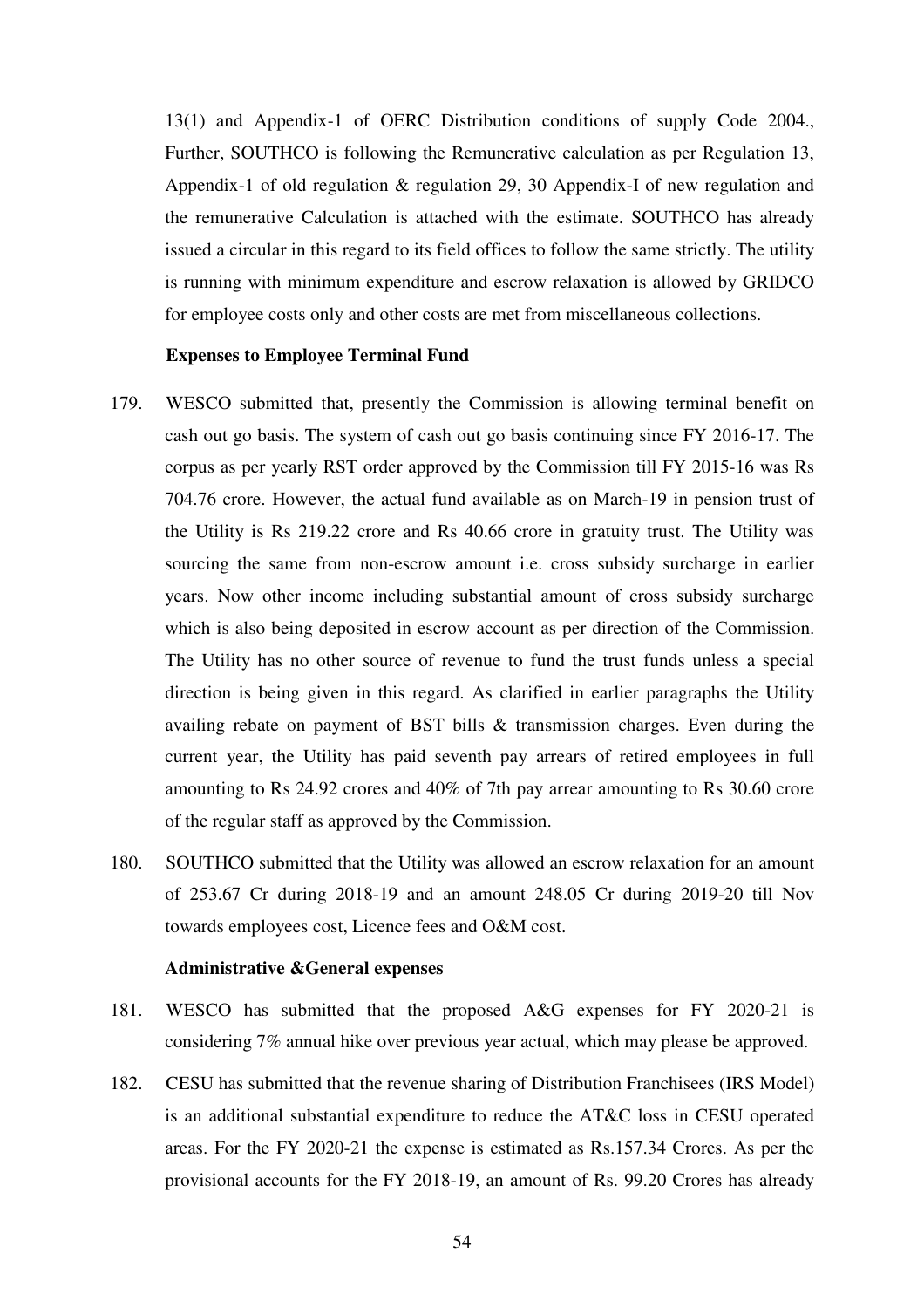been incurred under Franchisee operation expenses. During the year 2019-20 actual expenditure under Franchisee operation up to Nov'2019 is Rs. 73.76 Crore. Further as per regulation 7.25 of OERC (Terms and Condition for Determination of Wheeling Tariff and Retail Supply Tariff) Regulations 2014, the Commission shall take into consideration various lawful resources taken for distribution licensee e.g. distribution franchisee, outsourcing and engaging contractual employees to undertake customer care, billing, collection and maintenance activities while finalizing the employee cost. The Summary of Distribution Franchisees (IRS Model) expenses are as follows:

| <b>Financial</b><br>Year | <b>Proposed</b> | <b>Actual</b> (Audited) | Approved by the<br><b>Commission</b> | <b>Amount</b><br>Paid |
|--------------------------|-----------------|-------------------------|--------------------------------------|-----------------------|
| 2016-17                  | 32.22Cr         | 85.84Cr                 | 0.00                                 | 61.36Cr               |
| 2017-18                  | 51.90Cr         | 89.49Cr                 | 0.00                                 | 69.78Cr               |
| 2018-19                  | 118.36Cr        | 118.36Cr                | 0.00                                 | 118.36Cr              |
| 2019-20                  | 138.64Cr        |                         | 0.00                                 | 73.76 Cr up           |
|                          |                 |                         |                                      | to Nov-19             |

**Table - 17** 

Hence CESU has prayed to the Commission to approve the Distribution franchisee expenditure as expenditure under A&G Expenses.

- 183. NESCO submitted that the Administration and General expenses for the ensuing year have been forecasted based on estimated expenses during FY 2019-20. In line with the Commission's earlier Orders, the increase in A&G expenses for the ensuing year has been projected by considering 7% increase over the estimated A&G expenses for FY 2019-20 along with additional expenses Rs.8.29cr as detailed under para 2.5 of the ARR application. However, the licensee is managing A&G expenses out of the other non-escrow miscellaneous income like CSS, meter rent, DPS collected, overdrawal penalty etc. Estimation of higher A&G expenses during ensuing year has been made is on account of mass engagement for franchisee, Customer Care, vigilance activity, Disconnection squad expenses etc.
- 184. SOUTHCO submitted that the Administration and General expenses for the ensuing year have been forecasted based on estimated expenses during FY 2019-20 in line with the Commission's earlier Orders, the increase in A&G expenses for the ensuing year has been projected by considering 7% increase over the estimated A&G expenses for FY 2018-19 along with additional expenses Rs.12.00 Cr as detailed in the application. The 7% increase is taken on account of inflation on the normal A&G expenses. The same has been enumerated in detail in Para 2.5.1 to 2.5.4 of our ARR &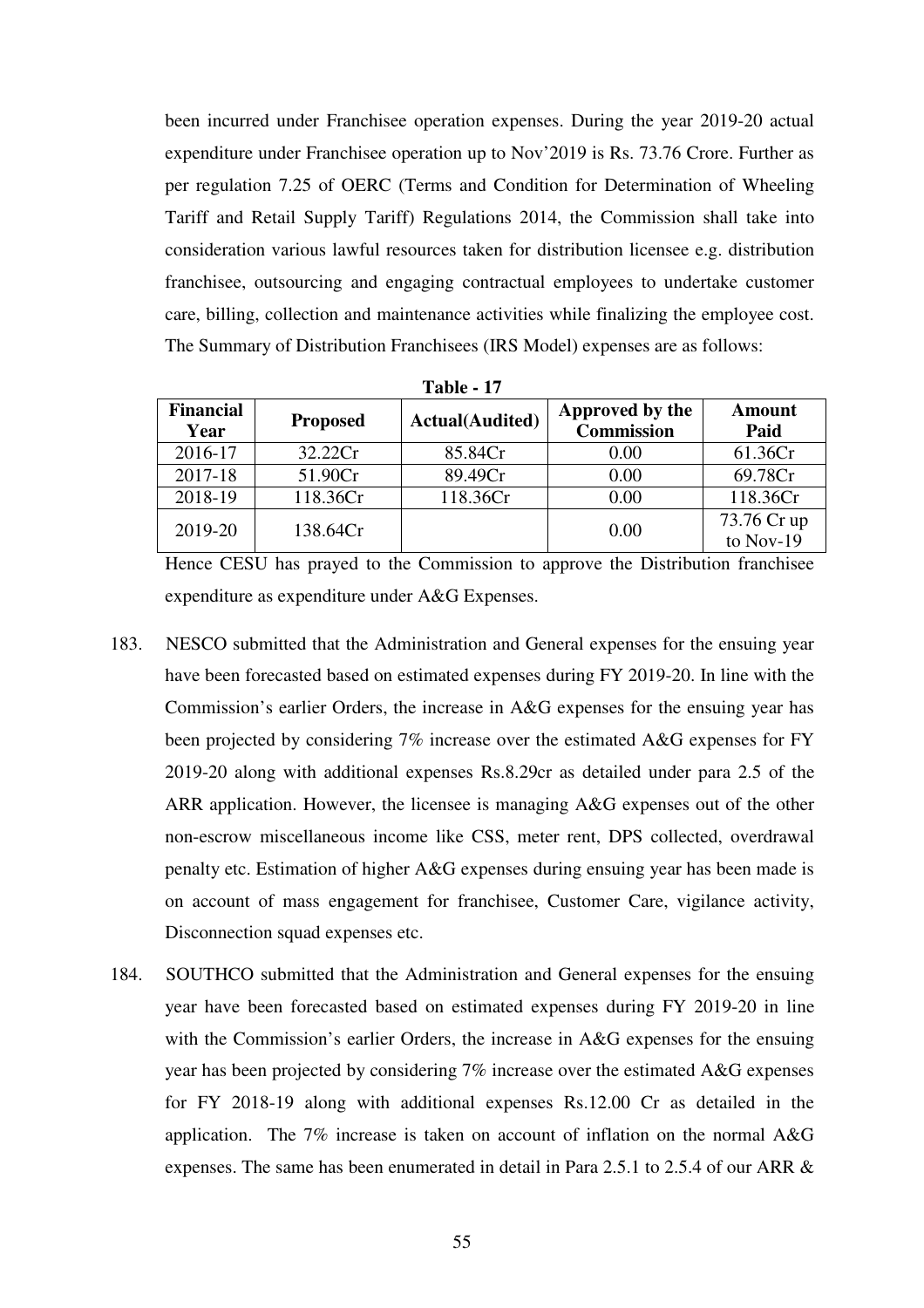RST application 2020-21. The total A&G expenses projected as 55.41 crores.

# **Depreciation Cost**

- 185. WESCO has submitted that if depreciation would not be considered on the RGGVY and DDUGJY assets then in case of absence of alternate bearer of the same how the same would be funded. Hence, the same may kindly be approved in the ARR.
- 186. CESU has submitted that due to increase in the volume of assets under various Schemes like Capex, Deposits Work, System improvement, DESI, Elephant Corridor etc. there is an increase of gross fixed assets to the tune of Rs. 183.71 Crs. during the FY 2020-21. Hence, depreciation comes to Rs.138.26 Crs. for the FY 2020-21.
- 187. NESCO has submitted that depreciation has been provided only on assets available at the beginning of the year and no depreciation has been provided on assets created during the year. The method adopted for calculating depreciation is Straight Line Method (SLM) at pre-92 rates. The numerical details are given in OERC Form F-19 in the ARR application. The depreciation for FY 2020-21 is projected at Rs.92.82 Crore.
- 188. SOUTHCO submitted that the proposed depreciation is against the proposed addition of fixed assets during the FY 2019-20. The proposed depreciation is against the proposed addition of fixed assets during the FY 2020-21. The depreciation for FY 2020-21 is projected at Rs.39.60 Crore.

#### **Repair and Maintenance expenses**

189. WESCO submitted that, suggestions regarding disallowance of R&M expenses on assets created under RGGVY & BGJY are not correct. They raised the question that without the R&M expenses, how these assets would be maintained. In view of this, WESCO submitted that the R&M expenses as projected by the utility may kindly be approved. It is worth mentioning that the Utility is making regular payment of BST & Transmission bills and availing rebate. There is no outstanding of BST as well as Transmission charges for the Utility period. As regards to less utilization towards R&M expenses, fund is becoming a constraint, but it will improve in the years to come. Previously, the Utility was lagging by 4 months in clearing the monthly BST bill of GRIDCO. Now it is up to date. Barring exceptional cases the utility has created huge network assets to cater quality supply to the consumers. To substantiate the same certain information as desired is appended below: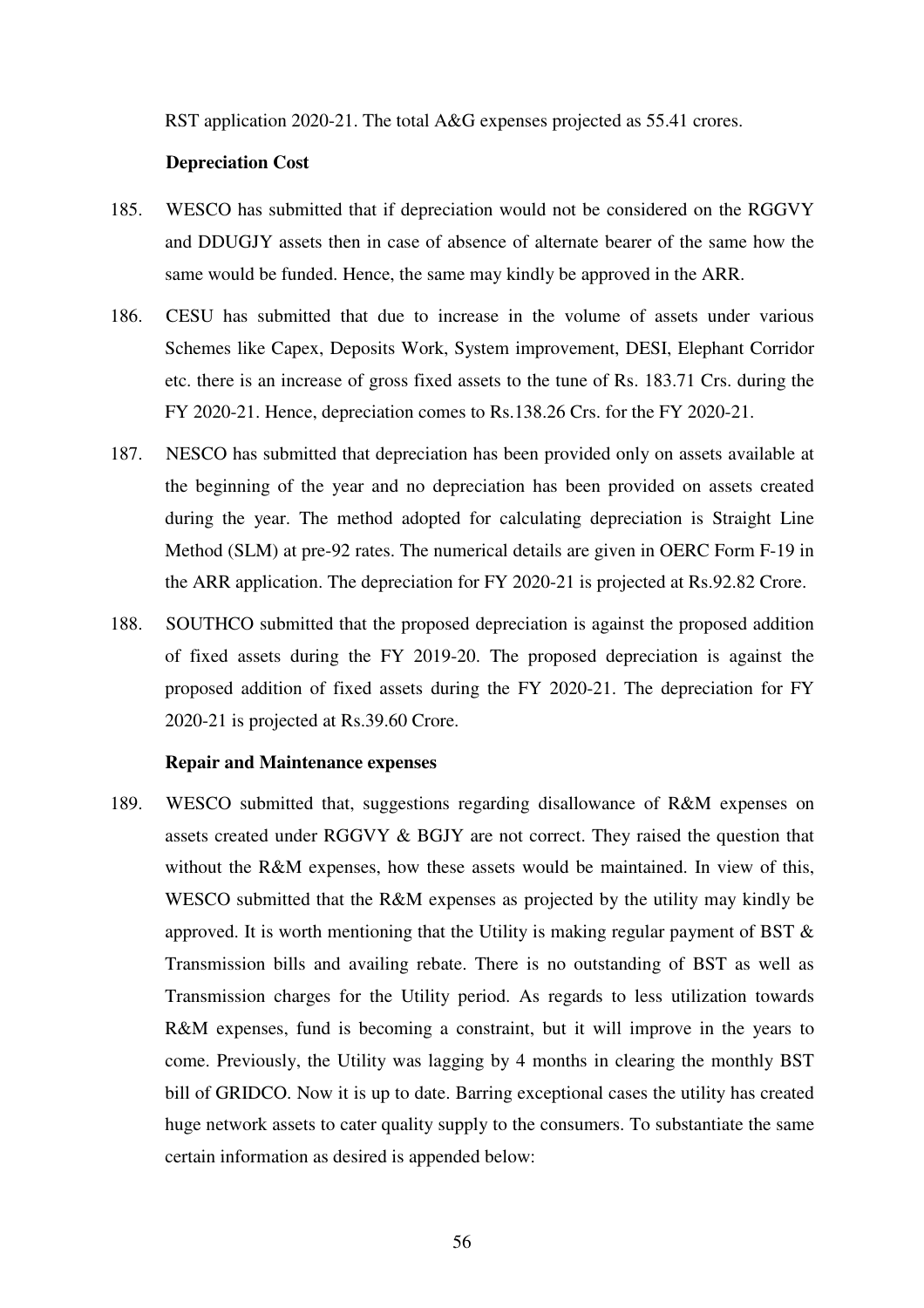| 1 avit - 10              |                     |                     |                     |
|--------------------------|---------------------|---------------------|---------------------|
|                          | <b>Status as on</b> | <b>Status as on</b> | <b>Status as on</b> |
|                          | 31.03.2012          | 31.03.2017          | 31.03.2019          |
| 33 kV line               | 3206 Ckt. KM        | 3618 Ckt. KM        | 4229 Ckt. KM        |
| 11 kV line               | 24506 Ckt. KM       | 31070 Ckt. KM       | 36737 Ckt. KM       |
| LT line                  | 14194 Ckt. KM       | 29885 Ckt. KM       | 37945 Ckt. KM       |
| $11$ kV S/s              | 18971 Nos.          | 41437 Nos.          | 52370 Nos.          |
| <b>Power Transformer</b> | 131 Nos.            | 354 Nos.            | 460 Nos.            |

**Table - 18** 

- 190. CESU submitted that the demand for R & M was based on gross assets as on 31.03.2020. There is an increase of gross fixed assets during the year 2020-21, for which the Utility required additional R  $\&$  M. In the FY 2020-21 it is expected that there will be an increase of expenditure to the tune of Rs. 346.84 cr. under various schemes i.e. BIJU G.J.Y, BIJU S.V.Y & RGGVY-II, DDUGJY, IPDS, ODSSP, ODAF, SCRIPS & OPTCL DTR. Due to the funds flow problem, CESU could not spend the required amount for R&M as per the norms of OERC i.e. 5.4% of GFA (opening). They submitted that, considering expected improvement in performance of CESU during the FY 2020-21, there will have better cash flow for meeting R&M expenses. CESU has engaged Franchise to maintain its Distribution Sub-Station lines and further to reduce AT&C loss. Regarding the allegation that the Utility have not utilized the approved funds for maintenance work for which lines & substations are measurably damaged, CESU has submitted that, the Utility is spending funds for repair and maintenance wherever required on priority basis. Further, the Utility is not able to spent fund for the said purpose as approved in RST Order due to Escrow arrangement.
- 191. NESCO submitted that the Repair & Maintenance (R&M) expenses for the ensuing year FY 2020-21 has been estimated on the basis of 5.4% of Gross Fixed Assets (GFA) including the RGGVY, BGJY assets and future assets to be created under SAUBHAGYA Scheme at the beginning of the year. The opening GFA works out to be Rs. 2573.30 crores, based on which the proposed R&M expenses is to the tune of Rs 138.96 crores along with R&M on RGGVY assets. The utility is duty bound to carry out proper operation and maintenance of the lines and substations. Required information are furnished hereunder(including works done under various schemes)

 Replacement of old 33kV line =427Km Replacement of old 11kV line =2821Km Replacement of old LT line with AB cable = 5452Km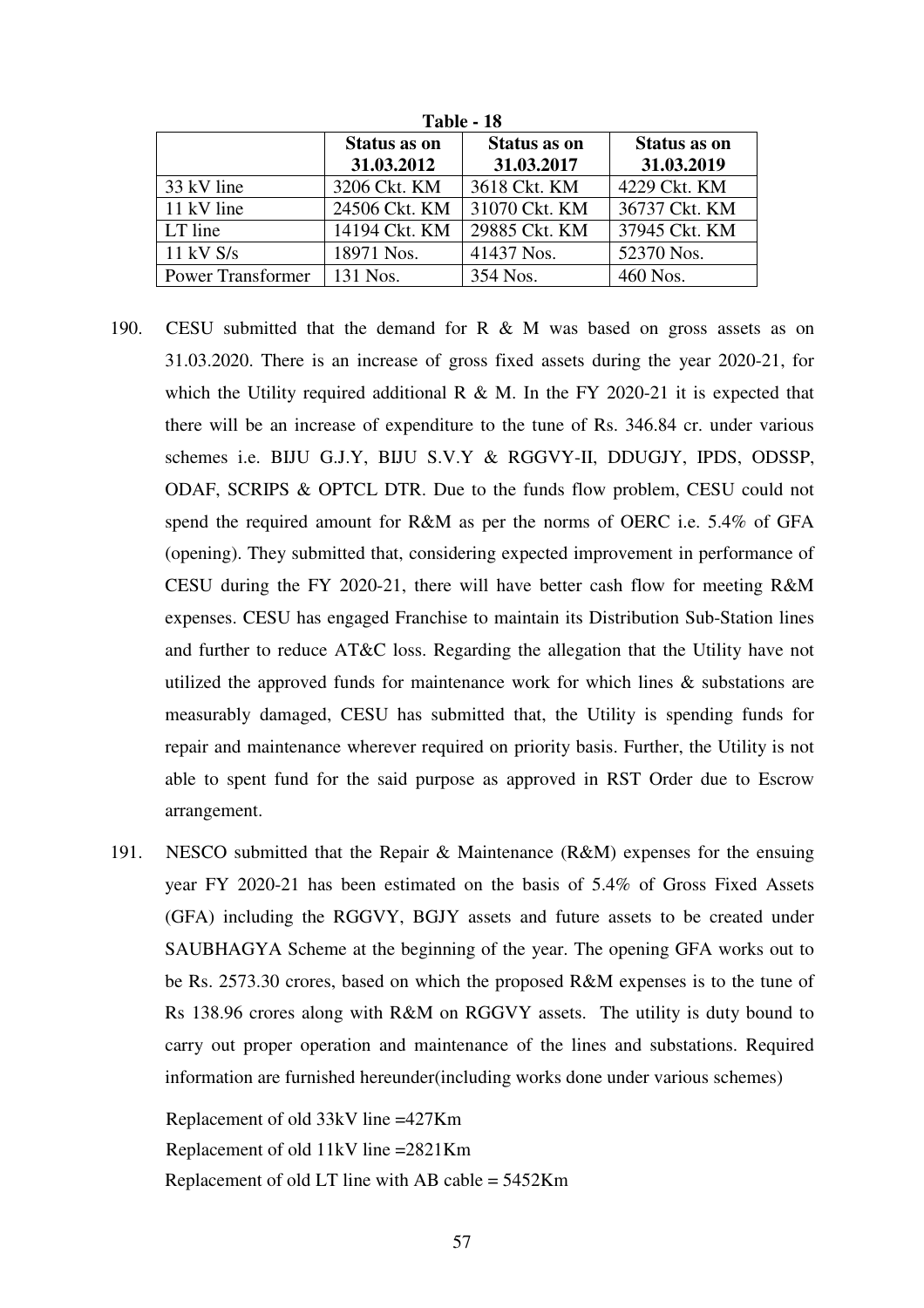| Upgradation of 33/11 kV substation          | $= 91$ nos    |
|---------------------------------------------|---------------|
| Construction of new $33/11$ kV substation = | nos.          |
| <b>Upgradation of DTR</b>                   | $= 2709$ nos. |

NESCO submitted that the Utility deposits the entire amount that is being collected in the escrow account and the amount towards BSP payment, employee cost or R&M can be utilized only after escrow relaxation is made for that amount. The utility is meeting the employee cost after paying the current power purchase bills.

192. SOUTHCO has projected a nominal amount ofRs. 18.63 Cr under RGGVY Assets during FY 2020-21 totalling to Rs. 85.01 Cr. The O&M activities in the Utility's area are carried out and the voltage level has improved a lot and there is no lower voltage problem in Utility's area. The management of the Utility is presently with the Administrator GRIDCO as per the order of the Commission. The detail expenses occurred is submitted in our reply to the Commission. SOUTHCO has 3454 km of 33kV lines, 37,152km of 11 kV lines, 34215 Km of LT lines and there are 2164 Nos. of permanent employees working in SOUTHCO Utility as on 01.10.2019. The other details are available in the website of utility.

## **Provision for Bad and Doubtful Debts**

- 193. CESU has submitted that while finalizing the Accounts of CESU, the Bad & Doubtful Debts has been considered at @ 1% of the total revenue billing of last 36 months. The same data has been derived from the database of the consumer. The Commission had also allowed the same in the last ARR.
- 194. WESCO submitted that, with respect to the suggestion to the extent of carrying out receivable audit of the outstanding of receivables, the audit has already been completed  $\&$  the comprehensive report is being filed with the Commission separately for necessary perusal.
- 195. NESCO submitted that, the Commission will decide the matter relating Provision of Bad and doubtful debts on the basis of the report of the independent auditors appointed by the Commission. The collection inefficiency may be considered as bad debt. NESCO is also taking action against the defaulting consumers for disconnection of power supply and collection efficiency at LT level has also increased during FY 2019- 20. The details of estimated expenses with regard to provision of Bad & Doubtful debts have been submitted in detail in the ARR &RST application with further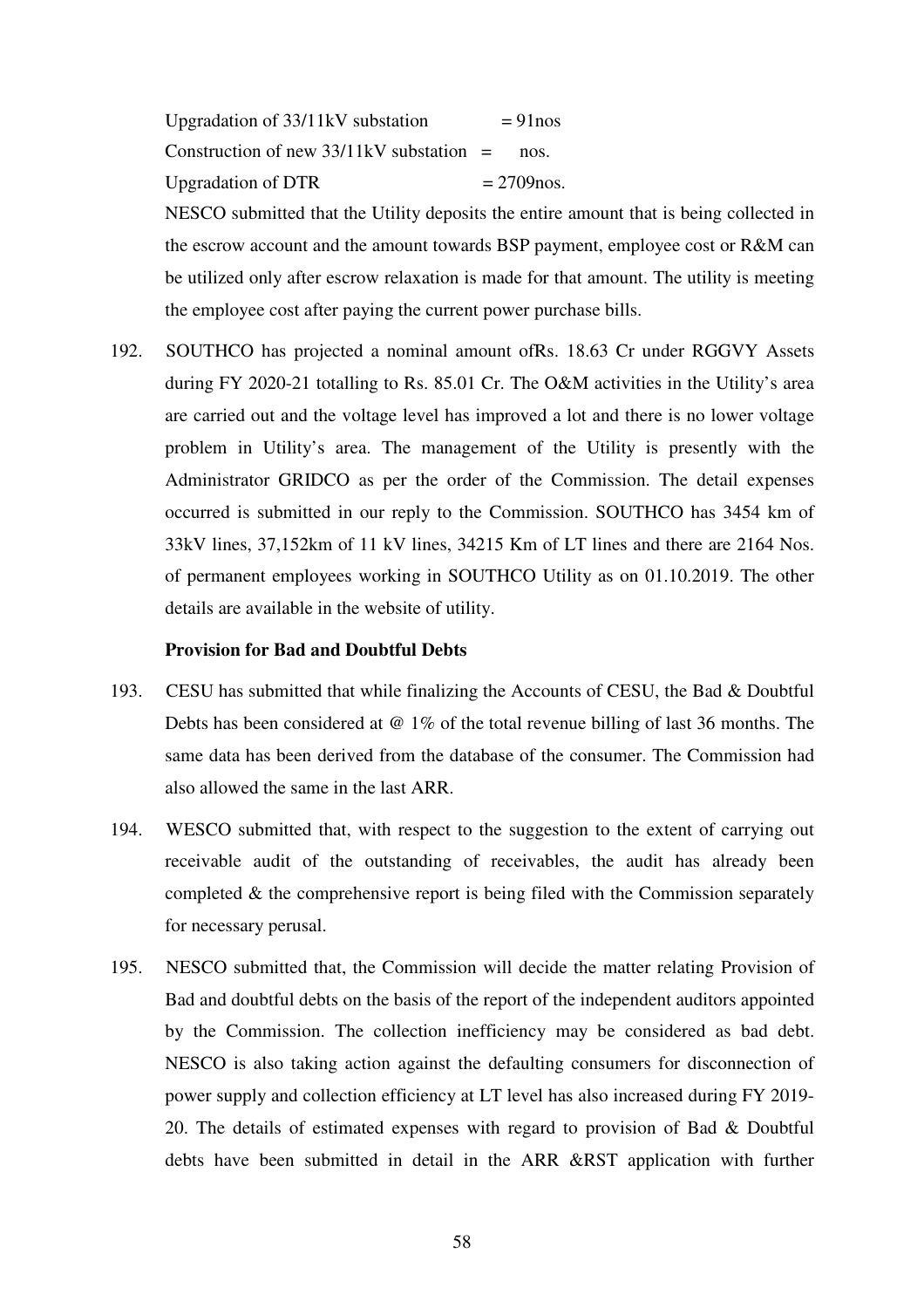clarification in reply to queries raised. Both are available in NESCO web-site.

196. SOUTHCO submitted that the provisions for bad and doubtful debts are on the basis of collection efficiency of 96% of total revenue. Provision for bad and doubtful debts considered Rs. 27.84 Cr for the FY 2020-21 on the basis of collection efficiency of 96% of total revenue with bad debts equivalent to 50% of billing to collection GAP.

## **Issues Related to HT / EHT Consumers**

#### **Overdrawal by Existing HT/EHT Category Consumers**

197. NESCO and WESCO submitted that, the factors, views of the proposal for overdrawal beyond CD, charges and issues are already dealt with in the petition. The Utility is duty bound to adhere and levy charges as per direction of RST order. As regards to Assessment of unauthorized use and theft of electricity as per new Supply Code, 2019 and it's treatment shall be made as per prescribed norm.

#### **Take or Pay Benefit**

- 198. SOUTHCO has submitted that, the Commission has withdrawn the "Take or Pay "Tariff during FY 2013-14 and the reason also mentioned in the Tariff Order FY 2013-14. Licensee is not in favor of further introduction of Take or Pay Tariff.
- 199. WESCO has submitted that it is welcome suggestion for reintroduction of take or pay tariff but reason of failure of earlier take or pay concept has not been analyzed. Earlier during 2012-13 when it was pronounced to avail such benefit most of the industries have reduced their contract demand, which was a major setback of the earlier scheme. So keeping in mind if take or pay scheme would be re-introduced load reduction should not be allowed. The special rebate should be applicable only for the consumption beyond > 60% LF. The minimum assured LF may be made applicable at least 80% or actual whichever is higher. The rebate of 50 paise per kwh as suggested by the objector seems to be in higher side. If the Commission desires to re-introduce take or pay tariff then it may be permitted if guaranteed of take would be 80% and industries should not be allowed load reduction during the financial year. Prior to availing take or pay and also during the period of continuance.
- 200. CESU submitted that, during the enforcement of 'Take or Pay' tariff, on achieving higher Load Factor, none of the consumers have come forward to avail the tariff. The main reason was long duration annual shut-down of plants by CGP/CPPs. Due to this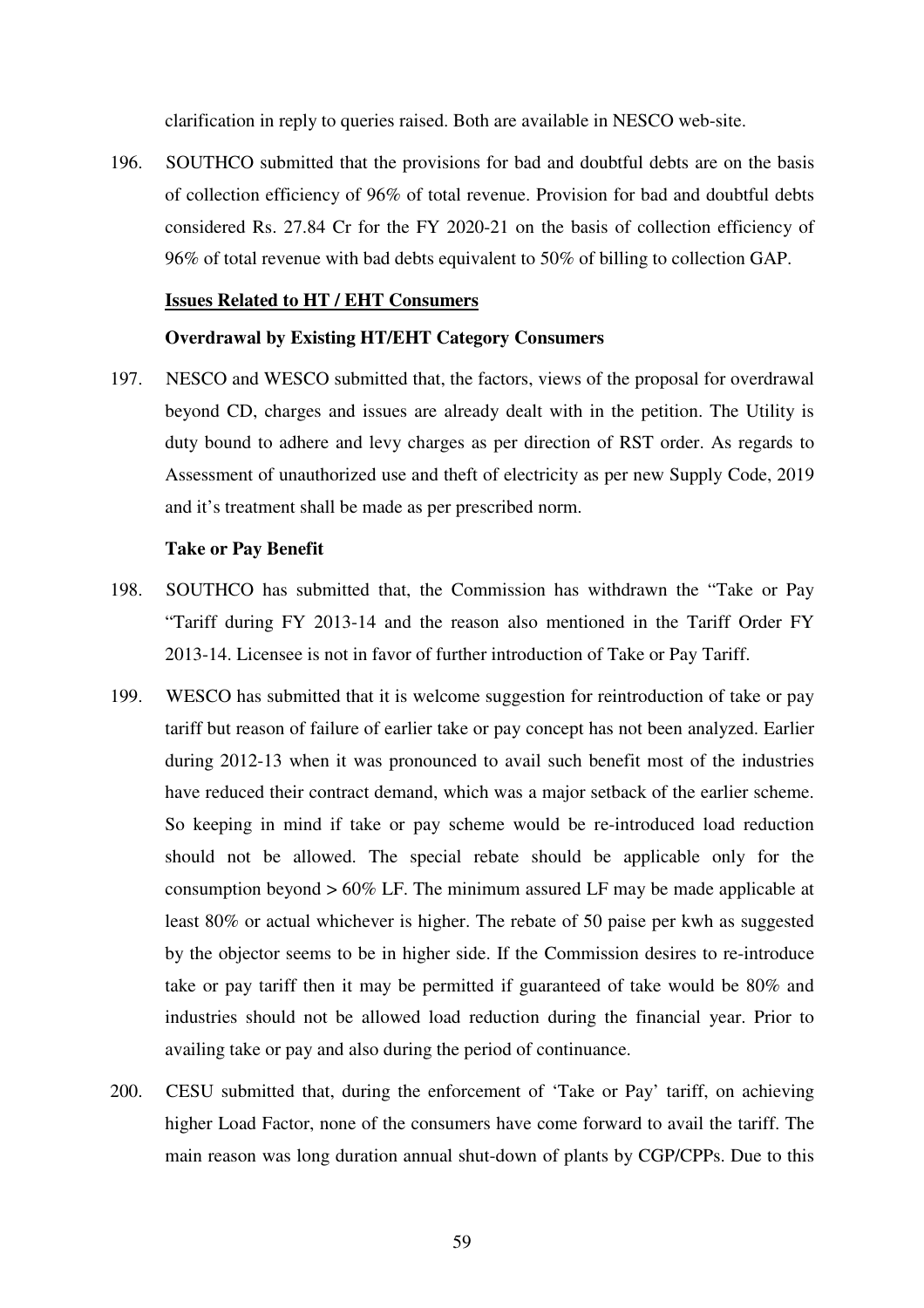the consumers didn't perceive to achieve the targeted LF to get the benefit of "Take or Pay" tariff. The licensee has no objection for reintroduction of the "Take or Pay" tariff as this will make optimum utilization of system capacity and guaranteed revenue gain.

201. NESCO submitted that the idea of introduction of "Take or Pay" tariff was to encourage the consumers with low load factor to draw power at higher load factor and thereby avail special rebate. None of the consumers enhanced their consumption to avail this benefit, instead the consumers who were already drawing power at load factor more than 80% in FY 2011-12, availed this benefit in addition to graded slab benefit without any increase in LF load factor. The purpose of take or pay benefit was defeated and accordingly the same was discontinued by the Honourable Commission in Tariff order for FY 2013-14.

#### **Imposition of Reliability Surcharge on all HT/EHT Consumers**

- 202. WESCO submitted that, levy of reliability surcharge may not be linked with implementation of various Government Schemes for system strengthening. The earlier reliability surcharge for HT & EHT consumers was 20 paise per kWh which is now reduced to 10 paise per kWh. The network strength of entire Odisha in HT & EHT even though increased but not saturated, which may take another couple of years. After comprehensive study discontinuity of Reliability surcharge may be thought up. The Utility is submitting to the consumers when such reliability is being levied. All the HT & EHT consumers are eligible to avail dump data on monthly basis from the licensee by paying Rs 500/- from where they can check all the parameters. Unless 99% reliability index is maintained the licensee is not charging reliability surcharge and at the same time voltage profile is also another precondition which is also being maintained. WESCO submitted that if WESCO is not able to facilitate 99% reliability power, immediately losing revenue of 10 paise per kWh which is an indirect penalty to the Utility. Levy of reliability surcharge is being made by the Utility strictly as per conditions defined by the Commission. Railway is trying to avoid levy of reliability surcharge like of waiver of overdrawal penalty in case of drawl from adjacent TSS in absence of power supply in a particular TSS, which is not correct.
- 203. NESCO has submitted that the reliability index calculation is being provided to the consumers. For getting uninterrupted power supply in the adverse scenario, the high end consumer must pay reliability surcharge to the Utility, who may otherwise would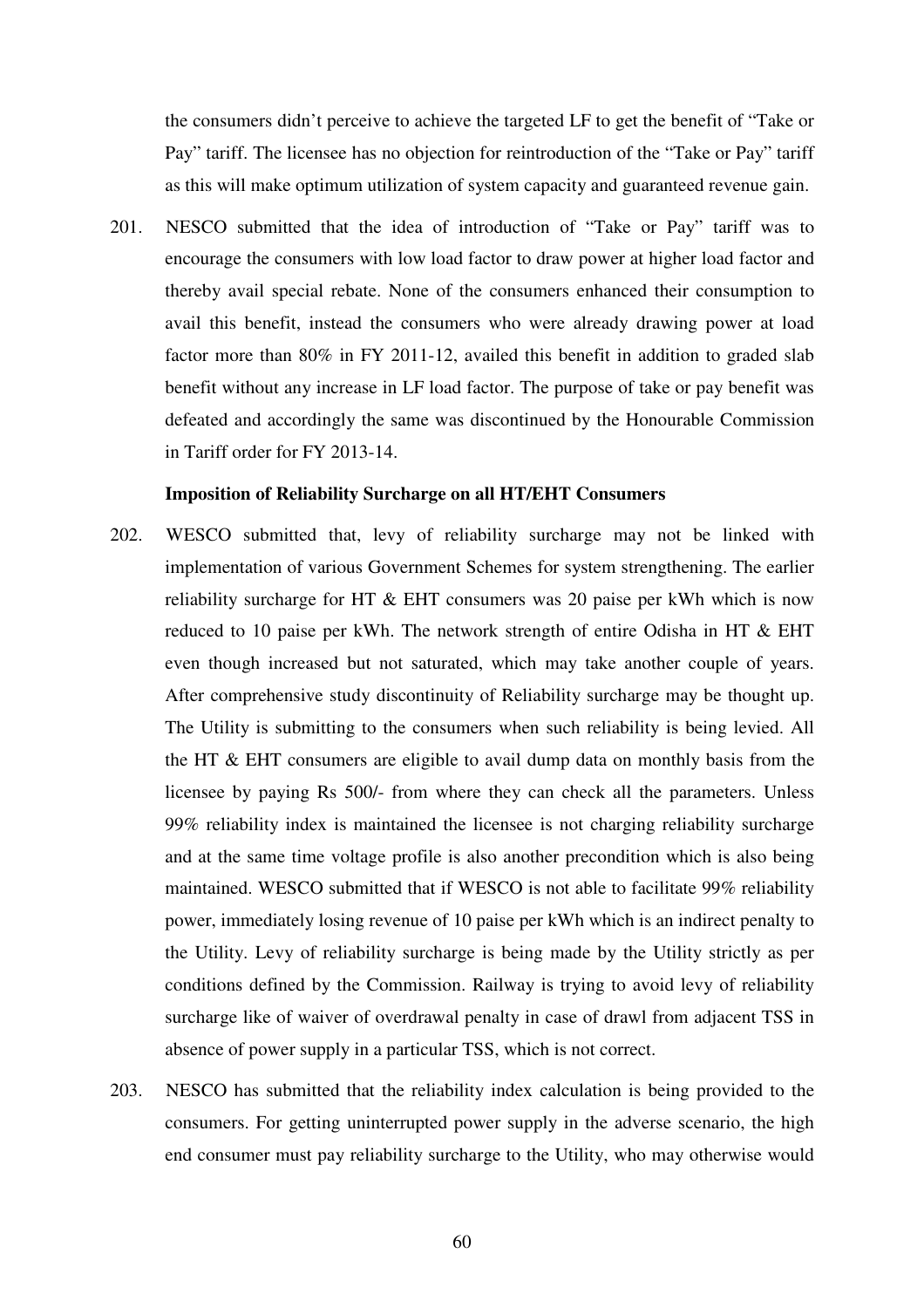have imposed power cuts on those consumers. Reliability surcharge is being claimed to the consumers if reliability index is more than 99% and the voltage profile is maintained. Voltage variation report being voluminous is not attached in bill and is being provided to the consumer through e-mail.

- 204. SOUTHCO submitted that, the detail Reliability surcharge calculation is attached to every bill served to the consumer. The licensee is enclosing reliability surcharge and voltage variation report every month to the consumer along with the energy bill who are charged with reliability surcharge. SOUTHCO is of the opinion that the Reliability surcharge should continue and standard of performance is the aspect which is to be adhered by the licensee. SOUTHCO is supplying full-fledged dump report on payment of prescribed fees as per direction of the commission in the tariff orders. It is the submission of railway that, Reliability surcharges should not be claimed as it is like enhancement of tariff for SOUTHCO Utility at the cost of others. Rather SOUTHCO should be penalized if 99% reliability is not being maintained. With respect to above, it is submitted that railway is a consumer of SOUTHCO Utility who is the holder of distribution license. OPTCL is the transmission licensee for transmission of energy to the DISCOMs as per approved transmission charges. Levy and recovery of RST is the responsibility of the DISCOM. Consumers are being broadly categorized under EHT, HT & LT category and flow of power also in that manner. Railway has nothing to say SOUTHCO should not levy reliability surcharges having no role to all. If SOUTHCO is not able to facilitate 99% reliability power, immediately losing revenue of 10 paisa per kwh which is an indirect penalty to the Utility. Levy of reliability surcharge is being made by the Utility strictly as per conditions defined by the Commission. Railway is trying to avoid levy of reliability surcharge as like of waive of overdrawl penalty when drawl from adjacent TSS in absence of power supply in a particular adjacent TSS which is not correct.
- 205. CESU submitted that the supply network consists of EHT, HT and LT consumers. More than 95% of the consumers are availing supply in LT and rest 5% are only availing supply in HT and EHT. Reliable surcharge is levied to customers who draw load in HT or EHT satisfying the reliability condition. The Petitioner always intends to maintain reliable supply by adequate maintenance of the network and timely capacity addition. When HT and EHT supply network is maintained efficiently, then only more reliable power will be available in the LT. So, a consumer availing supply in such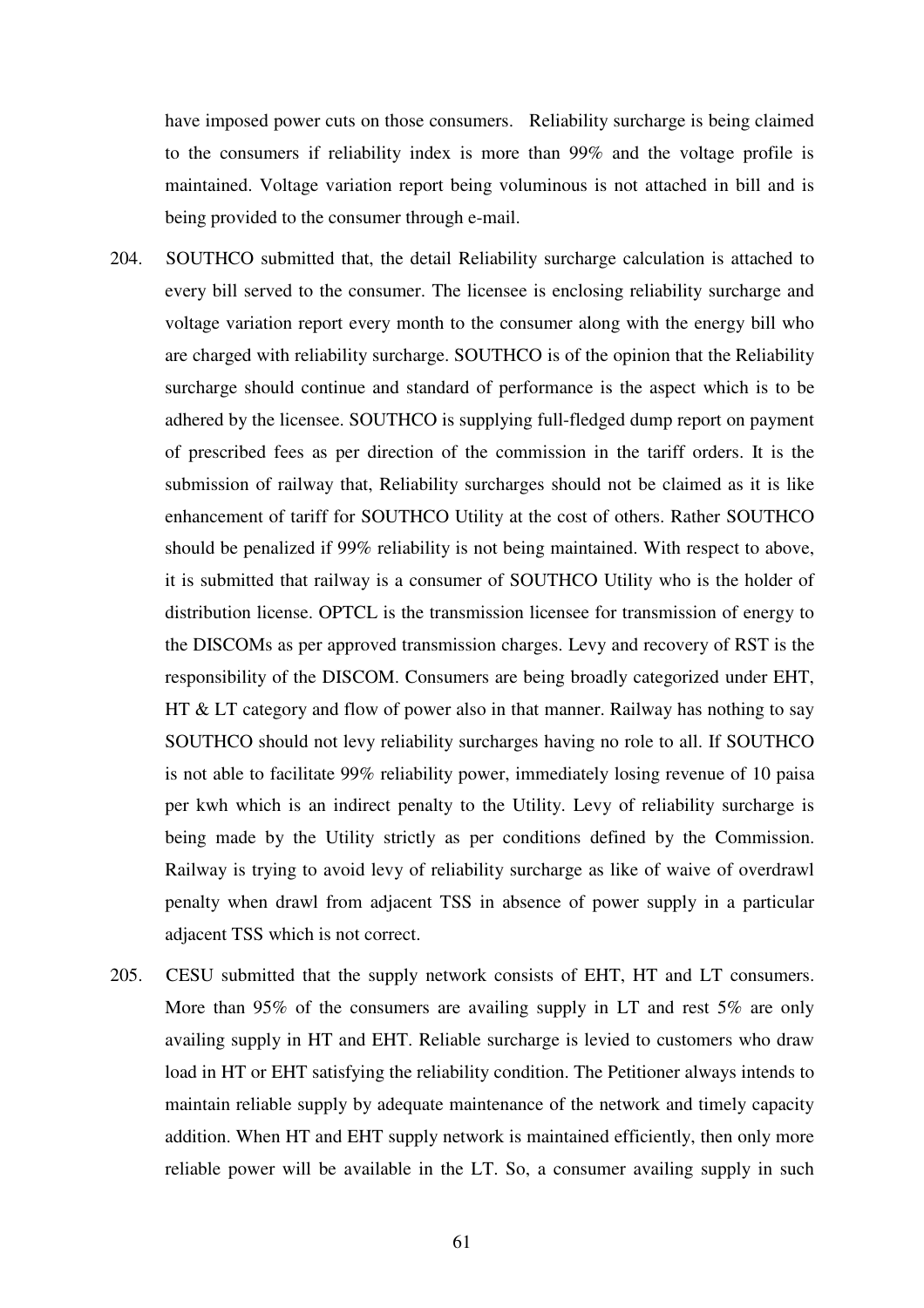condition enjoys quality and reliable power. This surcharge is levied only when the required reliability index is achieved by the Petitioner. Under power deficit situations LT consumers, being large in number are subjected to situational black outs whereas HT/EHT supplied consumers are excluded from black outs getting reliable supply. The reliability surcharge collection from FY 2015-16, to FY 2019-20 (Upto Sept'19) is very low as compared to the collection made during FY 2014-15 on this account. This is mainly due to 50% reduction of reliability surcharge rate and reduced EHT sales. Reliability surcharge is presently levied on HT/EHT consumers availing reliable and quality power supply through feeders from the EHT Grid Substations or Primary Substations of the Utility. But, the reliability surcharge levied in the RST Order of FY 2015-16 & 2016-17 i.e. 10 paise per unit is quite low and the revenue earned is not sufficient to maintain a vast HT  $\&$  EHT network. The Utility is spending substantial amount in maintaining such infrastructure to extend for such reliable and quality supply to the consumer. Hence, the proposal of the Objectors for withdrawal of reliability surcharge should not be considered by the commission.

# **Introduction of kVAh Billing (OR) PF Penalty for Three-phase Consumers having CD<110 kVA**

- 206. WESCO submitted that in almost all the neighbouring state of Odisha i.e. West Bengal for DVC power, Jharkhand, Chhattisgarh, Madhya Pradesh, Andhra Pradesh in same category, kVAh billing has already been implemented. The licensee is submitting the proposal since FY 2010-11. The Commission may kindly look into it. The licensee is fully prepared to implement the same. In 1st phase it may be implemented for all HT & EHT consumers.
- 207. NESCO submitted that adoption of kVAh billing will help in maintaining the power factor and hence in system stability from technical point of view. It is further submitted that, by adopting kVAh billing in place of kWh billing, the present pattern of Power Factor penalty imposed on the consumers will be abolished. The objective of introduction of kVAh billing is to ensure reduction in losses which occurs due to low power factor and for encouraging the consumers to maintain their power factor near to unity Power factor. In compliance to the direction of the Commission in the Tariff order 2014-15, the Utility had submitted the above required data before the Commission during month of Nov'2014. In almost all the neighbouring state of Odisha i.e. West Bengal for DVC power, Jharkhand, Chhattisgarh, Madhya Pradesh,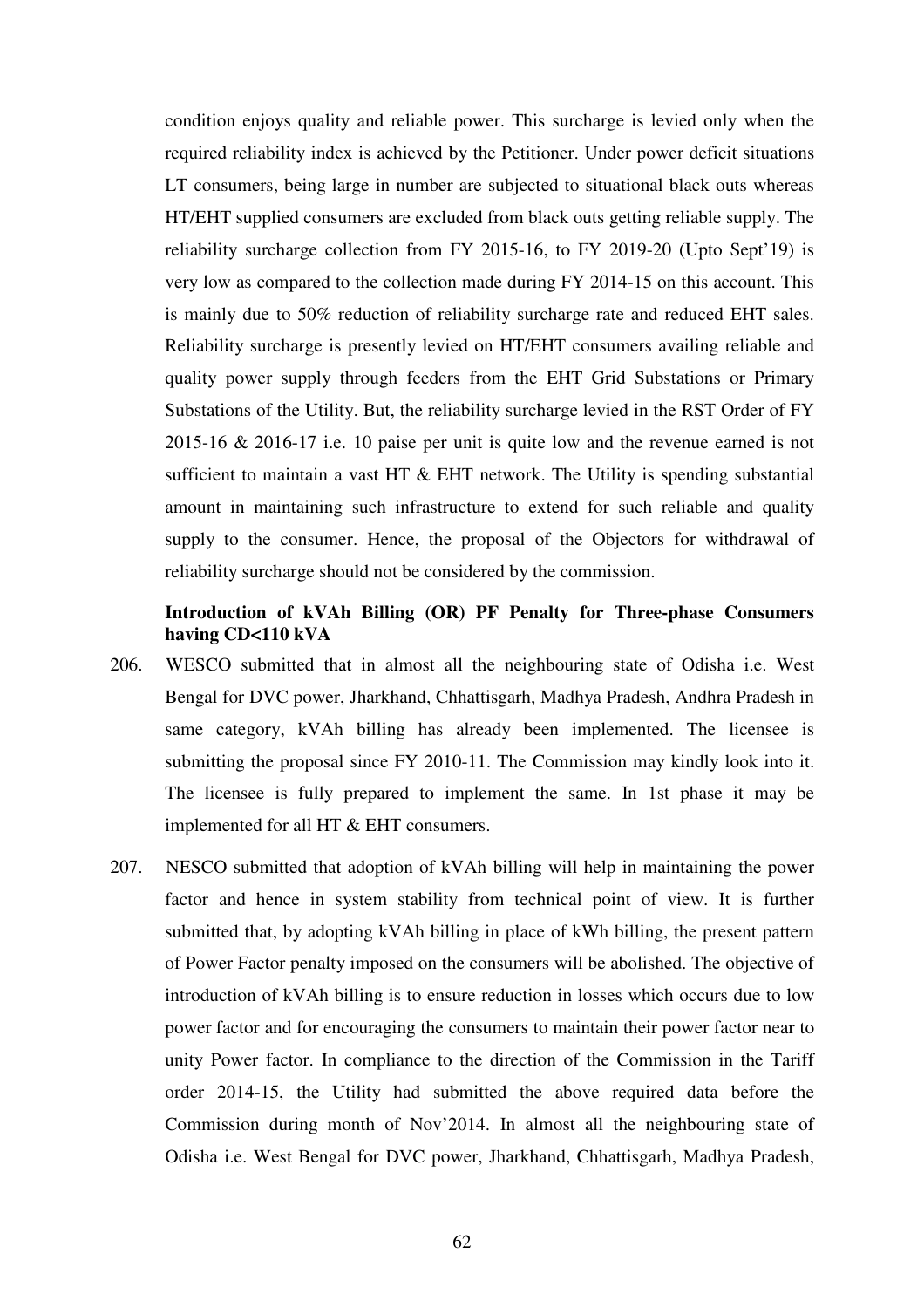Andhra Pradesh in same category, kVAh billing has already been implemented. The licensee is submitting the proposal since FY 2010-11.

208. SOUTHCO submitted that Railway has vehemently objected introduction of kVAh billing with an apprehension that levy of P.F. penalty below 0.92 may increase the burden. With regards to the same it is to submit that in almost all the States across the country kVAh billing has already been introduced barring few states. Even the neighbouring states like Chhattisgarh, Andhra Pradesh, Jharkhand, and West Bengal (DVC) have already introduced kVAh billing. The Madhya Pradesh who has not introduced kVAh billing & continuing with Odisha type is levying higher charges both in Demand & Energy as compared to Odisha. If kVAh billing would be introduced, rather railway would be benefited for the P.F. penalty as now bearing. So railway should support for introduction of kVAh billing for overall gain.

# **Reintroduction of Third Slab for HT & EHT Consumers**

- 209. CESU submitted that, the graded slab tariff is intended for optimum utilization of system capacity. Lowering the ceiling will lead to stranding of capacity. The objector should optimize their utilization to get the benefit of graded slab rates which is available for consumption >60% LF.
- 210. WESCO has submitted that the Commission has given more incentive to the industries as compared to past years when three slab tariffs was in force but still then there is no such significance improvement in consumption pattern. Here it is clearly envisaged that the Commission is providing more & more tariff incentive for higher consumption year after year but the licensee is not experiencing any marginal increase in consumption pattern of the industries rather than downsizing. So the Utility is in the opinion that re-introduction of 3-slab graded tariff will not fetch the desired result.
- 211. Presently 2 slab Graded slab tariff is in force which is more beneficial rather than 3 slabs Graded slab. The % of load factor benefit both in 3 slabs  $\&$  2 slabs is appended below.

|                | 3 Slab | 2 Slab       |      |
|----------------|--------|--------------|------|
| Up to $50\%$   | Nil    | Up to $60\%$ | Nil. |
| 50\% to 60\%   | $9\%$  | $>60\%$      | 21%  |
| $60\%$ & above | 12%    |              |      |

Operating in higher load factor in case of 3 slab will yield 12% benefit, where as it will fetch 21% in case of 2 slab.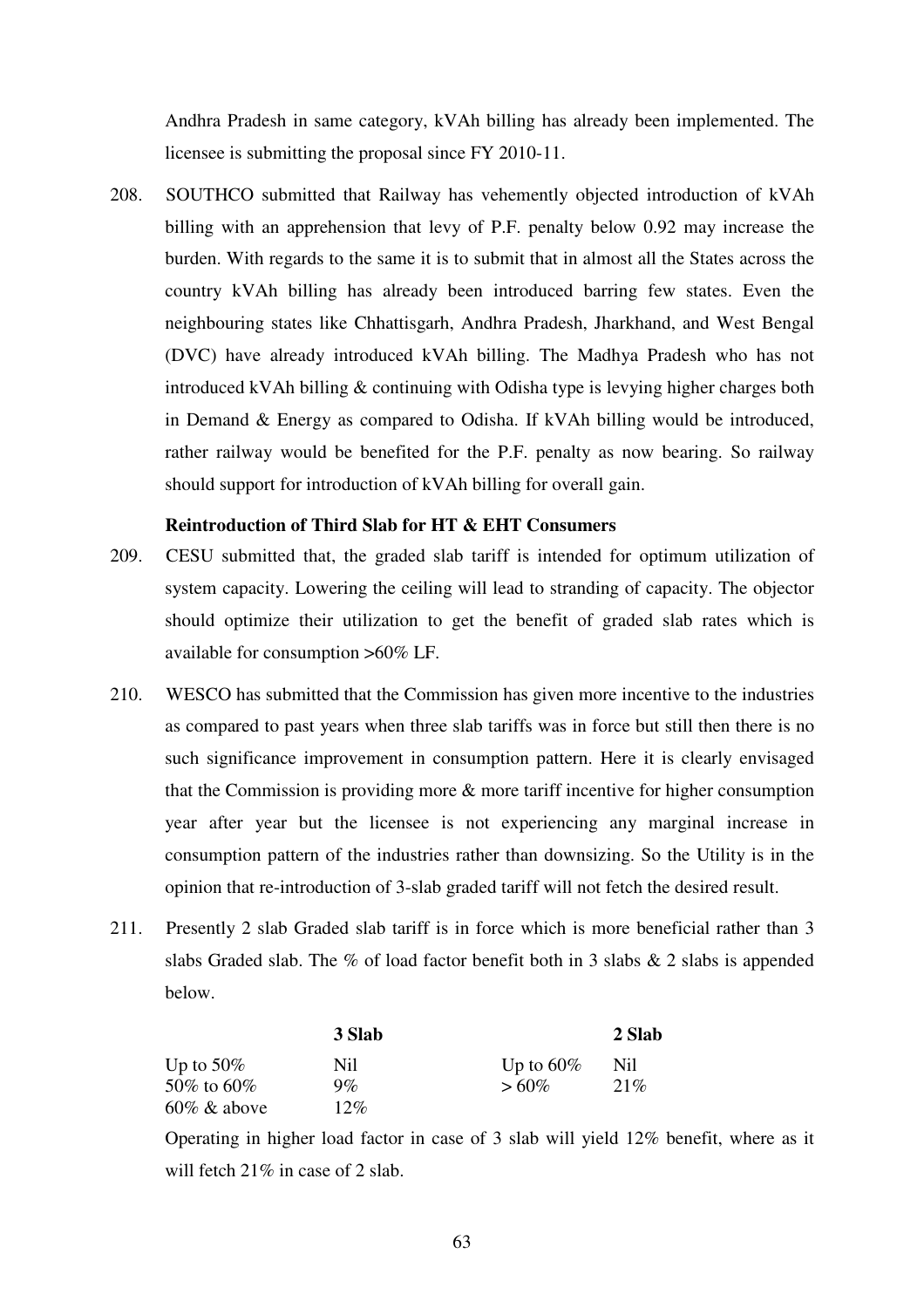- 212. SOUTHCO submitted that the Commission has modified the Graded slab tariff during FY 2013-14considering more and more industries are running in higher load factor. So, further reintroduction of 3 slabs graded incentive tariff during FY 2019-20 is not at all correct.
- 213. NESCO has submitted that as more and more industries are running in higher load factors, the graded slab structure has been modified by the Commission

# **Interest on Security Deposit**

214. NESCO has submitted that the Security Deposit other than the cash is not acceptable with the introduction of awarding interest on the Security Deposit to the consumers. Deposit is the normal mechanism applied in every retail business other than electricity. The proposal of Deposit other than cash by the respondent should not be accepted. Payment of security deposit and refund of excess security deposit or surcharge for delay payment are as per the provisions of OERC Distribution (Condition of Supply) Code, 2004.

# **Mode of security deposit**

- 215. CESU has submitted the security deposit of the consumer shall be accepted as per the regulation 52 of OERC distribution (condition of supply) code 2019.
- 216. NESCO has submitted that That, in para 249 of RST order dated 21.3.2016 for FY 2016-17, the Commission has disposed off the issue with observation that the issue of charging SD in form of Bank Guarantee has been dealt by the Commission in Para 326 of RST order 2010-11. Under para 326, the Commission has said that the issue of SD has been dealt with in regulation 19, 20, 21 and other provisions of OERC Distribution code,2004.
- 217. WESCO has submitted the submission of objector regarding acceptability of Bank Guarantee instead of cash is being repeatedly denied by the Commission in all the tariff orders with justification. The new distribution conditions of Supply Code, 2019 which is effective from 11th Oct 2019 has also mandated security deposit amount should be in cash/DD. That means Bank Guarantee has not been permitted for SD amount in lieu of cash/DD.

# **Applicability of MMFC and Fixed Charges in the Tariff Design**

218. NESCO has submitted that, the railway tariff here in Odisha is much cheaper as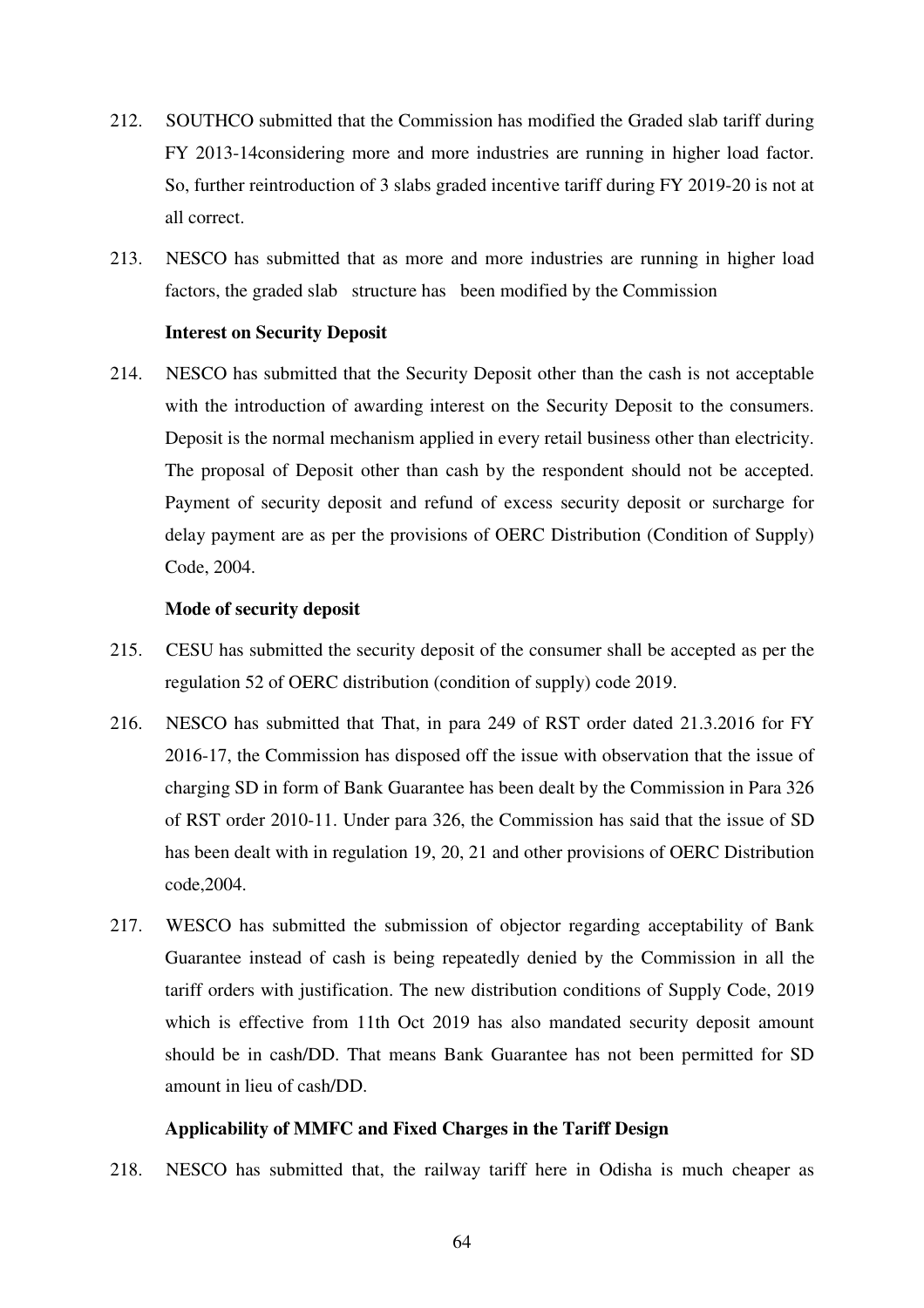compared to other states. Hence the suggestion regarding reduction of slab rate may not be accepted. Further, in Odisha all the distribution companies are operating in different geographical area with different consumer strength & different socio economic conditions of the people, as well as with different BST rates. Suggestion of railway to consider the railway load at OPTCL grid end with simultaneous metering is not justified.

## **Waiver of penalty for occasional consumption beyond CD**

- 219. WESCO has submitted that presently all the consumers having CD >110 kVA and above are eligible to draw power upto 120% of their CD during off peak hour (12 AM to morning 6 AM) without levy of penalty, which is an adequate level of relaxation. The suggestion of objector to increase the time period is not an ideal suggestion, because now days' demand in other hours are as like of peak hours due to change of living habit of the consumers.
- 220. NESCO submitted that the Utility is duty bound to adhere and levy charges as per direction of RST order. Assessment of unauthorized use and theft of electricity as per new supply code 2019 and it's treatment shall be made as per prescribed norm.
- 221. SOUTHCO once again reiterated that the Utility's distribution network is meant for all the consumers including open access customers. When the incumbent open access consumer draws beyond CD under open access, system constraint invites disruption of supply to other consumers who are availing power supply from the Utility. So, it is quite justified to limit the drawal of the open access customer to the extent of CD only. The Utility is projecting it's input as well as sales considering the drawal pattern of all the consumers. Based on the same the Commission is approving the RST as well as BST of the DISCOMs. Without giving annual plan, if a customer draws power under open access, the power which was projected for the consumer remains un-utilised as a result the revenue of the licensee affected. At the same time, if annual plan would have been provided the utility would not have plan it's purchase and it's input would have reduced for which the BST might have fixed in lower rate. So, it must be made mandatory to give annual plan.

# **Meter Rent**

222. WESCO has submitted the Utility has proposed to rename the head "monthly meter rent" as "monthly recovery of meter cost", as Utility is not providing the meter on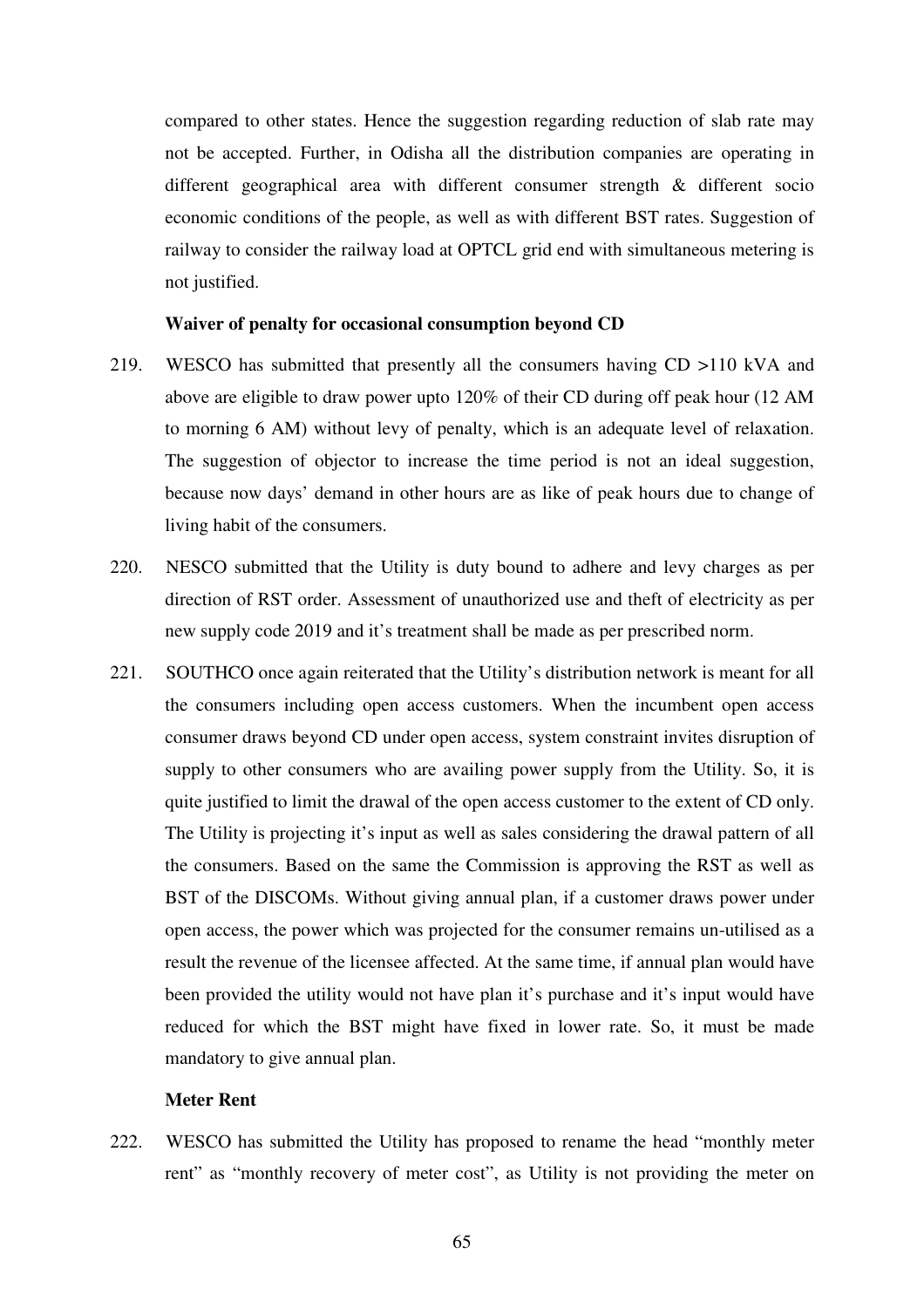lease basis which would also attract GST. The Commission is allowing recovery of cost in 60 months' period amounting to Rs. 2400/- is justified. Putting all the incidental expenses including cost of meter & installation charges cost to Utility would be around the same.

- 223. NESCO submitted that justification for levy of meter rent has been elaborated in the ARR application.
- 224. SOUTHCO has submitted that is has been collecting meter rent as per directions of the Commission in the Tariff Order.

# **Metering**

- 225. WESCO has submitted that the defective position of meter as shown in p-13 as on end of Sep-19 is  $3,81,722$  which includes the cases of average billing & house lock. Subsequently the Average & lock cases has been taken out and actual defective is 2,68,000 (Capex). Out of the above the Utility has already replaced around 60,000 during October to December 2019. So balance defective shall be replaced by March-20 as per target given by OERC. We have placed order in favour of M/s L&T & HPL for procurement of around 1.5 lakh meters. Defective meters are also being replaced under DDUGJY scheme which will compensate the balance defective meters. The licensee has already started in Rourkela and Sambalpur area through Secure Meters on pilot basis. The result is not encouraging and the consumers are tempted to involve with unauthorised use after exhausting existing balance. Some are not charging at all, indicates improper use of electricity. It is very difficult to visit each and every consumer on daily basis to protect misuse of prepaid meters as well as electricity with limited manpower of the Utility.
- 226. NESCO submitted that the defective position of meter as shown in p-13 as on end of Sep-19 is 2,39,488. Out of the above the Utility has already replaced around 92,963 meters during October to December 2019. So balance defective shall be replaced by March-20 as per target given by OERC. Order has been placed for procurement of around ninety thousand meters. Defective meters are also being replaced under DDUGJY scheme which will compensate the balance defective meters. Billing of defective meters and unmetered consumers are being done assessing their consumption on the basis of regulation 19 of Supply Code and the bills are subsequently revised as per actual consumption after installing a correct meter. On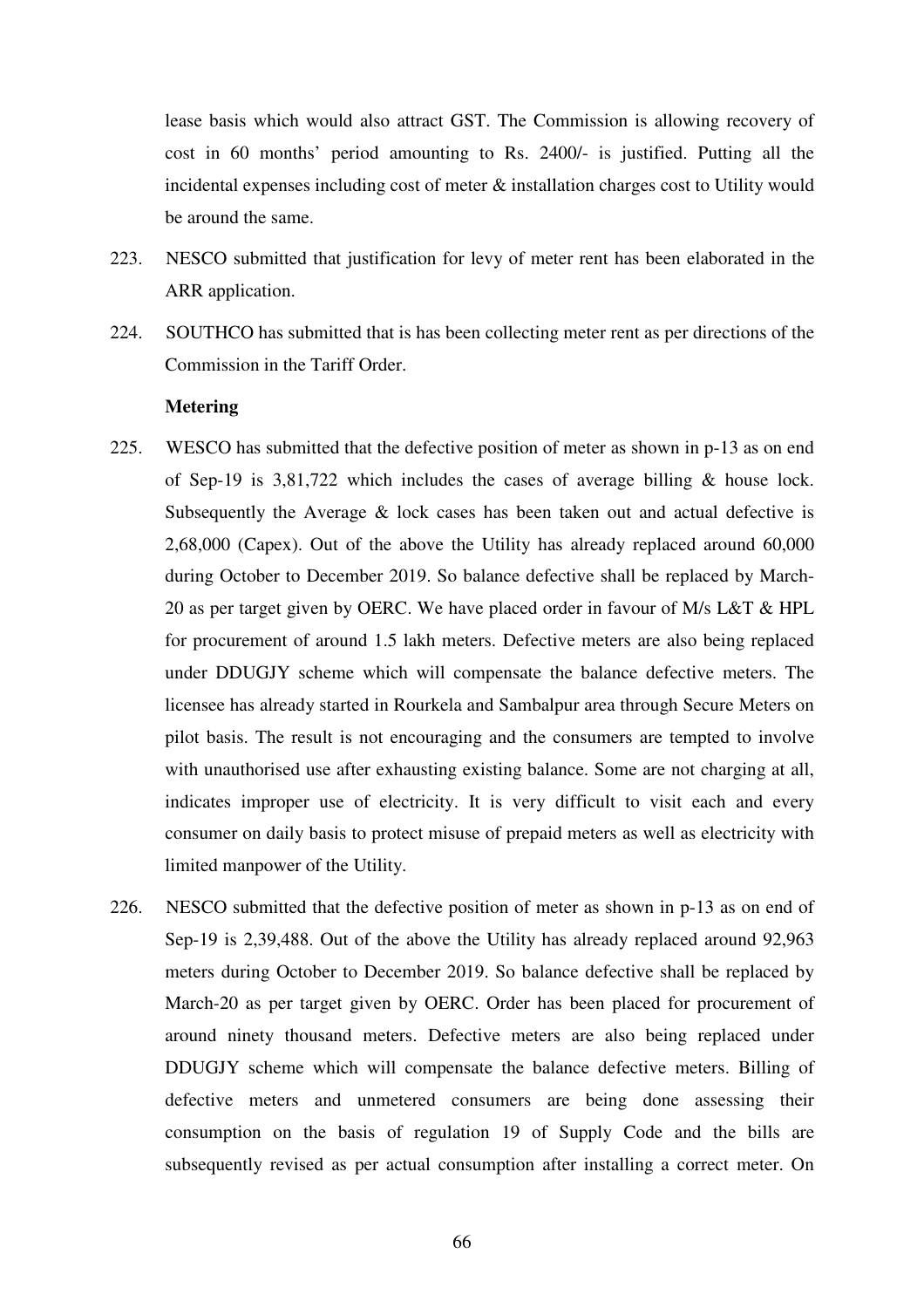pilot basis 1 lakh consumers will be covered under Smart Metering, details for which has been furnished under para 2.5.2 of ARR application of the utility

227. SOUTHCO submitted that a proposal for installation of smart meters in 1, 00,000 consumers of utility on trial basis. The detail study in regards to its technology and its installation status in India was taken by DMU which has already submitted report to the Commission. In regard to installation of static meters, out of 9.31 Lakhs procured for the replacement around 4.50 Lakh meters installed till today. There was target to complete the same by 31st March.

# **Emergency Power Supply to Captive Generating Plants (CGPs)**

- 228. WESCO submitted that, the reason of two-part tariff in case of emergency power supply has been clearly given in ARR application. The Utility has made comprehensive submission for adoption of two-part tariff of CGP's So, the view of objector is not correct & not acceptable.
- 229. NESCO submitted that the quantum of power is kept reserved for the industry both in normal industrial supply as well as emergency supply. However, in case one 'Emergency supply industry will not draw power in a month it will not be charged any energy charge or demand charge, even though the quantum of power may be in terms of MWs are kept reserved for them. The tariff fixed for emergency supply may take care of the demand charge component , in case the unit draws above a thresh hold quantum of power. But in case of no drawl or drawl below this quantum the charges, the marginal charges that are billed are very insufficient to cover any charge. Therefore, provision of demand charge must be done for Emergency supply category, which the consumer must pay irrespective of its drawl.

## **Power Factor Incentive**

- 230. SOUTHCO submitted that, the power factor is related with the load factor. The Commission has already reintroduced Power Factor Incentive during FY 2015-16.
- 231. WESCO submitted that the Commission has rightly withdrawn the power factor incentive during FY 2014-15 and again reintroduced from FY 2015-16 which is a bonus for the industries. Maintaining adequate power factor by the industries is the basic necessity for safety and stability of the grid along with safety and stability of the electrical installations at the premises of the consumer. So for better Grid discipline there should be levy of PF penalty but there should not be any incentive for the same.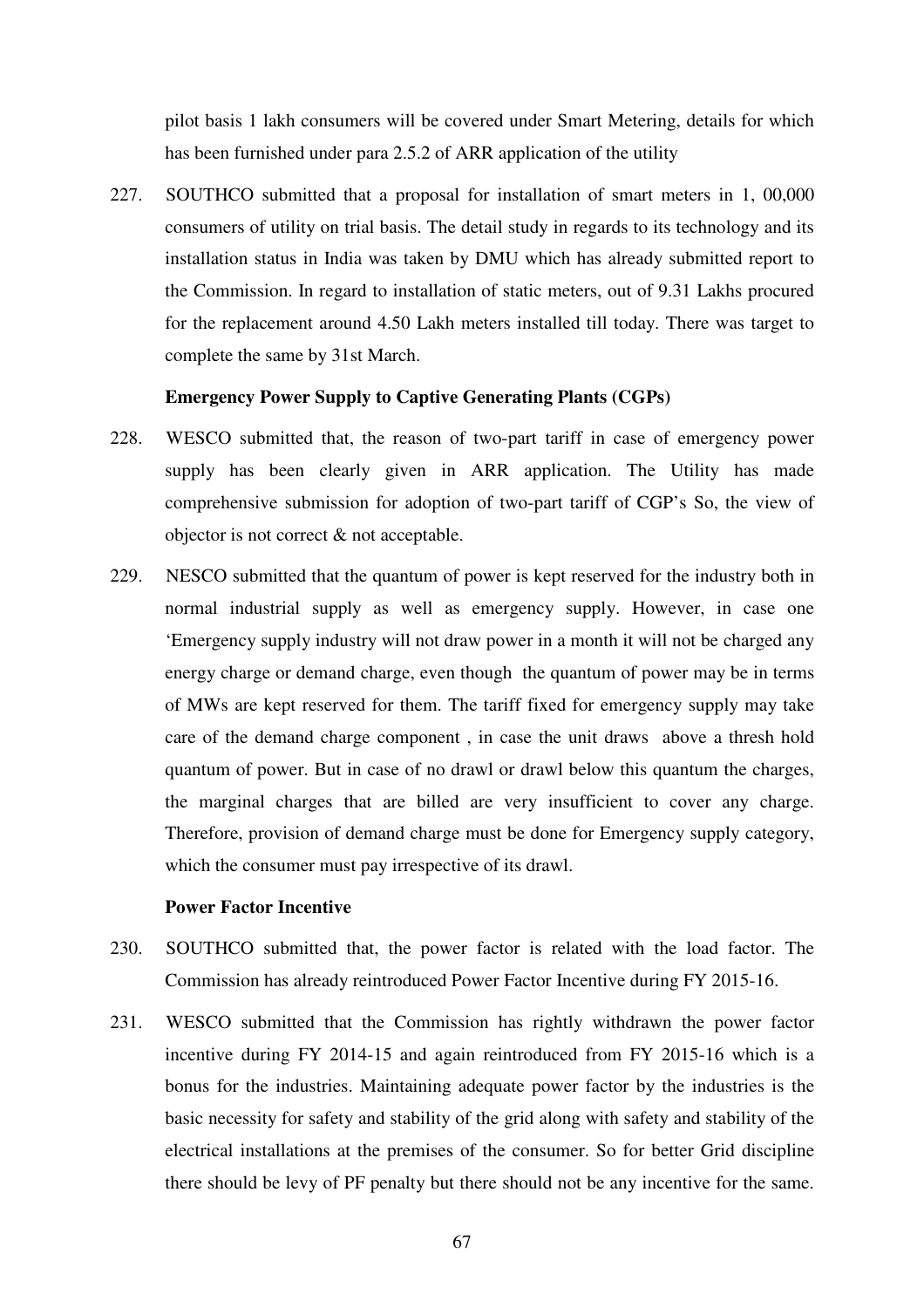Now, levy of reactive energy charges (now being under mock stage) would also increase the burden of utilities, hence power factor incentive should be discouraged. The present level of PF incentive is quite higher which needs to be maintained or it may be abolished with introduction of kVAh billing. The present level of Power Factor Incentive is adequate enough. Enhancement in PF incentive as suggest by the objector would affect the finances of the Utility. The Utility has submitted for introduction of KVAH billing which may kindly be approved. The KVAH billing will automatically protect the consumer from levy of PF penalty as well as dissatisfaction from receipt of lesser amount of PF incentive.

- 232. CESU has submitted that achieving the normative power factor by installing in-house capacitor banks to compensate reactive energy drawl is a healthy sign for benefit of all stakeholders. Higher power factor incentive outgo is much higher than realization from low power factor penalty burdening the licensee with unreasonable expenses. So, the proposal to increase the percentage of higher power factor incentive may not be allowed but should be either reduced or the incentive may be stopped as only high value consumers are getting such benefit. So the proposal for increasing the higher power factor incentive percentage along with admissibility of power factor incentive for the band 92% to 97% may not be allowed.
- 233. NESCO submitted that, the Commission has already clarified in the RST order of FY 2013-14 that by maintaining power factor close to unity the consumers are able to keep their KVA demand at lower side and have become conscious of keeping their PF high for their own benefit. Hence incentive for maintaining higher power factor is not justified.

#### **ToD Benefit**

- 234. WESCO submitted that, the existing TOD benefits is being extended to all the eligible 3 phase consumers as per para 429 of the RST order. Present level of TOD @ 20 paise per unit is adequate. The proposal of 50 paise per unit would affect the revenue of the Utility. Further, the necessity of extending TOD benefit at present scenario, when load curves of the industries are almost flat may kindly be looked into.
- 235. CESU has submitted that the meters installed at the 3-Phase consumer premises having the facility to record peak & off-peak consumption as well as the facility to download data from meter Non Volatile memory (NVM), TOD rebate is allowed by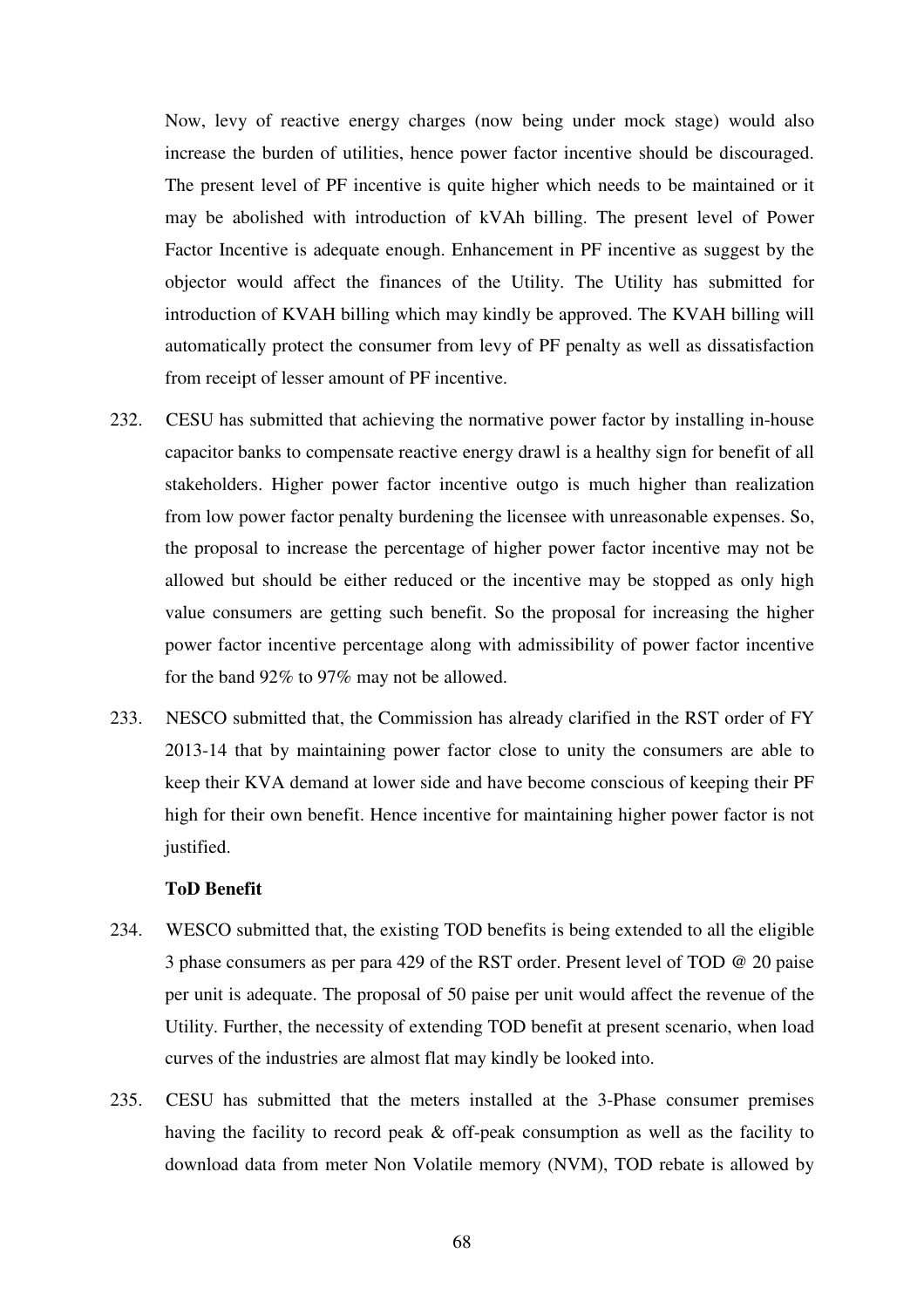the Petitioner. Presently, the entire process is carried out manually, which makes it cumbersome to extend the facility to all 3-Phase consumers to avail TOD rebate. Further the view of the Commission regarding TOD rebate may be continue.

- 236. NESCO submitted that, with the introduction of frequency based tariff significance of TOD consumption has been lost and the load curve of most of the industries are almost flat. In such scenario continuance of TOD benefit is no more required. Further, consumers having contract demand more than 110KVA and above are also availing off peak hour benefit towards drawal to the extent of 120% of their contract demand without levy of penalty. So, further continuance of TOD benefit would be a double benefit for the same cause which may kindly be abolished. The existing TOD benefits is being extended to all the eligible 3 phase consumers as per para 429 of the RST order.
- 237. SOUTHCO submitted that the present TOD benefit is appropriate so the utility is in adverse position to the view of increasing TOD benefit to the consumer.
- 238. SOUTHCO submitted that the OYT scheme is extended to the applicant as per their application. TOD benefit is given to the eligible consumers.

# **Cross Subsidy**

239. WESCO submitted that the Commission is repeatedly explaining Cross Subsidy in tariff and Cross Subsidy Surcharge payable under open access are two different things and should not be confused. Para 293 to 300 of RST Order for FY 2019-20 may please be referred in this regard. In case of EHT category the licensee is not entitled for wheeling charges as OPTCL is the separate entity who is the beneficiary for transmission charges. So, while deriving CSS for EHT category, in cost component the cost of power purchase includes per unit BSP & Transmission charges. If per unit Transmission charges would be removed the CSS for EHT category would be increased. Similar practice has also been adopted for HT, but loss component after EHT sale is being factor in 'L'. As regards to limiting of CSS within 20% of average billing, the Commission is keeping the level of 20% limit as prescribed in National Tariff Policy. The same may be perused from RST order for FY 2019-20 vide para 293 & 299.The Utility is projecting it's input as well as sales considering the drawal pattern of all the consumers. Based on the same the Commission is approving the RST as well as BST of the DISCOMs. Without giving annual plan, if a customer draws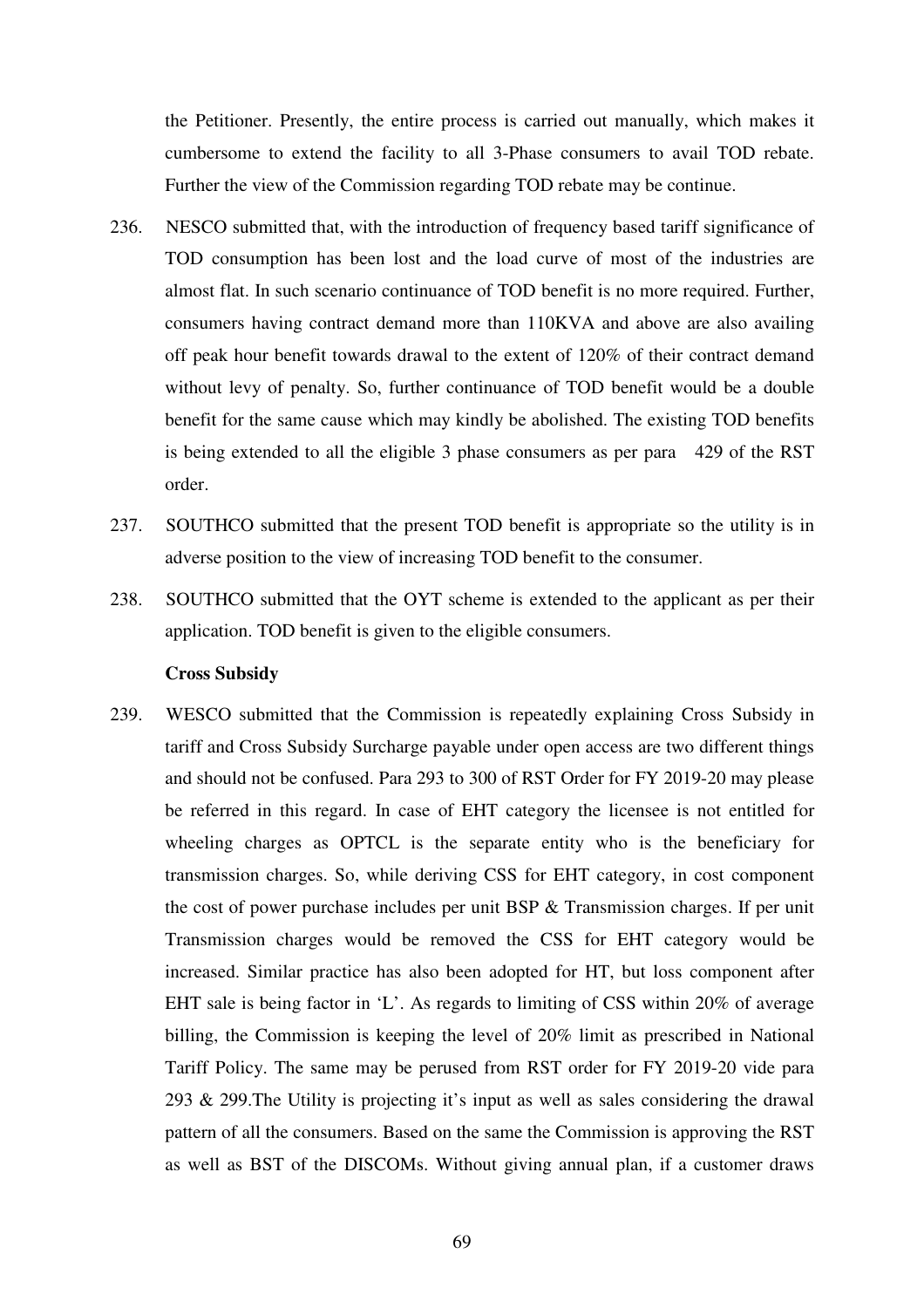power under open access the power which was projected for the consumer remains unutilised as a result the revenue of the licensee affected. At the same time, if annual plan would have been provided the utility would not have plan it's purchase and it's input would have reduced for which the BST might have fixed in lower rate. The CSS of EHT category as approved by the Commission vide para 299(table-32) is Rs 1.23 p/kWh and for HT CSS and wheeling is Rs 1.29 p/kWh. So, an intending open access customer factoring the above open access charges with respect to average tariff can create gap of Rs4.54 p/kWh (Rs 5.77-Rs 1.23) for EHT and in case of HT Rs4.50p/kWh (Rs 5.79- Rs1.29). With such huge margin of Rs4.54 p/kWh &Rs4.50p/kWh respectively for EHT and HT category, the intending open access customer has ample opportunity to deal with the CGP who is selling surplus power to GRIDCO @ Rs2.75 per unit. Every year the levy of cross subsidy surcharge is being reduced. The Commission while approving open access charges is allowing certain percentage (%) of the derived Gap. During the current year Commission has approved only 63% of the loss margin as against 65% of previous year. So the per unit charges of Cross Subsidy Surcharge depends on Average tariff and cost to serve the consumers as a whole, where BST plays important role. Therefore, in absolute term Cross Subsidy Surcharge may decrease or increase but the Commission is allowing the Gap to certain % in reducing trend previously it was 75%, 70% etc. Presently there is no cross subsidy surcharge is leviable when power drawn from renewable sources. Every year the levy of cross subsidy surcharge is being reduced. The Commission while approving open access charges is allowing certain percentage (%) of the derived Gap. During the current year Commission has approved only 63% of the loss margin as against 65% of previous year. So the per unit charges of Cross Subsidy Surcharge depends on Average tariff and cost to serve the consumers as a whole, where BST plays important role. Therefore, in absolute term Cross Subsidy Surcharge may decrease or increase but the Commission is allowing the Gap to certain % in reducing trend previously it was 75%, 70% etc. As regards to wheeling charges the same also under goes changes i.e. increase or decrease depending on the distribution cost and quantum of power wheeled through 33 KV & below. If distribution cost is more and quantum of power wheeled in distribution system is less then per unit wheeling price will increase. As such the Utility is not getting CSS or wheeling charges during breakdown or power interruption.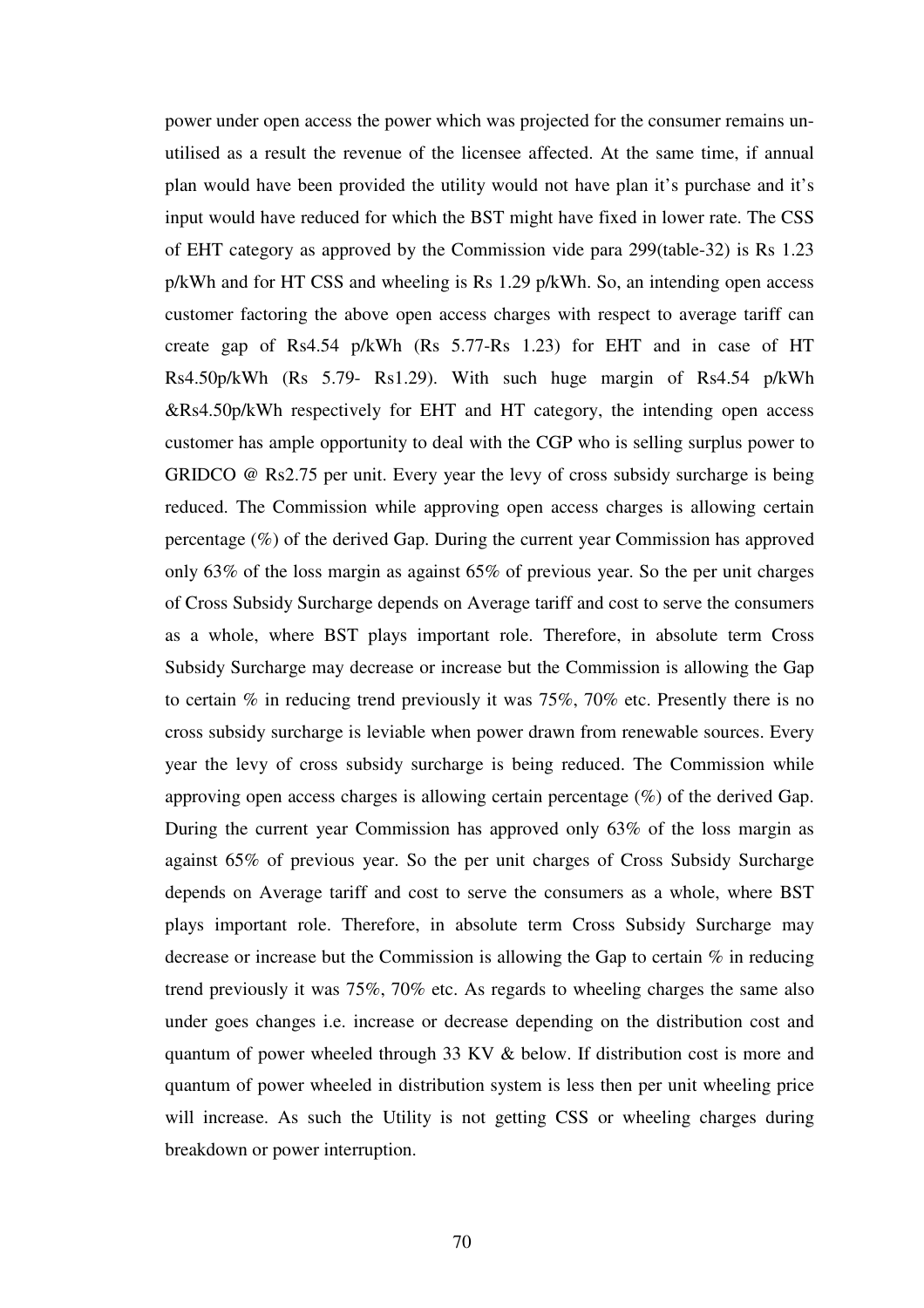- 240. SOUTHCO submitted that, the Commission is determining the Cross Subsidy on the basis of average cost of supply to the all consumers of the State as there is uniform RST. It is the prerogative of the commission to subsidize or non-subsidize a particular category of consumers taking into various aspect of economy and prospective plan for development of particular sector. In case of EHT category the licensee is not entitled for wheeling charges as OPTCL is the separate entity who is the beneficiary for transmission charges. So, while deriving CSS for EHT category, in cost component the cost of power purchase includes per unit BSP & Transmission charges. If per unit Transmission charges would be removed the CSS for EHT category would be increased. Similar practice has also been adopted for HT, but loss component after EHT sale is being factor in 'L'. As regards to limiting of CSS within 20% of average billing, the Commission is keeping the level of 20% limit as prescribed in National Tariff Policy. The same may be perused from RST order for FY 2019-20 vide para 293 & 299.Every year the levy of cross subsidy surcharge is being reduced. The Commission while approving open access charges is allowing certain percentage (%) of the derived Gap. During the current year Commission has approved only 63% of the loss margin as against 65% of previous year. So the per unit charges of Cross Subsidy Surcharge depends on Average tariff and cost to serve the consumers as a whole, where BST plays important role. Therefore, in absolute term Cross Subsidy Surcharge may decrease or increase but the Commission is allowing the Gap to certain % in reducing trend previously it was 75%, 70% etc. Section 62 of the Electricity Act, 2003 empowers OERC to determine tariff for retail sale of electricity. While doing so, the Commission is to be guided by National Electricity Policy and Tariff Policy under the provision of Section 61 (i) of the said Act. In conformity to para 8.3.2 of Tariff Policy and para 5.5.2 of National Electricity Policy the Commission has framed Regulation 7(c)(iii) of OERC (Terms and Conditions of Determination of Tariff) Regulations, 2004. Presently there is no cross subsidy surcharge is leviable when power drawn from renewable sources.
- 241. CESU submitted cross subsidy and wheeling charges considering reduction as per section 42 of the Electricity Act 2003. The Commission has reduced cross subsidy surcharge for EHT & HT up to 63% of the actual calculated value for the Financial Year 2019-20. CESU submitted cross subsidy surcharge calculation has been made using the formula pertaining to tariff policy as cited by the commission in its order dt.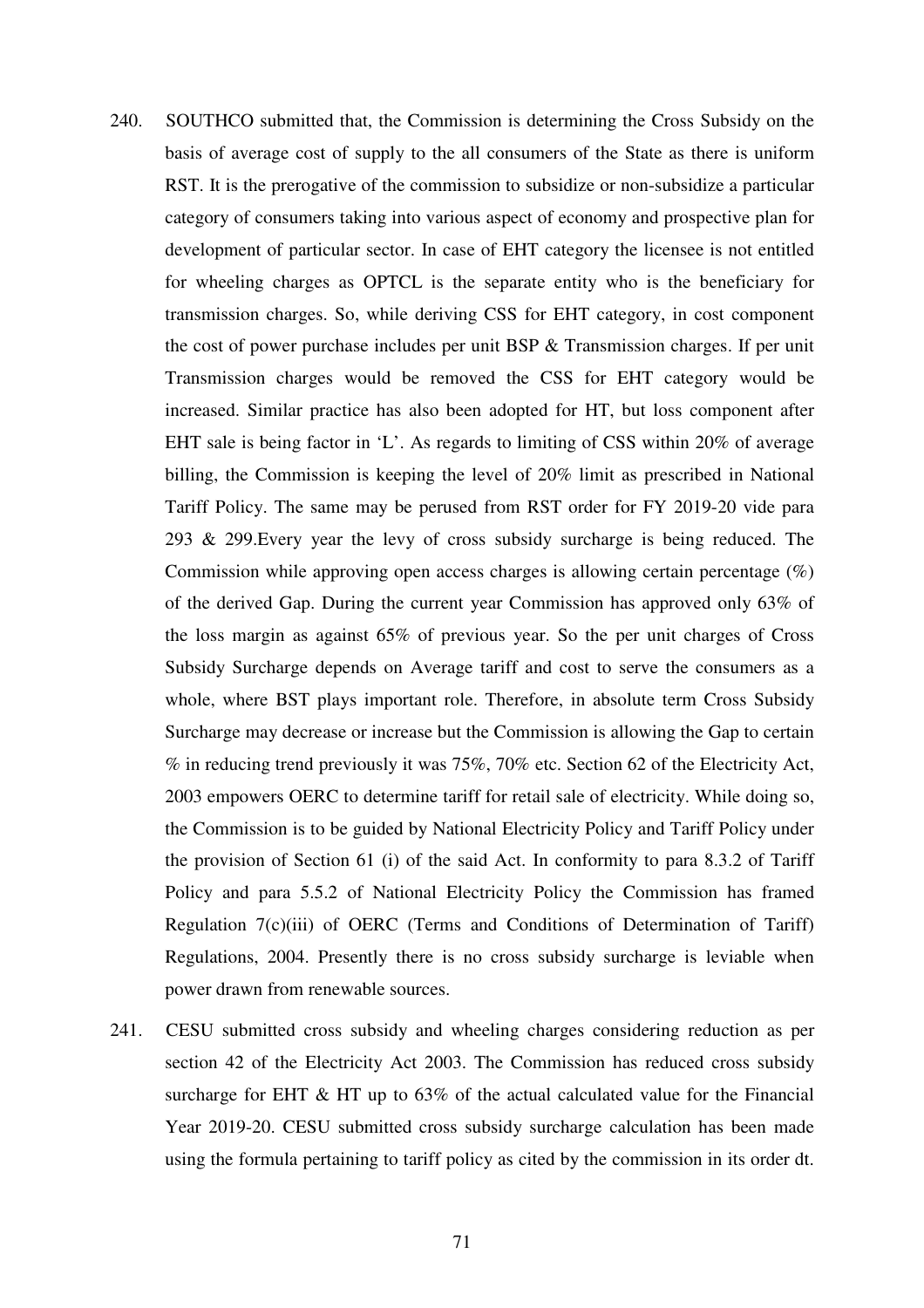22.03.18 case No. 79, 80, 81, 82, 83, 84, 85, 86 of 2018 and basing on the proposed data in the ARR. The Average cost of supply depends upon the no. of consumer, consumer mix, applicable tariff, voltage class and consumption variance etc. It will not be proper and justified to take average cost of supply of the state to determine the open access charges for the class of consumers of a DISCOM.

242. CESU has submitted that the case of limit to the quantum of open access power is congestion may arise in the network when the consumer applies for excess demand. CESU has not encountered power regulation or shortage of power over the year and in case of deficit situation the guidelines issued by the Commission is followed. There is no relevance in the present context where objector stated high cross subsidy surcharge for open access or errors while calculating cross subsidy surcharge.

## **Additional Surcharge**

243. CESU submitted as per clause-3 OERC (determination of open access charges) Regulation-2006, additional surcharge is payable by open access consumers to meet the fixed cost of the distribution licensee. At present two numbers of EHT consumers are availing open access poer under CESU area of supply from their CGP share without paying any charges for the open access. It has been prayed at least certain amount to be paid by these types of consumer to share the fixed cost of the petitioner.

## **Special Tariff Measures**

- 244. NESCO submitted that the idea of introduction of 'Take or Pay' tariff was to encourage the consumers with low load factor to draw power at higher load factor and thereby avail special rebate. This would have been win-win situation for both the consumers and NESCO. Whereas in actual none of the consumer enhanced their consumption to avail the said benefit, instead the consumers who were already drawing power at load factor more than 80% in the FY 2011-12 got this benefit in addition to graded slab benefit without any increase in their load factor. As per introduction of 'Assured Energy' concept no such industries are coming forward to avail the same. That means in the previous method there was no such efficiency gain, but they were benefited because of Commission's order only. The purpose of take or pay tariff was defeated and accordingly the same was discontinued by the Commission in the Tariff order for FY 13-14.
- 245. NESCO, WESCO and SOUTHCO submitted it is the contention of Railway that they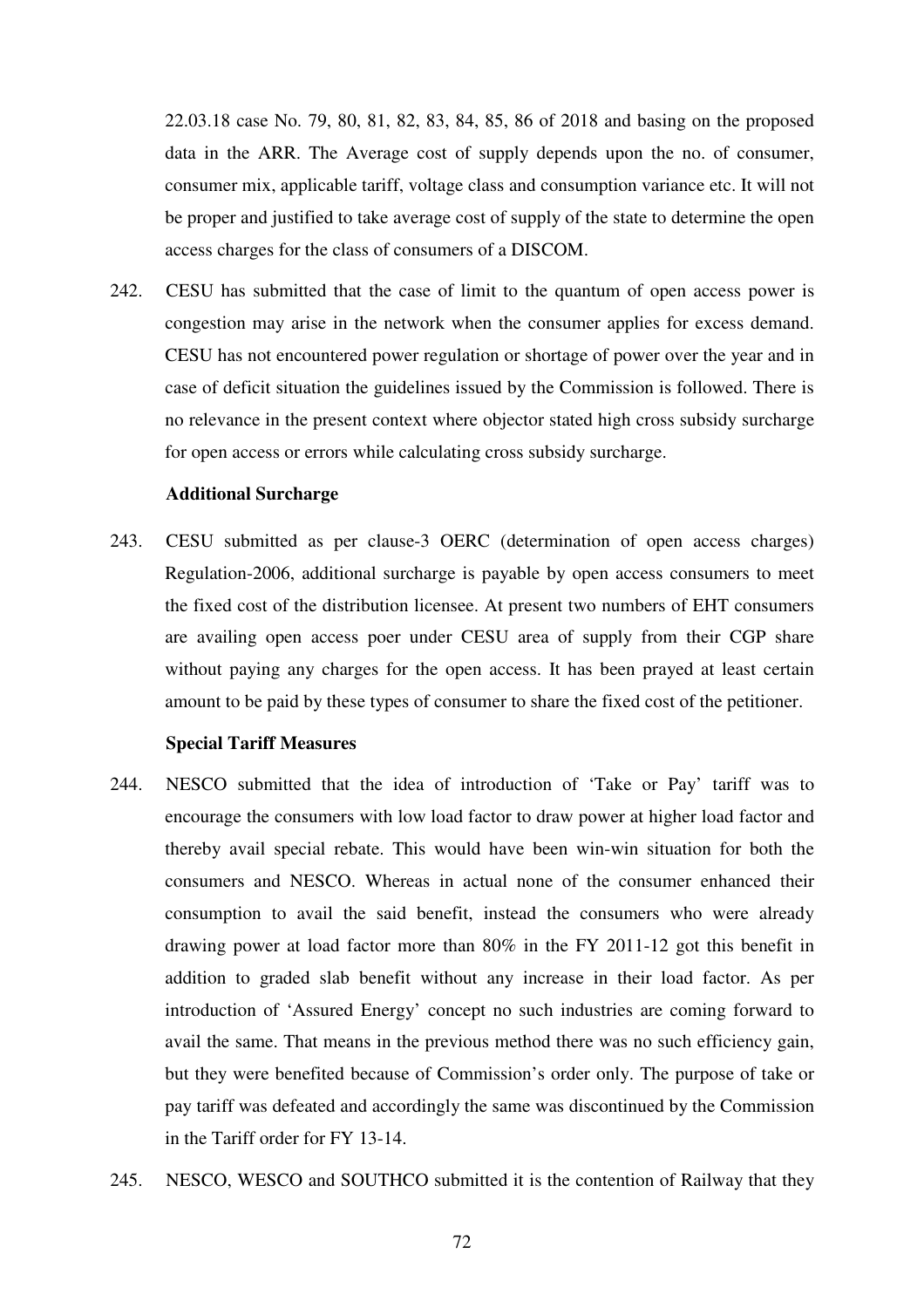are being highly charged here in Odisha as compared to other neighboring States & other States. For kind perusal Railway tariff in few of the States as alleged by railway is cheaper, in comparison to Odisha is appended below.

| <b>States</b> |        | <b>Demand Charges</b>                                             | <b>Energy Charges</b> |  |  |  |  |
|---------------|--------|-------------------------------------------------------------------|-----------------------|--|--|--|--|
| 1)            |        | ChhatisgarhRs.350/-per KVA per month                              | Rs. 4.20 per KVAh     |  |  |  |  |
| 2)            |        | AndhrapardeshRs.350/-per KVA per month                            | Rs. 3.75 per KVAh     |  |  |  |  |
| 3)            |        | Jharkhand Rs.350/-per KVA per month                               | Rs. 4.60 per KVAh     |  |  |  |  |
| 4)            |        | MadhyapradeshRs.310/-per KVA per month                            | Rs. 5.90 per KWH      |  |  |  |  |
|               |        | (Precondition of minimum off take of 1500 unit Per KVA per annum) |                       |  |  |  |  |
|               |        |                                                                   |                       |  |  |  |  |
| 5)            | Odisha | Rs.250/-per KVA per month                                         |                       |  |  |  |  |

|  |                                                      |  |                                                                                                                                                                                                                                                                                                                                                   | $HT(kWh)$ $EHT(kWh)$ |
|--|------------------------------------------------------|--|---------------------------------------------------------------------------------------------------------------------------------------------------------------------------------------------------------------------------------------------------------------------------------------------------------------------------------------------------|----------------------|
|  |                                                      |  | Upto $60\%$ L.F. 5.35 5.30                                                                                                                                                                                                                                                                                                                        |                      |
|  |                                                      |  | $>60\%$ L.F. $4.25$                                                                                                                                                                                                                                                                                                                               | 4.20                 |
|  | $\alpha$ 1 $\alpha$ $\alpha$ $\beta$ $\beta$ $\beta$ |  | $\mathbf{1}^{\prime}$ and $\mathbf{1}^{\prime}$ and $\mathbf{1}^{\prime}$ and $\mathbf{1}^{\prime}$ and $\mathbf{1}^{\prime}$ and $\mathbf{1}^{\prime}$ and $\mathbf{1}^{\prime}$ and $\mathbf{1}^{\prime}$ and $\mathbf{1}^{\prime}$ and $\mathbf{1}^{\prime}$ and $\mathbf{1}^{\prime}$ and $\mathbf{1}^{\prime}$ and $\mathbf{1}^{\prime}$ and |                      |

So, claim of Railway regarding they are highly charged in Odisha is not appropriate.

Railway is also being separately categorized under HT & EHT as "Railway Traction".

## **Amnesty Arrear Clearance Scheme**

246. NESCO submitted that the Amnesty Arrear Clearance has been proposed to go for financial gap filling measures and the licensee is open and always promote for financial scrutiny through third party audit.

# **Tariff for Industrial Consumers**

247. NESCO and WESCO submitted that the Industrial tariff of Odisha vs Other neighboring states for FY 2019-20 is furnished below.

| Demand charges (per kVA per month) |                  |                     |                       |  |  |  |  |  |  |
|------------------------------------|------------------|---------------------|-----------------------|--|--|--|--|--|--|
| <b>Odisha</b>                      | <b>Jharkhand</b> | <b>Chhattisgarh</b> | <b>Andhra Pradesh</b> |  |  |  |  |  |  |
| Rs. 250                            | Rs. 350          | Rs.350              | Rs. 475               |  |  |  |  |  |  |
| <b>Energy Charges</b>              |                  |                     |                       |  |  |  |  |  |  |
| Odisha                             | <b>Jharkhand</b> | <b>Chhattisgarh</b> | <b>Andhra Pradesh</b> |  |  |  |  |  |  |
| $(\text{per} \,\text{kWH})$        | (per kVAh)       | (per kVAh)          | ${\rm (per\, kWh)}$   |  |  |  |  |  |  |

HT/EHT Upto  $60\%$  5.35 5.30 Rs. 5.50 Rs. 5.91 to Rs. 6.91 Rs. 4.95 to Rs. 6.30  $> 60\%$  4.25 4.20 (in different LF & voltage (different voltage supply) Supply)

So comparison of Odisha industrial tariff with other neighbouring states indicates that Odisha is cheapest. Hence, the view of objector regarding other neighbouring state's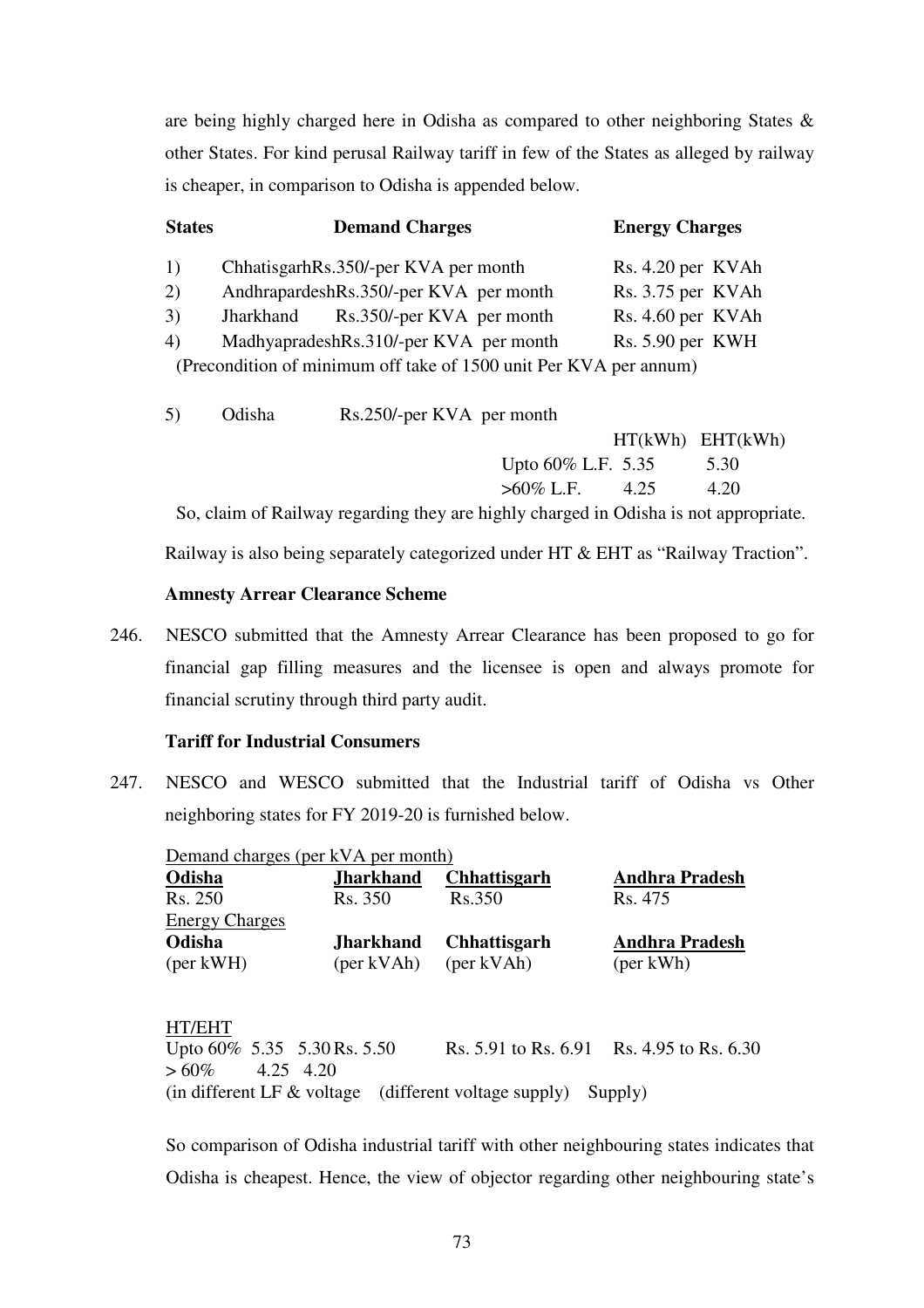industrial tariff is lower which is not correct. Similarly, in case of West Bengal the tariff for DVC is Rs. 600/- per kva per month for demand charges with off peak allowance of 110% beyond C.D. where as in Odisha it is Rs. 250 per kva per month with off peak allowance till 120% of C.D. No doubt the Energy charge is Rs.2.95 per unit which is also in kvah. While other levy like monthly DPS is also higher which is 1.50% per month of DVC as compared 1.25% per month in Odisha.

#### **General Issues related to Retail Supply Tariff of DISCOMs**

## **Energy Sales Forecast and Addition of BPL & LT Consumers**

- 248. CESU submitted that, the LT sales projections by the licensee were based on the past trend. Detailed category wise sales projection under LT is available in ARR document. But in case of BPL category the sales projection seems to be very high as around 3.00 lacs BPL consumers consuming at @ 30units/month and the consumption also includes the cases where BPL kit is charged but not included in billing fold. Hence, as compared to actual billing, the projection will be high for this category due to nonbilling sales. CESU further submitted that if they do not propose the higher sales under LT category then they will not get power purchase approvals for the non-billing loss under LT category. The licensee's power purchase cost be ultimately passed on to the consumer. Hence, with the interest of LT consumers, the CESU is projecting higher LT sales to pass on within the approved power purchase and reduce the BSP expenditure. Further, the Commission is allowing power purchase at normative loss level instead of actual and hence, the Commission may consider the proposal of the petitioner.
- 249. WESCO has submitted that the LT sales have been projected for FY 2020-21 considering past trend. Hence the projected sale under LT category for ensuing year quite justified which may please be considered. Further, due to massive village electrification during current year under SAUBHAGYA scheme LT sale (particularly under BPL & Kutir Jyoti) would significantly increase.
- 250. NESCO has submitted that the justification regarding sales forecast has already been elaborated under para 2.2 of ARR application along with the actual category wise sales figures of the previous years. From the past trend, it can be seen that the projection submitted by the licensee is justified. NESCO Utility has projected LT sales of 2714.849MU in view of the electrification done under SAUBHAGYA scheme.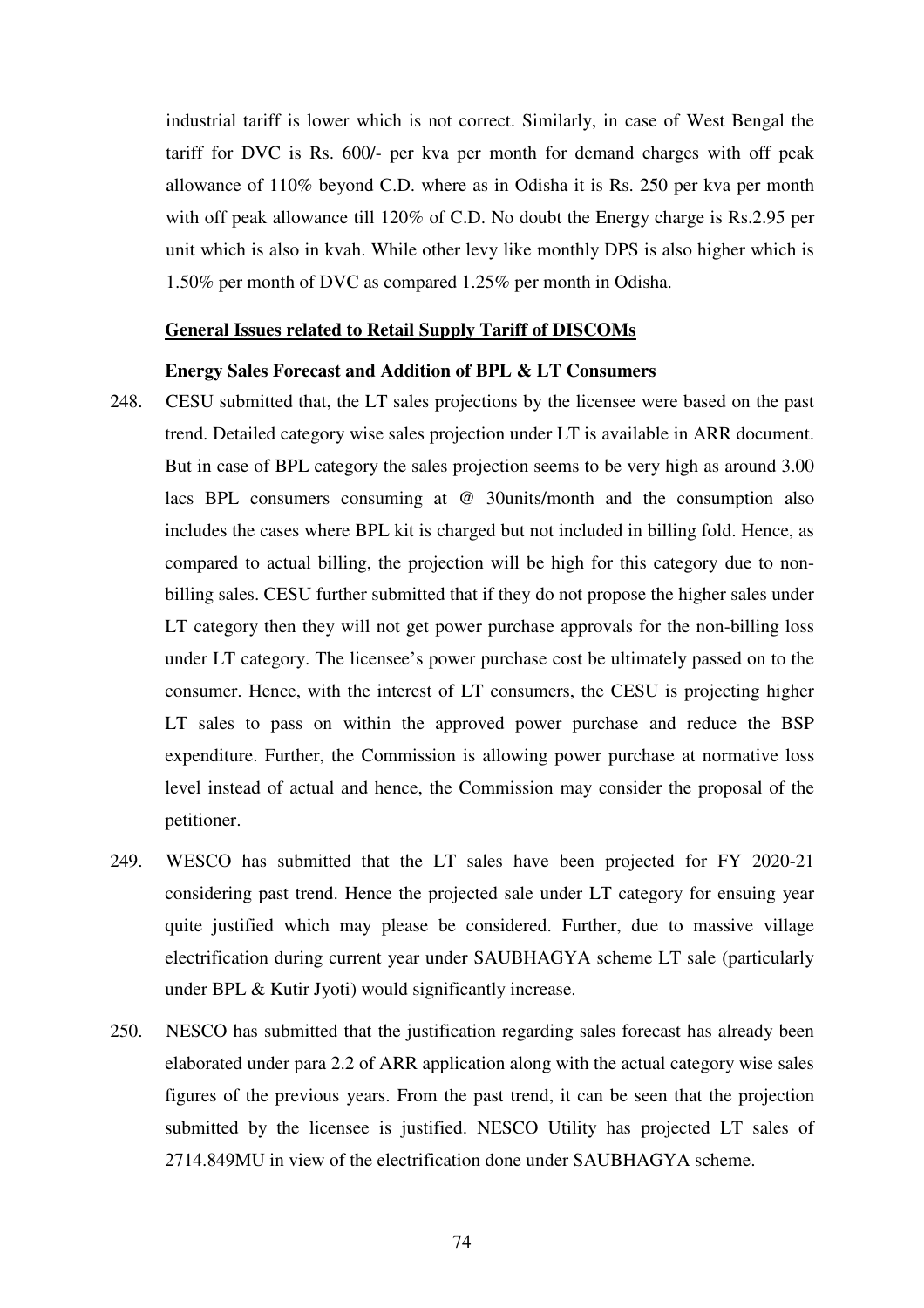251. SOUTHCO has submitted that the projected LT sales are realistic factoring the growth under Saubhagya scheme and loss reduction measures to be undertaken Actual Sales of EHT, HT and LT during FY 2018-19 also available in the ARR application.

## **Review of Inefficient Operations and Quality of Power Supply**

- 252. WESCO submitted that all the DISCOMs are operating in different geographical area & having different distribution license. The benefit of feed extension is being extended within the same DISCOM as per mutual agreement. But the same benefit cannot be extended across the DISCOM. Each DISCOM have different BSP even though single RST is in force across the state. Each DISCOM ARR also being individually approved. If railway would try to avail such benefit, then each DISCOM's revenue would be affected. Hence proposal of railway in this regard may not be considered.
- 253. WESCO submitted that, the issue regarding low voltage and blackout/brownout in licensee area as complained is no more exist. Due to massive system strengthening work under various Government schemes like CAPEX, ODSSP, IPDS, RGGVY, DDUGJY, DESI, RLTAP the network assets and capacity building has increased in may fold. It is pertinent to mention here that during privatization in 1999 the consumer strength was 2.29 lakh with employee strength of 5000 nos. Now as on date the consumer strength has increased by 10 times with reduction of employee strength by 50%. So the improvement of providing quality supply is only due to introduction of various technology based infrastructure as well as continuous effort of the management as well as employees of the organization. Therefore, the allegation regarding adequate step is not being taken by the licensee as objected is not proper

The amount spent on Capex work, Scheme wise is as under: -

#### (**Provisional)**

| ODSSP:-       | Rs $67.18$ crore (Apr-19 to Dec-19) total exp from FY<br>14-15 onwards Rs.980.97 crs out of Rs.1145 crs.                                                                         |
|---------------|----------------------------------------------------------------------------------------------------------------------------------------------------------------------------------|
| $Capex$ GoO:- | $\text{Rs } 166.97$ crore till Nov-19 out of which $\text{Rs } 113.08$ crs<br>would be capitalized during the current year as the<br>project scheduled to be closed by March-20. |
| SAUBHAGYA     | Rs. 52.27 crore (for current yr till Nov-19) Total<br>disbursement till Nov-19 Rs 121.05 crore against<br>project cost of Rs 240 crore.                                          |
| <b>DDUGJY</b> | Rs. 30.38 crore (for current yr till Nov-19) Total<br>disbursement till Nov-19 Rs 1083.11 crore against<br>sanctioned cost of Rs 1384.77 crore.                                  |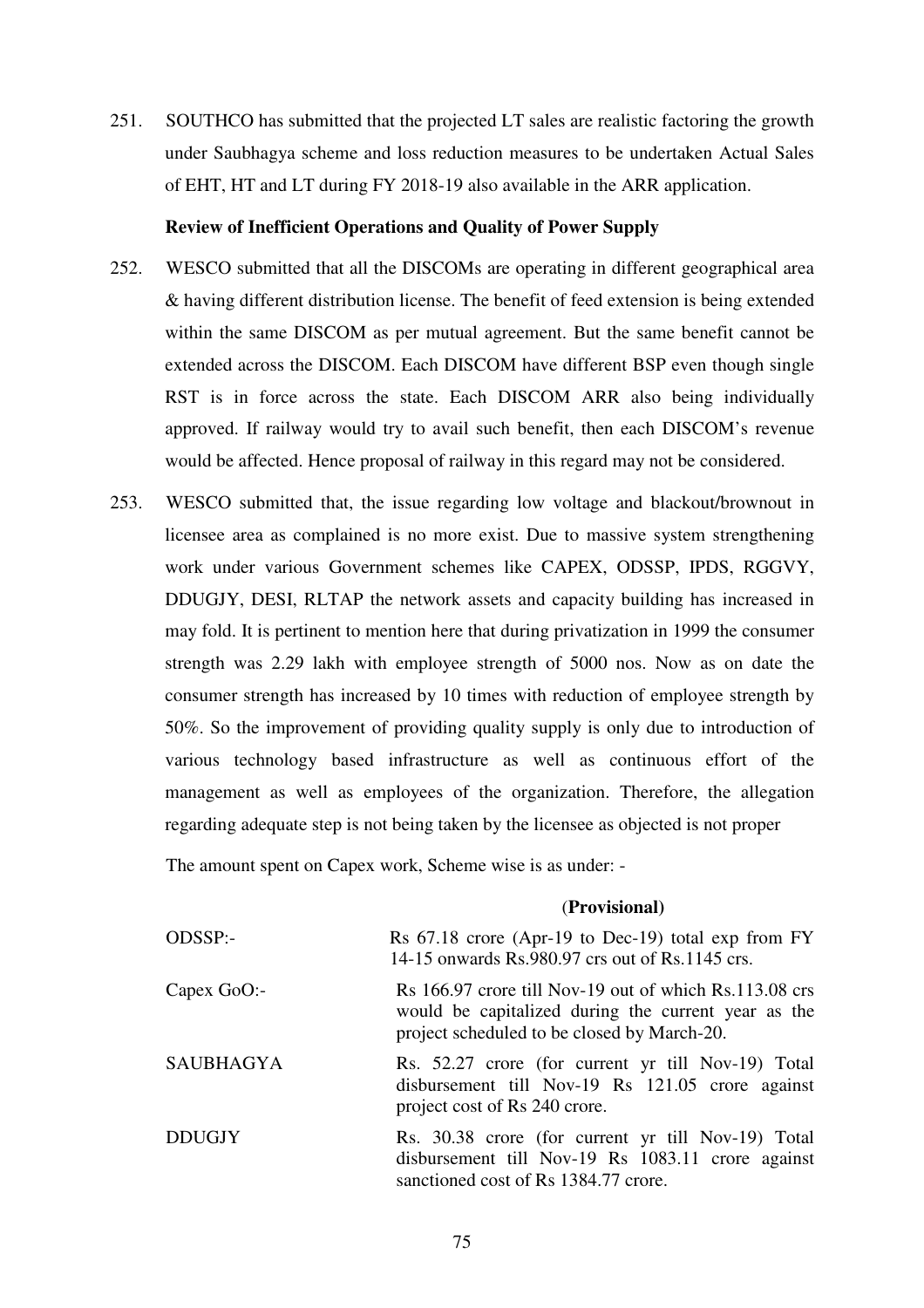| <b>IPDS</b>  | Rs. 20.23 crore (for current yr till Nov-19) Total |
|--------------|----------------------------------------------------|
|              | disbursement till Nov-19 Rs 185.49 crore against   |
|              | sanctioned cost of Rs 224.45 crore.                |
| <b>RLTAP</b> | Rs. 15.50 crore (for current yr till Nov-19) Total |
|              | disbursement till Nov-19 Rs 68.11 crore against    |
|              | allotted cost of Rs 90.71 crore.                   |

254. NESCO submitted that the Quality of power supply has been substantially improved as compared to past period. Voltage condition has improved due to upgradation of Sub-stations and replacement of old conductors. Augmentation in system network has also been made due to capacity addition on account of DDUGJY, IPDS, ODSSP, CAPEX etc. The details of expenditure on various schemes are:

| Table-19                                                |         |        |  |  |  |  |  |  |
|---------------------------------------------------------|---------|--------|--|--|--|--|--|--|
| <b>Capital Expenditure and addition of Fixed Assets</b> |         |        |  |  |  |  |  |  |
| Capital Exp.<br><b>Addition to Asset</b>                |         |        |  |  |  |  |  |  |
| <b>SOUBHAGYA</b>                                        | 68.67   | 110.00 |  |  |  |  |  |  |
| Deposit work /EL/School                                 |         |        |  |  |  |  |  |  |
| & Anganwadi & Others                                    | 86.83   | 52.88  |  |  |  |  |  |  |
| <b>RGGVY-II</b>                                         | 603.79  | 211.33 |  |  |  |  |  |  |
| <b>DDUGJY</b>                                           | 371.42  | 185.71 |  |  |  |  |  |  |
| Biju Gram Jyoti                                         | 7.00    | 3.50   |  |  |  |  |  |  |
| Biju Sahar BY                                           | 2.01    | 1.00   |  |  |  |  |  |  |
| <b>DESI</b>                                             | 0       | 27.29  |  |  |  |  |  |  |
| Capex(GoO)                                              | 0       | 92.10  |  |  |  |  |  |  |
| <b>IPDS</b>                                             | 169.70  | 84.85  |  |  |  |  |  |  |
| <b>ODSSP</b>                                            | 592.80  | 207.48 |  |  |  |  |  |  |
| <b>ODAFF</b>                                            | 47.23   | 23.61  |  |  |  |  |  |  |
| Total                                                   | 1949.46 | 999.77 |  |  |  |  |  |  |

Quality of power supply has been substantially improved as compared to past period. Voltage condition has improved due to upgradation of Sub-stations and replacement of old conductors. Augmentation in system network has also been made due to capacity addition on account of DDUGJY, IPDS, ODSSP, CAPEX etc.

255. SOUTHCO has submitted that it is committed to provide quality power supply and better consumer services to its consumers. SOUTHCO has taken many steps for improving the voltage by way of augmentation of conductors, Installation of new S/s, up gradation of existing S/s and Power Transformers. SOUTHCO has installed good no's of new transformer and up gradation of transformer of different capacity in its area of operation and power transformer capacity have already been upgraded to provide reliable and uninterrupted power supply. SOUTHCO has added additional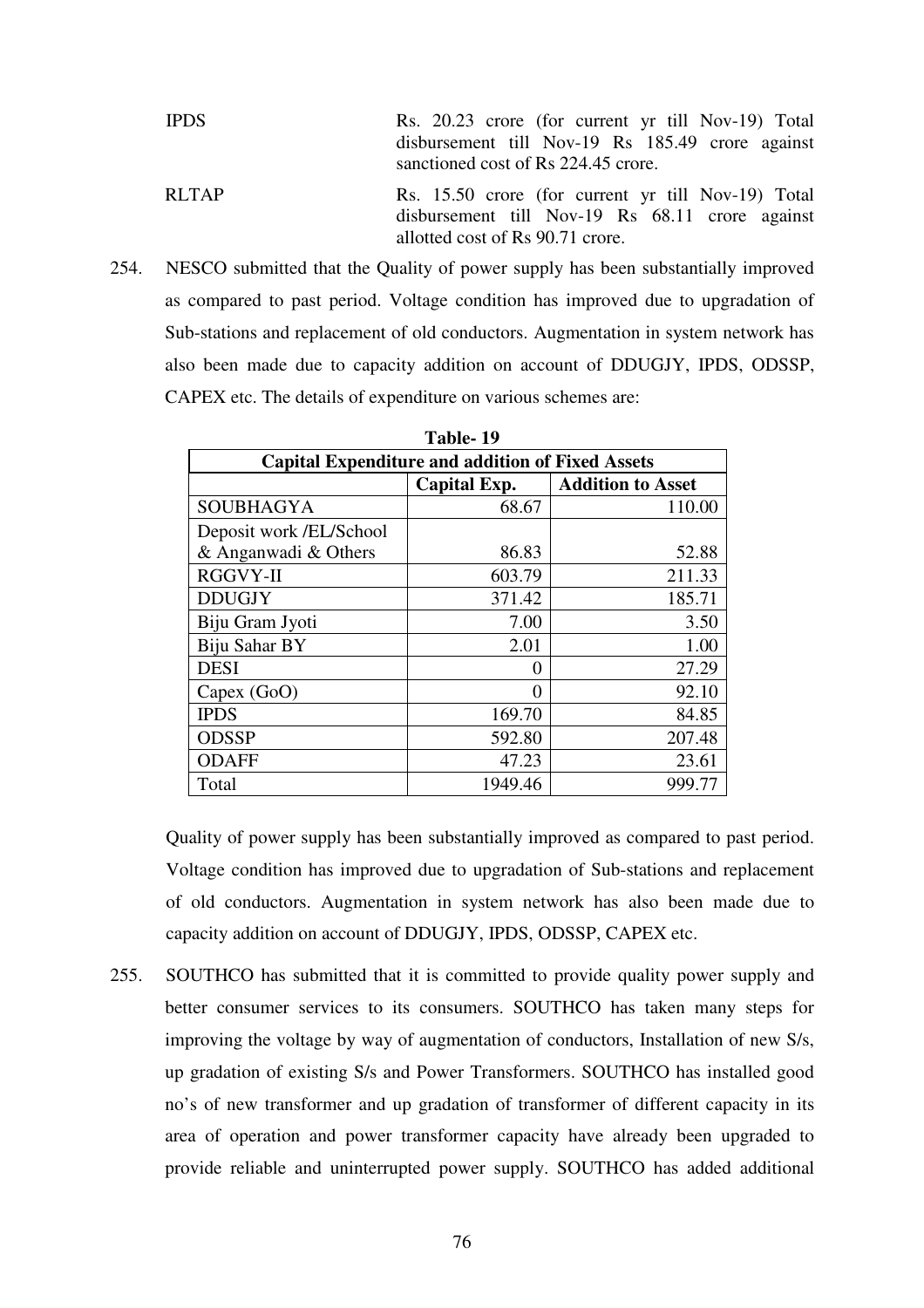transformers into the system to cater the needs of the consumers and to overcome the low voltage. Under various schemes of GoO like ODSSP, the asset addition is being taken to improve the voltage level in addition to the addition of new GRIDs at OPTCL level. The voltage problem is not an issue in SOUTHCO Utility area. The power cut without any notice is not being implemented in SOUTHCO. Further, as per the drawl schedule of SLDC and grid constraints the power restriction is being imposed at SLDC/OPTCL level. The detail of additional works under taken and going to be undertaken under various schemes is submitted in Para3.1 to 3.8.2 of our ARR & RST application. The O& M activities in the Utility's area are carried out and the voltage level has improved a lot and there is no lower voltage problem in Utility's area. The management of the Utility is presently with the Administrator GRIDCO as per the order of the Commission.

The detail of govt schemes with amount spent is given below for information of the petitioner

| Table - 20       |                 |                     |                           |  |  |  |  |  |
|------------------|-----------------|---------------------|---------------------------|--|--|--|--|--|
| Name of the      | <b>Budgeted</b> | <b>Amount spent</b> | Likely date of completion |  |  |  |  |  |
| <b>Scheme</b>    | amount          | up to Oct 2019      | of the project            |  |  |  |  |  |
| <b>CAPEX</b>     | 196.97          | 141.89              | FY 2020-21                |  |  |  |  |  |
| <b>RGGVY</b>     | 979.24          | 783.00              | FY 2020-21                |  |  |  |  |  |
| $(12^{th}$ Plan) |                 |                     |                           |  |  |  |  |  |
| RAPDRP-A         | 0.00            | 0.00                | <b>NA</b>                 |  |  |  |  |  |
| <b>RAPDRP-B</b>  | 0.00            | 0.00                | <b>NA</b>                 |  |  |  |  |  |
| <b>DDUGJY</b>    | 440.74          | 289.00              | FY 2020-21                |  |  |  |  |  |
| <b>IPDS</b>      | 259.09          | 131.21              | FY 2020-21                |  |  |  |  |  |
| <b>ODSSP</b>     | 772.15          | 627.55              | FY 2020-21                |  |  |  |  |  |
| <b>BGJY</b>      | 216.66          | 150.04              | FY 2018-19                |  |  |  |  |  |
| <b>BSVY</b>      | 32.39           | 15.67               | FY 2018-19                |  |  |  |  |  |
| <b>RLTAP</b>     | 34.03           | 20.39               | FY 2018-19                |  |  |  |  |  |

**Table - 20** 

#### **Audit of Books of Accounts**

- 256. Regarding audited accounts the data relating to Balance Sheet, Profit/Loss Account, Cash Flow statement & Auditors report for FY 2018-19 will be submitted to the Commission after duly approved by Management Board.
- 257. WESCO has submitted the accounts of the Utility has not yet been segregated as wheeling & retail business as per OERC tariff regulation, 2014. In absence of the same, various cost components has been segregated considering certain standard/assumptions which may kindly be approved.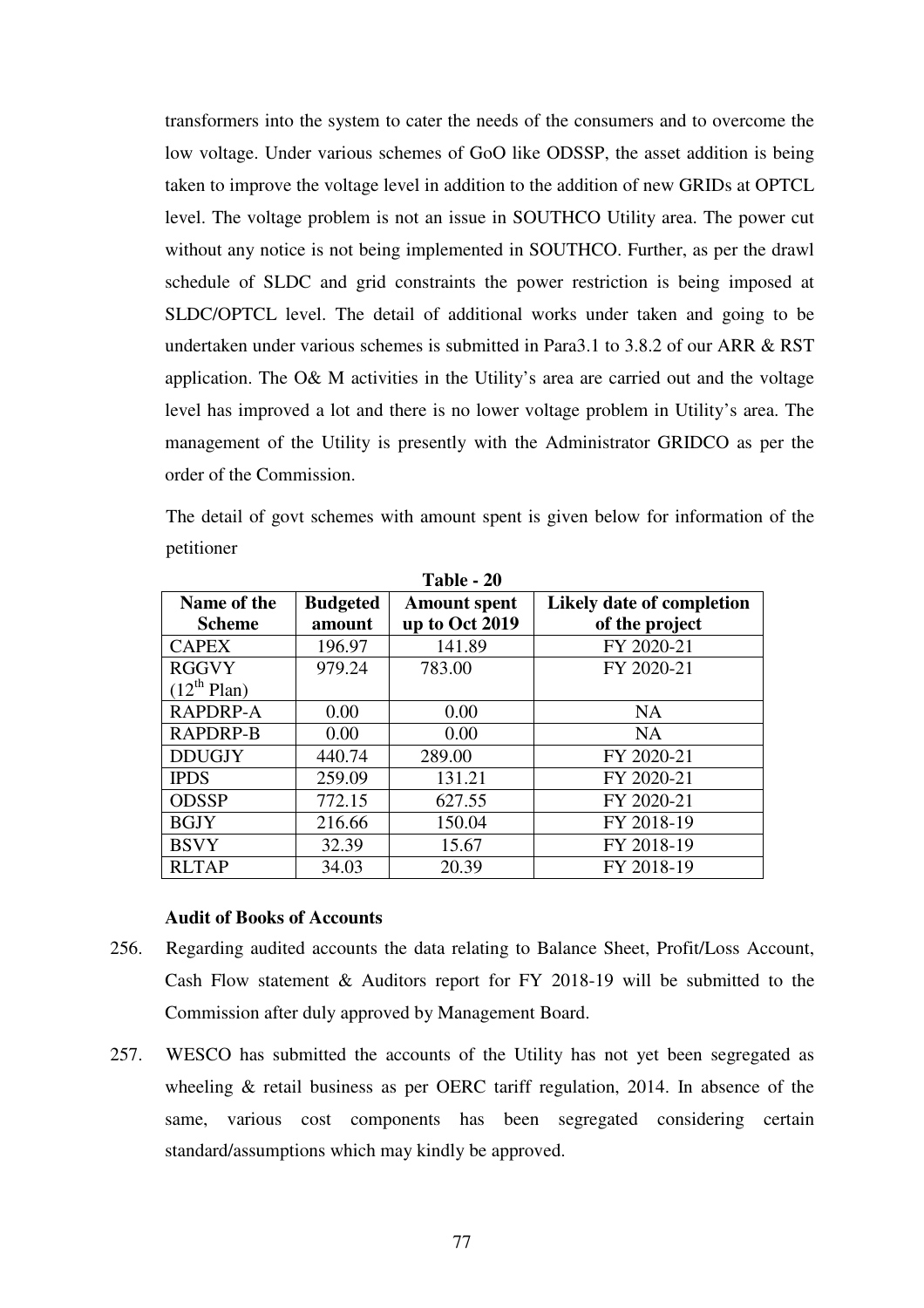#### **Creation of corpus fund for victims of Electrical Accident**

258. CESU is already in the financial crunch due to non-realization of the outstanding from the consumer further the fund creation out of the arrear to be collected from the consumer will worsen the financial health of the organization. So the proposal for the creation of corpus fund for the victims of the electrical accident is justified.

## **Death of Elephant in Dhenkanal District**

259. CESU submitted for the death of the elephant one original application No. 844 of 2018 of the Green Tribunal (NGT) on 30.10.2018 pending final disposal of the case, directed CEU to deposit 1.00 crore with the Chief Wildlife Warden, Odisha and the same has been deposited by CESU on 08.11.2018. The Hon'ble NGT by order dtd. 20.12.2018 to pay further amount of Rs. 4.00 Crore has stayed by interim order dtd. 05.08.2019 and the case is pending before the Hon'ble Supreme court of India.

## **NGT compensation**

260. CESU has submitted as per information available CESU has already paid NGT compensation Rs. 55,16,290 in 2015, Rs. 54,42,234 in 2016 Rs. 32,21,841 in 2017 Rs. 43,62,734 in 2018 and Rs. 33,94,016 (excluding 1 Crore which is under subjudice) in 2019.

### **GRF and Ombudsman**

261. CESU submitted if the consumer is aggrieved, he can approach the Appellate Authority under section 127 of the Electricity Act 2003.

#### **Regarding compliance to directives and provisions under the Act.**

- 262. NESCO Utility is complying to all the provisions laws laid under Electricity Act'2003.NESCO Utility operates under the purview of all the Regulations framed by OERC. Hence NESCO follows each and every Regulation framed by the OERC in order to satisfy all its consumers. The required details regarding division wise consumer and network details and regular employees engaged for O&M are available.
- 263. NESCO submitted that the utility has followed the directions given by the Commission in the RST order. Compliances to the directions have been furnished in the ARR application of the utility which may please be referred. The utility is raising bills and supplying power to the consumers observing the provisions of the Regulations of Supply Code and other applicable rules and regulations.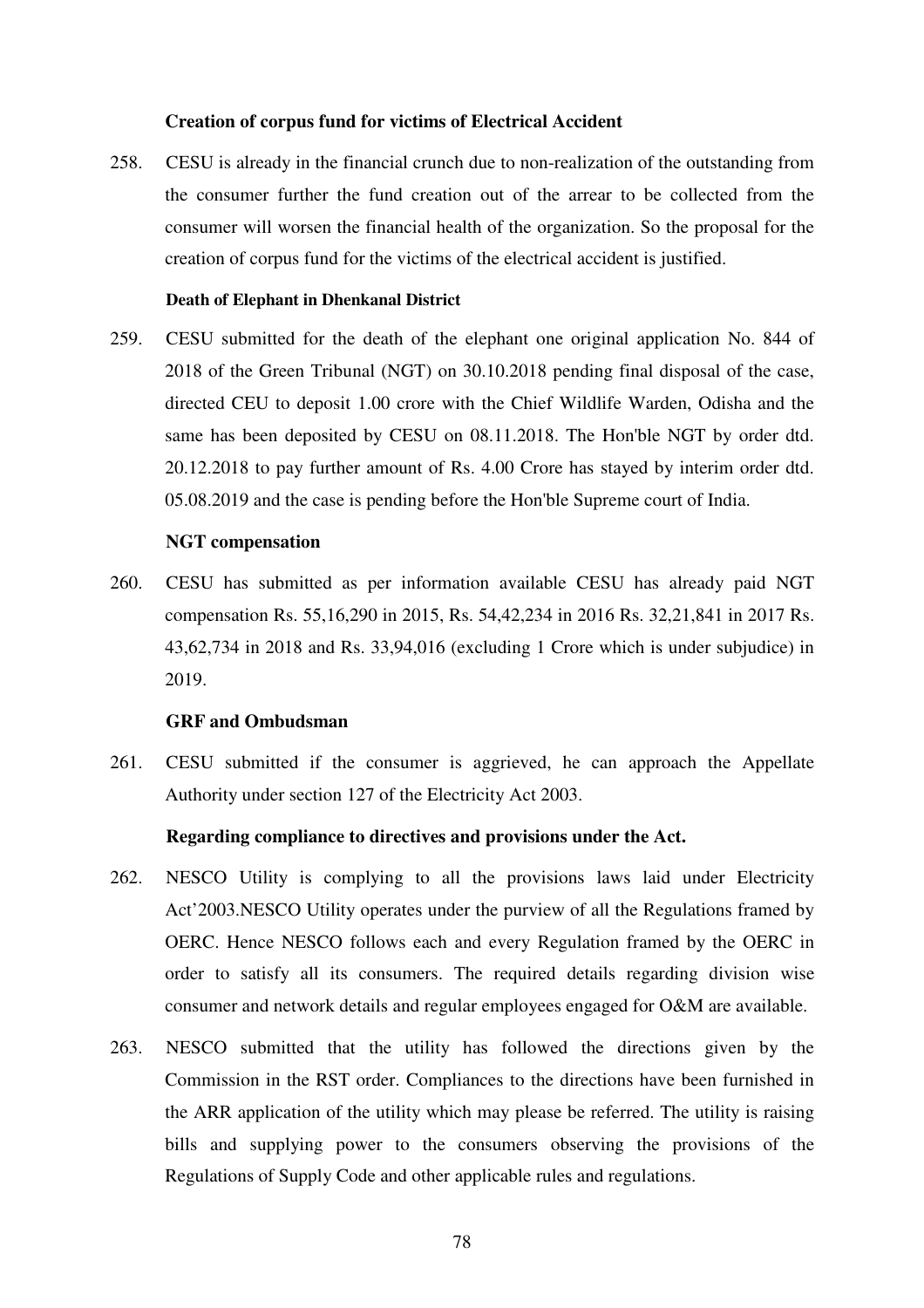264. SOUTHCO has submitted that it is complying with the directions of the Commission from time to time.

## **Standards of Performance**

265. Guaranteed Standard of Performance Reported by NESCO Utility was published in the OERC Web Site in a regular basis for the ready reference and information of general public. Also, in compliance to the direction of the Commission the utility has conducted third party audit of SOP for the FY 2016-17 as well as 2017-18 and report submitted before the Commission. Third party audit for 2018-19 is going on.

#### **BSP & Transmission Charges over the years**

266. NESCO submitted that the Objector's contention of unprecedented increase in tariff to EHT consumers from the year 2010-11 has relevance to the equal increase of BST Bills during the even periods. The transactions of BSP for the period from April'19 to Nov'19 are available.

## **Safety of Animal & Human life and Vigilance Activities.**

267. NESCO submitted that, the it is taking all possible steps to check the electrocution of animals as well as electrical accidents of both humans and animals. The details of accidents in the prescribed format are being furnished before the Commission in ARR application in Performance Format P-2 which may kindly be referred. Vigilance activities have been strengthened with deployment of 73nos of vigilance squads. Vigilance activities are being reinforced in high loss prone area considering Section / Feeder wise analysis of Input Vs Billing. Special emphasis has been given to checking in Irrigation consumer in Basta and Jaleswar area. Each circle has a Manger Vigilance and one at corporate office to monitor vigilance activities under the supervision of Chief Vigilance Officer at Corporate Office.04 Nos AVO (retired police Officers) have been appointed to boost the vigilance activities under supervision of Chief Vigilance Officer. 19928 nos. of disconnections made and an amount of Rs.9.6Cr realized till Sep'19. Vigilance activities have been strengthened. Checking squads have been deployed to arrest unauthorized abstraction of energy. All the consumers have been covered under GPRS based photo –billing. The utility has also provided online cash collection counters. To improve the reach to the consumers, the utility has engaged various service providers for easy payment options. AMRs have been installed for accessing the meter data remotely.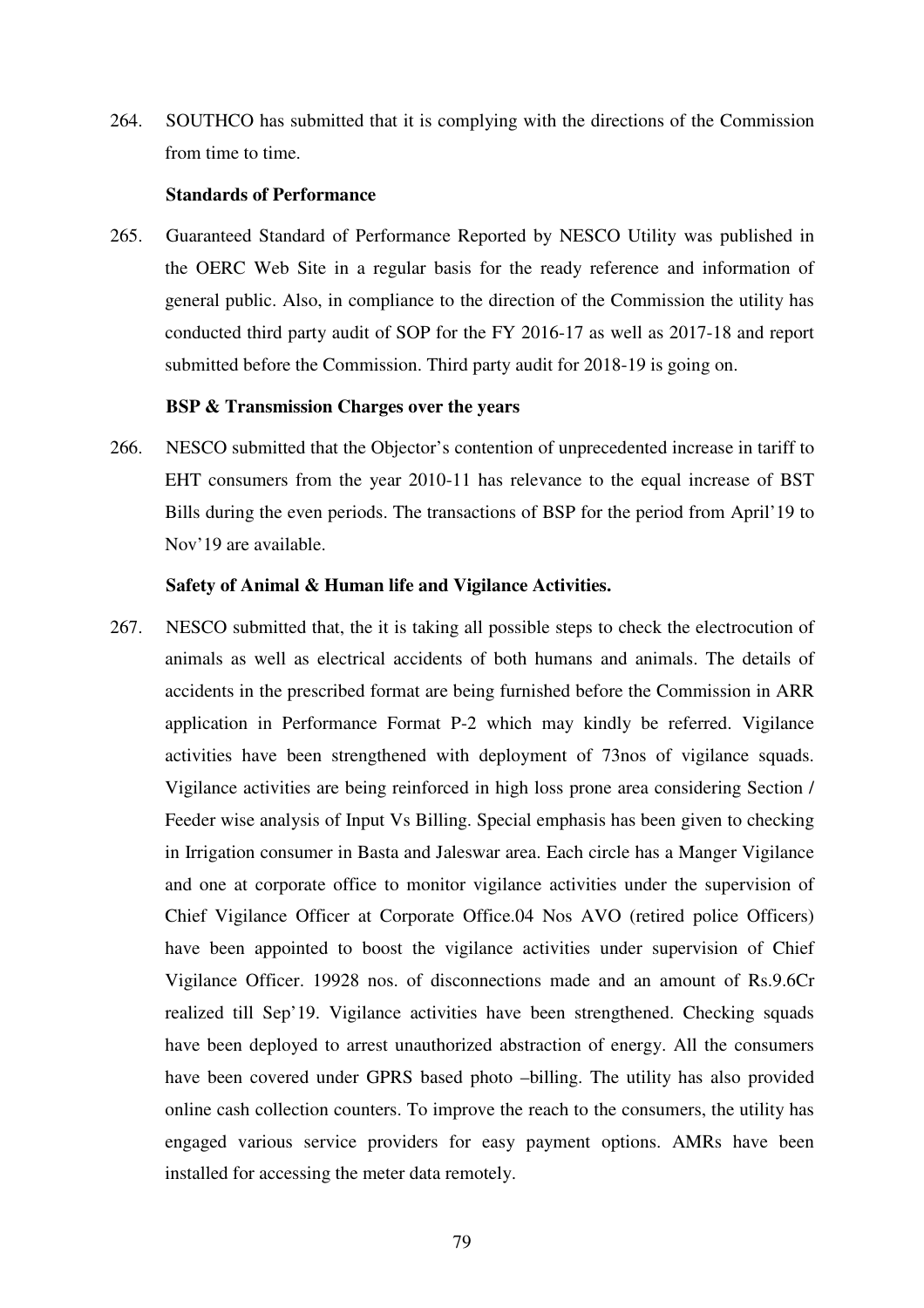- 268. SOUTHCO submitted that the electrical inspector time to time directs the Utility to carry out modification of lines and substation as per requirement of safety. The same was rectified immediately. The utility is also of the opinion of waiver of annual inspection fees of lines and substation. SOUTHCO also submitted that the utility has appointed dedicated safety officer at Headquarter who is looking into the aspect of safety. Further there are one training institute at Ambagada, Berhampur who is imparting in house safety training to our employees. There has been intensification of Vigilance Activities by creating separate vigilance cell at Circle level and action is being taken to engage more nos. of vigilance gangs at Subdivision level. Death of animals and human both fatal and nonfatal are provided in the P-2 format of the Commission which may kindly looked into. Due to inadequate cash flow of revenue from consumers the utility not able to pay the BSP bills to GRIDCO on monthly basis.
- 269. WESCO has submitted that the presently there are 25 nos. of vigilance squad is being operative in WESCO. The penal amount raised and amount collected till Dec-19 is Rs.10.82 crore and Rs.3.96 crore respectively.

#### **Undue enrichment of DISCOMs**

270. NESCO submitted that, the issue has been addressed in detail in the Distribution Code, 2019. The utility is taking all steps to create awareness among the consumers through its website and social media accounts. Various steps have been taken for creating consumer awareness like painting of different facilities available for consumers on walls of substations and offices, Street plays, painting and debate competitions in schools. Matter is being taken up for displaying short documentaries on electricity in places of entertainment like movie halls. For creating such fund, the utility has prayed before the Commission in the ARR application.

#### **Performance details**

271. SOUTHCO has submitted that performance details are based upon accounts and facts. The detailed power purchase bills of GRIDCO, Transmission tariff bills of OPTCL and SLDC charges bills are submitted before the commission which is part of the tariff filing.

#### **Extending benefits to Industries of Seasonal Nature**

272. SOUTHCO has submitted that the benefits are for industries which are under statutory restrictions of state where fishing is banned in the breeding season. So, it the duty of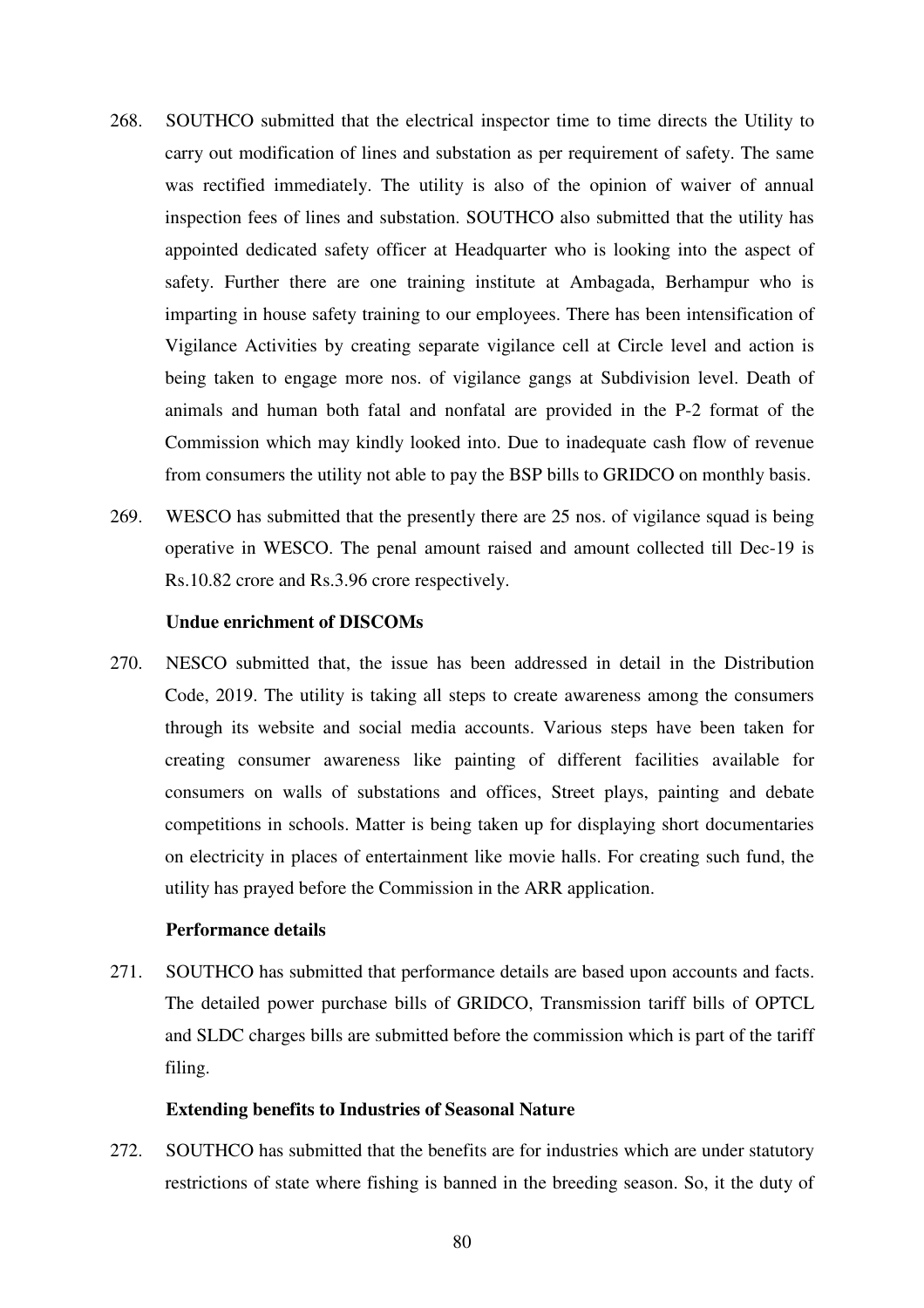the state to compensate for such restriction accordingly tariff was fixed for those who are dependent on them. So, the claim of the objector for extending above benefits to seasonal industries is not acceptable.

#### **Telecom Sector Infrastructure**

- 273. NESCO submitted that the consumer categorization is being done as per the provisions of OERC Distribution (Condition of Supply) Code, 2019 basing on the purpose of supply. The purpose of power supply for telecom infrastructure is not used as a motive force and therefore is not complying to the requirement as envisaged under the OERC Distribution Code and hence cannot be grouped under Industrial category.
- 274. WESCO has submitted if the Objector can bring their plan for installation of more towers across WESCO  $\&$  SOUTHCO license area in the ensuring year then their proposal of single flat tariff many be considered by the Commission.
- 275. SOUTHCO submitted that the telecom towers are billed appropriately as per the OERC distribution code 2019.

#### **Security mechanism for open access.**

276. WESCO has submitted the commission has already mandated one-month security mechanism vide open access regulation (clause 14(4)). As per the above regulation the consumer has to ensure one-month security for availing power supply under open access. SLDC is the nodal agency for STOA should enforce the same and the consumer would institute appropriate security mechanism with SLDC or with Discom as the case may be.

All the consumers having CD 1 MW  $\&$  above are permitted to avail power under STOA subject to adequate system corridor. If system constraints persist, it is the responsibility of the consumer to incur additional cost for availing open access. In that scenario it is not the obligation of the licensee to invest for the consumer to facilitate open access.

277. SOUTHCO submitted that the commission has already mandated one-month security mechanism vide open access regulation (clause 14(4)). As per the above regulation the consumer has to ensure one-month security for availing power supply under open access. SLDC is the nodal agency for STOA should enforce the same and the consumer would institute appropriate security mechanism with SLDC or with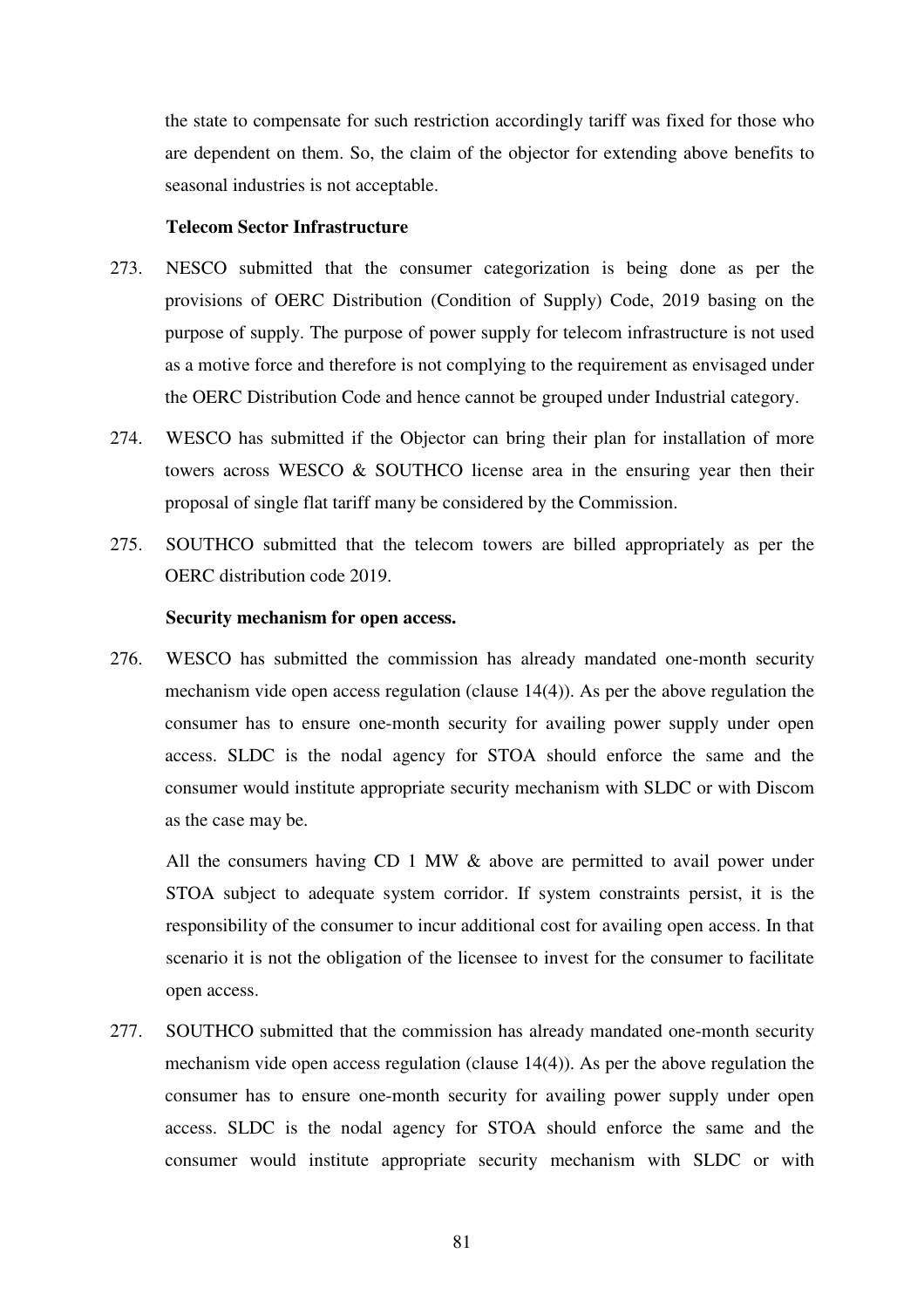#### DISCOM as the case may be.

#### **Power loom motor ranging from 2HP to 10HP**

278. SOUTHCO submitted that The weavers of Hinjilicatu is having power loom using motor ranging from 2HP to 10 HP supplied with three phase supply in SI category. As they are small power loom units they are billed appropriately under SI category as per existing tariff. The Commission may examine the submission of petitioner and pass appropriate orders.

#### **Demand charges for ICE factories**

279. The fishing department of Government of Odisha has introduced a seasonal prohibition on the fishing of trawlers for distance of 20 km seashore of the Devi (Jatadhari river mouth to Devi river mouth) and Rusikulya (Chilika Lake Mouth to Rusikulya river mouth). The annual ban was for turtle season from January to May. Considering this ban we have allowed some concession to ice factories dependant on fishing in terms of demand charges in FY 2012-13 vide para 250to 257 in our RST order of that year. We direct that same concession shall continue for FY 2015-16 also. Accordingly, during the statutory restriction imposed by the fisheries department, the ice factory located at a distance of not more than 5 Km towards land from the seashore of restricted zone will pay demand charges based on actual maximum demand recorded during the billing period. There will be no changes in the energy charges and other charges payable to DISCOMS as per existing tariff order and regulations. If we analyse the Para it is well understood that this concession was extended to the industries due to compensate the loss in case of statutory restriction but in no other cases. In the instant case no statutory restriction was imposed by the state. Further it is open for the industry to diversify and run its business on profitable lines. So, the claim of the objector for extending above benefits to seasonal industries like cotton industries is not acceptable.

## **Other Issues**

#### **Electricity Billing and Payment**.

280. WESCO submitted that Odisha all the distribution companies are operating in different geographical area with different consumer strength & different socio economic conditions of the people, as well as with different BST rates. Suggestion of railway to consider the railway load at OPTCL grid end with simultaneous metering is not justified.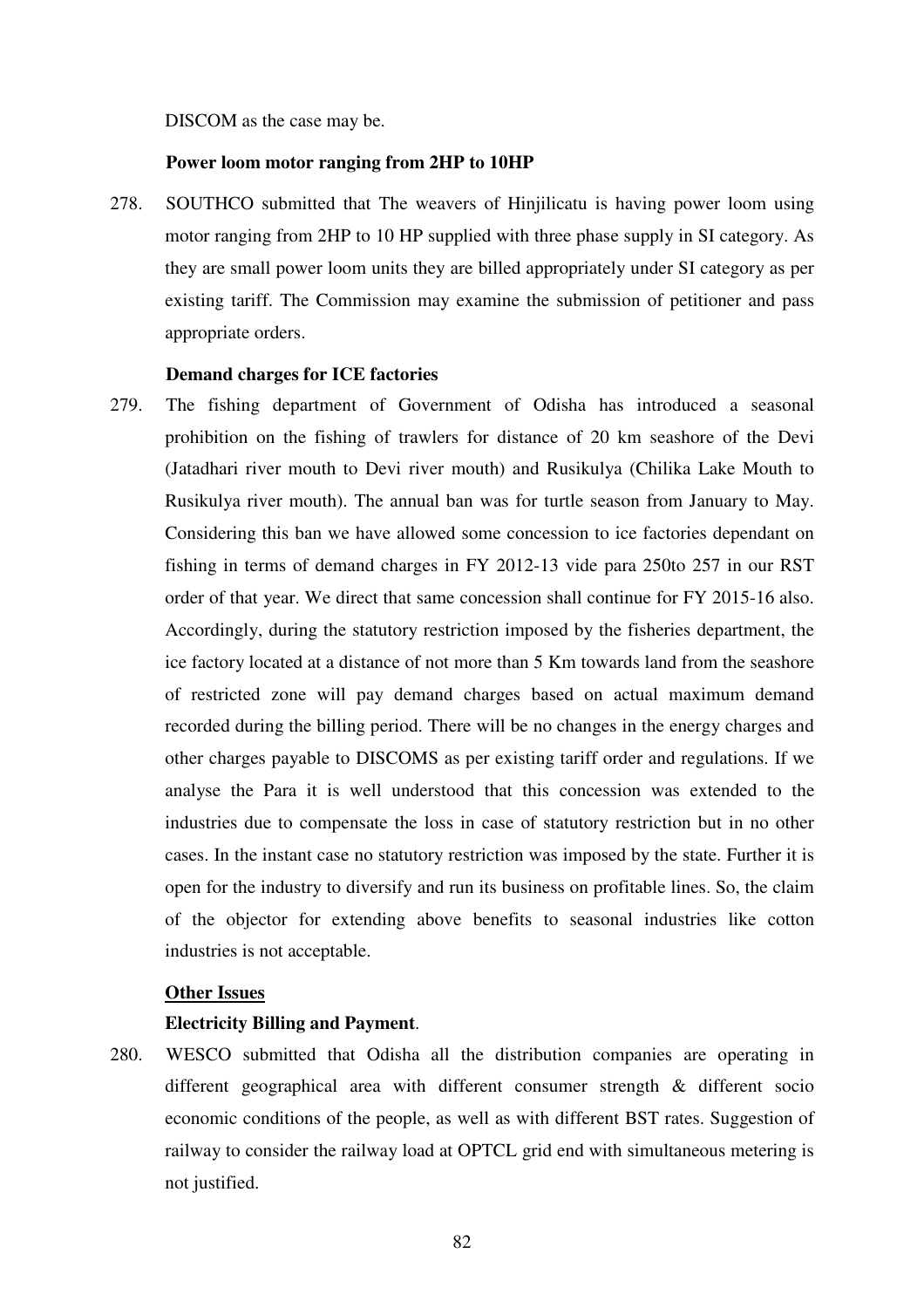## **Solar Roof Top Net Metering System**

281. CESU has submitted that as per Clause no 10 "Metering Arrangement" of OERC Order No. OERC-Engg. 02/2010/(Vol-IV)/1131 dated 19.08.2016 as amended up to 17.01.2018 on Net metering / bidirectional metering and their connectivity with respect to solar pv.

## **Monopolistic Attitude**

282. NESCO submitted that the contention of the objector regarding the attitude of the utility is not correct. The utility is taking all possible measures to provide as much as facility that it can to its consumers, like spot billing, spot collection where on the spot they can get the money receipt, payment trough MPOS , creation of 1912 cell, creation of consumer complaint cell, social media accounts for consumer awareness as well as consumer complaint redressal etc.

## **6% on Service Connection estimate**

283. NESCO submitted that the service connection estimate is framed as per the approved rate of cost data and as per the approved procedure in the regulation. The 6% charge as cited by the objector is not for construction of infrastructure, rather it is for supervising the work as per the provisions of OERC regulation.

## **Judgment of Hon'ble ATE**

284. WESCO has submitted as regards to Appeal no.283 of 214, 141 of 215,30 of 2016 & 31 of 2016 of Hon'ble ATE, the court has already given verdict in favour of the utility. The objector has moved to Hon'ble Apex court against the decision of Hon'ble ATE vide civil appeal no.11090 of 2018 Vedanta Vrs OERC and others.

#### **Auction of scrap**

285. SOUTHCO submitted that the detail of action of scrap is submitted in our ARR & RST application 2020-21. The valuation and auction of scarp takes place of the utility time to time.

#### **SMD demand charges**

286. SOUTHCO submitted that submitted that the Commission has already built up the SMD demand charges while determining the BSP of the Licensee.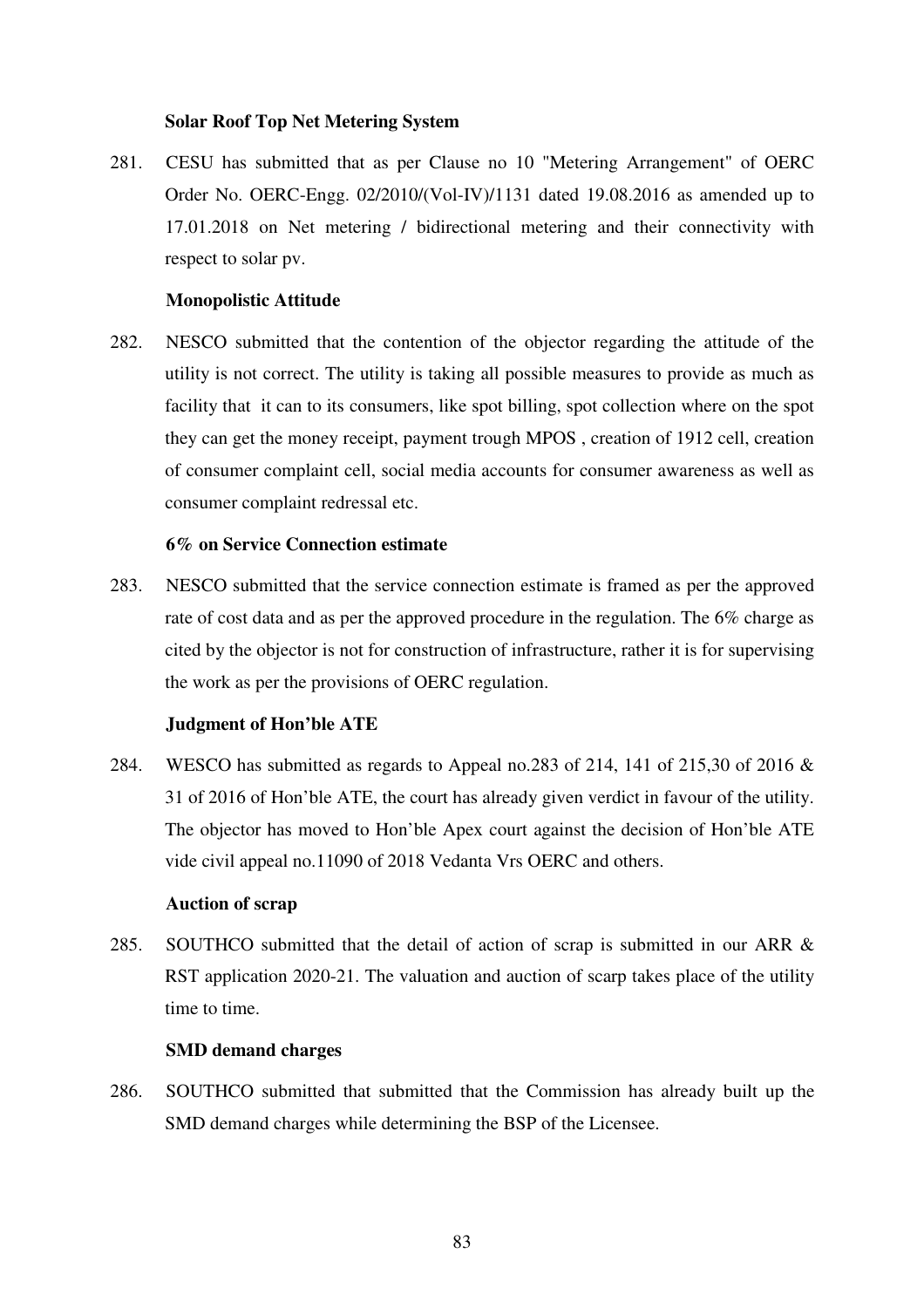# **OBSERVATION, ANALYSIS AND RECOMMENDATIONS OF CONSUMER COUNSEL "WISE" ON ARR, WHEELING AND RETAIL SUPPLY APPLICATION OF DISCOMS (PARA 287 TO 305)**

- 287. The licensees have over projected the LT demand and the demand of BPL categories which is not as per the norms of consumption allowed for this category. The overconsumption due to unmetered / unbilled consumption or defective meters cannot be permitted and requested for review.
- 288. The BPL domestic category should be restricted for consumption upto 30 units per month and the same should be converted to APL after crossing 30 units consumption on annual basis.
- 289. Increase in LT sales require more cross subsidy from HT & EHT consumers or this needs to be recovered from the Government through tariff subsidy. SOUTHCO is the most affected as their HT & EHT consumer base is very less compared to other DISCOMs of Odisha
- 290. In NESCO, large industry under both HT and EHT has increased consumption per kW in FY 2019-20. HT General purpose and Power intensive industry consumption per KW has reduced in FY 2019-20.
- 291. It is observed form the past data that all the DISCOMs have consistently failed to realize LT revenue per input fixed by the Commission.
- 292. It is observed that EHT consumption is coming down significantly in many cases.
- 293. The collection efficiency, though improved, has not much improved against the target set on year on year basis which challenges the involvement of franchise operation and cost involved in it. Franchisee expenses should be tallied with the benefits received.
- 294. The trend of metering is unsatisfactory; any unmetered supply or defective meter supply should be immediately acted for correction with metered supply.
- 295. AT&C and Distribution loss have been reducing over the period of time however in most of the cases it has not matched the target yet which has been set consistently over the years. Even though the reduction in losses is welcome in terms of efforts much more is needed to reduce the losses and the target losses further.
- 296. Impact of A&G expenses should be assessed, especially of energy auditing. IT automation expense is welcomed, though schedule for implementation should be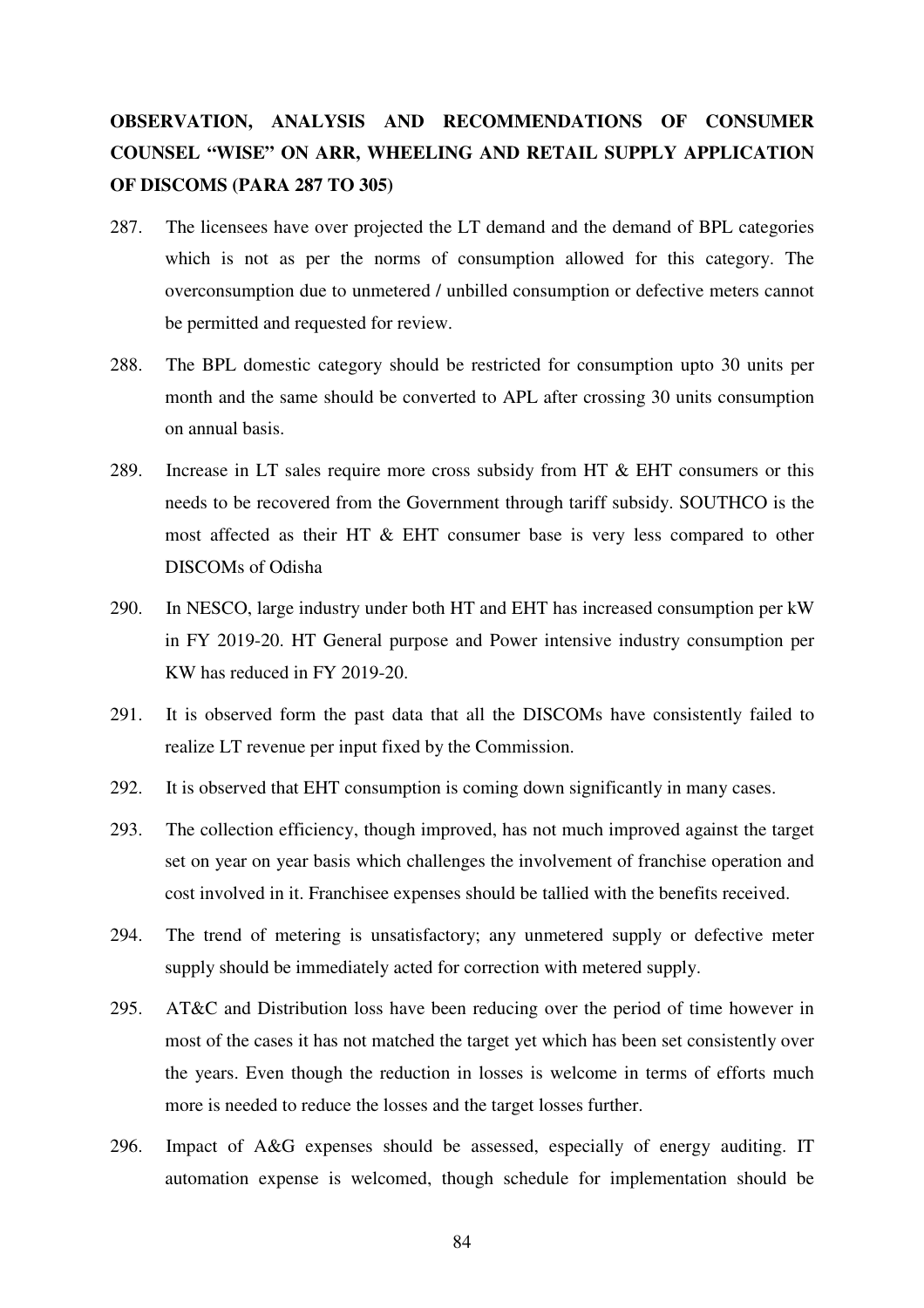strictly followed, and details should be in public domain Energy. Audit and other additional expenses was not segregated by Utility. Normal A&G expenses should be approved with 7% escalation. Additional A&G expenses should be considered viewing its long term impact on performance.

- 297. There is a huge gap between actual and approved R&M expenses. Distribution line maintenance has increase many folds. In every year's ARR submission a very common practice by DISCOMs is the cost for last six months of current FY shoots up exorbitantly. Actual spending is very less than proposed and approved R&M costs. If repairs and maintenance is not done as proposed then it may increase operational cost.
- 298. Debtors outstanding must be recovered in time bound manner. In most of the cases over 24months outstanding forms a significant amount which should be recovered in priority.
- 299. In case of employees costs all the licensees have projected an increase in technical and non technical employees by way of new recruitments. Apart from that, the licensees have also outsourced many of the activities like meter reading, billing and distribution, collection, energy auditing etc which has been included in A&G expenditure. Due to inclusion of franchisee operations and outsourcing activities the actual manpower requirement should go down and hence the licensee's submission towards additional manpower requirement and consequential increase in employee cost is not justified. As per the Commission's decision in last year and also at present there should not be new induction. Further, the impact of 7th pay commission may be considered only after implementation of the pay commission and effect can be realized during true-up exercise.
- 300. It is observed that the DISCOM's are not utilizing the approved expenses by the Commission for proper R&M of the network due to shortage of funds.
- 301. In the case of bad and doubtful debts all the licensees have increased requirement for making provision for bad and doubtful debt. Further, despite appointing various collection franchisees, outsourcing of the billing and collection activities and imposition of DPS to domestic category consumers the billing and collection efficiency of the licensees have not shown any sign of improvement. The licensees have also failed to recover the arrears which are pending for more than a year. It has been observed that more than 50% bad debts across all the licensees are more than 24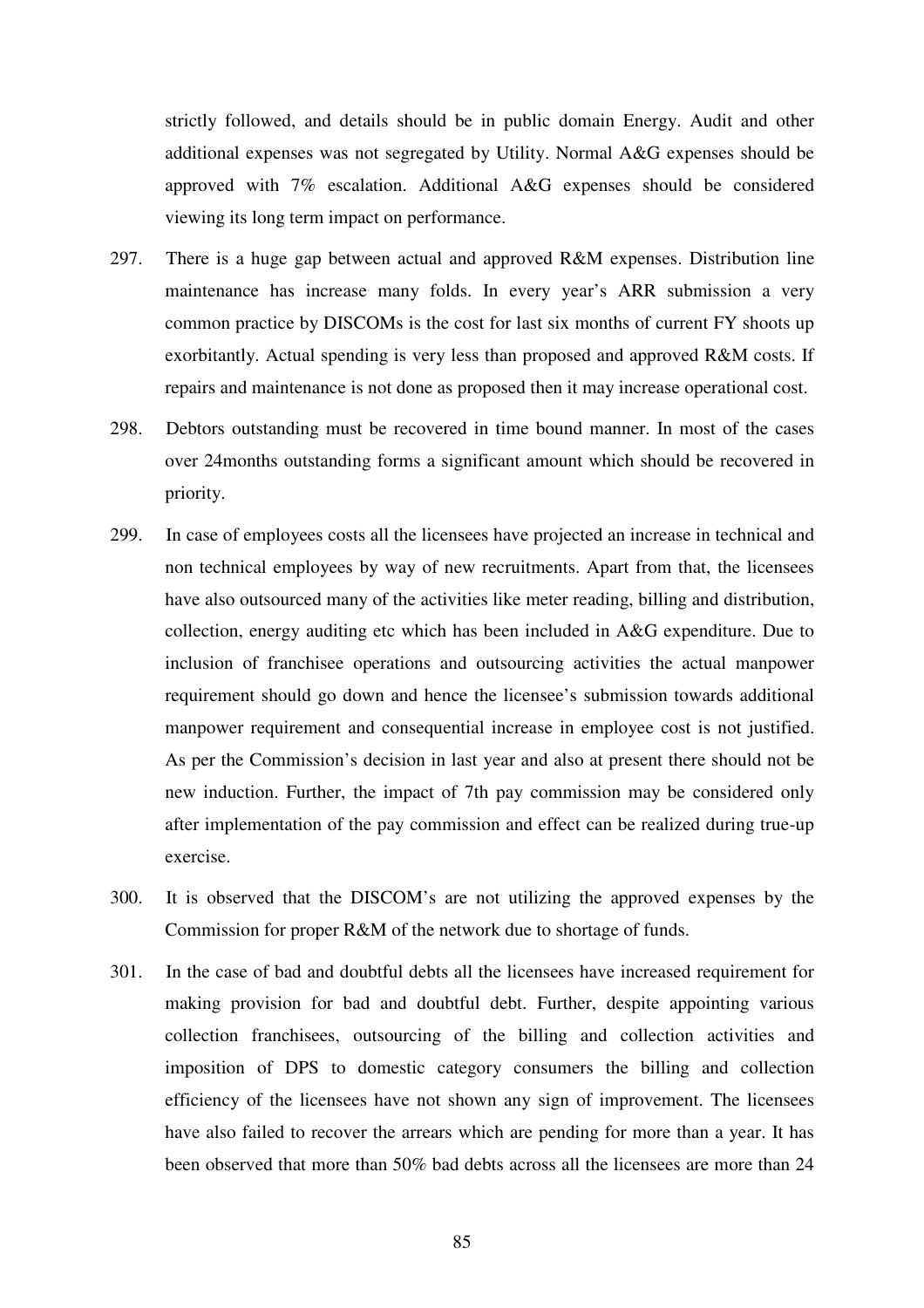months old. This shows that the licensees are not putting enough effort to recover the old bad debts. The arrears older than 2 years are piling up and DISCOMs need to recover the same to meet their working capital requirements. Further, the proposal of the licensee to introduce the amnesty arrear clearance scheme for LT non industrial category of consumer to recover such old debts if introduced could help to improve the recovery of such bad debts. Also, the Licensees, seem to project the provision for bad debt considering 4% collection inefficiency. It is suggested that this should be computed @1% of the total annual revenue billing in HT and LT sales only.

- 302. It is observed that all the DTRs and feeders are not yet metered. Hence, a 100% energy audit from DISCOMs point of view means audit of only metered DTRs and feeders. This is inefficient practice as it does not reflect the true picture of energy efficiency of the utilities. In case of SOUTHCO, the Nuagan College Square is in semi-urban area, but still it has around 64% losses. Energy audit is like diagnosis, which requires concrete action to improve the situation. Despite utmost thrust imparted by the Utilities, the Energy Audit has failed to bring any conclusive results. Energy audit is like diagnosis and needs to be backed by concrete action plan to reduce losses. Very less chances of survival, if such scenario continues.
- 303. All DISCOMs should target and commit to the collection efficiency to reach 99% which set by the Commission and has been quite distant for DISCOMs. The Utility needs to focus a lot on collection efficiency SOUTHCO has remarkable decrease increase in collection efficiency
- 304. The utility has submitted that consumers with Emergency category are always remaining in synchronization mode and drawing power regularly which may be due to their low generation as compared to their requirement for which they have requested a two part tariff of CGP's. The Regulation has specified the provisions related to maximum demand while adopting the tariff to CGP. However, the Regulation is silent in the case of load factor condition while adopting tariff to CGP. Hence, the licensee should submit the data related to the LF achieved by the CGP to analyse the issue further.
- 305. The operation of Franchisees particularly in CESU area has been inefficient as a result of which T&D and AT&C losses have increased in the franchisee operated zones. Operation of these franchisees is not satisfactory and focused only on collection of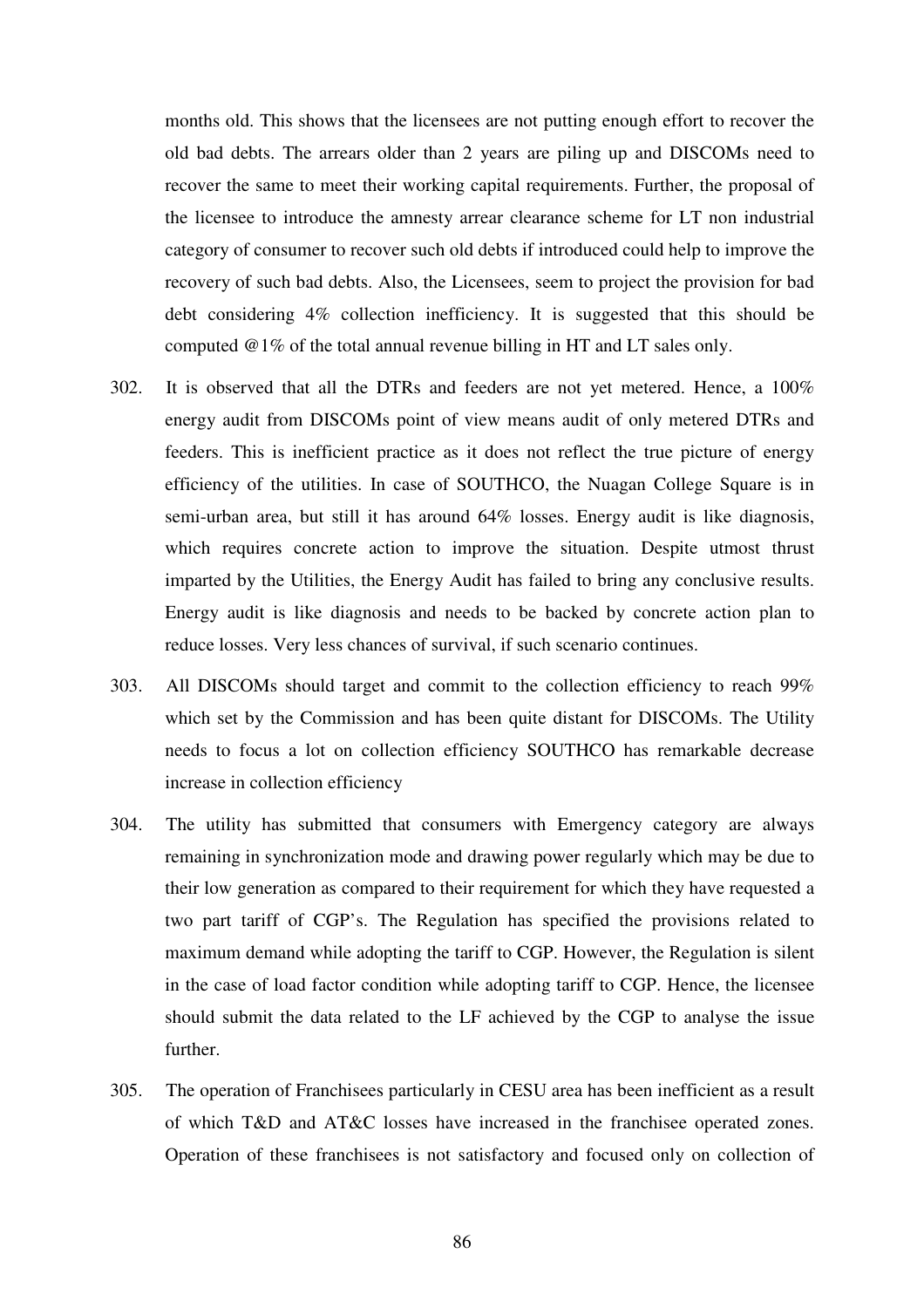revenue. Franchisees have managed to reduce the losses considering base year losses but have failed miserably to achieve their target level losses. So, Commission may review the performance of the franchisees and direct CESU accordingly to continue with the model.

# **OBJECTIONS ON PROPOSALS OF THE UTILITIES ON OPEN ACCESS CHARGES (PARA 306)**

- 306. The respondents/ objectors have submitted the following points on the proposed Open Access Charges before the Commission for consideration.
	- $\triangleright$  The existing open access charges and proposed open access charges of DISCOM Utilities in Odisha is high compared to the other states, due to which consumer is generally disinterested to purchase power from other sources, therefore, very purpose of open access is defeated.
	- $\triangleright$  The purpose of Open Access was to provide the consumer non-discriminatory Open Access, so that the consumer will be able to procure power from cheaper source and the operation of its industry will be commercially viable. While purchasing power from other source, the consumer has to pay energy charges to the Power Exchange/ Seller/ IPP/ Other generators. Due to high Cross subsidy surcharge in NESCO Utility, the total cost of the energy is very high and it is becoming difficult for consumer in NESCO utility to purchase REC power through Open Access.
	- $\triangleright$  That for the purpose of computing cross-subsidy payable by a certain category of consumer, the difference between average cost-to-serve all consumers of the state taken together and average tariff applicable to such consumers has been considered by the Commission. Therefore same principle should be adopted while calculating the cross subsidy surcharge for EHT consumer. Or else computation of cross subsidy should be carried out as per computation methodology of cross subsidy surcharge. It is not prudent on the part of the DISCOM and Commission to take two different approach and methodology for deciding cross subsidy and cross subsidy surcharge. If the cross subsidy has been calculated considering cost-to-serve all consumers of the state taken together, then cross subsidy surcharge should have been calculated considering average cost-to-serve all consumers of the state taken together.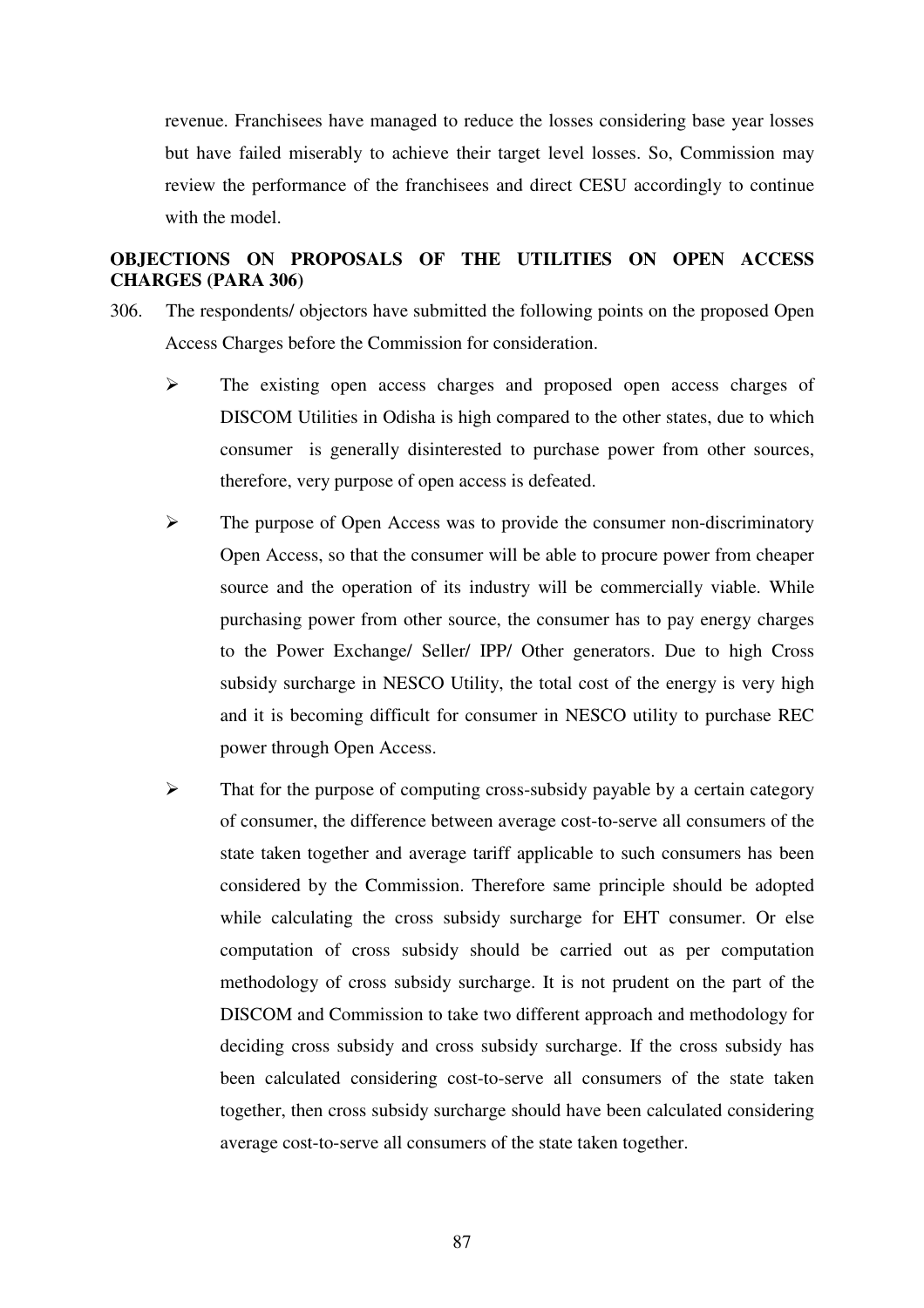- $\triangleright$  No precise and clear formula has been approved by the Commission for determination of cross subsidy and cross subsidy surcharge. That there is no difference between cross subsidy and cross subsidy surcharge. The value of cross subsidy should be equal to cross subsidy surcharge which is collected to compensate the distribution licensee for financial loss incurred by them due to loss of cross subsidy. It is submitted that the levy of cross subsidy surcharge is to compensate the distribution company for the loss of a customer and was never intended to be a source of revenue for it.
- The Act, the Tariff Policy and the Model Terms and Conditions of Intra-State Open Access Regulations given by the Forum of Regulators emphasise that cross subsidy surcharge should be computed as the difference between the applicable tariff and the cost of supply and should be utilised to meet the current level of cross subsidy paid by the category of consumers.
- $\triangleright$  The cross subsidy surcharge is found to be not reducing progressively. The cross-subsidy is very high, particularly in case of EHT consumers considering that the cost of power supply to such consumers by the distribution licensee is the lowest. Therefore, it is necessary to reduce the cross subsidy payable by EHT consumers at a faster rate, particularly in view of Section 61(g) of the Electricity Act, 2003.
- $\triangleright$  The Commission has been determining the cross subsidy based on the average tariff applicable for EHT, HT & LT category of consumers, based on Clause 7.77 of the OERC (Terms and Conditions for Determination of Wheeling Tariff and Retail Supply Tariff) Regulations, 2014 which provides that "The Commission, while determining the tariff, shall see that the tariff progressively reflects the cost of supply of electricity and the cross-subsidy is reduced. For the purpose of computing cross-subsidy payable by a certain category of consumers the difference between average cost of supply to all consumers of the state taken together and average voltage wise tariff applicable to such consumers shall be considered.
- $\triangleright$  The cross-subsidy in tariff may be reduced  $@5\%$  per year and the tariff for a particular consumer may be determined based on the cost to serve that category of consumer and not based on the "average cost of supply". It is further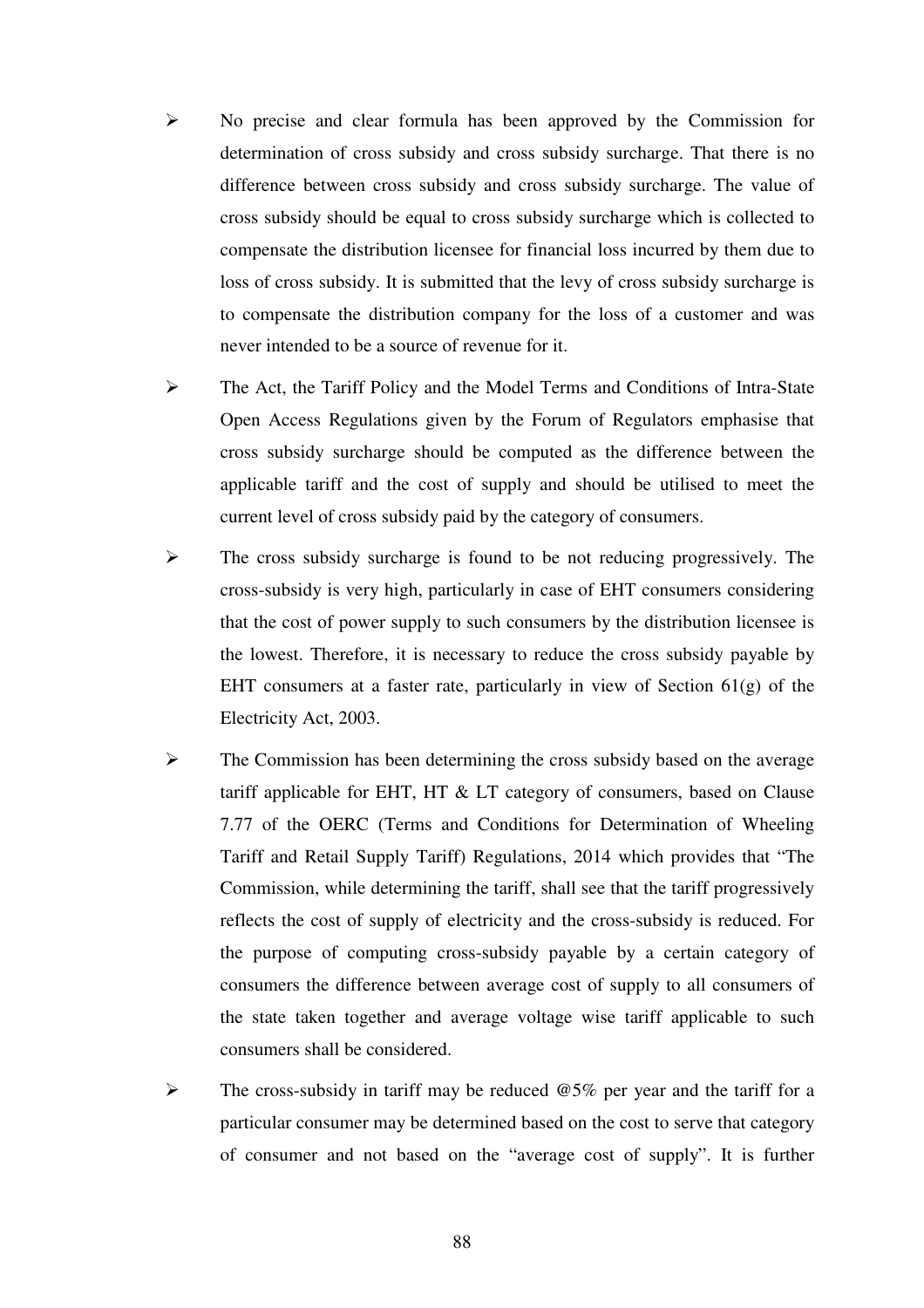submitted that globally, the EHT tariff is the lowest and the LT tariff is the highest, based on the cost to serve a consumer of that category.

# **OBSERVATION OF STATE ADVISORY COMMITTEE (SAC) (PARA 307 TO 315)**

307. The State Advisory Committee (SAC) was convened on 26.02.2020 to discuss the proposed ARR and Tariff Applications of different utilities in the state for FY 2020- 21. The members of the SAC deliberated on the various issues and gave following observations /suggestions to the Commission.

## **MYT Regulations**

308. Implementation of MYT framework is crucial for the sector due to the increasing sales migration, increasing cost of supply and expected increase in household electrification. With increase in renewables and possibilities of storage, it is important for the regulatory body to provide regulatory certainty for the investors and consumers. ARR filings of all distribution companies are without the long-term business plans. This may be due to the absence of the MYT regulations. Absence of MYT regulations increases uncertainty to the entire tariff setting process. Regulatory process should not be contingent upon the impending changes in the ownership structure.

## **Impact of the change in ownership on ARR**

309. As per the publicly available reports, the business of CESU will be owned and managed by a SPV which will be partly owned by Tata Power. The capital structure of the new SPV will have impact on the ARR.

## **Performance of Franchisees**

310. We are the first in the country to experiment with the concept of franchisee in different forms but till now we are not able to stabilize. We are still struggling and looking for a stable franchisee model. We appointed franchisee to improve the performance and the price of the electricity.

## **Revised ARR**

311. Revisit the calculation of Power Purchase, rethink on allowing expenses for bad debt, discounts to customers, franchisee fee, excess interest & excess depreciation. Recalculate the ARR to be recovered through tariff. In revised ARR the subsidy towards the subsidized consumers should come from the GoO and the balance ARR to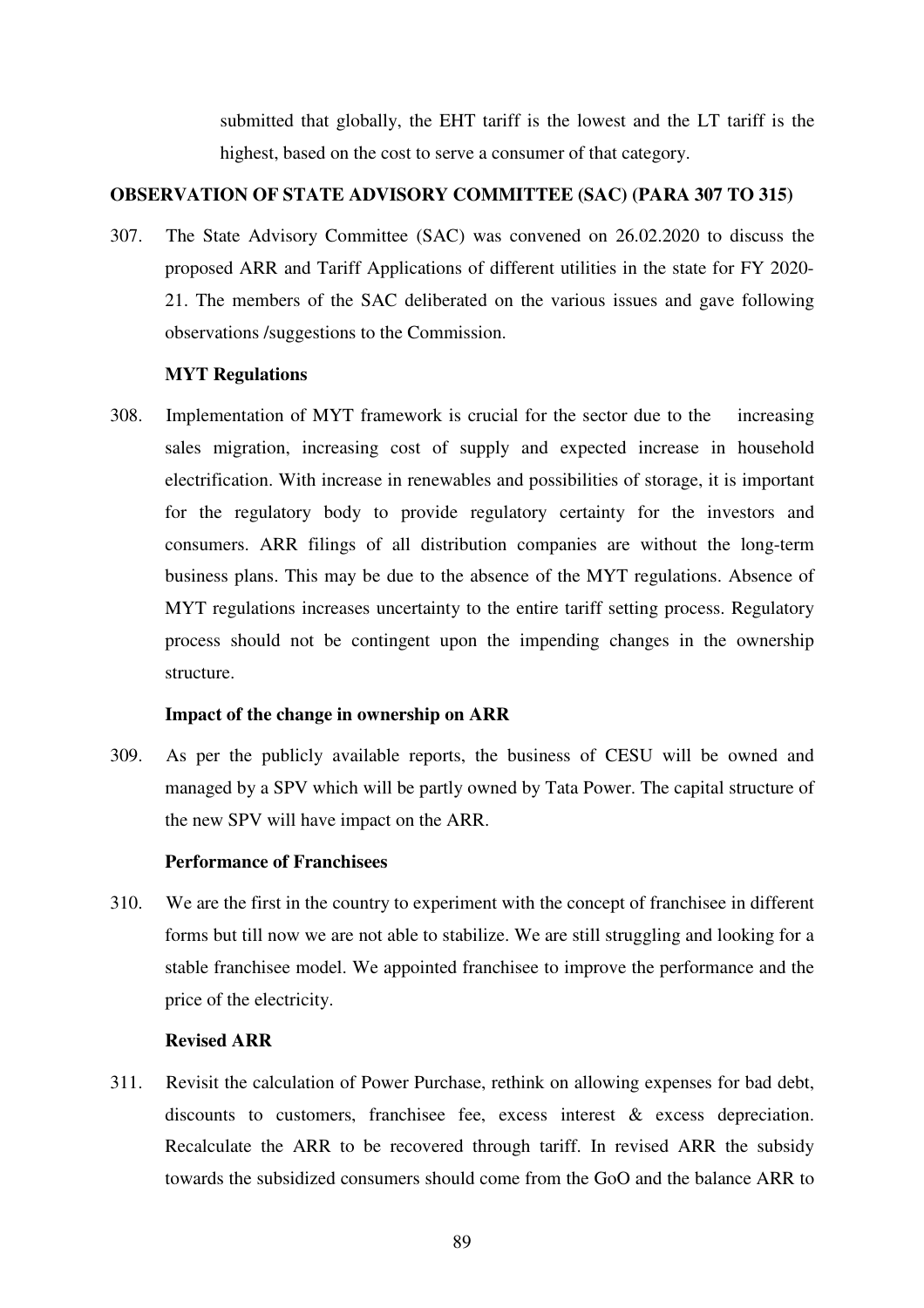be recovered through tariff.

#### **Other relevant issues**

- 312. Distribution companies should be advised to prepare the financial statements of each function and share the same with all stakeholders. Significant part of debt is more than 2 years old and includes dues from Government. Status of the ED collected should be shared with the stakeholders. Corpus for victims of electrical accidents is a good decision but it need not be a part of the ARR.
- 313. Some SAC members complimented the Commission on conducting hearings NESCO, WESCO & SOUTHCO Utilities areas. Performance oriented tariff must be implemented. Directions given by the Commission over the years should be compiled and implemented. Members pointed out that management of the utilities are changing every six months and should be stabilised on a long term basis. The success of an institution depends not on change of ownership but on the involvement of all the stake holders. Instead of organising disconnection drives just before the end of the financial year, it can be done every month.
- 314. Rooftop solar power projects have not been allowed subsidy. Members requested for tariff reduction for MSMEs and steel units. 80 paise per unit concession is being given by Chhattisgarh government to these units and OERC should write to the Energy and Industry Department for granting the same. They pointed out that bills are being issued to industrial consumers for 35 days without mentioning date of meter reading.
- 315. Some members suggested that the HT and EHT tariff in the state is quite high and it needs to be reduced for survival of the industries. The reliability surcharge is a bonus to the DISCOM Utilities for their non-performance and should be waived out. They suggested that Commission should re-introduce three slab based EHT tariff and take or pay scheme for industrial consumers. The ToD benefit presently available to the industries is quite negligible to attract the industries to swap their load from peak to off-peak hours and hence needs to be increased further.

# **OBSERVATION AND DIRECTION OF THE COMMISSION (PARA 316 TO 506) Tariff Design**

316. All the DISCOM Utilities of Odisha have filed their Aggregate Revenue Requirement (ARR), Wheeling and Retail Supply Tariff (RST) applications for the financial year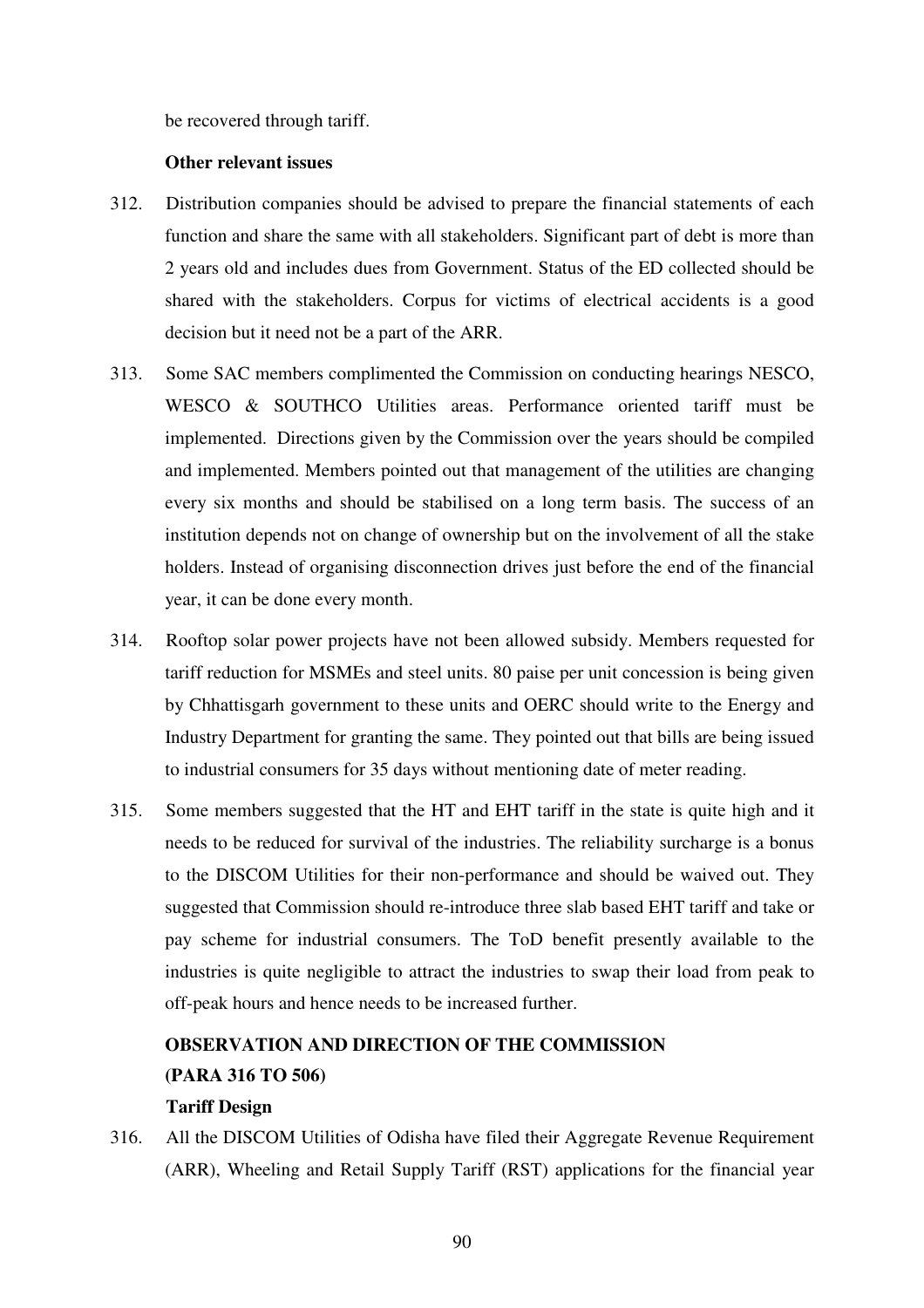2020-21 in pursuance to Regulation 6 (1) of (Terms and Conditions for Determination of Wheeling Tariff and Retail Supply Tariff) Regulations, 2014 within 30th November, 2019. The DISCOM Utilities have proposed segregation methodology for segregating their cost and revenue into wheeling business and retail supply business for approval of the Commission under Regulation 4.4 of said Regulations. As in the previous year's Commission has approved the cost allocation matrix provisionally for FY 2020-21 consistent with the Regulations (paras 385 to 393 of RST order 2016-17).

- 317. In accordance with Regulation 5.1 of OERC (Terms and Conditions for Determination of Wheeling Tariff and Retail Supply Tariff) Regulations, 2014 utilities will submit the Business Plan for fourth control period 2019-20 to 2020-24 which will be approved by the Commission. The Commission had segregated the different cost components of the DISCOM Utilities in their earlier Long Term Tariff Strategy (LTTS) Principle in the first control period and also in the MYT orders for successive three control periods ending in 2018-19. Since none of the DISCOM Utilities have submitted their Business plan till now, the Commission intends to continue with the same normative distribution loss and collection efficiency targets as fixed for FY 2019-20 for FY 2020-21 except SOUTHCO utility which projects lower distribution target than approved for FY 2019-20. This approach does not allow the additional losses incurred by the DISCOM Utilities due to inefficiency in their operation. The Commission has ordered all DISCOM Utilities to submit their Business plan.
- 318. The tariff design exercise carried out by the Commission is a balancing act in which revenue is matched with expenditure in such a way that voltage-wise tariff remains within  $\pm 20\%$  of the average cost of supply as per Clause 8.3 of National Tariff Policy. In the present State of Odisha power sector, EHT and HT consumers are cross subsidizing consumers, whereas the LT consumers are the subsidized consumers. Like in the previous years, the Commission has adopted Top Down Approach to calculate sales of ensuing year by applying normative loss approved in the Business Plan Order vide Case Nos. 58/2016, 53, 56 and 57 of 2017.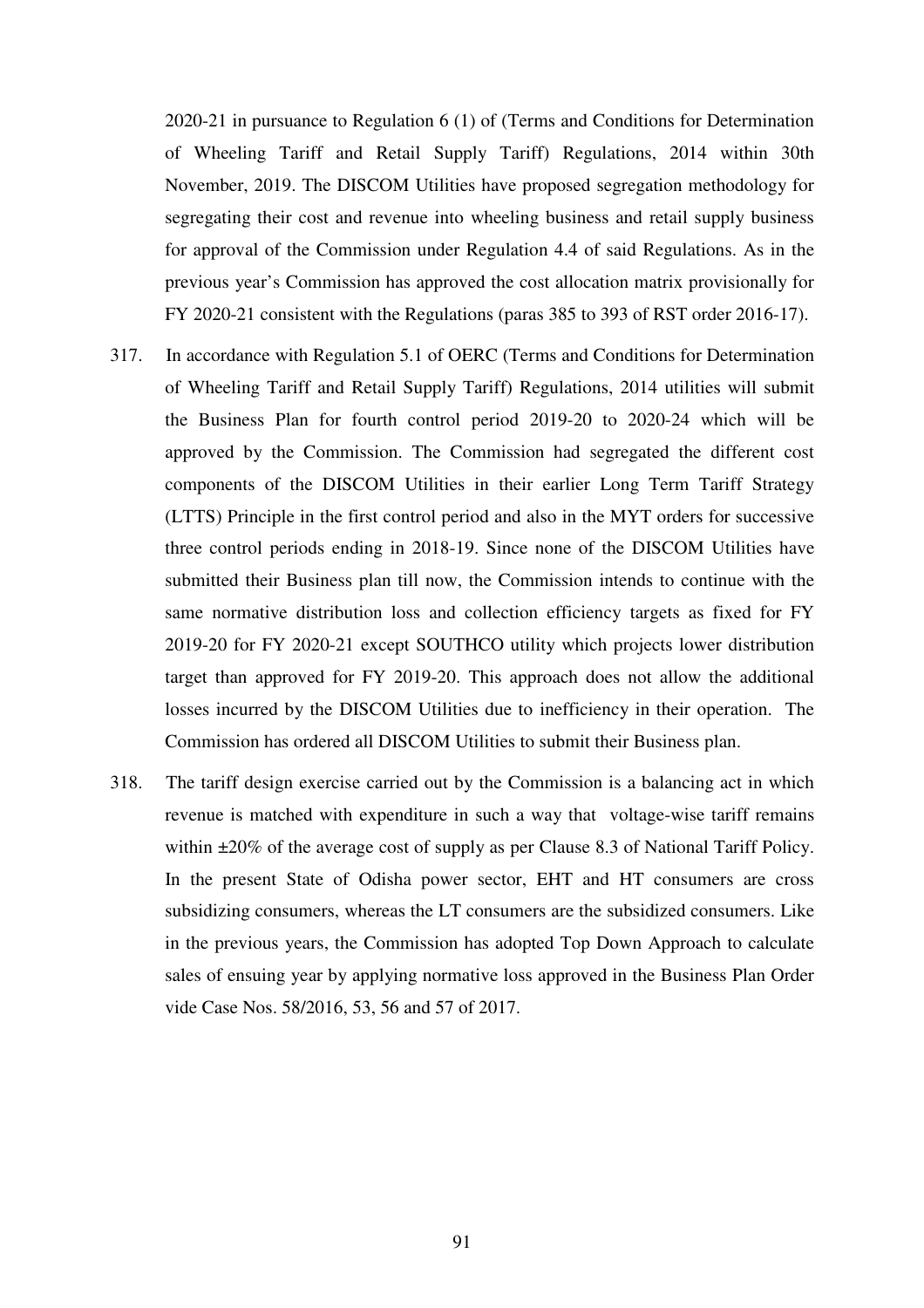|                              | FY 2018-19  | FY 2019-20             | Troposed and repproved hoss of DTS COM Culture<br>FY 2019-20 | FY 2020-21         | FY 2020-21        |  |  |  |  |
|------------------------------|-------------|------------------------|--------------------------------------------------------------|--------------------|-------------------|--|--|--|--|
|                              | (Actual)    | <b>Approved</b>        | <b>Estimated by</b>                                          | <b>Proposed by</b> | (Approved)        |  |  |  |  |
|                              |             |                        | licensees                                                    | licensees          | by the            |  |  |  |  |
|                              |             |                        |                                                              |                    | <b>Commission</b> |  |  |  |  |
|                              | <b>CESU</b> |                        |                                                              |                    |                   |  |  |  |  |
| <b>Distribution Loss</b>     | 28.15%      | 23.00%                 | 25.99%                                                       | 24.49%             | 23.00%            |  |  |  |  |
| <b>Collection Efficiency</b> | 96.75%      | 99.00%                 | 99.00%                                                       | 99.00%             | 99.00%            |  |  |  |  |
| AT and C Loss                | 30.49%      | 23.77%                 | 26.73%                                                       | 25.25%             | 23.77%            |  |  |  |  |
|                              |             | <b>NESCO Utility</b>   |                                                              |                    |                   |  |  |  |  |
| <b>Distribution Loss</b>     | 18.74%      | 18.35%                 | 18.70%                                                       | 18.60%             | 18.35%            |  |  |  |  |
| <b>Collection Efficiency</b> | 94.10%      | 99.00%                 | 96.00%                                                       | 97.00%             | 99.00%            |  |  |  |  |
| AT and C Loss                | 23.53%      | 19.17%                 | 21.95%                                                       | 21.04%             | 19.17%            |  |  |  |  |
|                              |             | <b>WESCO Utility</b>   |                                                              |                    |                   |  |  |  |  |
| <b>Distribution Loss</b>     | 21.32%      | 19.60%                 | 23.10%                                                       | 21.25%             | 19.60%            |  |  |  |  |
| <b>Collection Efficiency</b> | 86.87%      | 99.00%                 | 94.00%                                                       | 96.00%             | 99.00%            |  |  |  |  |
| AT and C Loss                | 31.64%      | 20.40%                 | 27.71%                                                       | 24.40%             | 20.40%            |  |  |  |  |
|                              |             | <b>SOUTHCO Utility</b> |                                                              |                    |                   |  |  |  |  |
| <b>Distribution Loss</b>     | 29.76%      | 25.50%                 | 25.50%                                                       | 25.00%             | 25.00%            |  |  |  |  |
| <b>Collection Efficiency</b> | 86.95%      | 99.00%                 | 91.00%                                                       | 96.00%             | 99.00%            |  |  |  |  |
| AT and C Loss                | 38.93%      | 26.25%                 | 32.20%                                                       | 28.00%             | 25.75%            |  |  |  |  |
| <b>ODISHA</b>                |             |                        |                                                              |                    |                   |  |  |  |  |
| <b>Distribution Loss</b>     | 24.30%      | 21.36%                 | 23.41%                                                       | 22.27%             | 21.23%            |  |  |  |  |
| <b>Collection Efficiency</b> | 91.79%      | 99.00%                 | 95.71%                                                       | 97.23%             | 99.00%            |  |  |  |  |
| AT and C Loss                | 30.52%      | 22.15%                 | 26.69%                                                       | 24.42%             | 22.02%            |  |  |  |  |

**Table – 21 Proposed and Approved Loss of DISCOM Utilities** 

## **Assessment of Power Purchase Requirement of DISCOM Utilities for FY 2020-21**

319. The monthly quantity of power purchase of Utilities from April, 2019 to December, 2019 is available with the Commission. For all the four DISCOM utilities the average power purchase of the financial year up to December 2019 is extrapolated for the whole year for arriving at estimated power purchase for the 2019-20. The details are given below.

| CESU            | 8593.84 MU |
|-----------------|------------|
| NESCO Utility   | 5662.41 MU |
| WESCO Utility   | 7710.40 MU |
| SOUTHCO Utility | 3561.42 MU |

320. The Commission has estimated sales for EHT and HT for FY 2019-20 by averaging sales of first nine months and extrapolating the same for the whole year. The Commission also took note of the estimate made by DISCOM Utilities for FY 2020- 21. From both the figures, Commission accepts the figure of DISCOMs except that of EHT sales by WESCO Utility. In case of that utility, it is found that the EHT Industrywise additional sales estimated by WESCO Utility is more than utility level sales in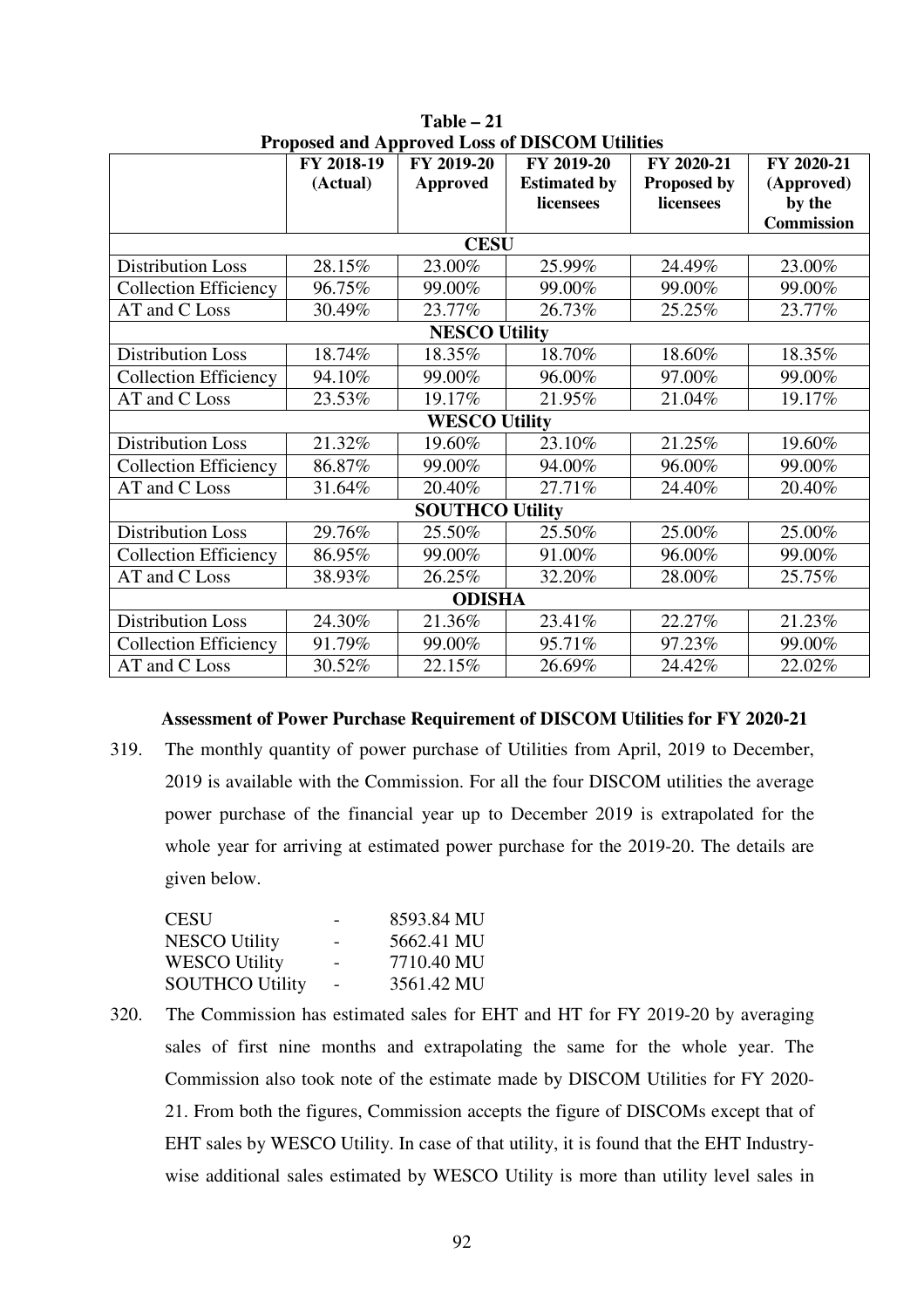EHT estimated by them. Therefore, the Commission accepts EHT sales of WESCO Utility at 1450 MU (estimated Industry-wise) instead of 1360 MU estimated by them for whole of WESCO Utility. Similarly, following the above procedure, the Commission has accepted the HT sales estimate of DISCOMs for FY 2020-21. In case of LT, the Commission scrutinized the trend of sales basing on the information available upto nine months of FY 2019-20 and prorate the same for the whole year. It is found that in case of all the DISCOMs, the sales estimated by them for FY 2020-21 is more than what has been estimated by OERC for FY 2019-20. Therefore, the Commission accepts the sales estimate in LT by DISCOM Utilities for FY 2020-21.

**Table – 22 Additional Sales in FY 2020-21** 

| <b>EHT Sales (In MU)</b><br><b>HT Sales (In MU)</b><br>LT Sales (In MU) |        |           |              |  |  |  |  |  |
|-------------------------------------------------------------------------|--------|-----------|--------------|--|--|--|--|--|
| <b>CESU</b>                                                             | 618.45 | 98.25     | (-) 107.11   |  |  |  |  |  |
| <b>NESCO</b>                                                            | 736.99 | $-3.65$   | 6.99         |  |  |  |  |  |
| <b>WESCO</b>                                                            | 443.52 | $-135.73$ | $(-)$ 193.30 |  |  |  |  |  |
| <b>SOUTHCO</b>                                                          | 369.27 | 20.05     | $-$ ) 20.03  |  |  |  |  |  |

- 321. For the above additional sales, the Commission found out the additional power purchase requirement by factoring in Voltage-wise loss level which is 8% in HT and 0% in EHT. This is because DISCOMs do not bear the EHT loss, which is allocated to OPTCL. The normative LT loss which is utilized for finding out power purchase requirement is derived from the normative Distribution Loss allocated by the Commission to DISCOMs.
- 322. Therefore, power purchase requirement for the Utilities in the year 2020-21 is estimated as follows:

**Table – 23 Power Purchase Requirement** 

 **(Figures in MU)** 

| $\left( -1 \right)$                                                  |             |                                |                                |                                  |  |  |  |
|----------------------------------------------------------------------|-------------|--------------------------------|--------------------------------|----------------------------------|--|--|--|
|                                                                      | <b>CESU</b> | <b>NESCO</b><br><b>Utility</b> | <b>WESCO</b><br><b>Utility</b> | <b>SOUTHCO</b><br><b>Utility</b> |  |  |  |
| Estimated annual power purchase<br>for 2019-20                       | 8593.84     | 5662.41                        | 7710.40                        | 3561.42                          |  |  |  |
| Additional<br>estimated<br>power<br>purchase requirement for 2020-21 | 872.70      | 1043.38                        | 285.26                         | 523.04                           |  |  |  |
| Total power purchase for 2020-21<br>estimated by OERC                | 9466.54     | 6705.79                        | 7995.66                        | 4084.45                          |  |  |  |
| Total Power purchase estimated for<br>2020-21 (Rounded)              | 9470.00     | $*6570.00$                     | 8000.00                        | *4050.00                         |  |  |  |

\* In case of NESCO and SOUTHCO Utilities, the Commission has accepted the power purchase requirement projected by these utilities since they are at lesser level from the estimated level of OERC.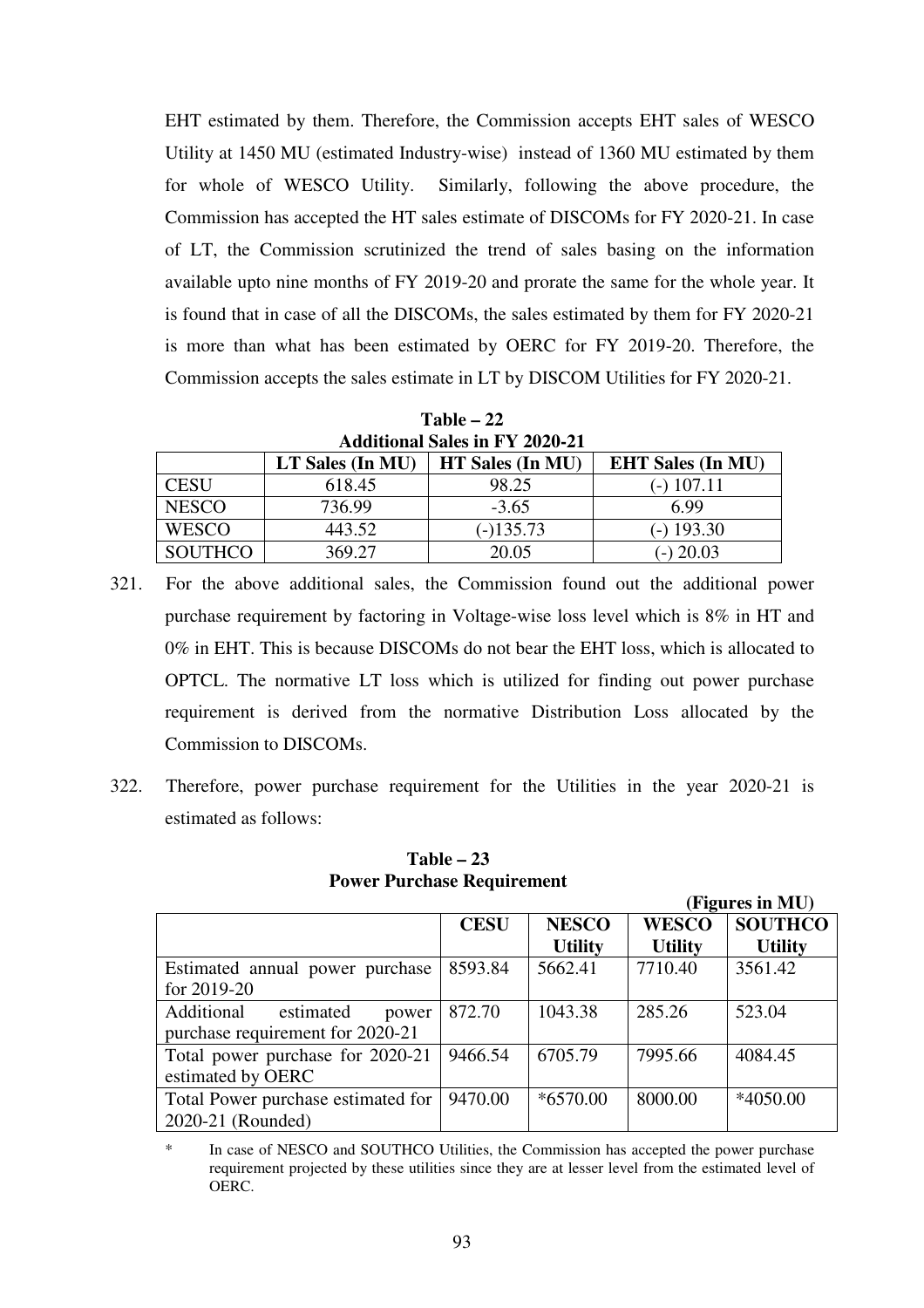## **Estimation of Sales of DISCOM Utilities for FY 2020-21**

- 323. Now we will determine sales at different voltage level basing on the Topdown Approach prescribed in the Tariff Regulation. In case of EHT and HT sales, we accept the sales projected by DISCOM Utilities for FY 2020-21 except in case of EHT sales of WESCO Utility. In case of WESCO Utility, we have accepted the EHT sales as 1450 MU instead of 1360 MU projected by them for FY 2020-21. The LT sales of different DISCOM Utilities have been arrived by applying gross normative loss level of DISCOM approved by the Commission in the Business Plan and 8% HT normative loss.
- 324. Therefore, the purchase and sales estimation of DISCOM Utilities for FY 2020-21 are approved as follows:

| All ODISHA PURCHASE and SALES PROPOSED and APPROVED BY THE COMMISSION FOR FY 2020-21 |                 |             |                 |          |                 |          |                 |          |                 |          |
|--------------------------------------------------------------------------------------|-----------------|-------------|-----------------|----------|-----------------|----------|-----------------|----------|-----------------|----------|
|                                                                                      |                 | <b>CESU</b> | <b>NESCO</b>    |          | <b>WESCO</b>    |          | <b>SOUTHCO</b>  |          | <b>ODISHA</b>   |          |
|                                                                                      | <b>Proposed</b> | Approved    | <b>Proposed</b> | Approved | <b>Proposed</b> | Approved | <b>Proposed</b> | Approved | <b>Proposed</b> | Approved |
| <b>Purchase</b>                                                                      | 9550.33         | 9470.00     | 6567.04         | 6570.00  | 8000.00         | 8000.00  | 4050.00         | 4050.00  | 28167.37        | 28090.00 |
| <b>Sales</b>                                                                         |                 |             |                 |          |                 |          |                 |          |                 |          |
| <b>EHT</b>                                                                           | 937.83          | 937.83      | 2191.44         | 2191.44  | 1360.00         | 1450.00  | 463.89          | 463.89   | 4953.16         | 5043.16  |
| HT                                                                                   | 1559.96         | 1559.96     | 439.28          | 439.28   | 1800.00         | 1800.00  | 333.38          | 333.38   | 4132.62         | 4132.62  |
| <b>LT</b>                                                                            | 4713.67         | 4794.11     | 2714.85         | 2733.69  | 3140.00         | 3182.00  | 2240.43         | 2240.23  | 12808.94        | 12950.02 |
| Total                                                                                | 7211.46         | 7291.90     | 5345.57         | 5364.41  | 6300.00         | 6432.00  | 3037.70         | 3037.50  | 21894.72        | 22125.81 |
| <b>Sales</b>                                                                         |                 |             |                 |          |                 |          |                 |          |                 |          |

## **Table – 24**

**(In MU)** 

### **Revenue Assessment**

325. Basing on normative parameters like distribution loss, AT & C loss and collection efficiency as approved in this Retail Supply Tariff order of the Commission, we proceed to determine the revenue on the following principles.

#### **EHT and HT Category**

326. The average revenue billed per unit (P/Kwh) category-wise by DISCOM Utilities for the first nine months of current financial year (in T-6 Format) after normalization has been multiplied by the category wise estimated sales for FY 2020-21 to arrive at the revised revenue in the respective category of each licensee.

## **LT Category**

327. The Commission has approved the sales of DISCOM Utilities at LT level by considering normative losses both at HT and EHT and applying the same on the estimated power purchase for 2019-20. This estimated sales approved by the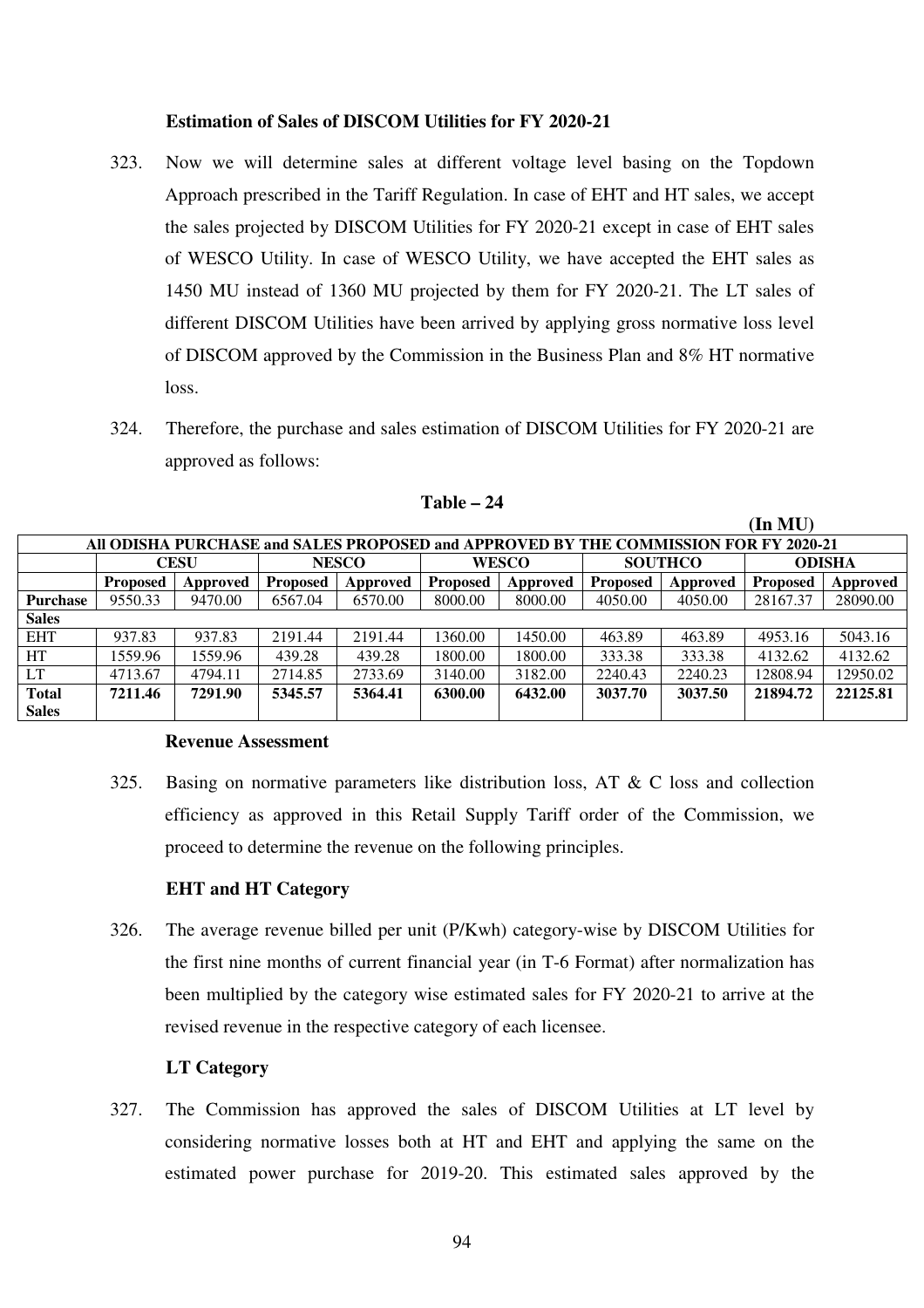Commission are apportioned among domestic categories of consumers basing on the sales ratio among them.

328. Therefore, relying on the above principle we approve the expected revenue of DISCOM Utilities for FY 2020-21 as given in the table below:

|              | Revenue of DISCOM Utilities for $\mathbf{r}$ 1 $2020$ -21 (RS, CrS,) |                                |                                |                                  |  |  |  |  |
|--------------|----------------------------------------------------------------------|--------------------------------|--------------------------------|----------------------------------|--|--|--|--|
|              | <b>CESU</b>                                                          | <b>NESCO</b><br><b>Utility</b> | <b>WESCO</b><br><b>Utility</b> | <b>SOUTHCO</b><br><b>Utility</b> |  |  |  |  |
| EHT          | 544.15                                                               | 1,258.24                       | 834.17                         | 267.14                           |  |  |  |  |
| <b>HT</b>    | 914.64                                                               | 253.73                         | 1,024.45                       | 191.48                           |  |  |  |  |
| LT           | 2,110.79                                                             | 1,114.04                       | 1,270.29                       | 887.34                           |  |  |  |  |
| <b>Total</b> | 3,569.58                                                             | 2,626.01                       | 3,128.91                       | 1,345.96                         |  |  |  |  |

**Table – 25 Revenue of DISCOM Utilities for FY 2020-21 (Rs. Crs.)** 

## **Tariff Related Issues**

# **DISCOM Utilities have raised certain issues which are discussed below:- Withdrawal of power factor incentives**

329. The Odisha power system is still not operating in unity power factor which is the ideal power factor. This has happened in spite of consumers using energy efficient appliances along with capacitor banks as stated by DISCOM Utilities. As long as this is not achieved there is scope for improvement of power factor. Therefore, withdrawal of incentive for improvement of power factor at this stage is not desirable.

# **Withdrawal of ToD benefit**

330. DISCOM Utilities have stated that due to introduction of ABT, the industries are drawing power as per the prevailing frequency. The industries having  $CD > 110$  KVA are also availing 120% over drawal facility during off peak hours. Therefore, they have requested the Commission to withdraw the ToD benefit. It is to be stated that the ABT is still to be implemented in Odisha for consumers. Rather it has been implemented for DISCOM Utilities and they are supposed to get the benefit out of it. Over drawal facility is available to make the load curve flat during off peak hours. ToD benefit is implemented in Odisha for the consumers who are capable of segregating their load drawal into peak and off-peak hours. Therefore, there is no necessity of abolishing the ToD tariff. This matter has already been discussed in Para 310 of RST order for FY 2018-19.

# **Demand Charges for HT Medium category consumers.**

331. The demand charges for HT medium category of consumers are a separate category of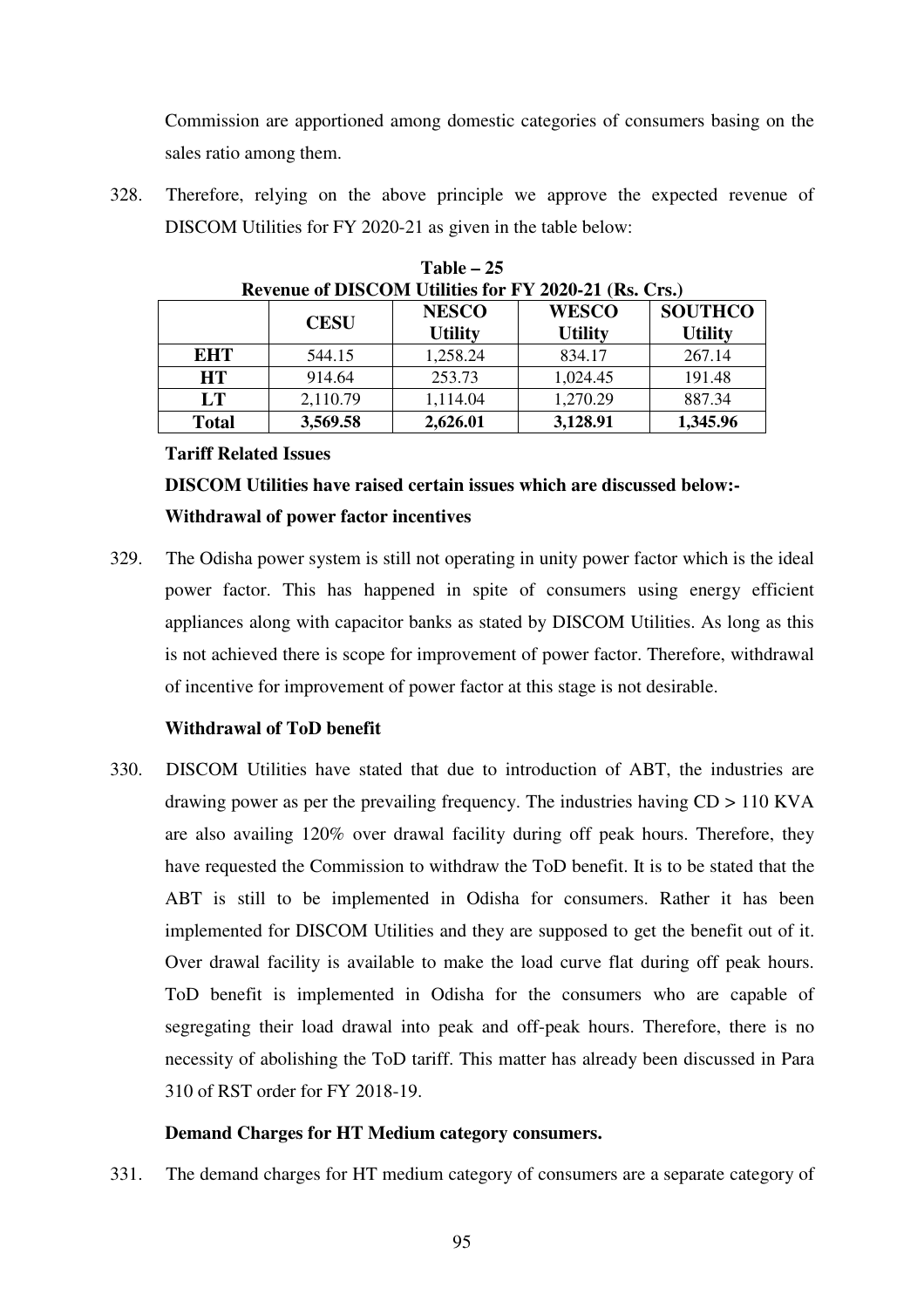consumers who have CD<110 KVA. They are small industrial consumers. Their viability cannot be compared with large industry consumer. Therefore, the Commission have been consciously keeping demand charges lower for this category than that of large industry category.

## **MMFC for LT category of consumers**

332. Some DISCOM Utilities want that the additional KW in all LT categories should have uniform MMFC. It is to be stated that this has been done to give some relief to agriculture, public lighting and small industry consumers. The revenue from this section of consumers is as such very low. It is expected that differential KW charges have minimal impact on the revenue in flow from this category of consumers.

#### **Billing to Irrigation and agriculture category of consumers**

333. Some DISCOM Utilities want that since the meters of agricultural consumers gets defective frequently due to site condition; load factor billing should be permitted. It is clarified that load factor billing is prohibited under the Act. Billing should be done through correct meter only. Therefore, request of DISCOM Utilities cannot be accepted.

#### **Levy of Demand Charges**

334. Some DISCOM Utilities state that the principle of "80% of CD or MD whichever is higher" principle for computation of demand charges should be revisited by making it 85% of CD or MD whichever is higher. The present principle has been kept keeping in view the drawal pattern of industries. For revision of the same, the DISCOM Utilities must show that drawal pattern of industries have changed upward considerably.

## **Additional Rebate of 2% to LT category of consumers for Digital Payment**

335. Some DISCOM Utilities want that for encouraging digital payment, the additional rebate of 2% should be granted to the LT domestic and Kutir Jyoti consumers. Therefore, after consideration of convenience of payment by the consumers, the Commission decides that 2% rebate over and above normal rebate shall be allowed on the bill to the LT domestic and single phase General purpose category of consumers only over and above all the rebates who pay through digital means. This rebate shall be applicable on the current month bill if paid in full.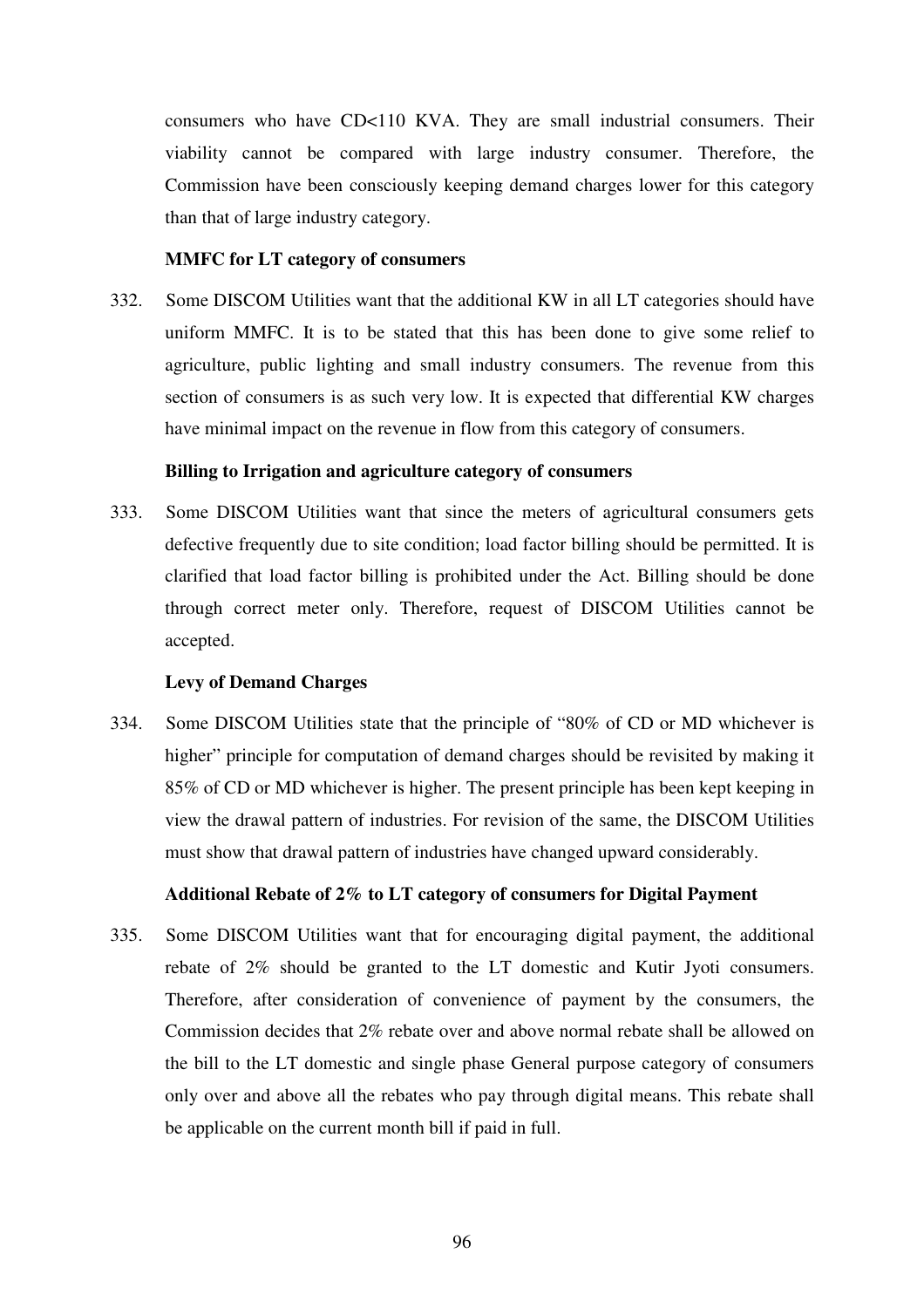## **Introduction of KVAH Billing or Applicability of power factor penalty**

336. DISCOM Utilities request the Commission that KVAH billing should be introduced or alternatively power factor penalty should be imposed on some LT and HT categories of consumers. The DISCOMs have submitted that they are ready for KVAH billing for consumer having a load of 20 KW and above. This matter has been discussed by the Commission in the past several Tariff order. KVAH billing should not be utilized as a revenue generation model rather for correct recording of energy. In appropriate time when infrastructures are fully ready for all the consumers this can be introduced.

# **MMFC/Demand Charges to be in KVA only instead of KVA/KW**

337. Some DISCOM Utilities request the Commission for computation of demand charges basing on KVA instead of KW. This option was allowed by the Commission when there were electro mechanical meters which cannot read KVA. Now, in most of the cases static meters have been introduced. Therefore, the Commission has no objection if meter readings are captured in KVA for computation of demand charges provided it is mentioned in the agreement.

## **Meter Rent**

| Table - 26                                       |                                 |
|--------------------------------------------------|---------------------------------|
| <b>Type of Meter</b>                             | <b>Monthly Meter Rent (Rs.)</b> |
| 1. Single phase electro-magnetic Kwh meter       | 20                              |
| 2. Three phase electro-magnetic Kwh meter        | 40                              |
| 3. Three phase electro-magnetic tri-vector meter | 1000                            |
| 4. Tri-vector meter for Railway Traction         | 1000                            |
| 5. Single phase Static Kwh meter                 | 40                              |
| 6. Three Phase Static Kwh meter                  | 150                             |
| 7. Three phase Static Tri-vector meter           | 1000                            |
| 8. Three phase Static Bi-vector meter            | 1000                            |
| 9. LT Single phase AMR/AMI Compliant meter       | 50                              |
| 10. LT Three phase AMR/AMI compliant meter       | 150                             |

338. The existing monthly meter rent will continue as follows:

Note: Meter rent for meter supplied by DISCOM Utilities shall be collected for a period of 60 months only. After it is collected for sixty months, meter rent collection should be discontinued and excess collected, if any, shall be adjusted in subsequent energy charges. In addition to Meter rent any other applicable taxes and duties levied by Government shall also be payable by consumers to the Utilities.

339. Some objectors representating Mini Steel Plant category of consumers connected at 33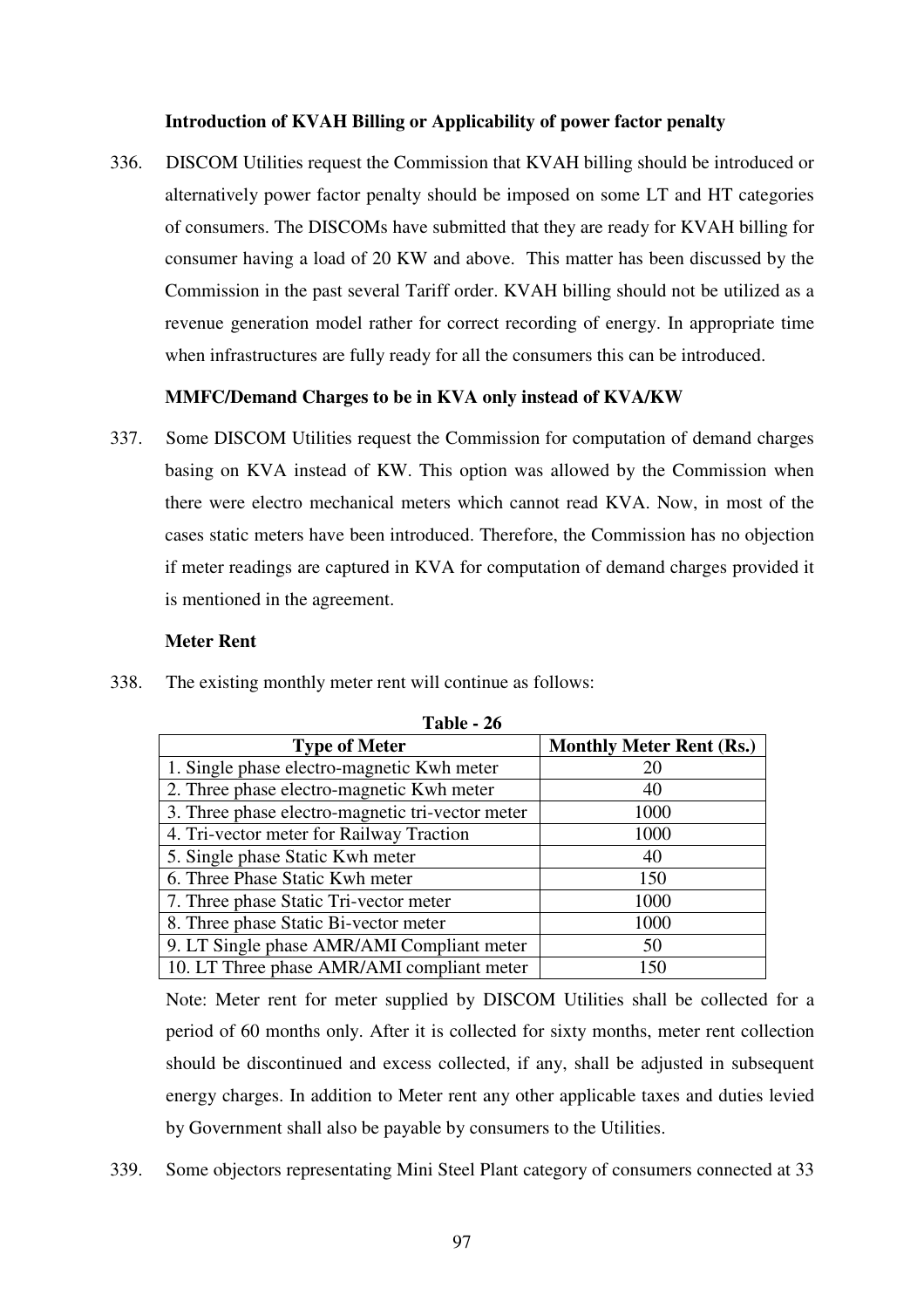KV voltage level having induction furnaces have approached the Commission to reduce their tariff. They state that the tariff of similar industries in neighbouring States like Chhattisgarh, West Bengal, Andhra Pradesh are comparatively lower than that of Odisha. Thus steel production costs in those States have become low. These industries in neighbouring States procure iron ore, sponge iron, pellets etc. from Odisha and process the same in their induction furnace and supply them again back to Odisha at cheaper rate which makes the product of Odisha unviable in the market. Hon'ble JSERC in their Retail Supply Tariff order has directed that the industrial tariff of HT consumers under DVC licensee area shall be Rs.2.95 per unit. The Commission analysed the tariff order of those states. It is found that the tariff of Mini Steel Plant category has become lower in the above cited neighbouring States due to subsidy from the respective State Governments and not by lower tariff fixation by the State Commissions. This problem is not limited to only small steel plants but also has ramification for other industries. Therefore, the Commission considering surplus power situation of the State at present desires to allow incentive in tariff at higher load factor to the industries. Accordingly, it is directed that all the industrial consumers having CD of 1 MW and above and drawing power in 33 KV shall be allowed a rebate of 10 paise per unit for the units consumed in excess of 70% of load factor and up to 80% of load factor and 20 paise per unit for the units consumed in excess of 80% of the load factor per month. This shall be in addition to all other rebate the consumer is otherwise eligible. Similarly all the industrial consumers drawing power in EHT shall be eligible for a rebate of 10 paise per unit for all the units consumed in excess of 80% of load factor.

#### **Reliability Surcharge**

- 340. Many Industrial consumers have objected the levy of Reliability Surcharge payable to the DISCOM Utilities which they are getting without any contribution. The Commission feels that the EHT network has been reasonably strengthened in the meantime and DISCOMs have no role to play in this matter now. Therefore, a Reliability surcharge @ 10 paise per unit will continue only for HT consumers availing power irrespective of nature of feeder. This surcharge @ 10 paise per unit shall be charged if reliability index is more than 99% and above and voltage profile at consumer end remains within the stipulated limit.
- 341. The Commission reviewed the new connection charges and directed that it should be as per Regulation 22 (vi) of OERC (Condition of Supply) Code, 2019 which is as follows: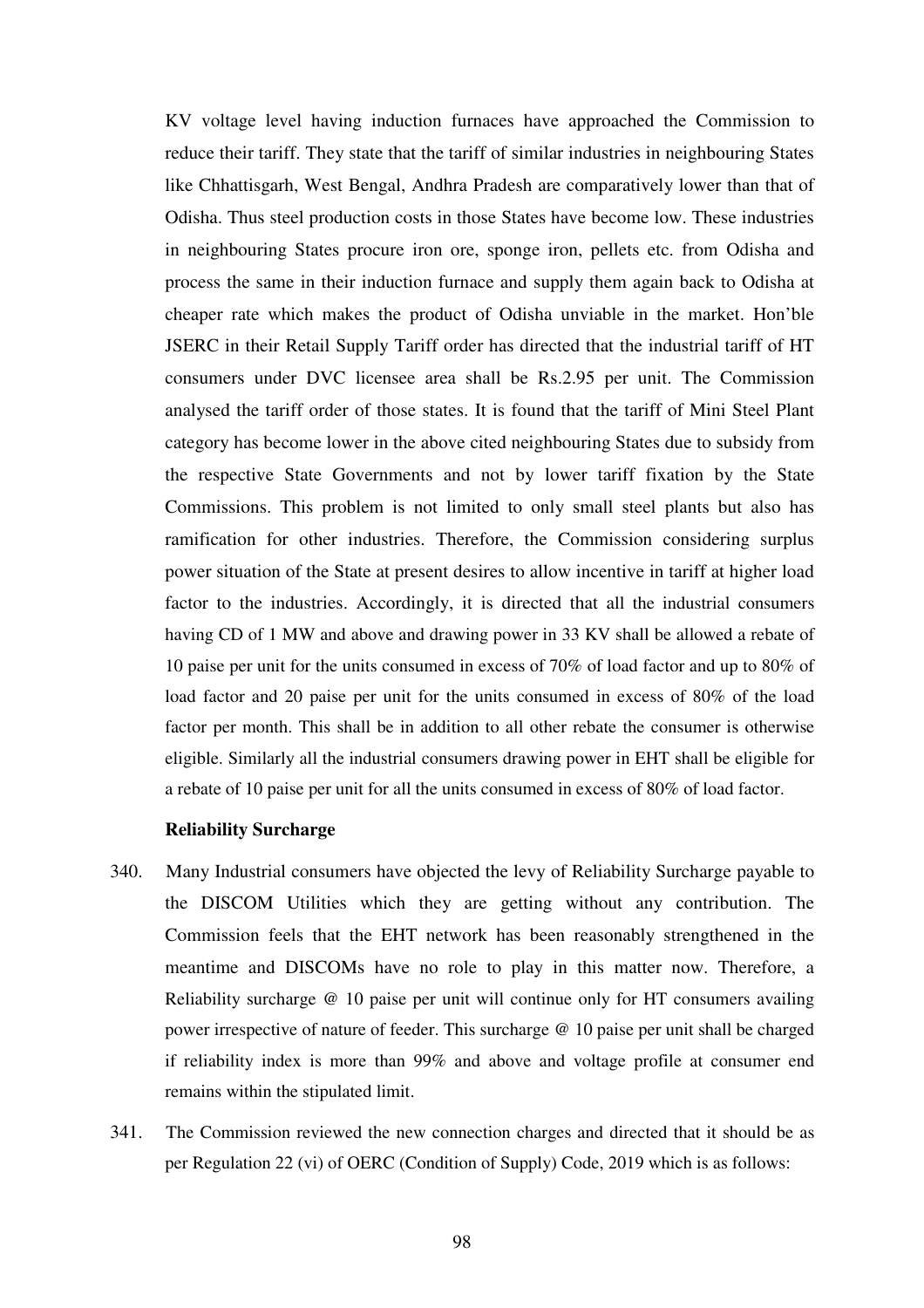LT Single Phase consumers of all categories having CD upto 5 KW with pole within 30 meters from the consumer premises

Upto 2 KW : Rs.1,500/-Beyond  $2$  KW upto  $5$  KW : Rs.2,500/-

Provided that if the line extension is required beyond 30 meters, the licensee/supplier shall charge @ Rs.5,000/- for every span of line extension in addition to the above charges.

## **Tatkal Scheme for New Connection**

342. The Tatkal Scheme for consumers availing LT supply for Domestic, Agricultural and General Purpose shall continue as directed vide para 293 of the RST order for FY 2017-18. The Tatkal charges will continue to be applied as given below:

| Table - 27                          |                       |  |  |  |  |  |  |
|-------------------------------------|-----------------------|--|--|--|--|--|--|
| <b>Category of Consumers</b>        | <b>Tatkal charges</b> |  |  |  |  |  |  |
| LT Single phase upto 5 kW load      | Rs.2000/-             |  |  |  |  |  |  |
| LT three phase 5 kW and above       | <b>Rs.2500/-</b>      |  |  |  |  |  |  |
| LT Agricultural consumers           | Rs.1000/-             |  |  |  |  |  |  |
| LT General Purpose single phase and | <b>Rs.4000/-</b>      |  |  |  |  |  |  |
| three phase consumers               |                       |  |  |  |  |  |  |

The above Tatkal charges do not include meter cost and over and above the charges mentioned for the respective category in OERC Supply Code, 2019.

## **No cost to be recovered from consumer upto 5 KW for transformer upgradation**

343. During hearing of the views of objectors and consumers and on many occasions the Commission has come across the complaints of small consumers who are denied service connection by DISCOM Utilities on the pretext of overloading of area transformer. On the other hand it is learnt from Government of Odisha that a large number of distribution transformers have been supplied to DISCOM Utilities. Therefore, there is no shortage of transformers at any DISCOM Utilities. DISCOM Utilities have also concurred this view in the SAC Meeting where this issue was discussed. Therefore, it is directed that while providing new LT supply upto 5 KW, the cost of upgradation of transformer or installation of new transformer shall not be insisted upon or recovered from the consumers in the context of remunerativeness of the connection.

# **Cross-subsidy in Tariff**

344. Section 62 of the Electricity Act, 2003 empowers OERC to determine tariff for retail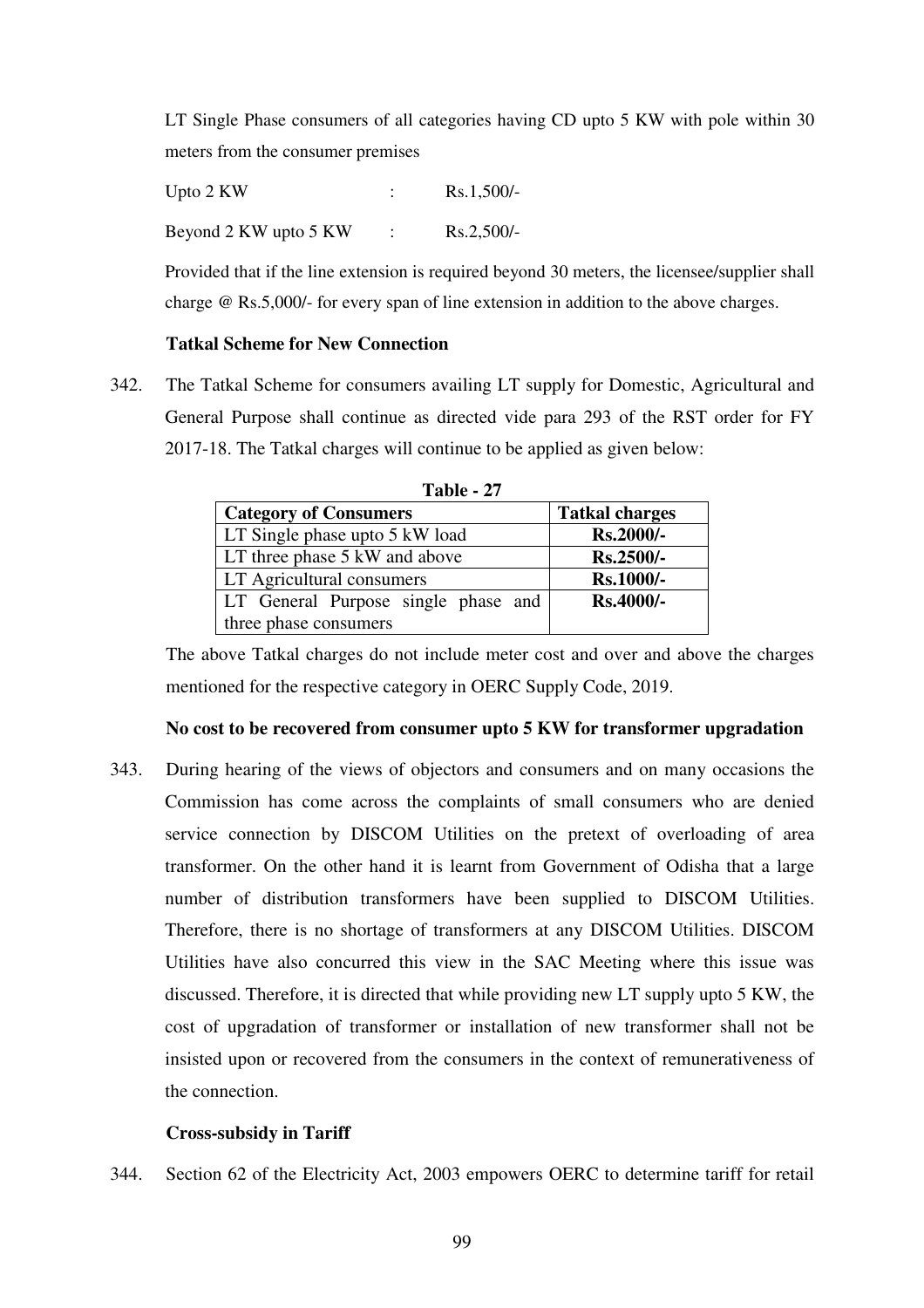sale of electricity. While doing so, the Commission is to be guided by National Electricity Policy and Tariff Policy under the provision of Section 61 (i) of the said Act. Cross Subsidy has been defined in Reg.7.77 of OERC (Terms and Conditions of Determination of Wheeling Tariff and Retail Supply Tariff) Regulations, 2014 which is in conformity with para 8.3.2 of Tariff Policy and para 5.5.2 of National Electricity Policy. This is reproduced below:

*"7.77 For the purpose of computing Cross-subsidy payable by a certain category of consumers, the difference between average cost of supply to all consumers of the State taken together and average voltage-wise tariff applicable to such consumers shall be considered."* 

 According to that Regulation, cross subsidy is to be worked out basing on the average cost of supply to all consumers of the State taken together and average voltage-wise tariff applicable to such consumers. The average cost of supply for Odisha for FY 2020-21 is follows:

|                                                          | 2020-21    |
|----------------------------------------------------------|------------|
| <b>Expenditure</b>                                       | (Approved) |
| <b>Cost of Power Purchase</b>                            | 7614.83    |
| <b>Transmission Cost</b>                                 | 702.25     |
| <b>SLDC</b> Cost                                         | 4.28       |
| Total Power Purchase, Transmission and SLDC Cost (A)     | 8321.36    |
| Net Employee costs                                       | 1,687.49   |
| Repair and Maintenance                                   | 372.91     |
| Administrative and General Expenses                      | 198.40     |
| Provision for Bad and Doubtful Debts                     | 77.67      |
| Depreciation                                             | 248.57     |
| Interest Chargeable to Revenue including Interest on S.D | 195.34     |
| Sub-Total                                                | 2,780.38   |
| Less: Expenses capitalised                               |            |
| Total Operation and Maintenance and Other Cost           | 2780.38    |
| Return on equity                                         | 36.00      |
| <b>Total Distribution Cost (B)</b>                       | 2,816.38   |
| Amortisation of Regulatory Asset                         |            |
| True up of Past Losses                                   |            |
| Contingency reserve                                      |            |
| <b>Total Special Appropriation (C)</b>                   | Nil        |
| Total Cost (A+B+C)                                       | 11,137.74  |
| Approved Saleable Units (MU)                             | 22,125.81  |
| Average Cost (paisa per unit)                            | 503.38     |

**Table – 28 Average Cost of Supply (per Unit) FY 2020-21**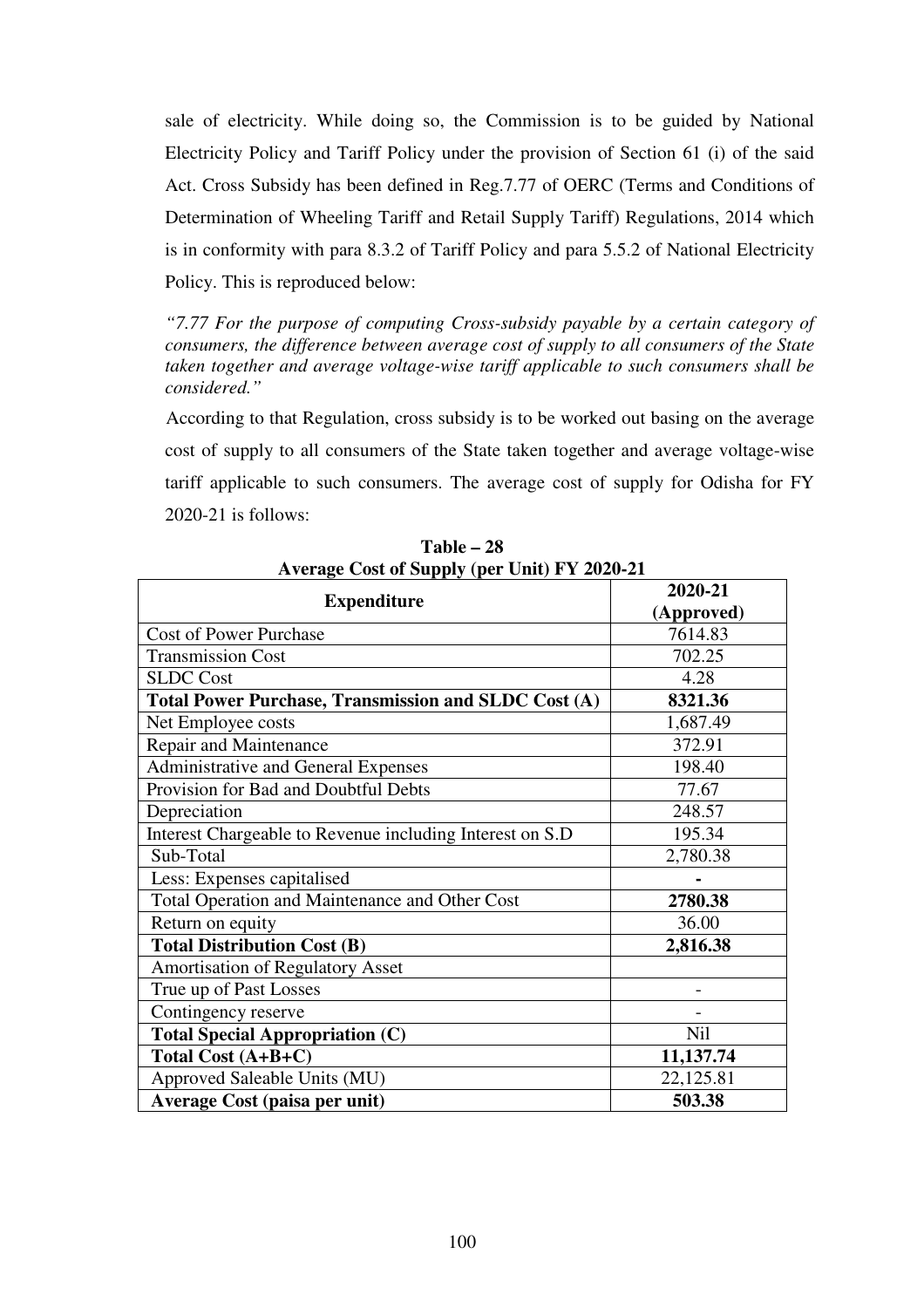For the purpose of calculating average tariff, the estimated revenue realization from a voltage category and total sales to that category have been taken into consideration. Average Tariff realization  $=$  Total expected revenue to be realized from a category for a category as per ARR/ Total anticipated sales to that category as per ARR

 The cross-subsidy calculated as per the above methodology is given in the table below:

| Cross Subsidy Table for FY 2020-21 |                            |                                                                  |                                        |                                 |                                                                           |                |  |  |
|------------------------------------|----------------------------|------------------------------------------------------------------|----------------------------------------|---------------------------------|---------------------------------------------------------------------------|----------------|--|--|
| Year                               | Level of<br><b>Voltage</b> | Average cost<br>of supply for<br>the State as a<br>whole $(P/U)$ | <b>Average</b><br><b>Tariff</b><br>P/U | Cross-<br><b>Subsidy</b><br>P/U | Percentage of<br><b>Cross-subsidy</b><br>above/below of<br>cost of supply | <b>Remarks</b> |  |  |
| 1                                  | $\overline{2}$             | 3                                                                | $\overline{\mathbf{4}}$                | $5 = (4) - (3)$                 | $6 = (5/3)$                                                               | 7              |  |  |
|                                    | <b>EHT</b>                 |                                                                  | 572.36                                 | 91.96                           | 19.14%                                                                    |                |  |  |
| 2016-17                            | <b>HT</b>                  | 480.40                                                           | 575.86                                 | 95.46                           | 19.87%                                                                    |                |  |  |
|                                    | LT                         |                                                                  | 393.36                                 | $-87.04$                        | $-18.12\%$                                                                |                |  |  |
|                                    | <b>EHT</b>                 | 488.26                                                           | 580.45                                 | 92.19                           | 18.88%                                                                    | The tariff     |  |  |
| 2017-18                            | <b>HT</b>                  |                                                                  | 581.60                                 | 93.34                           | 19.12%                                                                    | for HT         |  |  |
|                                    | <b>LT</b>                  |                                                                  | 398.95                                 | $-89.31$                        | $-18.29%$                                                                 | and EHT        |  |  |
|                                    | <b>EHT</b>                 | 489.47                                                           | 576.88                                 | 87.41                           | 17.86%                                                                    | category       |  |  |
| 2018-19                            | <b>HT</b>                  |                                                                  | 579.18                                 | 89.71                           | 18.33%                                                                    | has been       |  |  |
|                                    | <b>LT</b>                  |                                                                  | 398.72                                 | $-90.76$                        | $-18.54\%$                                                                | calculated     |  |  |
|                                    | <b>EHT</b>                 |                                                                  | 577.21                                 | 77.49                           | 15.51%                                                                    | based on       |  |  |
| 2019-20                            | <b>HT</b>                  | 499.71                                                           | 579.38                                 | 79.67                           | 15.94%                                                                    | average        |  |  |
|                                    | LT                         |                                                                  | 406.21                                 | $-93.50$                        | $-18.71%$                                                                 | tariff.        |  |  |
|                                    | <b>EHT</b>                 |                                                                  | 575.77                                 | 72.39                           | 14.38%                                                                    |                |  |  |
| 2020-21                            | <b>HT</b>                  | 503.38                                                           | 576.94                                 | 73.56                           | 14.61%                                                                    |                |  |  |
|                                    | <b>LT</b>                  |                                                                  | 415.63                                 | $-87.75$                        | $-17.43\%$                                                                |                |  |  |

**Table - 29 Cross Subsidy Table for FY 2020-21** 

345. It would be noted from the above that Commission, in line with the mandate of the National Electricity Policy and Tariff Policy, has managed to keep cross-subsidy among the subsidised and subsidising category of consumers in the State within ±20%. The Commission makes it clear that the above cross subsidy is meant only for Retail Supply Tariff fixation in the state applicable to all consumers (except BPL and agriculture) and not to be confused with cross subsidy surcharge payable by open access consumers to the DISCOM. The cross subsidy surcharge is applicable only to open access consumers which is discussed hereinafter.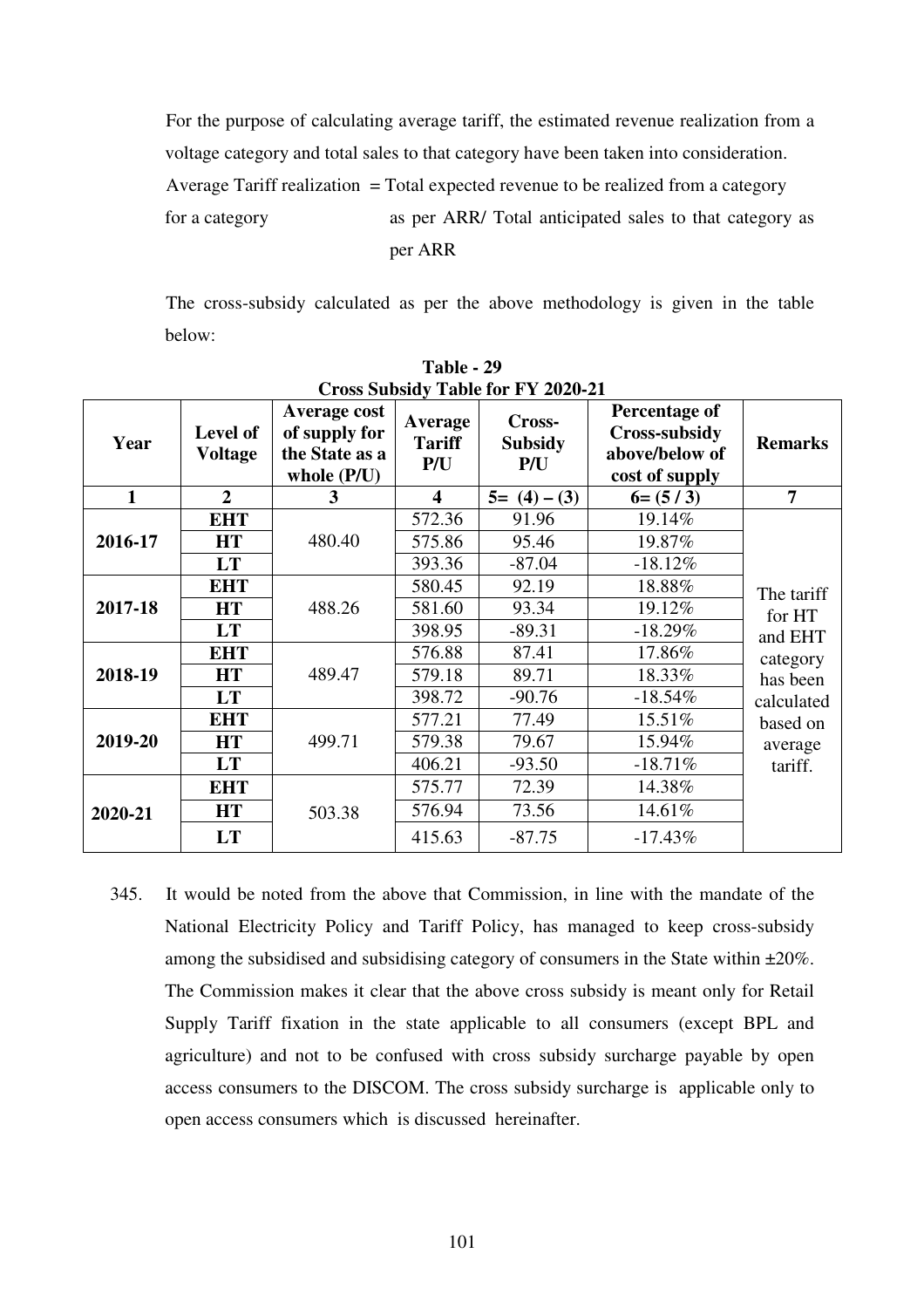#### **Open Access Charges (Cross Subsidy Surcharge and Wheeling Charges)**

346. The tariff for HT and EHT consumers for determination of cross subsidy surcharge has been assumed at 100% load factor since open access drawal is made to utilise the full quantum of the power so availed. The formula prescribed in Tariff Policy in Para 8.5.1 for determination of cross subsidy surcharge is as follows:

## **Surcharge formula:**

 $S = T - [C/(1-L/100) + D + R]$ 

Where:

S is the surcharge

T is the tariff payable by the relevant category of consumers, including reflecting the Renewable Purchase Obligation

C is the per unit weighted average cost of power purchase by the Licensee, including meeting the Renewable Purchase Obligation

D is the aggregate of transmission, distribution and wheeling charge applicable to the relevant voltage level

L is the aggregate of transmission, distribution and commercial losses, expressed as a percentage applicable to the relevant voltage level

R is the per unit cost of carrying regulatory assets.

- 347. As in the previous year Commission accepts 'C' equal to BSP of respective DISCOM Utilities as explained above. Similarly 'T' is the tariff at 100% load factor including demand charges for the respective voltage level. The wheeling charges 'D' is as determined from the distribution cost approved for the FY 2020-21 and 'L' is assumed 8% at HT and nil for EHT since EHT loss is accommodated in transmission charges.
- 348. Commission does not differentiate between 11 KV and 33 KV in determination of wheeling charges. The wheeling as per our Wheeling Tariff and Retail Supply Tariff Regulations, 2014 includes distribution system and associated facilities of a distribution licensee, therefore, includes the network both at 33 KV and 11 KV. Therefore, the Commission determines a single wheeling charge for 11 KV and 33 KV.
- 349. Basing on the above the wheeling charges and cross subsidy surcharges have been determined as follows: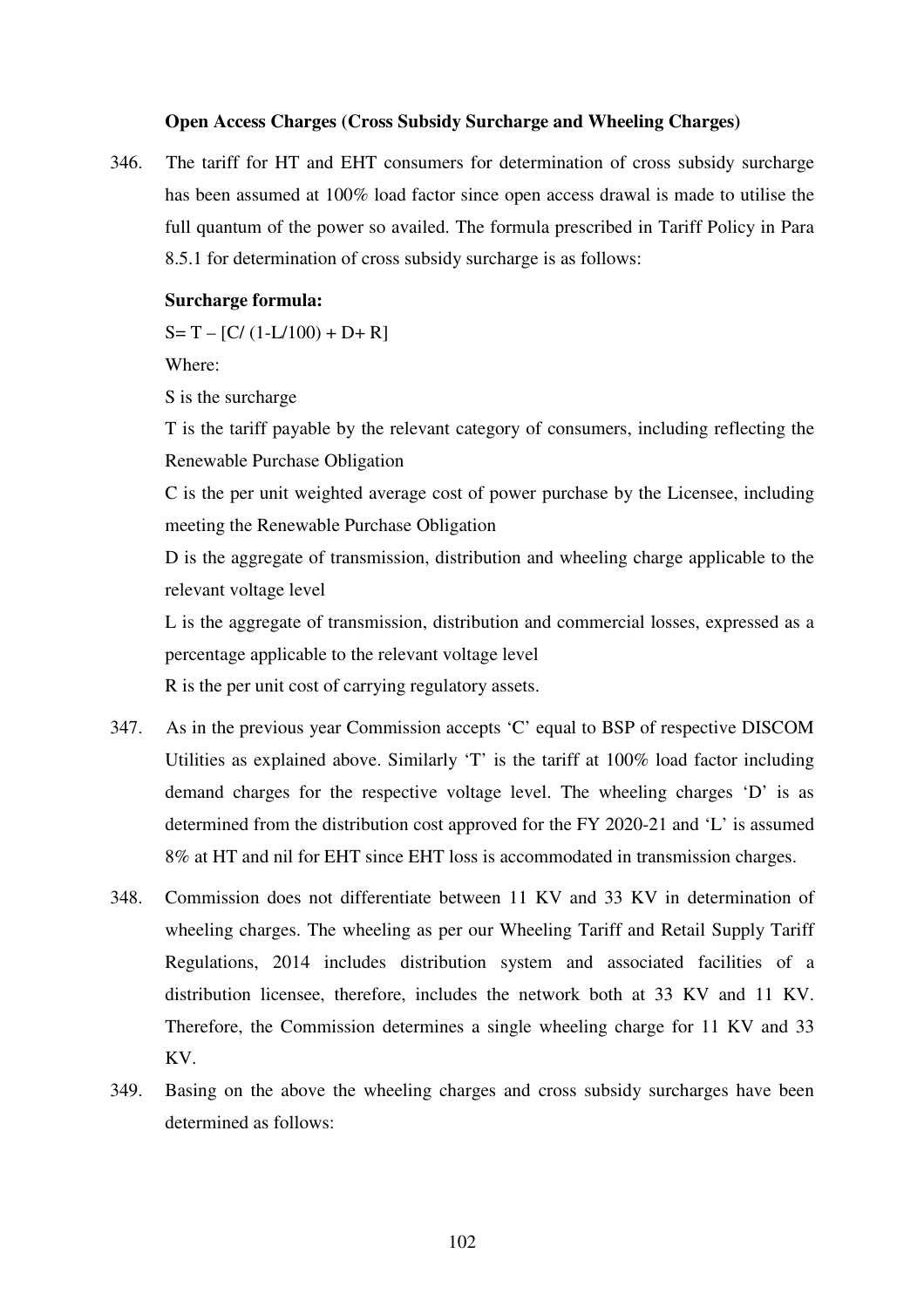| WHEEHIIG CHALGES Apployed for $\Gamma$ 1 $2020 - 21$               |             |                                |                                |                                  |  |  |  |
|--------------------------------------------------------------------|-------------|--------------------------------|--------------------------------|----------------------------------|--|--|--|
|                                                                    | <b>CESU</b> | <b>NESCO</b><br><b>Utility</b> | <b>WESCO</b><br><b>Utility</b> | <b>SOUTHCO</b><br><b>Utility</b> |  |  |  |
| Energy Handled at HT (MU)                                          | 8,532.17    | 4,378.56                       | 6,550.00                       | 3,586.11                         |  |  |  |
| Net Distribution Cost (Rs. Crs.)                                   | 616.99      | 382.45                         | 379.29                         | 318.96                           |  |  |  |
| <b>Wheeling Charge calculated for 2020-</b><br>21 (Paise per unit) | 72.31       | 87.35                          | 57.91                          | 88.94                            |  |  |  |

**Table – 30**  Wheeling Charges Approved for FV 2020-21

## **Table - 31**

| Computed Surcharge for Open access consumer 1MW and above |             |                                |                                |                                  |  |  |  |
|-----------------------------------------------------------|-------------|--------------------------------|--------------------------------|----------------------------------|--|--|--|
| <b>DISCOM</b>                                             | <b>CESU</b> | <b>NESCO</b><br><b>Utility</b> | <b>WESCO</b><br><b>Utility</b> | <b>SOUTHCO</b><br><b>Utility</b> |  |  |  |
| <b>Surcharge for EHT Consumer (P/U)</b>                   | 237.90      | 200.90                         | 194.90                         | 312.90                           |  |  |  |
| <b>Surcharge for HT Consumer (P/U)</b>                    | 145.70      | 90.45                          | 113.37                         | 210.60                           |  |  |  |

350. As per mandate of the Electricity Act, 2003 under Section 42 the cross subsidy surcharge is to be reduced progressively. The Commission is authorized to evolve a methodology for such reduction. Basing on the suggestions during the hearing in the last year so also in the current proceeding, the Commission have fixed leviable surcharge at 63% of the computed value of the same for this year as against 65% of computed value of FY 2018-19.

# **Table – 32 Leviable Surcharge, Wheeling Charge and Transmission Charge for Open access consumer 1MW and above for FY 2020-21**

| Name of the<br>licensee          | <b>Cross Subsidy</b><br>Surcharge (P/U) |           | <b>Wheeling Charge</b><br>P/U applicable to | <b>Transmission Charges</b><br>for Short Term Open                 |  |  |
|----------------------------------|-----------------------------------------|-----------|---------------------------------------------|--------------------------------------------------------------------|--|--|
|                                  | <b>EHT</b>                              | <b>HT</b> | <b>HT</b> consumers<br>only                 | access Customer<br>(applicable for HT and<br><b>EHT</b> consumers) |  |  |
| <b>CESU</b>                      | 149.88                                  | 91.79     | 72.31                                       |                                                                    |  |  |
| <b>NESCO</b><br><b>Utility</b>   | 126.57                                  | 56.99     | 87.35                                       | As per prevailing                                                  |  |  |
| <b>WESCO</b><br><b>Utility</b>   | 122.79                                  | 71.42     | 57.91                                       | Regulation                                                         |  |  |
| <b>SOUTHCO</b><br><b>Utility</b> | 197.13                                  | 132.67    | 88.94                                       |                                                                    |  |  |

As per Clause 8.5.1 the cross subsidy surcharge shall not exceed 20% of the tariff applicable to the category of the consumers seeking open access. For the state as a whole, the above cross subsidy surcharge works out to 15.88% in case of HT and 27.39% in case of EHT consumers as against 16.28% for HT and 27.46% for EHT consumers for FY 2019-20.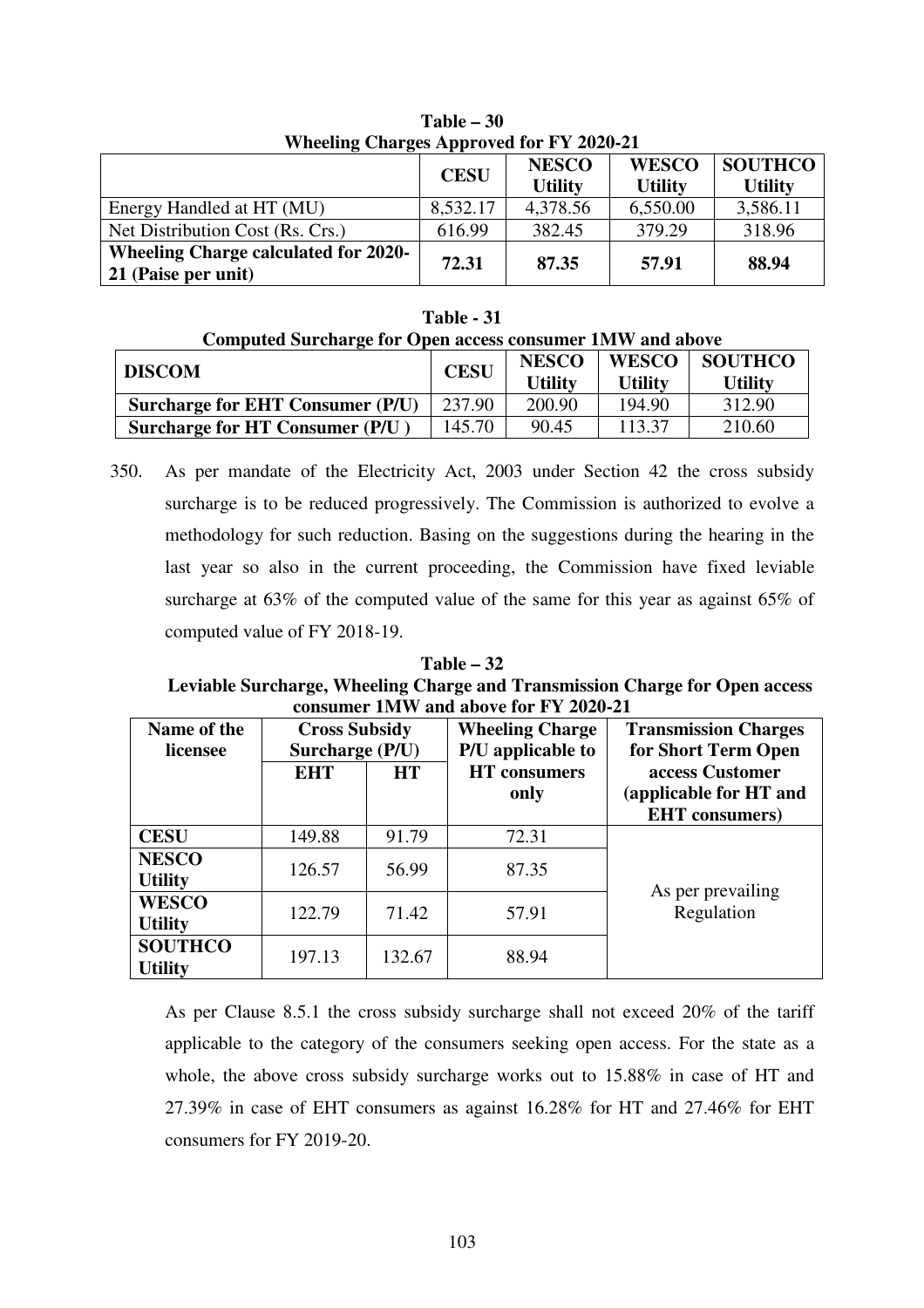## **Additional Surcharge**

351. As per principle followed in the previous order, we have not determined additional surcharge over and above the surcharge to be paid to the DISCOM Utilities to meet the fixed cost of licensee arising out of his obligation to supply as provided under Sub-Section 4 of Section 42 of the Act. This is because no such case has been brought before us by the DISCOM Utilities.

In summary,

- (i) The wheeling charge and surcharge as indicated in Table above shall be applicable from 01.05.2020.
- (ii) The normative transmission loss at EHT (3%) and normative wheeling loss for HT level (8%) shall be applicable for the year 2020-21.
- (iii) Additional Surcharge: No additional surcharge over and above the Cross-Subsidy Surcharge needs to be given at present.
- (iv) No Cross-subsidy surcharge is payable by the consumers availing Renewable power through open access.
- (v) 20% Transmission & Wheeling charge is payable by the consumers drawing power through open access from Renewable source excluding Co-generation and Bio mass power plant.

These charges as notified for FY 2020-21 will remain in force until further orders.

# **FINANCIAL ISSUES FY 2020-21**

## **Employees Cost**

352. The four DISCOMs WESCO, NESCO, SOUTHCO and CESU in their ARR and tariff petition for the FY 2020-21 have projected employees cost at an enhanced amount compared to what was approved during the year 2019-20. A comparison of the approved Employees cost for FY 2019-20 and proposed by DISCOMS for FY 2020- 21 is shown in the following table.

|     |                    |              |        |              |        |                |        |             |        | (R), III UI , J |        |
|-----|--------------------|--------------|--------|--------------|--------|----------------|--------|-------------|--------|-----------------|--------|
| Sl. | <b>Particulars</b> | <b>WESCO</b> |        | <b>NESCO</b> |        | <b>SOUTHCO</b> |        | <b>CESU</b> |        | <b>TOTAL</b>    |        |
| No  |                    |              |        |              |        |                |        |             |        |                 |        |
|     |                    | Approv.      | Prop.  | Approv.      | Prop.  | Approv.        | Prop.  | Approv.     | Prop.  | Approv.         | Prop.  |
|     | Basic Pav + $GP$   | 120.72       | 143.93 | 106.95       | 109.33 | 102.05         | 101.74 | 208.34      | 229.76 | 538.06          | 584.76 |
| ◠   | DA                 | 15.69        | 38.86  | 13.90        | 29.52  | 13.27          | 27.47  | 27.08       | 50.55  | 69.95           | 146.40 |
|     | Reimbursement of   | 16.93        | 25.91  | 15.62        | 19.68  | 14.80          | 19.33  | 32.27       | 45.95  | 79.62           | 110.87 |
|     | HR                 |              |        |              |        |                |        |             |        |                 |        |
|     | Other allowance    | 3.28         | 3.07   | 3.94         | 0.39   | 1.71           | . 60   | 4.87        | 5.50   | 13.80           | 10.56  |

## **Table – 33 Employee Cost**

 $(\mathbf{D}_s, \mathbf{L}_r, \mathbf{C}_r)$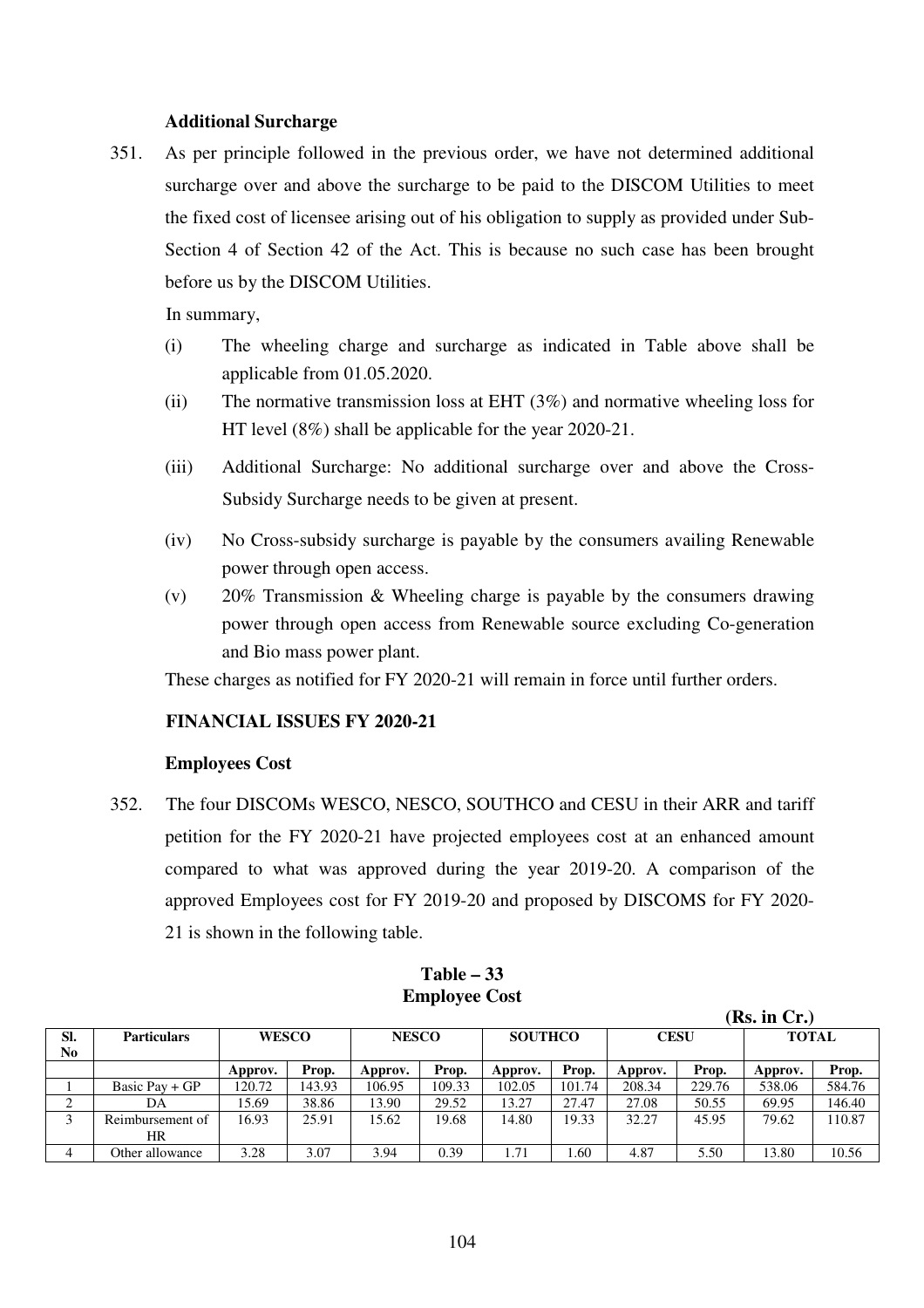| SI.<br>N <sub>0</sub> | <b>Particulars</b>                                                                                                              | <b>WESCO</b> |          | <b>NESCO</b> |        | <b>SOUTHCO</b> |                   | <b>CESU</b> |          | <b>TOTAL</b> |         |
|-----------------------|---------------------------------------------------------------------------------------------------------------------------------|--------------|----------|--------------|--------|----------------|-------------------|-------------|----------|--------------|---------|
|                       |                                                                                                                                 | Approv.      | Prop.    | Approv.      | Prop.  | Approv.        | Prop.             | Approv.     | Prop.    | Approv.      | Prop.   |
| 5                     | Arrear of 7th Pay<br>commission of<br>regular employees                                                                         | 30.66        | 45.98    | 23.784       | 35.67  | 19.15          | 37.13             | 57.78       | 84.90    | 131.38       | 203.68  |
|                       | 7th Pay arrear of<br>retired employees<br>towards<br>differential<br>gratuities,<br>commuted pension<br>and unutilised<br>leave |              |          |              |        |                |                   |             | 50.10    |              |         |
| 6                     | Bonus                                                                                                                           | $0.80\,$     | $0.80\,$ |              |        |                | 0.08              | 1.06        | 0.64     | 1.86         | 1.52    |
| $\tau$                | Outsource and<br>contractual<br>employee cost                                                                                   | 34.62        | 39.70    | 29.49        | 32.81  | 43.56          | 57.94             | 16.67       | 43.17    | 124.34       | 173.62  |
| 8                     | <b>Total Emoluments</b><br>(1 to 8)                                                                                             | 222.70       | 298.25   | 193.68       | 227.40 | 194.54         | 245.29            | 348.08      | 510.57   | 959.00       | 1281.51 |
| 9                     | Med. Allowance/<br>Reimbu. of<br>medical expenses                                                                               | 4.96         | 7.20     | 4.37         | 5.46   | 4.74           | 5.09              | 8.49        | 11.49    | 22.56        | 29.24   |
| 10                    | Leave Travel<br>Concession                                                                                                      | 0.17         | 0.17     | 0.30         | 0.15   | 0.17           | 0.15              | 0.12        | $0.01\,$ | 0.76         | 0.48    |
| 11                    | Honorarium                                                                                                                      | 0.20         | 0.20     |              |        | 0.01           | 0.02              |             |          | 0.21         | 0.22    |
| 12                    | Payment under<br>workmen<br>compensation Act                                                                                    | 0.07         | 0.07     |              | 0.09   | 0.29           | 0.29              | 0.69        | 0.53     | 1.05         | 0.98    |
| $\overline{13}$       | Expenses towards<br>uniform to<br>Employees                                                                                     |              |          |              |        |                |                   |             | 2.65     |              | 2.65    |
| 14                    | Ex-gratia                                                                                                                       | 0.10         | 0.10     | 3.34         | 2.12   | 2.12           |                   |             |          | 5.56         | 2.22    |
| $\overline{15}$       | Other Staff Costs                                                                                                               | 0.75         | 0.60     | 1.37         | 1.00   | 0.99           | 0.35              | 2.50        | 1.26     | 5.61         | 3.21    |
| $\overline{16}$       | <b>Total Other Staff</b><br>Costs $(9 \text{ to } 15)$                                                                          | 6.25         | 8.34     | 9.38         | 8.82   | 5.66           | $\overline{5.90}$ | 11.80       | 15.94    | 33.09        | 39.00   |
| $\overline{17}$       | <b>Staff Welfare</b><br>Expenses                                                                                                | 1.00         | 1.00     | 2.41         | 2.61   | 1.96           | 4.04              | 2.86        | 1.32     | 8.23         | 8.97    |
| $\overline{18}$       | <b>Terminal Benefits</b><br>$(Pension +$<br>Gratuity + Leave+<br>PF + Commuted+<br>NPS/CPS)                                     | 133.70       | 127.05   | 122.05       | 153.82 | 156.63         | 144.66            | 217.52      | 402.98   | 629.90       | 828.51  |
| 19                    | Total $(8+$<br>$16+17+18$                                                                                                       | 363.65       | 434.64   | 327.53       | 392.65 | 358.78         | 399.89            | 580.27      | 930.81   | 1630.23      | 2157.98 |
| $20\,$                | Less: Employees<br>cost capitalized                                                                                             | 4.85         | 2.37     | 0.40         | 0.14   | 1.20           | 1.20              | 19.44       | 15.40    | 25.89        | 19.11   |
| $21\,$                | <b>Total Employees</b><br>Cost                                                                                                  | 358.80       | 432.27   | 327.13       | 392.51 | 357.58         | 398.69            | 560.83      | 915.41   | 1604.34      | 2138.88 |
|                       | % rise over approved 2019-<br>20                                                                                                | 20.47        |          | 19.99        |        | 11.50          |                   | 63.22       |          | 33.32        |         |

353. The above table reveals that for the ensuing year all the licensees have proposed a rise in employee's cost compared to the approval for the FY 2019-20. WESCO, NESCO, SOUTHCO and CESU have projected an increase over the approval of FY 2019-20 at 20.47%, 19.99%, 11.50% and 63.22% respectively. The overall projection for all DISCOMs together is 33.32% more than the previous year approval.

354. The Commission allows Employees cost in terms of the MYT principles enunciated in its order dated 20.3.2013. The relevant portion of said order is reproduced below: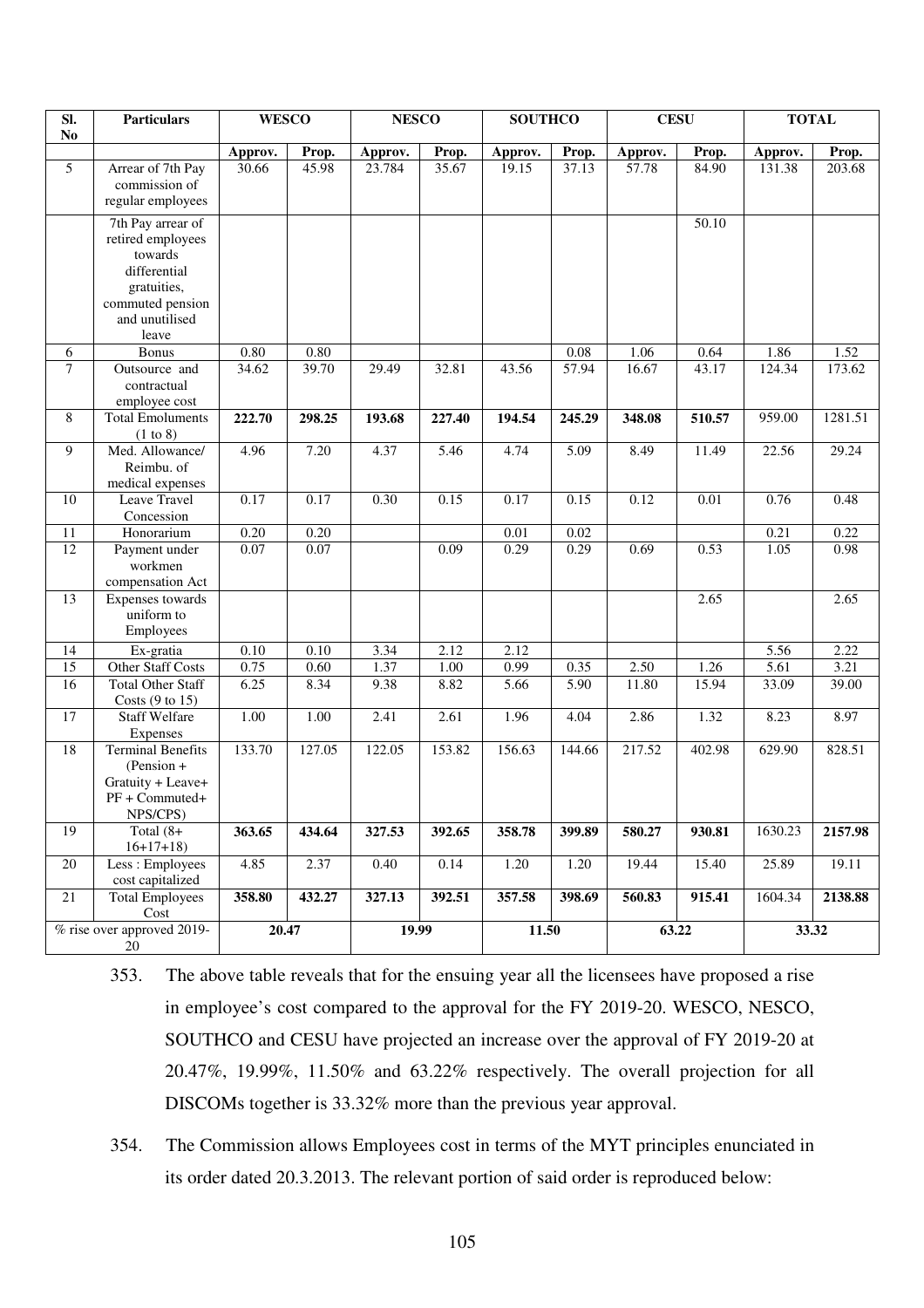## *" 16.1 Employee Cost*

*The three DISCOMs, WESCO, NESCO & SOUTHCO submitted to provide employee cost through indexation mechanism linked to CPI during the control period in line with the model FOR MYT Regulations. CESU submitted to take into account the employee cost due to massive RGGVY expansion of network. DISCOMs also submitted that incentive and dis-incentive scheme may be introduced to improve productivity level.* 

*The Commission after considering the submissions has decided to continue with the employee cost allocation in the ARR on the same principles as adopted during the second control period.* 

*Wages and salaries during this control period would include the base year values of Basic pay and Grade Pay escalated for annual salary increments and inflation based on Govt. of Odisha notification. The sixth pay recommendation notified by Govt. of Odisha recommends annual increment @ 3% of the Basic and grade pay. The annual increment would be approved as per such recommendation. Basic Pay and grade pay are to be taken from annual audited accounts of the Licensee. However if as per the Commission's assessment the figures shown in the audited accounts cannot be relied upon, the Commission may take into account the actual payment outgo during the last six months of the year to arrive upon the pay for the ensuing year. Dearness Allowance, HRA and other allowance would be calculated as per rates notified by Govt. of Odisha. Terminal liabilities would be provided based on a periodic actuarial*  valuation to be made by OERC in line with the prevailing Indian accounting *standards. The financial impact of any award by Govt. of India/Govt. of Orissa shall be taken care of in subsequent year in truing up. XXXXXX"* 

355. In order to arrive at the estimates of requirement under Basic Pay including Grade Pay, the number of employees as on 31.3.2019, 31.03.2020 and 31.03.2021 from the submissions are ascertained. The position of the employees up to the year ending 2020-21 as proposed by the Licensees is shown in the following table :

|                                           | <b>Employees Proposed (2020-21)</b> |              |                |             |  |  |  |
|-------------------------------------------|-------------------------------------|--------------|----------------|-------------|--|--|--|
| <b>Employees Proposed (2020-21)</b>       | <b>WESCO</b>                        | <b>NESCO</b> | <b>SOUTHCO</b> | <b>CESU</b> |  |  |  |
| No. of employees<br>as<br><sub>on</sub>   | 2771                                | 2453         | 2240           | 5188        |  |  |  |
| 01.04.2019                                |                                     |              |                |             |  |  |  |
| Add: Addition during 2019-20              |                                     | 0            | 5              | $\Omega$    |  |  |  |
| Less: Retirement/Expired                  | 213                                 | 144          | 119            | 184         |  |  |  |
| Resignation during 2019-20                |                                     |              |                |             |  |  |  |
| No. of employees<br><b>as</b><br>$\alpha$ | 2558                                | 2309         | 2126           | 5004        |  |  |  |
| 31.03.2020                                |                                     |              |                |             |  |  |  |
| Add: Addition during 2020-21              | 881                                 | 0            | $\Omega$       | 609         |  |  |  |
| Less: Retirement/Expired/                 | 173                                 | 133          | 124            | 211         |  |  |  |
| Resignation during year 2020-21           |                                     |              |                |             |  |  |  |
| No. of employees<br>as<br>on              | 3266                                | 2176         | 2002           | 5402        |  |  |  |
| 31.03.2021                                |                                     |              |                |             |  |  |  |

**Table – 34**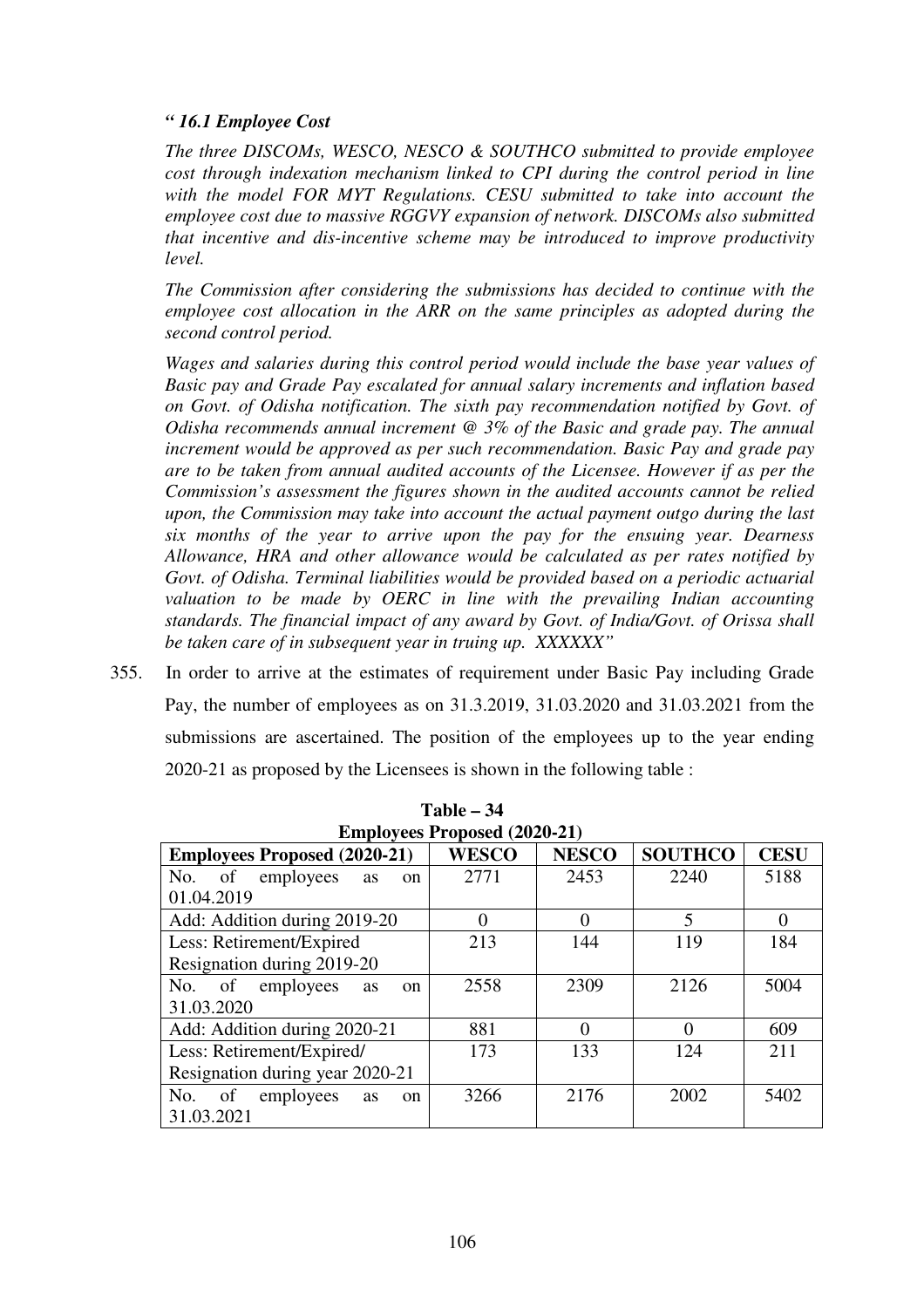- 356. The utilities have submitted that the DISCOMS were created after unbundling of GRIDCO as per  $2<sup>nd</sup>$  Transfer Scheme, 1998 and thereby all the personnel deployed in Distribution business were transferred from erstwhile GRIDCO. Subsequently, by way of retirement, resignation death etc, there has been drastically reduction of manpower. In view of the large scale electrification of new areas either though rural electrification or due to addition of new consumers, the Utility restructured and reorganized by creation of new Divisions, sub-division and Sections with reinforcement of allied activities such as MRT , Energy Audit , maintenance of distribution transformers and vigilance activities. Main objective was to improve the 100 % of consumer coverage, reduction in Distribution losses and to meet the Revenue collection target. At present the Utilities have less number of employees on the roll than number of pensioners including family pensioners who are being paid out of revenue due to transfer under the Transfer Scheme.
- 357. Commission in the previous RST orders observed that the efficiency of the employees in all DISCOMs is below national average. In other words the capacity of the employees have not been fully utilised by the DISCOMs and performance has shown a downward trend. Therefore the Commission in the previous RST orders observed that 'Increase in number of employees may not be a solution for better efficiency as observed in CESU. Moreover, the draft /proposed change in Act and new tariff policy specify renewed direction and purpose to the DISCOM organisation with possibility of restructuring in future. Therefore, adding more employees at a transition point is not prudent.
- 358. The Commission in continuation to the previous tariff orders decides that at present no new induction shall take place during the current financial year 2019-20 and also during the ensuing year 2020-21. Any addition thereafter shall be based on efficiency audit of each employee, formulation of service condition, market & efficiency based performance. Accordingly Commission approves following number of employees for the DISCOMs for FY 2020-21.

| <b>Employees Strength Approved (2020-21)</b>           |              |              |                |             |  |  |  |  |  |
|--------------------------------------------------------|--------------|--------------|----------------|-------------|--|--|--|--|--|
| <b>Employees Approved (2019-20)</b>                    | <b>WESCO</b> | <b>NESCO</b> | <b>SOUTHCO</b> | <b>CESU</b> |  |  |  |  |  |
| No. of employees as on $01.04.2019$                    | 2771         | 2453         | 2240           | 5188        |  |  |  |  |  |
| Add: Addition during 2019-20                           |              |              |                |             |  |  |  |  |  |
| Less: Retirement/Expired Resignation during<br>2019-20 | 213          | 144          | 119            | 184         |  |  |  |  |  |
| No. of employees as on $31.03.2020$                    | 2558         | 2309         | 2121           | 5004        |  |  |  |  |  |

**Table – 35**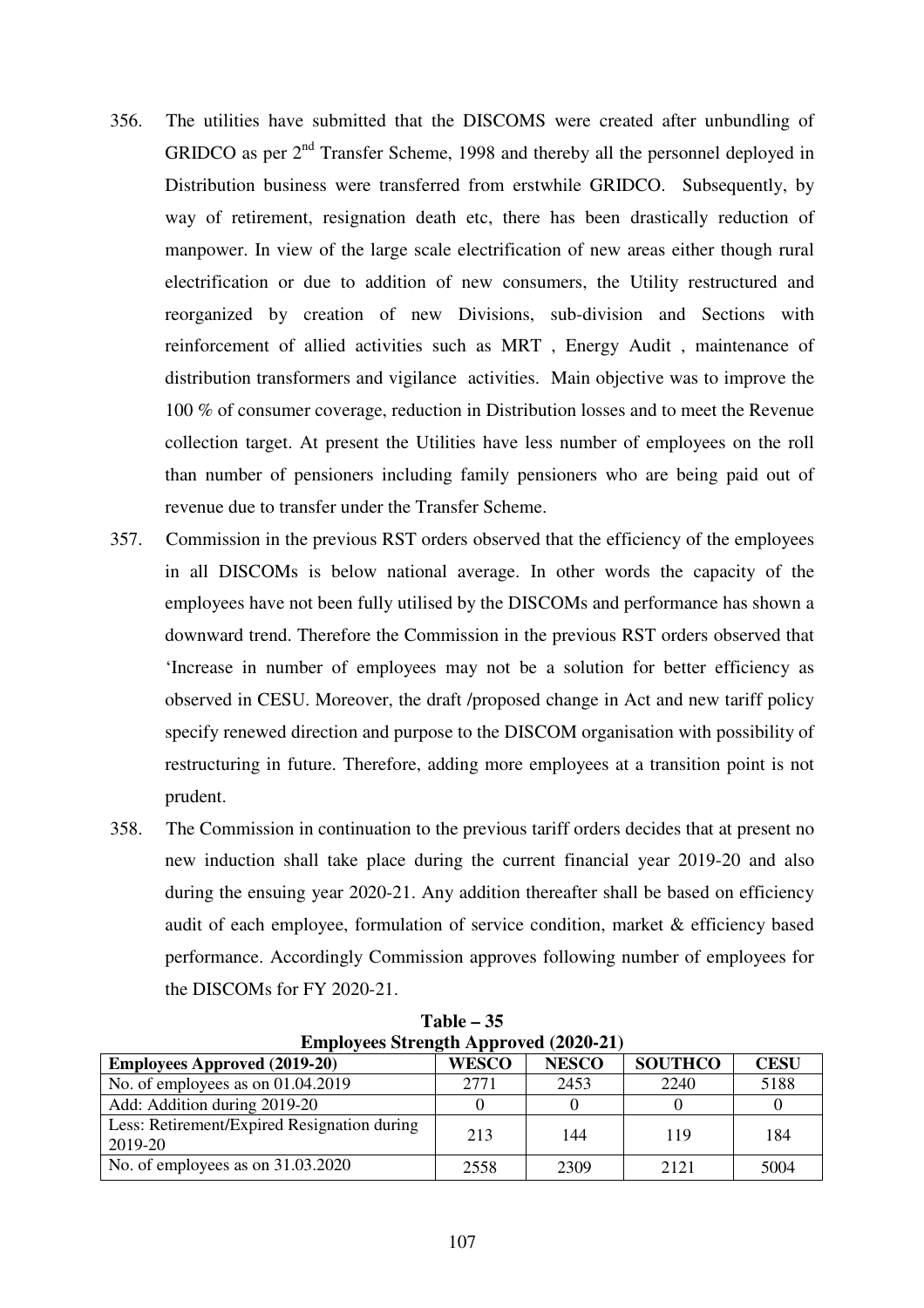| <b>Employees Approved (2019-20)</b>          | <b>WESCO</b> | <b>NESCO</b> | <b>SOUTHCO</b> | <b>CESU</b> |
|----------------------------------------------|--------------|--------------|----------------|-------------|
| Add: Addition during 2020-21                 |              |              |                |             |
| Less: Retirement/Expired/ Resignation during | 173          | 133          | 124            | 211         |
| year 2020-21                                 |              |              |                |             |
| No. of employees as on $31.03.2021$          | 2385         | 2176         | 1997           | 4793        |
| Average no. of employees for FY 2019-20      | 2665         | 2381         | 2181           | 5096        |
| Average no. of employees for FY 2020-21      | 2472         | 2243         | 2059           | 4899        |

- 359. All the Licensees have projected their employee cost for FY 2020-21 taking into account the impact of 7th pay commission recommendations including arrears for previous years. The DISCOMs in the reply to queries of the Commission furnished the actual cash outflow on Basic Pay + GP from April 2019 to November 2019 (for a period of 8 months). It is observed from the reply to the queries that all the DISCOMS have started paying the salaries as per the  $7<sup>th</sup>$  pay commission recommendations from the month of August 2018 onwards. Accordingly the Basic pay and GP for FY 2019- 20 as given in the reply to query has been extrapolated to arrive at Basic pay for FY 2020-21. The Commission in accordance with the OERC (Terms and conditions for Determination of Wheeling Tariff and Retail Supply tariff) Regulations, 2014, allows 3% escalation on Basic Pay and Grade Pay (based on Govt of Odisha notification on the escalation of annual salary increments) towards normal annual increment on year to year basis and the same principle shall also continue for estimation of Basic pay and GP for this ARR also. The actual Basic pay and GP drawn for the period April 2019 to November 2019 was prorated for the entire year and the quantum of Basic pay and GP for FY 2020-21 was estimated by factoring the average no of employees for 2019-20 and 2020-21.
- 360. The DA as per the  $7<sup>th</sup>$  pay commission recommendations and the projected DA thereof for FY 2020-21 is shown in the following table:.

|                       | Table $-36$ |                 |  |  |  |
|-----------------------|-------------|-----------------|--|--|--|
| <b>Effective Date</b> | Rate        | <b>Status</b>   |  |  |  |
| 01.01.2016            | nil         | Approved By GoO |  |  |  |
| 01.07.2016            | $2\%$       | Approved By GoO |  |  |  |
| 01.01.2017            | $4\%$       | Approved By GoO |  |  |  |
| 01.07.2017            | $5\%$       | Approved By GoO |  |  |  |
| 01.01.2018            | 7%          | Approved By GoO |  |  |  |
| 01.07.2018            | $9\%$       | Approved By GoO |  |  |  |
| 01.01.2019            | 12%         | Approved By GoO |  |  |  |
| 01.07.2019            | 17%         | Projected       |  |  |  |
| 01.01.2020            | 22%         | Projected       |  |  |  |
| 01.07.2020            | 27%         | Projected       |  |  |  |
| 01.01.2021            | 32%         | Projected       |  |  |  |

As per the above table the DA rate for FY 2020-21 is assumed to be 27%.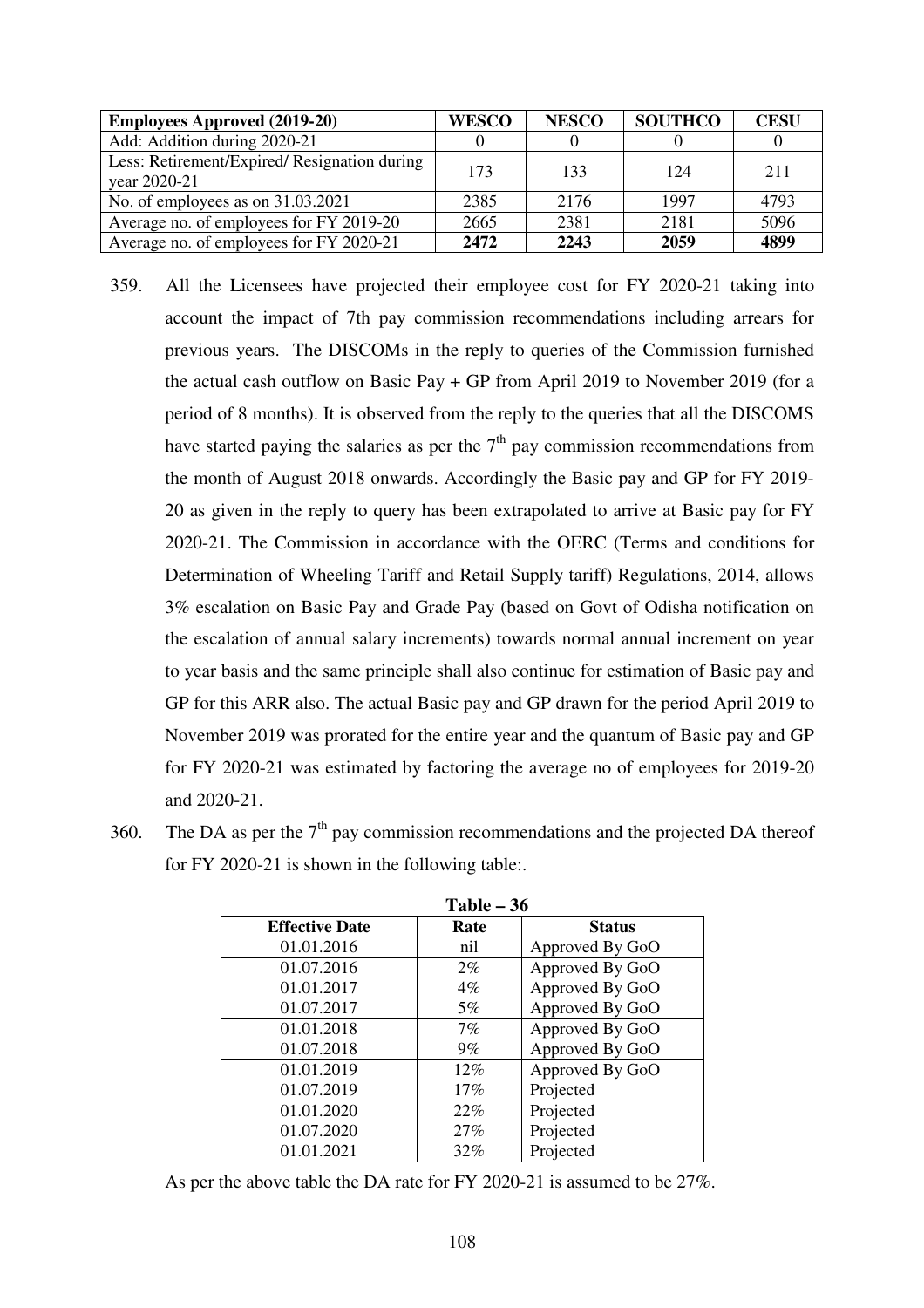#### **House Rent Allowance and Medical Allowance**

- 361. House rent allowance and Medical Allowances have been allowed for FY 2020-21 as a proportion of the basic pay after implementation of  $7<sup>th</sup>$  pay commission recommendations as submitted by the DISCOMs.
- 362. As regards engagement of manpower, DISCOMs have submitted in the ARR that since no recruitment has been permitted by the Commission there has been drastic reduction in the manpower. In view of the large scale electrification through rural electrification, addition of new consumers, reorganisation, and to carry out MRT, Energy Audit, maintenance of DTRs and vigilance activities present manpower is inadequate. Consequently in order to improve 100% coverage, reduction of distribution loss and to improve collection they have engaged contractual personnel and outsource agencies for maintenance of existing Grid substations, sub stations under ODSSP, watch and ward activity, vigilance activities etc. DISCOMs were asked to submit the actual expenses on these activities during the current financial year 2019-20. The commission after scrutiny allows the expenses on Contractual and outsource employees for the ensuing year 2020-21 on the basis of the submission of DISCOMs and actual cash outgo for the current year 2019-20.

#### **Analysis of LT Division-wise Performance and Employee Performance**

363. The Commission have analysed the LT loss level of various divisions of DISCOMs as submitted by the DISCOMs. This reveals the performance of the Divisions for FY 2018-19 on the various parameters as given in the following tables:-

|                | пт римыш мыстеногикансе (2010 г.)<br>******* |          |              |         |            |            |               |               |         |        |            |
|----------------|----------------------------------------------|----------|--------------|---------|------------|------------|---------------|---------------|---------|--------|------------|
| SL.            | Name Of                                      | No of    | Energy       | Energy  | Loss $%$   | Billing    | Billing To    | Collection    | Collect | AT & C | LT P/U     |
| NO.            | Division                                     | Consumer | Input        | Sold    | (Assuming) | Efficiency | Consumer      | Received      | ion     | Loss   | Realisatio |
|                |                                              | s        | (MU)         | (MU)    | HT Loss    | (%)        | $s$ (Rs.Crs.) | (Rs. IN Crs.) | Efficie | $(\%)$ | n          |
|                |                                              |          | (Assumin     |         | 8%)        |            |               |               | ncy     |        |            |
|                |                                              |          | g HT         |         |            |            |               |               | $(\%)$  |        |            |
|                |                                              |          | Loss $8\%$ ) |         |            |            |               |               |         |        |            |
|                | <b>OERC TARGET</b>                           |          | 4080         | 3174.48 | 22.2%      | 77.8%      | 1217.37       | 1190.5        | 97.8%   | 23.9%  | 291.8      |
|                | FOR 2018-19                                  |          |              |         |            |            |               |               |         |        |            |
|                | Bargarh (W)                                  | 146860   | 431          | 237     | 45%        | 55%        | 72            | 27            | 38%     | 79%    | 64         |
| $\overline{c}$ | Bargarh                                      | 109357   | 446          | 270     | 39%        | 61%        | 112           | 55            | 49%     | 70%    | 123        |
| 8              | Sonepur                                      | 119006   | 235          | 177     | 25%        | 75%        | 57            | 27            | 47%     | 65%    | 115        |
| 6              | Nuapada                                      | 98592    | 197          | 100     | 49%        | 51%        | 38            | 27            | 71%     | 64%    | 138        |
| 9              | Bolangir                                     | 119006   | 305          | 166     | 46%        | 54%        | 64            | 43            | 68%     | 63%    | 142        |
| 3              | Titilagarh                                   | 170192   | 311          | 193     | 38%        | 62%        | 70            | 42            | 59%     | 63%    | 134        |
| 5              | Sambalpur                                    |          |              |         |            |            |               |               |         |        |            |
|                | (East)                                       | 104400   | 264          | 163     | 38%        | 62%        | 71            | 47            | 66%     | 59%    | 177        |
| 4              | Kwed                                         | 118804   | 152          | 103     | 32%        | 68%        | 40            | 26            | 64%     | 56%    | 169        |
| 10             | Sambalpur                                    | 56291    | 252          | 183     | 27%        | 73%        | 87            | 64            | 74%     | 46%    | 255        |
| 11             | Keed                                         | 131817   | 184          | 172     | 7%         | 93%        | 63            | 38            | 61%     | 43%    | 207        |
| 13             | Deogarh                                      | 58060    | 64           | 56      | 13%        | 87%        | 23            | 15            | 67%     | 42%    | 239        |
|                | Sundergarh                                   | 93115    | 144          | 120     | 17%        | 83%        | 52            | 38            | 73%     | 39%    | 266        |

**Table – 37 LT Division-wise Performance (2018-19) – WESCO**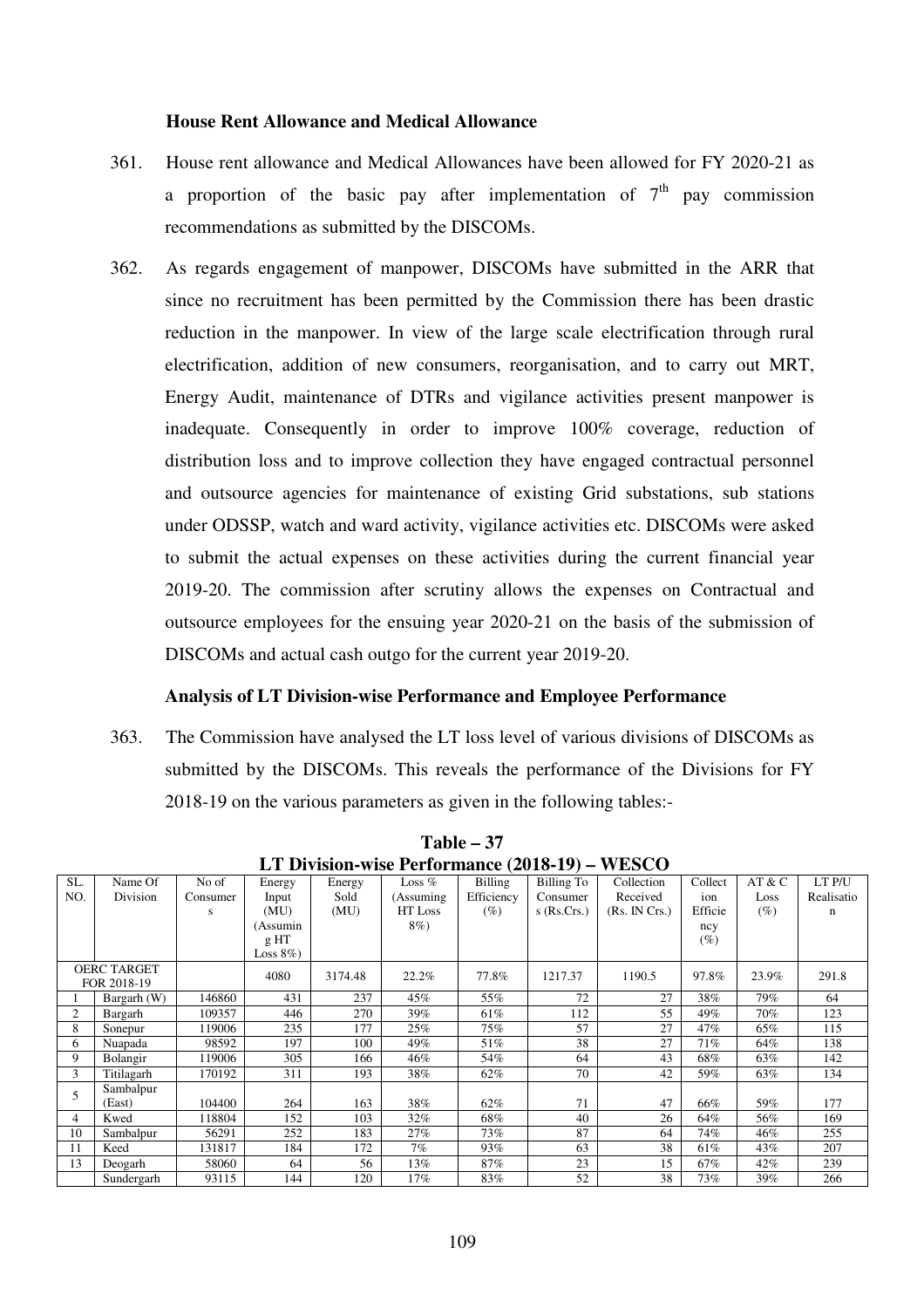| SL. | Name Of            | No of    | Energy          | Energy   | Loss $%$   | <b>Billing</b> | Billing To    | Collection    | Collect | AT & C | LT P/U     |
|-----|--------------------|----------|-----------------|----------|------------|----------------|---------------|---------------|---------|--------|------------|
| NO. | Division           | Consumer | Input           | Sold     | (Assuming) | Efficiency     | Consumer      | Received      | ion     | Loss   | Realisatio |
|     |                    | s        | (MU)            | (MU)     | HT Loss    | $(\%)$         | $s$ (Rs.Crs.) | (Rs. IN Crs.) | Efficie | (%)    | n          |
|     |                    |          | (Assumin        |          | 8%)        |                |               |               | ncy     |        |            |
|     |                    |          | g <sub>HT</sub> |          |            |                |               |               | $(\%)$  |        |            |
|     |                    |          | Loss $8\%$ )    |          |            |                |               |               |         |        |            |
|     | Jharsuguda         | 109607   | 209             | 172      | 18%        | 82%            | 77            | 58            | 75%     | 38%    | 276        |
| 12  | Brajrajnagar       | 48051    | 95              | 85       | 11%        | 89%            | 36            | 28            | 78%     | 31%    | 296        |
| 15  | Rourkela-          |          |                 |          |            |                |               |               |         |        |            |
|     | Sadar              | 93265    | 153             | 142      | 8%         | 92%            | 64            | 53            | 84%     | 23%    | 349        |
| 16  | Rourkela           | 68051    | 146             | 134      | 8%         | 92%            | 62            | 54            | 87%     | 20%    | 371        |
| 17  | Rajgangpur         | 105886   | 138             | 135      | $2\%$      | 98%            | 59            | 52            | 87%     | 14%    | 376        |
|     | <b>TOTAL WESCO</b> | 750360   | 3726.304        | 2606.642 | 30.0%      | 70.0%          | 1048.63       | 695.54        | 66%     | 53.6%  | 187        |

**Table – 38 LT Division-wise Performance (2018-19) – NESCO** 

|                |                      |           | Let Division-wise I criticalize (2010-17) – RESCO |          |                          |            |            |            |            |              |             |
|----------------|----------------------|-----------|---------------------------------------------------|----------|--------------------------|------------|------------|------------|------------|--------------|-------------|
| S1.            | Name of              | No. of    | Energy                                            | Energy   | T & D                    | Billing    | Billing to | Collection | Collection | AT & C       | LT          |
| No.            | Division             | Consumers | Input (MU)                                        | Sold     | Loss $(\% )$             | Efficiency | Consumer   | Received   | Efficiency | Loss $(\% )$ | Realization |
|                |                      |           | (Assuming                                         | (MU)     | (Assuming                | $(\%)$     | (Rs. in    | (Rs. in    | $(\%)$     |              | Per LT      |
|                |                      |           | HT Loss                                           |          | $\operatorname{HT}$ Loss |            | $Crs.$ )   | $Crs.$ )   |            |              | Input P/U   |
|                |                      |           | $8\%$                                             |          | $8\%$                    |            |            |            |            |              |             |
|                | <b>OERC TARGET/</b>  |           | 3361.547                                          | 2562.780 | 23.76%                   | 76.24%     | 1009.47    | 999.38     | 99.00%     | 24.52%       |             |
|                | <b>APPROVAL</b>      |           |                                                   |          |                          |            |            |            |            |              |             |
|                |                      |           |                                                   |          |                          |            |            |            |            |              |             |
| <b>ACTUAL</b>  |                      |           |                                                   |          |                          |            |            |            |            |              |             |
| $\mathbf{1}$   | <b>BED.</b> Balasore | 55010     | 145.343                                           | 123.084  | 15.31%                   | 84.69%     | 59.43      | 58.86      | 99.03%     | 16.14%       | 405         |
| $\overline{2}$ | BTED, Basta          | 77183     | 114.388                                           | 78.009   | 31.80%                   | 68.20%     | 25.77      | 21.69      | 84.15%     | 42.61%       | 190         |
| 3              | JED, Jaleswar        | 97638     | 153.290                                           | 104.595  | 31.77%                   | 68.23%     | 34.18      | 32.69      | 95.64%     | 34.74%       | 213         |
| $\overline{4}$ | CED, Balasore        | 98452     | 186.933                                           | 106.179  | 43.20%                   | 56.80%     | 40.93      | 36.36      | 88.83%     | 49.54%       | 195         |
| 5              | SED, Soro            | 128286    | 152.026                                           | 123.053  | 19.06%                   | 80.94%     | 47.17      | 44.79      | 94.95%     | 23.14%       | 295         |
|                | BNED.                |           |                                                   |          |                          |            |            |            |            |              |             |
| 6              | Bhadrak (N)          | 156877    | 279.561                                           | 207.978  | 25.61%                   | 74.39%     | 78.81      | 68.32      | 86.69%     | 35.51%       | 244         |
|                | BSED.                |           |                                                   |          |                          |            |            |            |            |              |             |
| $\overline{7}$ |                      | 92162     | 143.144                                           | 100.347  | 29.90%                   | 70.10%     | 33.26      | 28.84      | 86.71%     | 39.22%       | 201         |
|                | Bhadrak (S)          |           |                                                   |          |                          |            |            |            |            |              |             |
| 8              | BPED.                | 199365    | 278.740                                           | 202.568  | 27.33%                   | 72.67%     | 88.69      | 75.42      | 85.04%     | 38.20%       | 271         |
|                | Baripada             |           |                                                   |          |                          |            |            |            |            |              |             |
| 9              | UED, Udala           | 87853     | 86.061                                            | 70.442   | 18.15%                   | 81.85%     | 27.75      | 19.96      | 71.93%     | 41.12%       | 232         |
| 10             | RED.                 | 164210    | 187.160                                           | 130.745  | 30.14%                   | 69.86%     | 55.67      | 40.02      | 71.90%     | 49.78%       | 214         |
|                | Rairangpur           |           |                                                   |          |                          |            |            |            |            |              |             |
|                | JRED, Jajpur         |           |                                                   |          |                          |            |            |            |            |              |             |
| 11             | Road                 | 89138     | 226.377                                           | 150.827  | 33.37%                   | 66.63%     | 62.62      | 59.65      | 95.25%     | 36.54%       | 263         |
|                | JTED, Jajpur         |           |                                                   |          |                          |            |            |            |            |              |             |
| 12             | Town                 | 95536     | 182.895                                           | 108.148  | 40.87%                   | 59.13%     | 40.60      | 36.42      | 89.70%     | 46.96%       | 199         |
|                | KUED.                |           |                                                   |          |                          |            |            |            |            |              |             |
| 13             | Kuakhia              | 109037    | 204.054                                           | 119.054  | 41.66%                   | 58.34%     | 45.94      | 38.95      | 84.79%     | 50.53%       | 191         |
|                | KED.                 |           |                                                   |          |                          |            |            |            |            |              |             |
| 14             |                      | 84280     | 93.213                                            | 86.714   | 6.97%                    | 93.03%     | 40.29      | 37.64      | 93.40%     | 13.11%       | 404         |
|                | Keonjhar             |           |                                                   |          |                          |            |            |            |            |              |             |
| 15             | JOED, Joda           | 73377     | 119.713                                           | 107.644  | 10.08%                   | 89.92%     | 46.87      | 45.60      | 97.29%     | 12.52%       | 381         |
| 16             | AED,                 | 107593    | 140.769                                           | 101.163  | 28.14%                   | 71.86%     | 32.48      | 32.36      | 99.61%     | 28.42%       | 230         |
|                | Anandapur            |           |                                                   |          |                          |            |            |            |            |              |             |
|                | <b>NESCO TOTAL</b>   | 1715903   | 2693.667                                          | 1920.550 | 28.70%                   | 71.30%     | 760.48     | 677.55     | 89.10%     | 36.48%       | 252         |

|               | $1$ aple $-$ 39                                  |          |           |          |            |            |            |        |             |  |  |
|---------------|--------------------------------------------------|----------|-----------|----------|------------|------------|------------|--------|-------------|--|--|
|               | LT Division-wise Performance (2018-19) – SOUTHCO |          |           |          |            |            |            |        |             |  |  |
| S1. No.       | Name of Division                                 | No. of   | Energy    | Energy   | Billing    | Collection | Collection | AT &   | LT.         |  |  |
|               |                                                  | Consumer | Input(MU) | Sold     | Efficiency | Received   | Efficiency | C Loss | Realisation |  |  |
|               |                                                  |          |           | (MU)     | (%)        | (Cr.)      | $(\%)$     | (%)    | per LT      |  |  |
|               |                                                  |          |           |          |            |            |            |        | Input $p/u$ |  |  |
|               | <b>OERC TARGET/APPROVED</b>                      |          | 2,706.00  |          | 78.5%      |            | 98.6%      | 22.6%  | 2.99        |  |  |
|               | FOR 2017-18                                      |          |           | 2.123.78 |            | 810.0      |            |        |             |  |  |
| <b>ACTUAL</b> |                                                  |          |           |          |            |            |            |        |             |  |  |
|               | Nabarangapur                                     | 226144   | 229       | 145      | 64%        | 53.69      | 47%        | 70%    | 1.11        |  |  |
|               | Aska-I                                           | 61268    | 126       | 50       | 40%        | 17.38      | 83%        | 67%    | 1.38        |  |  |
|               | Koraput                                          | 123871   | 160       | 79       | 50%        | 23.19      | 68%        | 66%    | 1.45        |  |  |
|               | Malkangiri                                       | 133394   | 131       | 116      | 89%        | 19.59      | 43%        | 61%    | 1.50        |  |  |

**Table – 39**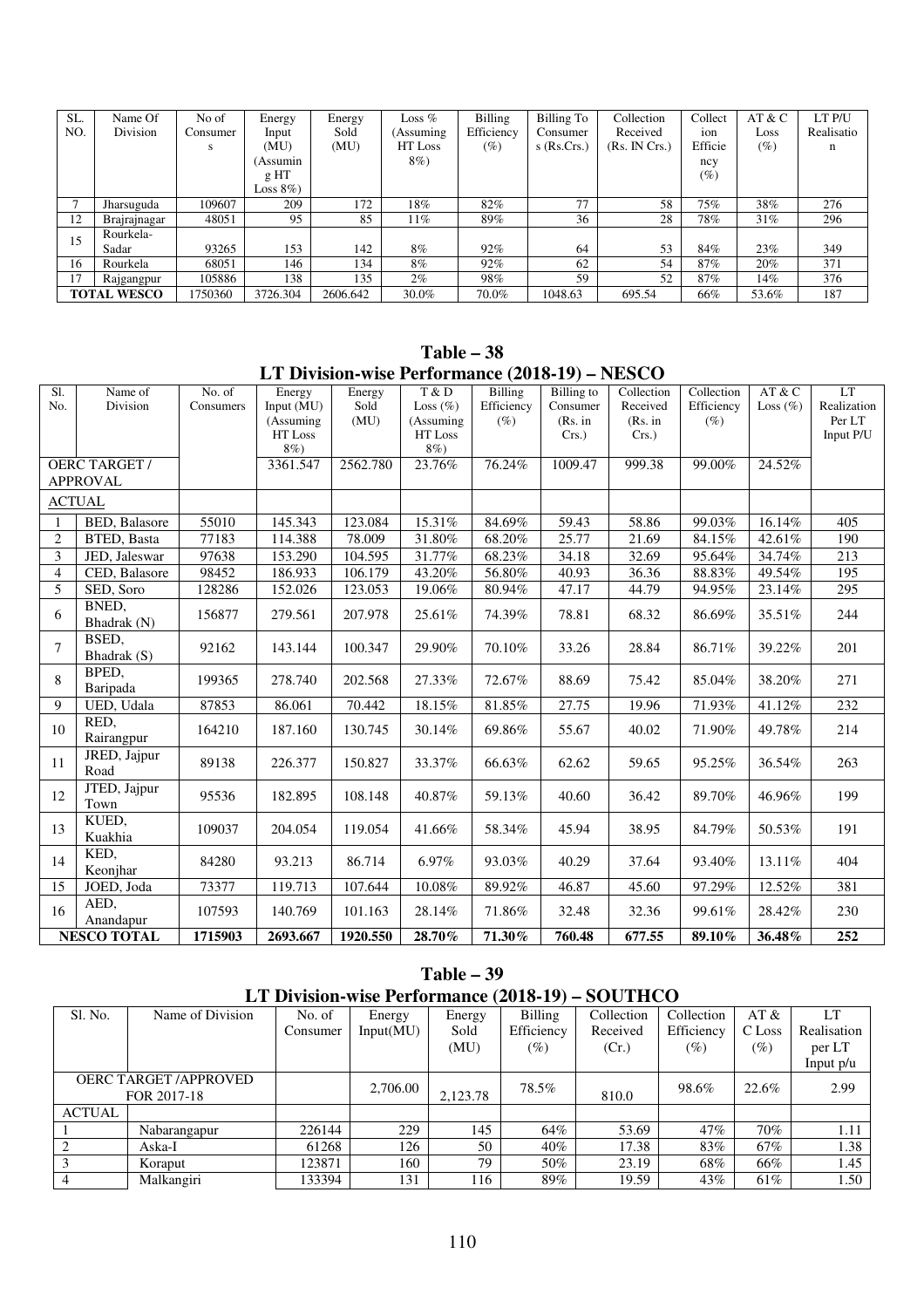| Sl. No. | Name of Division     | No. of    | Energy    | Energy  | Billing    | Collection | Collection | AT &     | <b>LT</b>   |
|---------|----------------------|-----------|-----------|---------|------------|------------|------------|----------|-------------|
|         |                      | Consumer  | Input(MU) | Sold    | Efficiency | Received   | Efficiency | C Loss   | Realisation |
|         |                      |           |           | (MU)    | $(\%)$     | (Cr.)      | $(\%)$     | $(\%)$   | per LT      |
|         |                      |           |           |         |            |            |            |          | Input $p/u$ |
| 5       | Aska-Ii              | 61428     | 104       | 50      | 48%        | 20.72      | 81%        | 61%      | 1.62        |
| 6       | Purusottampur        | 111572    | 168       | 91      | 54%        | 36.36      | 76%        | 59%      | 1.65        |
|         | Boudh                | 100608    | 106       | 74      | 70%        | 13.88      | 62%        | 57%      | 1.31        |
| 8       | Hinjilikatu          | 83536     | 145       | 76      | 52%        | 26.19      | 85%        | 56%      | 1.81        |
| 9       | Phulbani             | 137506    | 147       | 87      | 59%        | 32.88      | 81%        | 53%      | 1.80        |
| 10      | Chatrapur            | 108792    | 166       | 107     | 65%        | 35.71      | 80%        | 48%      | 2.15        |
| 11      | Bhanjanagar          | 118028    | 160       | 96      | $60\%$     | 34.97      | 90%        | 46%      | 2.18        |
| 12      | Jeypore              | 139170    | 176       | 130     | 74%        | 38.18      | 76%        | 44%      | 2.17        |
| 13      | Digapahandi          | 95533     | 110       | 76      | 70%        | 27.97      | 94%        | 35%      | 2.55        |
| 14      | Rayagada             | 162043    | 158       | 138     | 87%        | 47.79      | 83%        | 27%      | 3.03        |
| 15      | Paralakhemundi       | 129376    | 116       | 92      | 80%        | 36.07      | 94%        | 25%      | 3.11        |
| 16      | Gunupur              | 75325     | 71        | 59      | 82%        | 21.29      | 95%        | 22%      | 2.98        |
| 17      | Berhampur-III        | 70639     | 89        | 76      | 85%        | 32.84      | 99%        | 16%      | 3.68        |
| 18      | Berhampur- II        | 57410     | 142       | 126     | 89%        | 60.56      | 99%        | 13%      | 4.26        |
| 19      | Berhampur- I         | 67576     | 150       | 143     | 95%        | 68.88      | 101%       | 4.02%    | 4.58        |
| 20      | Berhampur- I         | 72936     | 151       | 146     | 96%        | 67.22      | 96%        | $7.78\%$ | 4.45        |
|         | <b>TOTAL SOUTHCO</b> | 2,068,579 | 2,643.0   | 1,814.6 | 69%        | 599.22     | 81%        | 45%      | 2.27        |

**Table – 40 LT Division-wise Performance (2017-18) – CESU** 

| S1.           | Name of                     | No. of    | Energy  | Energy  | LOSS $(\% )$    | <b>Billing</b> | Collection |           | AT &   | LT.            | Overall     | $\mathop{\rm LT}\nolimits$ |
|---------------|-----------------------------|-----------|---------|---------|-----------------|----------------|------------|-----------|--------|----------------|-------------|----------------------------|
| No.           | Division                    | Consumer  | Input   | Sold    | (Assuming       | to             | Received   | Collectio | C      | <b>Billing</b> | Realizati   | Realizatio                 |
|               |                             |           | (MU)    | (MU)    | HT Loss $8\%$ ) | Consum         | (Cr.)      | n         | LOSS   | to Input       | on Per      | n Per LT                   |
|               |                             |           |         |         |                 | ers (Cr.)      |            | Efficienc | $(\%)$ | P/U            | total       | Input                      |
|               |                             |           |         |         |                 |                |            | $y(\%)$   |        |                | Input $p/u$ |                            |
|               | <b>OERC TARGET/APPROVED</b> |           |         |         |                 |                |            |           |        |                |             |                            |
|               | FOR 2018-19                 |           | 5,984.9 | 4,587.6 | 23.3%           | 1917.26        | 1898.09    | 99.0%     | 23.77% |                | 3.60        | 3.17                       |
| <b>ACTUAL</b> |                             |           |         |         |                 |                |            |           |        |                |             |                            |
|               | <b>BCDD-1</b>               | 58,907    | 232.7   | 234.14  | $-0.6%$         | 131.51         | 136.02     | 103.4%    | 5.4%   |                | 5.64        | 5.84                       |
| 2             | BCDD-2                      | 157,458   | 434.2   | 428.31  | 1.4%            | 223.09         | 229.30     | 102.8%    | 8.9%   |                | 5.13        | 5.28                       |
| 3             | <b>BED</b>                  | 117,570   | 408.7   | 359.57  | 12.0%           | 188.03         | 193.95     | 103.1%    | 16.0%  |                | 4.61        | 4.75                       |
| 4             | <b>NEDN</b>                 | 153,687   | 367.3   | 167.63  | 54.4%           | 74.91          | 54.97      | 73.4%     | 66.7%  |                | 1.52        | 1.50                       |
| 5             | <b>PED</b>                  | 163,556   | 400.7   | 269.26  | 32.8%           | 119.72         | 107.08     | 89.4%     | 40.5%  |                | 2.76        | 2.67                       |
| 6             | <b>NED</b>                  | 169,956   | 198.7   | 166.92  | 16.0%           | 65.60          | 62.52      | 95.3%     | 25.2%  |                | 3.03        | 3.15                       |
| $\tau$        | <b>KED</b>                  | 102,391   | 365.7   | 244.76  | 33.1%           | 104.83         | 103.91     | 99.1%     | 24.0%  |                | 3.98        | 2.84                       |
| 8             | <b>BEDB</b>                 | 194.892   | 170.1   | 121.68  | 28.5%           | 46.44          | 43.39      | 93.4%     | 29.2%  |                | 3.26        | 2.55                       |
| 9             | <b>CED</b>                  | 143,670   | 368.5   | 185.60  | 49.6%           | 88.07          | 62.86      | 71.4%     | 51.4%  |                | 2.57        | 1.71                       |
| 10            | CDD-I                       | 72,334    | 280.0   | 252.40  | 9.9%            | 129.75         | 137.97     | 106.3%    | 12.9%  |                | 4.76        | 4.93                       |
| 11            | $CDD-II$                    | 69,589    | 254.0   | 207.73  | 18.2%           | 108.90         | 116.57     | 107.0%    | 16.3%  |                | 4.77        | 4.59                       |
| 12            | <b>AED</b>                  | 105,806   | 247.8   | 103.92  | 58.1%           | 46.79          | 32.54      | 69.5%     | 59.2%  |                | 2.13        | 1.31                       |
| 13            | <b>SED</b>                  | 114,699   | 198.2   | 109.97  | 44.5%           | 49.58          | 27.09      | 54.6%     | 71.8%  |                | 1.28        | 1.37                       |
| 14            | KED-I                       | 176,417   | 258.2   | 172.70  | 33.1%           | 76.19          | 73.15      | 96.0%     | 39.5%  |                | 2.71        | 2.83                       |
| 15            | KED-II                      | 82,258    | 96.4    | 58.86   | 38.9%           | 24.46          | 22.99      | 94.0%     | 47.0%  |                | 2.22        | 2.39                       |
| 16            | <b>PDP</b>                  | 101,354   | 179.1   | 111.86  | 37.5%           | 48.28          | 38.53      | 79.8%     | 23.9%  |                | 4.41        | 2.15                       |
| 17            | <b>JED</b>                  | 117,849   | 179.1   | 113.02  | 36.9%           | 48.98          | 47.28      | 96.5%     | 43.9%  |                | 2.44        | 2.64                       |
| 18            | <b>DED</b>                  | 171,796   | 437.7   | 209.64  | 52.1%           | 95.15          | 89.54      | 94.1%     | 43.5%  |                | 2.91        | 2.05                       |
| 19            | <b>ANED</b>                 | 124,474   | 277.7   | 143.16  | 48.5%           | 67.06          | 63.73      | 95.0%     | 52.6%  |                | 2.35        | 2.29                       |
| 20            | <b>TED</b>                  | 131,538   | 325.8   | 149.39  | 54.1%           | 69.86          | 62.10      | 88.9%     | 19.7%  |                | 4.73        | 1.91                       |
|               | <b>CESU</b>                 | 2,530,201 | 5.680.6 | 3,810.5 | 32.9%           | 1807.21        | 1705.49    | 94.4%     | 30.49% |                | 3.71        | 3.00                       |

<sup>364.</sup> The Commission in the last few tariff orders expressed concern regarding high losses at LT level. The losses though have reduced but very marginally and continue to be quite high in many divisions. Consequently the 'Realisation per LT input' of these divisions is dismally low and much lower than the Bulk supply price and Average cost of supply. Almost all divisions have therefore been spending more on establishment cost than the revenue realisation.

365. The Commission in previous RST order observed regarding average performance of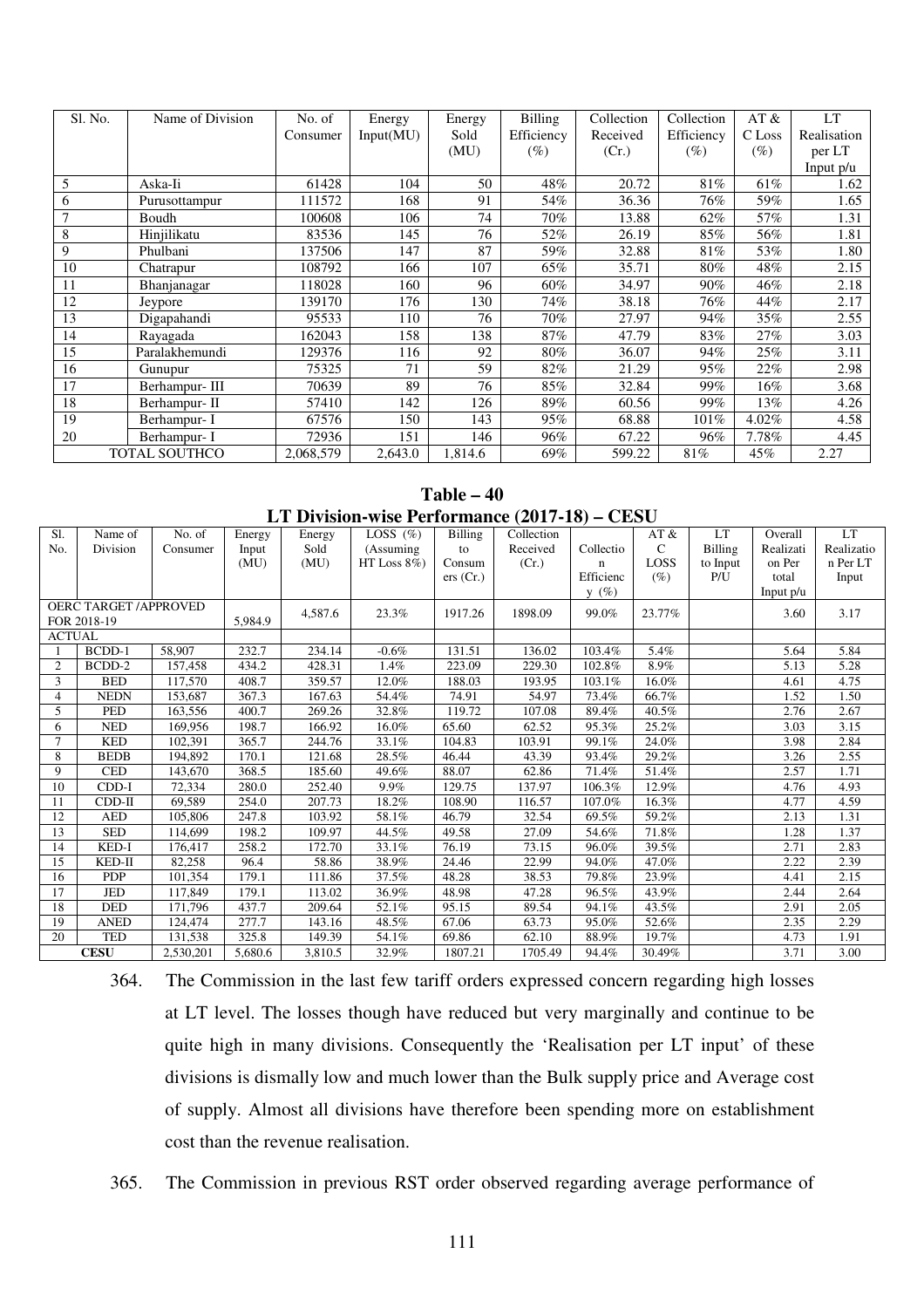Odisha DISCOMs which is much lower than the national average and also lower than other states Gujarat, Karnataka, Maharashtra, Tamil Nadu, West Bengal and Haryana. The average of employees per thousands of consumers in Odisha is higher than the national average. The Commission observed that the most important reason for this shoddy performance is the complete lack of accountability on the part of employees. This is probably due to the misplaced generosity of the DISCOMs in granting the same benefit and condition of service to employees who joined after the unbundling process in 1995. The DISCOMs were not bound to extend such liberal terms to the employees recruited after the unbundling. This appears to be the major reason for the present crisis." From the present filing of the DISCOMs it is analysed that things have not changed as desired in the DISCOMs and there is lot to be done to improve the performance in terms of billing, collection and reduction of losses.

366. The Commission is of the view that any financial benefit extended by DISCOMs in shape of increment or promotion to its officers, as a whole need to consider the growth in revenue, improvement in O&M performance, reduction in losses, consumer satisfaction, achievement of organization goals and other parameters outlined by management.

#### **Terminal Liability**

367. All the DISCOMs have projected their terminal liability for the ensuing year. A comparative position of the approved terminal liability in ARR of FY 2019-20 vis-avis projection made by the DISCOMs for FY 2020-21 is given in the following table:

|                  |            |                    | (Rs, Cr.)           |
|------------------|------------|--------------------|---------------------|
| <b>Terminal</b>  | Approved   | <b>Proposed FY</b> | Percentage          |
| <b>Liability</b> | FY 2019-20 | 2020-21            | increase (in $\%$ ) |
| <b>WESCO</b>     | 133.70     | 127.05             | $-4.97\%$           |
| <b>NESCO</b>     | 122.05     | 153.82             | 26.03%              |
| <b>SOUTHCO</b>   | 156.63     | 144.66             | $-7.64%$            |
| <b>CESU</b>      | 217.52     | 402.98             | 85.26%              |
| <b>Total</b>     | 629.90     | 828.51             | 31.53%              |

**Table – 41** 

368. WESCO, NESCO and SOUTHCO in their submission have stated that the contribution to the Pension Fund and Gratuity Fund and Leave Encashment has been proposed for the year 2020-21 based on the actuarial valuation done by M/s. Bhudev Chatterjee as on 31.03.2019 and the projections provided for 2019-20 and 2020-21. CESU in their submission have stated that the terminal liability for the FY 2018-19 is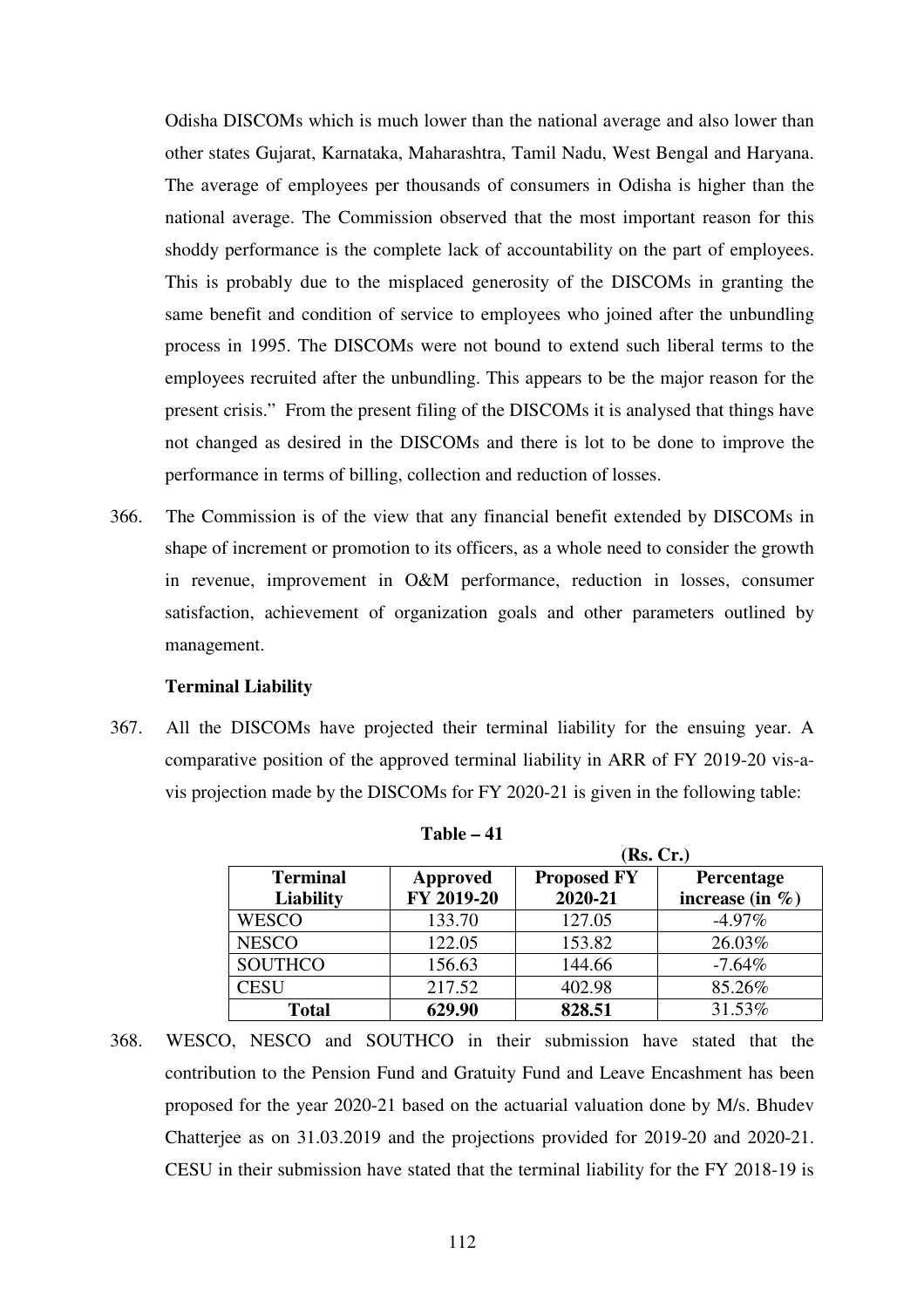Rs. 379.85 cr. as per the provisional accounts. 3% hike has been considered for FY 2019-20 and for FY 2020-21

369. The commission has been analysing the expected corpus fund available with the DISCOMs taking into the provision allowed in the successive tariff orders of the Commission. The expected corpus fund as per funds approved in the ARRs from FY 1999-00 onwards till FY 2018-19 is stated in the table given below:

| <b>Expected Corpus Fund Availability</b>                           |                           |              |                |             |  |  |  |  |  |
|--------------------------------------------------------------------|---------------------------|--------------|----------------|-------------|--|--|--|--|--|
|                                                                    | <b>WESCO</b>              | <b>NESCO</b> | <b>SOUTHCO</b> | <b>CESU</b> |  |  |  |  |  |
| OB as on 01.04.99/Fund<br>transfer from GRIDCO to<br><b>DISCOM</b> | 70.77                     | 68.00        |                | 138.56      |  |  |  |  |  |
|                                                                    | Allowed by the Commission |              |                |             |  |  |  |  |  |
| 1999-00                                                            | 6.71<br>5.62              |              | 7.78           | 0.00        |  |  |  |  |  |
| 2000-01                                                            | 6.27                      | 7.07         | 7.07           | 0.00        |  |  |  |  |  |
| 2001-02                                                            | 7.92                      | 7.00         | 6.63           | 6.09        |  |  |  |  |  |
| 2002-03                                                            | 8.08                      | 7.21         | 6.81           | 6.27        |  |  |  |  |  |
| 2003-04                                                            | 8.96                      | 7.56         | 7.57           | 6.90        |  |  |  |  |  |
| 2004-05                                                            | 11.30                     | 8.35         | 9.40           | 3.25        |  |  |  |  |  |
| 2005-06                                                            | 12.06                     | 8.92         | 10.03          | 3.51        |  |  |  |  |  |
| 2006-07                                                            | 12.07                     | 9.55         | 9.73           | 13.19       |  |  |  |  |  |
| 2007-08                                                            | 16.36                     | 15.30        | 13.97          | 18.28       |  |  |  |  |  |
| 2008-09                                                            | 37.02                     | 25.16        | 24.49          | 48.10       |  |  |  |  |  |
| 2009-10                                                            | 37.04                     | 27.19        | 20.53          | 49.68       |  |  |  |  |  |
| 2010-11                                                            | 51.81                     | 51.13        | 58.22          | 75.84       |  |  |  |  |  |
| 2011-12                                                            | 55.91                     | 59.86        | 60.78          | 131.39      |  |  |  |  |  |
| 2012-13                                                            | 66.13                     | 67.88        | 68.81          | 149.84      |  |  |  |  |  |
| 2013-14                                                            | 93.21                     | 71.21        | 55.66          | 210.50      |  |  |  |  |  |
| 2014-15                                                            | 95.38                     | 96.53        | 77.73          | 122.89      |  |  |  |  |  |
| 2015-16                                                            | 107.76                    | 90.96        | 96.95          | 135.30      |  |  |  |  |  |
| 2016-17                                                            | 73.16                     | 87.06        | 61.46          | 135.24      |  |  |  |  |  |
| 2017-18                                                            | 77.70                     | 78.69        | 66.68          | 133.54      |  |  |  |  |  |
| 2018-19                                                            | 133.70                    | 122.05       | 156.63         | 217.52      |  |  |  |  |  |
| Sub-Total                                                          | 918.55                    | 854.30       | 826.93         | 1467.33     |  |  |  |  |  |
| <b>Grand Total</b>                                                 | 989.32                    | 922.30       | 894.32         | 1605.89     |  |  |  |  |  |

**Table - 42** 

**(Rs. in Cr.)** 

<sup>370.</sup> The DISCOMs were asked to submit the actual Corpus fund available up to 31st March 2019. As per the submission by the DISCOMs the actual corpus fund available is far less than what actually should have been by 31.3.2019. The following table shows the actual corpus fund availability: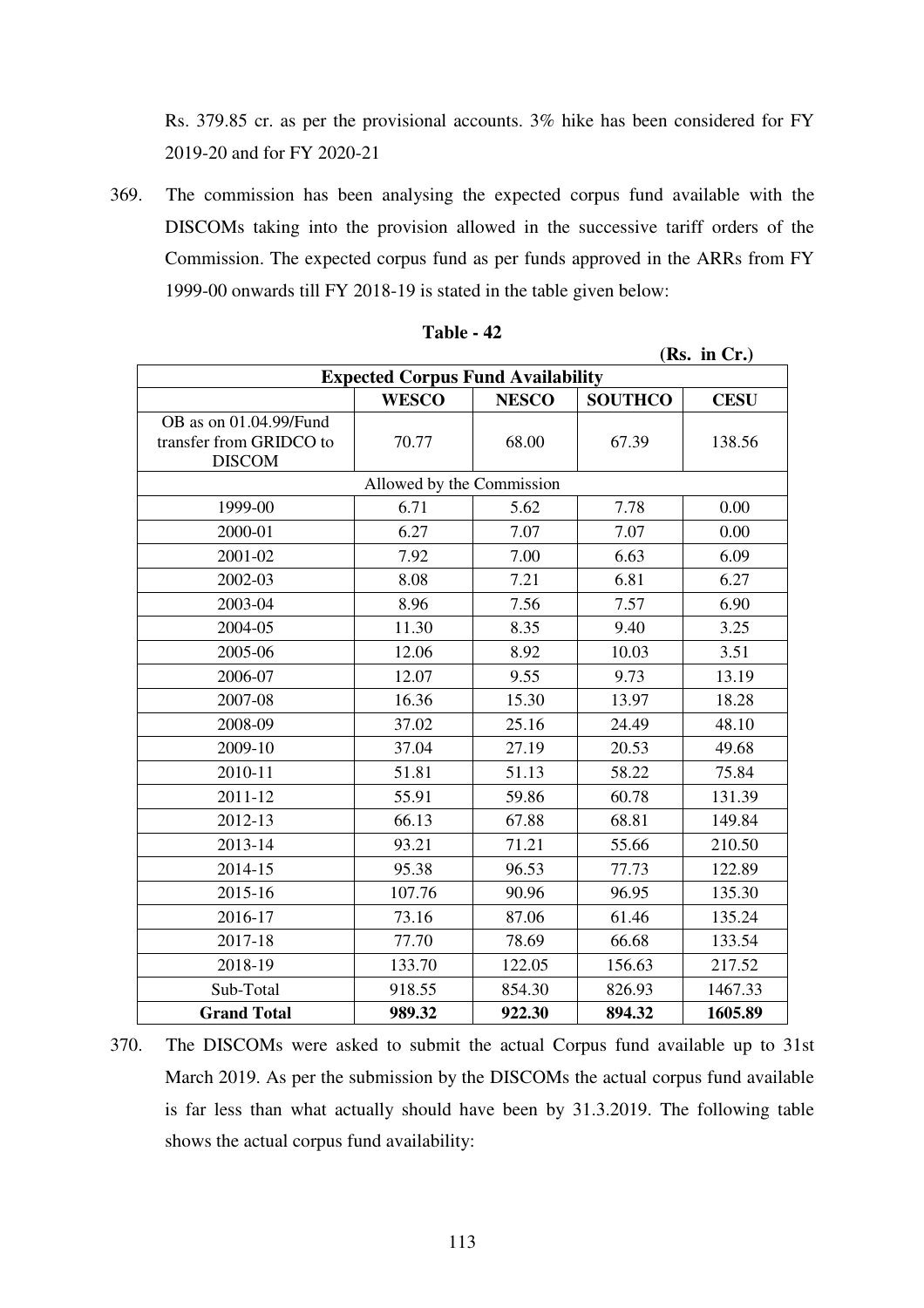|                |                |                 |              |                                   |             | (Rs. in Cr.) |  |
|----------------|----------------|-----------------|--------------|-----------------------------------|-------------|--------------|--|
|                |                | As on 31.3.2018 |              | As on 31.3.2019                   |             |              |  |
| <b>DISCOM</b>  | <b>Pension</b> | <b>Gratuity</b> | <b>Total</b> | <b>Pension</b><br><b>Gratuity</b> |             | <b>Total</b> |  |
|                | <b>Fund</b>    | <b>Fund</b>     |              | <b>Fund</b>                       | <b>Fund</b> |              |  |
| <b>WESCO</b>   | 210.45         | 39.14           | 249.59       | 219.22                            | 40.66       | 259.88       |  |
| <b>NESCO</b>   | 131.45         | 23.75           | 155.20       | 145.95                            | 23.75       | 169.70       |  |
| <b>SOUTHCO</b> | 25.05          | 6.40            | 31.45        | 30.25                             | 6.40        | 36.65        |  |
| <b>CESU</b>    | 232.16         | 33.89           | 266.05       | 248.37                            | 37.12       | 285.49       |  |

**Table – 43** 

- 371. The Commission on analysis found that the actual corpus fund available is much less than the expected and required corpus. The Commission in previous RST orders observed that the Licensees have failed to transfer the amounts to corpus fund which were allowed in the previous successive tariff orders for the purpose. Licensees have also failed to submit any plan of action to recoup the corpus fund through enhanced collection. Commission is therefore not inclined to allow the full amount of Terminal liability projected and instead allow only the liability on the actual cash out go basis for the ensuing year. The DISCOMs during the present ARR analysis were asked to submit actual cash outgo on terminal liability up to Nov 2019. On the basis of their submission the actual liability paid up to Nov 2019 was extrapolated to full year of 2019-20 and then further increased by 10% to arrive at expected liability of 2020-21.
- 372. The DISCOMs implemented the recommendation of the  $7<sup>th</sup>$  pay commission during August 2018. The  $7<sup>th</sup>$  pay commission envisages revision of pay and pension with effect from January 2016. The DISCOMs were asked to submit the arrear amount due to retired employees consequent upon the  $7<sup>th</sup>$  pay commission recommendation. Accordingly the DISCOMs submitted the arrear amount due and the commission has considered the same to be allowed in the ARR. The details of terminal liability and approval for FY 2020-21 are given in the table below:

|             |              |              |                | (Rs. in Crore) |
|-------------|--------------|--------------|----------------|----------------|
| Cash out go | <b>WESCO</b> | <b>NESCO</b> | <b>SOUTHCO</b> | <b>CESU</b>    |
| 04/2019     | 9.17         | 8.24         | 7.01           | 15.64          |
| 05/2019     | 7.12         | 8.70         | 7.79           | 15.48          |
| 06/2019     | 8.54         | 11.68        | 10.14          | 30.83          |
| 07/2019     | 16.95        | 25.04        | 6.65           | 16.03          |
| 08/2019     | 19.42        | 11.57        | 11.83          | 16.43          |
| 09/2019     | 21.53        | 16.96        | 9.42           | 17.05          |

# **Table – 44 Terminal Liability (Approved)**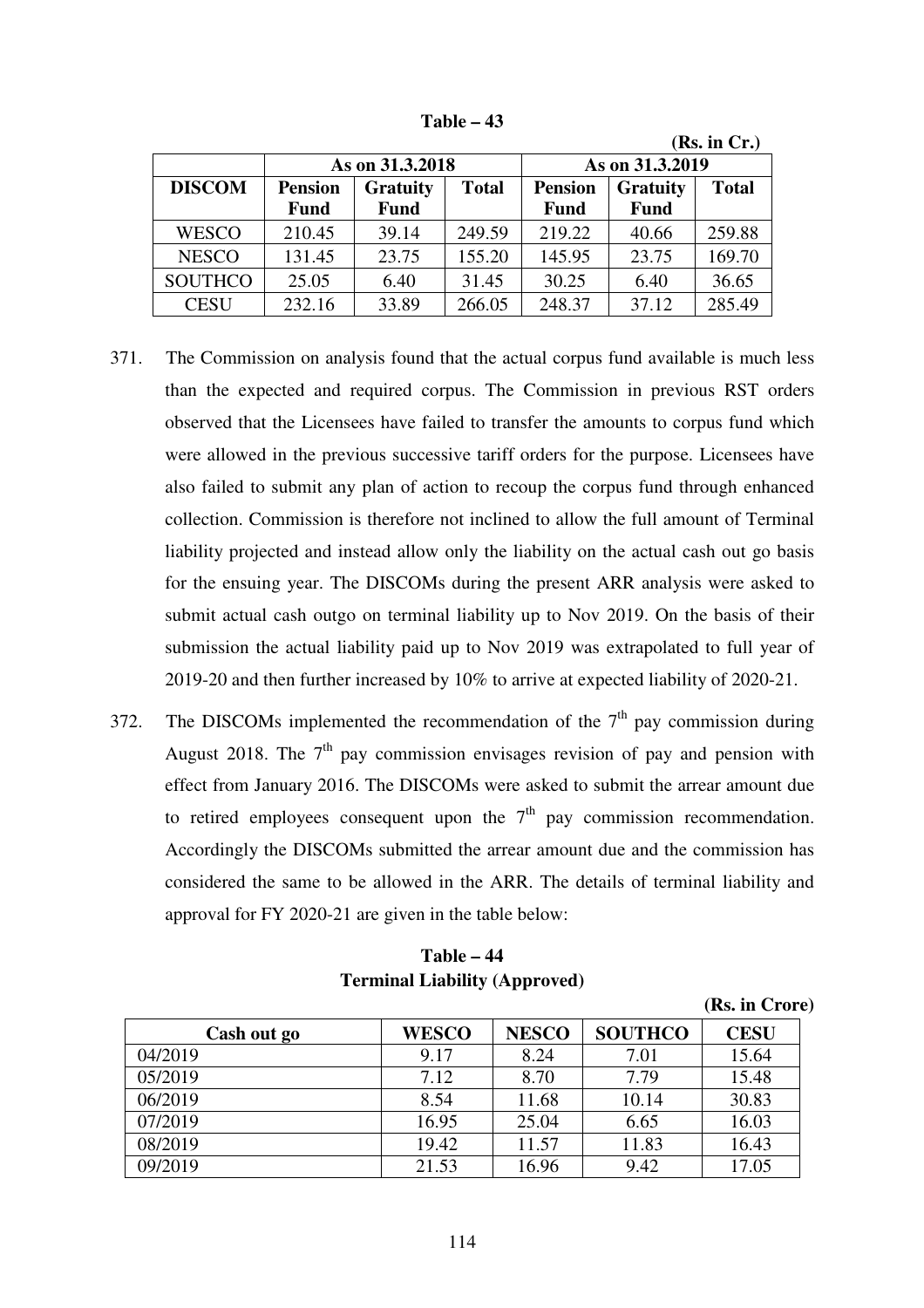| Cash out go                                             | <b>WESCO</b> | <b>NESCO</b> | <b>SOUTHCO</b> | <b>CESU</b> |
|---------------------------------------------------------|--------------|--------------|----------------|-------------|
| 10/2019                                                 | 12.35        | 16.80        | 10.00          | 17.94       |
| 11/2019                                                 | 16.02        | 11.49        | 11.52          | 16.44       |
| Total for 8 months                                      | 111.10       | 110.48       | 74.36          | 145.84      |
| Less: 7th pay arrear                                    | 25.36        | 24.32        |                |             |
| Total terminal dues after 7th                           |              |              |                |             |
| pay arrear taken out                                    | 85.74        | 86.16        | 74.36          | 145.84      |
| Average                                                 | 10.72        | 10.77        | 9.30           | 18.23       |
| Pro-rated for FY 2019-20                                | 128.61       | 129.24       | 111.54         | 218.76      |
| Approved for FY 2020-21<br>(with 10% hike over 2019-20) | 141.47       | 142.16       | 122.69         | 240.64      |

- 373. DISCOMs have proposed 7th pay commission arrear dues of unpaid balance of 60%. The commission allows 10% of the arrears as declared by the GoO.
- 374. In light of the discussions in the foregone paragraphs, the Employee cost proposed by the DISCOMs vis-à-vis approval by the Commission for FY 2020-21 is shown in the following table:

|                       |                                                         |          |                 |          |              |          |                |          |             | (Rs. in Cr.) |              |
|-----------------------|---------------------------------------------------------|----------|-----------------|----------|--------------|----------|----------------|----------|-------------|--------------|--------------|
| SI.<br>N <sub>0</sub> | <b>Particulars</b>                                      |          | <b>WESCO</b>    |          | <b>NESCO</b> |          | <b>SOUTHCO</b> |          | <b>CESU</b> |              | <b>TOTAL</b> |
|                       |                                                         | Proposed | <b>Approved</b> | Proposed | Approved     | Proposed | Approved       | Proposed | Approved    | Proposed     | Approved     |
|                       | Basic Pay + GP                                          | 143.93   | 115.98          | 109.33   | 104.41       | 101.74   | 100.94         | 229.76   | 206.49      | 584.76       | 527.82       |
| $\overline{2}$        | DA                                                      | 38.86    | 31.31           | 29.52    | 28.19        | 27.47    | 27.25          | 50.55    | 55.75       | 146.40       | 142.51       |
| $\overline{3}$        | Reimbursement of<br>HR                                  | 25.91    | 16.38           | 19.68    | 15.06        | 19.33    | 14.30          | 45.95    | 41.29       | 110.87       | 87.02        |
| $\overline{4}$        | Other allowance                                         | 3.07     | 3.07            | 0.39     | 0.39         | 1.60     | 1.60           | 5.50     | 5.50        | 10.56        | 10.56        |
| 5                     | Arrear of 7th Pay<br>commission of<br>regular employees | 45.98    | 7.66            | 35.67    | 5.95         | 37.13    | 6.19           | 135.00   | 22.50       | 253.78       | 42.30        |
| 6                     | <b>Bonus</b>                                            | 0.80     | 0.80            |          |              | 0.08     | 0.08           | 0.64     | 0.64        | 1.52         | 1.52         |
| $7\overline{ }$       | Outsource and<br>contractual<br>employee cost           | 39.70    | 39.70           | 32.81    | 32.81        | 57.94    | 77.94          | 43.17    | 43.17       | 173.62       | 193.62       |
| 8                     | <b>Total Emoluments</b><br>(1 to 8)                     | 298.25   | 214.91          | 227.40   | 186.80       | 245.29   | 228.30         | 510.57   | 375.34      | 1281.51      | 1005.35      |
| 9                     | Med. Allowance/<br>Reimbu. of<br>medical expenses       | 7.20     | 4.87            | 5.46     | 4.15         | 5.09     | 4.03           | 11.49    | 10.31       | 29.24        | 23.35        |
| 10                    | Leave Travel<br>Concession                              | 0.17     | 0.17            | 0.15     | 0.15         | 0.15     | 0.15           | 0.01     | 0.01        | 0.48         | 0.48         |
| 11                    | Honorarium                                              | 0.20     | 0.20            |          |              | 0.02     | 0.02           |          |             | 0.22         | 0.22         |
| 12                    | Payment under<br>workmen<br>compensation Act            | 0.07     | 0.07            | 0.09     | 0.09         | 0.29     | 0.29           | 0.53     | 0.53        | 0.98         | 0.98         |
| 13                    | Expenses towards<br>uniform to<br>Employees             |          |                 |          |              |          |                | 2.65     | 2.65        | 2.65         | 2.65         |
| 14                    | Ex-gratia                                               | 0.10     | 0.10            | 2.12     | 2.12         |          |                |          |             | 2.22         | 2.22         |
| 15                    | Other Staff Costs                                       | 0.60     | 0.60            | 1.00     | 1.00         | 0.35     | 0.35           | 1.26     | 1.26        | 3.21         | 3.21         |
| 16                    | Total Other Staff<br>Costs $(9 \text{ to } 15)$         | 8.34     | 6.01            | 8.82     | 7.50         | 5.90     | 4.84           | 15.94    | 14.76       | 39.00        | 33.11        |
| 17                    | <b>Staff Welfare</b><br>Expenses                        | 1.00     | 1.00            | 2.61     | 2.61         | 4.04     | 4.04           | 1.32     | 1.32        | 8.97         | 8.97         |
| 18                    | <b>Terminal Benefits</b><br>(Pension + Gratuity)        | 127.05   | 141.47          | 153.82   | 152.06       | 144.66   | 134.90         | 402.98   | 230.74      | 828.51       | 659.17       |

**Table – 45 Employee Cost (Approved 2020-21)**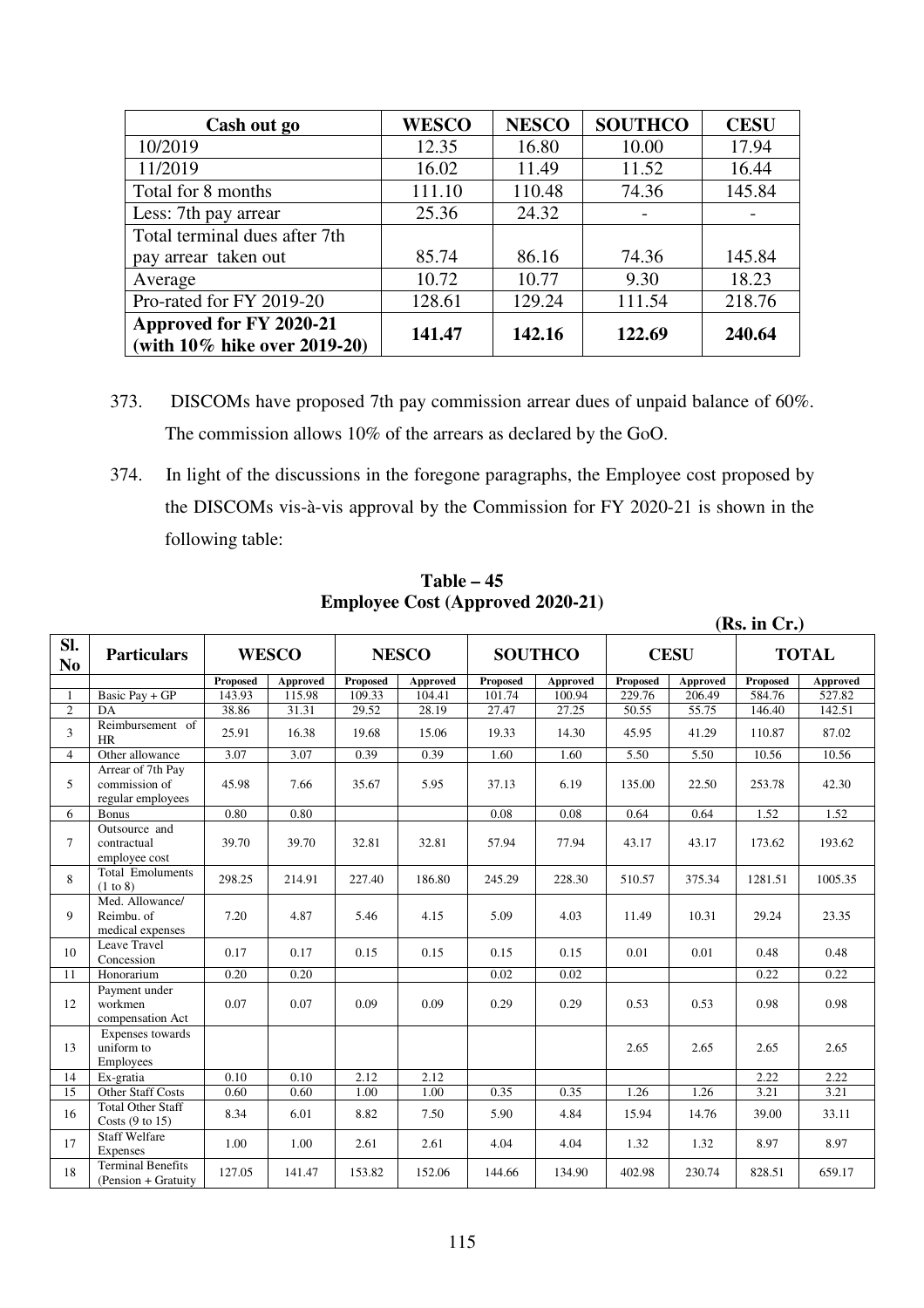| SI.<br>N <sub>0</sub> | <b>Particulars</b>                         | <b>WESCO</b> |        | <b>NESCO</b> |        | <b>SOUTHCO</b> |        | <b>CESU</b> |        | <b>TOTAL</b> |         |
|-----------------------|--------------------------------------------|--------------|--------|--------------|--------|----------------|--------|-------------|--------|--------------|---------|
|                       | $+$ Leave + PF +<br>Commuted<br>$+NPS/CPS$ |              |        |              |        |                |        |             |        |              |         |
| 19                    | Total (8+<br>$16+17+18$                    | 434.64       | 363.39 | 392.65       | 348.98 | 399.89         | 372.08 | 930.81      | 622.15 | 2157.98      | 1706.60 |
| 20                    | Less : Empl. cost<br>capitalized           | 2.37         | 2.37   | 0.14         | 0.14   | 1.20           | 1.20   | 15.40       | 15.40  | 19.11        | 19.11   |
| 21                    | <b>Total Employees</b><br>$Cost (19-20)$   | 432.27       | 361.02 | 392.51       | 348.84 | 398.69         | 370.88 | 915.41      | 606.75 | 2138.88      | 1687.49 |

375. It is directed that any rise in employee cost other than that approved shall require prior approval of the Commission.

#### **Administrative and General Expenses**

376. The Administrative and General Expenses covers property related expenses, Licence Fees to OERC, communication expenses, professional charges, conveyance and travelling expenses, material related expenses and other expenses. The DISCOMs have projected their estimates for FY 2020-21 in their ARR in the following manner which are compared with approved A&G expenses for previous FY 2019-20.

|                        |                      |                             |                     |                      |                          | (Rs. in Cr.)        |  |
|------------------------|----------------------|-----------------------------|---------------------|----------------------|--------------------------|---------------------|--|
| A&G<br><b>Expenses</b> |                      | Approved 2019-20            |                     | Proposed FY 2020-21  |                          |                     |  |
| <b>DISCOM</b>          | <b>Normal</b><br>A&G | <b>Additional</b><br>$A\&G$ | <b>Total</b><br>A&G | <b>Normal</b><br>A&G | <b>Additional</b><br>A&G | <b>Total</b><br>A&G |  |
| <b>WESCO</b>           | 38.13                | 12.00                       | 50.13               | 66.31                | 22.44                    | 88.75               |  |
| <b>NESCO</b>           | 25.50                | 12.00                       | 37.50               | 41.81                | 8.29                     | 50.10               |  |
| <b>SOUTHCO</b>         | 21.95                | 12.00                       | 33.95               | 29.80                | 55.42                    | 85.22               |  |
| <b>CESU</b>            | 54.97                | 12.00                       | 66.97               | 103.93               | 179.22                   | 283.15              |  |

**Table - 46** 

377. WESCO, NESCO & SOUTHCO have submitted that they have estimated the A&G expenses for FY 2020-21 based on actual expenses till September, 2019.

DISCOMs further submitted that the commission approved A&G expenses including contractual obligation and outsourced employee cost. But, the licensees are not able to avail the same as because GRIDCO is only relaxing escrow to the extent of employee cost. However, the licensee is managing A&G expenses out of the other non escrow miscellaneous income like meter rent, DPS collected, over drawl penalty etc. Estimation of higher A&G expenses during ensuing year has been made is account of mass engagement of franchisee, Customer Care, inspection fees towards SI work,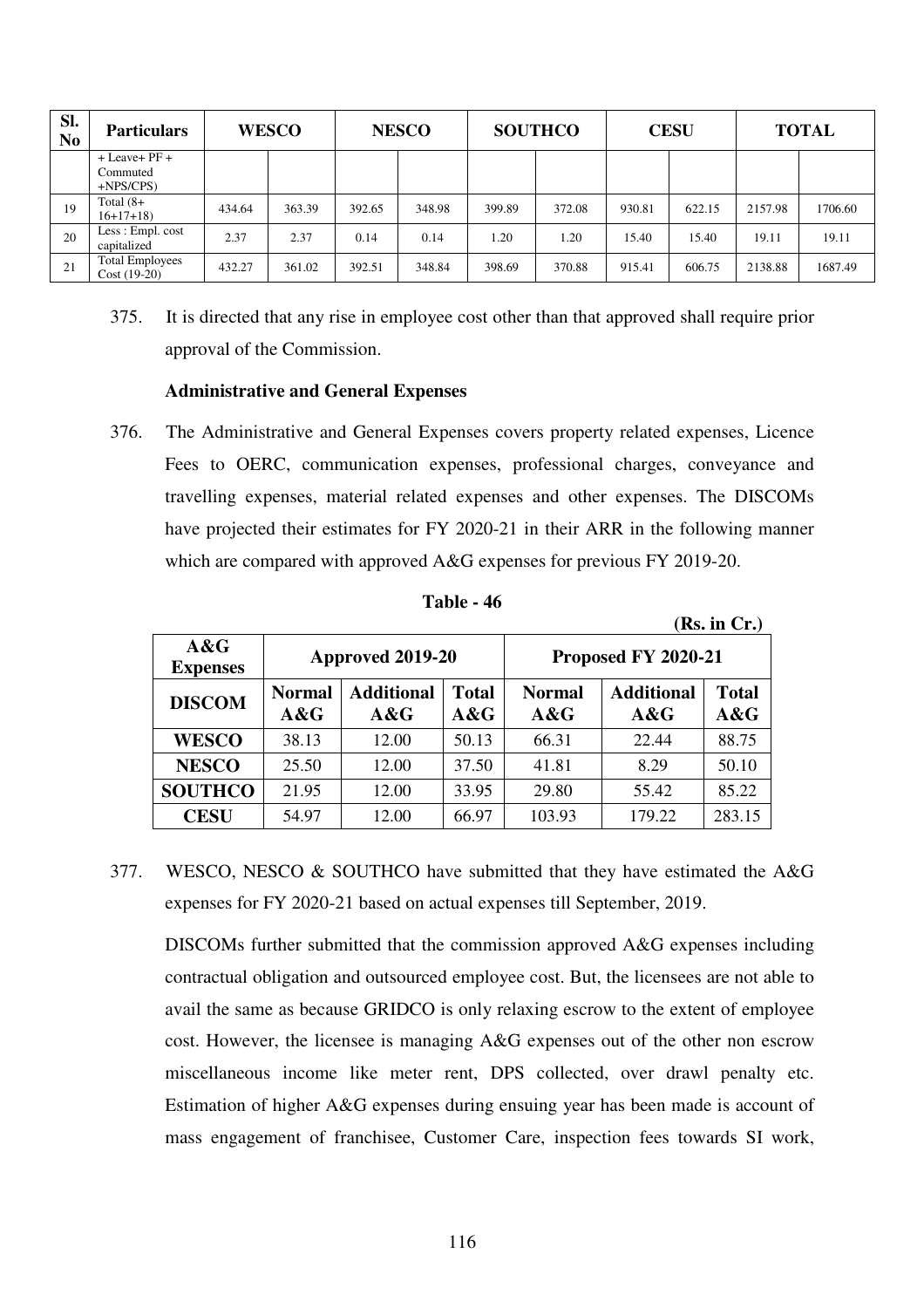vigilance activity, Disconnection squad expenses and compensation towards electrical accidents etc.

In addition to normal A&G expenses, following additional expenses for aforesaid initiatives has been considered while projecting the total A&G expenses for FY 2020- 21. The collection of arrears and current bills is assumed to be used to meet cash deficits during the year 2019-20, to the extent of collected amounts. The Utilities therefore proposed to recover the operational expenses as stated in few heads of ARR for the FY 2020-21 and the required capital expenditure to be made initially shall be capitalised.

The Administration and General expenses for the ensuing year FY 2020-21 have been estimated based on expenses made during FY 2019-20. The increase in A&G expenses for the ensuing year has been projected by considering 7% increase over the estimated A&G expenses for FY 2019-20 along with additional expenses. The 7% increase is taken on account of inflation on the normal A&G expenses.

## **CESU**

- 378. CESU has submitted that the major share of A & G expenses is contributed to Distribution Franchisees Sharing of IBF-IRS model. As Franchisees are operating in 10 divisions of CESU Area, so a huge amount of Rs.138.64 crore & Rs. 157.34 crore is to be incurred by CESU towards Franchisees expenses for the FY 2019-20 & FY 2020-21 respectively. CESU has submitted to consider the Franchisees expenses as additional A & G expenses. In addition to that Customer care/call centre, Energy Audit, IT related expenses/expenditure on SCADA & STPI, Compensation for accidents, Safety equipment & Training, Rooftop Solar, Market Research & DSM(PATCA) & Uniform Allowance are claimed as additional A & G expenses.
- 379. As per the OERC (Terms and conditions for Determination of Wheeling Tariff and Retail Supply tariff) Regulations, 2014, Administrative & General (A&G) Expenses would be allowed *as follows:*

*"7.27 The A&G expenses for each subsequent year will be determined by escalating the A&G expenses for the previous year at the escalation factor of 7% to arrive at permissible A&G expenses for each year of the control period.* 

*7.78 The Commission may, in addition to the normal A&G Expenses, actually incurred during the previous year under this head for special measures to be undertaken by the distribution licensees towards reduction of AT&C losses and improving collection efficiency, provided the commission will undertake a prudence check before allowing such expenditure."*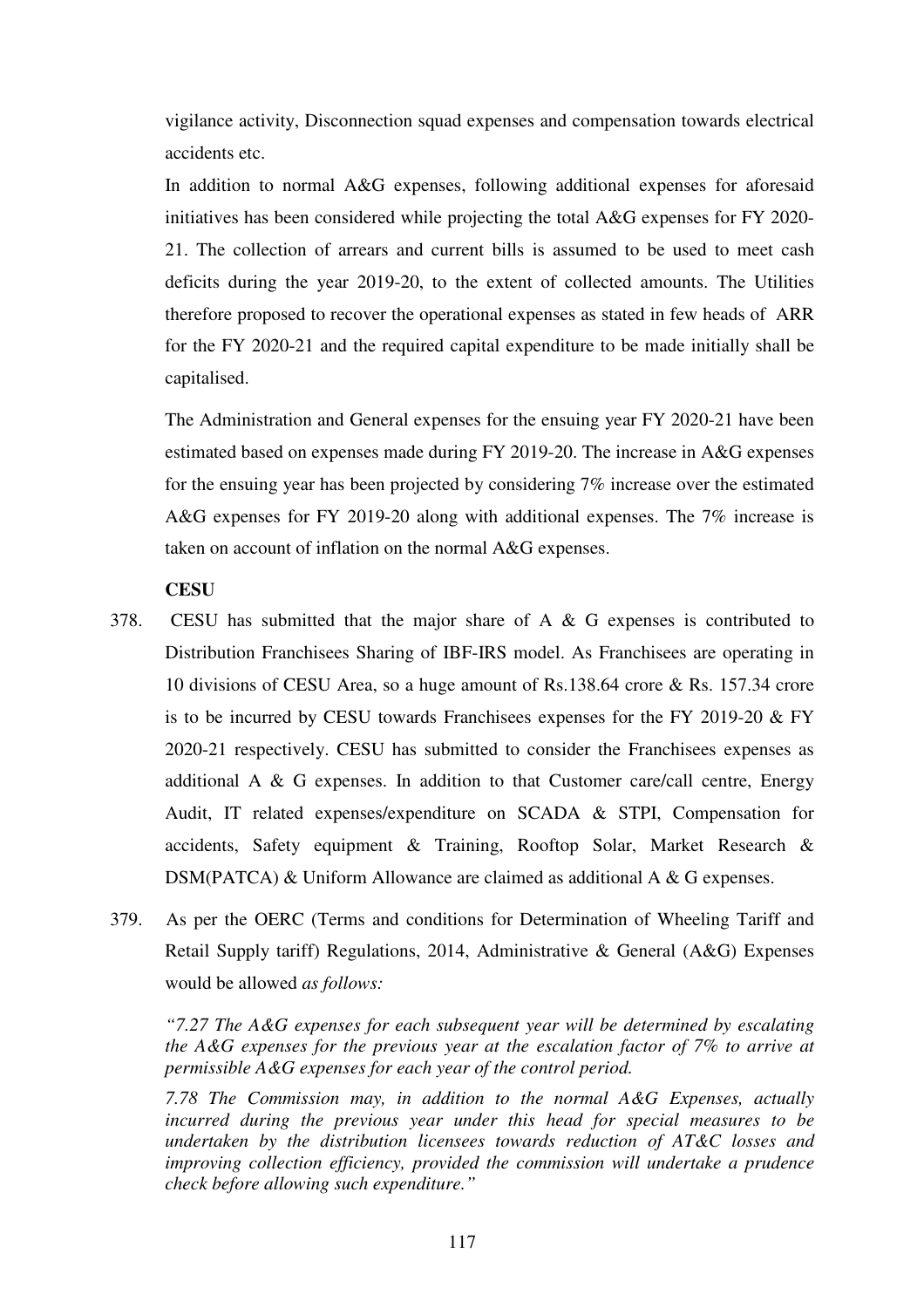- 380. The Commission observes that A&G expenses is a controllable cost as defined in the MYT order and the DISCOMs would not be allowed more than the approvals in the truing up exercise. The DISCOMs should make efforts to spend A&G expenses prudently and put efforts to curb wasteful and avoidable expenses. The Commission further observes that with the declining employee base, computerized and IT automation, the A&G expenses should be declining over the years. Moreover, the sales have come down in recent years hindering growth in business and restricting further expenditures. Commission in previous ARR approvals have been allowing additional expense towards Customer Care, AT&C loss reduction activities including energy audit, Expenses on IT automation, inspection fees towards SI Works and compensation for electrical accidents.
- 381. Commission scrutinised the proposal towards A&G and Additional A&G expenses for the ensuing year i.e. FY 2020-2. An escalation of 7% over the normal A&G expenditure has been considered subject to condition that this shall not be used for payment of salary in any form. All activities should be outsourced. Conveyance expenses need to be brought down till situations improve. Restrictions need to be in place in form of austerity measures to control conveyance and other avoidable expenses.

#### **Intra State ABT & Energy Audit**

- 382. In spite of severe financial constraints to the extent that the Utility is unable to make timely payment of bulk power purchase bills and employee salaries, to improve customer services, initiatives proposed by the Utility under the above head during the ensuing year as under:
	- a. Installation of (Remote Visual Display Unit) RVDU
	- b. Creation of infrastructure to carryout Enterprise wide Energy Audit exercise has been factored in the Capex programme.

#### **jala Scheme**

383. The utilities are facilitating EESL for sale of energy efficient equipments to the consumers of its area under UJALA Scheme for saving energy. As per the scheme 09 Watt LED bulb, LED tube light and star rated energy efficient ceiling fans are being distributed among the consumers of which has ultimately helped in saving energy during last financial year.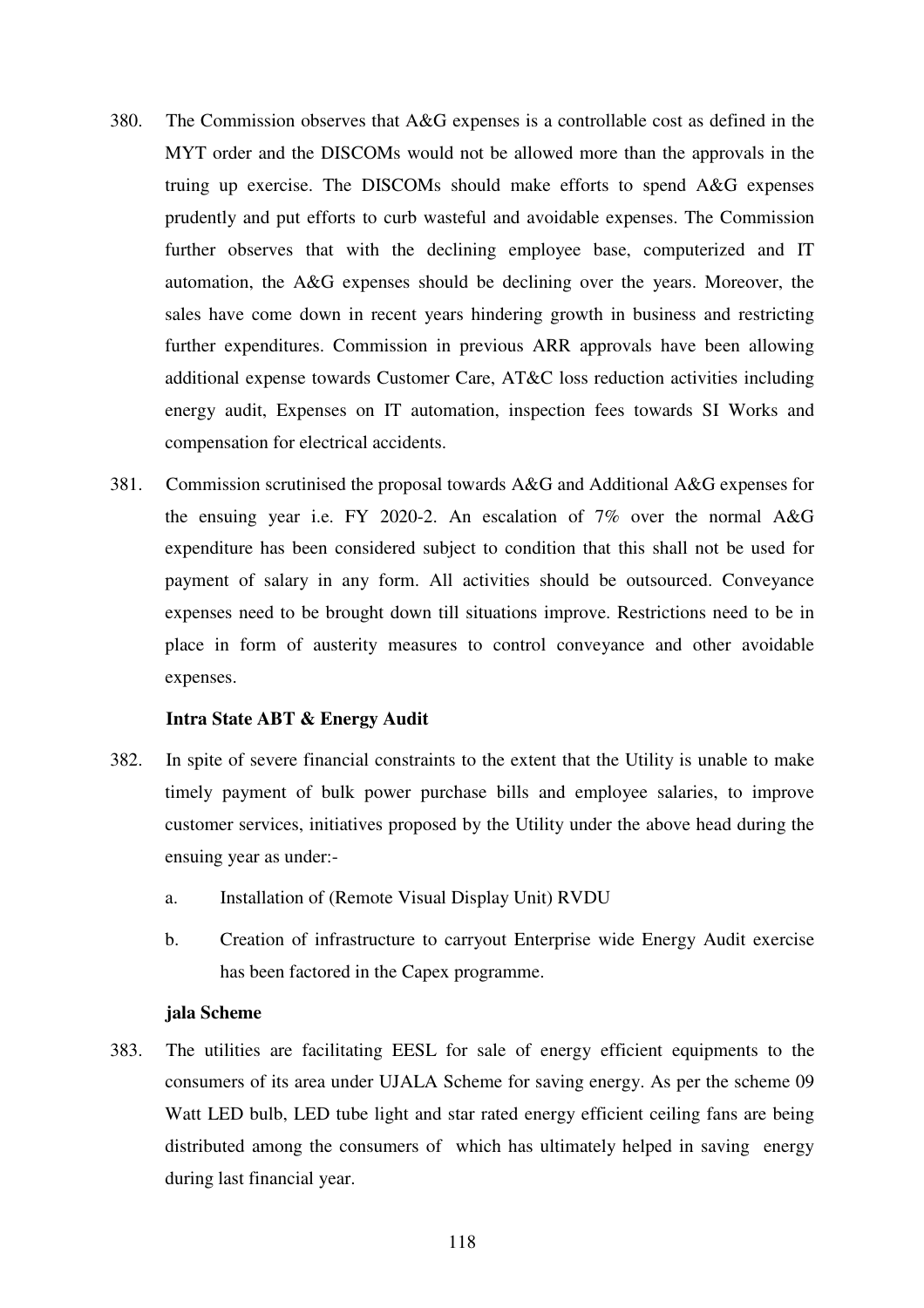384. The Commission is of the opinion that intervention of IT should be strengthened which is an important aspect to increase efficiency and speed with quality. Commission in the successive tariff orders is allocating amounts towards improvement IT infrastructure. Attaching much emphasis on this area, Commission allows Rs.4.00 crore each to all DISCOMs for undertaking various automation programmes, IT initiatives and to implement the SAP based MBC application for FY 2020-21

# **AT&C loss reduction activities, pole scheduling, consumer indexing, distribution network mapping including Energy Audit**

- 385. The Commission is of the opinion that Energy Audit is a techno commercial activity required to be implemented by DISCOMs so that the financial condition shall be viable. It is observed that the loss reduction performance of the all the DISCOMs is poor. During the review of performance of the DISCOMs it is seen that none of the licensees have taken energy auditing seriously and lack metering of the feeders, DTRs and consumers as a major pre-requisite to the Energy audit exercise. The overall AT&C losses are stated to be still hovering around 37%. The performance of DISCOMs on Energy Audit front needs closer involvement of the Management/Staff's for making the functioning of company viable. As directed in the last RST order, the Commission directs that the achievement in energy audit shall be a part of performance indicators of all officers and employees and recorded in personal reports for extension of service related benefits. HR wing of the DISCOMs are to act accordingly. The Commission may monitor progress.
- 386. In order to have an appropriate energy accounting procedure and plug the leakages, Commission has been directing DISCOMs to conduct energy audit in the past orders. In spite of repeated directions to conduct energy audit, the progress of all the four DISCOMs on this account is not up to the mark. It is more severe in SOUTHCO and WESCO. The Commission allowed Rs.5.00 crore to each DISCOMs towards AT&C loss reduction activities including Energy Audit under the head additional A&G expenses in the last RST order for FY 2019-20. This amount should have been utilized to undertake metering of the feeders and DTRs. The Commission in view of such a lackadaisical approach to conduct energy audit expresses displeasure on the management. The financial viability and quality of supply as mandated under the Act and Tariff Policy of Government of India are frustrated due to inaction of the licensees to implement the orders.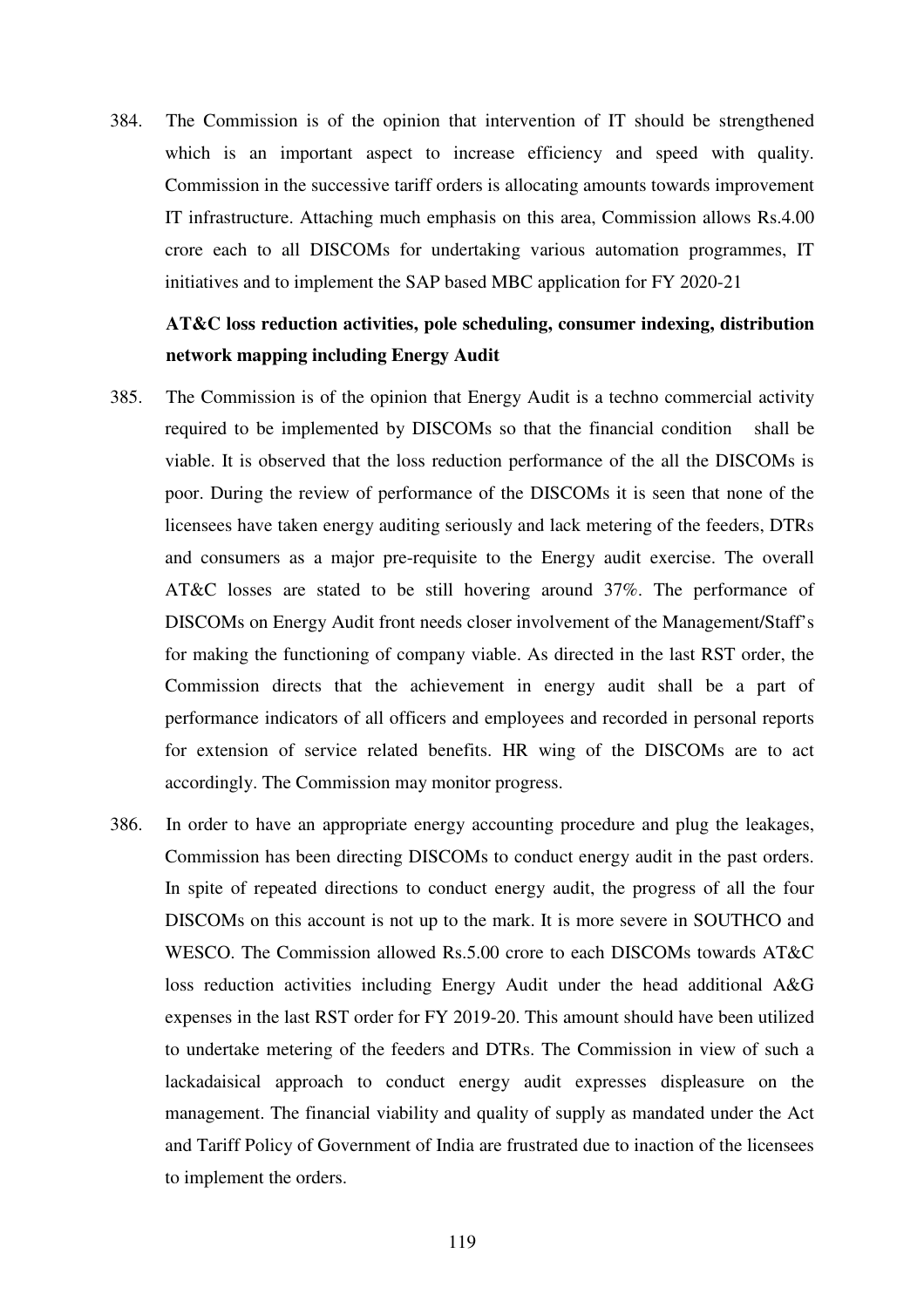- 387. The Commission in the performance review have directed DISCOMs to carry out the Energy Audit in complete shape of at least 5 feeders. This exercise should be further escalated and replicated to other feeders. The Commission further directs that the DISCOMs should complete pole scheduling, consumer indexing, distribution network mapping linking with indexed consumer and also ensure that reliable & correct meters are installed at all points of consumption for the purpose of Energy Audit to identify revenue leakage. Commission shall also review progress aggressively and pass suitable directions from time to time if orders are not complied.
- 388. The Commission had asked the DISCOMs to submit the status of energy audit The same as on September 2019 furnished by the Licensees is given in the table below:

| <b>FEEDER METERING</b>                                              | <b>CESU</b> | <b>NESCO</b> | <b>WESCO</b> | <b>SOUTHCO</b> | <b>ODISHA</b> |
|---------------------------------------------------------------------|-------------|--------------|--------------|----------------|---------------|
| No. of 33 KV feeders (excluding<br>GRIDCO interface)                | 182         | 91           | 148          | 105            | 526           |
| No. of 33 KV feeder metering                                        | 182         | 91           | 147          | 74             | 494           |
| No. of 11 KV feeders                                                | 935         | 696          | 866          | 695            | 3192          |
| No. of 11 KV feeder metering                                        | 802         | 696          | 827          | 156            | 2481          |
| No. of 33 / 11 kv transformers                                      | 627         | 420          | 511          | 420            | 1978          |
| No. of 33/11 kv transformer<br>metering position                    | 232         | 196          | 196          | 0              | 624           |
| No. of distribution transformers<br>$(11/0.4 \& 33/0.4 \text{ kv})$ | 70663       | 63563        | 55359        | 50604          | 240189        |
| No. of distribution transformer<br>metering position                | 8743        | 1662         | 5601         | $\Omega$       | 16006         |
| <b>MVA Capacity of DTRs</b>                                         | 4622.45     | 2159.00      | 2589.02      | 1775.00        | 11145.47      |
| <b>ENERGY AUDIT</b>                                                 |             |              |              |                |               |
| Energy Audit Carried Out-33 KV                                      | 113         | 63           | 118          | 64             | 358           |
| Energy Audit Carried Out-11 KV                                      | 608         | 510          | 462          | 140            | 1720          |
| Energy Audit Carried out- No of<br>DTRs covered                     | 535         | 52242        | 699          | $\theta$       | 53476         |

**Table – 47** 

- 389. The above table reveals that no progress has been made towards Energy audit. The Commission hereby directs again to DISCOMs to submit plan of action for the following energy audit activities during the year 2020-21:
	- 1. Metering of all the 33 KV feeders, 11 KV feeders and Distribution transformers.
	- 2. Energy Audit of balance 33 KV and 11 KV feeders, for which energy audit has not been carried out.
	- 3. Energy audit of all the DTRs and consumers.
	- 4. Consumer and pole indexing.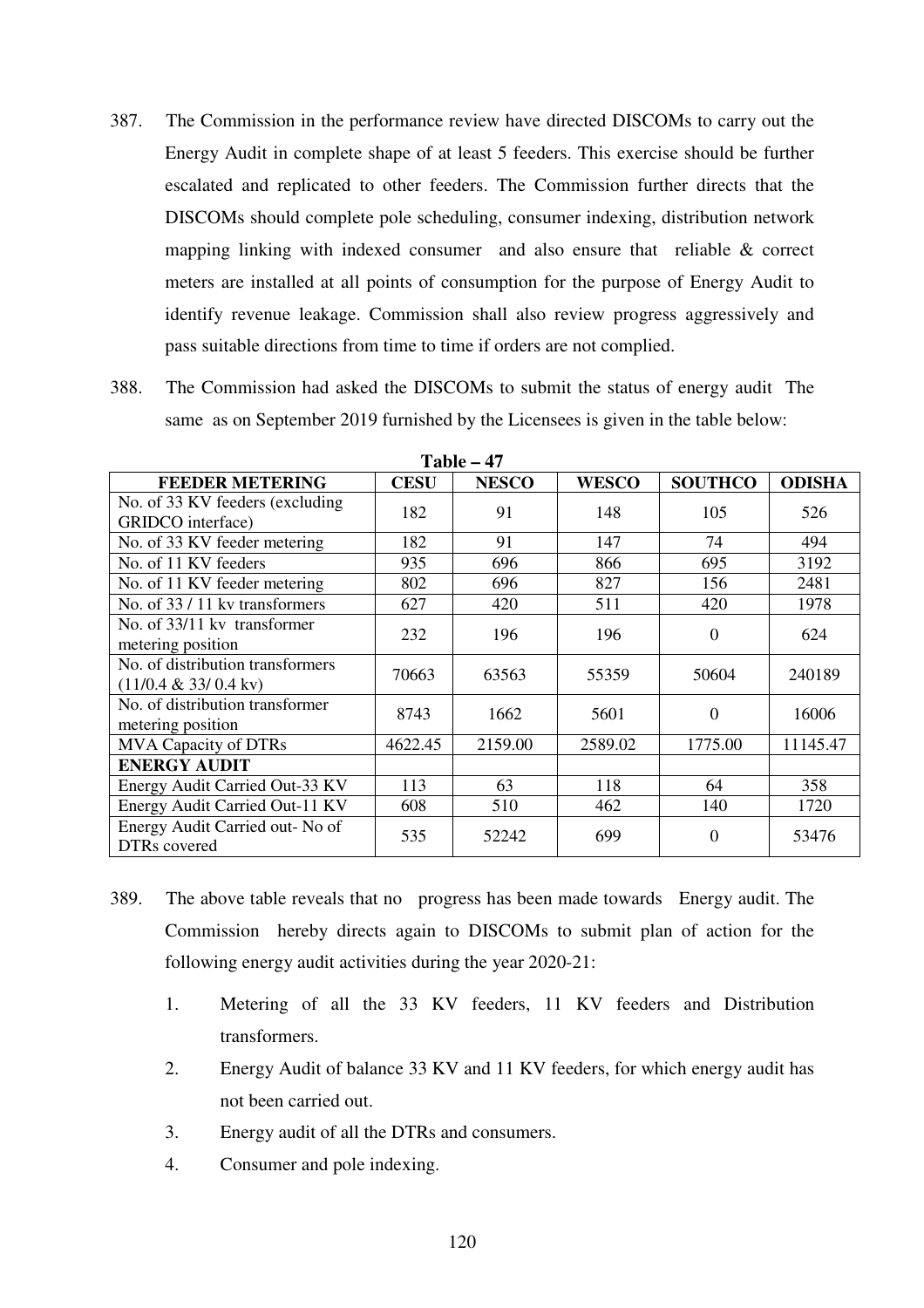- 5. Energy audit of all consumers starting from 33 KV feeders to the end user consumer.
- 390. The licensee must provide specific timelines division and feeder wise plan for each of the above activity. It must be noted that while devising the plan, the thrust must be given to complete the audit of Industrial feeders and loss making urban feeders first, gradually focusing on other feeders and DTRs. In view of the importance of energy audit activity Commission allows Rs.5 crore each to all the DISCOMs towards AT&C loss reduction activities including Energy Audit under the head additional A&G expenses for FY 2020-21. Besides, the commission has also allowed allocation under the head Additional A&G towards Inspection Fee towards SI works and Compensation for Electrical Accidents.
- 391. **Training of Personnel out of normal A&G expenditure** The Commission has laid emphasis on the Capacity building of employees and officers for development of the organization. This is more important in view of the fact that knowledge on evolving technologies and best practices being used by the other organizations are efficiency accelerators. Commission, therefore, gives importance to the training of personnel of the utilities in order to upgrade their skills to cope up with the changing needs. Utilities should have a calendar of training schedule for their employees to take their task efficiently. In spite of past orders, no visible action has been taken. Organising training and efficiency improvement of employees' measurement should be an indicator of HR performance. Commission, therefore, provided Rs.50 lakh towards training programme for each DISCOM out of normal A&G expenses previous years. Commission in line with previous RST order directs Licensees to earmark Rs.50 lakh towards training programme for FY 2020-21. The copy of training calendar for the year 2020-21 shall be submitted to the Commission by 31st May, 2020. Failures need to be recorded in the performance of HR Head.
- 392. In view of the observations as above, the total A&G expenses allowed for FY 2020-21 to the DISCOMs are summarized below:

|                                                             |              |              | (IS), III UTULE) |       |
|-------------------------------------------------------------|--------------|--------------|------------------|-------|
| A & G Expenses Approved for FY 2020-21                      | <b>WESCO</b> | <b>NESCO</b> | <b>SOUTHCO</b>   | CESU  |
| Normal A&G expenses (Escalated @7% over FY<br>$2019-20$ (A) | 40.80        | 27.29        | 23.49            | 58.82 |
| Additional expenses:                                        |              |              |                  |       |

 $(2.1)$ 

**Table – 48 A & G Expenses Approved for FY 2020-21**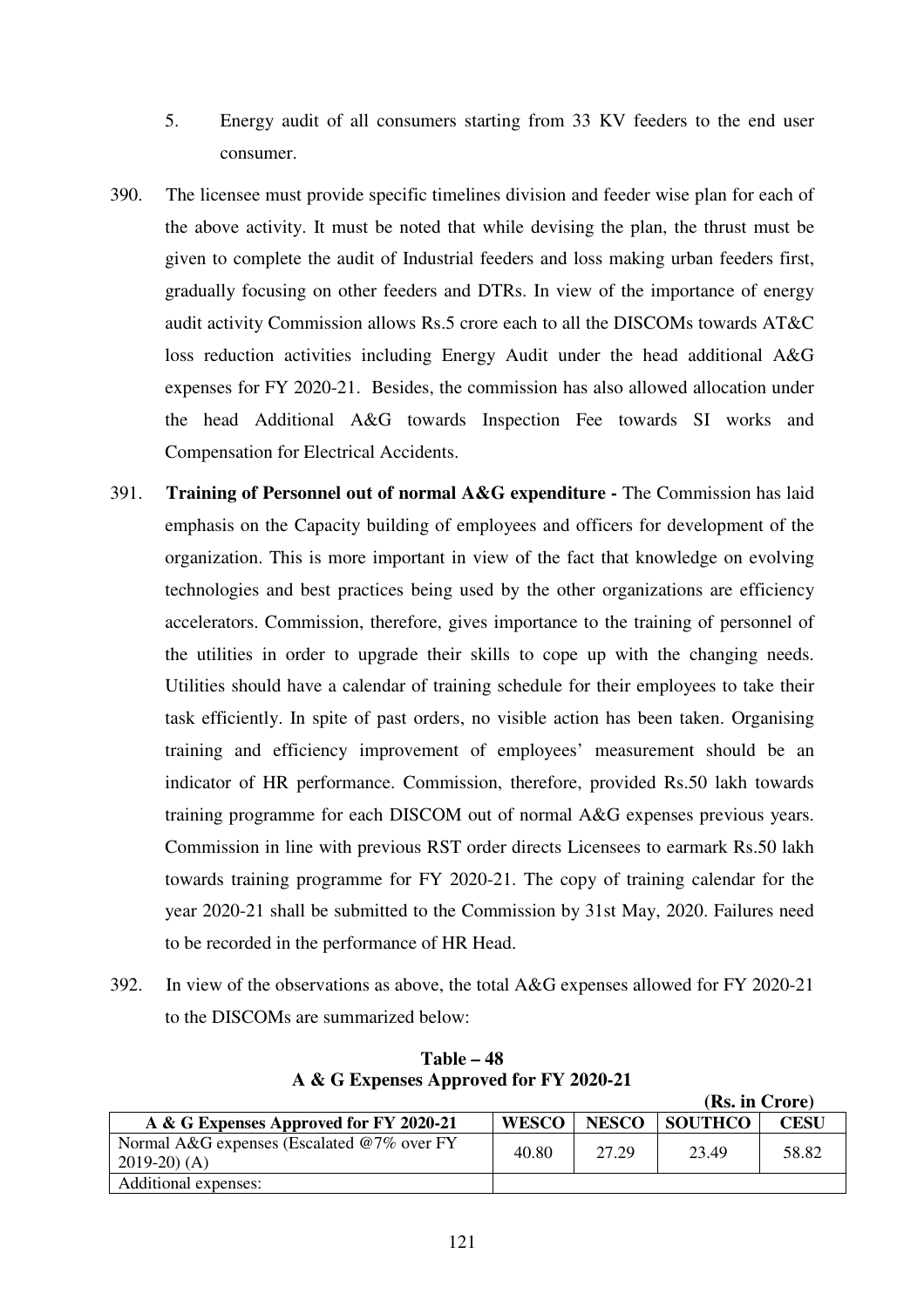| A & G Expenses Approved for FY 2020-21           | <b>WESCO</b> | <b>NESCO</b> | <b>SOUTHCO</b> | <b>CESU</b> |
|--------------------------------------------------|--------------|--------------|----------------|-------------|
| Expenses for Customer Care Centres/ Call Centres | 2.00         | 2.00         | 2.00           | 2.00        |
| AT&C loss reduction activities, pole indexing    | 5.00         | 5.00         | 5.00           | 5.00        |
| including Energy Audit                           |              |              |                |             |
| Automation/IT expenses                           | 4.00         | 4.00         | 4.00           | 4.00        |
| Expenses towards training program                | 0.50         | 0.50         | 0.50           | 0.50        |
| Inspection Fee towards SI works                  | 0.25         | 0.25         | 0.25           | 0.25        |
| <b>Compensation for Electrical Accidents</b>     | 0.25         | 0.25         | 0.25           | 0.25        |
| Total Additional Expenses (B)                    | 12.00        | 12.00        | 12.00          | 12.00       |
| Total $A\&G$ expenses $(A+B)$                    | 52.80        | 39.29        | 35.49          | 70.82       |

## **Repair and Maintenance Expenses**

393. The distribution companies in their ARR and tariff petition for FY 2020-21 have proposed higher requirement for R&M over the previous year's approved expenses as follows:

**Table – 49 R & M Proposal for FY 2020-21** 

|                |                                   |                                   | (Rs. in Cr.)                                |
|----------------|-----------------------------------|-----------------------------------|---------------------------------------------|
|                | <b>Approved for</b><br>FY 2019-20 | <b>Proposed for</b><br>FY 2020-21 | % rise proposed over<br>FY 2019-20 approved |
| <b>WESCO</b>   | 86.33                             | 101.86                            | 15.24%                                      |
| <b>NESCO</b>   | 89.48                             | 138.96                            | 35.61%                                      |
| <b>SOUTHCO</b> | 44.00                             | 85.01                             | 48.24%                                      |
| <b>CESU</b>    | 134.63                            | 143.23                            | 6.01%                                       |
| <b>TOTAL</b>   | 354.44                            | 469.06                            | 24.44%                                      |

394. The Commission has been analyzing the spending in R&M by the Licensees, through the information available in the audited accounts of the companies. Audited account for the FY 2018-19 is available for all the DISCOMs. The approved and audited figures under R&M expenses over the years are given in the following table:

**Table – 50 R & M Expenses** 

|                        |                            |       |          |                |          |                | (Rs. in Cr.) |                |
|------------------------|----------------------------|-------|----------|----------------|----------|----------------|--------------|----------------|
| R&M<br><b>Expenses</b> | <b>WESCO</b>               |       |          | <b>NESCO</b>   |          | <b>SOUTHCO</b> | <b>CESU</b>  |                |
| FY                     | <b>Audited</b><br>Approved |       | Approved | <b>Audited</b> | Approved | <b>Audited</b> | Approved     | <b>Audited</b> |
| 99-00                  | 14.43                      | 15.90 | 14.22    | 16.19          | 12.63    | 13.39          | 19.05        | 24.01          |
| 00-01                  | 14.43                      | 10.25 | 14.22    | 11.02          | 12.63    | 7.31           | 19.57        | 19.92          |
| $01-02$                | 13.62                      | 10.12 | 16.32    | 7.02           | 15.57    | 9.29           | 23.43        | 15.6           |
| $02-03$                | 15.33                      | 8.04  | 14.62    | 5.65           | 16.82    | 6.43           | 22.11        | 25.04          |
| $03-04$                | 16.89                      | 16.27 | 17.59    | 8.84           | 16.38    | 9.93           | 24.12        | 21.22          |
| $04-05$                | 17.28                      | 12.85 | 17.66    | 11.13          | 13.25    | 8.43           | 31.95        | 20.27          |
| $05-06$                | 21.30                      | 9.61  | 22.63    | 11.21          | 18.55    | 6.07           | 33.67        | 12.26          |
| 06-07                  | 24.25                      | 12.44 | 24.48    | 12.88          | 17.35    | 5.54           | 41.31        | 22.09          |
| $07-08$                | 23.82                      | 12.37 | 24.43    | 13.00          | 18.38    | 5.50           | 43.64        | 25.11          |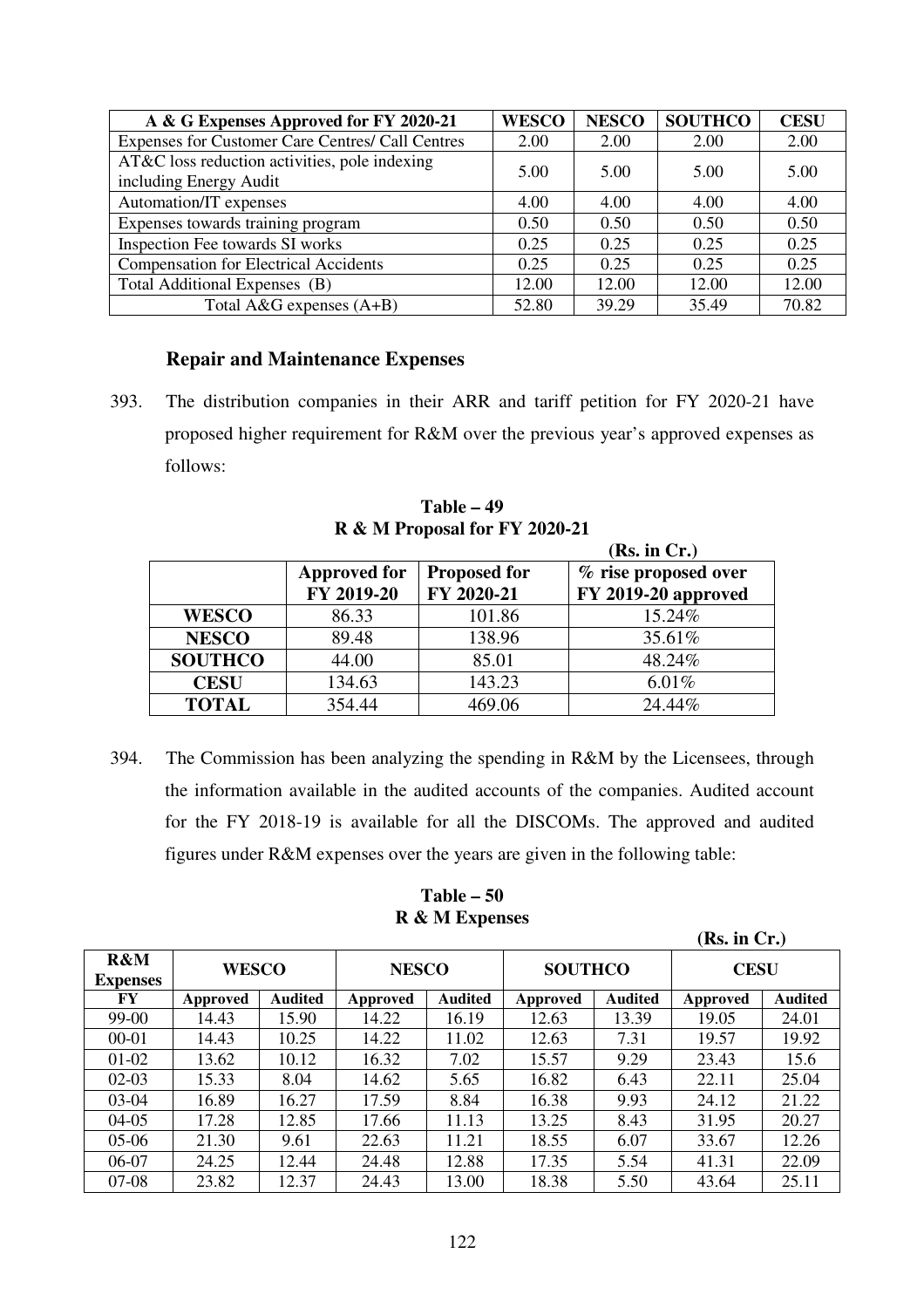| R&M<br><b>Expenses</b> | <b>WESCO</b> |       | <b>NESCO</b> |       | <b>SOUTHCO</b> |       | <b>CESU</b> |       |
|------------------------|--------------|-------|--------------|-------|----------------|-------|-------------|-------|
| 08-09                  | 25.66        | 17.90 | 25.87        | 20.86 | 19.08          | 7.79  | 41.87       | 34.79 |
| $09-10$                | 27.01        | 18.01 | 27.88        | 22.79 | 20.73          | 11.59 | 40.46       | 28.45 |
| $10 - 11$              | 34.77        | 16.56 | 37.22        | 19.26 | 26.11          | 13.09 | 51.19       | 29.38 |
| $11 - 12$              | 36.81        | 18.04 | 47.46        | 16.39 | 28.47          | 8.28  | 56.77       | 28.92 |
| $12 - 13$              | 40.06        | 14.71 | 51.17        | 17.52 | 28.28          | 8.97  | 57.78       | 27.12 |
| $13 - 14$              | 51.30        | 19.73 | 56.73        | 16.16 | 43.53          | 15.02 | 81.87       | 52.55 |
| $14 - 15$              | 64.28        | 17.74 | 84.92        | 19.90 | 39.19          | 12.02 | 116.78      | 33.14 |
| $15 - 16$              | 44.24        | 17.71 | 61.05        | 27.70 | 31.93          | 16.82 | 79.64       | 33.85 |
| $16-17$                | 55.55        | 19.37 | 70.54        | 18.62 | 33.18          | 9.74  | 92.43       | 45.52 |
| $17 - 18$              | 68.48        | 18.40 | 87.97        | 13.77 | 34.91          | 6.74  | 110.85      | 26.52 |
| 18-19                  | 64.28        | 17.36 | 84.92        | 17.02 | 39.19          | 6.78  | 116.78      | 23.10 |

- 395. The above table reveals that the trend of spending of DISCOMs in R&M activities is much less than what is being approved by the Commission in the ARRs which is mostly less than 50% of the amount approved by the Commission. Timely and efficient R&M activities are the essential prerequisites to the viability of the distribution network. Commission expects a better system through higher allocations but the activities have to be monitored at field level.
- 396. As per the OERC (Terms and conditions for Determination of Wheeling Tariff and Retail Supply tariff) Regulations, 2014, Repair and Maintenance expenses shall be allowed as follows:

*"7.29 Repair and Maintenance expenses would be allowed at the rate of 5.4% of Gross Fixed Assets (GFA) only on the assets owned by the distribution company for each year of the control period.* 

*7.30 The licensee shall prepare a plan and budget for periodic preventive maintenance of distribution network including emergency repairs and restoration works under each division.* 

*7.31 The Commission may provisionally allow an amount for maintenance of assets added under RGGVY, BGJY programme etc.. The licensee is required to submit to the commission along with ARR the details of assets taken into service under these programmes.* 

*7.32 The commission may also allow special R&M actually incurred during the previous year, in order to enable DISCOMs to undertake critical activities such as loss reduction, energy audit, consumer indexing, pole scheduling etc. provided the commission will undertake a prudence check before allowing such expenditure."* 

397. In order to calculate Repair and Maintenance allocation, which is a percentage of fixed assets, the commission analyses the fixed assets of the DISCOMs and subsequent additions during the year. In the tariff submission for FY 2020-21 the DISCOMs have proposed capital expenditure and addition of fixed assets scheme wise for FY 2019-20 which is shown in the following table.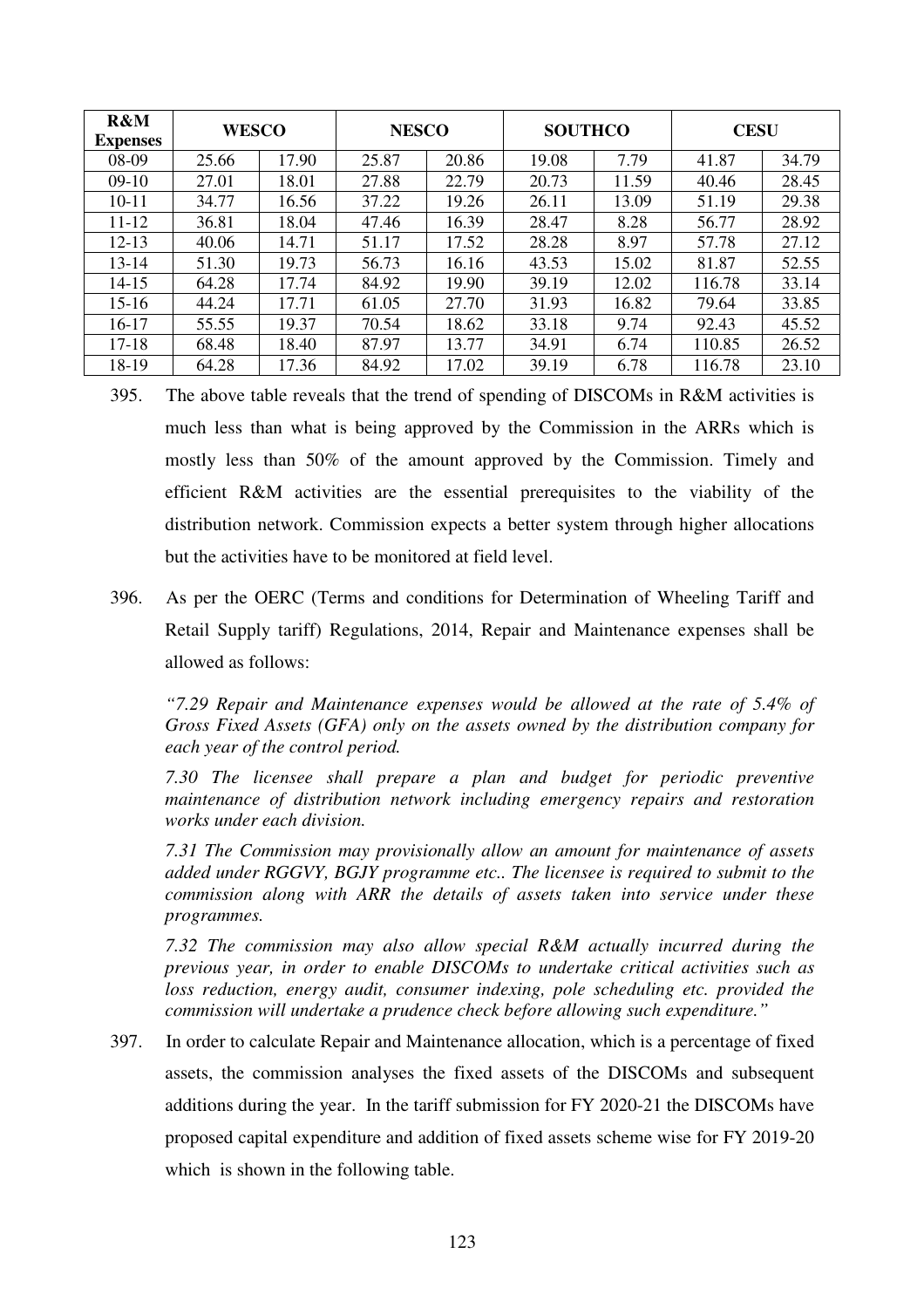**Table – 51 Proposed addition of Fixed Assets FY 2019-20**

| (Rs. in Cr.)                   |         |                 |         |                 |                  |                 |         |                 |
|--------------------------------|---------|-----------------|---------|-----------------|------------------|-----------------|---------|-----------------|
| <b>Proposed Capital</b>        |         | <b>WESCO</b>    |         | <b>NESCO</b>    |                  | <b>SOUTHCO</b>  |         | <b>CESU</b>     |
| expenditure and                |         |                 |         |                 |                  |                 |         |                 |
| addition of Fixed              |         |                 |         |                 |                  |                 |         |                 |
| Assets for FY 2019-20          |         |                 |         |                 |                  |                 |         |                 |
|                                | Capital | <b>Addition</b> | Capital | <b>Addition</b> | Capital          | <b>Addition</b> | Capital | <b>Addition</b> |
|                                | Exp.    |                 | Exp.    |                 | Exp.             |                 | Exp.    |                 |
| <b>Land Building Furniture</b> | 1.25    | 1.25            | 0.96    | 0.96            | 2.66             | 2.66            |         |                 |
| and Fixtures                   |         |                 |         |                 |                  |                 |         |                 |
| RAPDRP(A)                      |         |                 |         |                 |                  |                 | 65.45   | 48.48           |
| RAPDRP(B)                      |         |                 |         |                 |                  |                 | 65.73   | 75.25           |
| <b>SCRIPS</b>                  |         |                 |         |                 |                  |                 | 75.36   | 156.67          |
| <b>APDRP</b>                   |         |                 |         |                 | $\boldsymbol{0}$ | 0.55            |         |                 |
| <b>REMNP</b>                   |         |                 |         |                 | $\boldsymbol{0}$ | 1.87            |         |                 |
| S.I. Scheme                    | 0.40    | 6.96            |         |                 |                  |                 |         |                 |
| Deposit work                   | 56.69   | 65.81           | 86.83   | 52.88           | 10.22            | 6.13            |         |                 |
| RGGVY-II                       |         |                 |         |                 |                  |                 | 120.60  | 94.72           |
| <b>DDUGJY</b>                  | 94.07   | 37.63           | 371.42  | 185.71          |                  |                 | 13.11   | 112.9           |
| DDUGJY (12th Plan)             | 3.02    | 1.21            | 603.79  | 211.33          |                  |                 |         |                 |
| <b>PMU</b>                     |         |                 |         |                 | 0.00             | 7.72            |         |                 |
| Biju Gram Jyoti                |         |                 | 7.00    | 3.50            |                  |                 | 0.00    | 10.54           |
| Biju Sahar VY                  |         |                 | 2.01    | 1.00            |                  |                 | 0.00    | 2.48            |
| <b>SOUBHAGYA</b>               | 118.95  | 81.29           | 68.67   | 110.00          | 189.55           | 127.32          | 136.46  | 0.00            |
| DESI (GoO)                     |         |                 | 0.00    | 27.29           |                  |                 |         |                 |
| <b>RLTAP</b>                   | 38.10   | 19.05           |         |                 | 2.19             | 2.19            |         |                 |
| Capex Plan (GoO)               | 10.17   | 115.67          | 0.00    | 92.10           | 36.39            | 64.08           | 47.88   | 30.56           |
| <b>IPDS</b>                    | 42.32   | 16.93           | 169.70  | 84.85           | 141.21           | 42.36           | 87.11   | 85.48           |
| <b>ODSSP</b>                   | 85.29   | 34.12           | 592.80  | 207.48          | 627.55           | 125.51          | 229.64  | 123.59          |
| School/Anganwadi               |         |                 |         |                 |                  |                 | 5.50    | 7.16            |
| <b>NH</b>                      |         |                 |         |                 | 1.50             | 0.95            |         |                 |
| <b>District Mineral Fund</b>   |         |                 |         |                 |                  |                 |         |                 |
| <b>ODAFF</b>                   |         |                 | 47.23   | 23.68           |                  |                 | 13.95   | 10.85           |
| Elephant corridor              |         |                 |         |                 | 9.04             | 4.52            | 30.00   | 21.23           |
| <b>Other works</b>             | 3.67    | 1.84            |         |                 | 98.49            | 73.00           | 1.15    | 0.48            |
| <b>Total</b>                   | 453.93  | 381.76          | 1950.41 | 1000.78         | 1118.80          | 458.86          | 891.94  | 780.39          |
|                                |         |                 |         |                 |                  |                 |         |                 |

<sup>398.</sup> The Commission analysed the proposed CAPEX and the proposed addition to the fixed assets. The scheme wise asset addition already made till date and the assets which are likely to be added within the FY 2019-20 is considered by the Commission after prudence check. The assets owned by Government of India and Government of Odisha schemes which are not handed over to DISCOMs have not been considered as addition to fixed assets. Accordingly the approved addition of fixed assets during FY 2019-20 is given in the following table.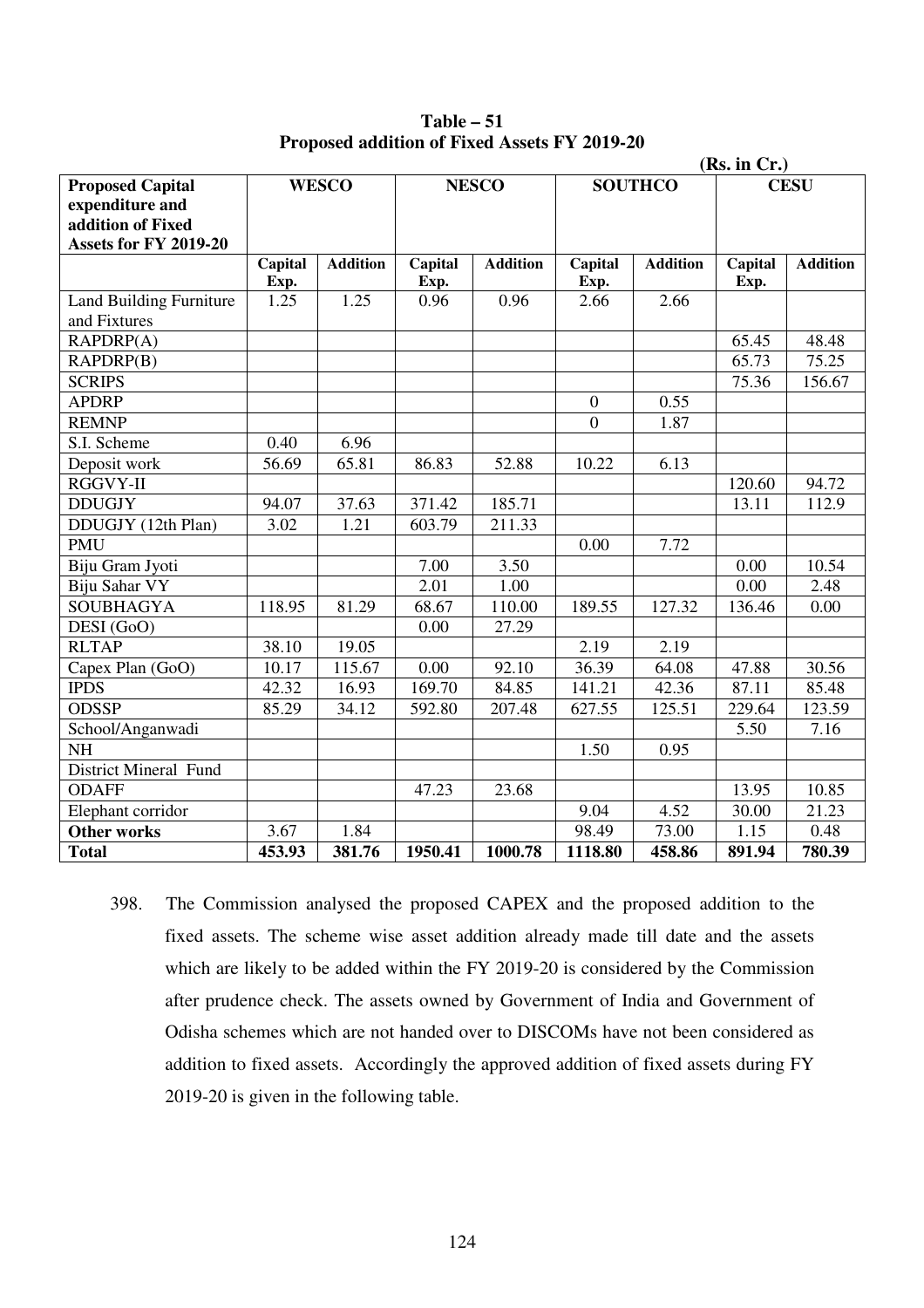|                             |              |              |                | (Rs. in Cr.) |
|-----------------------------|--------------|--------------|----------------|--------------|
| Approved addition of Fixed  | <b>WESCO</b> | <b>NESCO</b> | <b>SOUTHCO</b> | <b>CESU</b>  |
| <b>Assets FY 2019-20</b>    |              |              |                |              |
| Land Building Furniture and | 1.25         | 0.96         | 2.66           |              |
| <b>Fixtures</b>             |              |              |                |              |
| <b>APDRP</b>                |              |              | 0.55           |              |
| S.I. Scheme                 | 6.96         |              |                |              |
| Deposit work                | 65.81        | 52.88        | 6.13           |              |
| Capex Plan $(GoO)$          | 115.67       | 92.10        | 64.08          | 30.56        |
| <b>NH</b>                   |              |              | 0.95           |              |
| Elephant corridor           |              |              | 4.52           |              |
| <b>Other works</b>          | 1.84         |              |                | 0.48         |
| <b>Total</b>                | 191.53       | 145.94       | 78.89          | 31.04        |

**Table – 52 Approved addition of Fixed Assets for FY 2019-20**

399. The Gross Fixed Assets as on 01.04.2020 has been computed based on the audited accounts for 2018-19 and the approved addition for the FY 2019-20. The approved Gross Fixed Assets as on 01.04.2020 so arrived is shown in the following table.

|                                 |              |                | GLUSS FIXEU ASSELS AS UN 31.03.2020 (Apployeu) | (Rs. in Cr.) |
|---------------------------------|--------------|----------------|------------------------------------------------|--------------|
| <b>Gross Book Value</b>         | <b>WESCO</b> | <b>NESCO</b>   | <b>SOUTHCO</b>                                 | <b>CESU</b>  |
| As on 01.04.1996                | 139.87       | 137.89         | 122.41                                         | 188.70       |
| <b>Addition of Fixed Assets</b> |              |                |                                                |              |
| (Audited)                       |              |                |                                                |              |
| 1996-97                         | 13.74        | 13.54          | 12.02                                          | 18.53        |
| 1997-98                         | 16.84        | 16.60          | 14.74                                          | 22.72        |
| 1998-99                         | $\theta$     | $\overline{0}$ | $\Omega$                                       | $\theta$     |
| 1999-00                         | 53.32        | 41.11          | 37.53                                          | 87.16        |
| 2000-01                         | 19.90        | 26.83          | 13.80                                          | 85.09        |
| 2001-02                         | 19.58        | 30.63          | 20.72                                          | 67.25        |
| 2002-03                         | 21.31        | 30.55          | 7.64                                           | 127.01       |
| 2003-04                         | 35.14        | 28.63          | 12.60                                          | 88.42        |
| 2004-05                         | 71.74        | 55.09          | 39.78                                          | 66.26        |
| 2005-06                         | 23.52        | 30.20          | 13.89                                          | $-95.95$     |
| 2006-07                         | 22.21        | 30.73          | 11.10                                          | 22.57        |
| 2007-08                         | 24.79        | 32.49          | 18.91                                          | 35.52        |
| 2008-09                         | 35.16        | 92.14          | 31.85                                          | 38.68        |
| 2009-10                         | 38.07        | 101.33         | 10.70                                          | 52.29        |
| 2010-11                         | 42.46        | 64.65          | 11.46                                          | 71.59        |
| 2011-12                         | 31.01        | 59.71          | 7.32                                           | 112.29       |
| 2012-13                         | 37.04        | 75.44          | 9.00                                           | 137.17       |
| 2013-14                         | 57.79        | 60.81          | 7.58                                           | 176.63       |
| 2014-15                         | 93.41        | 76.31          | 63.57                                          | 273.02       |
| 2015-16                         | 11.77        | 120.14         | 5.08                                           | 224.18       |
| 2016-17                         | 247.36       | 107.34         | 15.00                                          | 159.54       |
| 2017-18                         | 195.22       | 157.73         | 128.48                                         | 147.96       |
| 2018-19                         | 172.85       | 132.57         | 64.48                                          | 355.31       |

**Table – 53 Gross Fixed Assets as on 31.03.2020 (Approved)**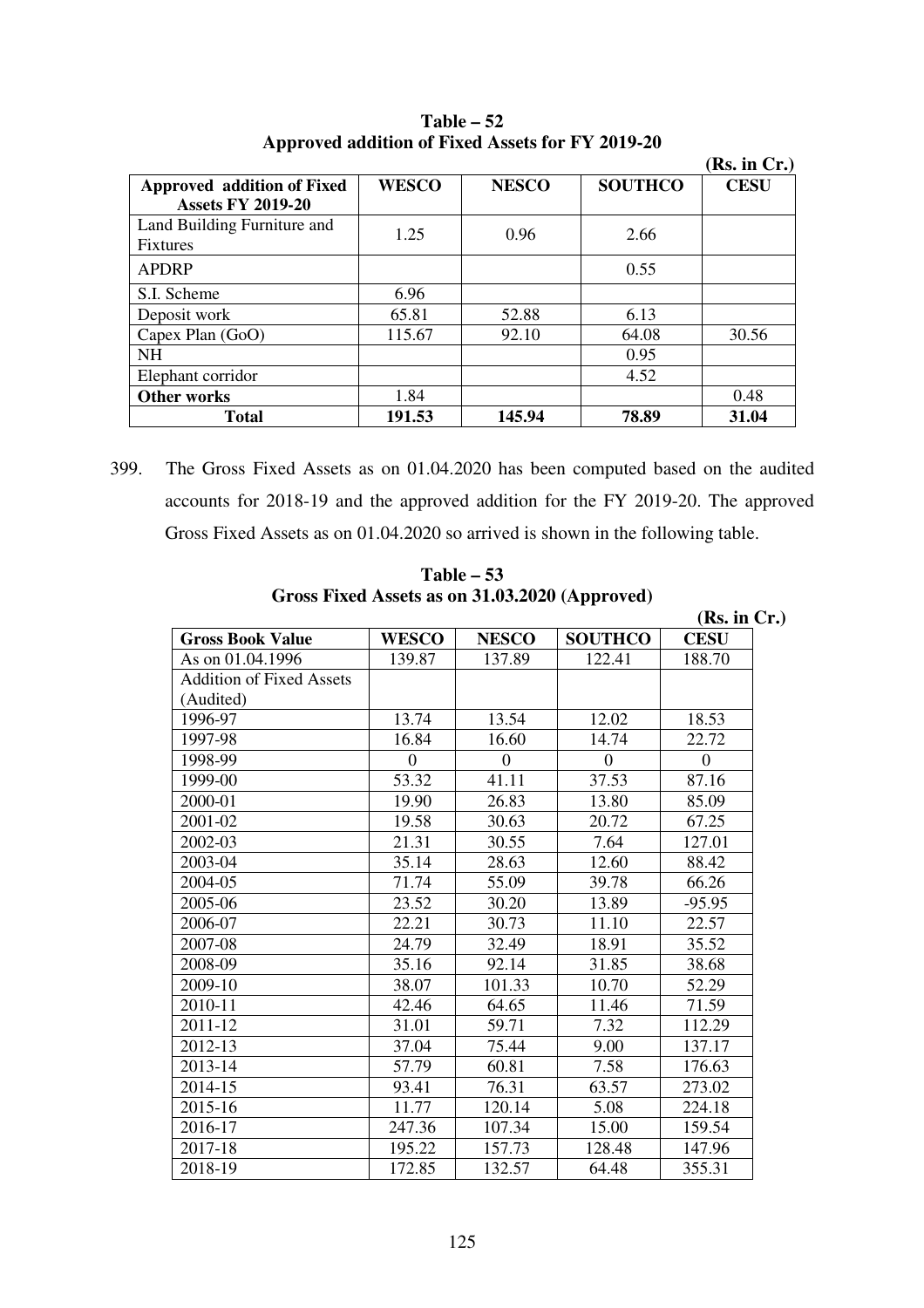| <b>Gross Book Value</b> | <b>WESCO</b> | <b>NESCO</b> | <b>SOUTHCO</b> | CESU    |
|-------------------------|--------------|--------------|----------------|---------|
| $2019-20$ (Approved)    | 191.53       | 145.94       | 78.89          | 31.04   |
| Total up to FY 2019-20  | 1615.63      | 1668.40      | 758.55         | 2492.98 |

400. The R&M for FY 2020-21 is calculated as the 5.4% of the GFA as on 1.04.2020 in terms of the OERC Tariff Determination Regulation 2014. The Commission in order to ensure maintenance of the assets under RGGVY, DDUGVY & Biju Gram Jyoti Scheme, which continue to be with the Government of Odisha, also allows Rs.5.00 crore to each DISCOMs subject to detailed scrutiny in next tariff proceedings. The approved R&M for FY 2020-21 is accordingly shown in the following table:

**Table – 54 R&M Approved for FY 2020-21** 

|                                                               |                 |              | . .             |                                |                 |          | (Rs. in Cr.)    |             |
|---------------------------------------------------------------|-----------------|--------------|-----------------|--------------------------------|-----------------|----------|-----------------|-------------|
| <b>R&amp;M</b> for FY 2020-21                                 |                 | <b>WESCO</b> |                 | <b>SOUTHCO</b><br><b>NESCO</b> |                 |          |                 | <b>CESU</b> |
|                                                               | <b>Proposed</b> | Approved     | <b>Proposed</b> | Approved                       | <b>Proposed</b> | Approved | <b>Proposed</b> | Approved    |
| Gross fixed asset as<br>on 01.04.2020                         | 1886.25         | 1615.63      | 2573.30         | 1668.40                        | 1210.28         | 758.55   | 2467.14         | 2492.98     |
| $%$ of GFA                                                    | 5.40%           | 5.40%        | 5.40%           | 5.40%                          | 5.40%           | 5.40%    | 5.40%           | 5.40%       |
| R&M on GFA                                                    | 101.86          | 87.24        | 138.96          | 90.09                          | 66.38           | 40.96    | 133.23          | 134.62      |
| R&M<br>Special<br>for<br>addition of RGGVY<br>and BJGY assets |                 | 5.00         |                 | 5.00                           | 18.63           | 5.00     | 10.00           | 5.00        |
| Total R & M incl<br>Spl R & M                                 | 101.86          | 92.24        | 138.96          | 95.09                          | 85.01           | 45.96    | 143.23          | 139.62      |

#### **Interest on Loan**

401. The source-wise loans and interest burden as proposed by the four DISCOMs for FY 2020-21 is given in the following table:

|                              |                |                | (Rs. in Cr.)   |             |
|------------------------------|----------------|----------------|----------------|-------------|
| <b>Source</b>                | <b>WESCO</b>   | <b>NESCO</b>   | <b>SOUTHCO</b> | <b>CESU</b> |
| World Bank loan              | 11.82          | 11.87          | 9.44           | 26.59       |
| Gridco New Loan              |                |                | 11.20          |             |
| APDRP Net of 50% grant       | 0.66           | 0.76           | 0.76           | 4.89        |
| (GoO)                        |                |                |                |             |
| SI Scheme                    | $\overline{0}$ | $\overline{0}$ | 0.10           | 0           |
| Interest on security deposit | 47.14          | 39.10          | 18.48          | 51.89       |
| Government of Orissa Capex   | 2.70           | 1.73           | 1.92           |             |
| loan                         |                |                |                |             |
| Other interest including SOD | 26.81          | 29.77          | 13.28          | 18.31       |
| interest and finance charges |                |                |                |             |
| Total interest before        | 89.13          | 83.23          | 55.18          | 101.68      |
| capitalization               |                |                |                |             |
| Less: Interest Capitalized   | $\Omega$       | $\overline{0}$ | 0              | 0           |
| Total Interest proposed      | 89.13          | 83.23          | 55.18          | 101.68      |

| Table – | -55 |
|---------|-----|
|---------|-----|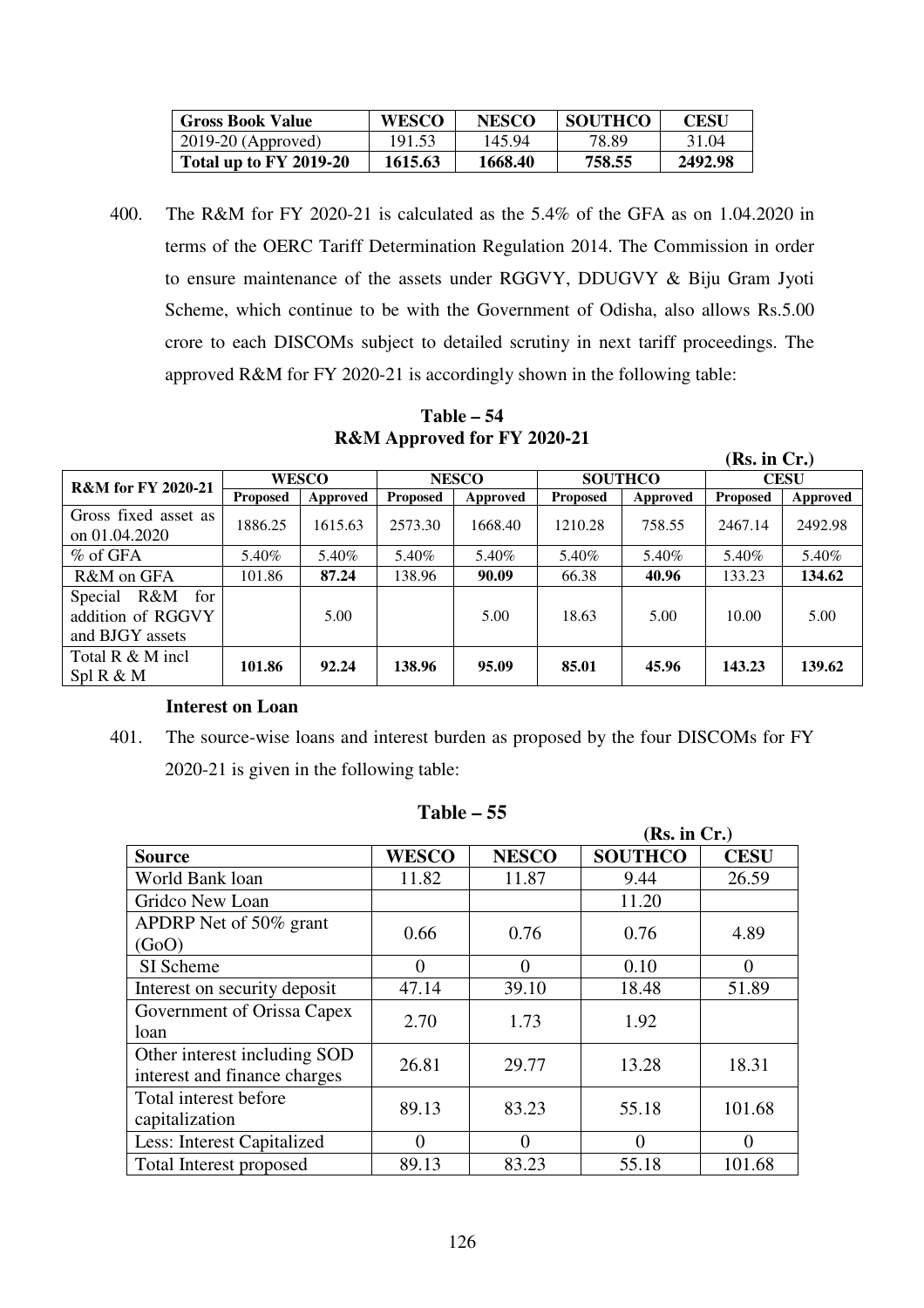## **World Bank Loan**

402. In line with the Commission's previous order, the licensees have calculated the interest on World Bank Loan @ 13%, considering 30% of loan as grant and balance 70% as loan. The loan balance (Net of 30% grant) as projected by the DISCOMs along with the approved interest for the FY 2020-21 is as follows:

|                           |                          |                              |                                       |                            |                              |                                       |                            | (Rs. in Cr.)                             |
|---------------------------|--------------------------|------------------------------|---------------------------------------|----------------------------|------------------------------|---------------------------------------|----------------------------|------------------------------------------|
| World<br><b>Bank Loan</b> | Loan as on<br>01.04.2019 | Receipt<br>during<br>2019-20 | <b>Repayment</b><br>Due in<br>2019-20 | Loan as<br>on<br>31.3.2020 | Receipt<br>during<br>2020-21 | <b>Repayment</b><br>Due in<br>2020-21 | Loan as<br>on<br>31.3.2021 | Interest for<br>FY 2020-21<br>(Approved) |
| <b>WESCO</b>              | 90.96                    |                              |                                       | 90.96                      |                              | 9.10                                  | 81.86                      | 11.23                                    |
| <b>NESCO</b>              | 91.27                    |                              |                                       | 91.27                      |                              |                                       | 91.27                      | 11.87                                    |
| <b>SOUTHCO</b>            | 72.59                    |                              |                                       | 72.59                      |                              | 7.26                                  | 65.33                      | 8.96                                     |
| <b>CESU</b>               | 204.51                   |                              |                                       | 204.51                     |                              |                                       | 204.51                     | 26.59                                    |
| <b>Total</b>              | 459.33                   |                              |                                       | 459.33                     |                              | 16.36                                 | 442.97                     | 58.65                                    |

## **Table – 56**

#### **Accelerated Power Development Reform Programme (APDRP)**

- 403. Licensees in their filling have submitted the interest impact of the loan taken under APDRP scheme for the ensuing year FY 2020-21. The interest liability on APDRP has been considered on the adjusting loan only @ 12% for Government of Odisha loan.
- 404. Accordingly, the loans availed and anticipated receipts along with approved interest for FY 2019-20 are given in the following table:

|                |                   |               |                  |                   | (Rs. in Cr.)        |
|----------------|-------------------|---------------|------------------|-------------------|---------------------|
| <b>APDRP</b>   | <b>Balance as</b> | Receipt       | <b>Repayment</b> | <b>Balance as</b> | <b>Interest for</b> |
| (GoO)          | on                | during FY     | during FY        | on                | FY 2020-21          |
|                | 01.04.2019        | $2019 - 20$ & | $2019 - 20 \&$   | 31.03.2021        | (Approved)          |
|                |                   | 2020-21       | 2020-21          |                   |                     |
| <b>WESCO</b>   | 5.47              |               |                  | 5.47              | 0.65                |
| <b>NESCO</b>   | 6.37              |               |                  | 6.37              | 0.76                |
| <b>SOUTHCO</b> | 6.63              |               | 0.33             | 6.30              | 0.76                |
| <b>CESU</b>    | 37.09             |               |                  | 37.09             | 4.45                |

#### **Table - 57**

## **System Improvement Scheme**

405. SOUTHCO has loan outstanding under the SI scheme as submitted in its filing. Commission allows the interest on the continuing loan under the System Improvement Scheme to SOUTHCO to be included in the revenue requirement for FY 2020-21 as given in the following table: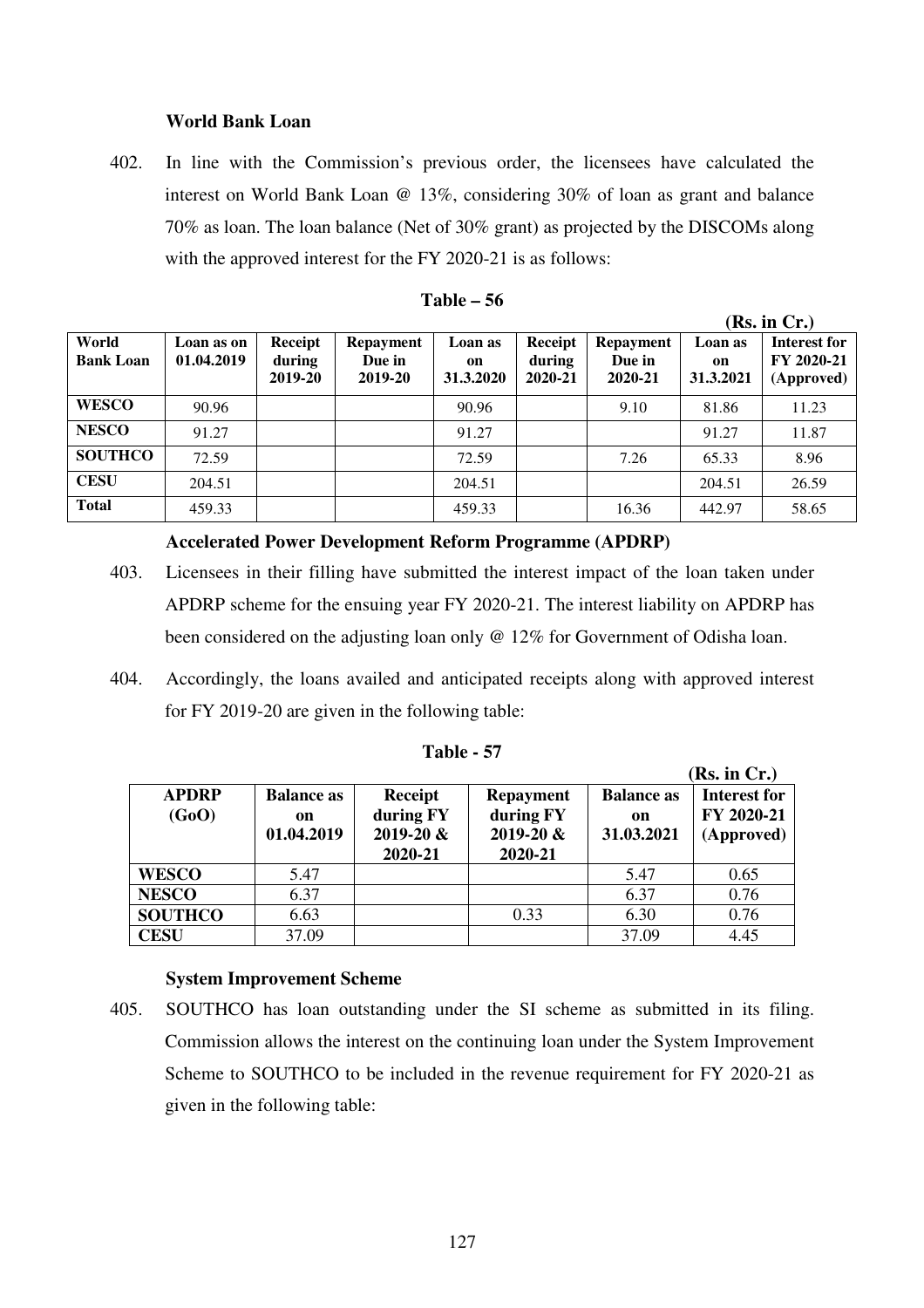| <b>Table</b> | 58 |
|--------------|----|
|--------------|----|

|                |                   |                 |                 |                   |                 |                 | (Rs. in Cr.)      |              |
|----------------|-------------------|-----------------|-----------------|-------------------|-----------------|-----------------|-------------------|--------------|
| <b>System</b>  | <b>Opening</b>    | <b>Proposed</b> | <b>Proposed</b> | <b>Balance as</b> | <b>Proposed</b> | <b>Proposed</b> | <b>Balance as</b> | Interest for |
| Improvement    | <b>Balance as</b> | loans for       | repayment       | on                | Loan for        | repayment       | on                | FY 2020-21   |
| scheme         | on                | <b>FY 2019-</b> | during          | 31.03.2020        | FY 2020-        | during          | 31.03.2021        | (Approved)   |
|                | 01.04.2019        | 20              | 2019-20         |                   | 21              | 2020-21         |                   |              |
| <b>SOUTHCO</b> | . .20             |                 | 0.17            | 1.03              |                 | 0.17            | 0.86              | 0.10         |

#### **CAPEX loan from** Government **of Odisha (4% interest)**

406. WESCO, NESCO and SOUTHCO have projected the interest on the Loan in this account during the current FY 2020-21. The Commission allows the interest on the continuing loan under the CAPEX loan from Government of Odisha (4% interest) to DISCOMs to be included in the revenue requirement for FY 2020-21 as given in the following table.

**Table - 59**

|                            |                                                      |                                                      |                                                |                                    |                                           |                                                | (Rs. in Cr.)                          |                                                 |
|----------------------------|------------------------------------------------------|------------------------------------------------------|------------------------------------------------|------------------------------------|-------------------------------------------|------------------------------------------------|---------------------------------------|-------------------------------------------------|
| Capex (GOo<br>Loan $4\%$ ) | <b>Opening</b><br><b>Balance as on</b><br>01.04.2019 | <b>Proposed</b><br>receipts for<br><b>FY 2019-20</b> | <b>Proposed</b><br>repayment<br>during 2019-20 | <b>Balance as on</b><br>31.03.2020 | <b>Proposed</b><br>Loan for FY<br>2020-21 | <b>Proposed</b><br>repayment<br>during 2020-21 | <b>Balance as</b><br>on<br>31.03.2021 | <b>Interest for</b><br>FY 2020-21<br>(Approved) |
| <b>WESCO</b>               | 57.82                                                | 9.68                                                 |                                                | 67.50                              |                                           |                                                | 67.50                                 | 2.70                                            |
| <b>NESCO</b>               | 43.35                                                |                                                      |                                                | 43.35                              |                                           |                                                | 43.35                                 | 1.73                                            |
| <b>SOUTHCO</b>             | 48.04                                                |                                                      |                                                | 48.04                              |                                           |                                                | 48.04                                 | 1.92                                            |

#### **Interest on Security Deposit**

407. The Commission in its query asked DISCOMs to furnish the details of the investments made out of the Consumer's security deposits. Accordingly DISCOMs furnished the details which has been tabulated as below:

|                 | Table - 60              |                         |                                                    |  |  |  |  |  |  |
|-----------------|-------------------------|-------------------------|----------------------------------------------------|--|--|--|--|--|--|
|                 | <b>Security Deposit</b> |                         |                                                    |  |  |  |  |  |  |
| <b>Licensee</b> | <b>Security</b>         | <b>Security Deposit</b> | <b>Remarks</b>                                     |  |  |  |  |  |  |
|                 | Deposit as on           | physically              |                                                    |  |  |  |  |  |  |
|                 | 31.03.2019 as           | available as on         |                                                    |  |  |  |  |  |  |
|                 | per audited             | 31.03.2019              |                                                    |  |  |  |  |  |  |
|                 | balance sheet           |                         |                                                    |  |  |  |  |  |  |
| <b>WESCO</b>    | Rs.682.12 cr.           | Rs.666.74 cr.           | Rs. 390.71 cr. is pledged in UBI for availing loan |  |  |  |  |  |  |
|                 |                         |                         | towards payment of BST bills and salary. Balance   |  |  |  |  |  |  |
|                 |                         |                         | of Rs.276.03 cr. is free from any lien.            |  |  |  |  |  |  |
| <b>NESCO</b>    | $Rs.574.60$ cr.         | Rs. 589.20 cr.          | Rs. 392.87 cr. is pledged in UBI for availing loan |  |  |  |  |  |  |
|                 |                         |                         | towards payment of BST bills and salary. Balance   |  |  |  |  |  |  |
|                 |                         |                         | of Rs.196.33 cr. is free from any lien.            |  |  |  |  |  |  |
| <b>SOUTHCO</b>  | Rs.237.52cr             | Rs. 131.55 cr.          | Rs. 65.03 cr. is pledged in UBI for availing loan  |  |  |  |  |  |  |
|                 |                         |                         | towards payment of BST bills and salary. Balance   |  |  |  |  |  |  |
|                 |                         |                         | of Rs.66.52 cr. is free from any lien.             |  |  |  |  |  |  |
| <b>CESU</b>     | Rs.717.88cr.            | Rs.352.11 cr.           | The entire amount is pledged in UBI for availing   |  |  |  |  |  |  |
|                 |                         |                         | loan towards payment of power purchase bill.       |  |  |  |  |  |  |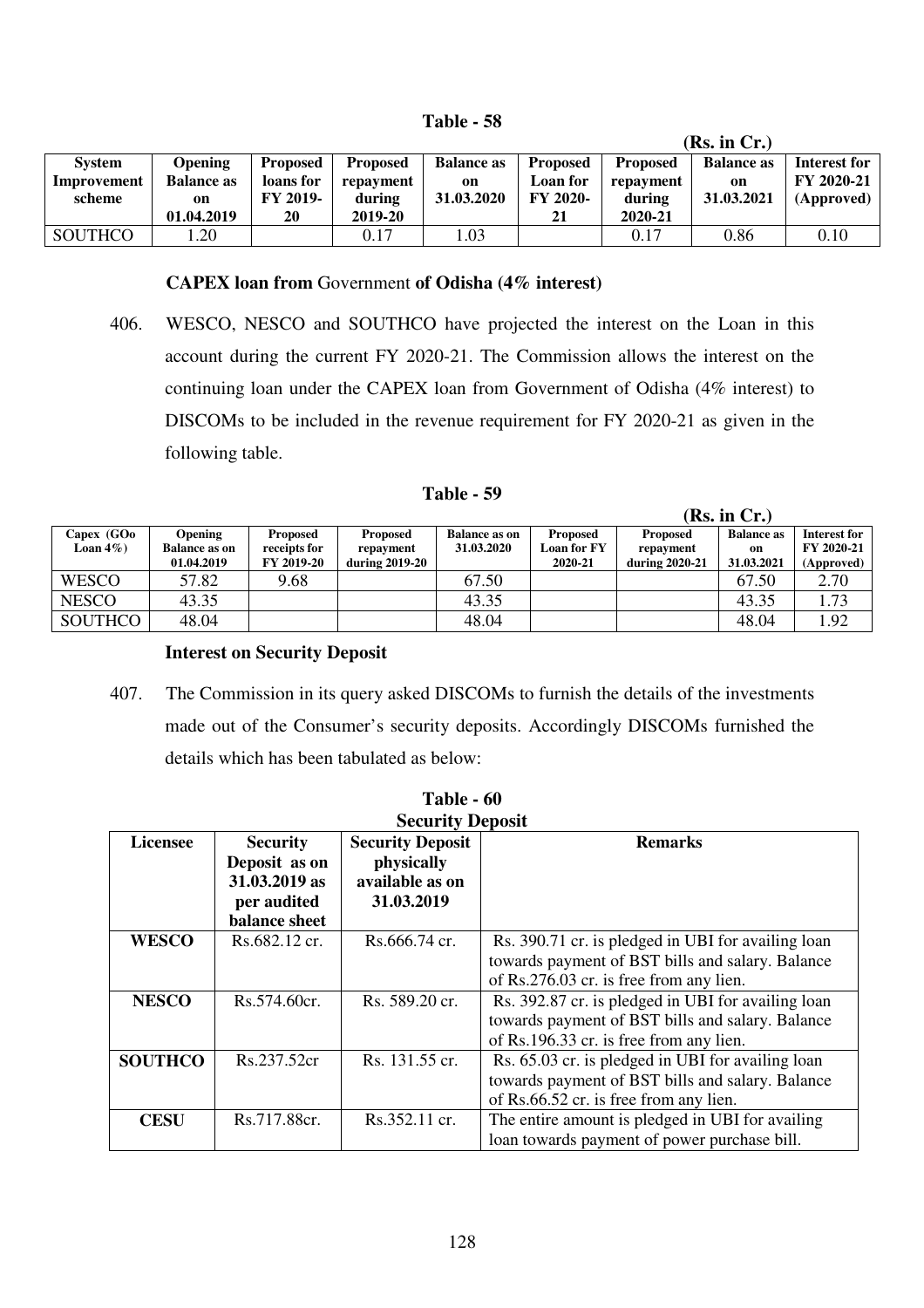- 408. In view of the large gap as per audited accounts and physical availability, we direct the DISCOMs to have a comprehensive audit of the SD and get the figures reconciled. Commission therefore directs the DISCOMs to maintain the security deposit intact so as to meet this liability. Commission further directs the DISCOMs to recoup the deficit of the security deposit through enhanced collection and submit a plan of action by 30.06.2020 for such a programme.
- 409. The Interest on security deposit is allowed by the Commission as per the OERC Distribution (Conditions of Supply Code), 2019. The prevailing bank rate during March 2020 as notified by RBI is 5.40% per annum as ascertained from the RBI website. The Commission accordingly allows the interest at the rate of 5.40% on the closing balance on consumer's security deposit as on 31.3.2020 as shown in the table below:

|                         | Interest on Security Deposit approved (2020-21) |                         |                          |
|-------------------------|-------------------------------------------------|-------------------------|--------------------------|
|                         |                                                 |                         | (Rs. in Cr.)             |
| Interest on             | <b>Proposed interest</b>                        | <b>Consumer's</b>       | <b>Approved interest</b> |
| <b>Consumer's</b>       | on Consumer's SD                                | <b>Security deposit</b> | on Consumer's SD         |
| <b>Security Deposit</b> | for FY 2020-21                                  | as on 31.03.2020        | @ 5.40% for FY           |
|                         |                                                 | (Proposed)              | 2020-21                  |
| <b>WESCO</b>            | 47.14                                           | 715.26                  | 38.62                    |
| <b>NESCO</b>            | 39.10                                           | 601.60                  | 32.49                    |
| <b>SOUTHCO</b>          | 18.48                                           | 254.30                  | 13.73                    |
|                         |                                                 |                         |                          |

**Table - 61**   $I_{1}$ ,  $I_{2}$ ,  $I_{3}$ ,  $I_{4}$ ,  $I_{5}$ ,  $I_{6}$ ,  $I_{7}$ ,  $I_{8}$ ,  $I_{10}$ ,  $I_{11}$ ,  $I_{12}$ ,  $I_{13}$ ,  $I_{14}$ ,  $I_{15}$ ,  $I_{16}$ ,  $I_{17}$ 

410. Accordingly the total interest on loan proposed by DISCOMs and approved by the Commission for FY 2020-21 is summarized below:

**CESU** 51.89 718.01 38.77

|                                         |                            |                     |                            | Tutal Allitual Illici est applibicu |                            |                     |                            |                            |
|-----------------------------------------|----------------------------|---------------------|----------------------------|-------------------------------------|----------------------------|---------------------|----------------------------|----------------------------|
|                                         |                            |                     |                            |                                     |                            |                     | (Rs. in Cr.)               |                            |
| Interest on Loans of                    |                            | <b>WESCO</b>        |                            | <b>NESCO</b>                        |                            | <b>SOUTHCO</b>      | <b>CESU</b>                |                            |
| <b>DISCOMs</b>                          | <b>Proposed</b><br>2020-21 | Approved<br>2020-21 | <b>Proposed</b><br>2020-21 | Approved<br>2020-21                 | <b>Proposed</b><br>2020-21 | Approved<br>2020-21 | <b>Proposed</b><br>2020-21 | <b>Approved</b><br>2020-21 |
| World Bank loan                         | 11.82                      | 11.23               | 11.87                      | 11.87                               | 9.44                       | 8.96                | 26.59                      | 26.59                      |
| Gridco New Loan                         |                            |                     |                            |                                     | 11.20                      | 0.00                |                            |                            |
| APDRP Net of $50\%$<br>grant(GoO)       | 0.66                       | 0.65                | 0.76                       | 0.76                                | 0.76                       | 0.76                | 4.89                       | 4.45                       |
| SI Scheme                               | ۰                          |                     | $\equiv$                   |                                     | 0.10                       | 0.10                |                            |                            |
| Interest on security<br>deposit         | 47.14                      | 38.62               | 39.10                      | 32.49                               | 18.48                      | 13.73               | 51.89                      | 38.77                      |
| Gov of Orissa Capex<br>Loan             | 2.70                       | 2.70                | 1.73                       | 1.73                                | 1.92                       | 1.92                |                            |                            |
| SOD interest and<br>finance charges     | 26.81                      |                     | 29.77                      |                                     | 13.28                      |                     | 18.31                      |                            |
| Total interest<br>chargeable to revenue | 89.13                      | 53.20               | 83.23                      | 46.85                               | 55.18                      | 25.48               | 101.68                     | 69.81                      |

**Table - 62 Total Annual Interest approved**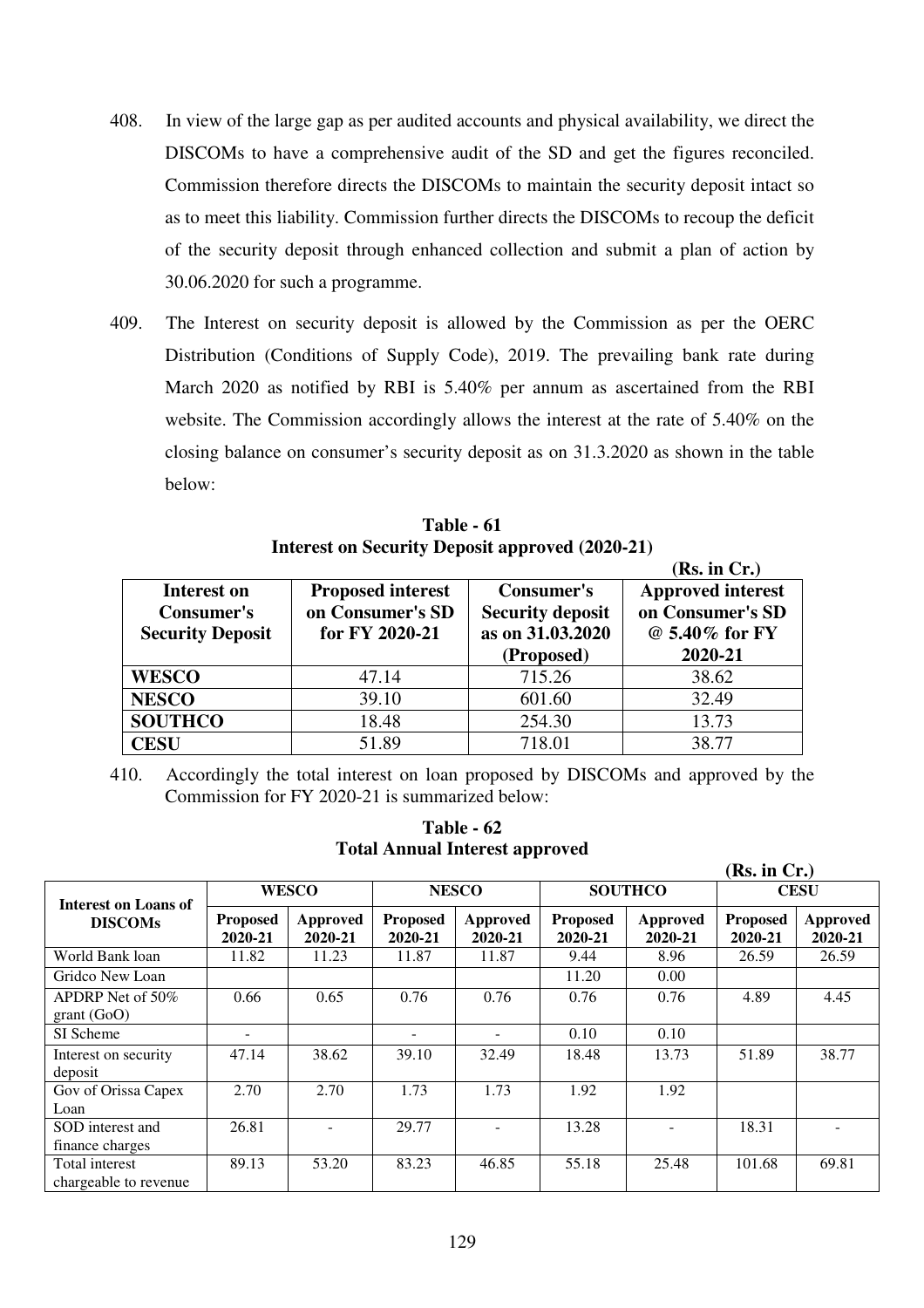## **Financing costs of short term loans/cash credits for working capital**

411. As per the OERC (Terms and conditions for Determination of Wheeling Tariff and Retail Supply tariff) Regulations, 2014, Interest on Working capital shall be allowed as follows:

*"7.49 Interest on Working Capital: Working capital shall include –* 

- *(a) Operation and maintenance expenses for one month;*
- *(b) Receivables for one month;*
- *(c) Maintenance spares @ 40% of R&M expenses for one month.*

 *7.50 The rate of interest for working capital shall be equal to the SBI Base Rate plus 300 basis points as on 1st January of the preceding year for which tariff is determined:* 

*Provided that the commission while determining the working capital requirement, shall take into account the outstanding receivables with the consumers as per the annual audited accounts of the licensees, and may direct the licensee to fund the requirement of working capital by collection from the outstanding receivables.* 

412. In view of the fact that all the DISCOMs have huge outstanding receivables from the consumers the commission as per such provision of the Regulation directs the Licensees to fund the requirement of working capital by collection from the outstanding receivables. Therefore no financing on working capital is allowed to the DISCOMs in the ARR for FY 2020-21.

## **Depreciation**

413. DISCOMs have calculated depreciation at Pre-92 rate on the up-valued asset base for FY 2020-21. The depreciation amounts claimed by the four DISCOMs are given as under.

|          |              | -----<br>$\sim$ |                | (Rs. in Cr.) |
|----------|--------------|-----------------|----------------|--------------|
|          | <b>WESCO</b> | <b>NESCO</b>    | <b>SOUTHCO</b> | <b>CESU</b>  |
| Proposed | .76          | 2.82            | 39.60          | 138.26       |

**Table – 63** 

414. Hon'ble High Court of Odisha in their judgement dated 28/02/2003 and 14/03/2003 in Misc Case No. 7410 and 8953 of 2002 have directed to calculate the depreciation on the pre-up valued cost of assets at pre-92 rate on the Transmission and Distribution assets as on 01.4.96 apportioned amongst GRIDCO and DISCOMs. Regarding calculation of depreciation, the Commission observed following in the RST order for FY 2009-10:

"388. The Commission has extensively dealt with the matter of calculation of *depreciation in successive tariff orders and in the last tariff order for FY 2008-09 (Para*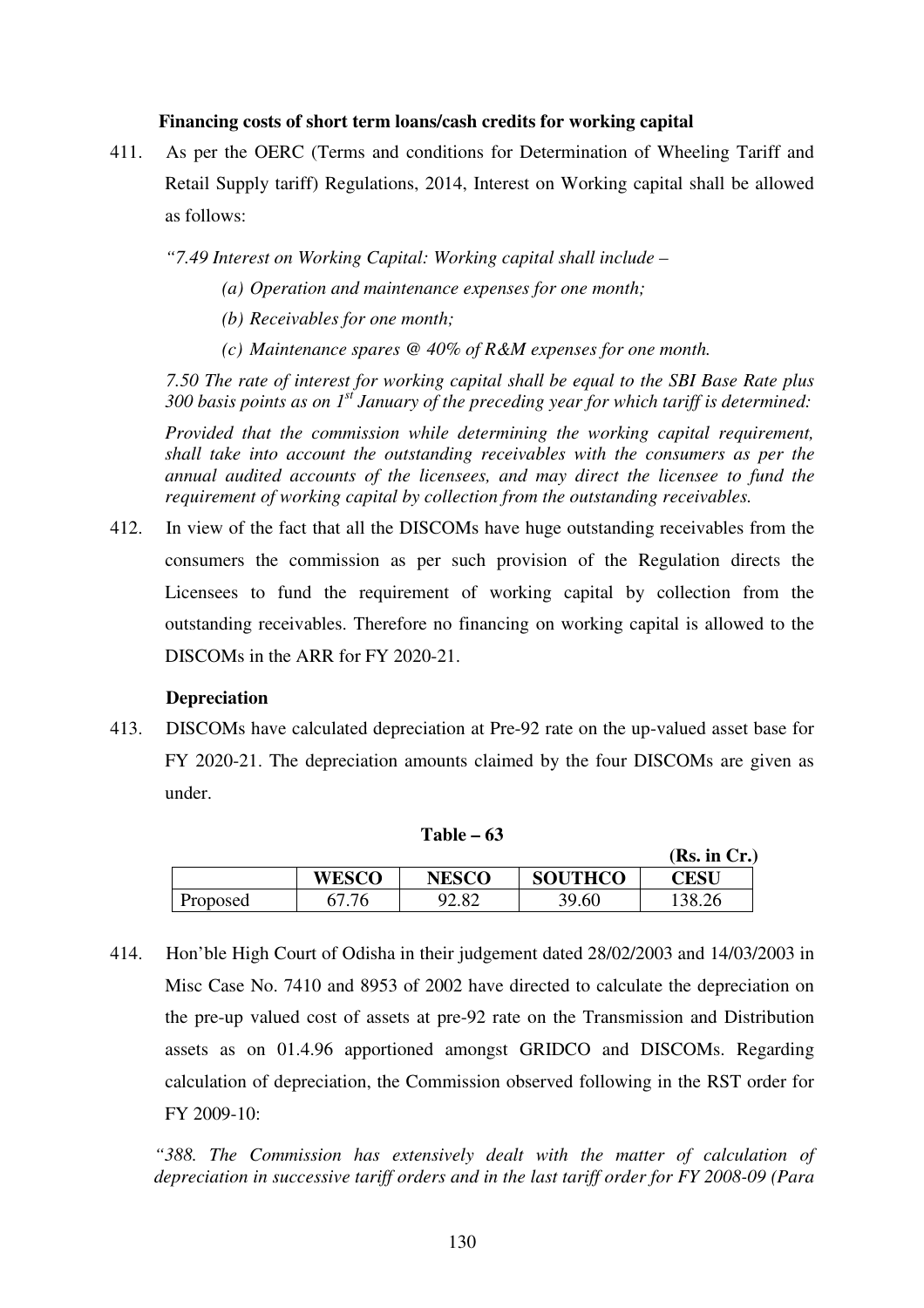*399 to 406) considering the book value of the fixed asset as on 01.4.1996 at the pre-up valued cost and subsequent asset additions thereof in later years. The Commission adopts the same principle for determination of depreciation for FY 2009-10."* 

- 415. The asset addition from 01.4.1999 has been based on the audited annual accounts of the DISCOMs.
- 416. The gross book value as on 01.4.1996 and year wise asset addition have already been discussed while calculating R&M expenses and accordingly the position of assets as on 01.04.2020 has been depicted in the table under R&M expenses.
- 417. The depreciation is calculated on the approved asset base as on 1.04.2020 at Pre–92 rate in pursuance to the directive of the Hon'ble High Court. The classification of assets has been done proportionately based on the audited accounts and tariff filing submitted by DISCOMs. Accordingly, the Commission approves the following amount towards depreciation for the year 2020-21.

| Table – 64 |  |
|------------|--|
|------------|--|

|                                        |              |              |                | (Rs, Cr.) |
|----------------------------------------|--------------|--------------|----------------|-----------|
| <b>Approved Depreciation (2020-21)</b> | <b>WESCO</b> | <b>NESCO</b> | <b>SOUTHCO</b> | CESU      |
| GFA as on 01.04.2020                   | 1615.63      | 1668.40      | 758.55         | 2492.98   |
| Depreciation for FY 2020-21            | 26.39        | 24.40        | 16.81          | 27.14     |

# **Provision for Bad & doubtful debts**

418. The WESCO, NESCO, SOUTHCO and CESU have proposed Bad and doubtful debts for the ARR for FY 2020-21 which is shown in the table below:

|                                |              |              | (Rs, cr)       |         |
|--------------------------------|--------------|--------------|----------------|---------|
| <b>DISCOMs</b>                 | <b>WESCO</b> | <b>NESCO</b> | <b>SOUTHCO</b> | CESU    |
| Proposed revenue billed        | 3148.97      | 2,623.18     | 1391.90        | 3595.48 |
| Proposed Bad and Doubtful debt | 83.97        | 39.35        | 27.84          | 30.06   |

**Table – 65 Bad & doubtful debts (Proposed 2020-21)**

- 419. The commission in its Order dated 20.3.2013 on MYT principles have set out principle for allowing bad and doubtful debt in the following manner:
	- *"17. The Business Plan order of the Commission dated 20.03.2010 approved collection efficiency of 99% for FY 2011-12 and FY 2012-13. The benchmark of collection efficiency would continue to be at the level of 99% during the third control period also. Accordingly the Bad and Doubtful debt during the third control period would also be allowed @ 1% of the total annual revenue billing in HT and LT sales only."*
- 420. The Commission in line with the above Order on MYT principles allows on Bad and Doubtful debt of 1% of the total annual revenue billing in HT and LT sales only on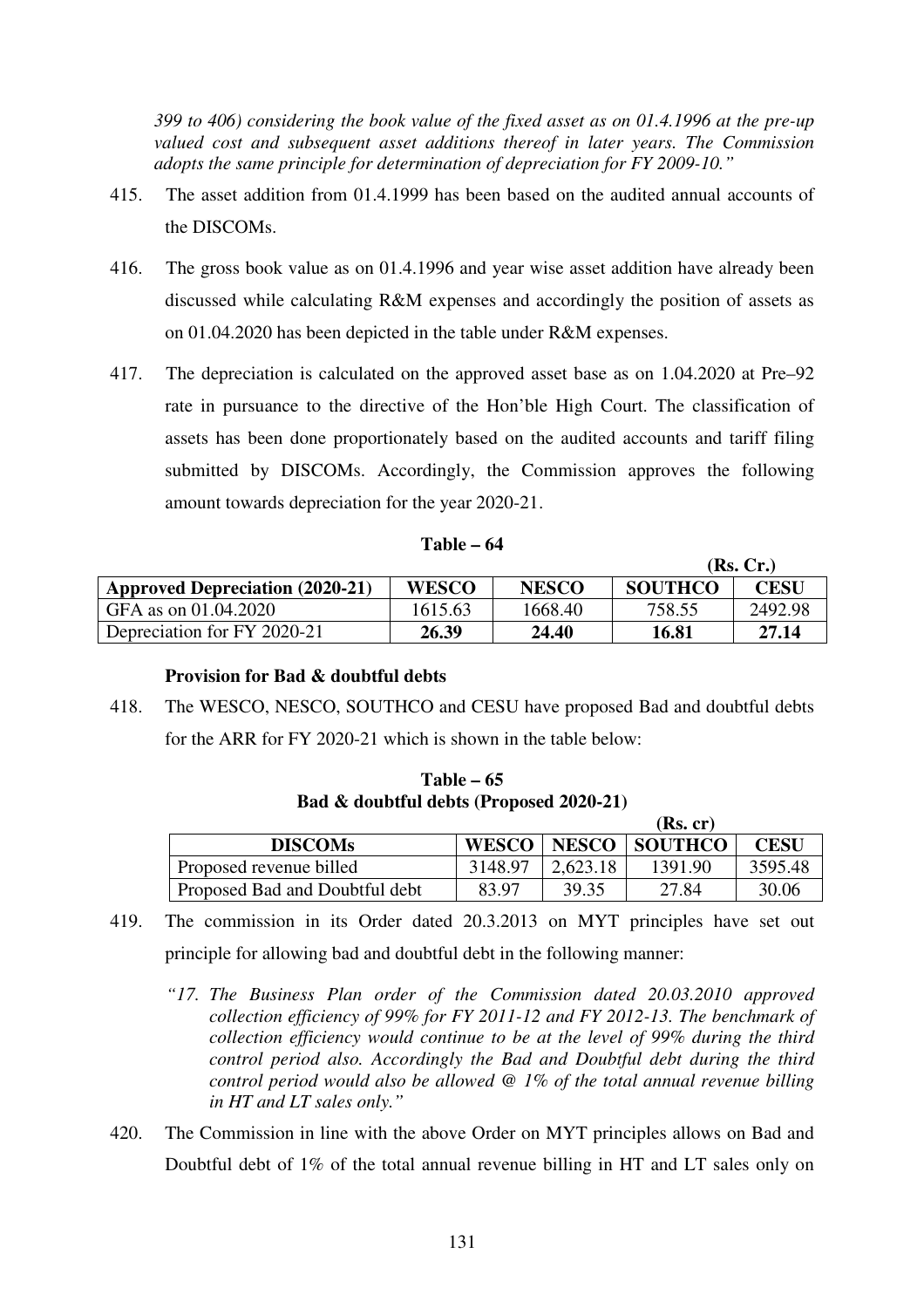normative basis. Hence the amount of Bad and doubtful debt as proposed by the DISCOMs and approved by the Commission for FY 2020-21 is summarized below. Commission directs that the procedure for classification of an amount under bad and doubtful debt have to be in place prior to implementation.

|                           |                 |            |                |          |         |                | (Rs. in Crore)             |
|---------------------------|-----------------|------------|----------------|----------|---------|----------------|----------------------------|
| <b>Bad &amp; Doubtful</b> | <b>Proposed</b> |            |                | Approved |         |                |                            |
| Debt FY2020-21            |                 |            |                |          |         |                |                            |
| <b>DISCOM</b>             | Revenue         | <b>Bad</b> | <b>Total</b>   | Revenue  | Revenue | <b>Revenue</b> | <b>Bad debt</b>            |
|                           |                 | debt       | <b>Revenue</b> | from EHT | at HT   | at LT          | $(1\% \text{ of LT } \& )$ |
|                           |                 |            |                | sales    |         |                | HT revenue)                |
| <b>WESCO</b>              | 3148.97         | 83.97      | 3,128.91       | 834.17   | 1024.45 | 1270.29        | 22.95                      |
| <b>NESCO</b>              | 2623.18         | 39.35      | 2,626.01       | 1258.24  | 253.73  | 1114.04        | 13.68                      |
| <b>SOUTHCO</b>            | 1391.90         | 27.84      | 1,345.96       | 267.14   | 191.48  | 887.34         | 10.79                      |
| <b>CESU</b>               | 3595.48         | 30.06      | 3,569.58       | 544.15   | 914.64  | 2110.79        | 30.25                      |

**Table – 66 Bad & Doubtful Debt FY2020-21 (Approved)** 

## **Truing up of DISCOMs**

- 421. The OERC (Terms & Conditions for Determination of Wheeling Tariff and Retail Supply Tariff) Regulations, 2014 at Regulation 8 provides for the procedure for Truing up. Reg.8.1 provides that "The Distribution Licensee shall file an application each year for Truing up separately by 1st week of October every year along with the audited accounts of the relevant year. The Commission shall pass the Truing up order by 1st week of November. The Licensee shall duly consider the Truing up order up to the previous financial year while filing ARR for the ensuing year."
- 422. The licensees have not filed any truing up application within the scheduled time therefore, no Truing up is allowed for ensuing year ARR for FY 2020-21.

## **Return on Equity**

- 423. WESCO, NESCO and SOUTHCO in their ARR filing have submitted that due to negative returns( gaps) in their ARR and carry forward of huge Regulatory Assets in previous years, the Licensee could not avail the ROE over the years, which otherwise would have been invested in the company for improvement of the infrastructure. They have further submitted that the ROE to be allowed on the amount of the equity and the accrued ROE for the previous years.
- 424. The Commission in its Order towards approval of MYT in its order dated 20.3.2013 have enunciated the return all share holder equity in the following manner: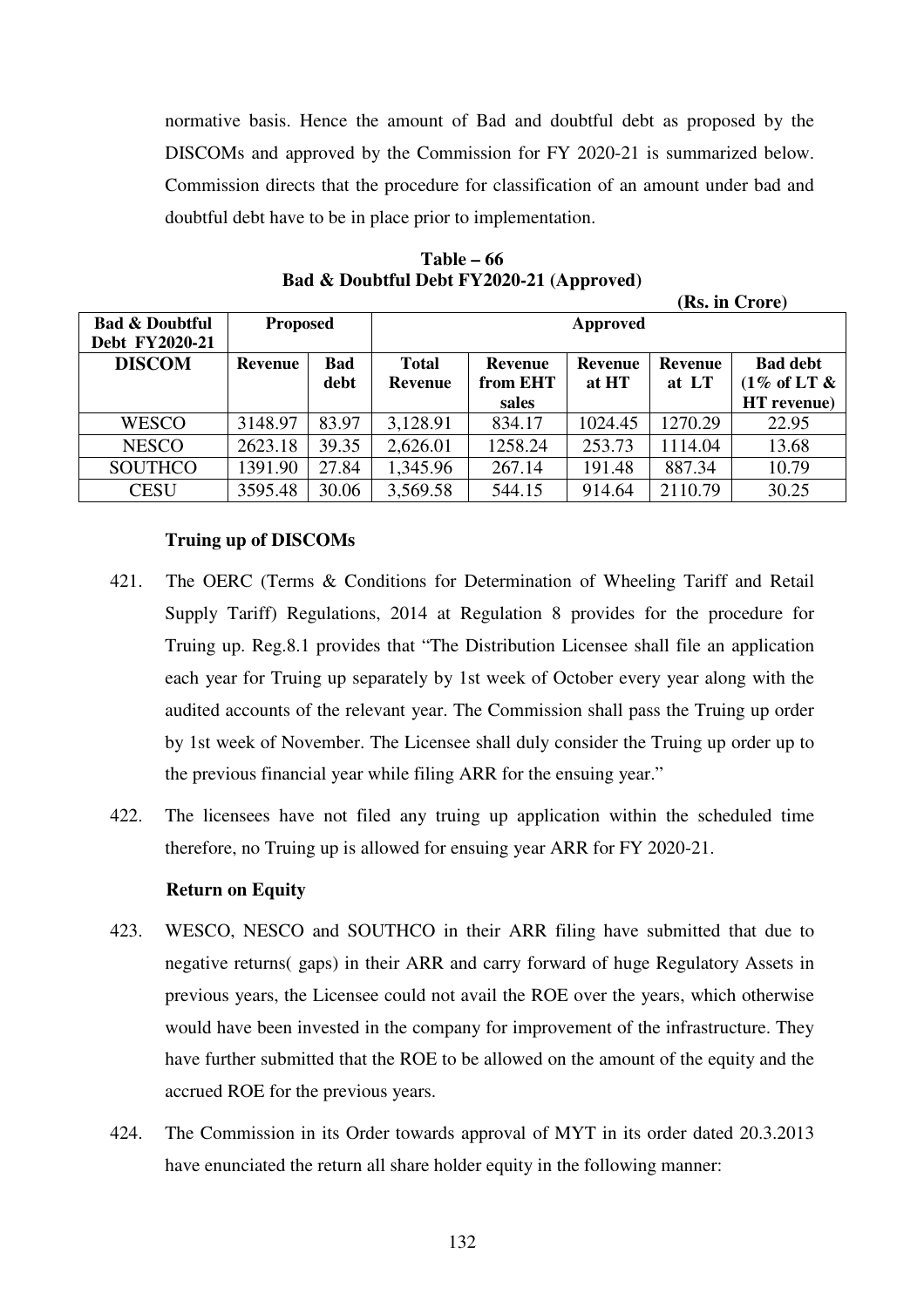- *"22. The Commission allowed 16% return on equity on the approved equity capital infusion during the first and second control period. The Commission had observed that return on equity incentivises the investor for the equity infusion to the business. A return of 16% suitably covers the risk associated with the distribution business. The Commission would continue to allow 16% return on equity on the approved equity capital infusion during the third control period also. Adjustments on account for variations between the actual and approved values of equity capital shall be made in the ARR subsequently in truing up".*
- 425. The Commission examined the audited annual accounts of the DISCOMs for FY 2018-19. The position of share capital (Equity Base) of each company as reflected in their aforesaid accounts is given below:

|                            | (Rs. in cr.)                       |
|----------------------------|------------------------------------|
| <b>Name of the Company</b> | <b>Share Capital (Equity Base)</b> |
| WESCO                      | 48.65                              |
| <b>SOUTHCO</b>             | 37.66                              |
| <b>NESCO</b>               | 65.91                              |
|                            | 72.72                              |

**Table – 67 Return on Equity** 

426. From the audited accounts, it is revealed that there has been no infusion of owner's capital by the DISCOMs and the share capital initially invested while acquiring the distribution Licence by the Licensees remaining unchanged. The Commission thus allows a return of 16% on the equity base (share capital) in terms of MYT principles and approves following amounts against the proposed ROE:

| <b>Table - 68</b> |  |  |
|-------------------|--|--|
|-------------------|--|--|

|                            |              |              |                | (Rs. in cr.) |
|----------------------------|--------------|--------------|----------------|--------------|
| <b>Particulars</b>         | <b>WESCO</b> | <b>NESCO</b> | <b>SOUTHCO</b> | <b>CESU</b>  |
| Amount proposed by DISCOMs | 7.78         | 10.55        | 6.03           | 11.64        |
| Amount approved by the     | 7.78         | 10.55        | 6.03           | 1.64         |
| Commission                 |              |              |                |              |

427. It may be noted that though accumulated loss of all the DISCOMs have far exceeded the equity base but as per the provision in the MYT, the Commission has been allowing return on actual infusion of equity at time of taking over the management of the DISCOMs.

## **Miscellaneous receipts**

428. The miscellaneous receipts proposed by the licensees for the FY 2020-21 against the approved for FY 2019-20 are given in the table below: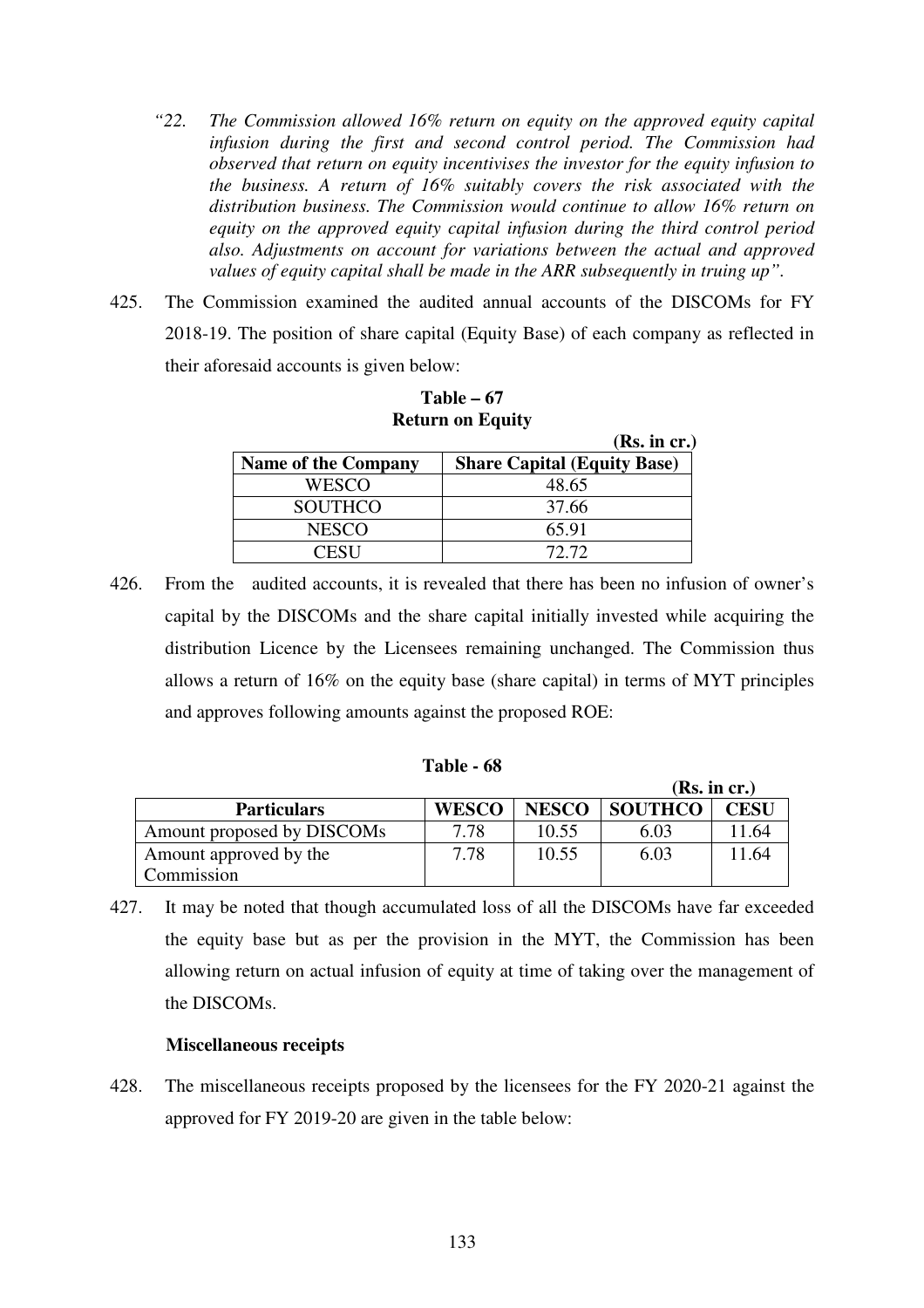|                                |              |              | (Rs. in cr.)   |        |
|--------------------------------|--------------|--------------|----------------|--------|
|                                | <b>WESCO</b> | <b>NESCO</b> | <b>SOUTHCO</b> | CESU   |
| Amount approved for FY 2019-20 | 173.99       | 123.33       | 36.15          | 162.7  |
| Amount proposed for FY 2020-21 | 181.29       | 78.85        | 17.69          | 118.66 |

# **Table – 69 Miscellaneous Receipts**

- 429. The miscellaneous receipt of the DISCOMS is mainly on account of meter rent, commission for collection of ED, miscellaneous charges, interest on loans and advances, interest on bank deposit, DPS, over drawl penalty, supervision charges and Reliability surcharge, open access charges, and other miscellaneous receipts. It is observed from the audited accounts that the actual miscellaneous receipts of DISCOMs is much more than the proposed receipts in the ARR. The audited accounts of DISCOMs are available up to the year 2018-19.
- 430. Commission observes that the receipts under miscellaneous receipts are of fluctuating nature and the reasonable estimate of future receipts would be on the basis of the analysis of actual past trends. The Commission after scrutiny and analysis allows the ten percent escalation over the miscellaneous receipt approved for the last year RST order of 2019-20. The approved miscellaneous receipts for FY 2020-21 is shown in the following table:

| Table | 70 |
|-------|----|
|-------|----|

|                                                        |        |        |       | (Rs. in cr.) |
|--------------------------------------------------------|--------|--------|-------|--------------|
| Miscellaneous Receipt   WESCO   NESCO   SOUTHCO   CESU |        |        |       |              |
| approved for 2020-21                                   | 191.39 | 135.66 | 39.77 | 178.98       |

# **Receivables from DISCOMs and Others**

# **Securitized Dues**

431. GRIDCO in its filing submitted that the DISCOMs have defaulted payment of Rs.2117.45 crore by 31.03.2019 towards securitized dues as per the direction of the Commission vide order dated 01.12.2008. The DISCOMs wise default is given below:-

**Table – 71**  Outstanding Securitized Dues payable by DISCOMs to GRIDCO

|                    | (Rs. Crore)                    |
|--------------------|--------------------------------|
| <b>Particulars</b> | <b>Unpaid as on 31-03-2019</b> |
| WESCO              | 285.41                         |
| <b>NESCO</b>       | 294.87                         |
| <b>SOUTHCO</b>     | 259.98                         |
| <b>CESU</b>        | 1277.19                        |
| <b>Total</b>       | 2117.45                        |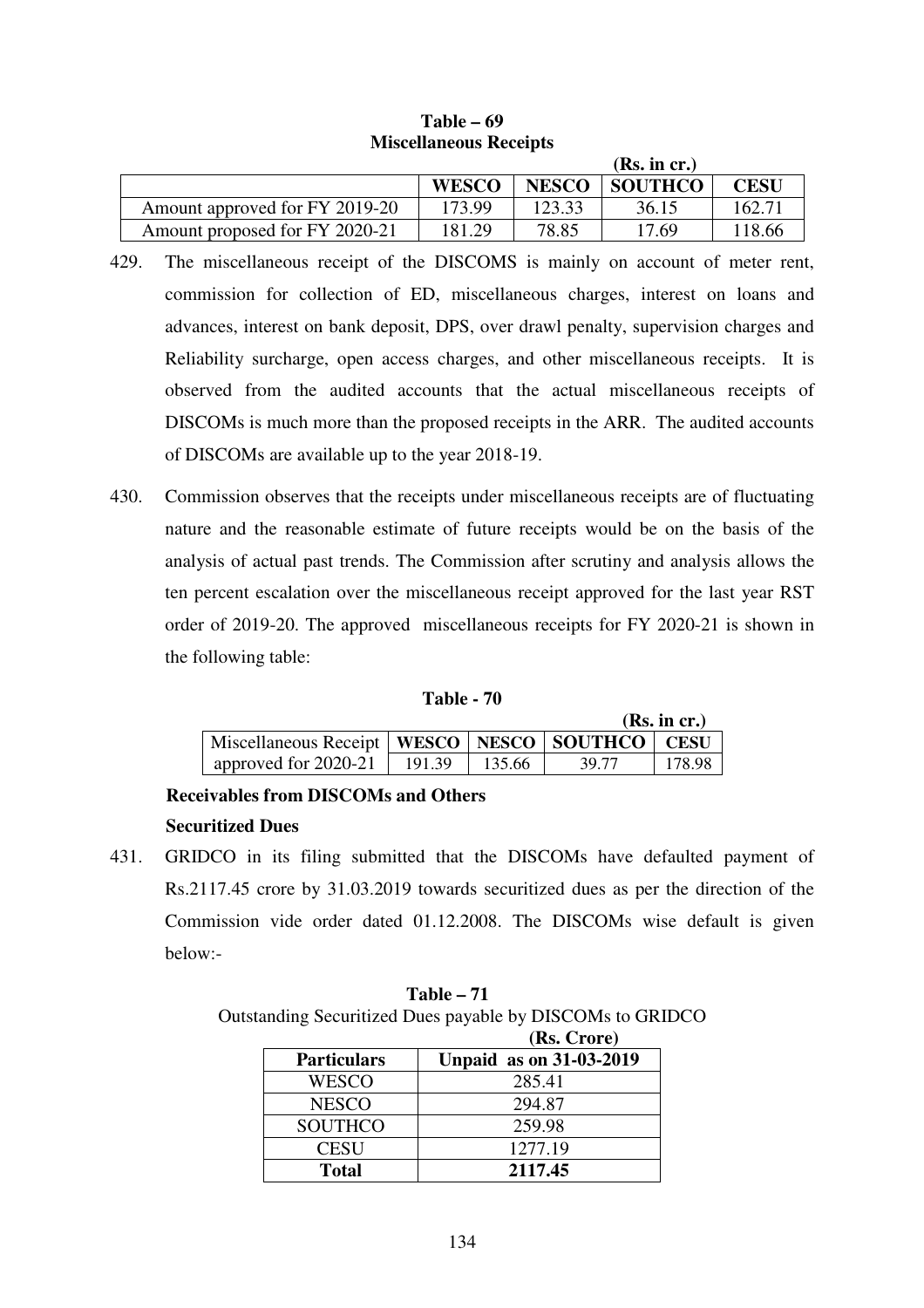The Commission directs DISCOMs to pay the dues during the ensuing year.

# **Rs. 400 Crore NTPC Bond dues**

- 432. GRIDCO submitted that apart from securitize dues, the DISCOMs have failed to honour the OERC order dated 29-03-2012 read with corrigendum Order dated 30.03.2012 on the Bond dues of Rs.308.45 Crore. In the said order OERC had directed the erstwhile REL managed DISCOMs to pay Rs.50 Crore by the end of April 2012 and at least @ Rs.10 Crore per month w.e.f. May 2012 so that the entire amount shall be cleared by the end of FY 2012-13 or else the order will stand non-est. The erstwhile R-Infra managed DISCOMs paid Rs.62 Crore by 31-10-2014, besides payment of Rs.50 Crore in March 2012 leaving a balance of Rs.195.36 Crore as on 31.03.2019.
- 433. On this issue the Commission have given direction to both GRIDCO and DISCOMs several times for compliance of the order. The Commission reiterates the same and directs both GRIDCO and DISCOMs to comply the order dtd.29.03.2012 in case No.107 of 2011. GRIDCO take all necessary actions to collect the above arrear dues.

## **Non-payment of BSP dues and Year End Adjustment Bills of DISCOMs**

434. GRIDCO in the ARR has further submitted that besides the default in securitised dues and Rs.400 crore of bond the DISCOMs have made default in payment of BSP dues and year-end bill (except for the FY 2016-17). The details of which is given below.

| Table-72                                                                                 |
|------------------------------------------------------------------------------------------|
| <b>Outstanding Dues relating to Current BSP and Year end Adjustment bills of DISCOMs</b> |
| payable to GRIDCO                                                                        |
| $(A_{\text{mann}} + D_{\alpha} C_{\text{mean}})$                                         |

|                                                                               |                                |                                |                                  |                      |             | (Aliivuin Iss. Urvi U |
|-------------------------------------------------------------------------------|--------------------------------|--------------------------------|----------------------------------|----------------------|-------------|-----------------------|
| <b>Particulars</b>                                                            | <b>WESCO</b><br><b>Utility</b> | <b>NESCO</b><br><b>Utility</b> | <b>SOUTHCO</b><br><b>Utility</b> | Sub-<br><b>Total</b> | <b>CESU</b> | <b>TOTAL</b>          |
| BSP Bills as on 31.03.2019                                                    | 982.58                         | 734.00                         | 579.97                           | 2296.55              | 804.13      | 3100.68               |
| Year-end Adj.Bills-2007-08 to<br>FY 2010-11                                   | 137.67                         | 99.16                          | 134.15                           | 370.98               | 271.79      | 642.77                |
| BSP of FY 2019-20 (Bills<br>served for April'19 to Sept'2019)                 | 1229.17                        | 905.65                         | 358.45                           | 2493.27              | 1215.98     | 3709.25               |
| <b>Sub Total</b>                                                              | 2349.42                        | 1738.81                        | 1072.57                          | 5160.80              | 2291.90     | 7452.70               |
| Less: Payment received<br>including rebate during<br>01.04.2019 to 21.11.2019 | 1718.29                        | 1185.35                        | 388.24                           | 3291.88              | 1343.32     | 4635.20               |
| <b>BSP</b> outstanding up to<br>Nov'2019                                      | 631.13                         | 553.46                         | 684.33                           | 1868.92              | 948.58      | 2817.50               |

435. The Commission directs both GRIDCO and DISCOMs to file a reply before the Commission regarding action plan taken for liquidation of the arrears as stated above by 31.05.2020.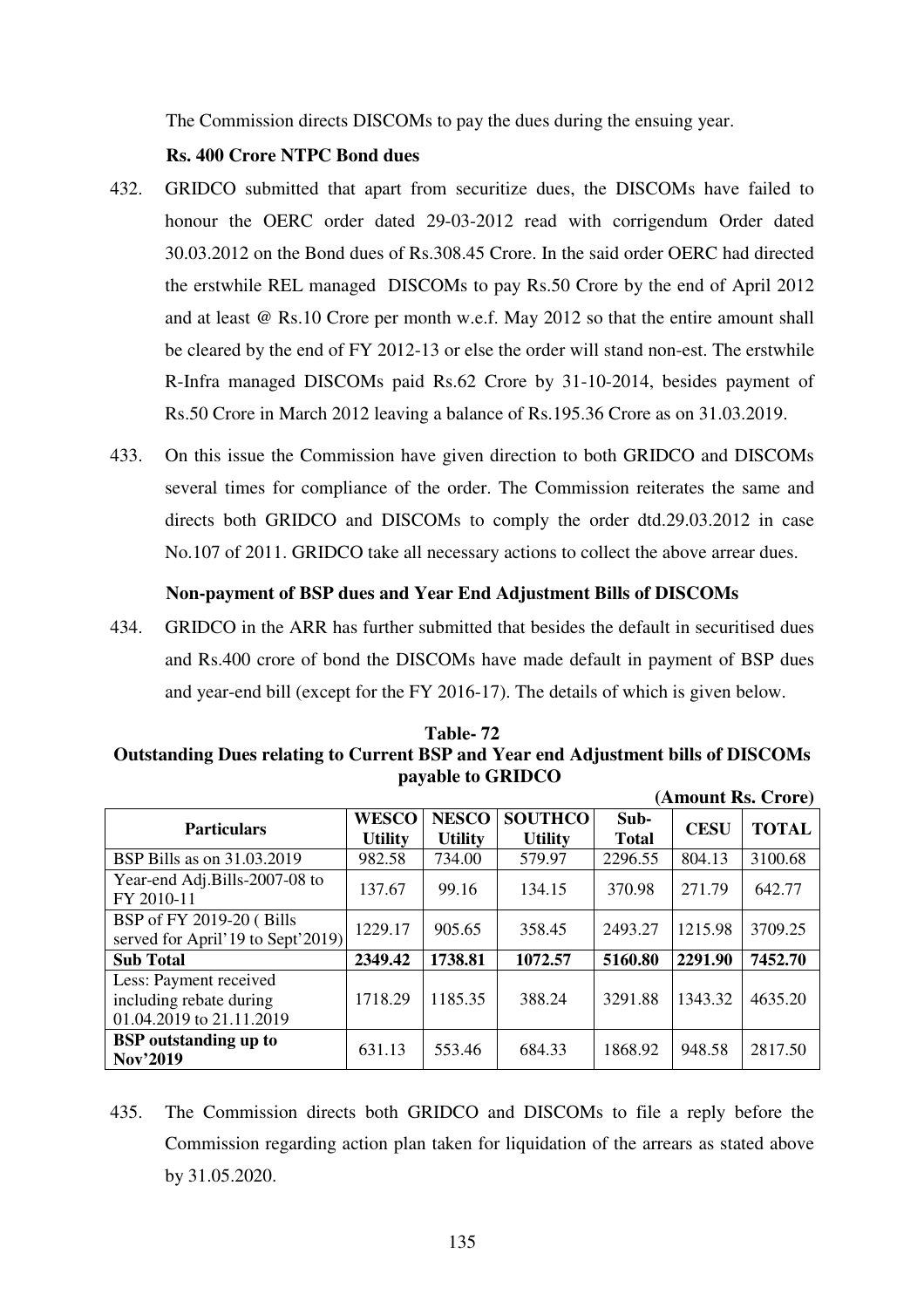## **Revenue Requirement**

- 436. In the light of above discussion, the Commission approves the revenue requirement of 2020-21 of four DISCOMs, as shown in Annexure-A.
- 437. A summary of the approved revenue requirement, expected revenue at the approved tariff and approved revenue gap for FY 2020-210 by the Commission is given below:

|                |                                          |          |                 |                                       |                       | (IW) III UI ( |  |
|----------------|------------------------------------------|----------|-----------------|---------------------------------------|-----------------------|---------------|--|
| <b>DISCOM</b>  | <b>Revenue Requirement</b><br>FY 2020-21 |          |                 | <b>Expected Revenue</b><br>FY 2020-21 | $Gap (-)/Surplus (+)$ |               |  |
|                | <b>Proposed</b>                          | Approved | <b>Proposed</b> | Approved                              | <b>Proposed</b>       | Approved      |  |
| <b>WESCO</b>   | 3326.81                                  | 3093.23  | 3148.97         | 3128.91                               | $-177.84$             | 35.68         |  |
| <b>NESCO</b>   | 2860.44                                  | 2605.32  | 2623.18         | 2626.01                               | $-237.26$             | 20.69         |  |
| <b>SOUTHCO</b> | 1539.60                                  | 1339.06  | 1391.90         | 1345.96                               | $-147.70$             | 6.90          |  |
| <b>CESU</b>    | 4313.93                                  | 3554.33  | 3595.48         | 3569.58                               | $-718.45$             | 15.25         |  |
| <b>Total</b>   | 12040.78                                 | 10591.94 | 10759.53        | 10670.46                              | $-1281.25$            | 78.52         |  |

| Table |  |
|-------|--|
|-------|--|

**(Rs. in Cr.)** 

#### **Segregation of wheeling and retail supply business**

- 438. OERC (Terms and Conditions for Determination of Wheeling Tariff & Retail Supply Tariff) Regulations, 2014 at Reg. 3.1 mandates that "In accordance with the principles laid out in these Regulations, the Commission shall determine the tariff for : (a) wheeling of electricity, i.e. Wheeling Tariff, (b) Retail sale of electricity i.e., Retail Supply Tariff". Further, Reg. 3.2 provides that the Commission shall determine the Aggregate Revenue Requirement (ARR) and Tariff for (a) Wheeling Business and (b) Retail Supply Business. The Reg.4.3 further provides that "the distribution licensee shall segregate the accounts of the licensed business into wheeling business and retail supply business.
- 439. The proviso to the Reg.4.4 states that "provided that for such period until accounts are segregated, the licensee shall prepare an allocation statement to apportion cost and revenues to wheeling business and retail supply business and submit it along with its ARR for approval of the Commission.

The DISCOMs in their ARR submissions have proposed allocation statement of wheeling and retail supply cost.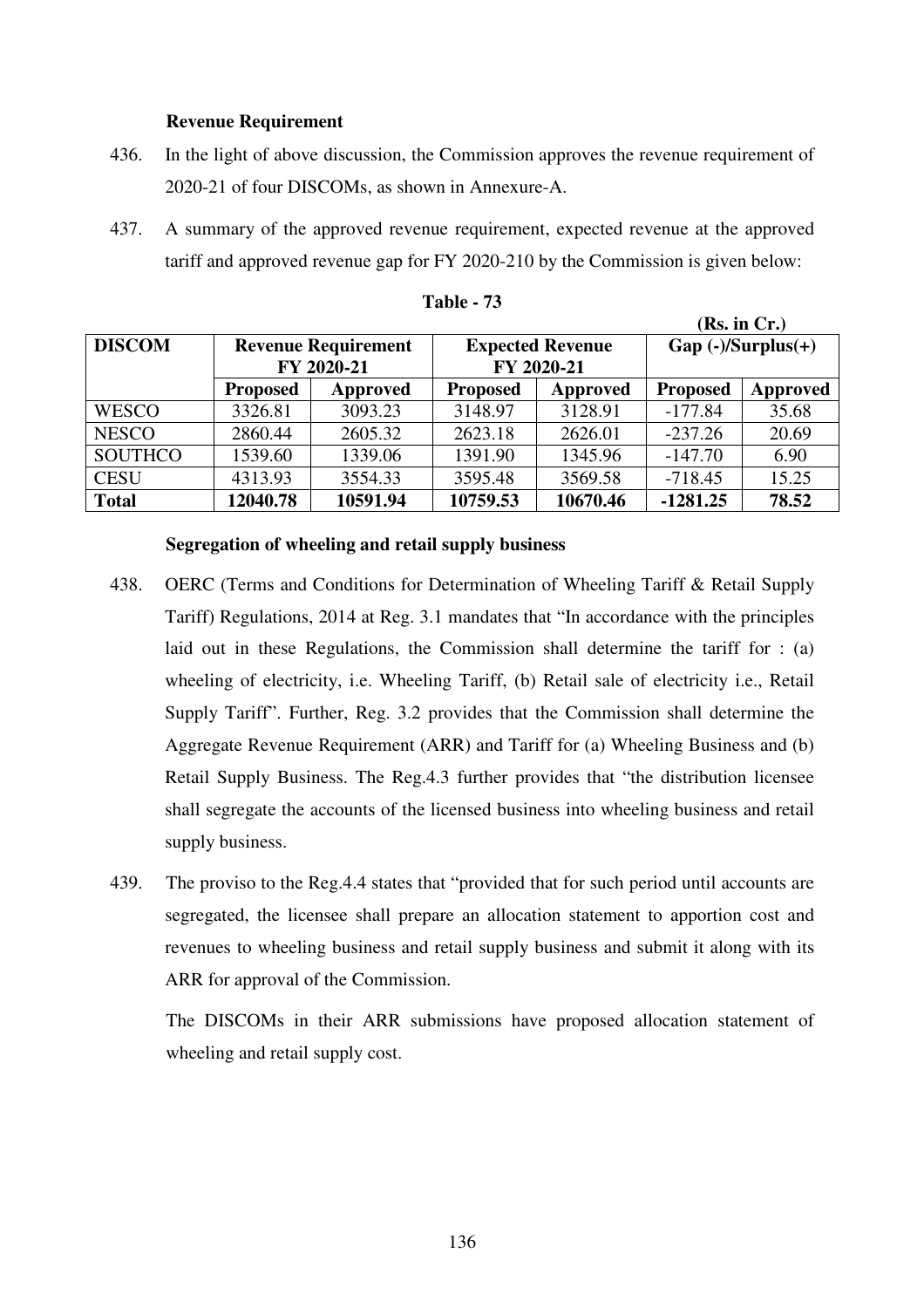| SI             | Trubeation of Willetting and ixetan Supply Cost | <b>Ratio for</b>  | <b>Ratio for</b>     |
|----------------|-------------------------------------------------|-------------------|----------------------|
|                | <b>Cost/Income Component</b>                    |                   |                      |
| No.            |                                                 | consideration in  | consideration in     |
|                |                                                 | <b>Wheeling</b>   | <b>Retail Supply</b> |
|                |                                                 | <b>Business</b>   | <b>Business</b>      |
|                | Cost of Power                                   | $0\%$             | 100%                 |
| $\overline{2}$ | <b>Transmission Charges</b>                     | $0\%$             | 100%                 |
| 3              | <b>SLDC</b> Charges                             | $0\%$             | 100%                 |
|                | Total power purchase cost *                     |                   |                      |
|                | O&M                                             |                   |                      |
| $\overline{4}$ | <b>Employee Cost</b>                            | 60%               | 40%                  |
| 5              | Repair & Maintenance Cost                       | 90%               | 10%                  |
| 6              | Administrative & General Expenses               | 40%               | 60%                  |
| $\overline{7}$ | Bad & Doubtful Debt including Rebate            | $0\%$             | 100%                 |
| 8              | Depreciation                                    | 90%               | 10%                  |
|                | <b>Interest on Loans</b>                        |                   |                      |
| 9              | for Capital loan                                | 90%               | 10%                  |
| 10             | for Working capital                             | 10%               | 90%                  |
| 11             | <b>Interest on Security Deposits</b>            | $0\%$             | 100%                 |
| 12             | Return on Equity                                | 90%               | 10%                  |
|                | <b>Special Appropriation</b>                    |                   |                      |
| 13             | <b>Amortization of Regulator Assets</b>         | 25%               | 75%                  |
| 14             | True Up of Current year GAP 1/3rd               | 25%               | 75%                  |
| 15             | Other, if any-Contingency Reserve               | 90%               | 10%                  |
|                | <b>Grand Total</b>                              |                   |                      |
|                | <b>Miscellaneous Receipt</b>                    |                   |                      |
| 16             | Non-Tariff Income - Wheeling                    | as per            | as per actual/       |
|                |                                                 | actual/assumption | assumption           |
| 17             | Non-Tariff Income - Retail Business             | as per actual/    | as per actual/       |
|                |                                                 | assumption        | assumption           |

**Table - 74 Allocation of Wheeling and Retail Supply Cost** 

440. The distribution licensees are yet to segregate the accounts of their licensed business into wheeling and retail supply business as provided in the OERC (Terms and Conditions for Determination of Wheeling Tariff & Retail Supply Tariff) Regulations, 2014. The Commission therefore, based on the above uniform allocation matrix allows cost towards Retail Supply business and Wheeling business in the following manner. The Commission shall monitor this later.

#### **Wheeling Business**

441. As per the OERC Tariff Regulation "Wheeling Business" means the business of operating and maintaining a distribution system for conveyance of electricity in the area of supply of Distribution Licensee. As such the apportioned cost towards wheeling business has been considered while determining Aggregate Revenue Requirement and wheeling charges. The Miscellaneous receipts for the wheeling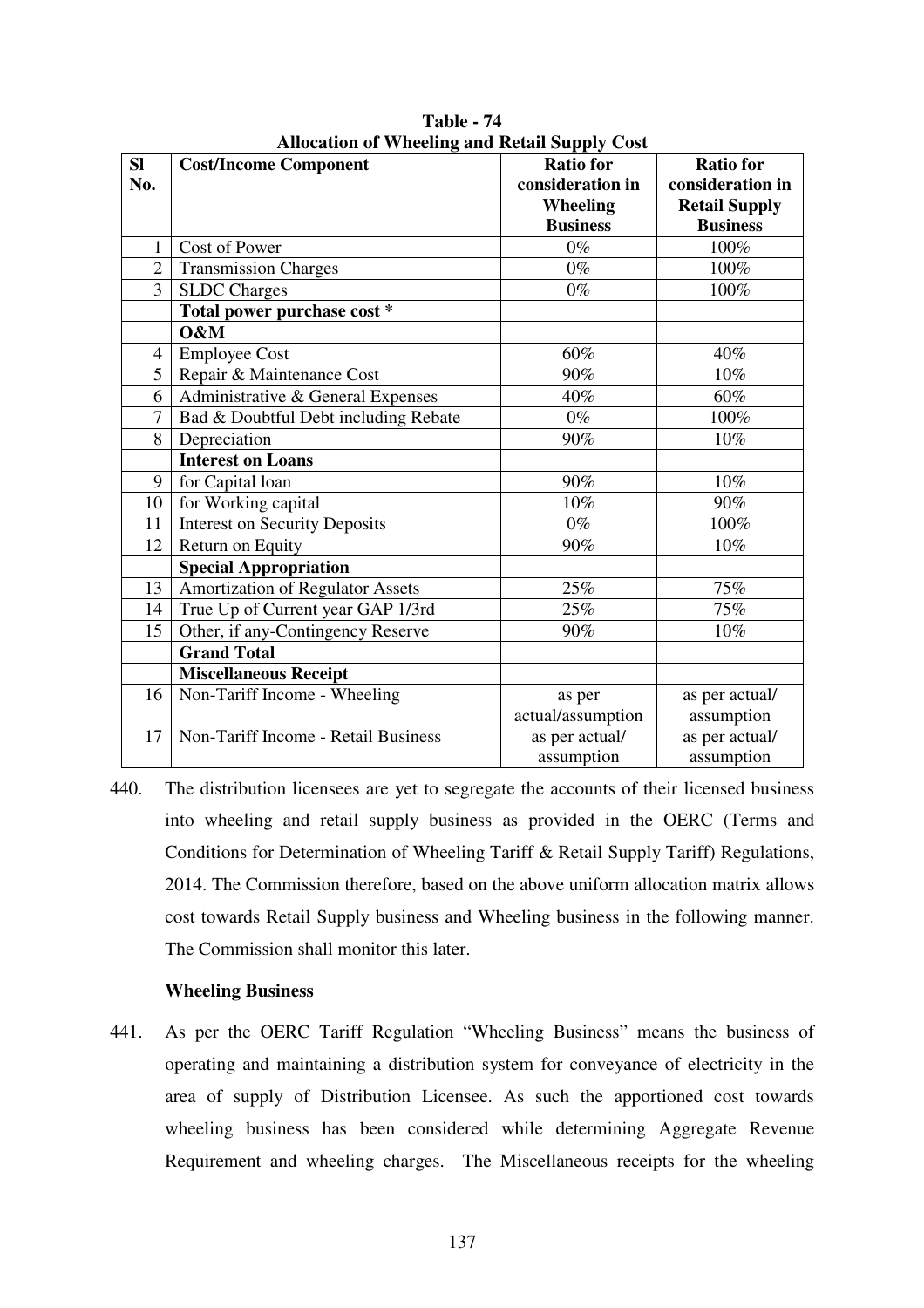business, receipts on account of wheeling charges from open access consumers, supervision charges and Service line rentals are considered out of the total approved Miscellaneous receipts in this order from the Annual accounts. However such segregation is not available in the audited accounts of the DISCOMs for the FY 2018- 19. Therefore in order to arrive at the segregated Miscellaneous receipts for FY 2020- 21 the approved proportion of the wheeling and retail business of FY 2018-19 is applied. This has been shown in the following table:

|                                                                                                                    |              |              | (Rs, Cr.)      |             |
|--------------------------------------------------------------------------------------------------------------------|--------------|--------------|----------------|-------------|
|                                                                                                                    | <b>WESCO</b> | <b>NESCO</b> | <b>SOUTHCO</b> | <b>CESU</b> |
| <b>Total Miscellaneous Receipts</b><br>Approved for FY 2019-20                                                     | 173.99       | 123.33       | 36.15          | 162.71      |
| Approved Miscellaneous Receipt for<br>Wheeling Business-FY 2019-20                                                 | 15.32        | 7.08         | 1.14           | 22.33       |
| Approved %age of wheeling business<br>for FY 2019-20                                                               | 8.81%        | 5.74%        | 3.15%          | 13.72%      |
| <b>Total Miscellaneous Receipts</b><br>Approved for FY 2020-21                                                     | 191.39       | 135.66       | 39.77          | 178.98      |
| Approved Miscellaneous Receipt for<br>FY 2020-21 Wheeling Business<br>applying same percentage as in FY<br>2020-21 | 16.85        | 7.79         | 1.25           | 24.56       |
| Approved Miscellaneous Receipt for<br>FY 2020-21 Retail Business                                                   | 174.54       | 127.88       | 38.51          | 154.42      |

**Table - 75 Miscellaneous Receipts** 

442. On the basis of the aforesaid Allocation of Wheeling and Retail Supply Cost matrix table, the ARR for wheeling business for WESCO, NESCO, SOUTHCO and CESU is approved at Rs.379.29 cr, Rs. 382.45 cr, Rs. 319.33 cr and Rs. 616.99 respectively. The wheeling charges (per unit) for WESCO, NESCO, SOUTHCO and for CESU has been accordingly determined at 57.91 paise/unit, 87.35 p/u, 89.05 p/u and 72.31 p/u. The details of the Wheeling Business cost allocation and determination of wheeling charges is shown in the following table:

**Table – 76 Allocation of cost towards Wheeling Business – FY 2020-21** 

|                    |           |          |              |          |                                |          |             |          |              | (Rs. in Crs.) |          |
|--------------------|-----------|----------|--------------|----------|--------------------------------|----------|-------------|----------|--------------|---------------|----------|
|                    | Ratio out |          | <b>WESCO</b> |          | <b>NESCO</b><br><b>SOUTHCO</b> |          | <b>CESU</b> |          | <b>TOTAL</b> |               |          |
|                    | of Total  |          |              |          |                                |          |             |          |              |               |          |
|                    | approval  |          |              |          |                                |          |             |          |              |               |          |
| <b>Expenditure</b> | $(\%)$    | Approved | Approved     | Approved | Approved                       | Approved | Approved    | Approved | Approved     | Approved      | Approved |
|                    |           | Total    | Wheeling     | Total    | Wheeling                       | Total    | Wheeling    | Total    | Wheeling     | Total         | Wheeling |
| Employee costs     | 60        | 361.02   | 216.61       | 348.84   | 209.31                         | 370.88   | 222.53      | 606.75   | 364.05       | 1,687.49      | 1012.50  |
| Repair &           |           |          |              |          |                                |          |             |          |              |               |          |
| Maintenance        | 90        | 92.24    | 83.02        | 95.09    | 85.58                          | 45.96    | 41.37       | 139.62   | 125.66       | 372.92        | 335.63   |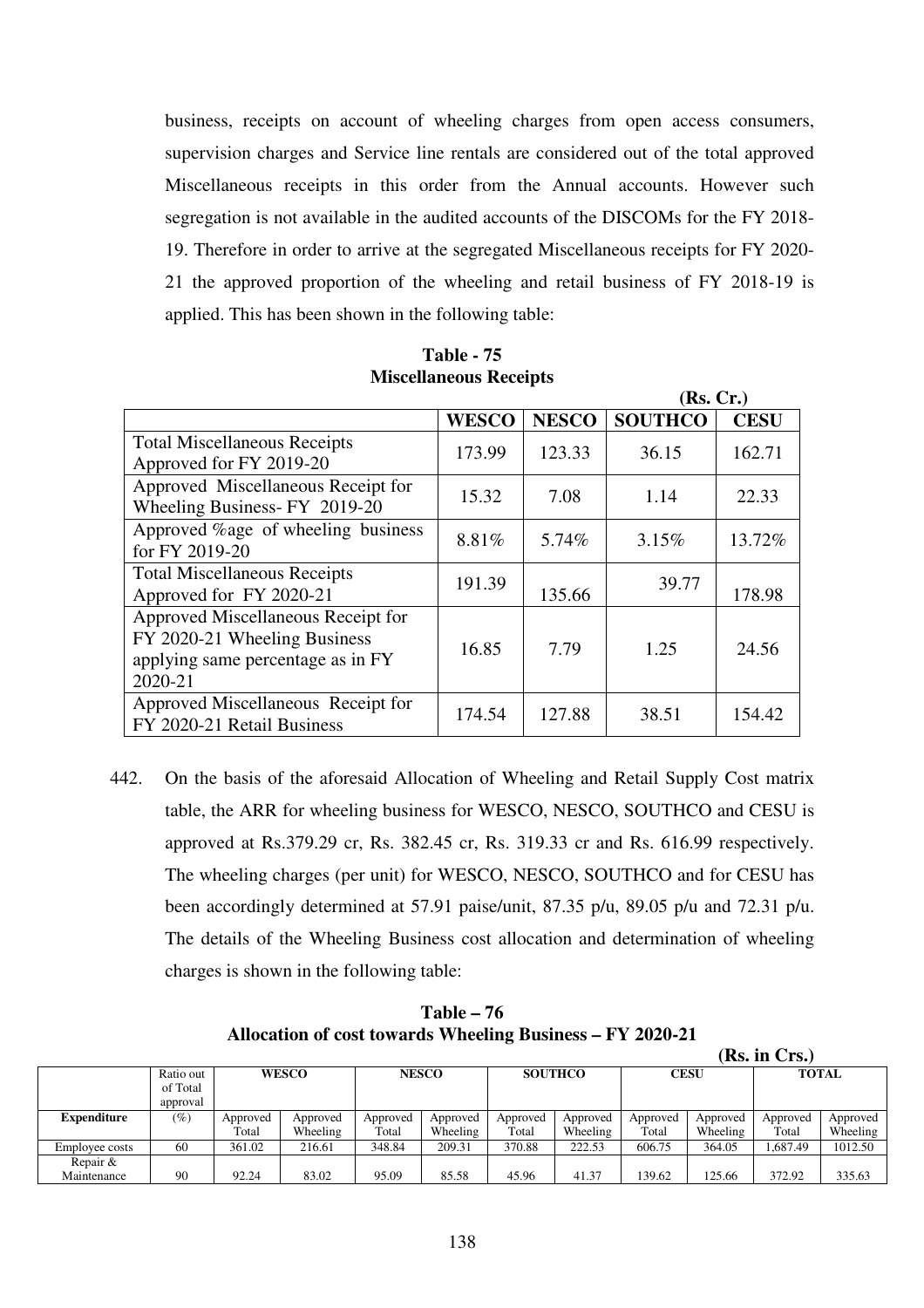|                         | Ratio out |          | <b>WESCO</b> |          | <b>NESCO</b> |          | <b>SOUTHCO</b> |          | <b>CESU</b> |          | <b>TOTAL</b> |
|-------------------------|-----------|----------|--------------|----------|--------------|----------|----------------|----------|-------------|----------|--------------|
|                         | of Total  |          |              |          |              |          |                |          |             |          |              |
|                         | approval  |          |              |          |              |          |                |          |             |          |              |
| <b>Expenditure</b>      | $(\%)$    | Approved | Approved     | Approved | Approved     | Approved | Approved       | Approved | Approved    | Approved | Approved     |
|                         |           | Total    | Wheeling     | Total    | Wheeling     | Total    | Wheeling       | Total    | Wheeling    | Total    | Wheeling     |
| A & G Expenses          | 40        | 52.80    | 21.12        | 39.29    | 15.71        | 35.49    | 14.19          | 70.82    | 28.33       | 198.39   | 79.36        |
| Depreciation            | 90        | 61.40    | 55.26        | 63.58    | 57.22        | 29.03    | 26.13          | 94.56    | 85.10       | 248.58   | 223.72       |
| Interest on capital     |           |          |              |          |              |          |                |          |             |          |              |
| Loan (Excluding         |           |          |              |          |              |          |                |          |             |          |              |
| SD)                     | 90        | 14.58    | 13.12        | 14.36    | 12.93        | 11.75    | 10.57          | 31.04    | 27.93       | 71.73    | 64.55        |
| Return on equity        | 90        | 7.78     | 7.00         | 10.54    | 9.49         | 6.03     | 5.43           | 11.64    | 10.48       | 35.99    | 32.39        |
| <b>Gross Total</b>      |           | 589.83   | 396.14       | 571.71   | 390.24       | 499.13   | 320.21         | 954.43   | 641.55      | 2615.09  | 1748.14      |
| Less:                   |           |          |              |          |              |          |                |          |             |          |              |
| Miscellaneous           |           |          |              |          |              |          |                |          |             |          |              |
| receipts                |           |          | 16.85        |          | 7.79         |          | 1.25           |          | 24.56       |          | 50.46        |
| Less: Expenses          |           |          |              |          |              |          |                |          |             |          |              |
| capitalised             |           |          | 0.00         |          |              |          | 0.00           |          |             |          | 0.00         |
| <b>Total wheeling</b>   |           |          |              |          |              |          |                |          |             |          |              |
| Cost                    |           |          | 379.29       |          | 382.45       |          | 318.96         |          | 616.99      |          | 1697.69      |
| <b>Total MU</b>         |           |          |              |          |              |          |                |          |             |          |              |
| approved for LT $\&$    |           |          |              |          |              |          |                |          |             |          |              |
| HT consumers            |           |          | 6550.00      |          | 4378.56      |          | 3586.11        |          | 8532.17     |          | 23046.84     |
| <b>Wheeling charges</b> |           |          |              |          |              |          |                |          |             |          |              |
| (P/U)                   |           |          | 57.91        |          | 87.35        |          | 88.94          |          | 72.31       |          | 73.66        |

#### **Retail Supply Business**

443. As per the OERC Tariff Regulation "Retail Supply Business" means the business of sale of electricity by Distribution Licensee to the category of consumers within its area of supply in accordance with the terms of the Licence for distribution of electricity. The apportioned cost towards Retail Supply business has been considered while determining Aggregate Revenue Requirement. While considering the Miscellaneous receipts for the retail business, receipts on account of wheeling charges from open access consumers, supervision charges and Service line rentals have been excluded from the total approved Miscellaneous receipts. This has been shown in the given table:

**Table - 77 Miscellaneous Receipts- Retail Supply Business 2020-21 (Approved)** 

|        |        | (Rs. in cr.)                   |        |
|--------|--------|--------------------------------|--------|
|        |        | WESCO   NESCO   SOUTHCO   CESU |        |
| 174.54 | 127.88 | 38.51                          | 154.42 |

444. On the basis of the aforesaid Allocation of Wheeling and Retail Supply Cost matrix table, the net retail supply cost for WESCO, NESCO, SOUTHCO and for CESU are shown in the following table: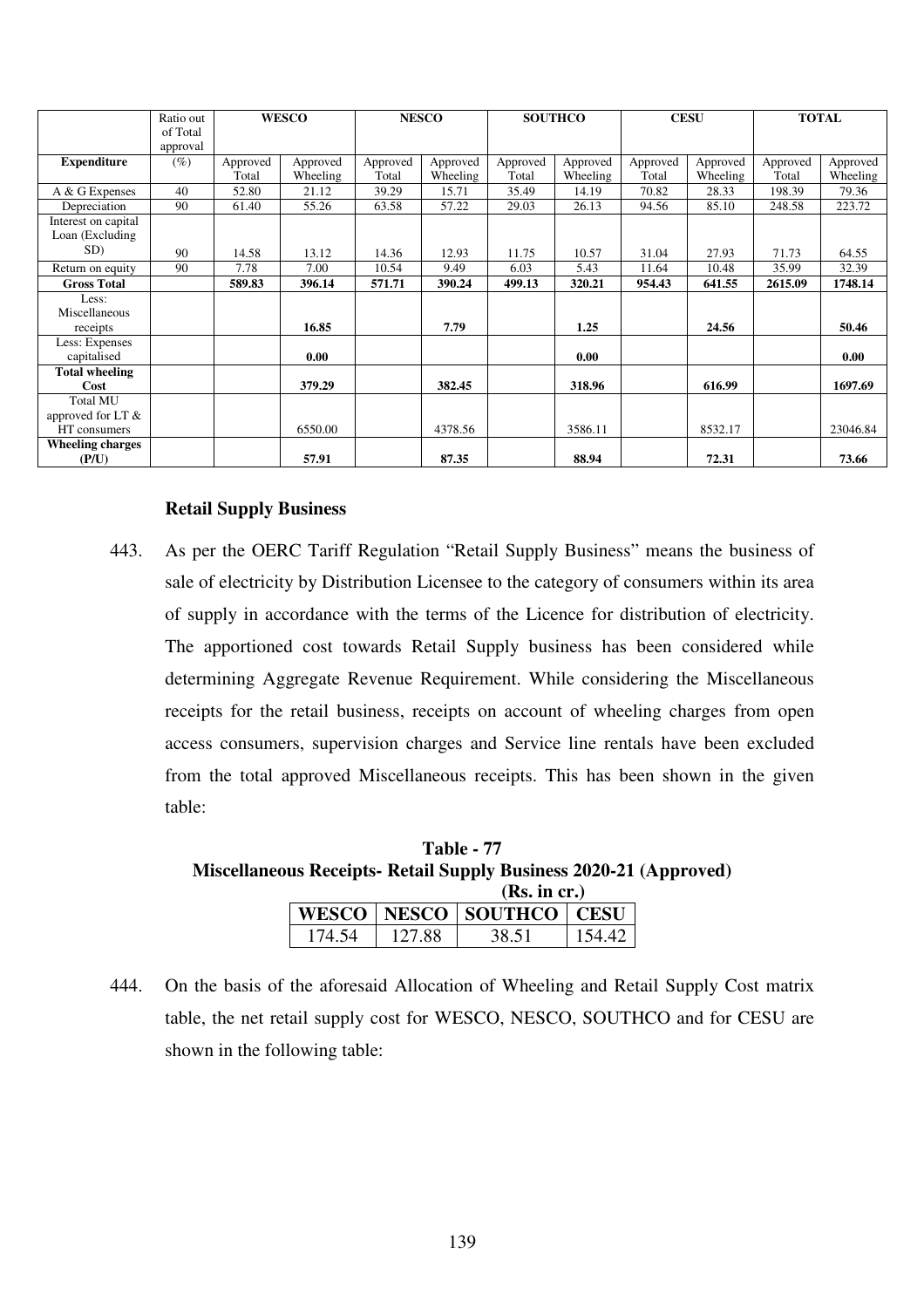|                                               | (Rs. in Cr.)                                |                   |                    |                   |                    |                   |                    |                   |                    |                   |                    |
|-----------------------------------------------|---------------------------------------------|-------------------|--------------------|-------------------|--------------------|-------------------|--------------------|-------------------|--------------------|-------------------|--------------------|
|                                               | <b>Ratio</b><br>out of<br>Total<br>approval |                   | <b>WESCO</b>       |                   | <b>NESCO</b>       |                   | <b>SOUTHCO</b>     |                   | <b>CESU</b>        |                   | <b>TOTAL</b>       |
| <b>Expenditure</b>                            | $(\%)$                                      | Approved<br>Total | Approved<br>Retail | Approved<br>Total | Approved<br>Retail | Approved<br>Total | Approved<br>Retail | Approved<br>Total | Approved<br>Retail | Approved<br>Total | Approved<br>Retail |
| Cost of power<br>purchase                     | 100                                         | 2432.00           | 2432.00            | 1957.86           | 1957.86            | 753.30            | 753.30             | 2471.67           | 2471.67            | 7.614.83          | 7614.83            |
| Transmission<br>Charges                       | 100                                         | 200.00            | 200.00             | 164.25            | 164.25             | 101.25            | 101.25             | 236.75            | 236.75             | 702.25            | 702.25             |
| <b>SLDC</b> Charges                           | 100                                         | 1.22              | 1.22               | 1.00              | 1.00               | 0.62              | 0.62               | 1.44              | 1.44               | 4.28              | 4.28               |
| Employee costs                                | 40                                          | 361.02            | 144.41             | 348.84            | 139.54             | 370.88            | 148.35             | 606.75            | 242.70             | .687.49           | 675.00             |
| Repair &<br>Maintenance                       | 10                                          | 92.24             | 9.22               | 95.09             | 9.51               | 45.96             | 4.60               | 139.62            | 13.96              | 372.92            | 37.29              |
| A & G Expenses                                | 60                                          | 52.80             | 31.68              | 39.29             | 23.57              | 35.49             | 21.29              | 70.82             | 42.49              | 198.39            | 119.03             |
| <b>Bad and Doubtful</b><br>debt               | 100                                         | 22.95             | 22.95              | 13.68             | 13.68              | 10.79             | 10.79              | 30.25             | 30.25              | 77.67             | 77.67              |
| Depreciation                                  | 10                                          | 61.40             | 6.14               | 63.58             | 6.36               | 29.03             | 2.90               | 94.56             | 9.46               | 248.58            | 24.86              |
| Interest on Capital<br>Loan (Excluding<br>SD) | 10                                          | 14.58             | 1.46               | 14.36             | 1.44               | 11.75             | 1.17               | 31.04             | 3.10               | 71.73             | 7.17               |
| Interest on security<br>deposit               | 100                                         | 38.62             | 38.62              | 32.49             | 32.49              | 13.73             | 13.73              | 38.77             | 38.77              | 123.62            | 123.62             |
| Return on equity                              | 10                                          | 7.78              | 0.78               | 10.54             | 1.05               | 6.03              | 0.60               | 11.64             | 1.16               | 35.99             | 3.60               |
| <b>Gross Retail</b><br><b>Supply Cost</b>     |                                             | 3284.62           | 2888.48            | 2740.98           | 2350.74            | 1378.82           | 1058.61            | 3733.31           | 3091.76            | 11137.74          | 9389.59            |
| Less:<br>Miscellaneous<br>Receipts            |                                             | 191.39            | 174.54             | 135.66            | 127.88             | 39.77             | 38.51              | 178.98            | 154.42             | 545.80            | 495.34             |
| <b>Net Retail Supply</b><br>Cost              |                                             | 3,093.23          | 2,713.94           | 2,605.32          | 2,222.87           | 1,339.06          | 1,020.10           | 3554.33           | 2937.35            | 10,591.94         | 8,894.25           |

**Table – 78 Revenue Requirement of DISCOMs for the FY 2020-21 – Retail Business** 

445. The Commission in the last RST order directed to segregate their accounts for wheeling business and retail supply business in terms of Regulation 4.4 of OERC (Terms and Conditions for Determination of Wheeling Tariff & Retail Supply Tariff) Regulations, 2014. The Commission asked for compliance in this regard by the Licensee shall be submitted by 31st July 2018 however no compliance was submitted by any of the DISCOMs. The Commission therefore again directs DISCOMs to take necessary steps in order to segregate their accounts for wheeling business and retail supply business in terms of the said OERC Regulation. The compliance on this account must be furnished by 31st July 2020.

#### **TARIFF DESIGN**

446. The Commission has been determining Retail Supply Tariffs after examination of all details on the usage and consumption pattern of the different categories of consumers and factors ensuring efficient use of resources. Prudency of licensees' expenses on cost of supply has been checked based on the ARR filings, queries for additional information and subsequent records submitted by the licensees. It is found that Licensees would be able to recover their cost without any Tariff rise for FY 2020-21.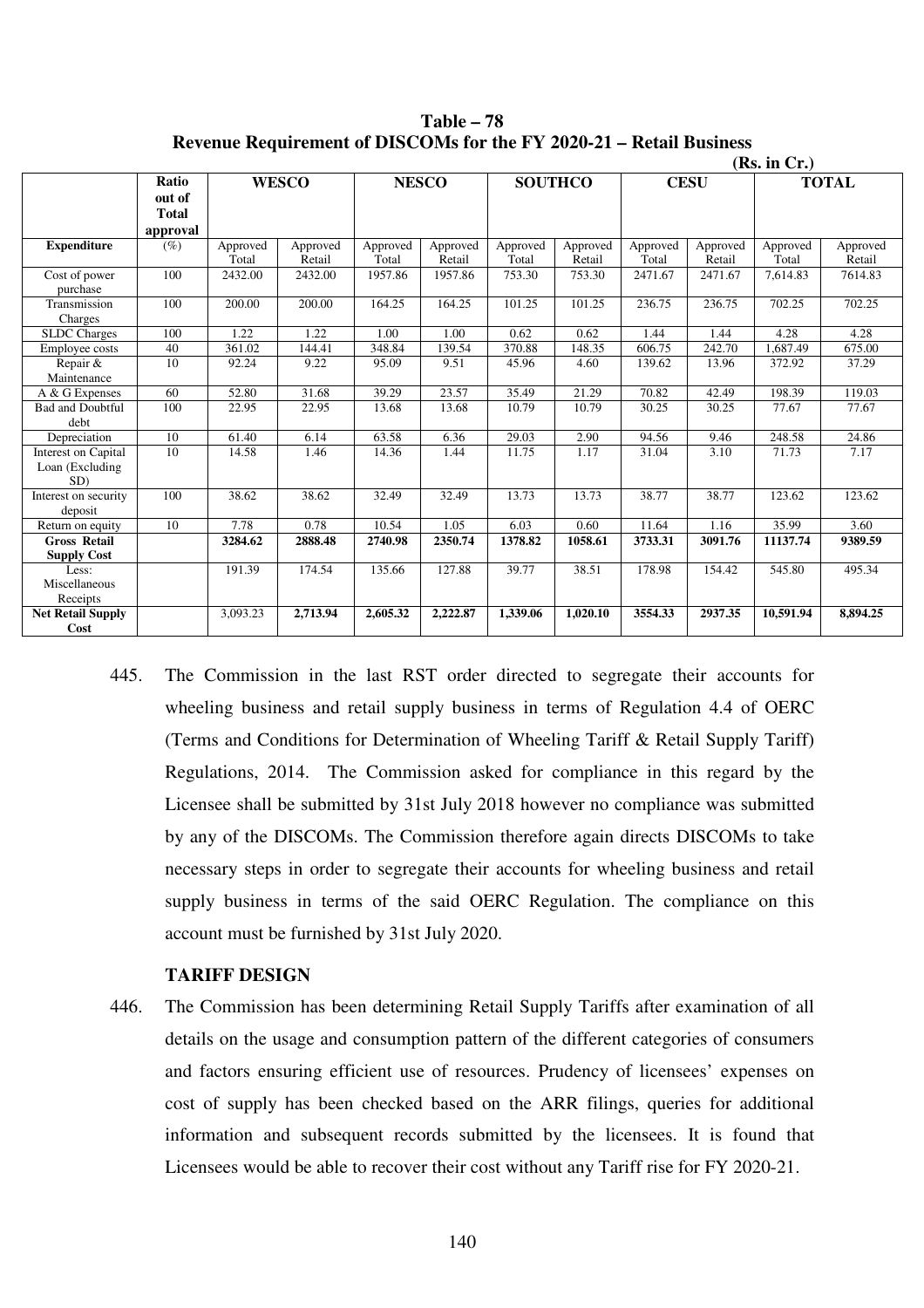## **The present tariff structure**

- 447. In line with the prevailing practice of tariff design, the Commission has decided to continue with the prevailing practice of single part, two part and three part tariffs for the ensuing year. While single part tariff is applicable to consumers covered under Kutir Jyoti, the other categories of consumers are covered under two part and three part tariffs.
- 448. Two part tariff under LT supply covers consumers with connected load/contract demand less than 110 kVA are having MMFC (based on Rs. /kW or KVA) and energy charges (Rs. /kWh).
- 449. Three part tariff under HT and EHT supply is applicable to consumers with contract demand of 110 kVA and above having demand charges (based on Rs./kVA), energy charges (Rs./kWh) and customer service charge (Rs./month).

## **Single Part Tariff**

Kutir Jyoti consumers: Fixed Monthly Charge (Rs.**/**Month) for consumption upto 30 units per month.

# **Two Part Tariff - LT Supply less than 100 KW / 110 kVA**

All classes of consumers other than Kutir Jyoti

- (a) Energy Charge (Paise/unit)
- (b) Monthly Minimum Fixed Charge (MMFC) (Rs./KW/Month)

## **Three Part Tariff - LT consumers with connected load 110 kVA and above**

- (a) Demand Charge (Rs./kVA)
- (b) Energy Charge (Paise/unit)
- (c) Customer Service Charge (Rs./Month)

# **HT Consumers**

- (a) Demand Charge (Rs./kVA)
- (b) Energy Charge (Paise/Unit)
- (c) Customer Service Charge (Rs./Month)

#### **EHT Consumers**

- (a) Demand Charge (Rs./kVA)
- (b) Energy Charge (Paise/Unit)
- (c) Customer Service Charge (Rs./Month)
- 450. In addition, certain other charges like power factor penalty, prompt payment rebate, meter rent, delayed payment surcharge, over drawal penalty/incentive, other miscellaneous charges, etc. are payable in cases and circumstances mentioned in the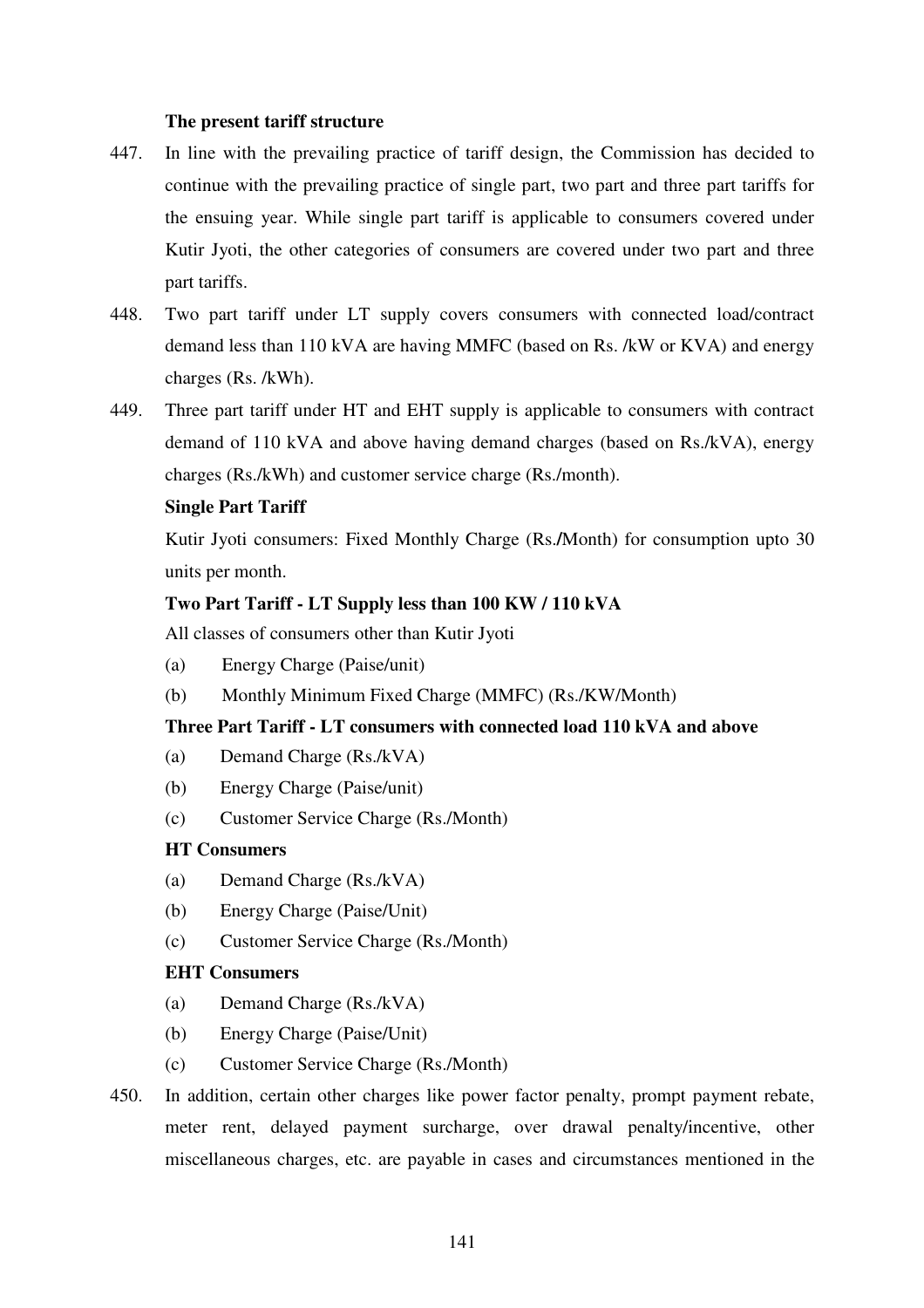later part of this order.

451. The details of charges applicable to various categories of consumers classified under OERC Distribution (Conditions of Supply) Code, 2019 are discussed hereafter.

# **(a)****Tariff for Consumers availing Power Supply at LT**

- 452. The consumers availing power supply at LT with CD less than 110 kVA or 100 KW have to pay MMFC and energy charges as described below:
	- (a) The MMFC is payable by the consumers with contract demand less than 110 kVA who are supplied power at LT.
	- (b) The Commission decides that rate of MMFC determined for FY 2019-20 shall continue to apply for FY 2020-2021.

| SI.<br>N <sub>o</sub> | <b>Category of Consumers</b>              | <b>Monthly Minimum</b><br><b>Fixed Charge for first</b><br>KW or part $(Rs.)^*$ | <b>Monthly Fixed</b><br><b>Charge for any</b><br>additional KW<br>or part $(Rs.)$ |
|-----------------------|-------------------------------------------|---------------------------------------------------------------------------------|-----------------------------------------------------------------------------------|
|                       |                                           | <b>Approved For FY 2020-21</b>                                                  |                                                                                   |
|                       | <b>LT Category</b>                        |                                                                                 |                                                                                   |
| 1.                    | Domestic (other than Kutir Jyoti)         | 20                                                                              | 20                                                                                |
| 2.                    | General Purpose LT (<110 kVA)             | 30                                                                              | 30                                                                                |
| 3.                    | Irrigation Pumping and Agriculture        | 20                                                                              | 10                                                                                |
| 4.                    | <b>Allied Agricultural Activities</b>     | 20                                                                              | 10                                                                                |
| 5.                    | Allied Agro-Industrial Activities         | 80                                                                              | 50                                                                                |
| 6.                    | Public Lighting                           | 20                                                                              | 15                                                                                |
| 7.                    | LT Industrial (S) Supply                  | 80                                                                              | 35                                                                                |
| 8.                    | LT Industrial (M) Supply                  | 100                                                                             | 80                                                                                |
| 9.                    | Specified Public Purpose                  | 50                                                                              | 50                                                                                |
| 10.                   | Public Water Works and Sewerage           | 50                                                                              | 50                                                                                |
|                       | Pumping $\langle 110 \text{ kVA} \rangle$ |                                                                                 |                                                                                   |

**Table – 79 MMFC for LT consumers** 

\* When agreement stipulates supply in kVA this shall be converted to kW by multiplying with a power factor of 0.9 as per Regulation 2 (20) of OERC Distribution (Conditions of Supply) Code, 2019.

453. Some consumers with connected load of less than 110 kVA might have been provided with simple energy meters which record energy consumption and not the maximum demand. But the OERC Distribution (Conditions of Supply) Code, 2019, provides that "contract demand for loads of 110 kVA and above shall be as stipulated in the agreement and may be different from the connected load. Contract Demand for a connected load below 110 kVA shall be the same as connected load. However, in case of installation with static meter/meter with provision of recording demand, the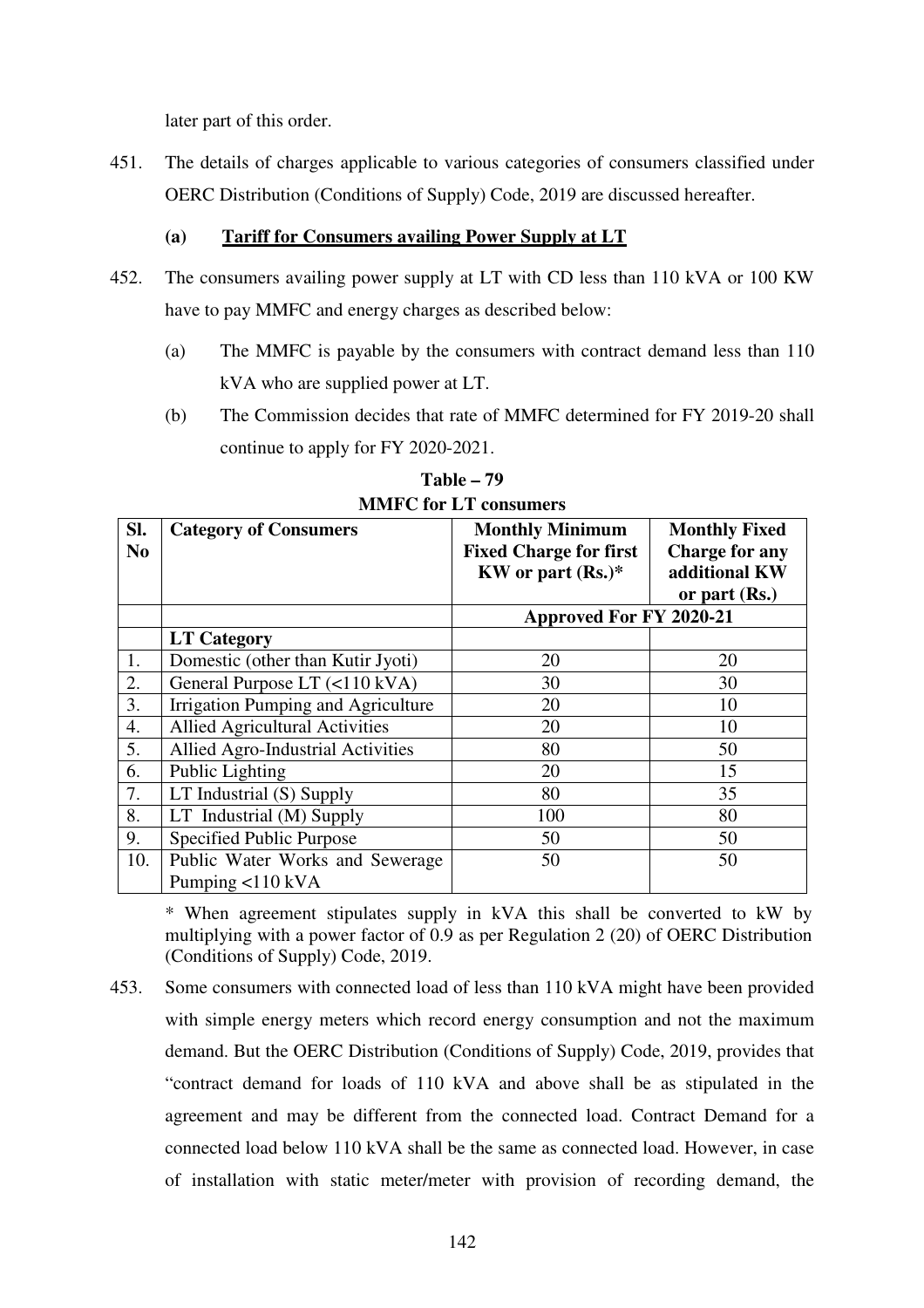recorded demand rounded to nearest 0.5 KW shall be considered as the contract demand requiring no verification irrespective of the agreement. Therefore, for the purpose of calculation of Monthly Minimum Fixed Charge (MMFC) for the connected load below 110 kVA or 100 KW, the above shall form the basis. The licensees are directed to follow the above provision of Regulation strictly.

# **Energy Charge (Consumers with Connected Load less than 110 kVA) Domestic**

- 454. The Commission is aware of the paying capability of our BPL consumers. Therefore, the Kutir Jyoti consumers will only pay the monthly minimum fixed charge @ Rs.80/ per month for consumption upto 30 units per month. In case these consumers consume in excess of 30 units per month, they will be billed like any other domestic consumers depending on their consumption and will lose their BPL status from that month onward.
- 455. The Commission is also conscious of affordability of non-Kutir Jyoti consumers. Keeping this in view the Energy Charge for supply to domestic consumers availing low tension supply is determined for FY 2020-21 which are given below:

| Domestic consumption slab per month | <b>Energy charge</b> |
|-------------------------------------|----------------------|
| Upto and including 50 Units         | 250 paise per unit   |
| From 51 to 200 units                | 430 paise per unit   |
| From 201 to 400 units               | 530 paise per unit   |
| Balance units of consumption        | 570 paise per unit   |

456. In accordance with the provision under the OERC Distribution (Condition of Supply) Code, 2019, initial power supply shall not be given without a correct meter. Load factor billing has been done away w.e.f. 1st April, 2004, as stipulated in the Commission's RST order for FY 2003-04. As such licensees are directed not to bill any consumer on load factor basis.

# **General Purpose LT (<110 kVA)**

457. The Commission reviewed the existing tariff structure and also decided to continue with existing rates for GP LT category of consumers.

| Table - 80                                |     |  |  |  |  |  |
|-------------------------------------------|-----|--|--|--|--|--|
| <b>Slab</b><br><b>Energy charge (P/U)</b> |     |  |  |  |  |  |
| First 100 units                           | 540 |  |  |  |  |  |
| Next 200 units                            | 650 |  |  |  |  |  |
| Balance units                             | 710 |  |  |  |  |  |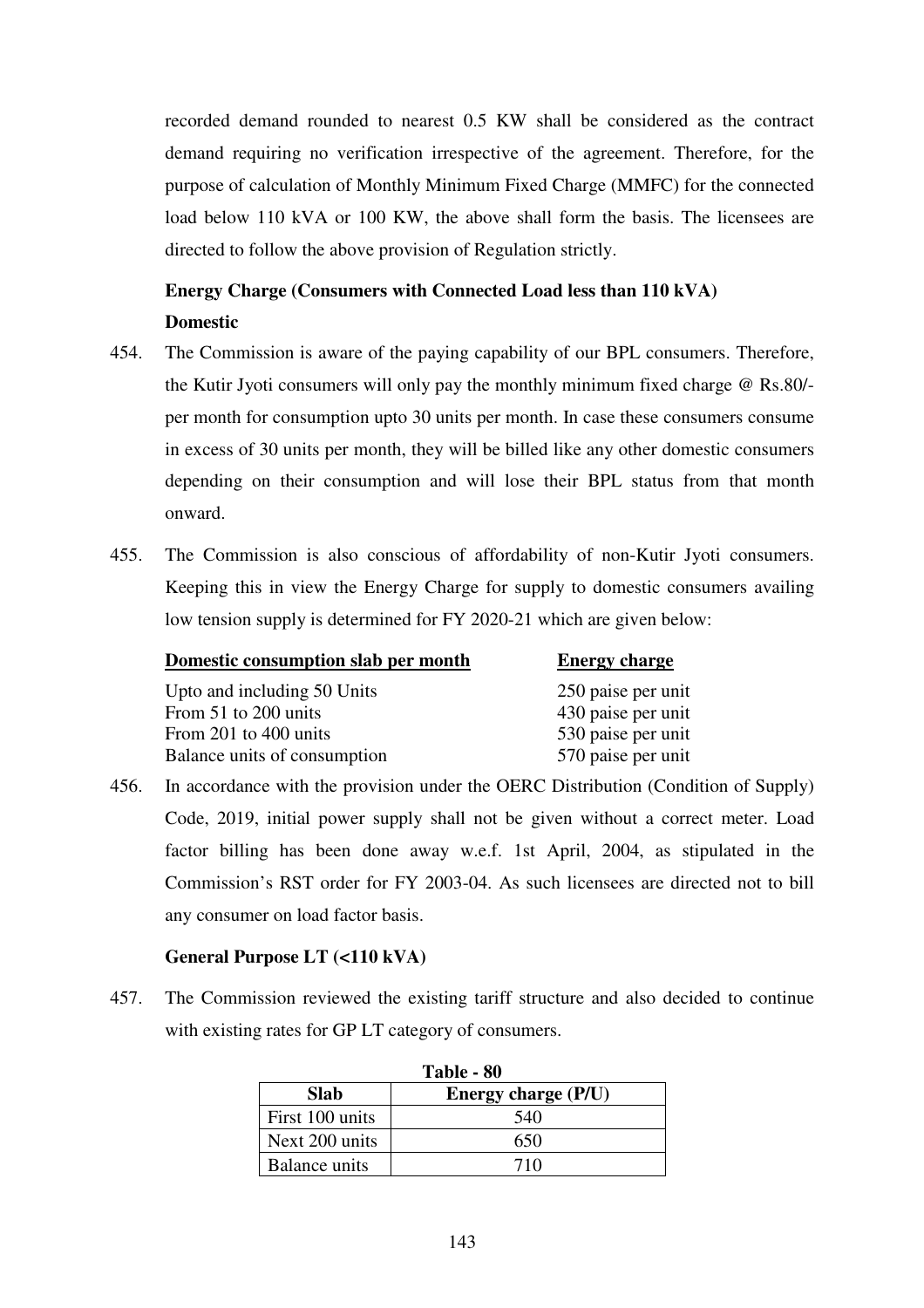## **Irrigation Pumping and Agriculture**

458. The Commission decides that the Energy Charge for this category shall continue to be 150 paise per unit for supply at LT. Consumers in the irrigation pumping and agriculture category availing power supply at HT will pay 140 paise per unit as usual.

# **Allied Agricultural Activities**

459. The Commission decides not to modify the tariff of this category which will continue as 160 paise per unit at LT and 150 paise per unit at HT.

## **Allied Agro-Industrial Activities**

460. The Commission decides not to modify the tariff of this category allow it to continue at 420 paise per unit at LT and 410 paise per unit at HT.

# **Energy Charges for Other LT Consumers**

461. The Commission, in keeping with its objective of rationalisation of tariff structure by progressive introduction of a cost-based tariff, has linked the Energy Charge at different voltage levels to reflect the cost of supply. The following tariff structure is determined for FY 2020-21 for all loads at LT except domestic, Kutir Jyoti, general purpose, irrigation pumping, allied agricultural activities and allied agro-industrial activities.

# **Voltage of Supply Energy Charge**

LT 570 paise per unit

# **The above rate shall apply to the following categories:**

- 1) Public lighting
- 2) LT industrial(S) supply <22 KVA
- 3) LT industrial(M) supply  $>=22$  KVA  $<$ 110 KVA
- 4) Specified Public Purpose
- 5) Public Water works and Sewerage pumping < 110 KVA
- 6) Public Water works and Sewerage pumping >= 110 KVA
- 7) General Purpose >= 110 KVA
- 8) Large Industries >=110 KVA

# **Tariff for consumers availing power supply at LT with contract demand of 110 kVA and above are given hereunder.**

## **Customer Service Charge at LT**

462. As explained earlier these categories of consumers are required to pay three part tariff.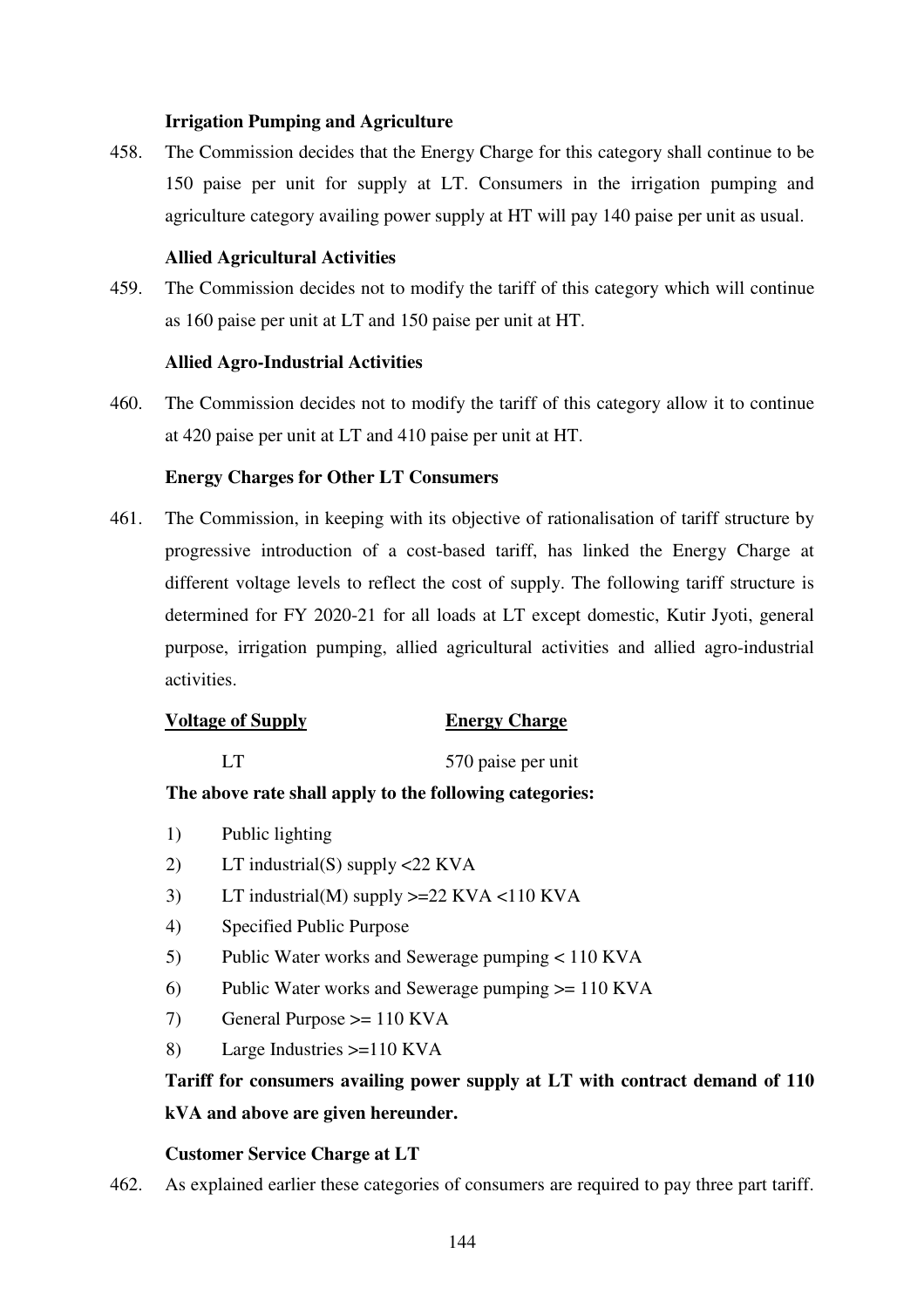The existing customer service charge for consumers with connected load of 110 kVA and above shall continue for FY 2020-21.

| Table - 81                                |                                    |                                                   |  |
|-------------------------------------------|------------------------------------|---------------------------------------------------|--|
| Category                                  | <b>Voltage of</b><br><b>Supply</b> | <b>Customer Service Charge</b><br>(Rs. per Month) |  |
| Public Water Works $(\Rightarrow 110kVA)$ | LТ                                 |                                                   |  |
| General Purpose $(=>110kVA)$              | LТ                                 | 30                                                |  |
| Large Industry                            | IТ                                 |                                                   |  |

#### **Demand charges at LT**

463. The Commission examined the existing level of Demand Charge of Rs.200/kVA/month payable by the consumers with a contract demand of 110 kVA and above and decides not to revise it. This shall include Public Water Works and Sewerage Pumping, General Purpose Supply and Large Industry of contract demand of 110 kVA or more.

| <b>Voltage of Supply</b>                 | <b>Demand charge</b> |
|------------------------------------------|----------------------|
| LT $(110 \text{ kVA } \& \text{ above})$ | Rs.200/kVA/month     |

#### **(b)****Tariff For HT & EHT Consumers**

# **(i) Customer Service Charge for consumers with contract demand of 110 kVA and above at HT & EHT**

464. All the consumers at HT and EHT having CD of 110 kVA and above are liable to pay customer service charge. This charge is meant for meeting the expenditure of the licensees on account of meter reading, preparation of bills, delivery of bills, collection of revenue and maintenance of customer accounts etc. The licensee is bound to meet these expenses irrespective of the level of consumption of the consumer. The customer service charges as existing shall continue as per details in the table below:

| Table $-82$                           |                   |                         |  |
|---------------------------------------|-------------------|-------------------------|--|
| Category                              | <b>Voltage of</b> | <b>Customer service</b> |  |
|                                       | <b>Supply</b>     | charge (Rs./month)      |  |
| <b>Bulk Supply (Domestic)</b>         | <b>HT</b>         |                         |  |
| Irrigation Pumping and Agriculture    | <b>HT</b>         |                         |  |
| <b>Allied Agricultural Activities</b> | <b>HT</b>         |                         |  |
| Allied Agro-Industrial Activities     | <b>HT</b>         |                         |  |
| Specified Public Purpose              | <b>HT</b>         |                         |  |
| General Purpose (HT >70 kVA <110kVA)  | <b>HT</b>         | $Rs.250/-$ for all      |  |
| HT Industrial (M) Supply              | <b>HT</b>         | categories              |  |
| General Purpose $(=>110kVA)$          | <b>HT</b>         |                         |  |

| Table – | 82 |
|---------|----|
|---------|----|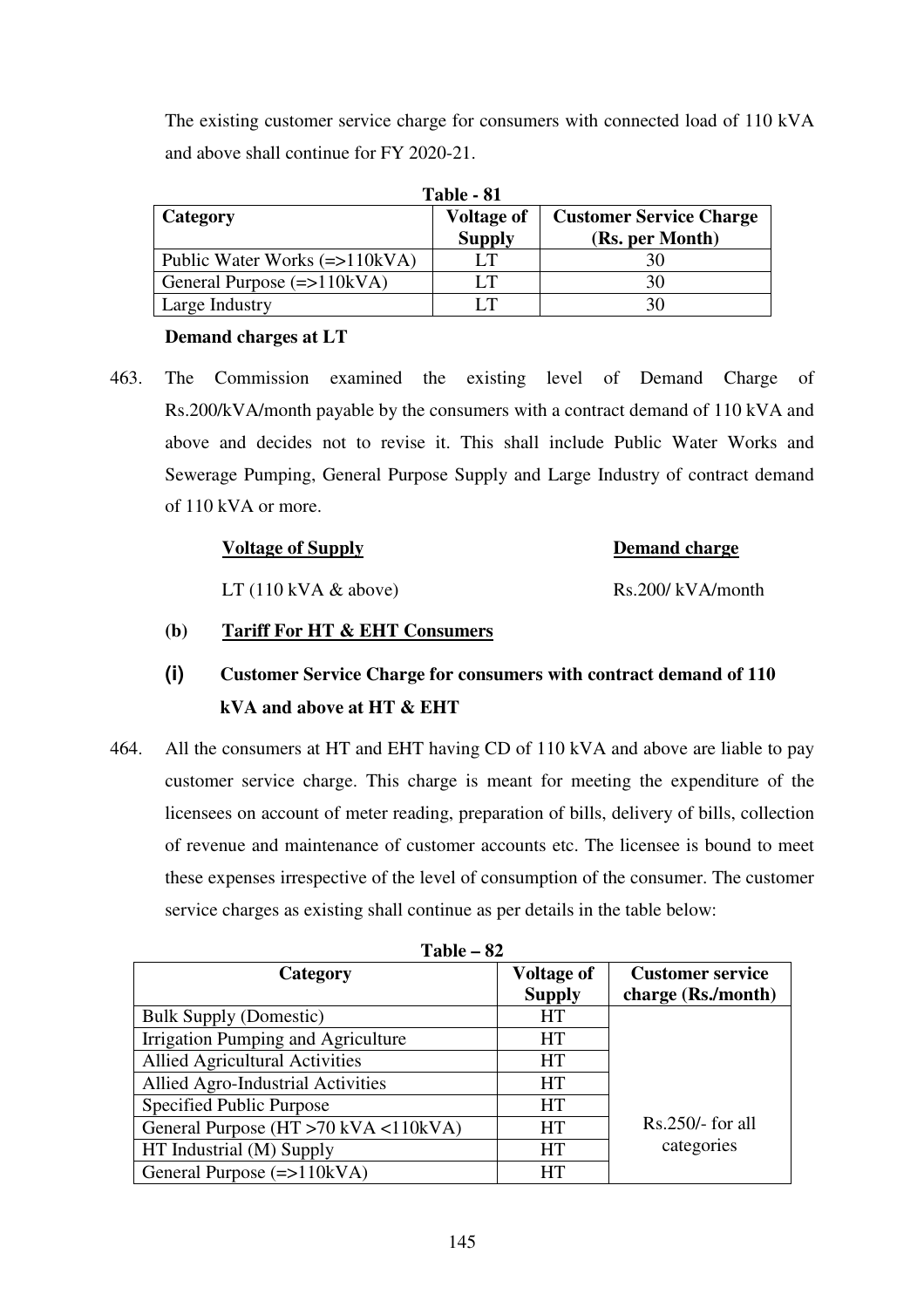| Category                                       | <b>Voltage of</b><br><b>Supply</b> | <b>Customer service</b><br>charge (Rs./month) |
|------------------------------------------------|------------------------------------|-----------------------------------------------|
| <b>Public Water Works and Sewerage Pumping</b> | <b>HT</b>                          |                                               |
| Large Industry                                 | <b>HT</b>                          |                                               |
| Power Intensive Industry                       | <b>HT</b>                          |                                               |
| Mini Steel Plant                               | <b>HT</b>                          |                                               |
| <b>Emergency Supply to CGPs</b>                | <b>HT</b>                          |                                               |
| Railway Traction                               | <b>HT</b>                          |                                               |
| <b>General Purpose</b>                         | <b>EHT</b>                         |                                               |
| Large Industry                                 | <b>EHT</b>                         |                                               |
| Railway Traction                               | <b>EHT</b>                         |                                               |
| <b>Heavy Industry</b>                          | <b>EHT</b>                         | $Rs.700/-$ for all                            |
| Power Intensive Industry                       | <b>EHT</b>                         | categories                                    |
| Mini Steel Plant                               | <b>EHT</b>                         |                                               |
| <b>Emergency Supply to CGPs</b>                | <b>EHT</b>                         |                                               |

## **(ii) Demand charge for HT & EHT consumers**

465. The Commission examined the existing level of Demand Charge of Rs.250/kVA/month payable by the HT and EHT consumers and Rs.150 for HT Industrial (M) Supply consumers only  $(>=22 \text{ kVA}$  and less than 110 kVA) and decides not to revise the same. The class of consumers and the voltage of supply to whom this charge shall be applicable are listed below.

# **HT Category**

 Specified Public Purpose General Purpose (>70 kVA <110 kVA) General Purpose (>=110 kVA) Public Water Works and Sewerage Pumping Large Industry Power Intensive Industry Mini Steel Plant Railway Traction HT Industrial (M) Supply ( $>= 22$  kVA and less than 110 kVA)  **EHT Category** General Purpose Large Industry Railway Traction Heavy Industry Power Intensive Industry Mini Steel Plant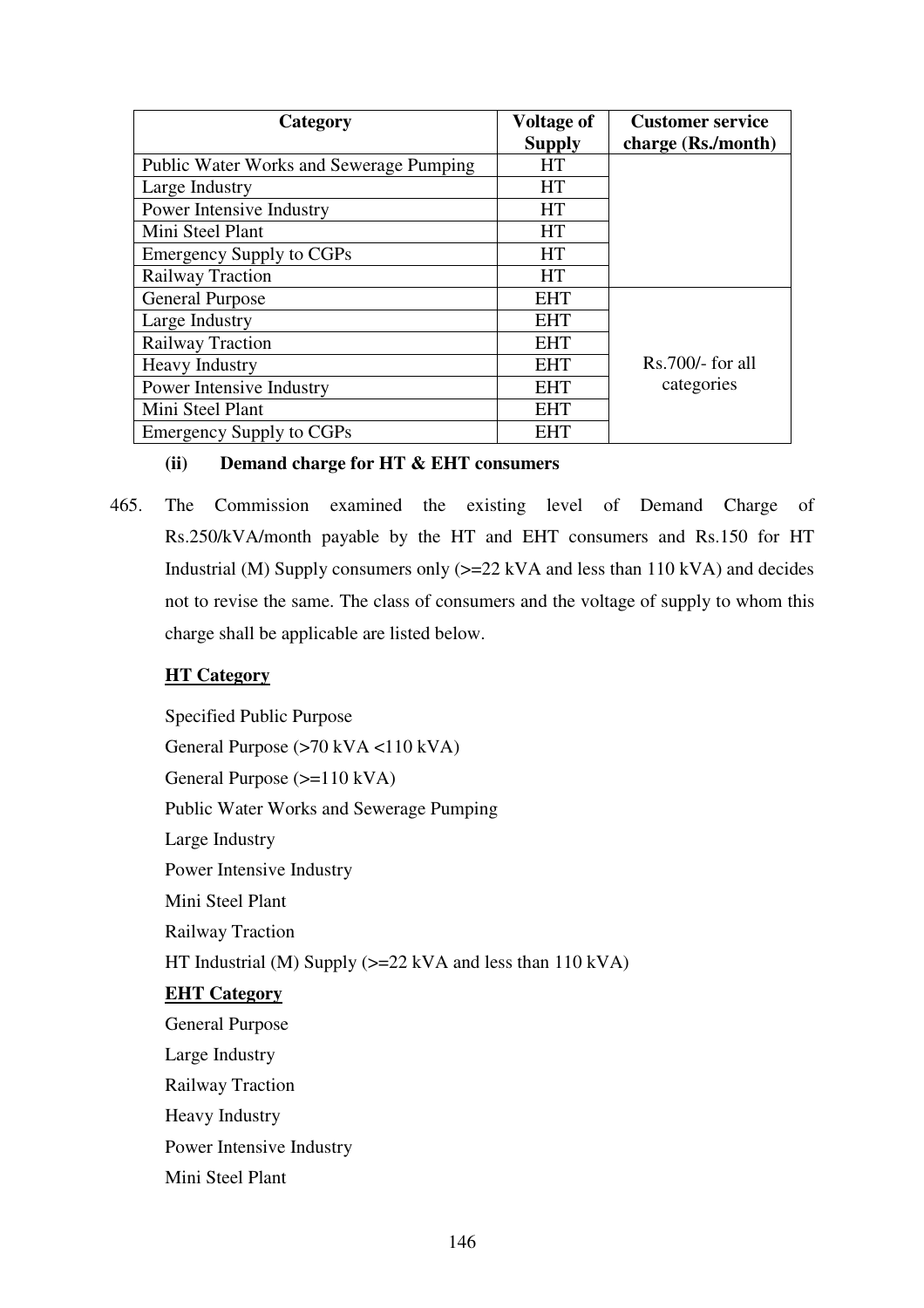- 466. Consumers with contract demand 110 kVA and above are billed on two-part tariff on the basis of actual reading of the demand meter and the energy meter. They are also allowed to maintain loads in excess of their contract demand. The Demand Charge reflects the recovery of fixed cost payable by the consumers for the reservation of the capacity made by the licensee for them. To insulate the licensee from the risk of financial uncertainty due to non-utilisation of the contracted capacity by the consumer it is necessary that the consumer pays at least a certain amount of fixed cost to the licensee. To arrive at that cost the Commission studied the pattern of demand recorded by the demand meters of all such consumers of the licensee for the period from April, 2019 to September, 2019. After taking into consideration this aspect the Commission has decided that the existing method of billing the consumer for the Demand Charge on the basis of the maximum demand recorded or 80% of the contract demand, whichever is higher shall continue. The method of billing of Demand Charge in case of consumers without a meter or with a defective meter shall be in accordance with the procedure prescribed in OERC Distribution (Conditions of Supply) Code, 2019. Again in case of statutory load restriction the contract demand shall be assumed as the restricted demand.
- 467. As per the OERC Distribution (Conditions of Supply) Code, 2019, for contract demand above 70 kVA but below 555 kVA, supply shall be at 3-phase, 3-wire, 11 kV. However, these consumers connected prior to 01.10.95 may be allowed to continue to receive power at LT. But there are many consumers in the categories of Bulk Supply Domestic, Irrigation Pumping, Allied Agricultural Activities and Allied Agro-Industrial Activities, who have been availing power supply at HT as per Regulation. For such types of consumers the Commission have decided to allow the existing Demand Charges to continue. Accordingly, the rates applicable to all such consumers who are to pay demand charges are given below:

| Table - 83                            |                 |  |  |
|---------------------------------------|-----------------|--|--|
| Category                              | (Rs./KVA/month) |  |  |
| <b>Bulk Supply Domestic</b>           | 20              |  |  |
| Irrigation pumping                    | 30              |  |  |
| <b>Allied Agricultural Activities</b> | 30              |  |  |
| Allied Agro-Industrial Activities     | 50              |  |  |

468. However, the billing demand in respect of consumers with Contract Demand of less than 110 KVA for all category of consumers having static meters should be the highest demand recorded in the meter during the Financial Year irrespective of the Connected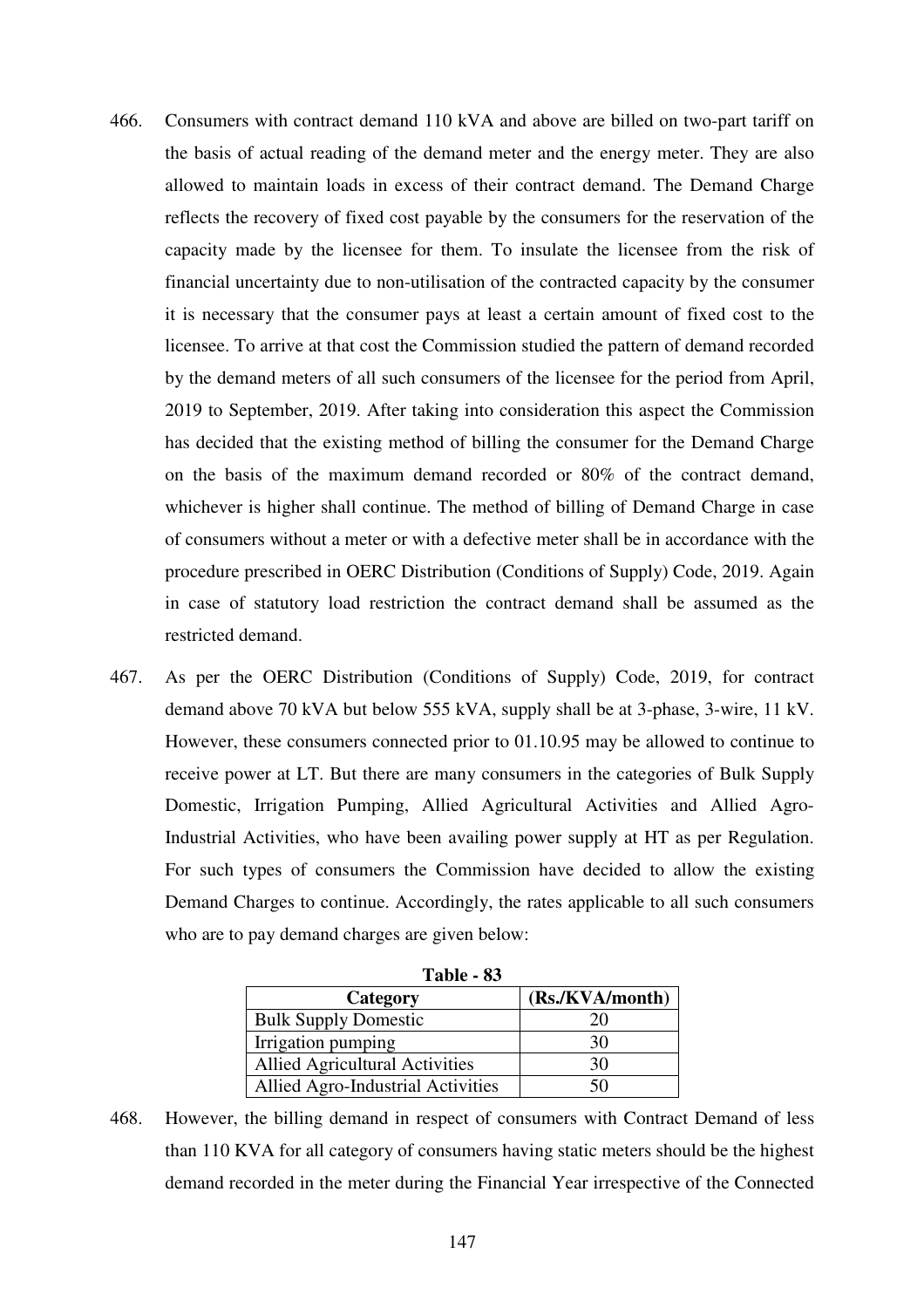Load, which shall require no verification. The highest demand recorded should continue from the month it occurs till the end of the financial year for the billing purpose.

#### **(iii) Energy Charge for HT and EHT consumers**

- 469. The Commission, aiming at rationalisation of tariff structure by progressive introduction of a cost-based tariff, has set the Energy Charge at different voltage levels to reflect the cost of supply. While determining Energy Charge, the principle of higher rate for supply at low voltage and gradually reduced rate as the voltage level goes up has been adopted. However, the Commission has made certain exceptions to the above provisions in respect of Domestic, Irrigation Pumping, Allied Agricultural Activities and Allied Agro-Industrial Activities consumers availing power at HT.
- 470. For domestic HT bulk supply consumers the energy charges has been fixed at 440 paise per unit.

#### **Graded Slab Tariff for HT/EHT Consumers**

471. Considering more and more industries are running in higher load factor the Commission has decided to modify the present Graded slab tariff for HT and EHT consumers where the Demand charges are billed on kVA basis as given below:

| ate of energy charges for HT & EHT (Paise pe |                           |     |     |
|----------------------------------------------|---------------------------|-----|-----|
|                                              | <b>Load Factor</b> $(\%)$ | HТ  | EHT |
|                                              | $=$ < 60%                 | 535 | 530 |
|                                              | $>60\%$                   |     |     |

**Table – 84 Slab rate of energy charges for HT & EHT (Paise per unit)** 

- 472. All the industrial consumers having CD of 1 MW and above and drawing power in 33 KV shall be allowed a rebate of 10 paise per unit for the units consumed in excess of 70% of load factor and up to 80% of load factor and 20 paise per unit for the units consumed in excess of 80% of the load factor per month. This shall be in addition to all other rebate the consumer is otherwise eligible. All the industrial consumers drawing power in EHT shall be eligible for a rebate of 10 paise per unit for all the units consumed in excess of 80% of load factor.
- 473. Load factor has to be calculated as per Regulation 2 (42) of OERC Distribution Code, 2019. However, in calculation of load factor, the actual power factor of the consumer and power-on-hours during billing period shall be taken into consideration.
- 474. Power on hours is defined as total hours in the billing period minus allowable power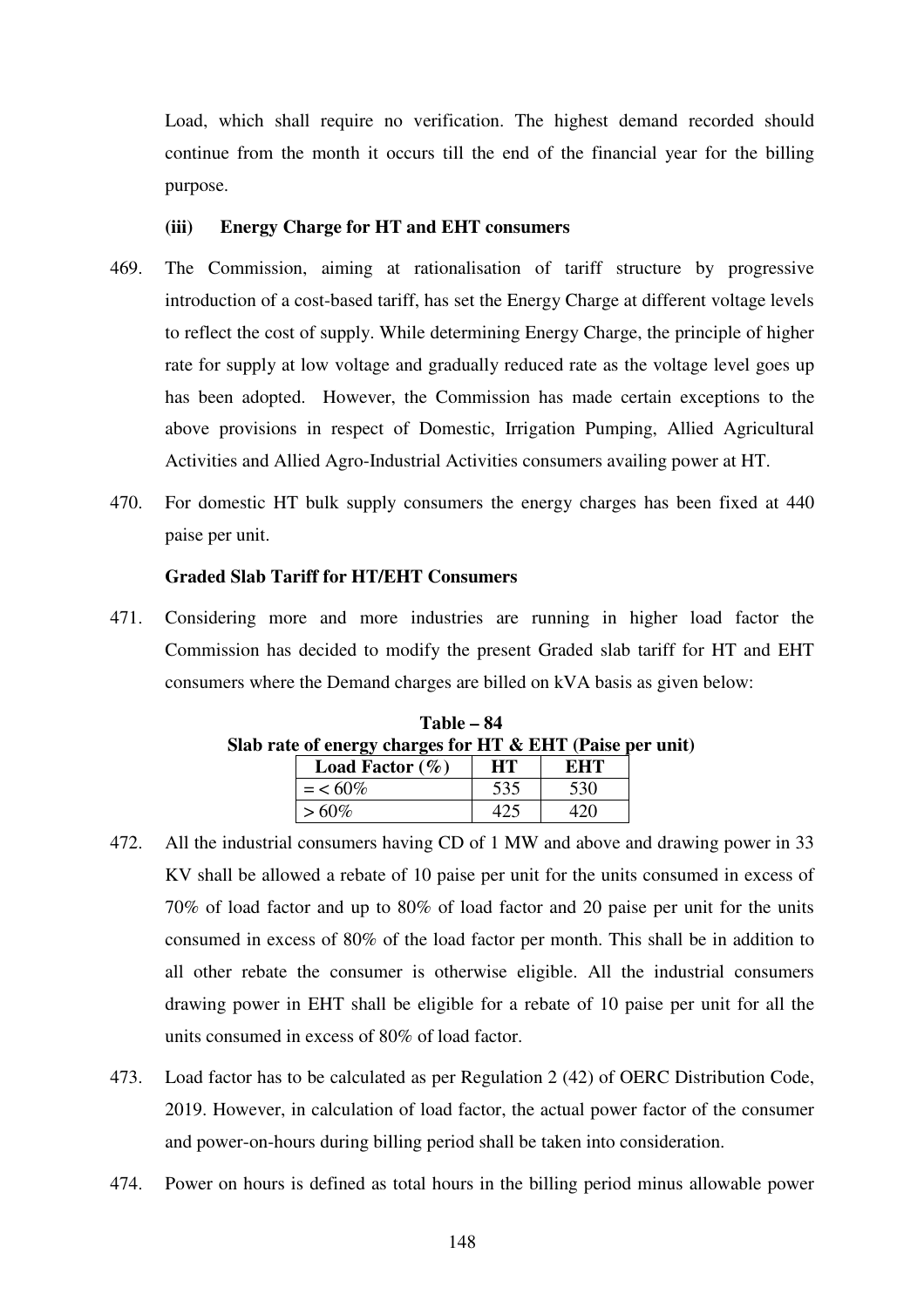interruption hour. The allowable power interruption hours should be calculated by deducting 60 hours in a month from the total interruption hour. In case power interruption is 60 hours or less in a month then no deduction shall be made.

# **HT Supply for Irrigation pumping, Allied Agricultural Activities and Allied Agro-Industrial Activities Consumers**

475. The Commission has decided to continue with the present tariff structure in respect of Irrigation pumping, Allied Agricultural/Agro-Industrial Activities availing power at HT. The Energy Charge applicable to them has been fixed as follows:

| Category                             | <b>Energy Charge</b> |
|--------------------------------------|----------------------|
| Irrigation Pumping                   | 140 paise per unit   |
| Allied Agricultural Activities       | 150 paise per unit   |
| Allied Agro-Industrial Activities    | 410 paise per unit   |
| <b>Industrial Colony Consumption</b> |                      |

476. Since the purpose of incentive scheme is to encourage higher consumption by the EHT and HT consumers, the Commission after reviewing the scheme, directs that, the units consumed for the colony shall be separately metered and the total consumption shall be deducted from the main meter reading and billed at 440 paise per unit for supply at HT and 435 paise per unit at EHT. For the energy consumed in colony in excess of 10% of the total consumption, the same shall be billed at the rate of Energy Charge applicable to the appropriate class of industry.

## **Colony / Hostel consumption**

477. The Educational Institution (Specified Public Purpose) having attached hostel and / or residential colony who draw power through a single meter in HT shall be eligible to be billed 15% of their energy drawal in bulk supply domestic category @ 440 paise per unit.

#### **Emergency power supply to CGPs/Generating stations**

478. Industries owning CGPs/ Generating Stations have to enter into an agreement with the concerned DISCOM Utilities subject to technical feasibility and availability of required quantum of power/energy in the system as per the provision under the OERC Distribution (Condition of Supply) Code, 2019. For them, (i) a flat rate of 730 paise/kwh at HT and (ii) 720 paise/kwh at EHT would apply. The industry owning CGP and having zero contract demand can draw power supply for its CGP from the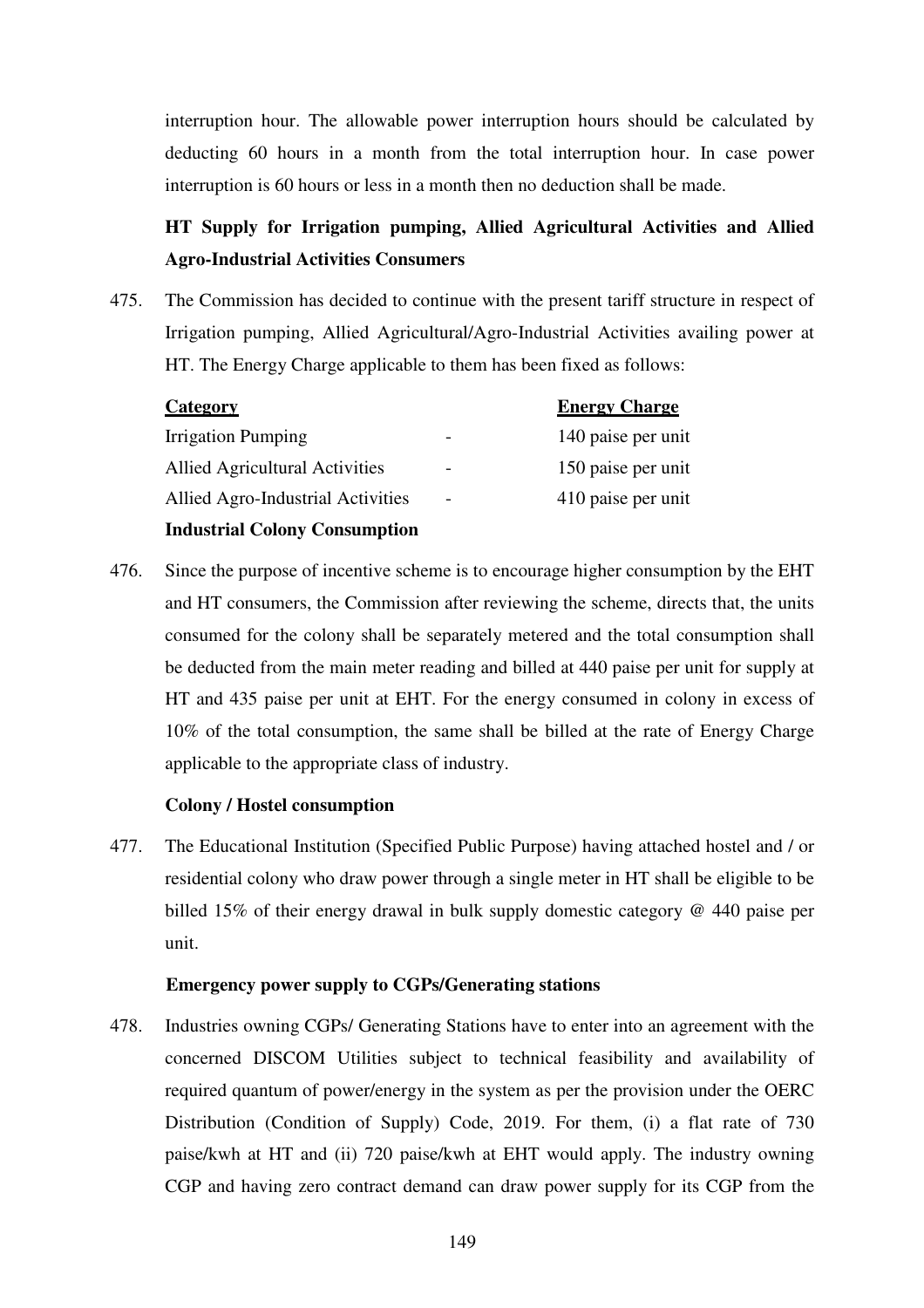Grid maximum upto the electrical energy in KWh limited to 10% load factor of the highest capacity of the Captive Generating unit. Overdrawal of energy beyond 10% of load factor of highest capacity of generating unit for consecutively three months shall attract and shall be billed on two part tariff with ceasing of emergency power supply status.

## **Peak and Off-Peak Tariff**

479. Section 62(3) of the Electricity Act, 2003 mandates as follows:

 *"The Appropriate Commission shall not, while determining the tariff under this Act, show undue preference to any consumer of electricity but may differentiate according to the consumer's load factor, power factor, voltage, total consumption of electricity during any specified period or the time at which the supply is required or the geographical position of any area, the nature of supply and the purpose for which the supply is required."* 

- 480. Accordingly, the Commission decides to continue off-peak hours for the purpose of tariff shall be treated from 12 Midnight to 6.00 AM of the next day. Three-phase Consumers barring those mentioned below having static meters, recording hourly consumption with a memory of 31 days and having facility for downloading printout drawing power during off-peak hours shall be given a discount at the rate of 20 paise per unit of the energy consumed during this period. This discount, however, will not be available to the following categories of consumers.
	- i) Public Lighting Consumers
	- ii) Emergency supply to captive power plants

#### **Charges for Overdrawal**

#### **Penalty for overdrawal**

481. Demand charge shall be calculated on the basis of 80% CD or actual MD whichever is higher during period other than off peak hour. The overdrawal penalty shall be charged on the excess of drawal over the 120% CD during the off-peak hours. The penalty rate is Rs.250/KVA.

No off peak overdrawal benefit will be available if one overdraws beyond off peak hours. In such circumstances, the overdrawal penalty @ Rs.250/KVA shall be levied on the drawal in excess of the CD irrespective of the hours it occurs.

This penalty for overdrawal in all the above cases shall be over and above the normal demand charges.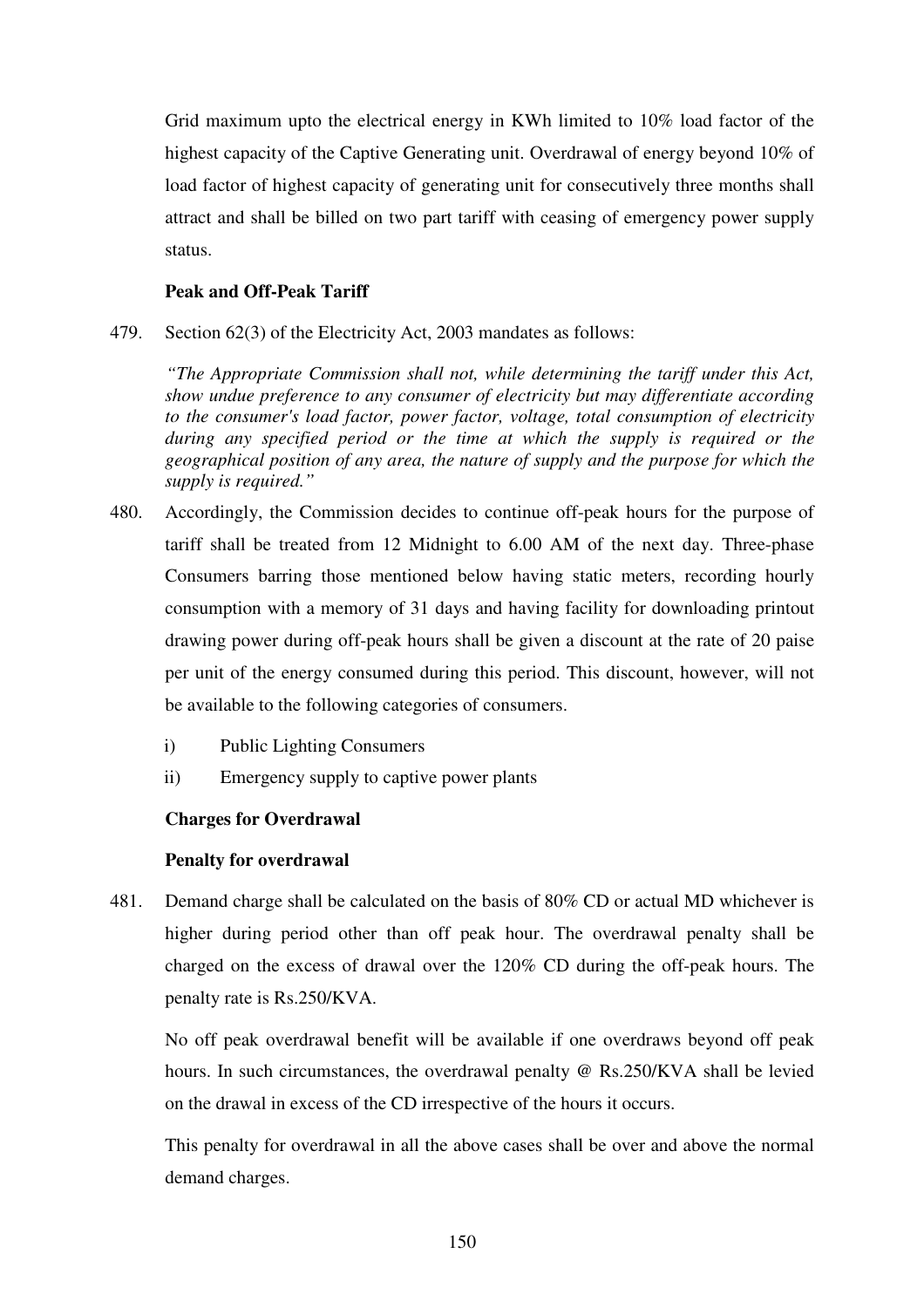482. When Maximum Demand is less than the Contract Demand during hours other than off peak hours then the consumer is entitled for over drawal benefit limited to 120% of Contract Demand during off peak hours. If MD exceeds 120% of CD during off peak hours then the consumer is liable for overdrawal penalty only on the excess demand recorded over 120% of CD @ Rs.250/- per KVA per month provided no other penalty due to overdrawal is levied. If Maximum Demand exceeds the Contract Demand beyond the off peak hours then the consumer is not entitled to get off peak hour over drawal benefit even if the drawal during off peak hours is within 120% of CD.

#### **Incentive for Overdrawal during off peak hours**

- 483. As per the existing Commission's Order all the consumers who pay two-part tariff with  $> 110$  KVA CD are allowed to draw upto 120% of contract demand during off peak hours on payment of demand charge as per the 80% of the contract demand or maximum demand drawn during other than off peak hours whichever is higher where drawal of maximum demand is within CD.
- 484. The Commission has decided to continue with the existing tariff provisions wherein there is no penalty for overdrawal during off-peak hours upto 120% of the contract demand. The off-peak hours is defined as 12 Midnight to 6 AM of the next day. However, any consumer overdrawing during hours other than off-peak hours shall not be eligible for overdrawal benefit during off-peak hours. In case of Statutory Load Regulation deemed contract demand shall be the restricted contract demand.

#### **Eligibility for availing over drawal benefit during off peak hours**

485. HT and EHT consumers are allowed for 120% over drawal benefit only if, their maximum demand drawn during other than off peak hours remains within the contract demand. In case the consumer overdraws than contract demand during other than off peak hours, but within 120% of contract demand during off-peak hours, no overdrawal benefit shall be allowed to such consumer. In that case the demand charge will be calculated as per the recorded maximum demand, irrespective of hours of its drawal.

#### **Charges for Power Factor**

486. The charges for power factor penalty and incentive as decided by the Commission for FY 2019-20 shall continue for FY 2020-21.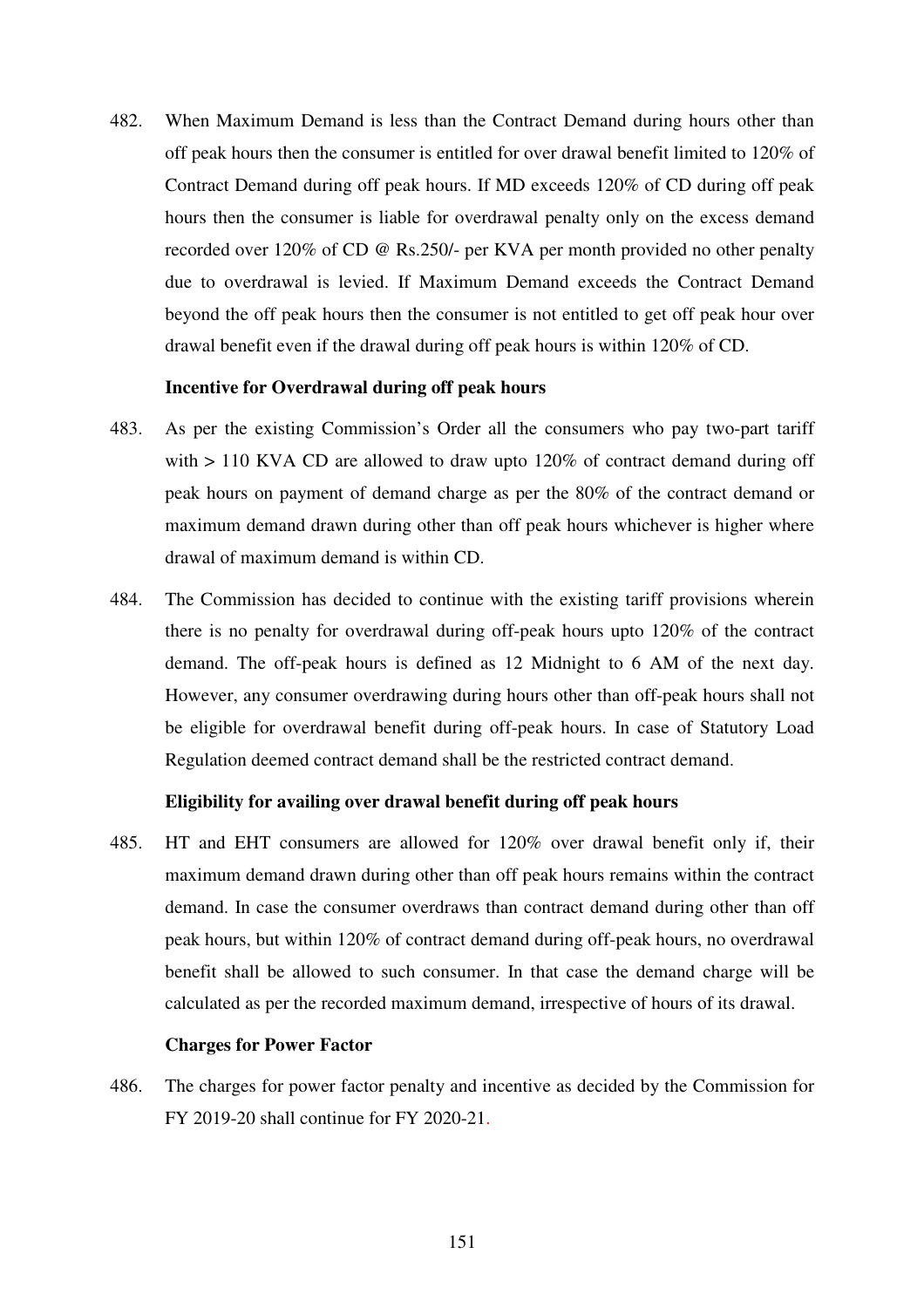#### **Power Factor Penalty**

- 487. The Commission also orders for continuance of the power factor penalty as a percentage of monthly Demand Charge and Energy Charge on the following HT/EHT categories of consumers:
	- (i) Large Industries
	- (ii) Public Water Works (110 KVA and above)
	- (iii) Railway Traction
	- (iv) Power Intensive Industries
	- (v) Heavy Industries
	- (vi) General Purpose Supply
	- (vii) Specified Public Purpose (110 KVA and above)
	- (viii) Mini Steel Plants
	- (ix) Emergency supply to CGP
- 488. The penalty for Power Factor below 92% is given as under:

#### **Table - 85**

|                                    | Below 92% upto $\vert 0.5\%$ penalty for every 1% fall from 92% upto and including |
|------------------------------------|------------------------------------------------------------------------------------|
| and including $70\%$   $70\%$ plus |                                                                                    |
|                                    | Below 70% upto   1% penalty for every 1% fall below 70% upto and including         |
| and including $30\%$               | $\frac{30\%}{20}$ plus                                                             |
| Below 30%                          | 2% for every 1% fall below 30%                                                     |

(Pro-rata penalty shall be calculated and the power factor shall be calculated upto four decimal points). The penalty shall be on monthly demand charge and energy charge of the HT and EHT industries as prescribed above.

However, the licensees shall give a 3 months' notice to install capacitor for reduction of reactive drawl failing which licensee may disconnect the power supply if the power factor falls below 30% as provided in the Regulations.

There shall be no power factor penalty for leading power factor recorded in the meter. In case of doubt the licensees are directed to verify the dump report of the meter to ascertain the leading power factor.

#### **Power Factor Incentive**

489. Similarly, the power factor incentive shall be applicable to the consumers who pay power factor penalty in the following rate: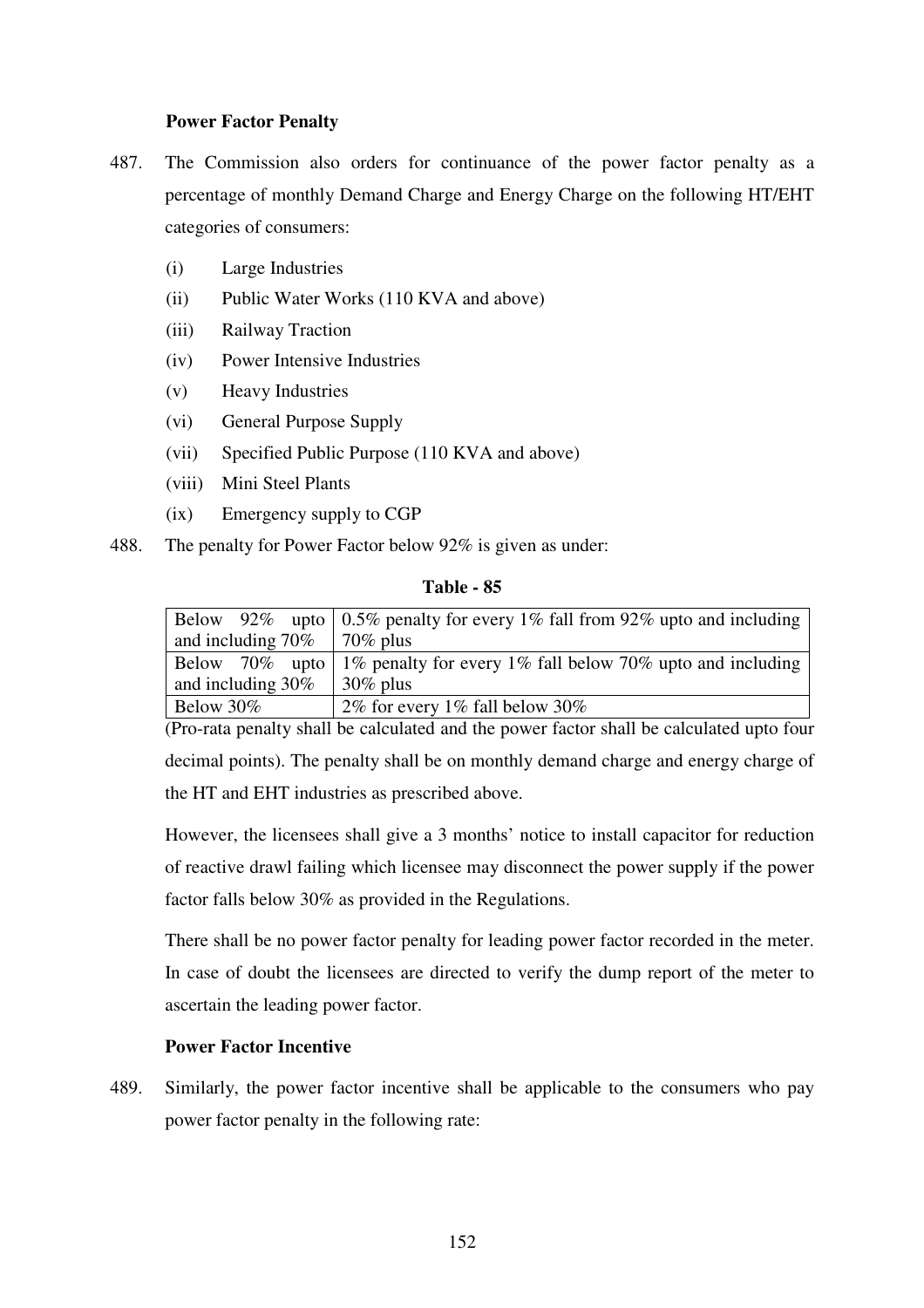The rate of power factor incentive shall be 0.5% for every 1% rise above the PF of 97% up to and including 100% on the monthly demand charges and energy charges.

#### **Metering on LT side of Consumers Transformer**

490. As per Regulation 151 (ix) of OERC Distribution (Conditions of Supply) Code, 2019 Transformer loss, as computed below has to be added to the consumption as per meter reading.

Energy  $loss = (730 \text{ X rating of the transformer KVA}) / 200$ .

Demand Loss in the transformer in  $KVA =$  Rating of the transformer in  $KVA / 200$ 

#### **Incentive for prompt payment**

- 491. The Commission examined the existing method of incentive and its financial implications. The Commission has decided to grant incentive for early and prompt payment as below:
	- a) A rebate of 10 paise/unit shall be allowed on energy charges if the payment of the bill (excluding all arrears) is made by the due date indicated in the bill in respect of the following categories of consumers.
		- **LT:** Domestic, General purpose <110 KVA, Irrigation Pumping and Agriculture, Allied Agricultural Activities and LT Industrial (S), Public Water Works and Sewerage Pumping.
		- **HT:** Bulk supply Domestic, Irrigation Pumping and Agriculture, Allied Agricultural Activities, General purpose >70 <110 KVA, Public Water Works and Sewerage Pumping.
	- b) Consumers other than those mentioned at Para 'a' above shall be entitled to a rebate of 1% (one percent) of the amount of the monthly bill (excluding all arrears), if payment is made within 3 working days of presentation of the bill.

#### 492. **Special Rebates**

- a. Hostels attached to the Schools run by SC/ST Dept. of Government of Odisha shall get a rebate of Rs.2.40 paise per unit in energy charge under Specified Public Purpose category (LT/HT).
- b. All Swajala Dhara consumers shall get 10% special rebate on total bill (except electricity duty and meter rent) in addition to other rebates they are otherwise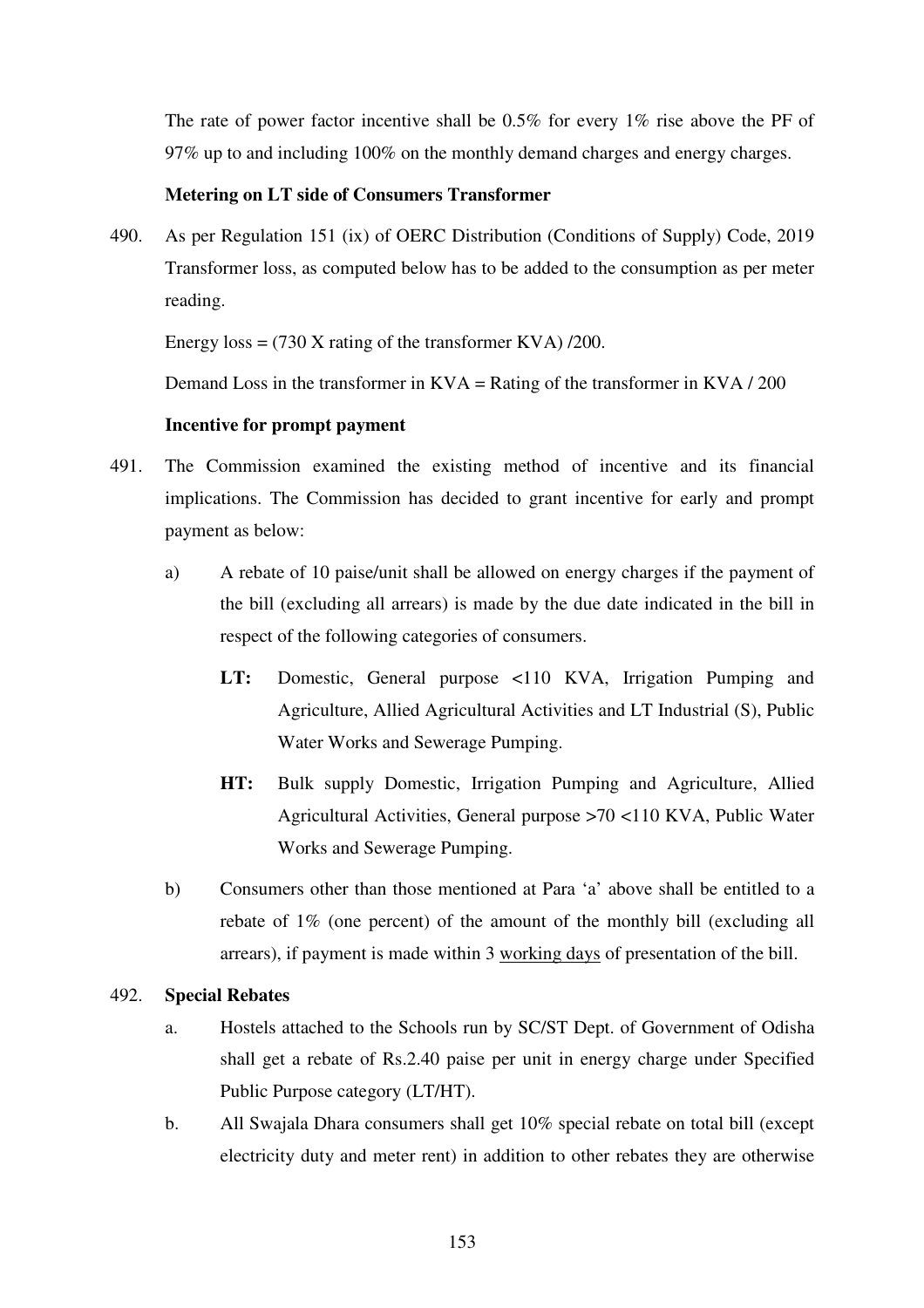eligible if the electricity bill is paid within the prescribed due date of normal rebate.

- c. All rural LT domestic consumers availing power through correct meter shall avail 5 paise per unit additional rebate over and above the 10 paise prompt payment rebate if they pay the bill in time.
- d. 2% rebate over and above normal rebate shall be allowed on the bill to the LT domestic and single phase general purpose category of consumers only over and above all the rebates who pay through digital means (cash less).
- e. Own Your Transformer "OYT Scheme" is intended for the existing individual LT domestic, individual / Group General Purpose consumers who would like to avail single point supply by owning their distribution transformer. They will continue to be LT consumers with appropriate tariff category. In addition licensee would extend a special concession of 5% rebate on the total electricity bill (except electricity duty and meter rent) of the respective category apart from the normal rebate on the payment of the bill by the due date. If the payment is not made within due date no rebate, either normal or special is payable. The maintenance of the 'OYT' transformer shall be made by DISCOM Utilities. For removal of doubt it is clarified that the "OYT Scheme" is not applicable to any existing or new HT/EHT consumer.

#### **Reconnection Charge**

493. The Commission decided that existing re-connection charges shall continue as follows:

| 1 apie - 86                       |                        |  |  |
|-----------------------------------|------------------------|--|--|
| <b>Category of Consumers</b>      | <b>Rate Applicable</b> |  |  |
| LT Single Phase Domestic Consumer | $Rs.150/-$             |  |  |
| LT Single Phase other consumer    | $Rs.400/-$             |  |  |
| LT 3 Phase consumers              | $Rs.600/-$             |  |  |
| HT and EHT consumers              | Rs.3000/-              |  |  |

**Table 06** 

#### **Delayed Payment Surcharge**

494. The Commission has examined the present method and rate of DPS and has decided that if payment is not made within the due date, Delayed Payment Surcharge shall be charged for every day of delay @ 1.25% per month on the amount remaining unpaid (excluding arrears on account of DPS) in respect of categories of consumers as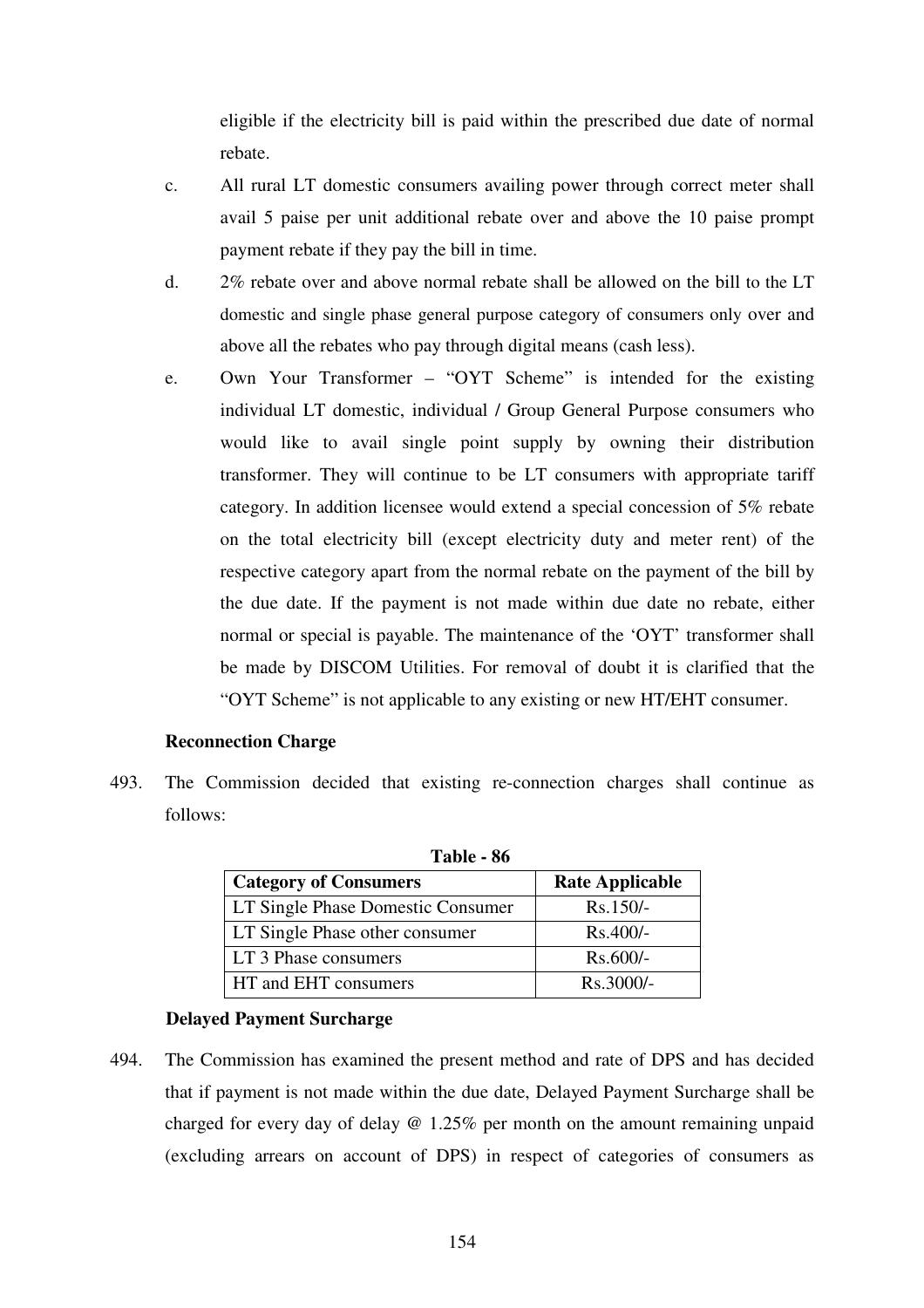mentioned below:

- i. Large industries
- ii. LT/HT Industrial (M) Supply
- iii. Railway Traction
- iv. Public Lighting
- v. Power Intensive Industries
- vi. Heavy Industries
- vii. General Purpose Supply >=110 KVA
- viii. Specified Public Purpose
- ix. Mini Steel Plants
- x. Emergency supply to CGP
- xi. Allied Agro-Industrial Activities
- xii. Colony Consumption
- 495. There is a tendency among the category of LT Domestic, General Purpose and HT Bulk Supply Domestic etc. consumers who don't pay delayed payment surcharge to be negligent towards bill payment once the due date is over. But the licensees are to disconnect those consumers after giving them required notice.

# **The tariff as determined above is reflected in Annexure-B. For any discrepancy Annexure-B is final.**

#### **Rounding off of consumers billed amount to nearest rupee**

496. The Commission directs for rounding off of the electricity bills to the nearest rupee and at the same time directs that the money actually collected should be properly accounted for.

#### **Charges for Temporary Supply**

497. The tariff for the period of temporary connection shall be at the rate applicable to the relevant consumer category with the exception that Energy Charges shall be 10% higher in case of temporary connection compared to the regular connection. Connections, temporary in nature, shall be provided as far as possible with pre-paid meters to avoid accumulation of arrears in the event of dismantling of the temporary connection etc.

#### **New Connection Charges for LT**

498. Prospective small consumers requiring new LT single phase connection upto and including 2 kW load shall only pay a flat charge of Rs.1500/- and beyond 2 KW upto 5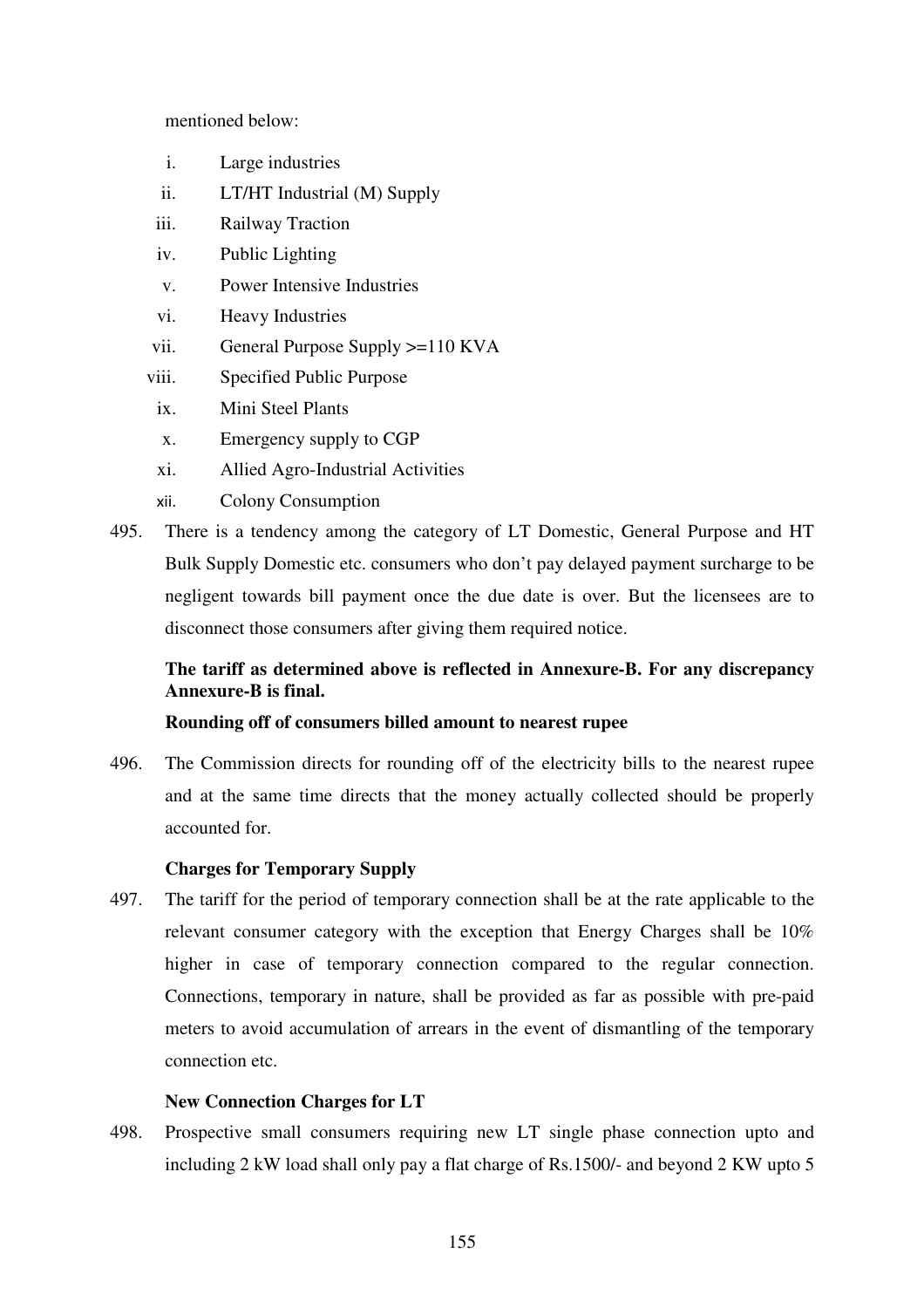KW a flat charge of Rs.2500/- as service connection charges and a processing fees of Rs.50/- excluding security deposit and cost of meter as applicable. The service connection charges include the cost of material and supervision charges. In case of Single phase LT new or load enhancement consumers upto 5 KW shall not be asked to bear the cost of transformer or any other related additional cost for system improvement.

#### **Meter Rent**

499. The existing meter rent for consumer during FY 2019-20 shall continue as follows:

| 1 adie - 97                     |  |  |  |
|---------------------------------|--|--|--|
| <b>Monthly Meter Rent (Rs.)</b> |  |  |  |
| 20                              |  |  |  |
| 40                              |  |  |  |
| 1000                            |  |  |  |
| 1000                            |  |  |  |
| 40                              |  |  |  |
| 150                             |  |  |  |
| 1000                            |  |  |  |
| 1000                            |  |  |  |
| 50                              |  |  |  |
| 150                             |  |  |  |
|                                 |  |  |  |

| l'able- |  | л / |
|---------|--|-----|
|---------|--|-----|

*Note: Meter rent for meter supplied by DISCOM Utilities henceforward shall be collected for a period of 60 months only.*

500. Many objectors raised the issue of meters being declared defective arbitrarily by the DISCOM Utilities. We instruct licensees/ Utilities to address this issue while purchasing the meters themselves or asking the consumers to buy it. Brands of meters having high malfunctioning rate should not be used. If any meter becomes defective for any reason, a notice shall be served on the consumer in writing mentioning, make of the meter, Sl. No of the meter, date of installation, nature of defect, the authority verifying the same (not below the rank of Junior Manager), date of verification, witnesses, if any, and advice to the consumer as per law for further action. All records of meters shall be maintained.

## **Disconnection of Supply**

501. Objectors also raised the issue of supply disconnection arbitrarily without adequate notice and without providing any opportunity of hearing on any temporary relief. The Commission consider it serious infringement of consumer rights. Any abrupt action is likely to affect the life of citizen adversely. Therefore, licensees/ Utilities are directed to provide adequate clear time as provided under the law to the consumer duly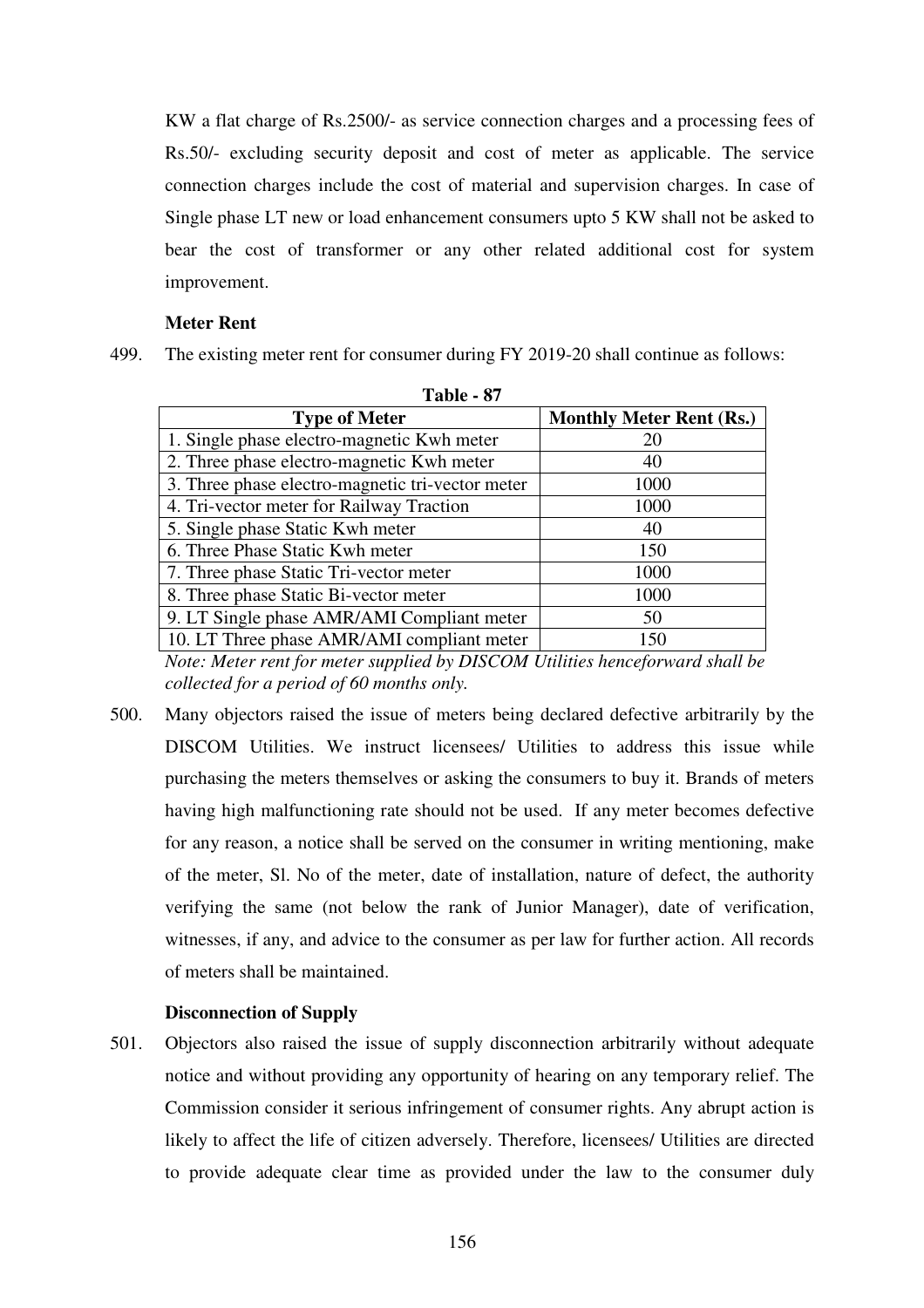acknowledged before proceeding for disconnection. All requests by the consumer to the licensees must be disposed of by the appropriate officer of the licensee as per law and the decision communicated to the consumer before proceeding for disconnection. The relief, if any, from GRF/ Ombudsman/ Appellate Authority on temporary reconnection shall be promptly complied with by the Licensees.

#### **Effective date of Tariff**

- 502. The tariff schedule attached to this order shall be made effective from 01.05.2020.
- 503. Erstwhile Licensees such as WESCO, NESCO and SOUTHCO in Appeal Nos. 77, 78 and 79 of 2006 in respect of RST Order for FY 2006-07, Appeal Nos. 52, 53 and 54 of 2007 in respect of RST Order for FY 2007-08, Appeal Nos. 26, 27 and 28 of 2009 in respect of RST Order for FY 2008-09, Appeal Nos. 160, 161 and 162 of 2010 in respect of RST Order for FY 2010-11, Appeal Nos. 147, 148, 149/2011 for RST Order of FY 2011-12, Appeal Nos. 193, 194 and 195 of 2012 for RST Order of FY 2012-13 before the Hon'ble APTEL raised several issues such as those concerning distribution loss, mode of calculation of estimated sales and income and truing exercises etc. The three DISCOM Utilities challenged the Truing up Order dated 19.03.2012 of the Commission passed in Case Nos. 29, 30, 31 of 2007 and 6, 7 and 8 of 2012 before the Hon'ble APTEL in Appeal No. 196 of 2012. The Hon'ble APTEL has set-aside the said Orders of the Commission vide its Judgment dated 03.07.2013 passed in Appeal Nos.160,161,162 of 2010 in respect of RST Order for FY 2010-11,Appeal Nos. 147, 148, 149 of 2011 for RST Order of FY 2011-12 and also Appeal Nos. 193, 194 and 195 of 2012 for RST Order for FY 2012-13. The Hon'ble APTEL has also set-aside both the Truing up Orders dated 19.03.2012 of the OERC passed in Case Nos. 29, 30, 31 of 2007 and 6, 7 and 8 of 2012 in Appeal No. 196 of 2012 preferred by the R-Infra Managed DISCOM Utilities. The Hon'ble APTEL vide their order dated 30.11.2014 has set aside the RST order for FY 2014-15 and has directed the Commission to implement all its earlier orders relating to tariff (FY 2006-07, 2007-08, 2008-09, 2010- 11, 2011-12, 2012-13, 2013-14 and 2014-15). The Commission has filed an appeal against this order before the Hon'ble Apex Court in CA Nos. 1380-82/2015 and has also filed an application for stay of the operation of this order. The case was heard on 16.02.2015 and the Hon'ble Apex Court while admitting the matter ordered for issue of notice for both the substantive appeal and also for hearing the stay matter. The above Civil Appeals are now sub-judice before the Hon'ble Supreme Court of India.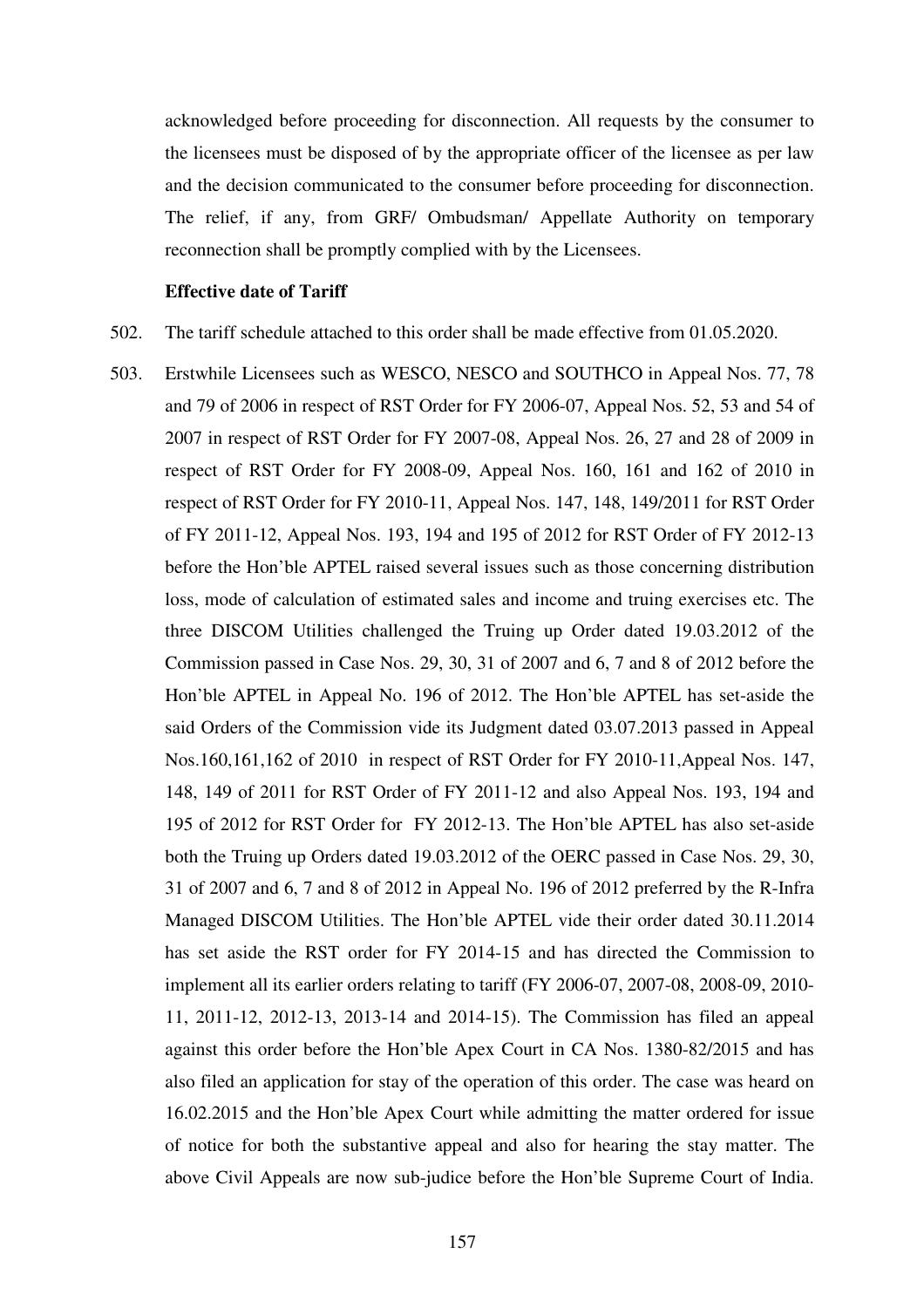In the meanwhile, the Commission has revoked the Licences of erstwhile DISCOM Utilities such as NESCO, WESCO and SOUTHCO vide its order dated 04.03.2015 passed in Case No. 55/2013. The said order of revocation of licences of the Commission was upheld by the Hon'ble APTEL in Appeal No. 64 of 2015 and also has been confirmed by the Hon'ble Apex Court vide their Order dated 24.11.2017 in Civil Appeal No. 18500 of 2017. Now the distribution utilities are being managed through the Administrator appointed by the Commission under Section 20 (1) (d) of the Electricity Act, 2003.

- 504. The Open Access Charges (Wheeling Charge, Transmission Charge and Cross Subsidy Surcharge) decided in this order (in Case Nos. 77, 78, 79 & 80 of 2019) shall be made effective from  $1<sup>st</sup>$  May, 2020 and shall be in force until further order. The cases are disposed of accordingly.
- 505. The applications of, CESU, WESCO, NESCO and SOUTHCO Utilities and vide Case Nos. 70/2019 (CESU), 74/2019 (WESCO Utility), 75//2019 (NESCO Utility) and 76/2019 (SOUTHCO Utility) for approval of Aggregate Revenue Requirement for FY 2020-21 are disposed of accordingly.
- 506. The Retail Supply Tariff as stipulated in the order shall be effective from 1st May, 2020 and shall be in force until further orders.

**(S. K. PARHI) (U. N. BEHERA) MEMBER CHAIRPERSON**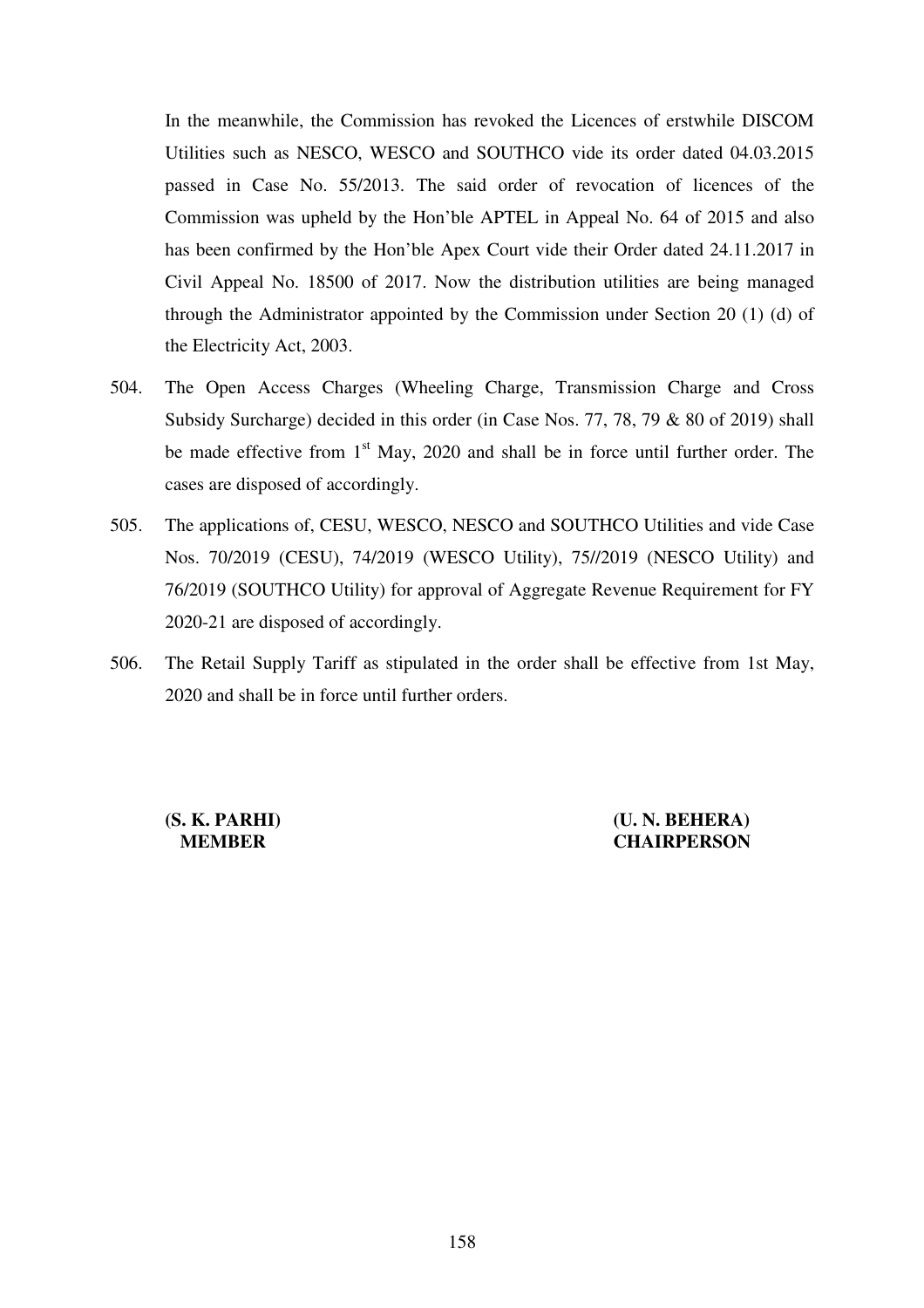# **ANNEXURE- A**

# **REVENUE REQUIREMENT OF DISCOMS FOR THE FY 2020-21**

|                                                                   | <b>WESCO</b>               |                            | <b>NESCO</b><br><b>SOUTHCO</b> |                     |                            | <b>CESU</b>         |                            | <b>TOTAL</b>               |                            |                     |
|-------------------------------------------------------------------|----------------------------|----------------------------|--------------------------------|---------------------|----------------------------|---------------------|----------------------------|----------------------------|----------------------------|---------------------|
| <b>Expenditure</b>                                                | <b>Proposed</b><br>2020-21 | <b>Approved</b><br>2020-21 | <b>Proposed</b><br>2020-21     | Approved<br>2020-21 | <b>Proposed</b><br>2020-21 | Approved<br>2020-21 | <b>Proposed</b><br>2020-21 | <b>Approved</b><br>2020-21 | <b>Proposed</b><br>2020-21 | Approved<br>2020-21 |
| Cost of Power Purchase                                            | 2428.69                    | 2432.00                    | 1956.98                        | 1957.86             | 753.30                     | 753.30              | 2505.61                    | 2471.67                    | 7,644.58                   | 7,614.83            |
| <b>Transmission Cost</b>                                          | 199.62                     | 200.00                     | 164.17                         | 164.25              | 101.25                     | 101.25              | 224.48                     | 236.75                     | 689.52                     | 702.25              |
| <b>SLDC</b> Cost                                                  | 1.20                       | 1.22                       | 0.98                           | 1.00                | 0.63                       | 0.62                | 1.45                       | 1.44                       | 4.26                       | 4.28                |
| <b>Total Power Purchase, Transmission</b><br>$&$ SLDC Cost(A)     | 2,629.51                   | 2,633.22                   | 2,122.13                       | 2,123.11            | 855.18                     | 855.17              | 2,731.54                   | 2,709.86                   | 8,338.36                   | 8,321.36            |
| Employee costs                                                    | 432.27                     | 361.02                     | 392.51                         | 348.84              | 398.68                     | 370.88              | 915.40                     | 606.75                     | 2,138.86                   | 1,687.49            |
| Repair & Maintenance                                              | 101.86                     | 92.24                      | 138.96                         | 95.09               | 85.01                      | 45.96               | 143.23                     | 139.62                     | 469.06                     | 372.92              |
| Discount to consumers                                             |                            |                            |                                |                     |                            |                     | 77.63                      |                            |                            |                     |
| Administrative and General Expenses                               | 88.75                      | 52.80                      | 50.10                          | 39.29               | 85.22                      | 35.49               | 283.15                     | 70.82                      | 507.22                     | 198.39              |
| Provision for Bad & Doubtful Debts                                | 83.97                      | 22.95                      | 39.35                          | 13.68               | 27.84                      | 10.79               | 30.06                      | 30.25                      | 181.22                     | 77.67               |
| Depreciation                                                      | 67.76                      | 61.40                      | 92.82                          | 63.58               | 39.60                      | 29.03               | 138.26                     | 94.56                      | 338.44                     | 248.58              |
| Interest Chargeable to Revenue including<br>Interest on S.D       | 89.13                      | 53.20                      | 83.23                          | 46.85               | 55.18                      | 25.48               | 101.68                     | 69.81                      | 329.22                     | 195.34              |
| <b>Total Operation &amp; Maintenance and</b><br><b>Other Cost</b> | 863.74                     | 643.62                     | 796.97                         | 607.33              | 691.53                     | 517.62              | 1,689.41                   | 1,011.81                   | 4,041.65                   | 2,780.39            |
| Return on equity                                                  | 7.78                       | 7.78                       | 10.54                          | 10.54               | 6.03                       | 6.03                | 11.64                      | 11.64                      | 35.99                      | 35.99               |
| <b>Total Distribution Cost</b>                                    | 871.52                     | 651.40                     | 807.51                         | 617.87              | 697.56                     | 523.65              | 1,701.05                   | 1,023.45                   | 4,077.64                   | 2,816.38            |
| Less: Miscellaneous Receipt                                       | 181.29                     | 191.39                     | 78.85                          | 135.66              | 17.69                      | 39.77               | 118.66                     | 178.98                     | 396.49                     | 545.80              |
| <b>Net Distribution Cost (B)</b>                                  | 690.23                     | 460.01                     | 728.66                         | 482.21              | 679.87                     | 483.89              | 1,582.39                   | 844.47                     | 3,681.15                   | 2,270.58            |
| <b>Special Appropriation</b>                                      |                            |                            |                                |                     |                            |                     |                            |                            |                            |                     |
| True up of Past Losses                                            |                            |                            |                                |                     |                            |                     |                            |                            |                            | $\sim$              |
| Contingency reserve                                               | 7.07                       |                            | 9.65                           |                     | 4.55                       | ٠.                  |                            |                            | 21.27                      |                     |
| <b>Total Special Appropriation (C)</b>                            | 7.07                       |                            | 9.65                           |                     | 4.55                       |                     |                            |                            | 21.27                      |                     |
| Total Revenue Requirement (A+B+C)                                 | 3,326.81                   | 3,093.23                   | 2,860.44                       | 2,605.32            | 1,539.60                   | 1,339.06            | 4,313.93                   | 3,554.33                   | 12,040.78                  | 10,591.94           |
| <b>Expected Revenue(Full year)</b>                                | 3148.97                    | 3128.91                    | 2,623.18                       | 2,626.01            | 1391.90                    | 1345.96             | 3595.48                    | 3569.58                    | 10,759.53                  | 10,670.46           |
| GAP at existing $(+/-)$                                           | (177.84)                   | 35.68                      | (237.26)                       | 20.69               | (147.70)                   | 6.90                | (718.45)                   | 15.25                      | (1,281.25)                 | 78.52               |
|                                                                   |                            |                            |                                |                     |                            |                     |                            | <b>Saleable</b>            | Avg. cost                  |                     |
|                                                                   |                            |                            |                                |                     |                            |                     |                            | <b>Units</b>               | (paisa/unit)               |                     |
|                                                                   |                            |                            |                                |                     |                            | Proposed            | 2020-21                    | 22,125.80                  | 562.12                     |                     |
|                                                                   |                            |                            |                                |                     |                            | Approved            | 2019-20                    | 21,892.72                  | 499.71                     |                     |
|                                                                   |                            |                            |                                |                     |                            | Approved            | 2020-21                    | 22,125.81                  | 503.38                     |                     |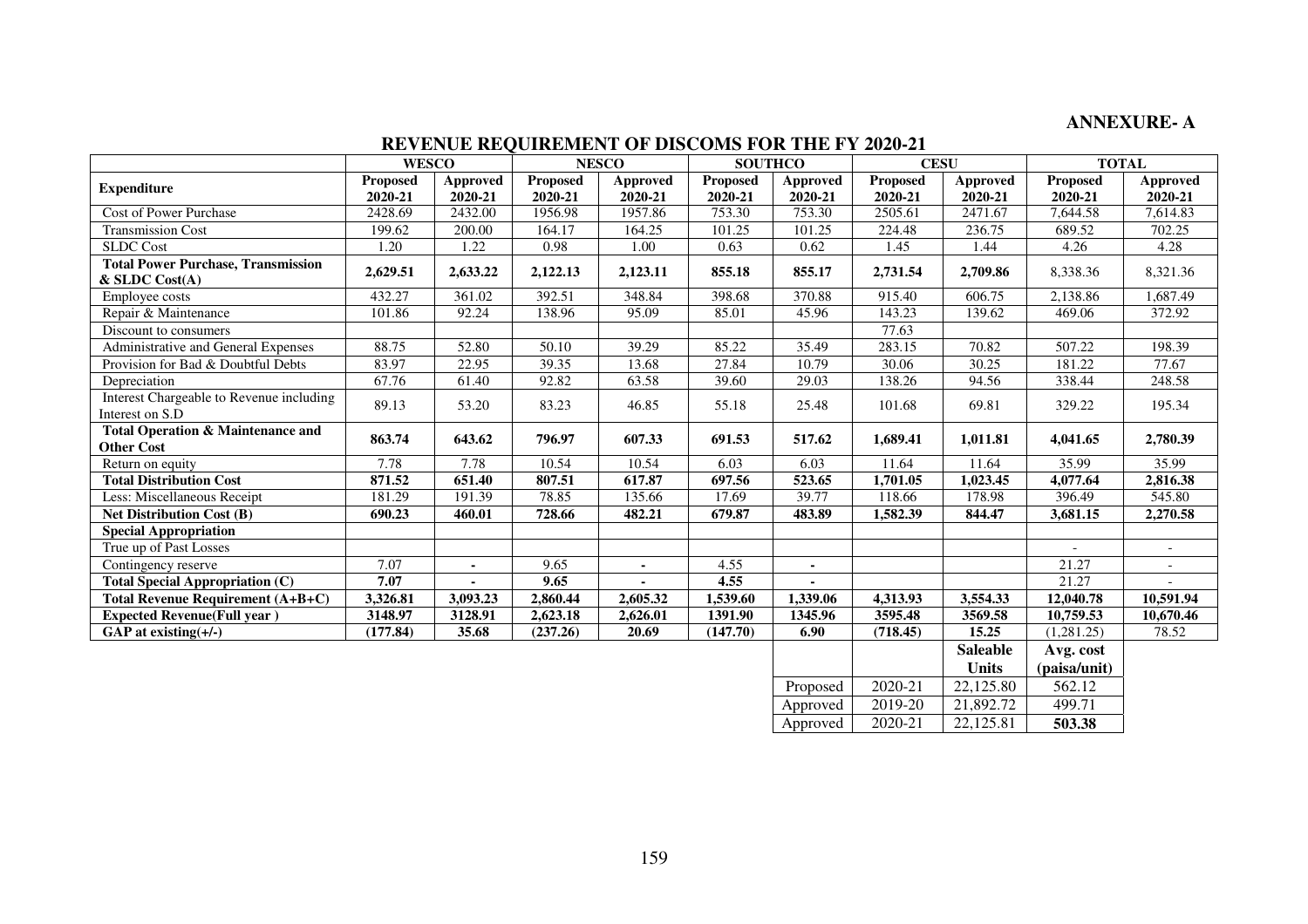# **ANNEXURE- B**

# **RETAIL SUPPLY TARIFF EFFECTIVE FROM 1ST MAY, 2020**

| SI.<br>No.      | <b>Category of Consumers</b>                         | <b>Voltage</b><br>of<br><b>Supply</b> | <b>Demand</b><br><b>Charge</b><br>(Rs/KW)<br>Month)/<br>(Rs/KVA/<br>Month) | <b>Energy</b><br>Charge<br>(P/kWh) | <b>Customer</b><br><b>Service</b><br>Charge<br>(Rs./Month) | <b>Monthly</b><br>Minimum<br><b>Fixed</b><br><b>Charge for</b><br>first KW or<br>part (Rs.) | <b>Monthly Fixed</b><br>Charge for any<br>additional KW<br>or part $(Rs.)$ | <b>Rebate</b><br>(P/kWh)<br><b>DPS</b> |
|-----------------|------------------------------------------------------|---------------------------------------|----------------------------------------------------------------------------|------------------------------------|------------------------------------------------------------|---------------------------------------------------------------------------------------------|----------------------------------------------------------------------------|----------------------------------------|
|                 | <b>LT</b> Category                                   |                                       |                                                                            |                                    |                                                            |                                                                                             |                                                                            |                                        |
| 1               | Domestic                                             |                                       |                                                                            |                                    |                                                            |                                                                                             |                                                                            |                                        |
| 1.a             | Kutir Jyoti $\leq$ 30 Units/month                    | LT                                    | FIXED MONTHLY CHARGE-->                                                    |                                    |                                                            | 80                                                                                          |                                                                            |                                        |
| 1.b             | Others                                               |                                       |                                                                            |                                    |                                                            |                                                                                             |                                                                            | 10                                     |
|                 | $(Consumption \le 50 units/month)$                   | LT                                    |                                                                            | 250.00                             |                                                            |                                                                                             |                                                                            |                                        |
|                 | (Consumption $>50$ , $\leq$ 200 units/month)         | LT                                    |                                                                            | 430.00                             |                                                            |                                                                                             |                                                                            |                                        |
|                 | $(Consumption > 200, \leq 400$ units/month)          | LT                                    |                                                                            | 530.00                             |                                                            | 20                                                                                          | 20                                                                         |                                        |
|                 | Consumption >400 units/month)                        | LT                                    |                                                                            | 570.00                             |                                                            |                                                                                             |                                                                            |                                        |
| $\mathfrak{2}$  | General Purpose < 110 KVA                            |                                       |                                                                            |                                    |                                                            |                                                                                             |                                                                            | 10                                     |
|                 | Consumption $\leq$ 100 units/month                   | LT                                    |                                                                            | 540.00                             |                                                            |                                                                                             |                                                                            |                                        |
|                 | Consumption $>100$ , $<=300$ units/month             | LT                                    |                                                                            | 650.00                             |                                                            | 30                                                                                          | 30                                                                         |                                        |
|                 | (Consumption >300 units/month)                       | LT                                    |                                                                            | 710.00                             |                                                            |                                                                                             |                                                                            |                                        |
| 3               | Irrigation Pumping and Agriculture                   | LT                                    |                                                                            | 150.00                             |                                                            | 20                                                                                          | 10                                                                         | 10                                     |
| $\overline{4}$  | <b>Allied Agricultural Activities</b>                | LT                                    |                                                                            | 160.00                             |                                                            | 20                                                                                          | 10                                                                         | 10                                     |
| 5               | Allied Agro-Industrial Activities                    | LT                                    |                                                                            | 420.00                             |                                                            | 80                                                                                          | 50                                                                         | DPS/Rebate                             |
| 6               | Public Lighting                                      | LT                                    |                                                                            | 570.00                             |                                                            | 20                                                                                          | 15                                                                         | DPS/Rebate                             |
| 7               | L.T. Industrial (S) Supply <22 KVA                   | LT                                    |                                                                            | 570.00                             |                                                            | 80                                                                                          | $\overline{35}$                                                            | 10                                     |
| 8               | L.T. Industrial (M) Supply >=22 KVA<br>$<$ 110 KVA   | LT                                    |                                                                            | 570.00                             |                                                            | 100                                                                                         | 80                                                                         | DPS/Rebate                             |
| 9               | Specified Public Purpose                             | LT                                    |                                                                            | 570.00                             |                                                            | 50                                                                                          | $\overline{50}$                                                            | DPS/Rebate                             |
| 10              | Public Water Works and Sewerage<br>Pumping <110 KVA  | LT                                    |                                                                            | 570.00                             |                                                            | 50                                                                                          | 50                                                                         | 10                                     |
| 11              | Public Water Works and Sewerage<br>Pumping >=110 KVA | LT                                    | 200                                                                        | 570.00                             | 30                                                         |                                                                                             |                                                                            | 10                                     |
| 12              | General Purpose >= 110 KVA                           | LT                                    | 200                                                                        | 570.00                             | 30                                                         |                                                                                             |                                                                            | DPS/Rebate                             |
| 13              | Large Industry                                       | LT                                    | 200                                                                        | 570.00                             | 30                                                         |                                                                                             |                                                                            | DPS/Rebate                             |
|                 | <b>HT</b> Category                                   |                                       |                                                                            |                                    |                                                            |                                                                                             |                                                                            |                                        |
| 14              | <b>Bulk Supply - Domestic</b>                        | HT                                    | 20                                                                         | 440.00                             | 250                                                        |                                                                                             |                                                                            | 10                                     |
| 15              | Irrigation Pumping and Agriculture                   | HT                                    | 30                                                                         | 140.00                             | 250                                                        |                                                                                             |                                                                            | 10                                     |
| 16              | Allied Agricultural Activities                       | HT                                    | 30                                                                         | 150.00                             | 250                                                        |                                                                                             |                                                                            | $\overline{10}$                        |
| 17              | Allied Agro-Industrial Activities                    | HT                                    | 50                                                                         | 410.00                             | 250                                                        |                                                                                             |                                                                            | DPS/Rebate                             |
| 18              | Specified Public Purpose                             | HT                                    | 250                                                                        |                                    | 250                                                        |                                                                                             |                                                                            | DPS/Rebate                             |
| 19              | General Purpose >70 KVA < 110 KVA                    | HT                                    | 250                                                                        |                                    | 250                                                        |                                                                                             |                                                                            | 10                                     |
| 20              | H.T Industrial (M) Supply                            | HT                                    | 150                                                                        |                                    | 250                                                        |                                                                                             |                                                                            | DPS/Rebate                             |
| 21              | General Purpose $> = 110$ KVA                        | HT                                    | 250                                                                        | As                                 | 250                                                        |                                                                                             |                                                                            | DPS/Rebate                             |
| 22              | Public Water Works & Sewerage<br>Pumping             | HT                                    | 250                                                                        | indicated<br>in the                | 250                                                        |                                                                                             |                                                                            | 10                                     |
| 23              | Large Industry                                       | HT                                    | 250                                                                        | notes<br>below                     | 250                                                        |                                                                                             |                                                                            | DPS/Rebate                             |
| 24              | Power Intensive Industry                             | HT                                    | 250                                                                        |                                    | 250                                                        |                                                                                             |                                                                            | DPS/Rebate                             |
| 25              | Mini Steel Plant                                     | HT                                    | 250                                                                        |                                    | 250                                                        |                                                                                             |                                                                            | DPS/Rebate                             |
| $\overline{26}$ | Railway Traction                                     | HT                                    | 250                                                                        |                                    | 250                                                        |                                                                                             |                                                                            | DPS/Rebate                             |
| 27              | Emergency Supply to CGP                              | HT                                    | $\theta$                                                                   | 730.00                             | 250                                                        |                                                                                             |                                                                            | DPS/Rebate                             |
| 28              | Colony Consumption (Both SPP &<br>Industrial)        | HT                                    | $\mathbf{0}$                                                               | 440.00                             | $\theta$                                                   |                                                                                             |                                                                            | DPS/Rebate                             |
|                 | <b>EHT Category</b>                                  |                                       |                                                                            |                                    |                                                            |                                                                                             |                                                                            |                                        |
| 29              | General Purpose                                      | <b>EHT</b>                            | 250                                                                        |                                    | 700                                                        |                                                                                             |                                                                            | DPS/Rebate                             |
| 30              | Large Industry                                       | <b>EHT</b>                            | 250                                                                        | As                                 | 700                                                        |                                                                                             |                                                                            | DPS/Rebate                             |
| 31              | Railway Traction                                     | <b>EHT</b>                            | 250                                                                        | indicated                          | 700                                                        |                                                                                             |                                                                            | DPS/Rebate                             |
| 32              | Heavy Industry                                       | <b>EHT</b>                            | 250                                                                        | in the                             | 700                                                        |                                                                                             |                                                                            | DPS/Rebate                             |
| 33              | Power Intensive Industry                             | <b>EHT</b>                            | 250                                                                        | notes<br>below                     | 700                                                        |                                                                                             |                                                                            | DPS/Rebate                             |
| 34              | Mini Steel Plant                                     | <b>EHT</b>                            | 250                                                                        |                                    | 700                                                        |                                                                                             |                                                                            | DPS/Rebate                             |
| 35              | Emergency Supply to CGP                              | <b>EHT</b>                            | $\boldsymbol{0}$                                                           | 720.00                             | 700                                                        |                                                                                             |                                                                            | DPS/Rebate                             |
| 36              | Colony Consumption                                   | <b>EHT</b>                            | $\boldsymbol{0}$                                                           | 435.00                             | $\mathbf{0}$                                               |                                                                                             |                                                                            | DPS/Rebate                             |
|                 |                                                      |                                       |                                                                            |                                    |                                                            |                                                                                             |                                                                            |                                        |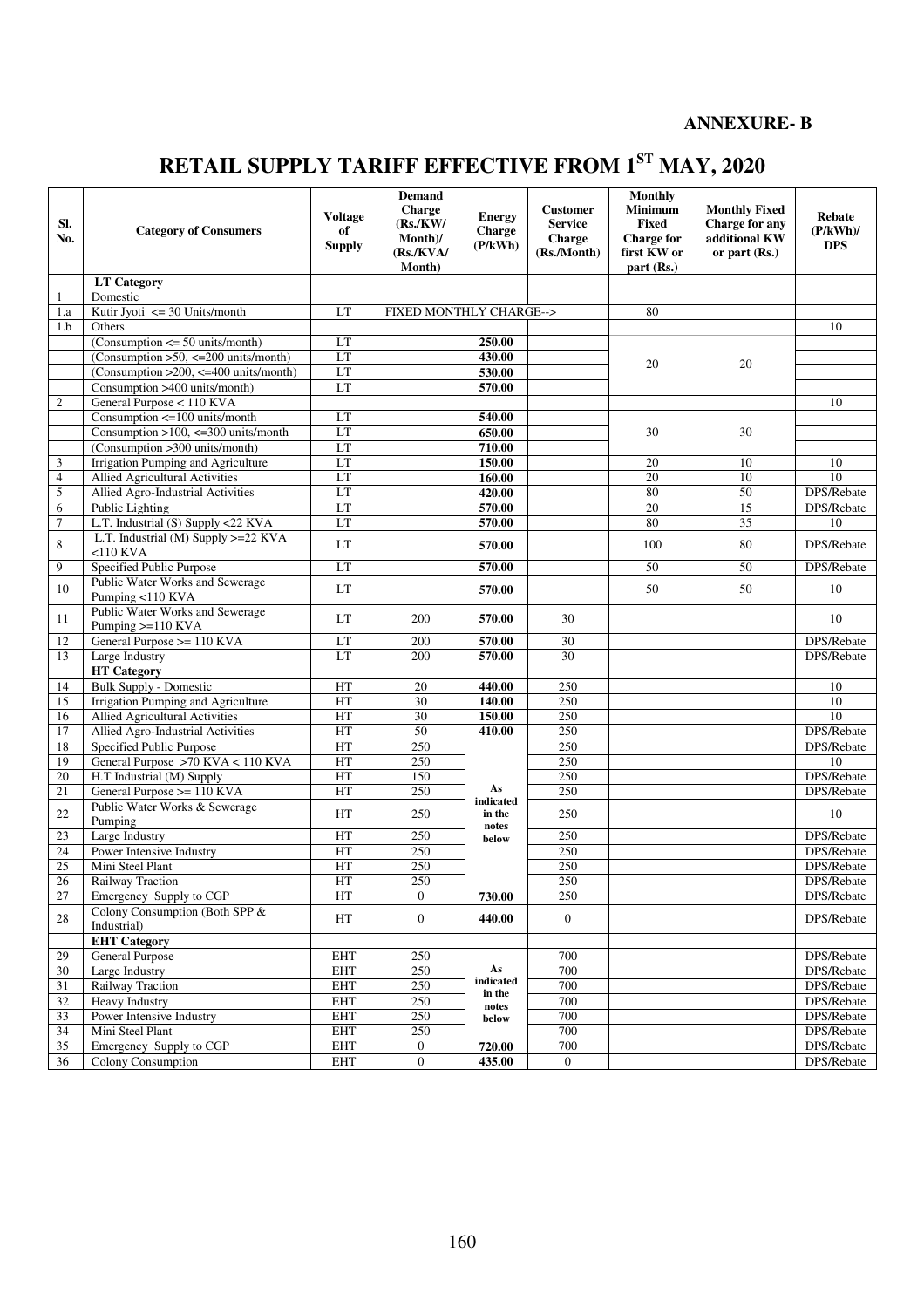#### **Note:**

| rate of energy charges for $\pi_1 \propto \pi_1$ (raise/u) |                           |     |     |  |  |  |
|------------------------------------------------------------|---------------------------|-----|-----|--|--|--|
|                                                            | <b>Load Factor</b> $(\%)$ | HT. | EHT |  |  |  |
|                                                            | $=$ < 60%                 | 535 | 530 |  |  |  |
|                                                            | $>60\%$                   |     |     |  |  |  |

## **Slab rate of energy charges for HT & EHT (Paise/unit)**

(i) The reconnection charges w.e.f. 01.04.2015 shall continue unaltered

| <b>Category of Consumers</b>      | <b>Rate Applicable</b> |
|-----------------------------------|------------------------|
| LT Single Phase Domestic Consumer | $Rs.150/-$             |
| LT Single Phase other consumer    | $Rs.400/-$             |
| LT 3 Phase consumers              | $Rs.600/-$             |
| All HT & EHT consumers            | $Rs.3000/-$            |

- (ii) Energy Charges shall be 10% higher in case of temporary connection compared to the regular connection in respective categories.
- (iii) The meter rent w.e.f. 01.04.2017 shall remain unaltered as follows:

| <b>Type of Meter</b>                             | <b>Monthly Meter Rent (Rs.)</b> |
|--------------------------------------------------|---------------------------------|
| 1. Single phase electro-magnetic Kwh meter       | 20                              |
| 2. Three phase electro-magnetic Kwh meter        | 40                              |
| 3. Three phase electro-magnetic tri-vector meter | 1000                            |
| 4. Tri-vector meter for Railway Traction         | 1000                            |
| 5. Single phase Static Kwh meter                 | 40                              |
| 6. Three Phase Static Kwh meter                  | 150                             |
| 7. Three phase Static Tri-vector meter           | 1000                            |
| 8. Three phase Static Bi-vector meter            | 1000                            |
| 9. LT Single phase AMR/AMI Compliant meter       | 50                              |
| 10. LT Three phase AMR/AMI compliant meter       | 150                             |

**Note:** Meter rent for meter supplied by DISCOMs shall be collected for a period of 60 months only. Once it is collected for sixty months meter rent collection should stop. **All statutory levies shall be collected in addition to meter rent.** 

- (iv) A Reliability surcharge @ 10 paise per unit will continue only for HT consumers availing power irrespective of nature of feeder. This surcharge @ 10 paise per unit shall be charged if reliability index is more than 99% and above and voltage profile at consumer end remains within the stipulated limit. (For details see the order)
- (v) All the industrial consumers having CD of 1 MW and above and drawing power in 33 KV shall be allowed a rebate of 10 paise per unit for the units consumed in excess of 70% of load factor and up to 80% of load factor and 20 paise per unit for the units consumed in excess of 80% of the load factor per month. This shall be in addition to all other rebate the consumer is otherwise eligible.
- (vi) All the industrial consumers drawing power in EHT shall be eligible for a rebate of 10 paise per unit for all the units consumed in excess of 80% of load factor.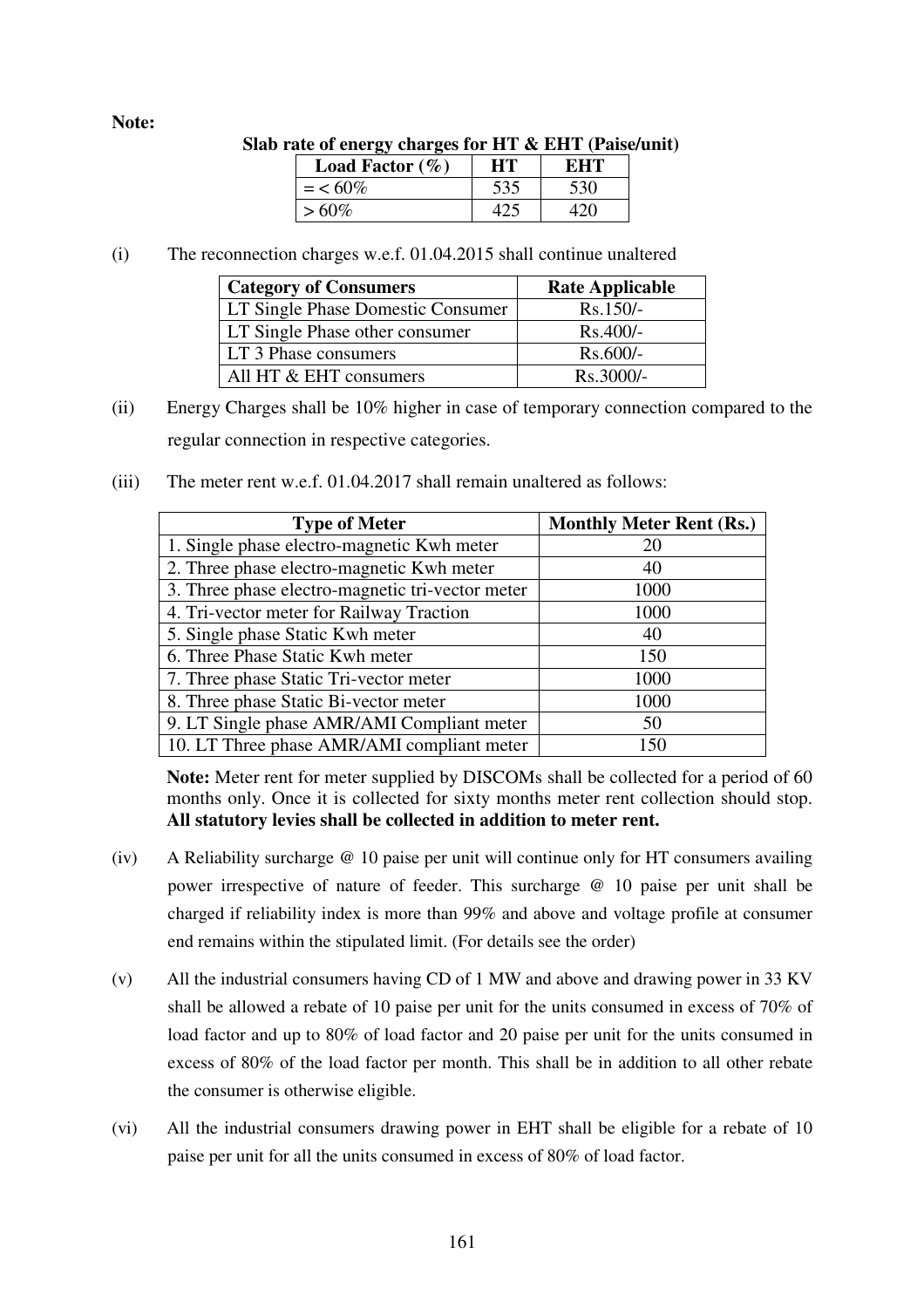(vii) LT Single Phase consumers of all categories having CD upto 5 KW with pole within 30 meters from the consumer premises

Upto 2 KW : Rs.1,500/-Beyond  $2$  KW upto  $5$  KW : Rs.  $2.500/-$ 

Provided that if the line extension is required beyond 30 meters, the licensee/supplier shall charge @ Rs.5,000/- for every span of line extension in addition to the above charges.

- (viii) A "Tatkal Scheme" for new connection is applicable to LT Domestic, Agricultural and General Purpose consumers.
- (ix) In case of installation with static meter/meter with provision of recording demand, the recorded demand rounded to nearest 0.5 KW shall be considered as the contract demand requiring no verification irrespective of the agreement. Therefore, for the purpose of calculation of Monthly Minimum Fixed Charge (MMFC) for the connected load below 110 KVA, the above shall form the basis.
- (x) The billing demand in respect of consumer with Contract Demand of less than 110 KVA should be the highest demand recorded in the meter during the Financial Year irrespective of the Connected Load, which shall require no verification.
- (xi) Three phase consumers with static meters are allowed to avail TOD rebate excluding Public Lighting and emergency supply to CGP @ 20 paise/unit for energy consumed during off peak hours. Off peak hours has been defined as 12 Midnight to 6 AM of next day.
- (xii) Hostels attached to the Schools recognised and run by SC/ST Dept., Government of Odisha shall get a rebate of Rs.2.40 paise per unit in energy charge under Specified Public Purpose category (LT / HT) which shall be over and above the normal rebate for which they are eligible.
- (xiii) Swajala Dhara consumers under Public Water Works and Sewerage Pumping Installation category shall get special 10% rebate if electricity bills are paid within due date over and above normal rebate.
- (xiv) During the statutory restriction imposed by the Fisheries Department, the Ice Factories located at a distance not more than 5 Km. towards the land from the sea shore of the restricted zone will pay demand charges based on the actual maximum demand recorded during the billing period.
- (xv) Poultry Farms with attached feed units having connected load less than 20% of the total connected load of poultry farms should be treated as Allied Agricultural Activities instead of General Purpose category for tariff purpose. If the connected load of the attached feed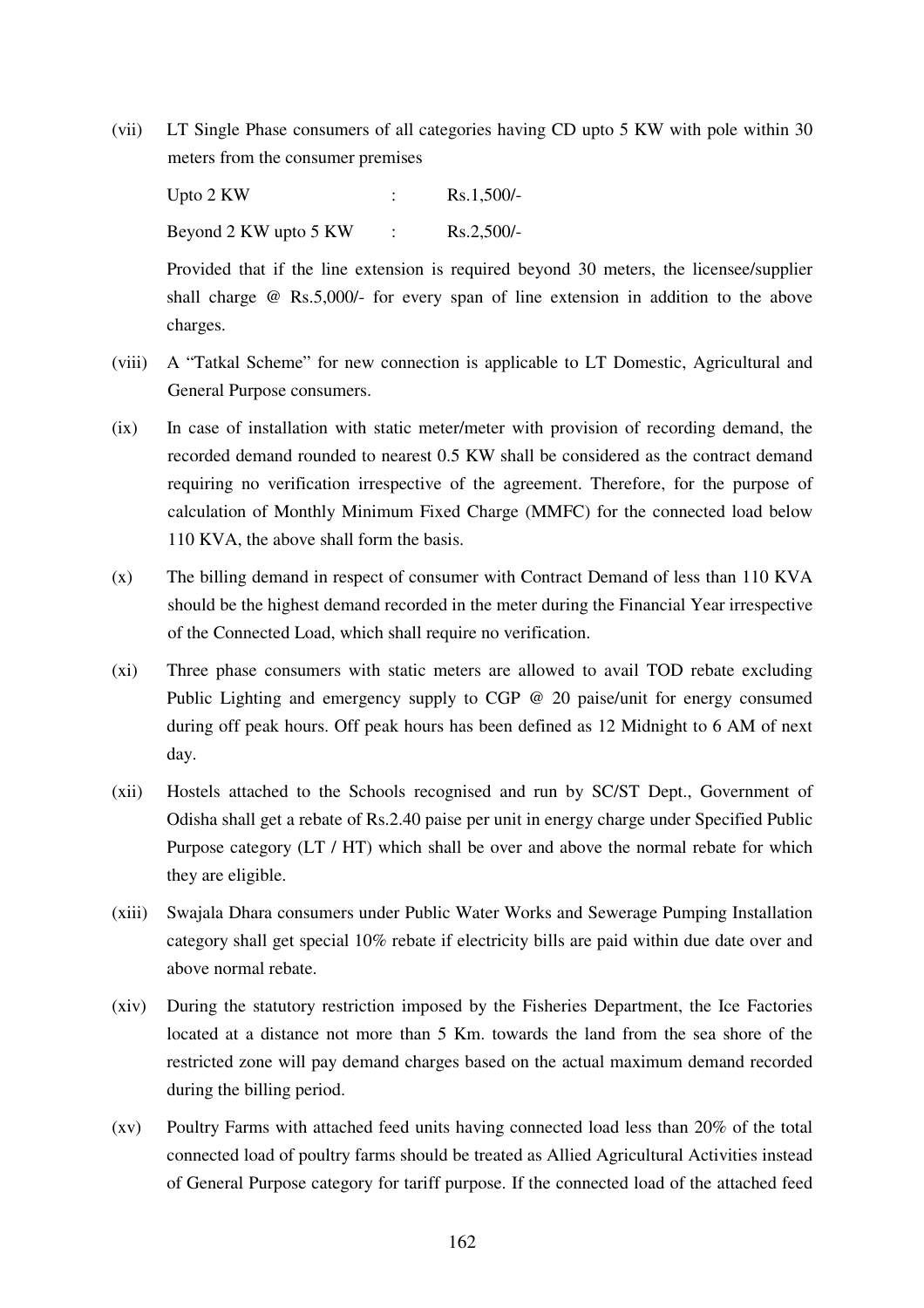unit exceeds 20% of the total connected load then the entire consumption by the poultry farm and feed processing unit taken together shall be charged with the tariff as applicable for General Purpose or the Industrial Purpose as the case may be.

- (xvi) The food processing unit attached with cold storage shall be charged at Agro-Industrial tariff if cold storage load is not less than 80% of the entire connected load. If the load of the food processing unit other than cold storage unit exceeds 20% of the connected load, then the entire consumption by the cold storage and the food processing unit taken together shall be charged with the tariff as applicable for general purpose or the industrial purpose as the case may be.
- (xvii) Drawal by the industries during off-peak hours upto 120% of Contract Demand without levy of any penalty has been allowed. "Off-peak hours" for the purpose of tariff is defined as from 12 Midnight to 6.00 A.M. of the next day. The consumers who draw beyond their contract demand during hours other than the off-peak hours shall not be eligible for this benefit. If the drawal in the off peak hours exceeds 120% of the contract demand, overdrawal penalty shall be charged on the drawal over and above the 120% of contract demand (for details refer Tariff Order). When Statutory Load Regulation is imposed then restricted demand shall be treated as contract demand.
- (xviii) General purpose consumers with Contract Demand (CD) < 70 KVA shall be treated as LT consumers for tariff purposes irrespective of level of supply voltage. As per Regulation 134 (I) of OERC Distribution (Conditions of Supply) Code, 2019 the supply for load above 5 KW upto and including 70 KVA shall be in 3-phase, 3 or 4 wires at 400 volts between phases.
- (xix) Own Your Transformer "OYT Scheme" is intended for the existing individual LT domestic, individual/Group General Purpose consumers who would like to avail single point supply by owning their distribution transformer. In such a case licensee would extend a special concession of 5% rebate on the total electricity bill (except electricity duty and meter rent) of the respective category apart from the normal rebate on the payment of the bill by the due date. If the payment is not made within due date no rebate, either normal or special is payable. The maintenance of the 'OYT' transformer shall be made by DISCOM utilities. For removal of doubt it is clarified that the "OYT Scheme" is not applicable to any existing or new HT/EHT consumer.
- (xx) Power factor penalty shall be
	- i) 0.5% for every 1% fall from 92% upto and including 70% plus
	- ii) 1% for every 1% fall below 70% upto and including 30% plus
	- iii)  $2\%$  for every 1% fall below 30%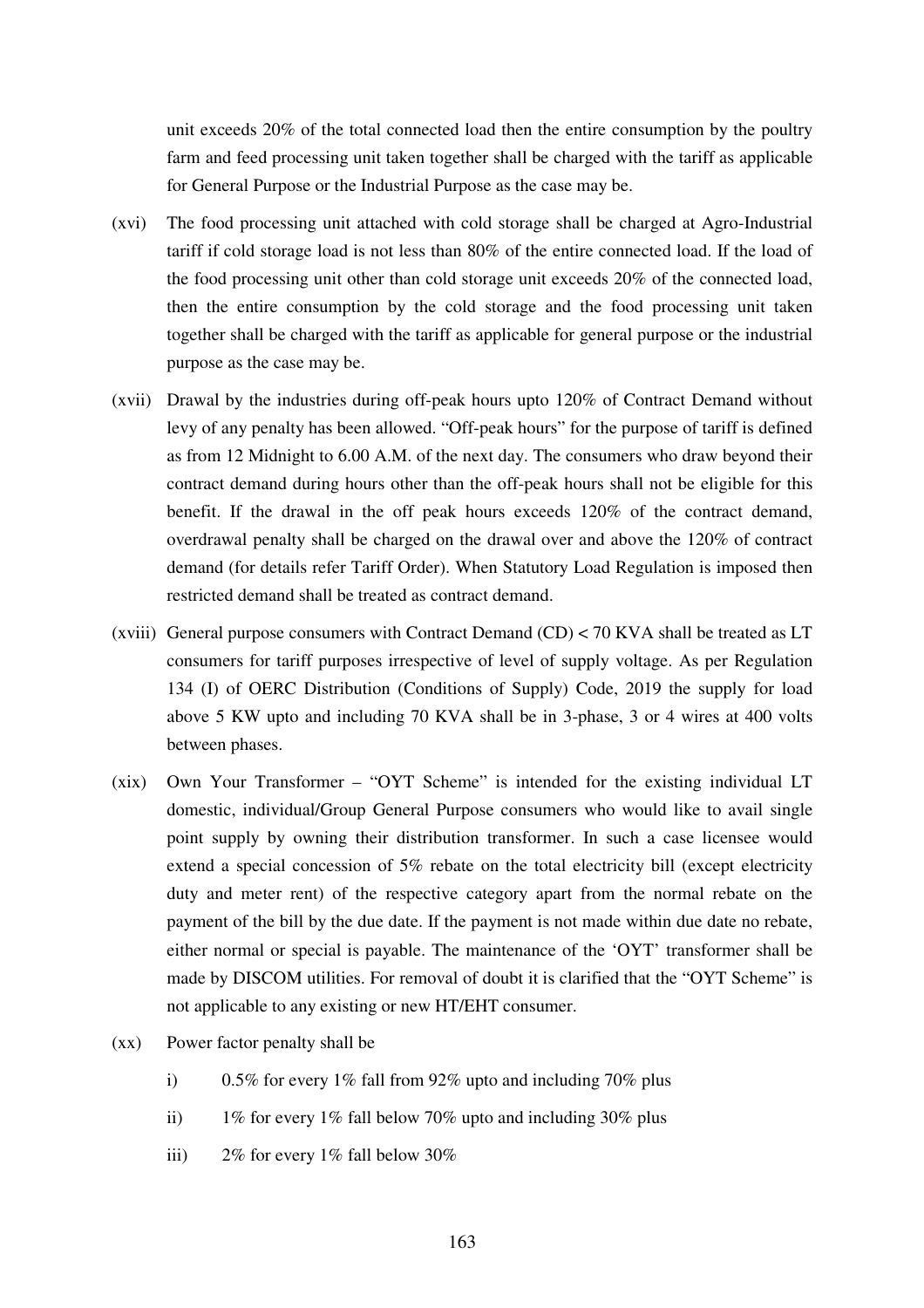The penalty shall be on the monthly demand charges and energy charges

 There shall not be any power factor penalty for leading power factor. (Please see the detailed order for the category of consumers on whom power factor penalty shall be levied.)

(xxi) The power factor incentive shall be applicable to the consumers who pay power factor penalty in the following rate:

The rate of power factor incentive shall be  $0.5\%$  for every 1% rise above the PF of 97% up to and including 100% on the monthly demand charges and energy charges.

- (xxii) The rural LT domestic consumers shall get 5 paise per unit rebate in addition to existing prompt payment rebate who draw their power through correct meter and pay the bill in time.
- (xxiii) 2% rebate over and above normal rebate shall be allowed on the bill to the LT domestic and single phase general purpose category of consumers only over and above all the rebates who pay through digital means. This rebate shall be applicable on the current month bill if paid in full.
- (xxiv) 2% rebate shall be allowed to all pre-paid consumers on pre-paid amount.
- (xxv) A Special rebate to the LT single phase consumers in addition to any other rebate he is otherwise eligible for shall be allowed at the end of the financial year (the bill for month of March) if he has paid the bill for all the 12 months of the financial year consistently without fail within due date during the relevant financial year. The amount of rebate shall be equal to the rebate of the month of March for timely payment of bill.
- (xxvi) The Educational Institution (Specified Public Purpose) having attached hostel and / or residential colony who draw power through a single meter in HT shall be eligible to be billed 15% of their energy drawal in HT bulk supply domestic category.
- (xxvii) The printout of the record of the static meter relating to MD, PF, number and period of interruption shall be supplied to the consumer wherever possible with a payment of Rs.500/- by the consumer for monthly record.
- (xxviii)Charging of electric vehicles shall be treated as GP category.
- (xxix) Tariff as approved shall be applicable in addition to other charges as approved in this Tariff order w.e.f. 01.05.2020.

*\*\*\*\*\**